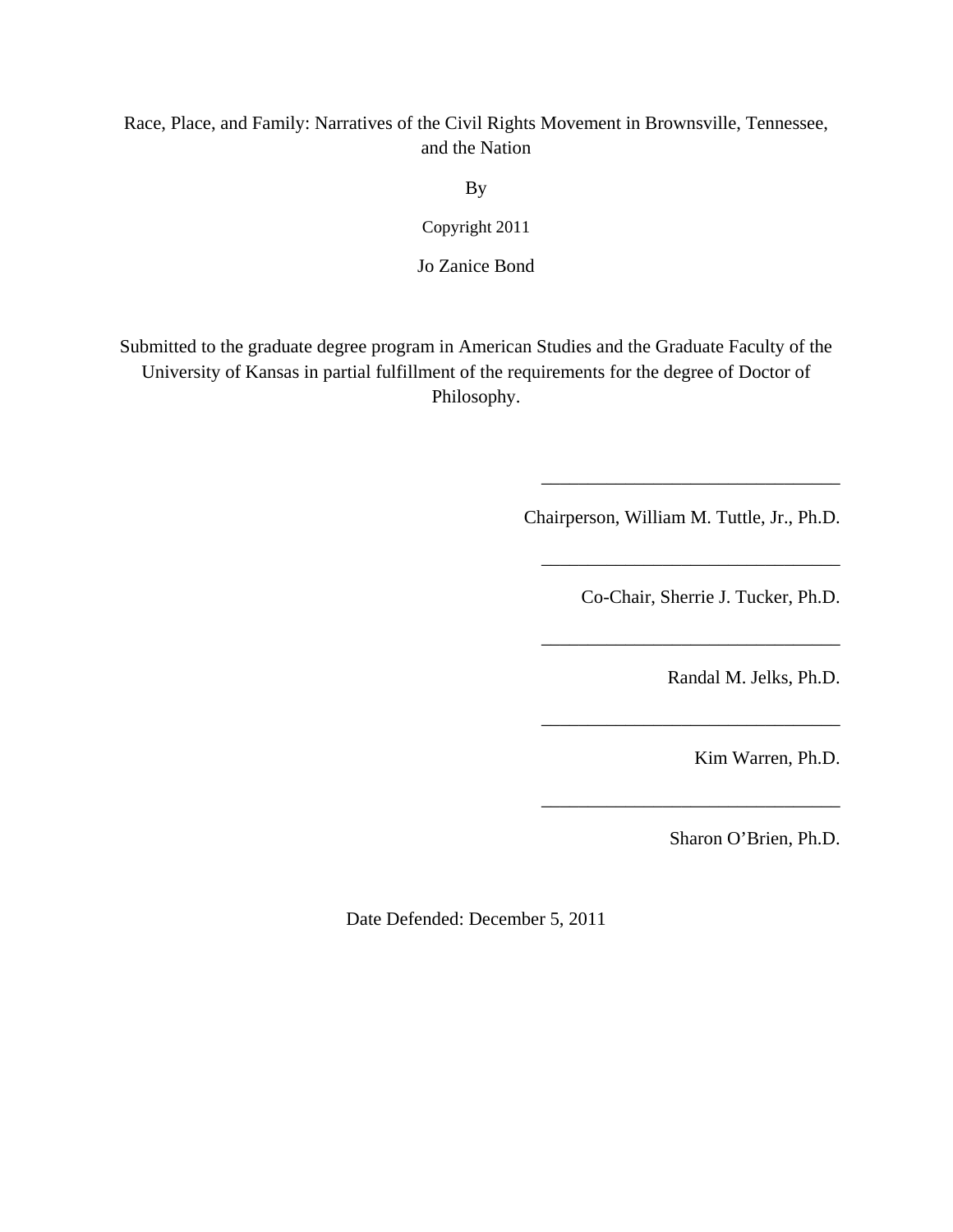The Dissertation Committee for Jo Zanice Bond

certifies that this is the approved version of the following dissertation:

Race, Place, and Family: Narratives of the Civil Rights Movement in Brownsville, Tennessee, and the Nation

Chairperson, William M. Tuttle, Jr, Ph.D.

 $\overline{\phantom{a}}$  ,  $\overline{\phantom{a}}$  ,  $\overline{\phantom{a}}$  ,  $\overline{\phantom{a}}$  ,  $\overline{\phantom{a}}$  ,  $\overline{\phantom{a}}$  ,  $\overline{\phantom{a}}$  ,  $\overline{\phantom{a}}$  ,  $\overline{\phantom{a}}$  ,  $\overline{\phantom{a}}$  ,  $\overline{\phantom{a}}$  ,  $\overline{\phantom{a}}$  ,  $\overline{\phantom{a}}$  ,  $\overline{\phantom{a}}$  ,  $\overline{\phantom{a}}$  ,  $\overline{\phantom{a}}$ 

Co-Chair, Sherrie J. Tucker, Ph.D.

\_\_\_\_\_\_\_\_\_\_\_\_\_\_\_\_\_\_\_\_\_\_\_\_\_\_\_\_\_\_\_\_

Date approved: December 5, 2011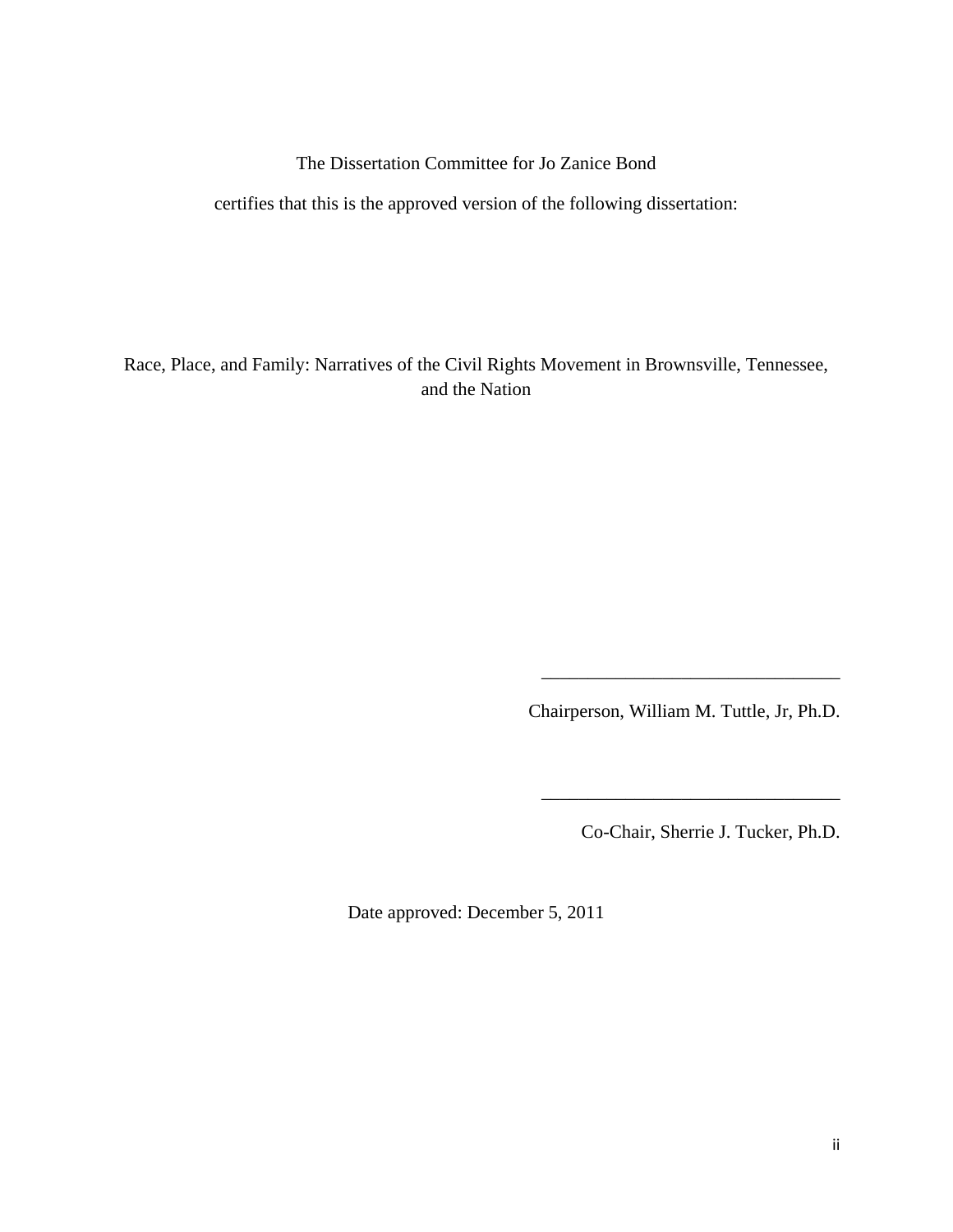### Abstract

This dissertation examines the Civil Rights Movement through the experiences of primarily two African American families with roots in Brownsville, Tennessee. This study, based on archival research and oral histories, chronicles three generations of citizens affiliated with the NAACP whose translocal civil rights struggles include both the South and urban North. It highlights various tactics individuals used to secure their rights and identifies African American entrepreneurship as a form of non-violent protest, focusing on the African American funeral home as a gateway enterprise which contributed to the establishment of other businesses or "staple institutions" that helped to sustain the Black community during segregation.

Keywords: African American history, Civil Rights Movement, American studies, southern history, Black entrepreneurship, women's studies, community studies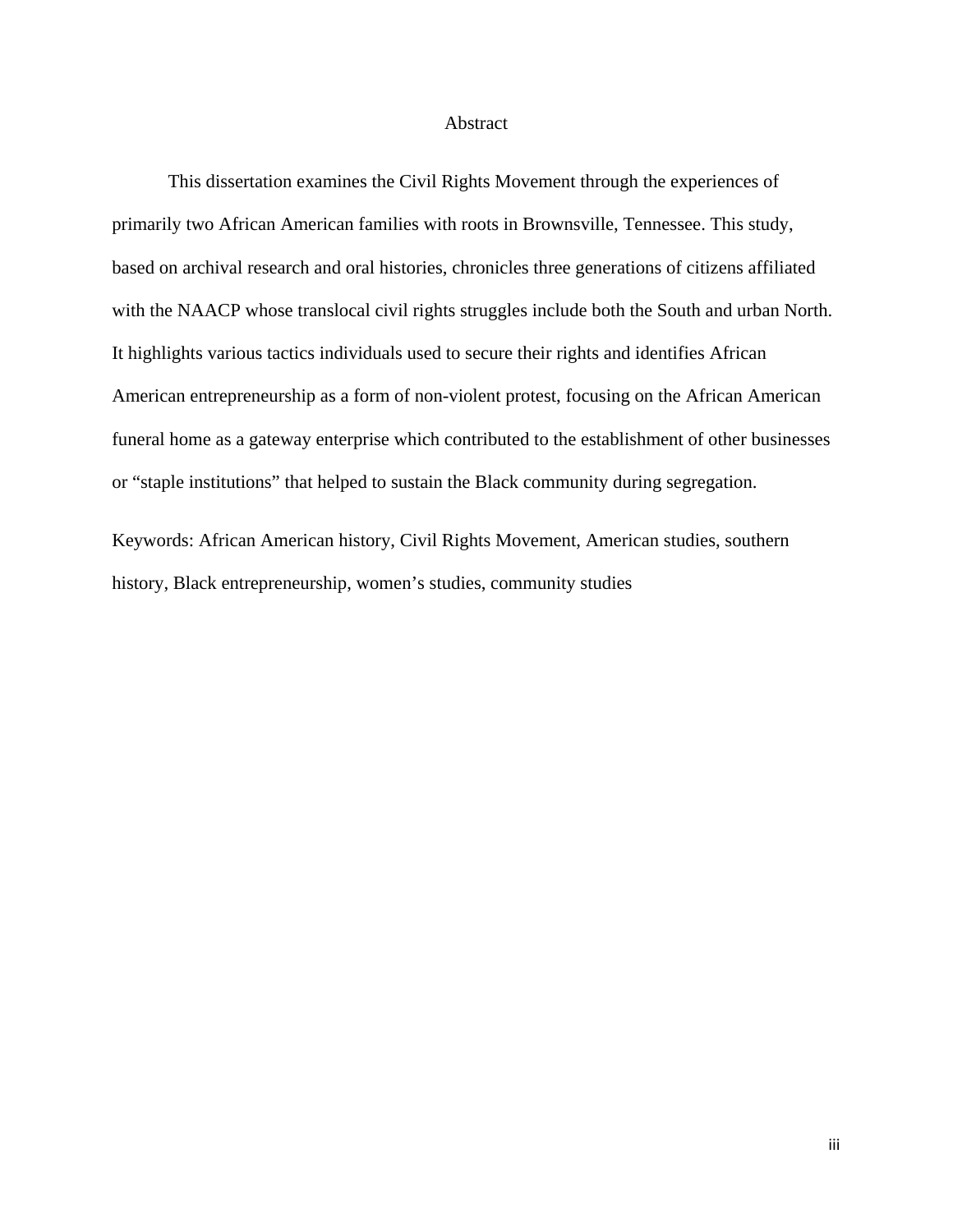### Acknowledgments

I feel privileged to live in a universe spoken into existence where daily reminders of creativity and imagination abound. Like sunflowers, prairie grass, and butterflies, the intellectual community at the University of Kansas (KU) is an extension of that creativity and imagination, and I am grateful for the words, ideas, and inquiry that have emerged along the way.

The support of many generous people has made this academic journey possible. I offer thanks to my dissertation chair Professor William M. Tuttle, Jr., who, together with his wife Dr. Kathryn Nemeth Tuttle, opened their home to me during my first visit to Lawrence, setting the foundation for our friendship. He is the quintessential gentleman and scholar and has been an ideal mentor. He has been supportive, compassionate, patient, and kind. The depth of his knowledge as a historian and American Studies scholar is as impressive as his passion for new scholarship. This semester, in true public historian form, he traveled to Brownsville, Tennessee, to see firsthand the people and historic sites about which I write. He became a part of the local NAACP branch's history which celebrated its  $50<sup>th</sup>$  anniversary this year. Professor Tuttle has tempered this stressful time with calm aplomb. His keen insights, incredible memory, and meticulous attention to details have enriched both my research and my writing. I am indeed fortunate to have had such an exceptional scholar guide me through this process.

I offer thanks to my co-chair Professor Sherrie J. Tucker whom I also met during my first visit to campus. She has brought her unassuming brilliance to this educational experience, reflected not only in her theoretical analysis but in the gentle way she encourages her students. She listens with enthusiasm, questions without intimidation, and inspires through her example. Professor Tucker's work as an oral historian piqued my interest in oral history and helped me to transform family stories into interviews included in this dissertation. Her research interests are

iv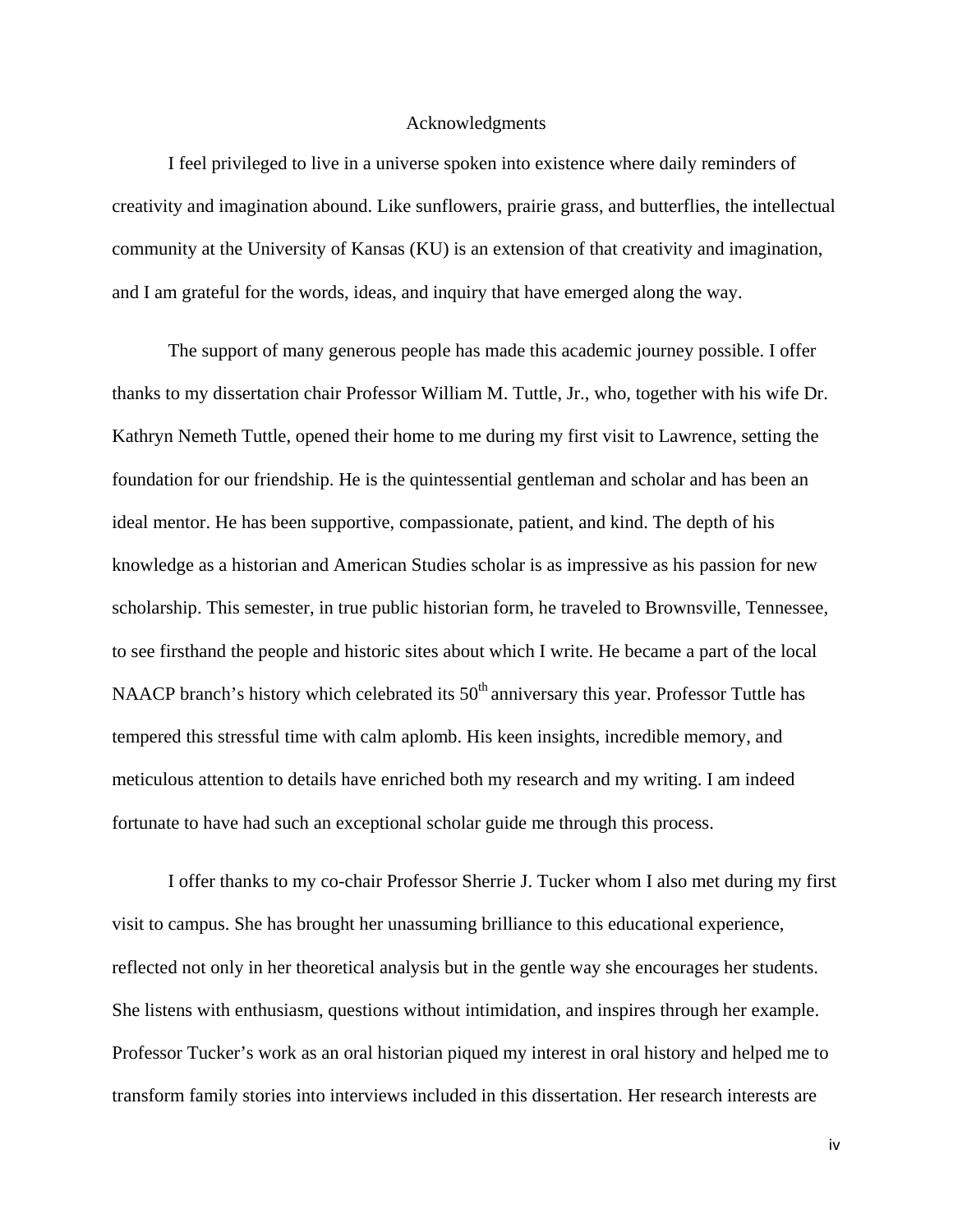diverse and interdisciplinary, making her a well-rounded and fascinating academic. She is the kind of teacher and scholar I aspire to be.

I thank Professor Randal M. Jelks who agreed to work with me soon after he arrived at KU a few years ago. He has introduced me to important academic works in the field of Black entrepreneurship which have complemented my life experiences in business. He has also brought his expertise in Urban history, Civil Rights history, and the African Diaspora to this committee as well, offering meaningful contributions to the analysis of my research.

I thank committee member Professor Kim Warren whom I first met through the Shifting Borders of Race and Identity Project. Our association later grew through my work with her students at the KU Writing Center. She has assisted me with the details of dissertation writing. She patiently helped me map out writing and research schedules, then arranged meetings and follow-up calls that helped me accomplish weekly goals. Together with her knowledge of women's history and American history, she has brought a practical approach to organizing, writing, and ultimately completing the dissertation. She is an excellent example of a scholar and mentor, and her support has been invaluable.

And lastly, I thank Professor Sharon O'Brien, who kindly agreed to serve as my outside reader and committee member. I had the pleasure of meeting her while I worked at the KU Writing Center. While assisting her students, I witnessed the deep concern she has for her students and the extra mile she is willing to go to help them. She is truly a committed professor. Her observations as a political scientist and the unique insights from her life experiences in the American South add important layers to the examination of my work.

v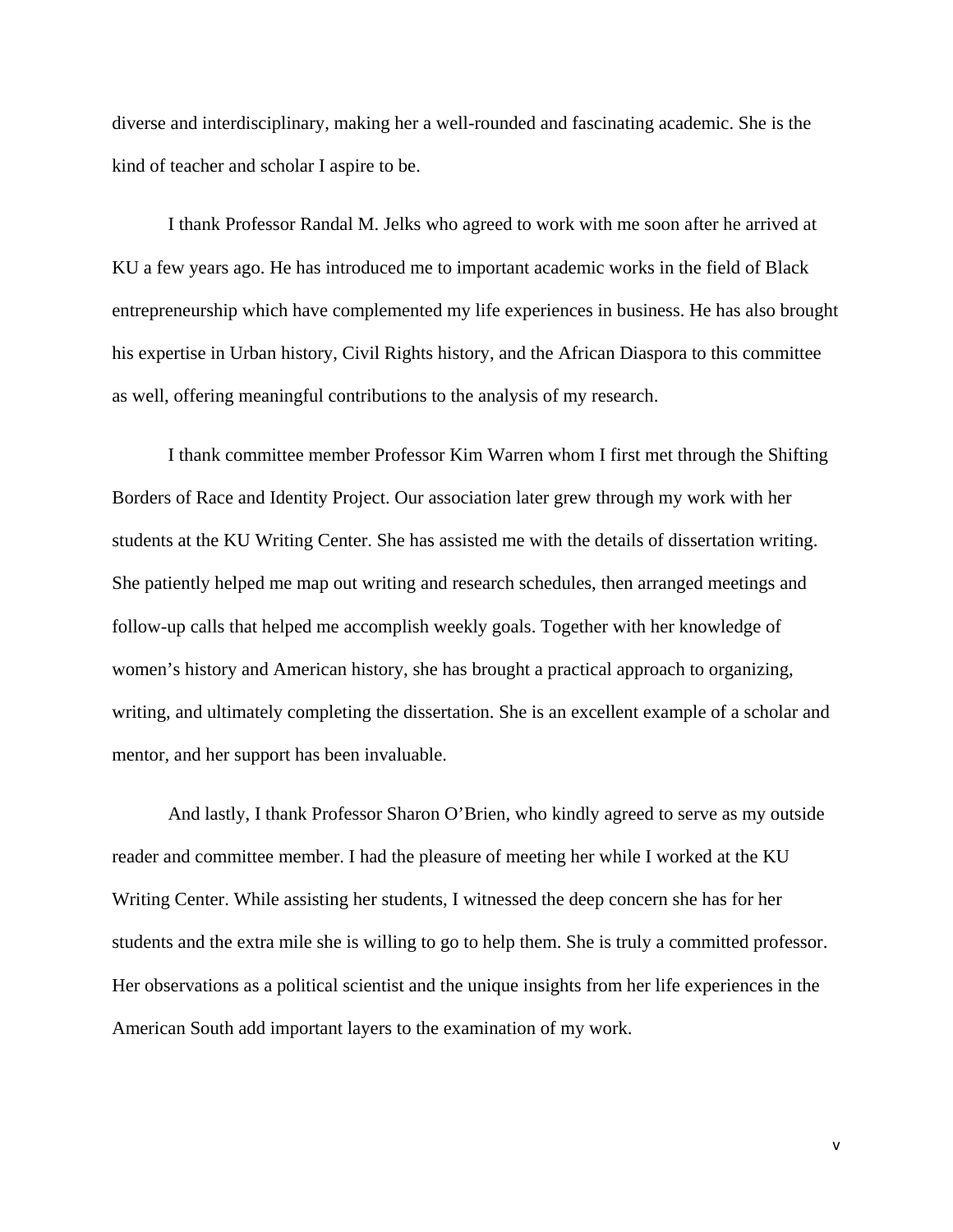Leaving my job in Tennessee and moving to Kansas was a big decision, but it was a first step toward my doctoral studies at the University of Kansas. Thanks to Dr. Rhonda Collier whom I met while she was a Ph.D. student at Vanderbilt University. Rhonda's exhilaration for her academic program was contagious. Her dissertation defense was the first I had attended. Rhonda was poised throughout, even when a committee member asked his question in Portuguese. Thanks to Anessa Magras, also a friend in Nashville, who supported me in both word and deed. She helped me tremendously by going through stacks of master's theses at Tennessee State University to locate mine so that I could submit it as a writing sample for my graduate school admission package. Thanks to my cousin Dr. Patricia Bond Hutto who brainstormed with me, listened to my ideas, and in a shared "ah-ha moment" led me to American Studies.

I am indebted to my parents Maltimore and Cynthia Rawls Bond who have always provided emotional, spiritual, psychological, and financial support. They have listened, encouraged, indulged, and prayed for me in my every endeavor, and they have been indispensable as I worked to complete this project. They have shared their memories and life experiences, not all of which were pleasant to remember or discuss. My mother became more than my "research assistant," but a "walking archive" complete with decades of newspaper clippings, photographs, books, ledgers, personal contacts, and memoirs. I share this accomplishment with my mother and my father as I could not have completed this dissertation without them. I am grateful for my brother Alan Rawls Bond and my sisters Andrea Bond Johnson and Maude Y. Bond. I am privileged to have them as both blood relatives and best friends. They have grounded me, accepted me, and provided me with safe retreats throughout my life. I am thankful for Raleigh W. Robinson, Jr. whom I first met as he sat on an airplane reading

vi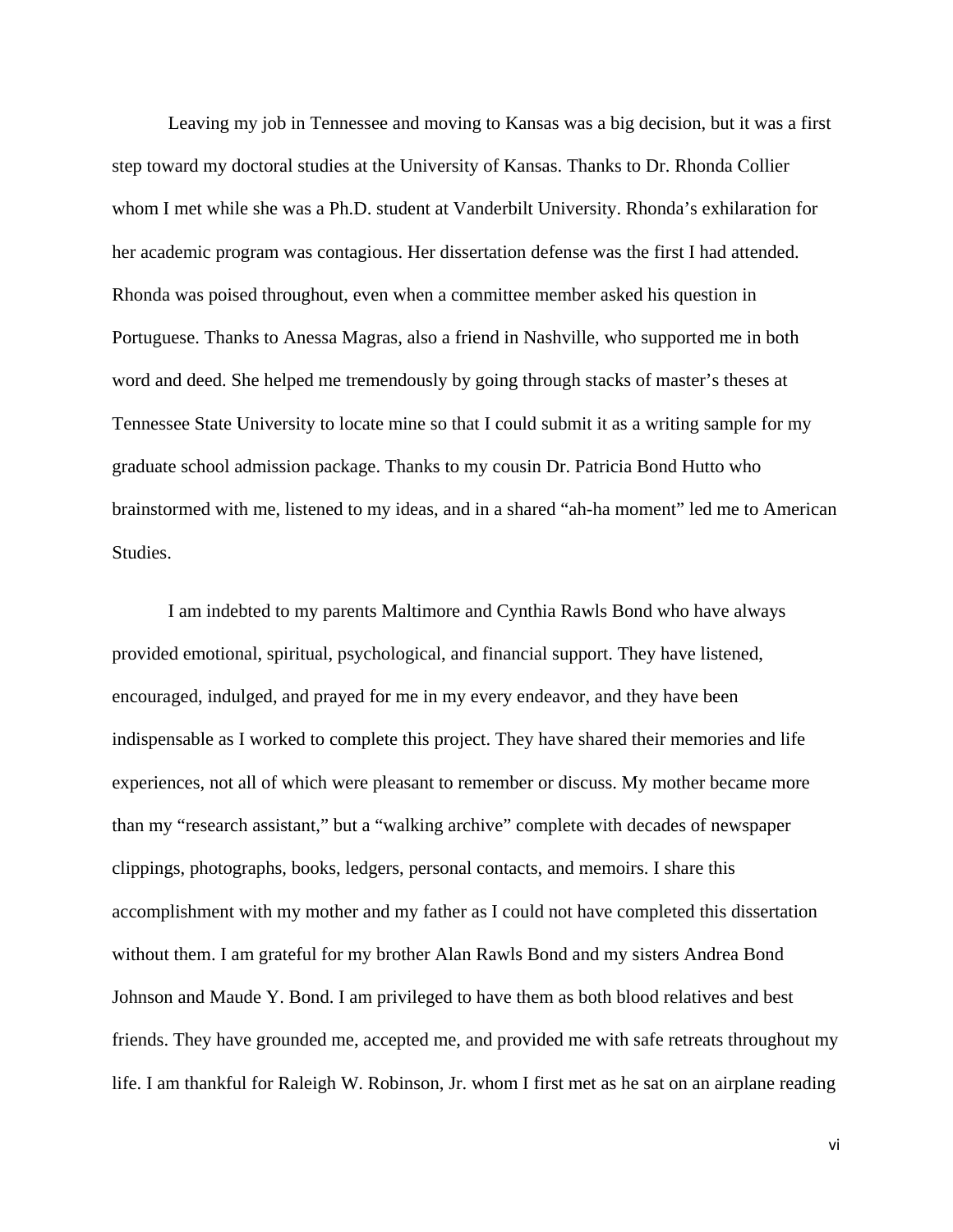a biography of W.E.B. Du Bois. I knew by the way he clutched the colossal book and the inexplicable sense of familiarity I felt when we met that I had found a kindred spirit. A gifted writer and thinker, Raleigh has always challenged, encouraged, and inspired me. He urged me to begin my doctoral studies then insisted, "Enjoy the fate your talent invites."

Thanks to my uncle Dr. Andrew B. Bond, the first Ph.D. I knew, who despite the "split" school system in rural west Tennessee and the limited resources of the segregated schools he attended, earned his doctorate in biochemistry from the University of Minnesota in 1965. I thank him for planting doctoral seeds in the Garnett and Jo Bond family and for the contributions he has made not only to our family but to his former students as well. I offer thanks to the memory of my cousin (Dr.) Betty Rawls, who, at age twenty-seven, was completing her doctorate in clinical psychology at City College New York (CCNY) before being killed in a plane crash in August 1970, weeks before graduation. Betty had participated in CCNY student protests during the 1960s and had already established herself as an outspoken advocate for poor and oppressed people.

To all of my aunts and uncles, who have been my friends and confidantes, throughout my life, I thank them for their prayers and encouragement. I extend a special thank you to my aunt Garnetta Bond Lovett who transitioned before I completed this degree. During my childhood, she sent my siblings and me books and gift subscriptions to National Geographic, and during my graduate studies, she knew when important tests and papers were due. She never failed to send notes of encouragement or make calls inquiring about my progress. I also thank my uncle W.D. Rawls, Sr., whose favorite passages from the Bible "This too shall pass" and "Joy cometh in the morning" have comforted me during the difficult times of this journey. I know they, together with other relatives no longer on "the time side of life," are celebrating with me "in spirit."

vii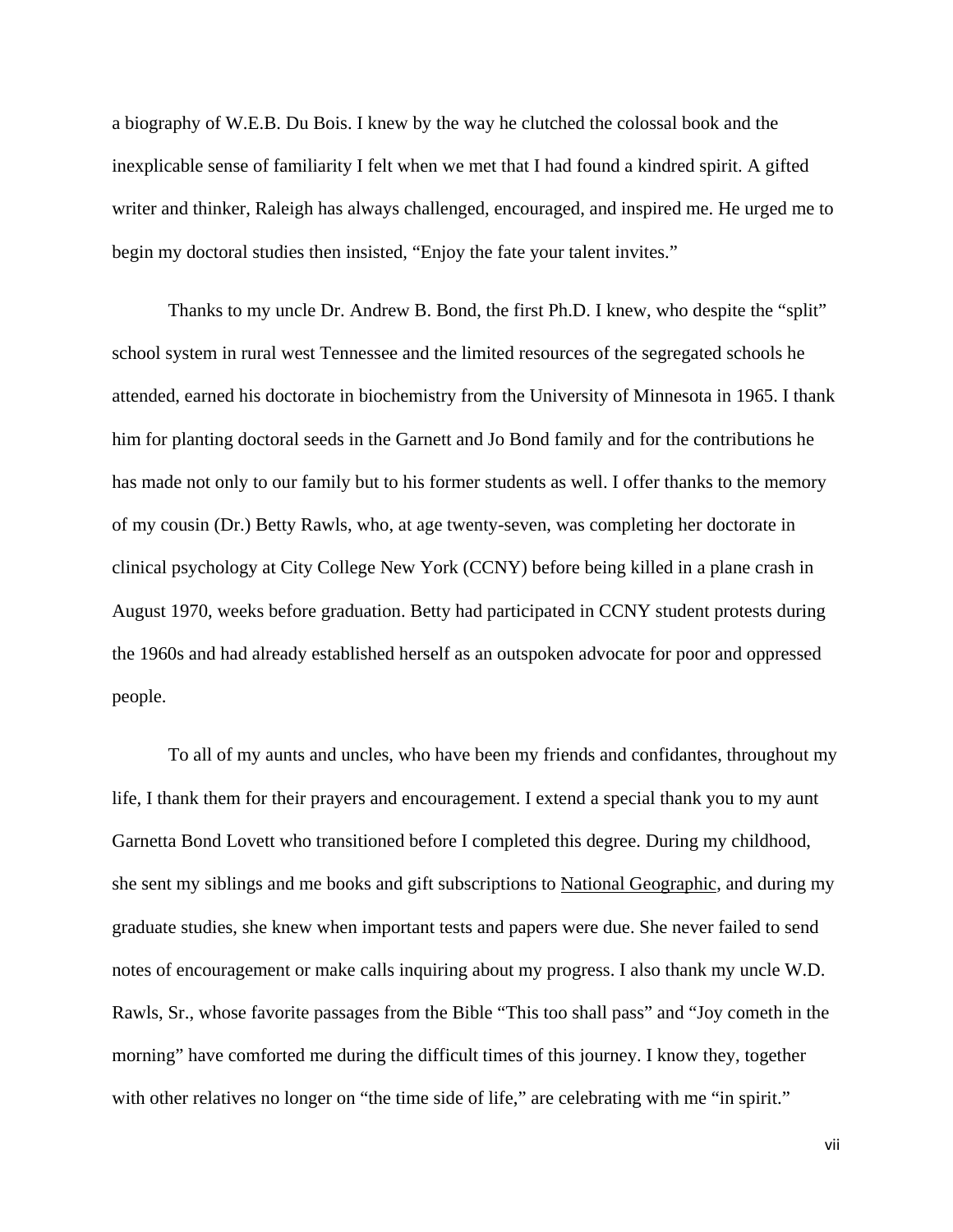Thanks to my cousin Dr. Michael E. Fant, who while a busy Ph.D./ M.D. student at Vanderbilt nearly forty years ago, always made time for me during his visits to Brownsville. He gave me my first model skeleton of the human body. I treasured this gift, which prepared me for the anatomy classes I took in embalming school years later. Thanks to my cousins Chee Chee Lovett, Phyllis Rawls Goff, and Dr. Jackie Jackson Fleming for their friendship and all of the special years we have had together: I thank Chee her for sharing valuable family stories, for her "cheerleading," and for always "dancing to the beat of her own drummer"; Phyllis Rawls Goff for her generosity, for sharing her mother's unpublished essay, and for finding useful historical documents; and to Dr. Jackie Jackson Fleming for her calls and encouragement while I was struggling to dissertate. Thanks to my aunt Dr. Beverly Greene Bond, co-editor of Tennessee Women, Their Lives and Times, who allowed me to contribute an essay for publication. Over forty years ago, while Beverly was dating my uncle, books were an important part of our relationship. She read to my brother and me for hours, and books have remained a constant in our lives.

I am grateful to Barry Burford whose friendship has been a significant part of this journey. I appreciate his faith in me, his wise council, and his generous spirit. Thanks to Patrick Vassell who has always supplied me with world music, stimulating conversation, and important Jamaican proverbs including "One, one coco, full basket," my mantra as I moved from one dissertation chapter to the next.

To the friends, colleagues, and professors whom I met while in Lawrence, I thank you for your friendship and support. To Jerry Briscoe and Tommy Amico, I thank for making their home my "home away from home." To Drs. Maryemma Graham and Victor Bailey, I thank for giving me the opportunity to serve as co-director of the Shifting Borders of Race and Identity Project.

viii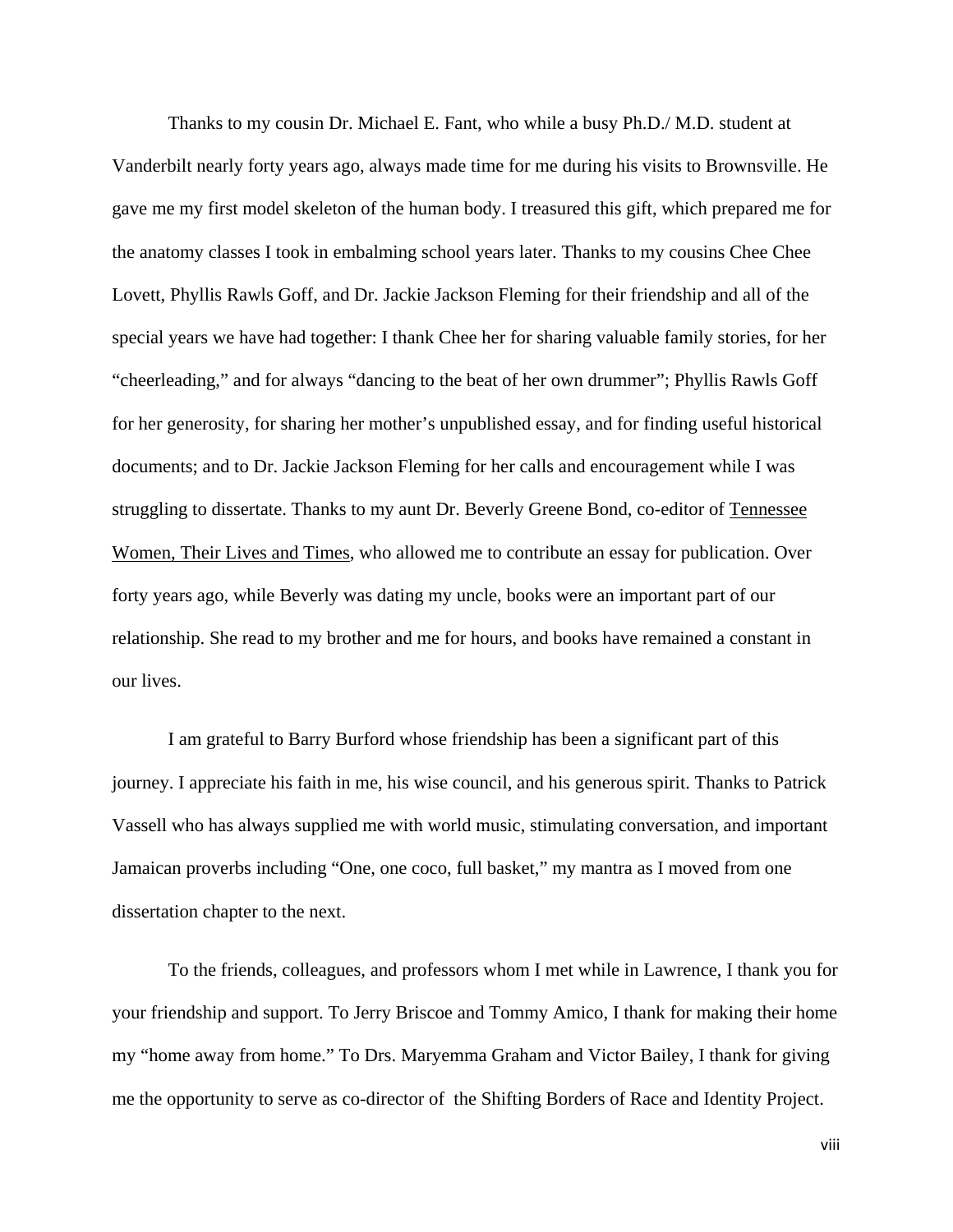It was an amazing experience that truly enriched my time at KU. I thank Shifting Borders visiting professors Dr. Quintard Taylor as well as Dr. Celia E. Naylor, who graciously served on my comprehensive exam committee. Former American Studies professors Drs. Tony Clark and Anne Soon Choi were especially supportive as was Dr. Al Broussard, a KU Langston Hughes Visiting Professor. KU graduates who have been a source of friendship and encouragement include Drs. Z. Hall, Doretha K. Williams, Ayako Mizumura, Ray Mizumura Pence, Monique Laney, Amber Reagan-Kendrick; as well as Rosa Middlebrooks, MSW. Thanks to Nikhat Ghouse, Kim Glover, and Gretchen Anderson for their support and for inviting me to join their writers' group. I look forward to the time when I may congratulate Kim and Gretchen, both doctoral students, on completing their degrees.

I thank the staff and administrators of the American Studies Department. I am a grateful recipient of the Chancellor's Office Departmental Scholarship (2007-2008), and I thank Professor Ann Schofield for recommending me for this award. I thank Graduate Studies for both the KU Graduate Studies Award (2011) and the Doctoral Research Fund Award (2011) with special acknowledgments to Dean Sara Rosen and Dr. Roberta Pokphanh. Thank you, also, to Professor Shawn Leigh Alexander who invited me to lead a Langston Hughes Jesse B. Semple brownbag and present my research to KU students and faculty. I also thank him for his feedback and useful book titles as well.

Thank you to the dynamic KU Libraries and staff including Tami Albin. I am especially grateful to Dr. Sara E. Morris, librarian extraordinaire, who introduced me to books and data bases that helped to inform my dissertation. Thanks to the KU Writing Center. My work as Writing Specialist for Graduate and International Students was truly rewarding. It allowed me to sharpen my own skills as a writer, support both graduate and undergraduate students, and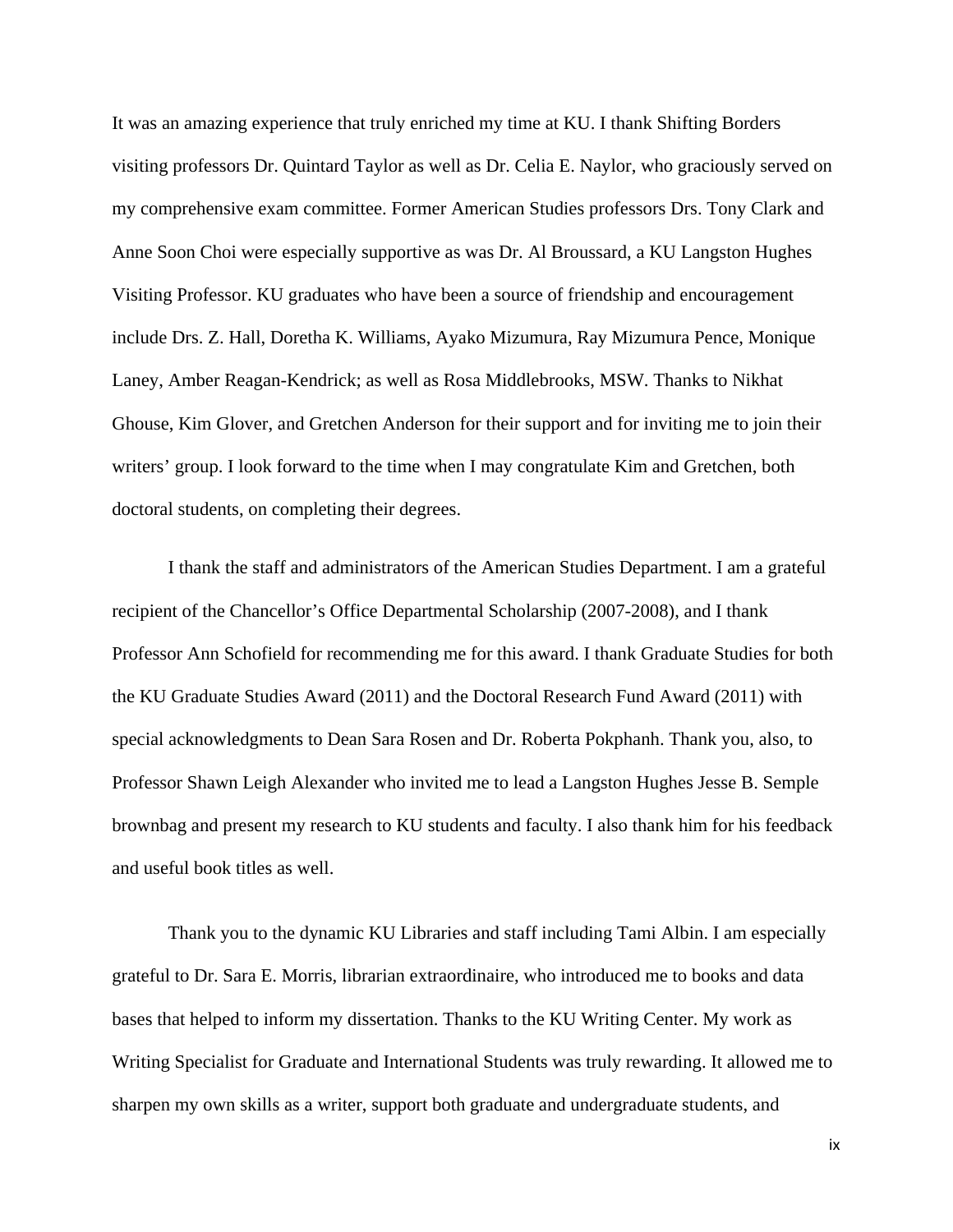develop lasting friendships. Obrigada to my dear friend Mara Aubel, H5. We met while she was earning a master's degree in Latin American studies. We were graduate students in search of our "arguments," and we found them. I thank her for her feedback, care packages, and coconut water. I thank her for rolling up her sleeves and helping me with my footnotes and bibliography. Thanks to Dr. Tracy Wechselblatt, Red Dog's Dog Days, and the Community Mercantile.

I am indebted to James A. Baxter for sharing a copy of his master's thesis on the life of C.A. Rawls as well as copies of his interviews. Thanks to Cecil M. Giles of Rawls Funeral Home for generously sharing his extensive knowledge of the funeral business, the blues, and Haywood County history. I appreciate those individuals who allowed me to interview them for my research including Mr. B.C. Clifton, Esquire, Mrs. Lady Frank Jacocks, Mrs. Robbie Jarrett King, Judge Lyle Reid, and Mrs. Elma Rogers. I am humbled by the African American citizens of Brownsville, (Haywood County) Tennessee, who were fully committed to living their lives with dignity despite the dangers that confronted them. These brave men and women laid a foundation for their children to enter a nation that provided opportunities for economic, educational, and political growth. Thank you to the Rawls Funeral Home and Golden Circle Life Insurance Company staff and supporters.

I am grateful to my great-uncle Ollie Seahorn Bond who died before I was born, but who has always been a hero and central figure in Bond, Rawls, and Crofton family history; to my great- aunt and cousin Mattye Tollette Bond, who lived to be 106 years old, and was my friend and teacher; and their daughters Marion Bond Jordon and Mildred Bond Roxborough. During my research, Mildred always provided me with information necessary to develop this project including photographs, speeches, taped interviews, and unpublished memoirs. She, like my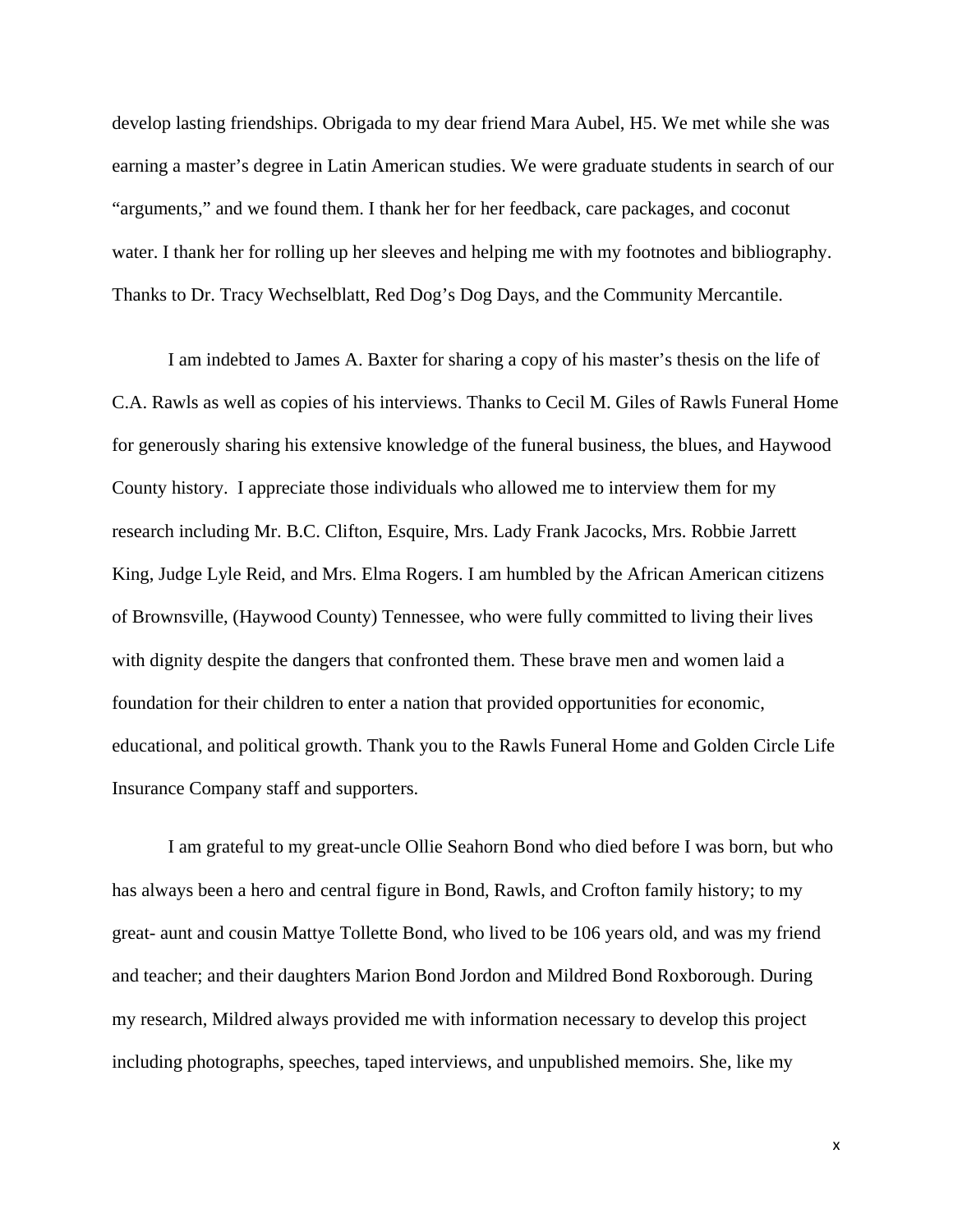mother, has been a walking archive. I continue to respect the work that she does and the discipline with which she lives her life. I am grateful for her trust and confidence.

I am thankful to my paternal grandparents: Garnett Bond, the consummate storyteller, and Jo Bond, who listened but lived her life strategically as both anvil and hammer; to my maternal grandparents Charles Allen Rawls, who built dreams, and Maude E. Rawls, who believed in his dreams and made them her own. I am also thankful for "Shot" (Lurleen Trigg), my friend, teacher, and confidant, who taught me early on that "book sense" means little without "mother wit." I am thankful to my brother-in-law Dwight Johnson for always welcoming me into his home filled with essentials: music, food, love, and laughter. I am grateful to my inquisitive nephew Nicholas Drake Bond, who wondered why I, his father's older sister, was *still* in college; to my nephews David Alan and Dwight Johnson, II, who were proud to announce each semester that "Auntie Z made first honor roll again." To my lovely niece Lauryn, twin sister to Nicholas, and wise woman of twelve who took time from her books, dogs, and cooking classes to ask, "So, Auntie Z, how's your dissertation coming?" It is my wish that they will love learning, live with compassion, and listen to the ancient wisdom that resides within them.

To those whose names I have omitted, please know that I am grateful to you as well. I thank God for this extraordinary opportunity and for the fortitude needed to complete what has been both an arduous and exhilarating journey. I hope my research has done justice to these remarkable life experiences, indeed noteworthy chapters in American studies.

I dedicate this dissertation to my grandfather, Charles Allen Rawls, with gratitude.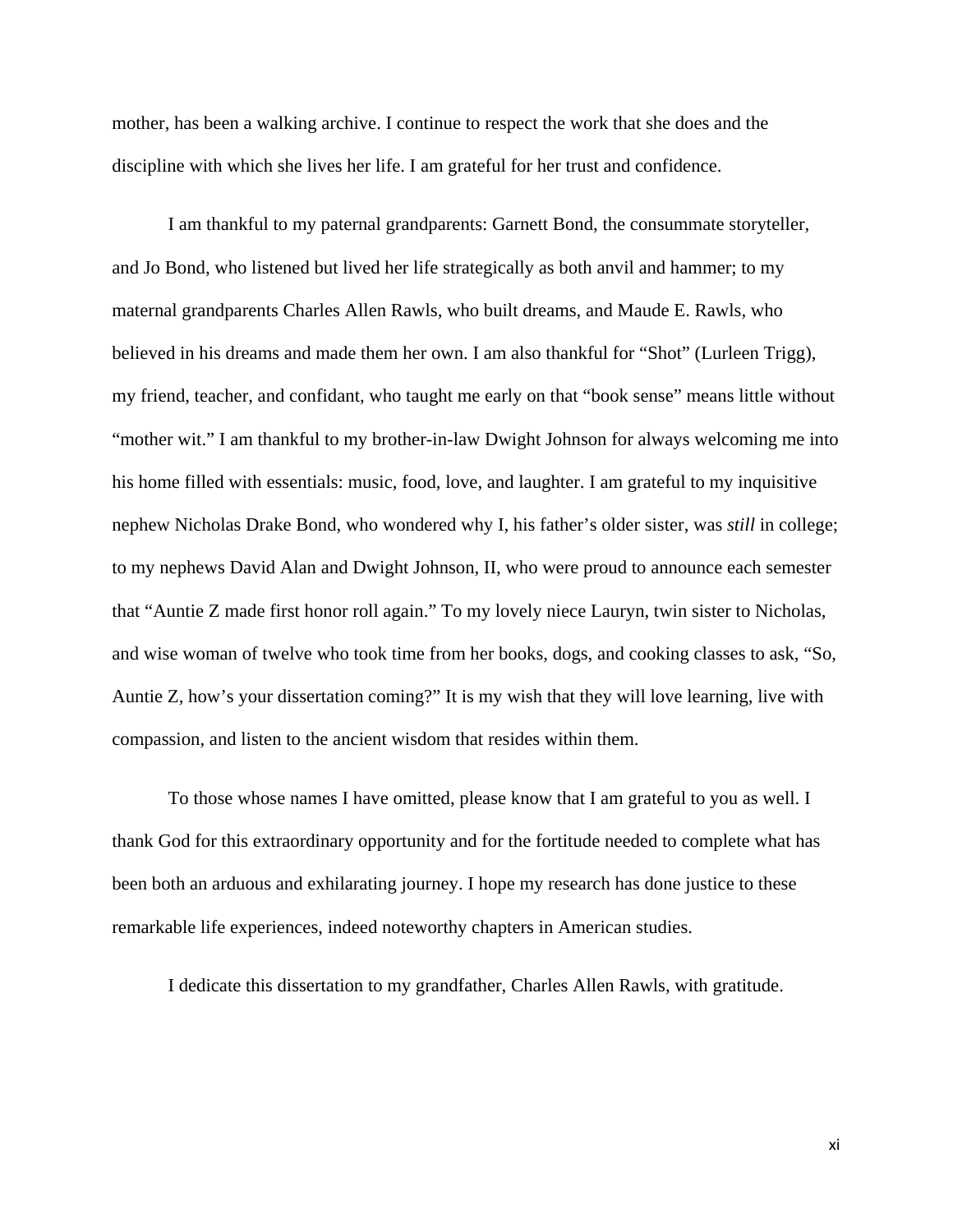# **Table of Contents**

| Chapter 1: 'Not For Ourselves Alone': Creating Community, Staple Institutions, and the Brownsville |
|----------------------------------------------------------------------------------------------------|
| Chapter 2: The Lynching of Elbert Williams and the Shift Toward Economic Justice, 1940s 57         |
| Chapter 3: The Brownsville Diaspora: Our Hands on American Democracy as it Bends Toward Justice,   |
| Chapter 4: 'Will the Circle Be Unbroken?': The Legacy of O.S. and Matt Bond and the Convergence of |
| Chapter 5: 'Not for Ourselves Alone': Transforming Communities and their Landscapes in Post-1960's |
| Epilogue: Reflections from the Haywood NAACP's Freedom Fund Banquet, Celebrating Fifty Years  232  |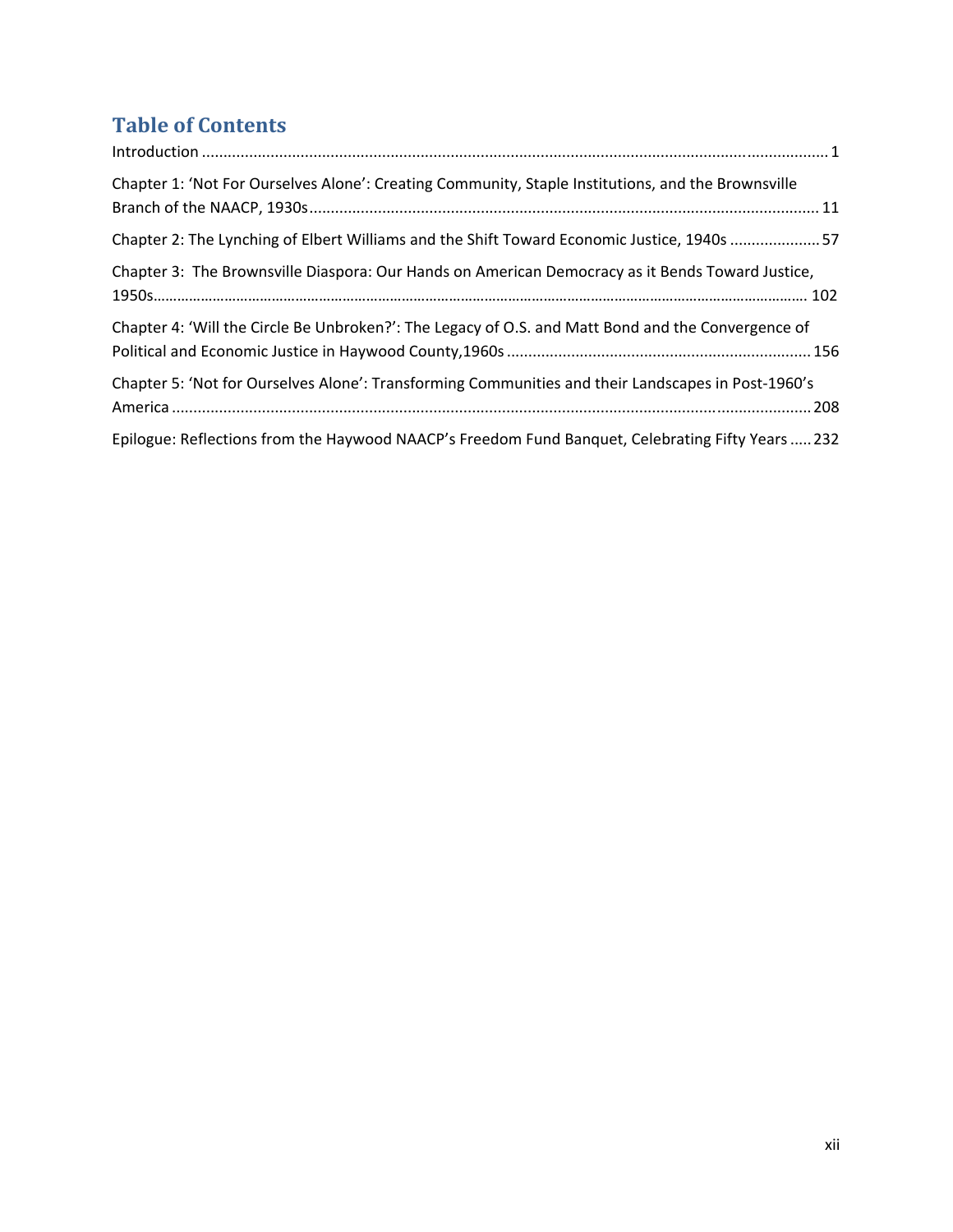### Introduction

I had been a member of the Humanities faculty at Volunteer State Community College in Gallatin, Tennessee, for about ten years before I decided to take a leave and pursue a doctorate. I enjoyed my classes—world literature, English composition, business English, English as a Second Language—and I loved my students. Some of them were first-generation college students—tobacco farmers paying tuition with income from their tobacco crops, some refugees from Sudan, representing the Lost Boys of Sudan. Others were immigrants from Bangladesh, and at least one student told me he was a member of the Ku Klux Klan. My students and their lives were fascinating, and I was delighted to be a part of them. Still, I recognized that if I wanted to continue in higher education, I should earn a Ph.D.

I knew graduate students were expected to have original research ideas, so I decided that I would examine the role of the African American funeral home in the Civil Rights Movement. The development of this research project began to take shape in my American Studies (AMS) 801 class. By the time I enrolled in AMS 804, I started to feel like a bona fide graduate student. I had been to the Library of Congress and perused the NAACP papers housed there, so I began to see two paths to freedom emerge in my research. Moreover, a sort of 'hybridity" existed within the pursuit of full citizenship. Black entrepreneurship and civil rights organizations were both approaches to civil rights.

This revelation led me to examine my own life and the pivotal moments that made my experiences unique. I was the product of a kind of hybridity. As a child, I often broke open my piggy banks and walked uptown to Ben Franklin Ten Cent store to buy books. I had mostly "invisible" students to teach unless I was able to find some actual students among the children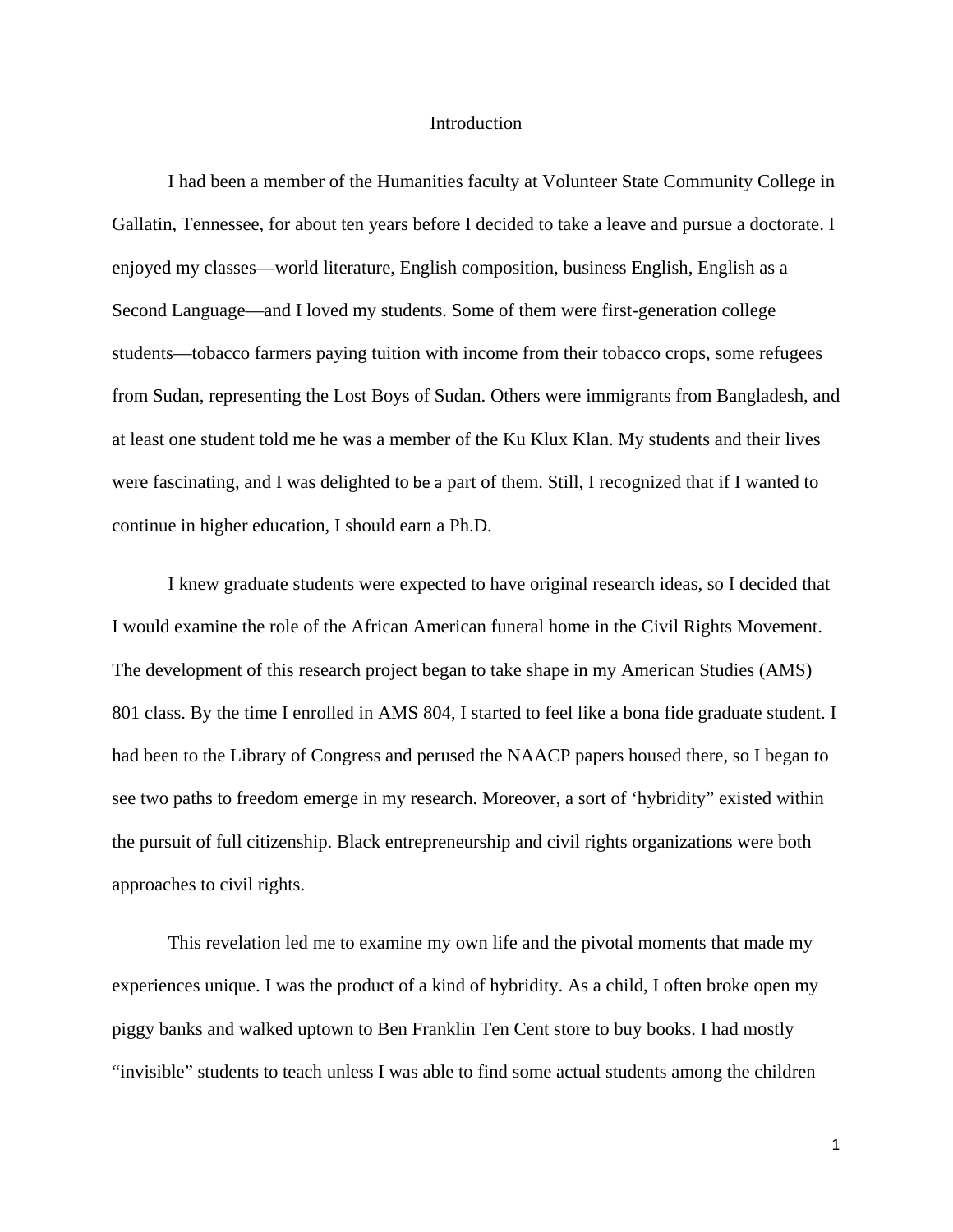who lived in the public housing complex near my house. On my trek uptown, I passed "the funeral home," Rawls Funeral Home, and "the office," Golden Circle Life Insurance Company. I generally slowed my pace to see if the hearse was parked in front of the building—which meant there would be a funeral later that day. My grandfather, who had founded the funeral home, did not want me hanging around since the funeral parlor was typically filled with men— in khakis, overalls, or preachers and insurance agents in suits sitting around, smoking, and "chewin' the fat" as they say—just talking things over. Sometimes I stopped by the funeral home. I made sure that I spoke to all of the men in the parlor. Then I headed to Miss Renfro's office. She was my grandfather's secretary and a masterful gatekeeper. She would whisper, "He's with a family," which meant he was busy selling a funeral and that I should probably resume my walk to Ben Franklin.

While growing up, my siblings and I had our fill of Rawls Funeral Home because every Friday after Thanksgiving, we were required to participate in Rawls Funeral Home's annual burial drive at First Baptist Church on Jefferson Street. It was a combination raffle, customer appreciation dinner, memorial service. Burial association members paid their annual \$3 policies which made them eligible for prizes—usually money with a television set as the final gift of the night. The hybridity was present, even at the burial drive. It opened with music by the Gospel Pearlettes. All of the members of the group had "Pearl" in their names, including Miss Pearlie Mae, a school teacher, and Miss Sarah Pearl, the pianist and hairdresser for the funeral home. After lots of gospel singing, a riveting sermon, and the benediction, "the drawing," or the secular part of the night, began. Rawls Funeral Home staff set up their tables, brought out the barrel welded to a wooden base that tickets would be stuffed into, and then the winning ticket would be selected from after a good roll. It was a rural west Tennessee version of a lottery machine. Staff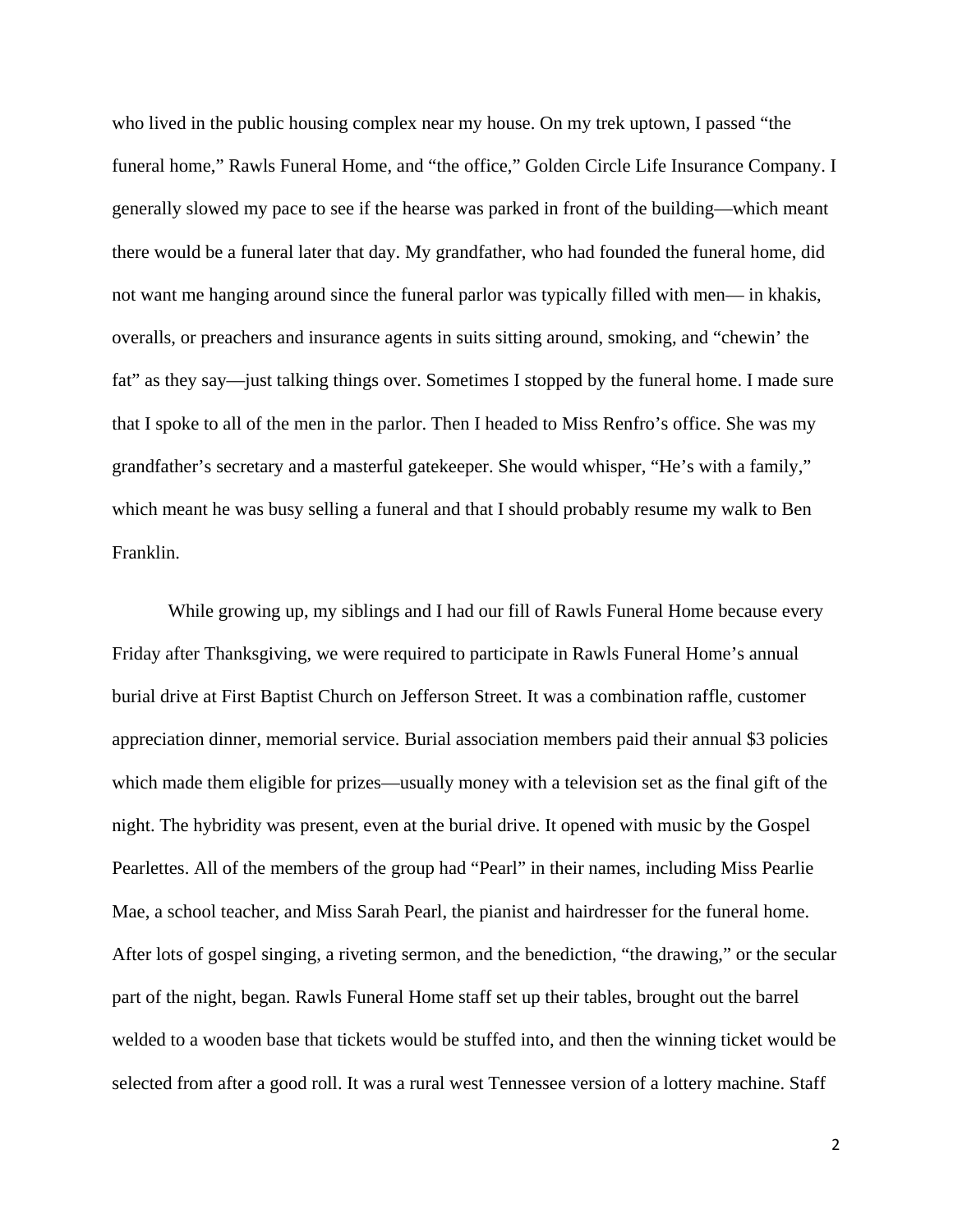pulled tickets out of sealed envelopes that they were holding for members unable to attend, while burial insurance agents and members pulled out their tickets as well. Some folks went to the kitchen for stew and crackers. I pulled out the stack of money-order checks that would be issued to winners. The bank had already typed in the amount on each check, so I had to be alert and not confuse, for example, prize number three, a \$50 check, with prize number four a \$100 check. We were usually exhausted after each burial drive, but our ritual included gathering at my grandparents' house for a recap of the event. There was always too much stew, so we had to box it up and distribute it to folks the next day.

Then in December, Golden Circle had an annual Christmas dinner. It was a bit more sophisticated as it was at the Brownsville Bank's Gold Room. People wore their "church" clothes or even festive outfits with sequins to celebrate the season and this annual banquet, which recognized Golden Circle agents and their productivity for the year. Miss Ruby, the cashier clerk at Golden Circle, was always in charge of decorations. In addition to the beautiful Brownsville Bank Christmas tree, Miss Ruby filled the room with seasonal décor. Tables were dressed with tablecloths, candles, and poinsettias. The banquet was free to the public and always included a delicious turkey and dressing buffet with turnip greens, string beans, potato salad, cranberry sauce, corn bread, rolls, iced tea, pecan pie, and my favorite, red velvet cake. Unlike the burial drive, whites attended Golden Circle banquets—the mayor, bank presidents, legislators. I remember cringing once when my grandfather, at the end of the banquet, stood to thank everyone. He thanked his "colored and white friends" for attending. An integrated social gathering was rare, even during my adolescence in Brownsville, and he remembered Brownsville when "the mob," that included the local sheriff, had lynched Elbert Williams, a local NAACP member.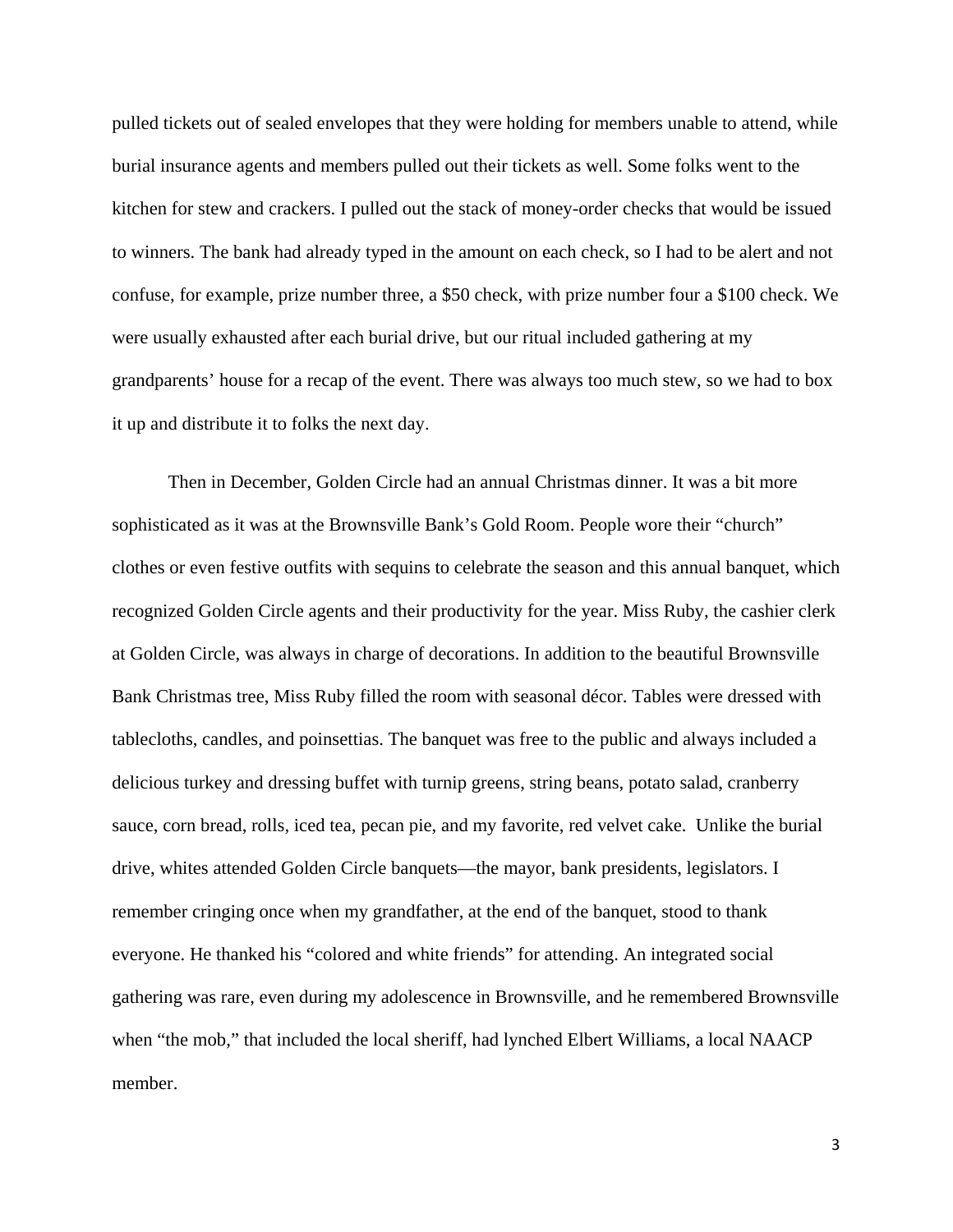In addition to books and Golden Circle and Rawls Funeral Home functions in my life, there was also the NAACP. My mother was the life membership chair of our local branch for decades, and my father served a term as its president. There were oratorical contests and Freedom Fund banquets, and, of course, the national conventions held annually. Occasionally, we made family trips to the conventions, depending on the location. My grandmother Maude and great-aunt Matt flew together each year, regardless of whether my parents attended, as did my aunt Garnetta who traveled by bus with her friend Mrs. Dunn and the delegation from Brooklyn. The national conventions were so unlike the events we had in Brownsville. We were small town, and some members had saved all year to pay their membership dues and purchase tickets for local fundraisers, but the national conventions were so grand. I remember wearing my floorlength dresses to the closing banquets and seeing people I had read about in books walking the isles or speaking before me. I knew that Aunt Mildred, who was actually a cousin to both of my parents, organized these really great "parties," but I did not know until years later how important she was to the NAACP and the Civil Rights Movement. Nor did I realize that conventions in fact were meant to blend the social and the political. I did know that at the end of an incredible week of meetings, keynote addresses, and banquets, there was a gathering, a sort of recap like the ones we had at my grandparents' house in Brownsville, but on a much grander scale. A large hotel suite was filled with dapper men who had law degrees and vacationed in France; as well as sophisticated women who drank champagne and discussed apartheid in South Africa. They laughed over caviar or stood seriously near the baby grand piano brainstorming strategies for a new NAACP campaign. And I, a teenager from Brownsville was there—in the midst of such beauty and brainpower. The elegance and opulence filling swank hotel suites were as much a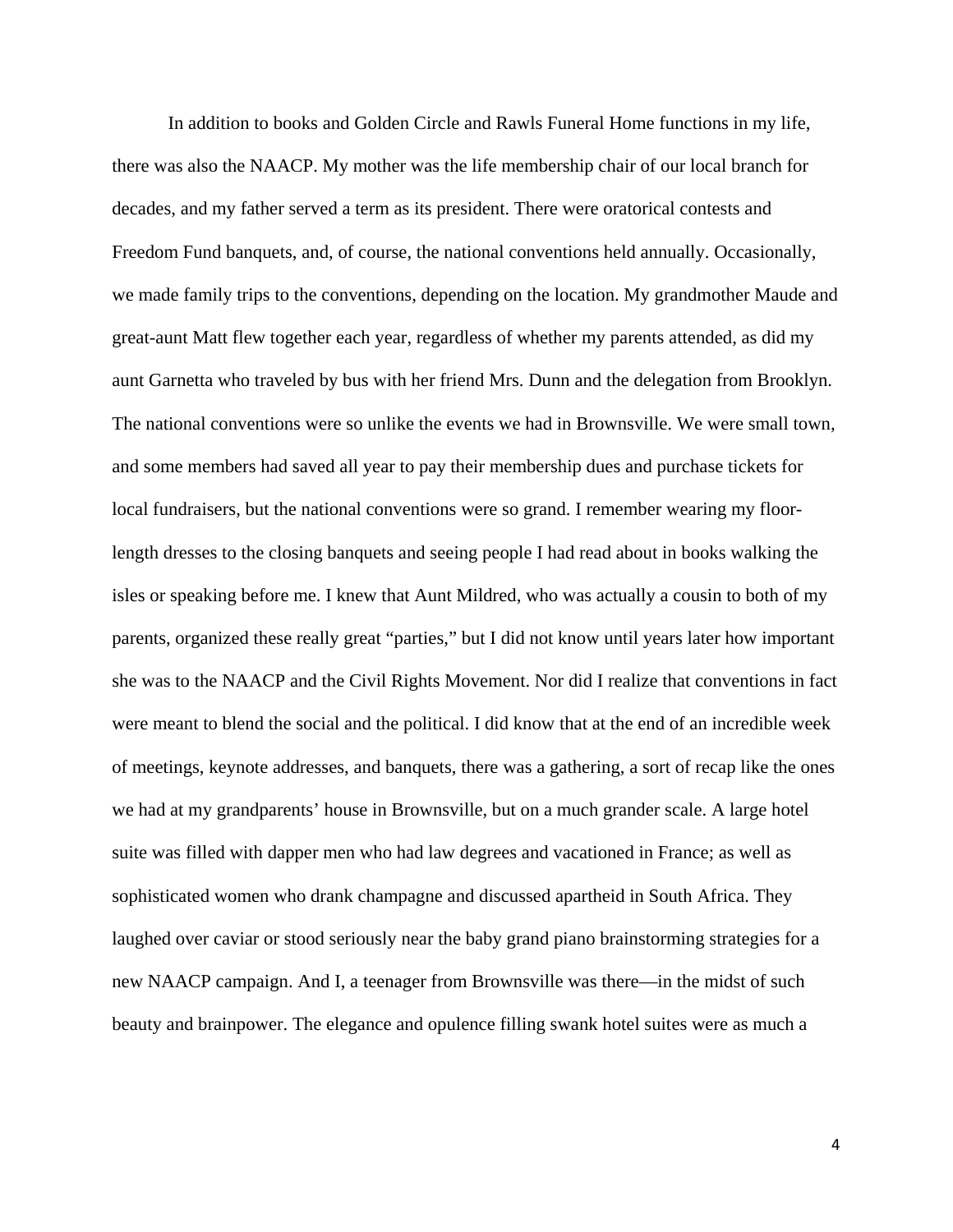part of the NAACP as the Freedom Fund banquets in Haywood County held in our high school gymnasium.

Each year I was able to experience different elements of both Black business and the NAACP. I began making "first calls" with my father, which meant that I would leave the house with him, sometimes in the middle of the night, go to the funeral home for the Suburban and stretcher, then head to the house or hospital for "the removal" where we would pick up the deceased member of a now grieving family and take him or her to the funeral home. I remember entering the hospital room of harmonica player Hammie Nixon, who had won international fame as a musician, and arriving at the small frame house of a family in Gadsden, Tennessee, then closing the bedroom door of the elderly man we would take from his bed to the funeral home. After my apprenticeship, I sat for the state funeral director's examination and passed it. After college, I enrolled in Gupton School of Mortuary Science. The curriculum included such courses as anatomy, pathology, applied mathematics, history of embalming, and sociology.

Once during a discussion of race in the sociology class, a young white man who sat directly behind me raised his hand to comment. I turned around so that I could see him as he spoke. Chris Neighbors, looking in my face, remarked in his southern drawl, "Yeah, Blacks are inferior. They're from Africa. They're from the jungle. They're used to chasin' rabbits for food." How ironic. How miseducated. And how hurtful. He and many of the young white men at the school had not been to college, but would use the school to earn their associates degrees. When they returned to their hometowns, they would become trade embalmers and work for, but not own, a firm. The only Black male in my cohort came from a funeral home family and would return to his family business. I finished the class with an A+ and graduated from Gupton with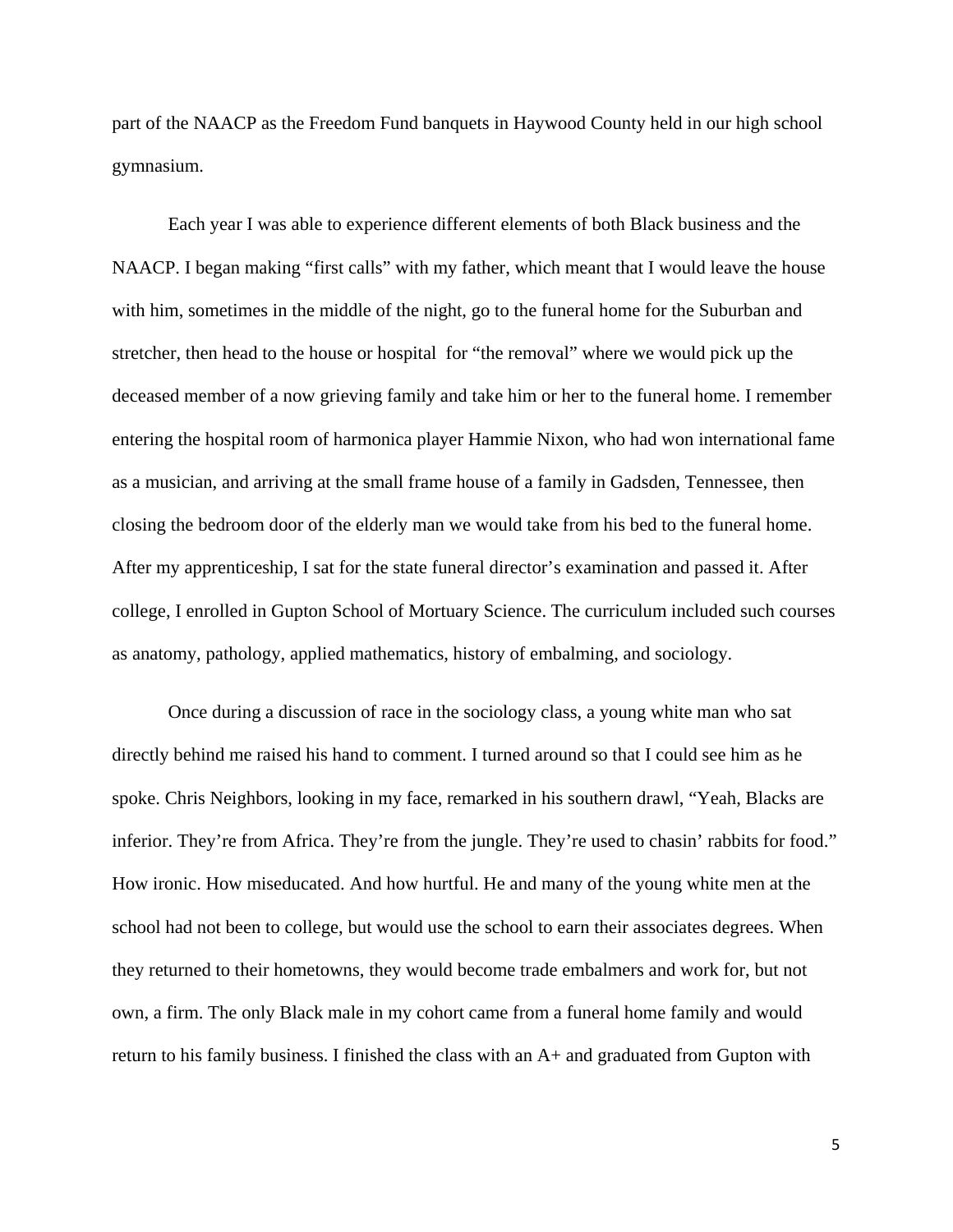honors, following the tradition of my grandfather C.A. Rawls and great uncle O.S. Bond, both funeral home owners and Gupton honors graduates.

My interaction with the NAACP was varied and allowed me to experience different dimensions of the association. For example, after ninth grade, I left Brownsville to live with my father's sister Joyce and her family in Teaneck, New Jersey. Half of my father's large family had migrated to the East Coast. From Teaneck, a trip in to "the city" was just a thirty minute drive over the George Washington Bridge. During my three years at Teaneck High School, Mildred provided tickets for us to attend dinners hosted by the national office. Sometimes the Spingarn Award was presented, and other times we just enjoyed the meal, the guest speakers, and the camaraderie. For my senior project at Teaneck High School, Mildred arranged for me to work at the national office with her. I took the bus and subway train to Columbus Circle and walked to Broadway. I felt such independence as I road into the city. For awhile I was the switchboard operator, like Uhura on the USS Enterprise, so I was the first voice callers heard when they contacted the national office. I was able to shadow Mildred as I sat in on different meetings and listened to discussions about civil rights issues, prison outreach, and convention planning. One summer Mildred hired my cousin Thomas Bond, whose father was president of the NAACP's Tennessee State Conference, and me to run the national office's boutique at the convention. For me, the boutique seemed to be the center of the convention. Thomas and I served our customers— answered questions, recommended books—and when business was slow were able to people-watch.

As I fast forward to 2011, I see how my research has evolved since AMS 804. My study is an examination of the Civil Rights Movement in Brownsville, Tennessee, and is a part of the scholarship on the long civil rights movement. It chronicles the experiences of three generations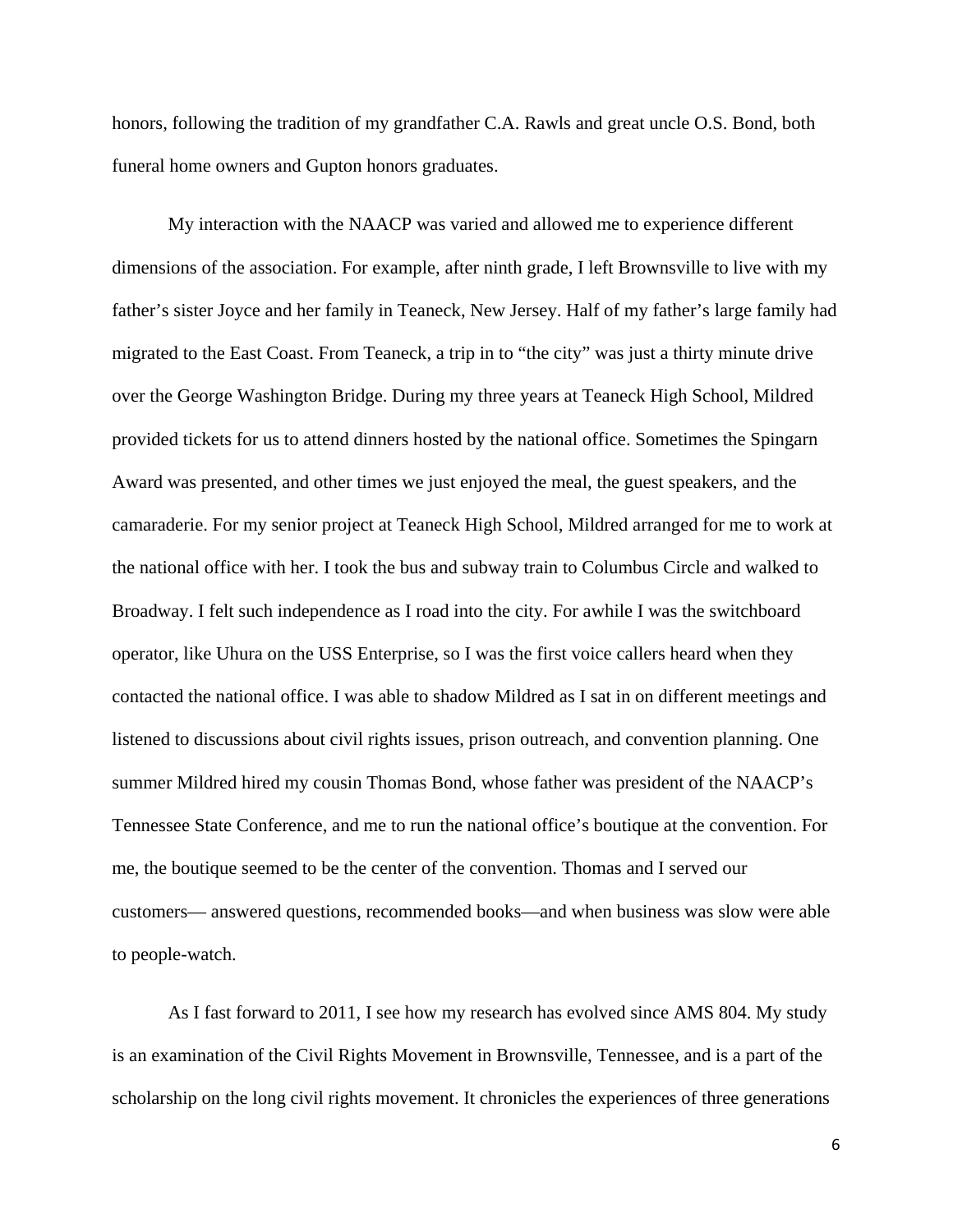of NAACP workers who have contributed on national and local levels in both southern and northern cities. It is a story of women as workers, both in business and civil rights organizations. My study also examines economic justice as a component of the Civil Rights Movement, not so much in terms of Blacks as consumers able to buy from whites, but as entrepreneurs empowered to contribute to human rights through employment opportunities and the organization of staple institutions to sustain Black communities. For example, sit-ins at Woolworth counters allowed Blacks to sit at lunch counters so that they could be served. The "Don't Buy Where You Can't Work" campaigns made white retail owners aware of the importance of the Black dollar, but employment, *not* entrepreneurship, was the general focus. Segregation laws eventually changed because of the brave actions of these protestors; however, Blacks still needed an economic empowerment plan.

Using Rawls Funeral Home as a case study, I identify the Black funeral home as a "gateway enterprise" that paved the way for other businesses in the Black community, businesses that not only helped to create a solid infrastructure to support civil rights activities but that also served as a nonviolent form of protest during the struggle for equality. My work chronicles a Black family's eighty-year history in business. I represent a woman defining her place in what has been a historically male-dominated business. As a licensed funeral director and embalmer, a graduate of Gupton School of Mortuary Science, a fourth-generation insider with some knowledge of Black business as well as the NAACP, I offer a unique perspective as I combine prior knowledge with archival and oral history research skills.

**\*\*\*\*\*\*\*\*\*\*\*\*\*\*\*\*\*\*\*\*\*\*\*\*\*\*\*\*\*\*\*\*\*\*\*\*\*\*\*\***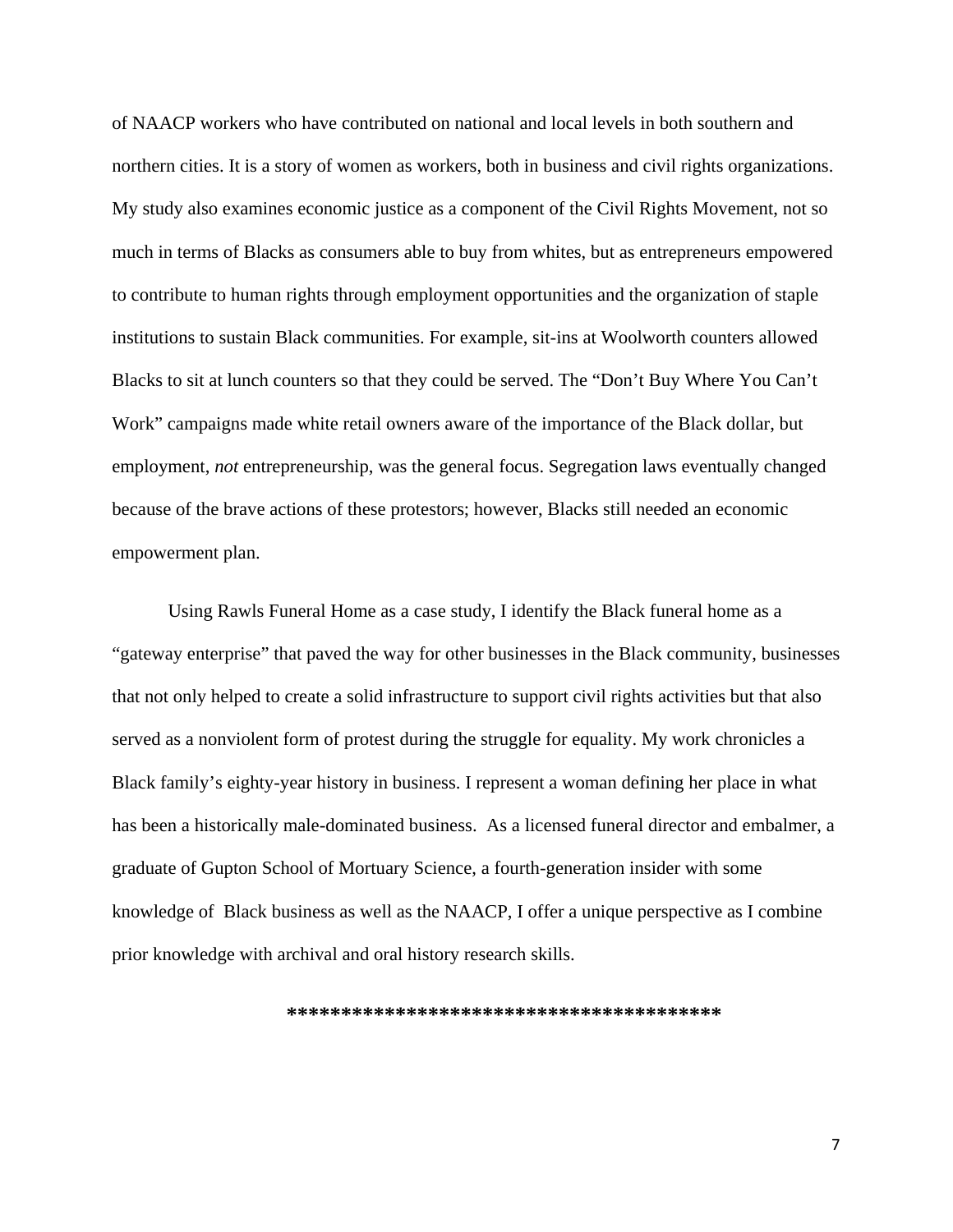This research is a case study which focuses primarily on the lives of members of the Bond and Rawls families, two families with ancestral roots in Brownsville, Tennessee. The work spans four decades and begins by establishing the important contributions African Americans made as they created staple institutions and vital communities which sustained and nurtured their families despite the limitations of segregation during the Jim Crow era. As institutions such as schools, churches, and civil rights organizations were formed, Blacks practiced their citizenship through civic engagement within their own communities as they were frequently excluded from opportunities to obtain their political, social, and economic freedoms within mainstream society.

For example, local Black residents organized a branch of the National Association for the Advancement of Colored People (NAACP) in 1939. However, after receiving a charter from the NAACP's national office, a white backlash resulted in the lynching of NAACP member Elbert Williams in 1940. A mob of white citizens that included the town's sheriff kidnapped Williams from his home while he was in his pajamas, tortured him, and threw his remains in the Hatchie River. The mob terrorized NAACP members, and several families fled the state.

The period following the murder of this thirty-one-year-old African American husband and laundry worker prompted a shift from the pursuit of political justice by local African Americans, who had planned to secure voting rights for upcoming national elections, to the pursuit of economic justice. A local funeral home became a gateway enterprise from which other businesses and staple institutions grew. By the 1950s, these businesses provided more than services to the Black community; they also put Brownsville on the "map" of Black entrepreneurship. Employment opportunities for African Americans grew, professional networks developed, and marketable skills increased.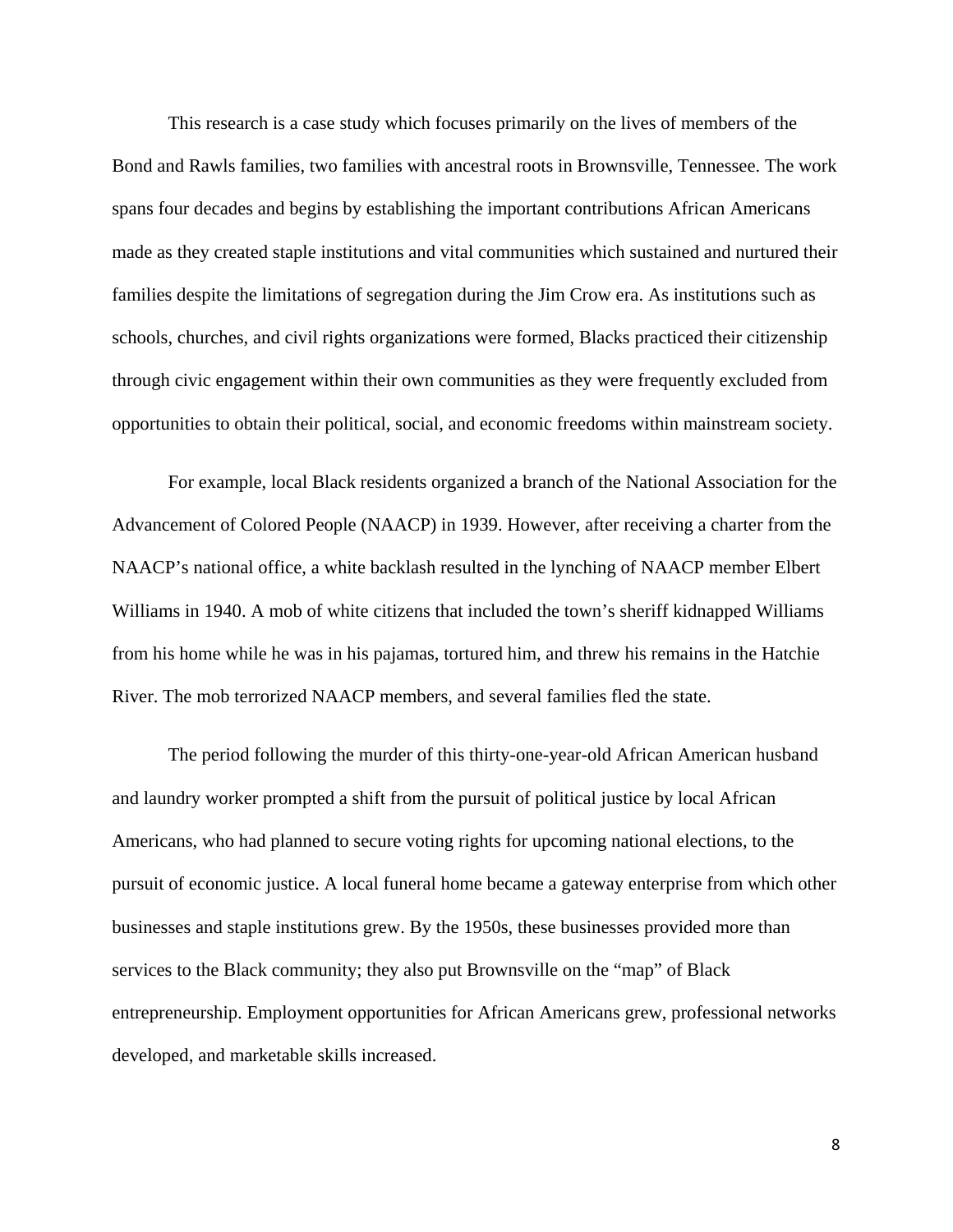As another generation of Black Brownsvillians matured, many migrated to other parts of the country, making contributions to their new communities across the nation. The Brownsville diaspora thus became a significant part of this study. The exodus of Brownsville natives to northern cities resulted in diverse experiences and new sites of growth, including private boarding schools, college and university campuses, multinational corporations, and national civil rights organizations. Although members of the second generation of Brownsvillians made their marks outside the South, others remained in Tennessee, building, growing, struggling, and surviving. From both groups and several generations emerged "political actors" who used their positions to acquire political and economic freedoms denied African Americans.

As Brownsville natives who had migrated earlier returned to their hometown in the late 1950s, another wave of political activism arose, beginning with efforts to secure voting rights denied Blacks in Haywood County since 1888, and the founding of the Fayette County Civic and Welfare League, in neighboring Somerville, Tennessee, the Haywood County Civic and Welfare League, and the Haywood County branch of the NAACP. Again, a white backlash emerged, and economic reprisals were used as leverage to coerce Black sharecroppers from demanding their voting rights. "Tent City," a makeshift settlement of displaced Black sharecroppers, emerged. Conditions were deplorable, and families lived a tenuous existence as they faced homelessness and unemployment.

Local and national relief eventually came, but local Blacks and their white allies were subject to physical violence and economic hardship. A convergence of the political and the economic developed as Blacks confronted the realities of their existence. Black sharecroppers as well as established Black business owners were at risk of retaliation. As the decade of the 1960s came to a close and segregation gradually ended, much work was still to be done to ensure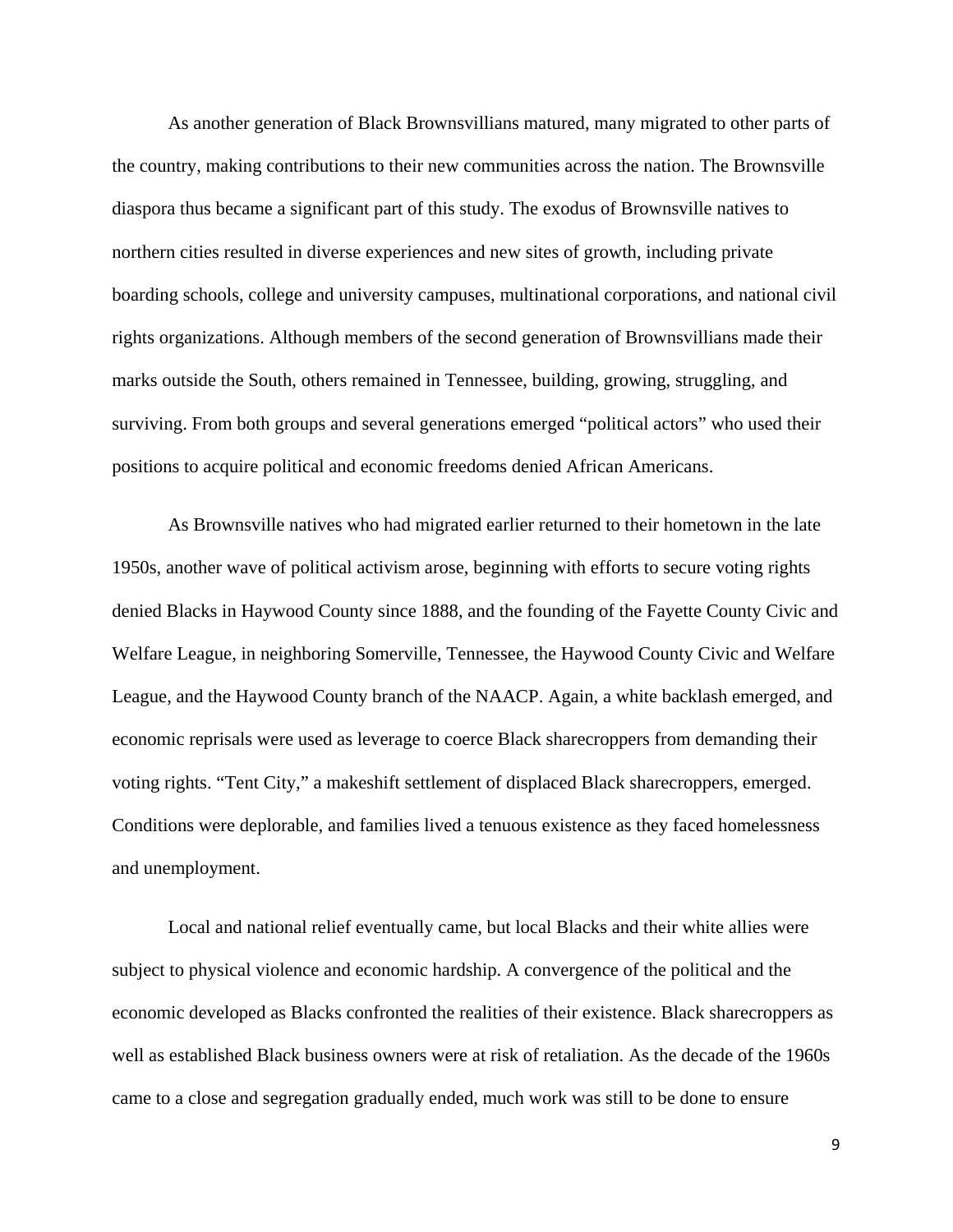equality for all citizens. Nevertheless, the hybridization of political and economic interests produced a stronger shield against racism and white supremacy.

 The following pages represent the life experiences, struggles, and triumphs of African Americans living in rural west Tennessee who used their resources to insist that they be recognized not only as full citizens but as human beings entitled to the inherent respect owed to all men and women. These citizens educated their progeny and inspired them to resist oppression and seek freedom using multiple means, means dictated by their intellectual and physical proclivity as well as the opportunities available to them.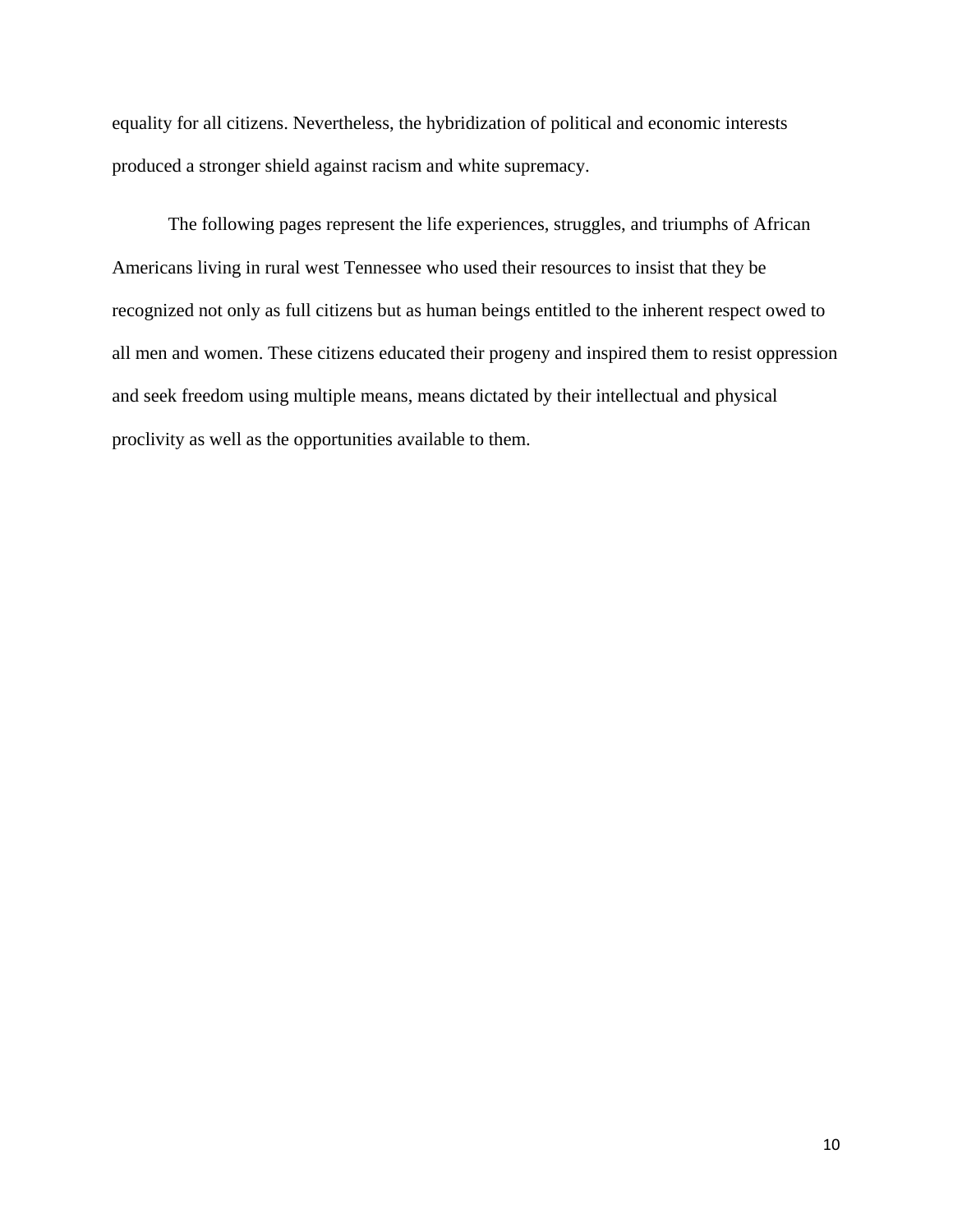### Chapter 1: 'Not For Ourselves Alone'<sup>1</sup>: Creating Community, Staple Institutions, and the Brownsville Branch of the NAACP, 1930s

*Can a negro, whose ancestors were imported into this country, and sold as slaves, become a member of the political community formed and brought into existence by the Constitution of the United States, and as such become entitled to all the rights, and privileges, and immunities, guaranteed by that instrument to the citizen?. . . We think they are not, and that they are not included, and were not intended to be included, under the word "citizens" in the Constitution, and can therefore claim none of the rights and privileges which that instrument provides for and secures to citizens of the United States. On the contrary, they were at that time considered as a subordinate and inferior class of beings, who had been subjugated by the dominant race* ....<sup>2</sup>-From the United State Supreme Court Decision in <u>Dred Scott v. Sanford</u>

"Well, he was a very, very black man, and he came from Africa in a boat. My mother told me this. And he was sold to a Frenchman who allowed him to work and pay. I never did know how much he paid, but he bought his freedom. And he married a white woman. He had worked and saved his money, and he had land . . . oxen and . . . everything on the farm that anybody else had. And, when he died, he left each child thirty acres of land. That was grandfather.

"I was born December 5, 1895 in Washington, Hempstead County, Arkansas.

Washington at that time had one of the very best private schools. The curriculum embraced the eighth grade and courses in advanced English, Latin, Greek, algebra, geometry, science, civics, history, music, and religion-- an unusual thing at that time. I had Latin in high school--Latin I, Latin II, Latin III, Latin IV, and in college I studied Virgil, Horace, Livy, and Cicero. My parents saw that I attended school. I, in turn, felt duty bound to see that my daughters were given that same opportunity. I have over fifty years' experience as a teacher. I believe everyone should

<sup>&</sup>lt;sup>1</sup> Manifesto of the Niagara Movement 1905, in Julian Bond et al., NAACP: Celebrating a Century: 100 Years in Pictures (Layton, Utah: Gibbs Smith Publishing- Inc. NAACP and the Crisis Publishing Company, 2009), 19.<br><sup>2</sup> See <u>Dred Scott v. Sanford</u> http://www.pbs.org/wgbh/aia/part4/4h2933t.html (Reproduced by permission of St. Martin's Press).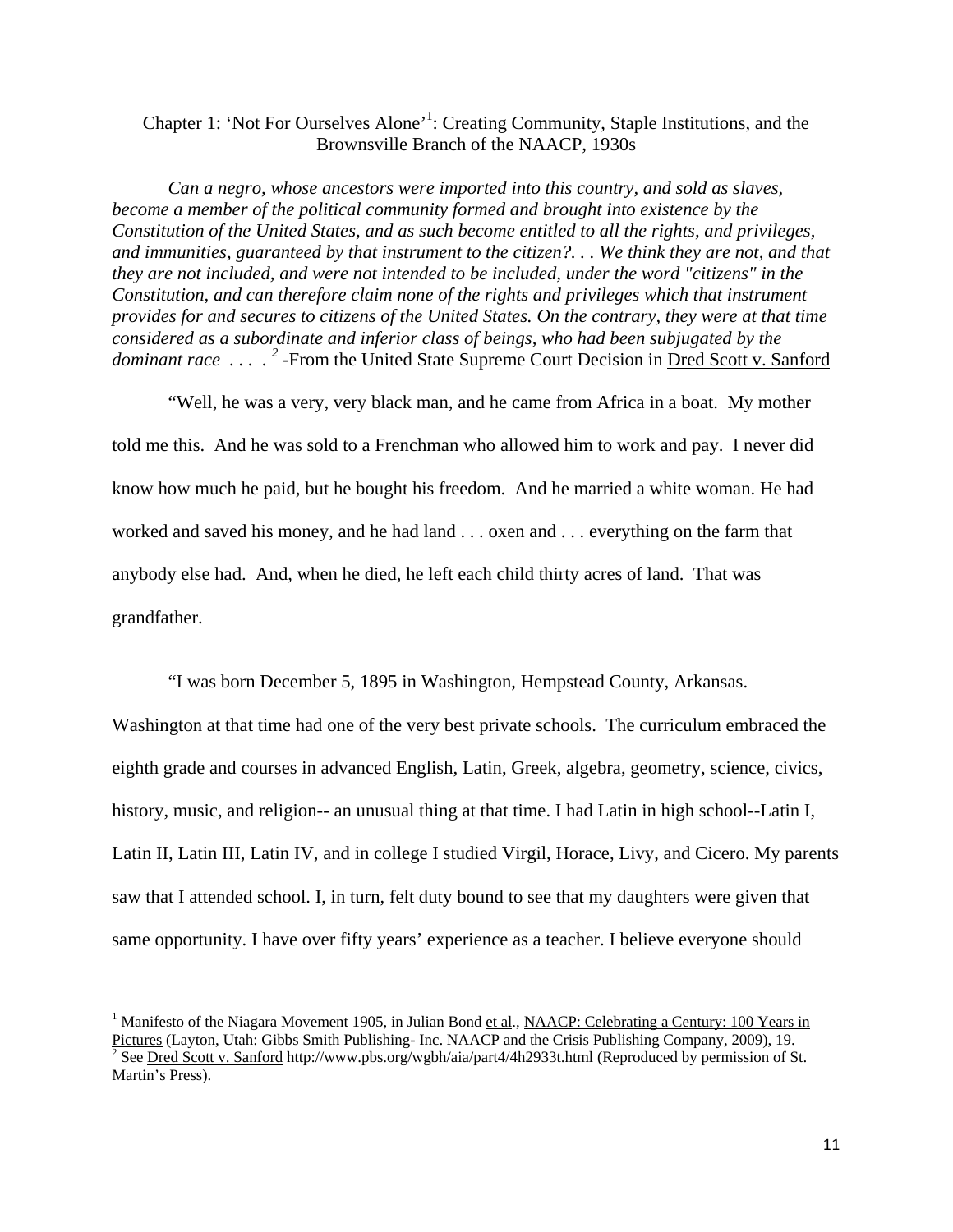master mathematics as the universe is based on it. How do you think the world could turn over and over and over and keep on doing it? Of course, God. I believe in science, and I believe in God. I lie in bed sometimes and think how I would find the distance from that corner to that corner, testing my mind. God intended that as we pass this way, we maintain the human touch in thought, word, and deed. . . . I do not feel that I have a single enemy of my own making. So, today, I am the recipient of bounteous blessings, not material blessings, but blessings in material that may originate only from the Creator."<sup>3</sup>

#### **. . . . . . . . . . . . . . . . . . . . . . . . . . . . . .**

 On display at the Dunbar-Carver Museum in Brownsville, Tennessee, is a map of Haywood County dated 1877. The map is comprised of landmarks and discrete communities which make up this rural west Tennessee town, including such communities as Allen Station, Beech Grove, Hopewell, and Willow Grove, each with its own "ethos" and history. Even now, local residents often identify themselves and others as members of their respective neighborhoods, which were oddly segregated in that Blacks and whites often lived in the same vicinity, but boundaries were both rigid and fluid. White children, for example, might visit the farm of a Black family and swim in their pond along with Black children, but these children would not attend the same school. Pre-pubescent Black and white children often played together in rural areas, but children who lived within the city limits played with children in their respective neighborhoods, which were typically segregated.<sup>4</sup>

 $3$  Interview by Dr. Armond Tollette with Mrs. Mattye Tollette Bond, 1982. Transcript is in possession of author.<br> $4$  The local residents tunically use the word "community" to describe what meet readers would consider a

<sup>&</sup>lt;sup>4</sup> The local residents typically use the word "community" to describe what most readers would consider a

<sup>&</sup>quot;neighborhood." These communities or neighborhoods typically sought to be autonomous, independent, and distinct from the others while, at the same time, supporting each other.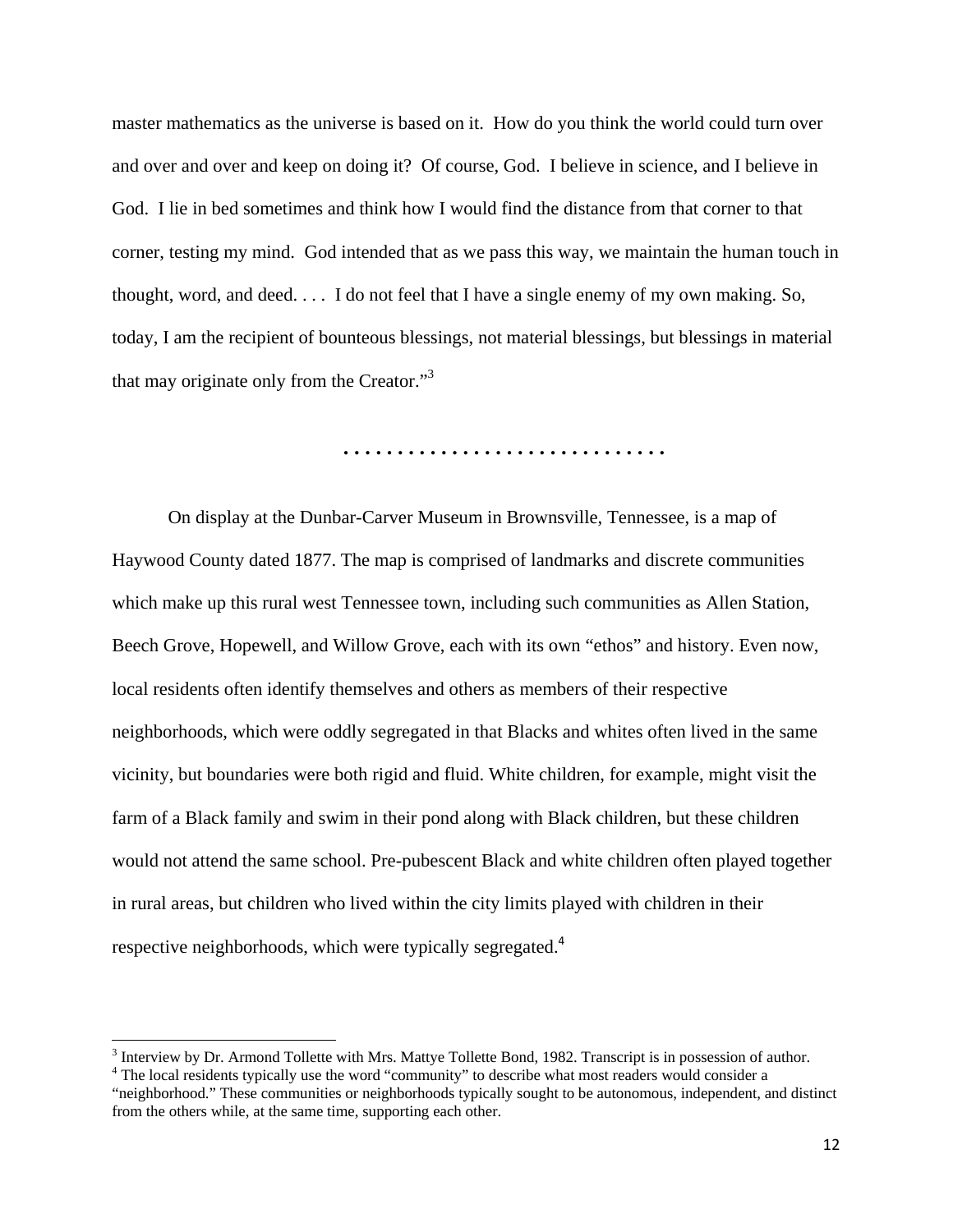The African American neighborhoods generally maintained three important "staple institutions," the family, the church, and the school, which provided a foundation upon which other staple institutions emerged. "Staple institutions," as I have conceptualized them, are fixtures typically found in a given neighborhood or community.<sup>5</sup> They have filled specific needs for the community and have been especially important to residents confined to segregated neighborhoods. Some staple institutions may be traced to communities of enslaved Africans. For example, historian Suzanne E. Smith links the "slave funeral" to Black staple institutions:

> [T]he slave funeral served as the foundation of several key elements of African American life, including the early origins of an independent black church, the organization of mutual aid and burial societies, and ultimately—through the establishment of the funeral industry—a very successful form of black entrepreneurship.<sup>6</sup>

Staple institutions offer economic, social, and psychological support for residents while nurturing, sustaining, and often preparing community members for entrance into the larger society in which they were excluded. These institutions have benefitted not only the Black communities of which they have been a part, but they have become sites that provide sociocultural context for the African American experience. When studied, they give voice to African American ways of life integral to understanding the broader American experience.

Within the African American home, children learned to respect their elders and authority figures. They were introduced, often implicitly, to the concept of "mother wit," which acknowledges the humanity of others and guides how individuals should treat one another. Family members learned to share resources, even when resources were scarce. The women,

<sup>&</sup>lt;sup>5</sup> "Staple institutions" is a concept inspired by "staple foods" as both help to sustain racial and ethnic communities. Both staple institutions and staple foods also reflect the history, values, and struggles of the people they have helped to sustain and empower.

<sup>&</sup>lt;sup>6</sup> Suzanne E. Smith, To Serve the Living: Funeral Directors and the African American Way of Death (Cambridge: Belknap Press of Harvard University Press, 2010), 26.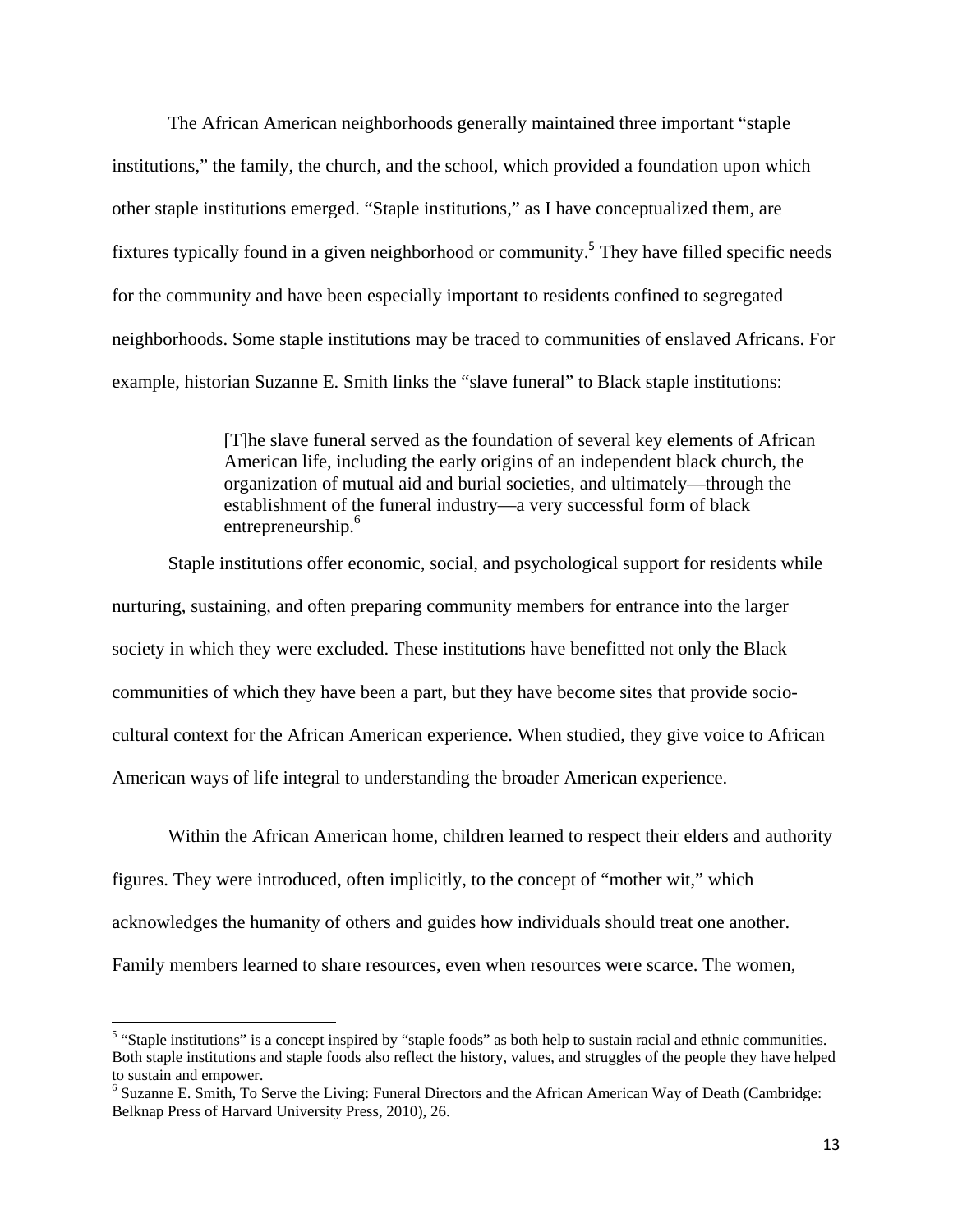including their daughters, sisters, mothers, mothers-in-law, and grandmothers, quilted, canned, and cooked meals to nourish the family. The kitchen table became a place of sustenance but also a sanctuary where families shared ideas, plans, and even their sorrows. Fathers and some mothers, together with their children, planted food, plowed the fields and picked cotton. Men cut wood, built houses and slaughtered hogs together, ensuring that each family and their neighbors would have meat on their tables to sustain them during the winter.<sup>7</sup>

The church reinforced much of the "home training" parents taught within the family. As members of a human family created by one Supreme Being, embracing an extended family was an understandable social construction. Scriptures from the Bible that instructed Christians to love their neighbors and do for "the least of these" instilled in the members a sense of responsibility to fellow sojourners and those less fortunate. They prayed, and when burdened with life's grief, poured out their souls to a heavenly Father, who recognized the virtues of patience and faith. Church members memorized scriptures from the Bible, and many developed leadership, organizational, and oratorical skills. They were encouraged to listen and to study the Word. As studying helped to prepare believers for the afterlife, education helped to prepare students for their places in society. $8$ 

 $<sup>7</sup>$  This paragraph is filled with images based on conversations I have had with my father, his nine brothers and</sup> sisters, my grandparents, and local residents. My great-grandmother used to quilt and can with my grandmother. This continued with my aunts and grandmother. My maternal grandmother (Jo Bond) told me that on her wedding day, she put the finishing touches on the lace dress she had sewn by hand and made a batch of lye soap before the ceremony. See the essay that explains the significance of the kitchen by Barbara Smith, "A Press of Our Own: Kitchen Table: Women of Color Press," Frontiers: A Journal of Women Studies, 10 (1989), 11-13. Smith notes: "We chose our name because the kitchen is the center of the home, the place where women in particular work and communicate with each other." Also see an unpublished essay by Zanice Bond, "The Wit and Wisdom of a West Tennessee Witchdoctor," written in 1980, which describes life with "Shot," the family housekeeper who first taught her about "mother-wit."

<sup>&</sup>lt;sup>8</sup> See Betty Collier-Thomas, Jesus, Jobs, and Justice: African American Women and Religion (NY: Alfred A. Knopf, 2010).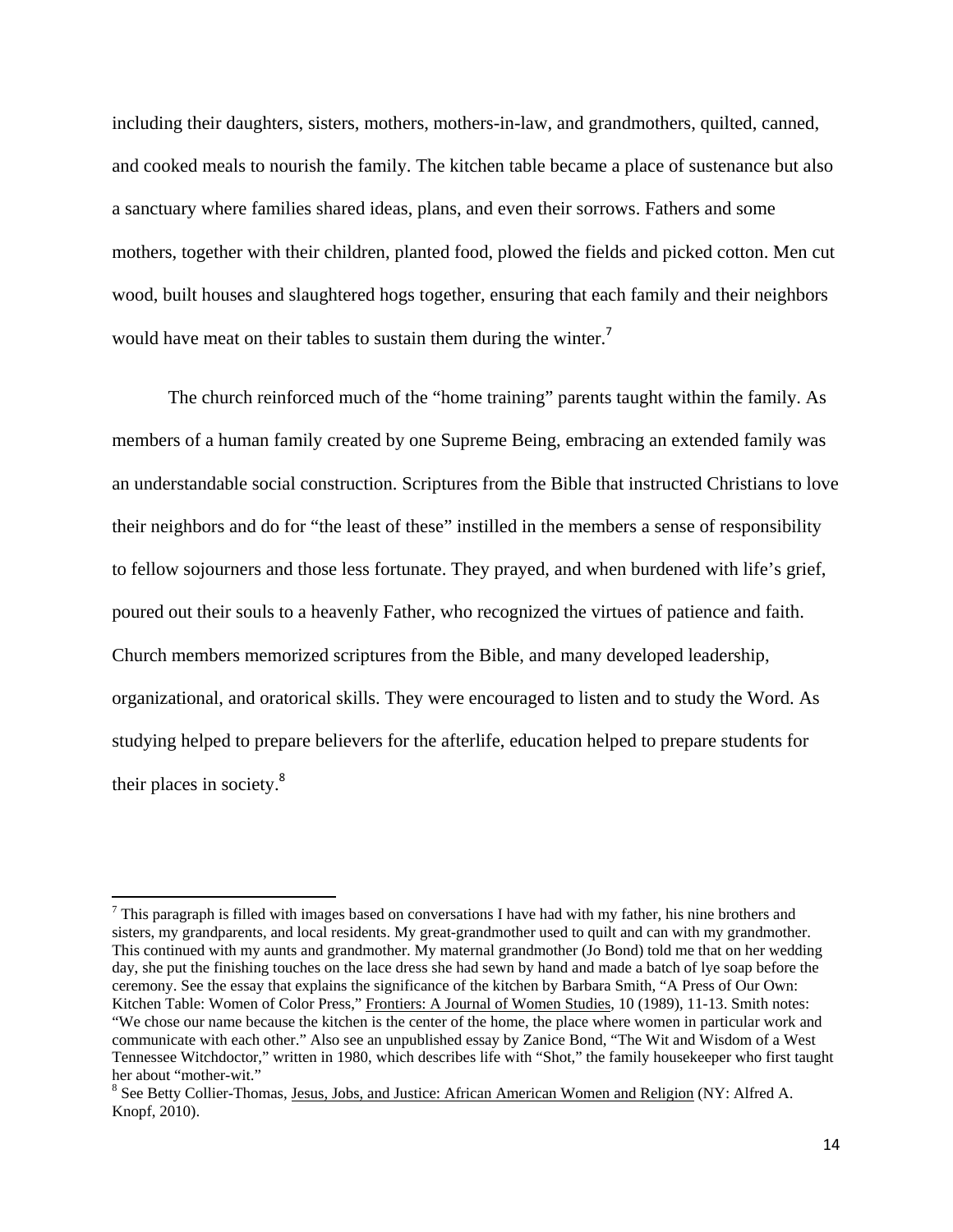At school, children continued to practice what they learned at home and church. Teachers taught students to appreciate learning, and students understood that education or "book sense" could help them contribute to the welfare not only of their families and communities, but also of the larger world. In an unpublished essay, "At Hopewell School in 1945," teacher Willie Bell Leigh Rawls affirmed, "I am employed by society for the guidance and improvement of mankind. . . .I must stress the value of preparedness: preparedness for gainful employment, which is done by hard work. A good citizen is only useful when . . . prepared." Her assertions reflect the importance of preparedness, the individual's obligation to society, and the responsibility to improve humankind.<sup>9</sup>

As these communities grew, both the staple institutions and the early training reinforced within them helped to shape and empower African American communities. From these institutions grew other staple institutions such as volunteer and fraternal organizations; benevolent and secret societies; burial associations, funeral homes, insurance companies; women's clubs, literary societies, and Greek letter organization; and civic and civil rights organizations. These staple institutions provided individuals with economic support as well as cultural and social capital despite exclusion from the mainstream society. According to Suzanne E. Smith, for example, benevolent societies and fraternal orders were "founded primarily to assist fellow blacks through economic cooperation and to offer social support in times of need." In a study of Seattle's "Central District" from 1870 through the civil rights era, the historian Quintard Taylor challenged the studies of Black communities which define them based on "denial and exclusion." Drawing from urban historian Blaine A. Brownell, who defined the common ethos as a "guiding complex of beliefs," Taylor examined the institutions present in the

<sup>&</sup>lt;sup>9</sup> Willie Bell Leigh Rawls, "At Hopewell Church in 1945," unpublished essay (1990), 2. Essay is in the possession of author.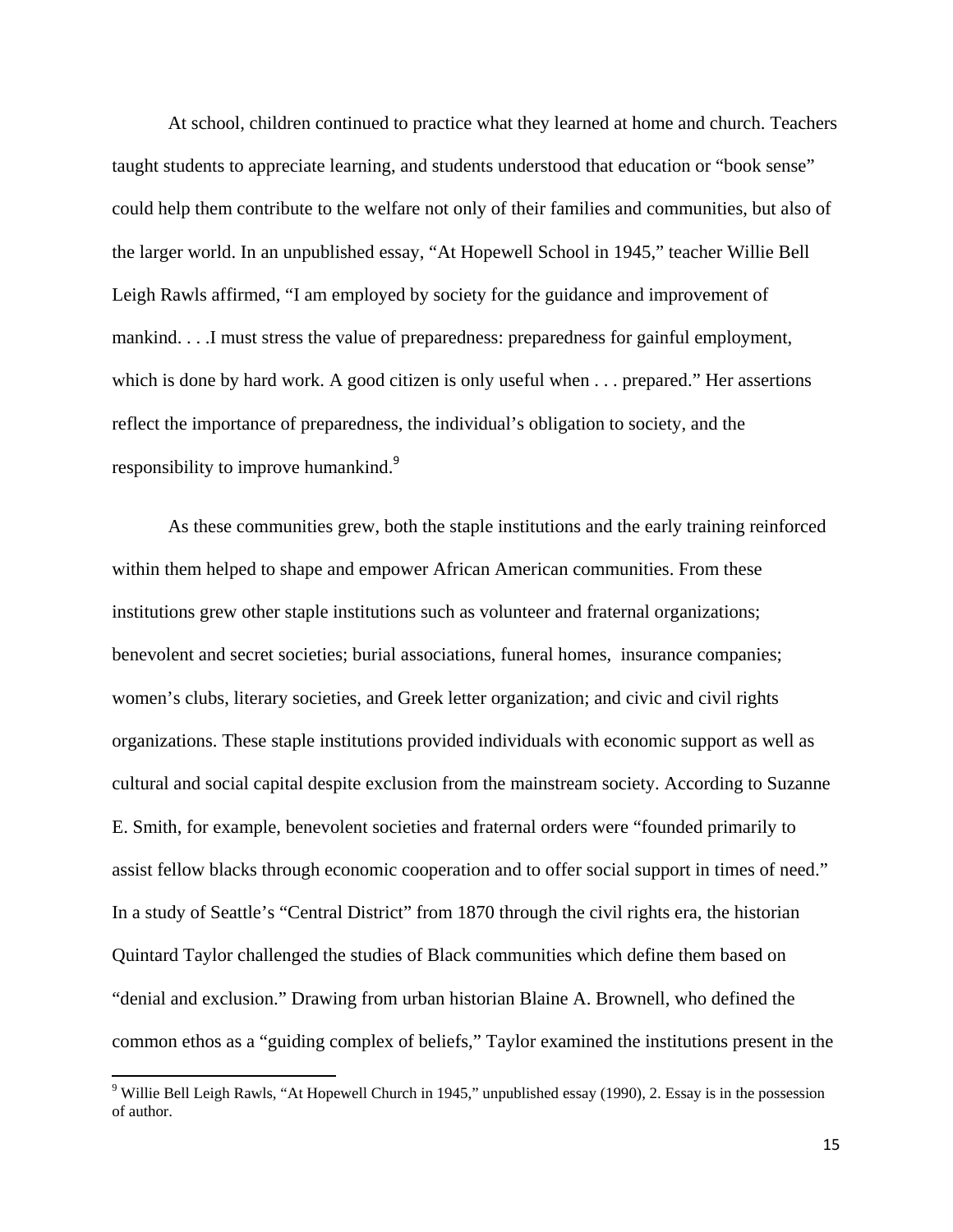Central District which helped to empower this Black community. He concluded: "The "African American community development process . . . was also forged . . . through their churches, fraternal orders, clubs, and sports activities [and] sought to retain and transform their rural values and sense of shared culture." Taylor showed that the nightlife, theatre groups, churches, fraternal orders, women's and men's clubs, and the emphasis placed on education all reflect the "social nexus" which developed from the emerging community ethos.<sup>10</sup>

Descendants of early Brownsville, Tennessee, residents grew up to establish, join, and support such staple institutions, which remain foundational parts of the community. They were able to teach at universities, join sororities or fraternities designed to provide public service, and to establish insurance companies that offered health and life insurance to policyholders often excluded from mainstream companies. Entrepreneurs established businesses that provided jobs for the community, and activists supported civil rights organizations that would ensure equality for African Americans who struggled against their marginalization and oppression within the

nation. <sup>11</sup>

<sup>&</sup>lt;sup>10</sup> Suzanne E. Smith, To Serve the Living, 40; Quintard Taylor, The Forging of a Black Community Seattle's Central District 1870 through the Civil Rights Era (Seattle and London: University of Washington Press, 1994), 135.<br><sup>11</sup> In addition to my personal knowledge as a licensed funeral director and embalmer, as well as a forme life and health insurance agent, I have relied on many sources that have offered important scholarly discussions about Black businesses. I have listed a few. See Abram L. Harris, The Negro as Capitalist: A Study of Banking and Business Among American Negroes (Philadelphia: The American Academy of Political and Social Science, 1939); M.S. Stuart, An Economic Detour: A History of Insurance in the Lives of American Negroes (College Park, Maryland: McGrath Publishing Company, 1969); James M. Hund, Black Entrepreneurship (Belmont, California: Wadsworth Publishing Company, Inc., 1970); Walter B. Weare, Black Business in the New South: A Social History of the North Carolina Mutual Life Insurance Company (Urbana: University of Illinois Press, 1973); Alexa Benson Henderson, Atlanta Life Insurance Company: Guardian of Black Economic Dignity (Tuscaloosa: The University of Alabama Press, 1990); Joseph A. Pierce, Negro Business and Business Education: Their Present and Prospective Development (New York: Plenum Press, 1995); Michael A. Plater, African American Entrepreneurship in Richmond, 1890-1940: The Story of R.C. Scott (New York: Garland Publishing, Inc., 1996); Juliet E.K. Walker, The History of Black Business in America (New York: Simon & Schuster Macmillan, 1998); John Sibley Butler, Entrepreneurship and Self-Help among Black Americans: A Reconsideration of Race and Economics (Albany: State University of New York Press, 2005). Also see dissertations by Christopher Leevy Johnson "Undertakings: The Politics of African-American Funeral Directing," Proquest Dissertations And Theses 2004. Section 0202, Part 0337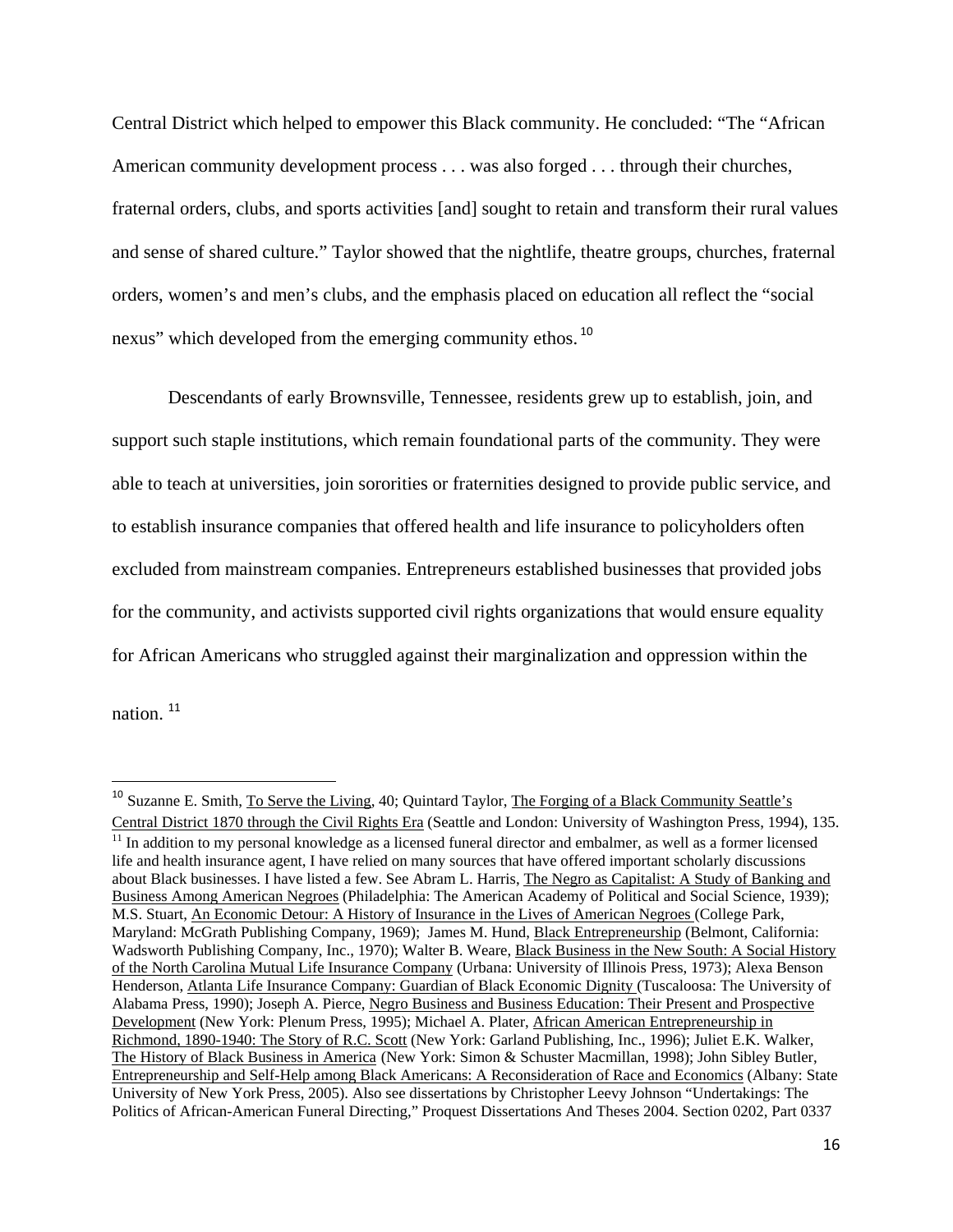In this chapter, I will argue that despite the marginalization and systematic exclusion of African Americans from American society, Americans of African descent have actively participated in civic engagement. Civic engagement, often linked to staple institutions, helped to establish a pattern that prompted future generations to continue their community involvement. The staple institutions have provided cultural and social capital and functioned in ways that helped African Americans to cope with oppression and discrimination while at the same time preparing them for full participation in a democratic society.

Robert Putnam, the political scientist, has argued that marginalized groups are less likely to be civically engaged because they lack social capital. Conversations within the study of civic engagement discuss the extent to which ethnicity, social class, and marginality impede the desire to volunteer participate or engage. Scholars do not agree on this issue. This study supports scholarship that acknowledges the proliferation of civic engagement within the Back community. It reinforces the findings of researcher Gunner Myrdal, who in *An American Dilemma,* published in 1944, has stated that, "Negroes are more inclined to join associations than whites." <sup>12</sup>

Joe William Trotter, the historian, has bemoaned the lack of scholarly attention paid to fraternal orders and voluntary associations within the Black community and the significant role they have played in community development. The lack of scholarly attention is also true of the history of African American entrepreneurship. Black businesses such as funeral homes and insurance companies have been uniquely linked to fraternal and self-help organizations. Trotter

<u> 1989 - Johann Stein, marwolaethau a gweledydd a ganlad y ganlad y ganlad y ganlad y ganlad y ganlad y ganlad</u>

<sup>356</sup> pages, [PhD dissertation] United States—South Carolina .University of South Carolina; 2004. Publication Number: AAT 3130454; and Kim Cliett Long, "Servant Leadership and the History of Royal Funeral Home, 1918- 2008," Proquest Dissertations and Theses 2008. Section 1443, Part 0703 120 pages Publication Number: AAT 3337673.

 $12$  Theda Skocpol et al., "African American Fraternalism: A Missing Chapter in the Story of U.S. Civic Democracy," in Theda Skocpol et al., What a Mighty Power We Can Be: African American Fraternal Groups and the Struggle for Racial Equality (Princeton: Princeton University Press, 2006), 6-7.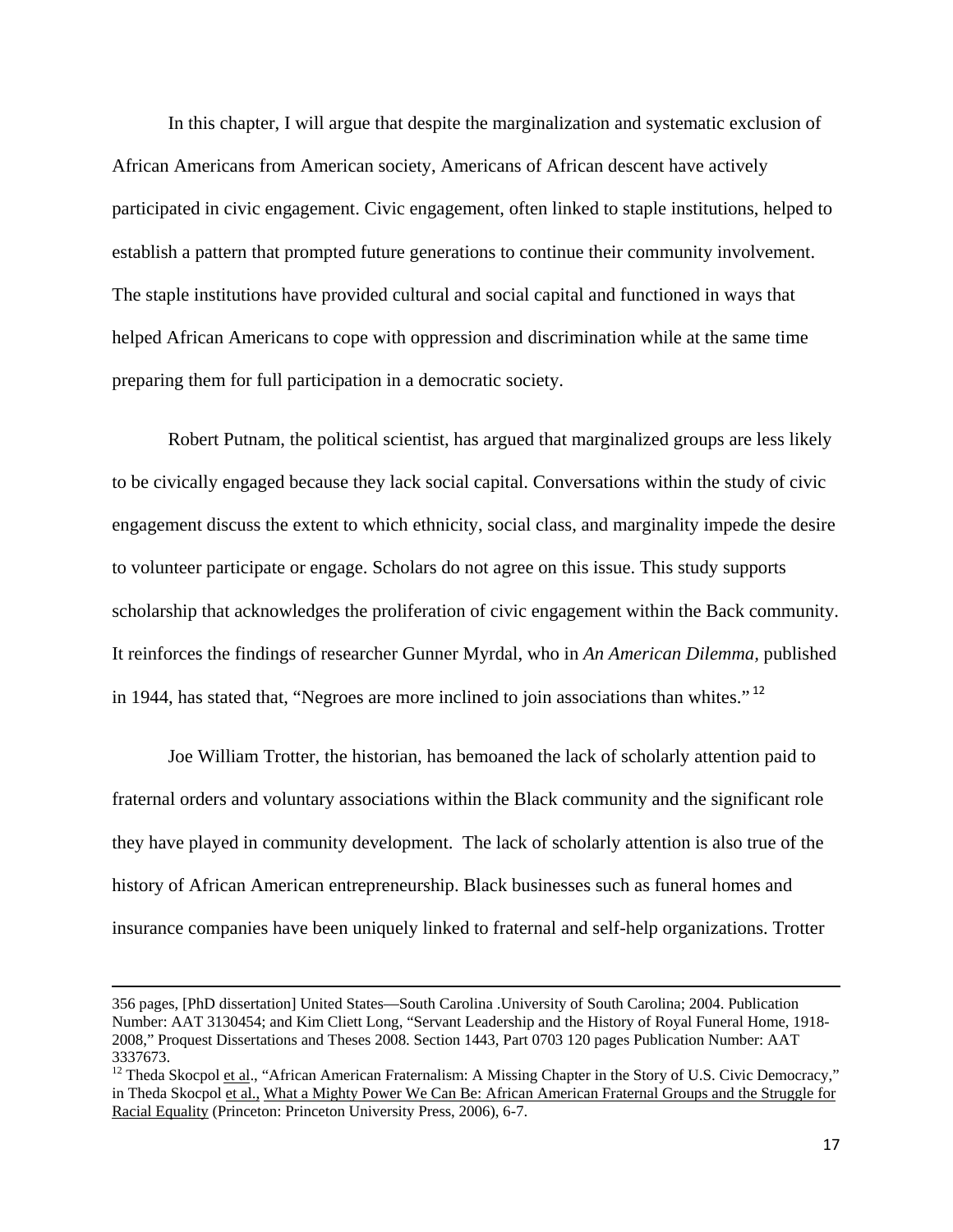has criticized scholars for paying "insufficient attention to the role of black fraternalism as a form of civic engagement in American and African American life."<sup>13</sup> In fact, in terms of importance, he has ranked Black fraternal organizations alongside the Black church, reminding the reader that even the AME church "emerged from the work of Philadelphia's Free African Society, a voluntary organization under the leadership of Richard Allen and Absolom Jones." As Trotter has recognized, "These organizations . . . guarded members against hard times through the development of unemployment, health, burial, and widows' funds."<sup>14</sup>

 Some scholars have examined the important role of what Trotter calls "communal ideas, beliefs and social practices" in slave societies, and some have "analyzed fraternal orders and mutual societies among free blacks." Trotter has stated that researchers in the 1980s and 1990s "highlighted the role of black fraternal orders, benefit societies, and secret societies not only in the transition of blacks from slavery to freedom, but also from farm to factory and from the South to the Urban North and West." He has suggested that the "self-transformation" of African Americans is indeed grounded in the "communal networks" present even within slave communities.<sup>15</sup>

Self-help organizations, including secret societies and fraternal organizations, share a powerful legacy with Black business history, as these organizations often had interweaving objectives designed to develop a more self-sufficient and empowered community. As an early staple institution, fraternal organizations frequently evolved into insurance companies. Burial associations provided funeral directors or entrepreneurs the necessary members and capital that either supported an existing funeral home or helped a new one to grow. Therefore, a discussion

<sup>&</sup>lt;sup>13</sup> Joe W. Trotter, "African American Fraternal Associations in American History: An Introduction," Social Science History, 28 (Fall 2004), 355-366.

 $\overline{\frac{14 \text{ Ibid.}}{14 \text{ Ibid.}}},$  356.

 $15 \overline{\text{Ibid}}$ ., 361-362.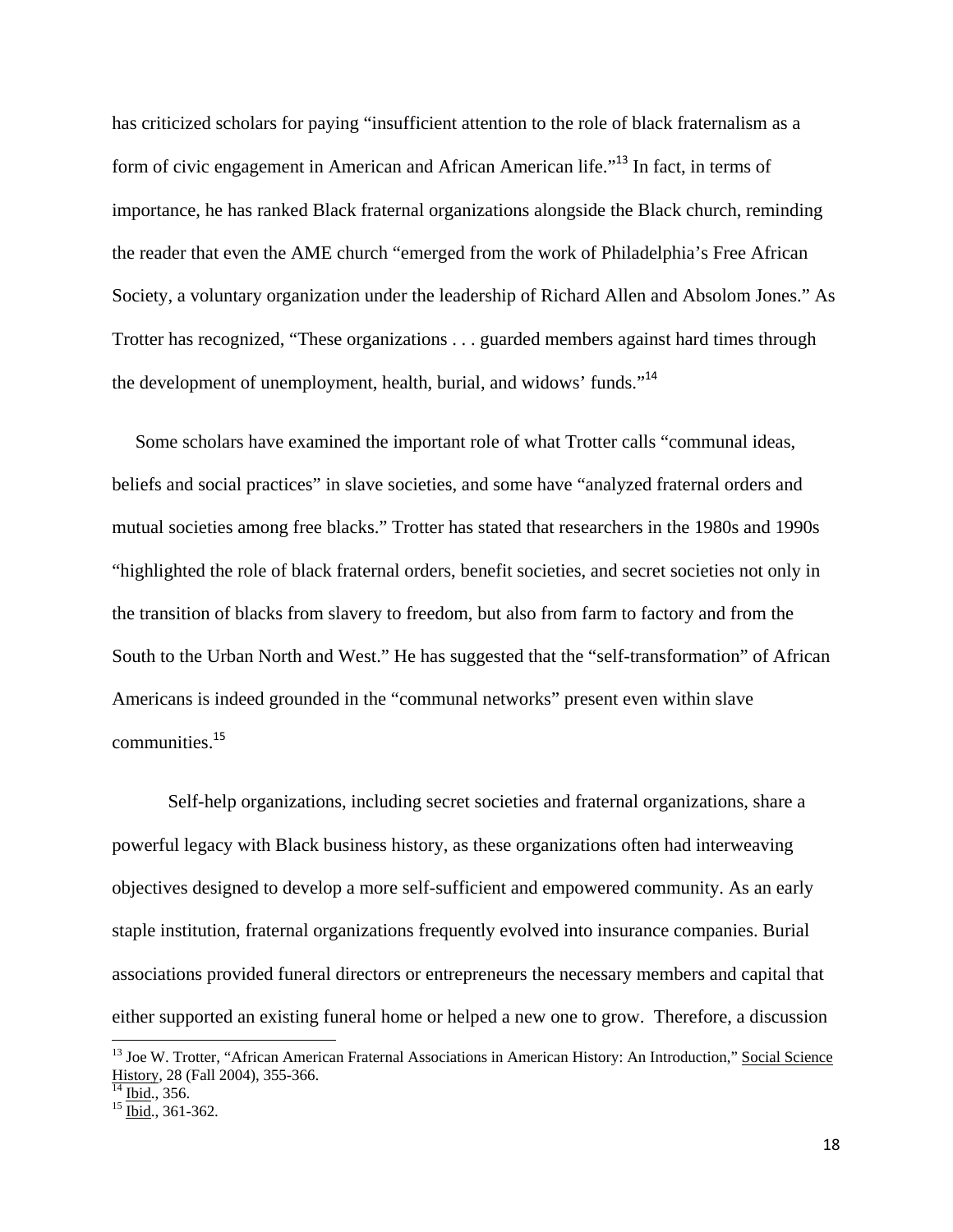of fraternal organizations may also become an introduction to the history of African American businesses. Explicit in these studies is the "lift as we climb" approach, common to both self-help organizations and early Black-owned businesses.<sup>16</sup>

What a Mighty Power We Can Be: African American Fraternal Groups and the Struggle for Racial Equality developed from a "side project" for scholars involved in the Civic Engagement Project at Harvard University who examined voluntary associations in the U.S. As Theda Skocpol and others involved in the project discovered, the study of African American fraternal organizations provides a unique lens through which to understand African American participation in democracy. Their study has examined the important social, cultural, and economic roles which fraternal organizations played in the Black community. These organizations provided insurance for their members, "fostered entrepreneurial talents," and "gave ordinary African American men and women virtually the only chances they might have to get elected to offices, to run organizations and to learn and exercise organizational skills."<sup>17</sup>

African Americans have been marginalized in the history of this country, but the study of fraternal organizations tells stories of focused and actively involved citizens across the nation who were fully committed to the democratic process. Collectively, in fact, the membership moved forward boldly and with flair determined to overcome the limitations of oppression, segregation, and racism that often permeated the nation. Recognizing studies by early scholars such as W.E.B. Du Bois, Booker T. Washington, Howard Odum and Arthur Raper, whose work confirms civic engagement among African Americans that Putnam and other scholars seem to have ignored, Skocpol and her colleagues have concluded that "the assumption that African

 $16$  Ibid.

 $17 \overline{\text{Ibid}}$ ., 13-14.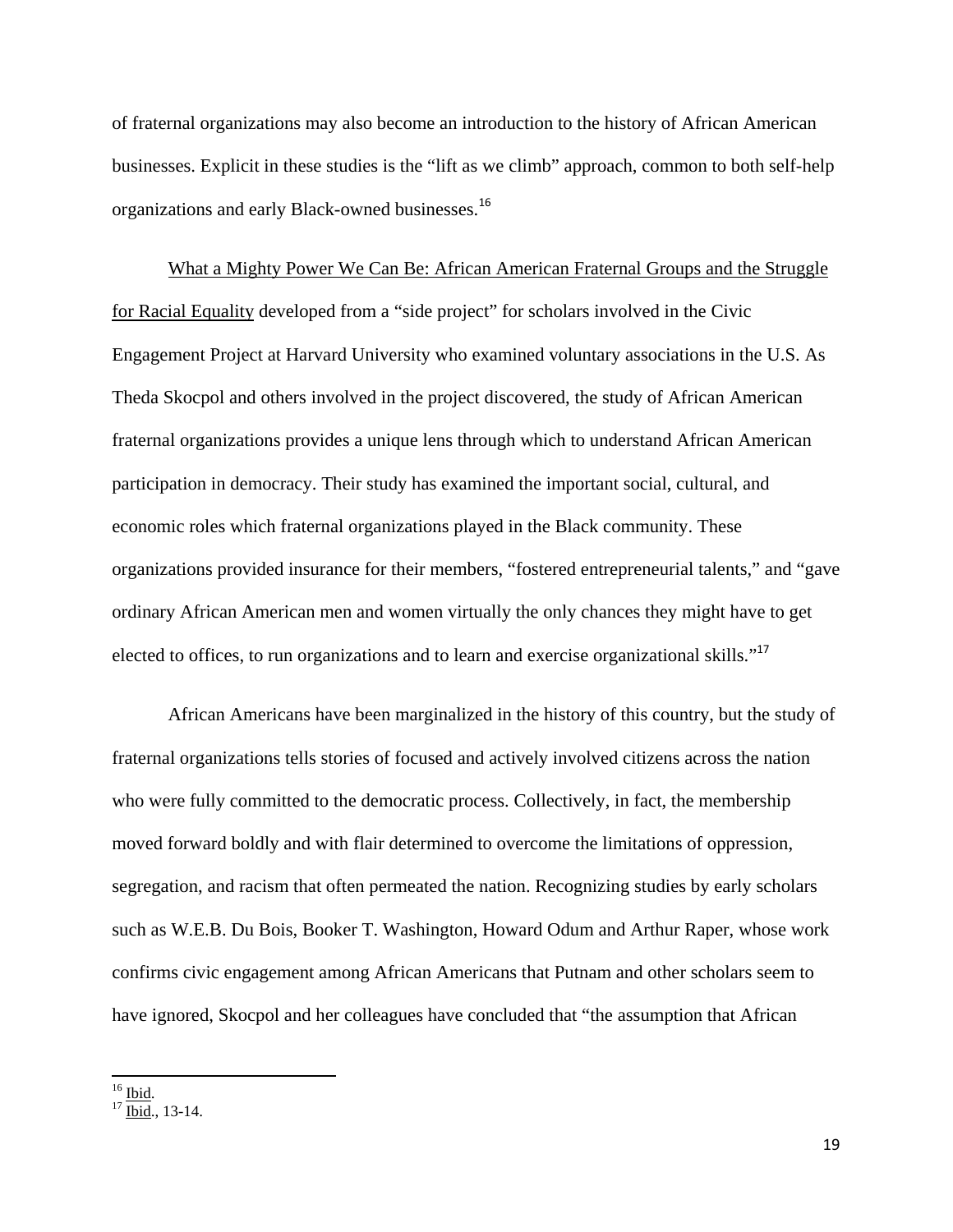Americans . . . found it hard to organize . . . flies in the face of much scholarship to the contraryindeed, contradicts the standard judgment of earlier generations of scholars."<sup>18</sup>

My study focuses on the life experiences of members of the Bond and the Rawls families, whose roots span seven generations in Brownsville, Tennessee. It traces the struggles, varied approaches to full-citizenship, and contributions of citizens who, while traversing the demands of the every day, sought political, social and economic justice for their families and communities. These individuals also prepared themselves to participate in a democratic and free America. Their lives and experiences are microcosms that show the importance of both adaptability and collaboration to effect change, themes germane to understanding the broader study of African American life. It documents the trajectory of an African American family with a history of nearly 150 years of civic engagement and nearly 100 of entrepreneurship.

Socially constructed racial designations initially thrust these families together. "Race" bound them together as brothers and sisters with a shared history of both oppression and survival. Migration and immigration patterns of white landowners to fertile lands in Tennessee determined the families' literal and figurative place in the world. Then these individuals established deeper kinship ties within the bonds of matrimony and communities that cultivated neighbors, friendships, and extended family. Education, landownership and other trapping of success linked and separated families as they began to stake their claims to the American dream.

Formerly Chickasaw and Cherokee lands, Tennessee became the  $16<sup>th</sup>$  state in the union in 1796. It was a slave state and a Confederate state. And the issue of race dominated state politics,

<sup>&</sup>lt;sup>18</sup> Skocpol et al., What a Mighty Power We Can Be, 7.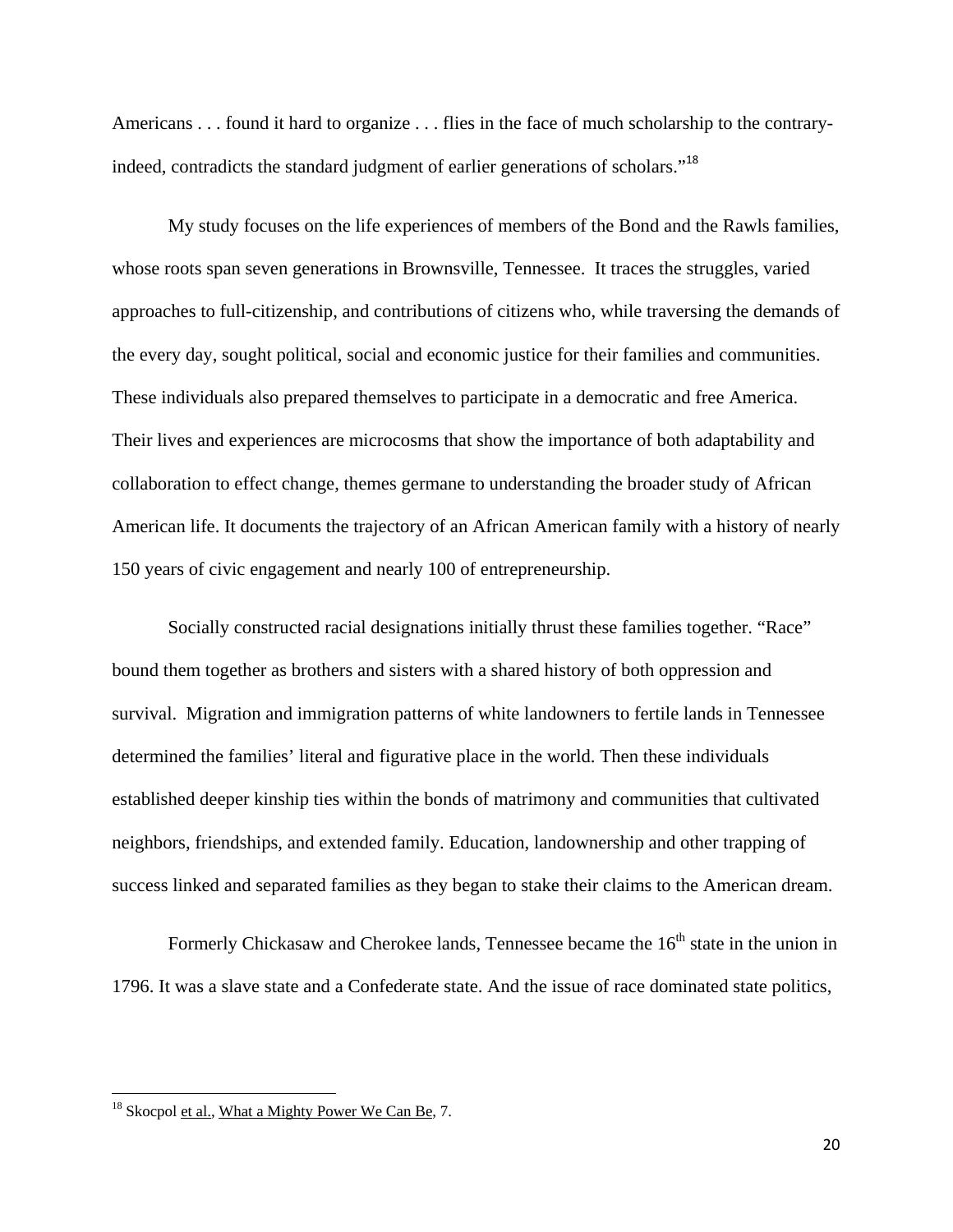including the establishment of the Ku Klux Klan in Pulaski, Tennessee, in  $1865$ <sup>19</sup>, the passing of Tennessee's first act to enforce school segregation in 1866, and the legal prohibition of racial integration under the Tennessee State constitution in 1869. <sup>20</sup> Finally, in 1881, Tennessee enacted the South's first Jim Crow law which mandated segregation on railroad cars.<sup>21</sup>

Brownsville, Tennessee, established in 1824, is the county seat of Haywood County. It is a rural west Tennessee town located about 120 miles from Pulaski, birthplace of the Ku Klux Klan, and 50 miles from Memphis, the site of Martin Luther King, Jr.'s assassination in 1968. Haywood is one of only two counties in Tennessee where African Americans comprise the majority.<sup>22</sup>

Brownsville was part of Tennessee's rural frontier where cotton production and slavery thrived. After the Civil War, sharecropping and tenant farming replaced slavery as the labor system that undergirded the county's economy. This system kept landless African Americans beholden to landowning whites who opposed racial equality. In the midst of a relatively harmonious existence within each community loomed the storm of discrimination and intimidation. The so-called etiquette of race relations in the South, including the lack of legal redress and protection under the law, kept both landless and landowning Blacks at a disadvantage, always in a tenuous social, political and economic position. Still, African

<sup>&</sup>lt;sup>19</sup> David M. Chalmers, Hooded Americanism (New York/London: New Viewpoints, 1981), 8-9. Also see PBS's "The Rise and Fall of Jim Crow: Jim Crow Stories, The Ku Klux Klan" which says the Klan was founded in the "winter of 1865-1866." www.pbs.org/wnet/jimcrow/stories.org\_kkk.html.

<sup>&</sup>lt;sup>20</sup> Tennessee Advisory Committee to the United States Commission on Civil Rights, "School Desegregation in Tennessee 12 Districts Released from Desegregation Orders 17 Districts Remain Under Court Jurisdiction" (April 2008) http://www.usccr.gov/pubs/TNDESEGFULL.pdf (accessed January 23, 2011).

<sup>&</sup>lt;sup>21</sup> See Tennessee State Library and Archives http://www.tn.gov/tsla/exhibits/blackhistory/timelines/timeline\_1877-1882.htm. Also see Stanley J. Folmsbee, "The Origin of the First 'Jim Crow' Law," The Journal of Southern History 15 (May 1949), 235-247.

<sup>&</sup>lt;sup>22</sup> Fayette County, which borders Haywood to the west, is the other county where African Americans outnumber whites.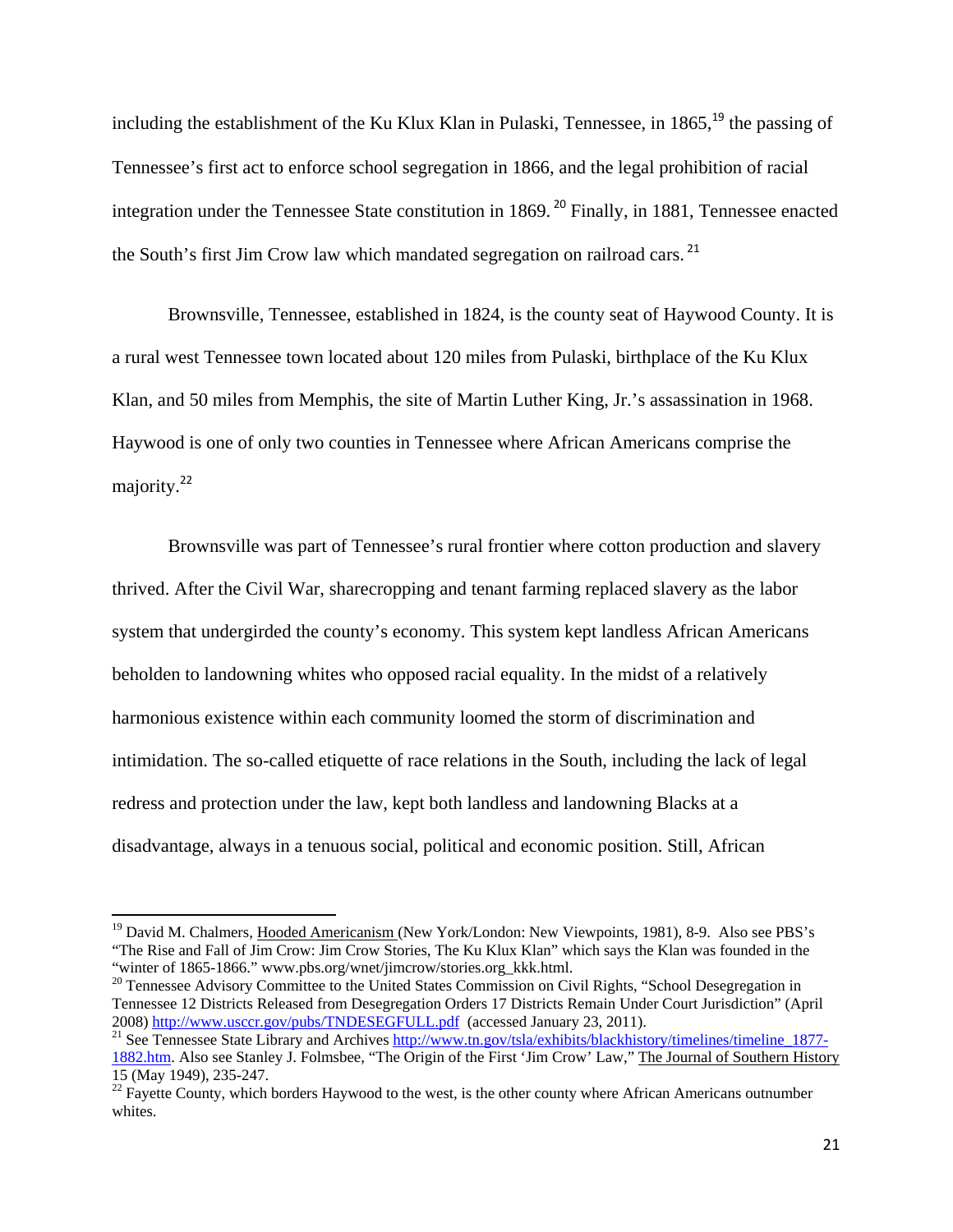American leaders, committed to the promise of America, developed local communities and emerged from the shadow of Jim Crow.<sup>23</sup>

The descendants of Mortimer (Maltimore) and Maryetta Farrington Bond have roots in the Beech Grove community. The Bond patriarch Maltimore Bond was born to his mother Bobbie Bond, who was enslaved on the plantation of his father, Thomas Bond. According to family history, Maltimore married Maryetta Farrington, the daughter of Anika and Green Farrington, and bought his freedom several years before the Civil War. Determined to earn a living and contribute to his community's development, Maltimore used his skills as a brick mason to assist in the construction of the Brownsville- Haywood County Courthouse, still the focal point of Brownsville's town square. In 1867, he was appointed chair of the trustee board selected to negotiate the purchase of land for the establishment of the Brownsville Colored School. The local committee, adamant about its plans for a school, informed the Freedmen's Bureau in a letter that it would establish a school with or without Bureau funding. The deed for the school was placed in Bond's name, with people in the community contributing \$900 of the \$1175 needed to build the school, a symbol of their commitment as well as their empowerment. Unlike most schools for African Americans at the time, this school was a two-story building with large windows that provided natural light for the students.  $24$ 

The Bond patriarch established a precedent for future generations who would help to build their respective communities, embrace education, and prepare themselves as well as their

<sup>&</sup>lt;sup>23</sup> For more information on the "New South," see the following: C. Vann Woodward, Origins of the New South, 1877-1913 (Baton Rouge: Louisiana State University Press, 1951) and Edward L. Ayers, The Promise of the New South: Life After Reconstruction (NY: Oxford University Press, 1992).

<sup>&</sup>lt;sup>24</sup> Dorothy Granberry, "Origins of an African-American School in Haywood County," Tennessee Historical Quarterly, 56 (Spring 1997), 44-55. Also see Dr. Granberry's speech to the Brownsville Rotary Club that discusses the establishment of the school and the Freedmen's Bureau document, available online at http://vimeo.com/18452365.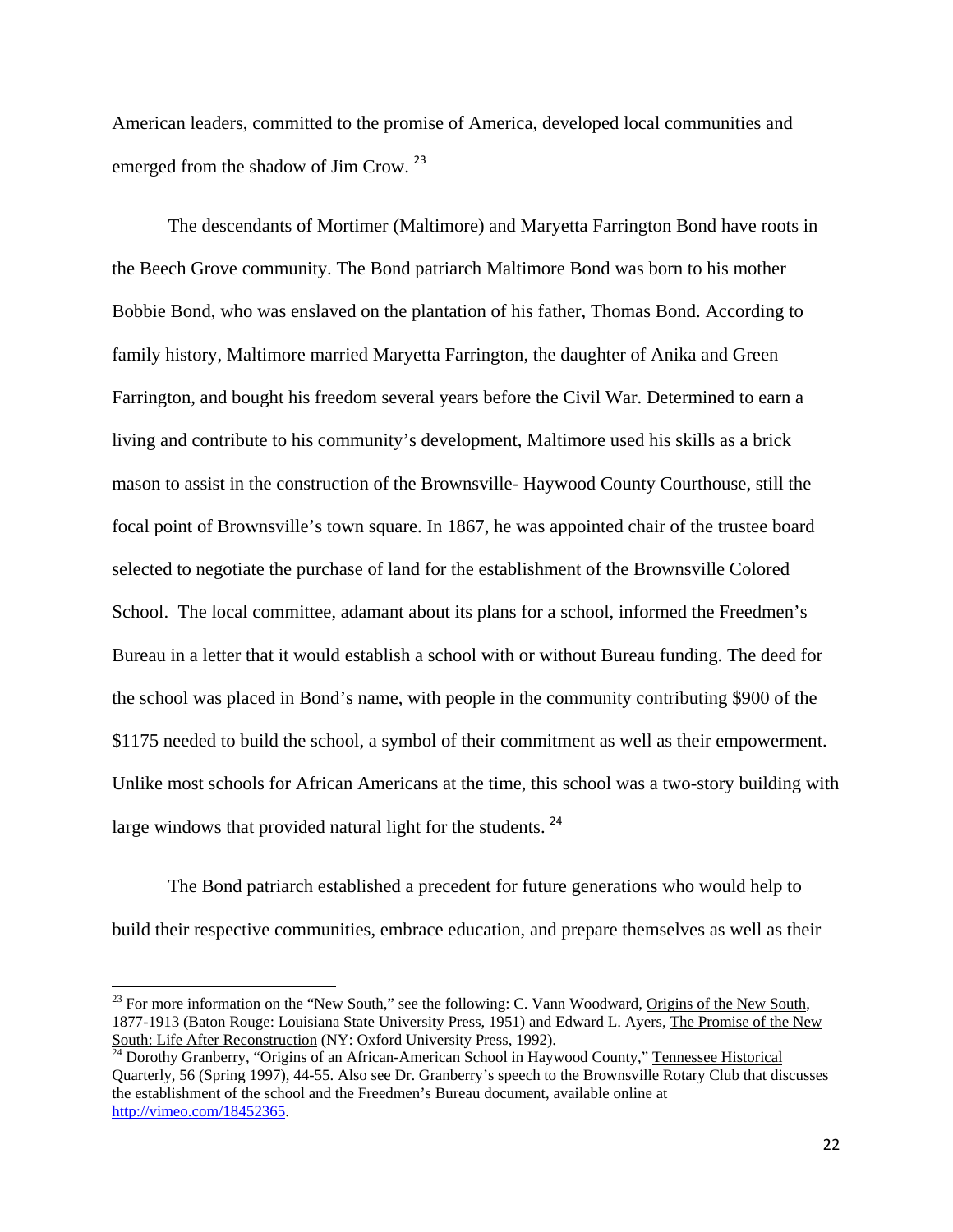progeny for life beyond exclusion. Maltimore and wife Maryetta raised five children. Their son Andrew James "Buck" Bond married Aurelia Anderson Bond, the daughter of her enslaved mother Jane Anderson and her father John Sevier, a white plantation owner.<sup>25</sup> Andrew served as deputy sheriff of Haywood County during the Reconstruction era. Bond, his wife Aurelia, Murph Currie, and other community members organized the Beech Grove Church of Christ in 1883. The church also maintained the Beech Grove Cemetery, a site of Black history and commemoration. Murph Currie became a Haywood County magistrate and the first minister for the congregation. The church became a focal point in the community where individuals strengthened friendships with their neighbors, studied religious teachings, and discussed social issues. Andrew and Aurelia Bond were the parents of five sons: Andrew James "Bud," Ollie Seahorn, Johnnie, Maltimore "Sweet," Garnett; and one daughter, Etta.<sup>26</sup>

Etta Bond, "Sis Etta" as she was called by her family, provided a unique example of rural southern womanhood to her rural southern family. She left Tennessee to study in Kentucky then returned to Lane College in Jackson, Tennessee. Etta married three times and bore no children. She cut her hair while being admonished that a woman's glory was in her hair, thus challenging restrictive gendered religious teachings. She also worked outside the home, earning a living as principal of Lester School for nearly twenty years.<sup>27</sup> Lester was one of three Rosenwald schools, funded by the philanthropist Julius Rosenwald, in Brownsville. Its building plan was a "fourteacher type" on two acres of land donated by the Lesters, an African American family and

<sup>&</sup>lt;sup>25</sup> Her father is not to be confused with her half-brother Dr. John Sevier who practiced medicine in Brownsville nor the well-known Tennessee politician Governor John Sevier. Oral family history and genealogy records do indicate kinship ties with the governor.

<sup>&</sup>lt;sup>26</sup> Of Maltimore and Maryetta's five children, only the descendants of Andrew James "Ole Man Buck" Bond will be the subject of this study. For a discussion on Bond family history, see Interview by Larry Crow of HistoryMakers with Mildred Bond Roxborough, June 8, 2005, New York City. Also, for more information on Murph Currie and Buck Bond as sheriff, see Marc Crawford, "Haywood, A 50-Year Voting Void," <u>Jet</u>, 16 (October 1, 1959), 12-13.<br><sup>27</sup> Telephone interview by author with Andrew B. Bond, March 24, 2010.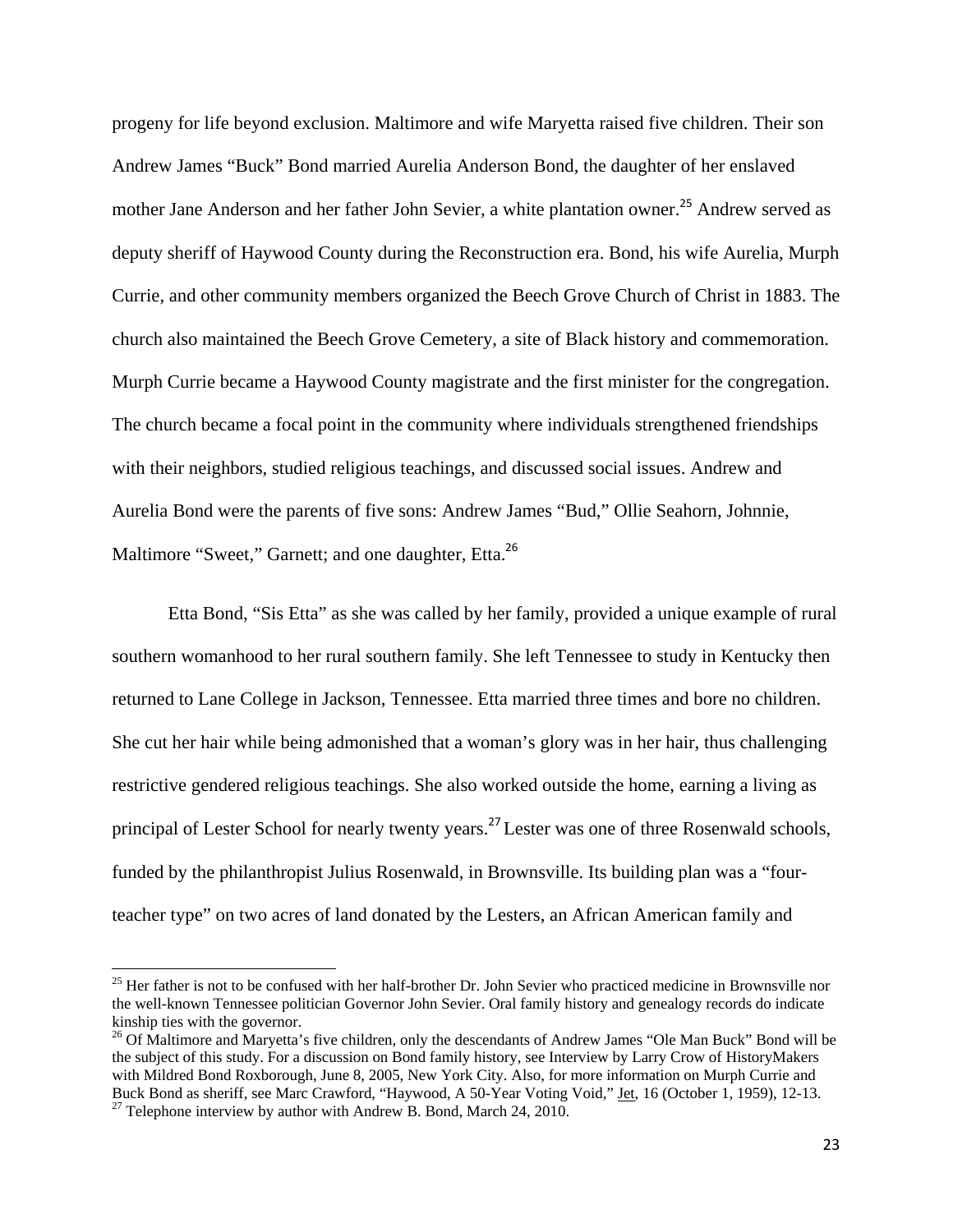longtime residence of the area. The total cost of the school was \$7,500. Each year public funds provided \$4,600, Rosenwald Funds provided \$1,100, and African American residents, committed to the school's survival despite their limited income, provided  $$1,800^{28}$ 

Ollie Bond, the only other sibling to attend college, also studied at Lane College where he met fellow student, Mattye Tollette. She was from a pioneering family in Arkansas. Tollette's grandparents had asserted their citizenship rights against a hostile racial environment. According to family oral history, her paternal grandfather, Stephen Tollette, was born on the African continent and brought to the United States via the Middle Passage. He purchased his freedom from a Louisiana planter outside Shreveport. Then he and his wife Hannah, an Irish immigrant, moved to Arkansas. He purchased 300 acres of land, opened a blacksmith's shop, and made Arkansas home for his wife and their children.<sup>29</sup> Mattye's maternal grandparents were Washington Crofton, an enslaved Choctaw originally from Neshoba County, Mississippi, and Ellen Emmons Crofton, enslaved on the plantation of her father Daniel Emmons, a physician in Mississippi. Washington and Ellen met while enslaved in Alabama, but eventually made their way to Arkansas. In 1875, Washington filed his Final Affidavit Required of Homestead Claimants to secure forty acres of land for his family.<sup>30</sup> Ellen Crofton bought and sold horses and cultivated cotton alongside her husband, and she continued to manage the family farm after his  $death<sup>31</sup>$ 

<sup>&</sup>lt;sup>28</sup> See Fisk University Rosenwald Fund Care File Database http://rosenwald.fisk.edu/?module=search, last accessed August 20, 2011.

 $^{29}$  Interview by Armond Tollette, Jr. with Mattye Tollette Bond, 1982, in the possession of author.

<sup>&</sup>lt;sup>30</sup> Denise L. Johnson, a Crofton descendant and genealogist, has cross-referenced family stories, interviews (with descendents of both enslaved and slave-owners), and eleven years of archival research on the Crofton family of Tollette, Arkansas. Tollette, Arkansas Heritage-Family Tree http:tollettear.tribalpages.com. 31 Interview by Armond Tollette with Mattye Tollette Bond, May 12, 1999. Also see October 27, 1887, bill of sale in

author's possession.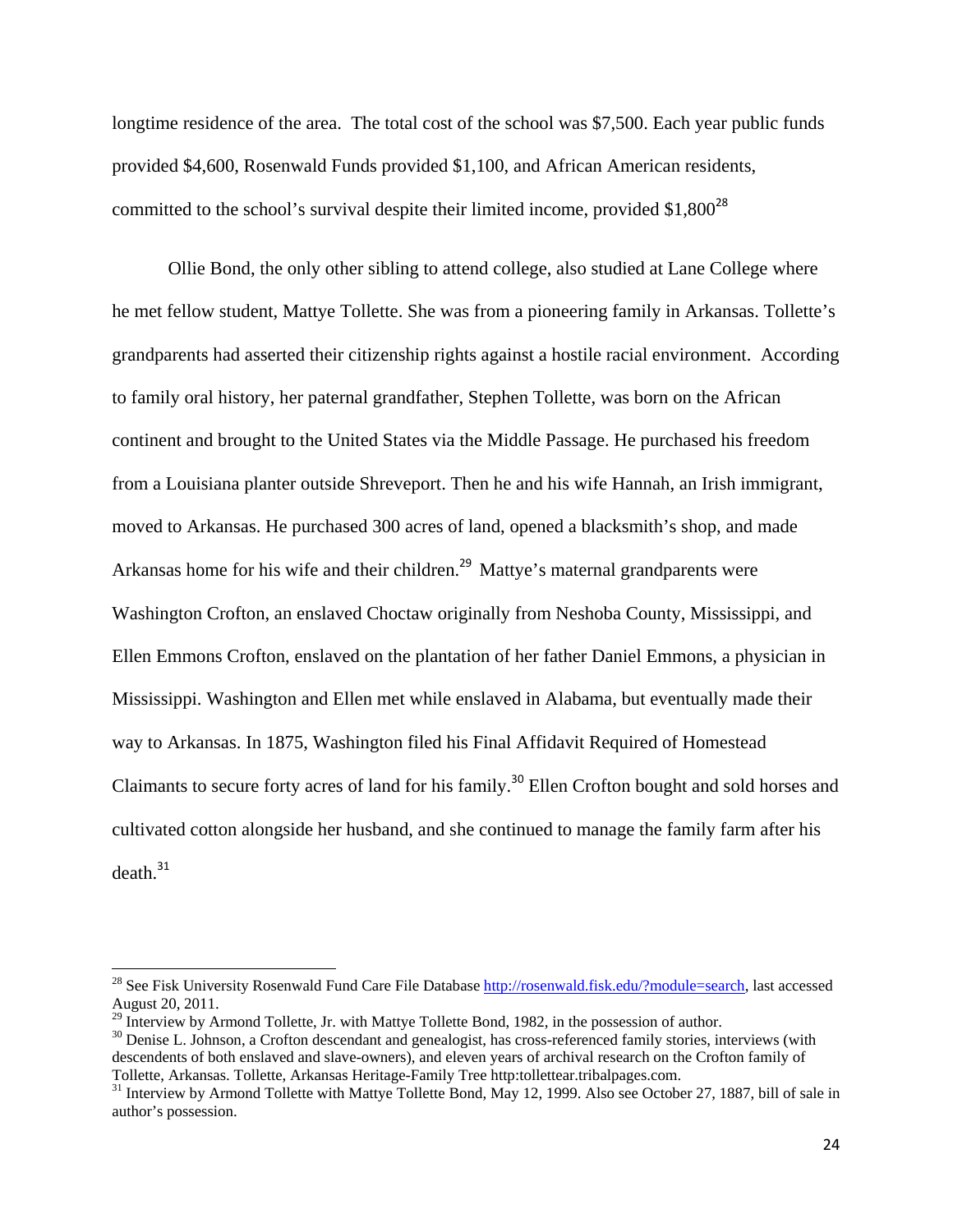In the 1800s, Mattye Tollette's parents, Sanford Tollette and Caldonia Crofton Tollette, were responsible for the establishment of a post-Reconstruction, all-Black town, Tollette, the small Arkansas town which still bears the Tollette name. The family established staple institutions including a church, a store, and a public school. Mattye's father died while he was still in his forties, and her mother, with six children to rear, became postmistress of the United States Post Office that had been established in 1893. As a child, Matt went to work with her mother at the post office. She learned to read at an early age and enjoyed reading at the post office. It was also at the post office that she began her love affair with numbers and mathematics. 32

At age fifteen, her mother insisted that she sit for the teacher's examination. Matt scored 87 percent and began teaching at an early age to help provide income for the family. So, when Mattye arrived in Jackson, Tennessee, to attend Lane College, she brought a legacy of empowerment, civic engagement, and community development.<sup>33</sup> She excelled in her classes, and she also admired Ollie Bond, her handsome classmate, who challenged her intellectual sensibilities. Mattye and Ollie married in 1918, just before Bond entered the military**.** As World War I dominated the minds of many young men, Ollie's white uncle, Dr. John Sevier, who maintained a relationship with his half-sister, Aurelia, and her family, guaranteed that only one of Aurelia and Andrew's sons would have to report to duty during World War I. Ollie agreed to

<sup>&</sup>lt;sup>32</sup> Julian Bond and Sondra Kathryn Wilson, eds. Lift Every Voice and Sing A Celebration of the Negro National Anthem (New York: Random House, 2000), 29. Discussion of the post office and the death of Sanford Tollette are included in "Brief Sketch of the Life of Mattye T. Bond" (unpublished) in possession of author.

<sup>&</sup>lt;sup>33</sup> Mattye Tollette Bond, "Brief Sketch of the Life of Mattye T. Bond," unpublished in possession of author.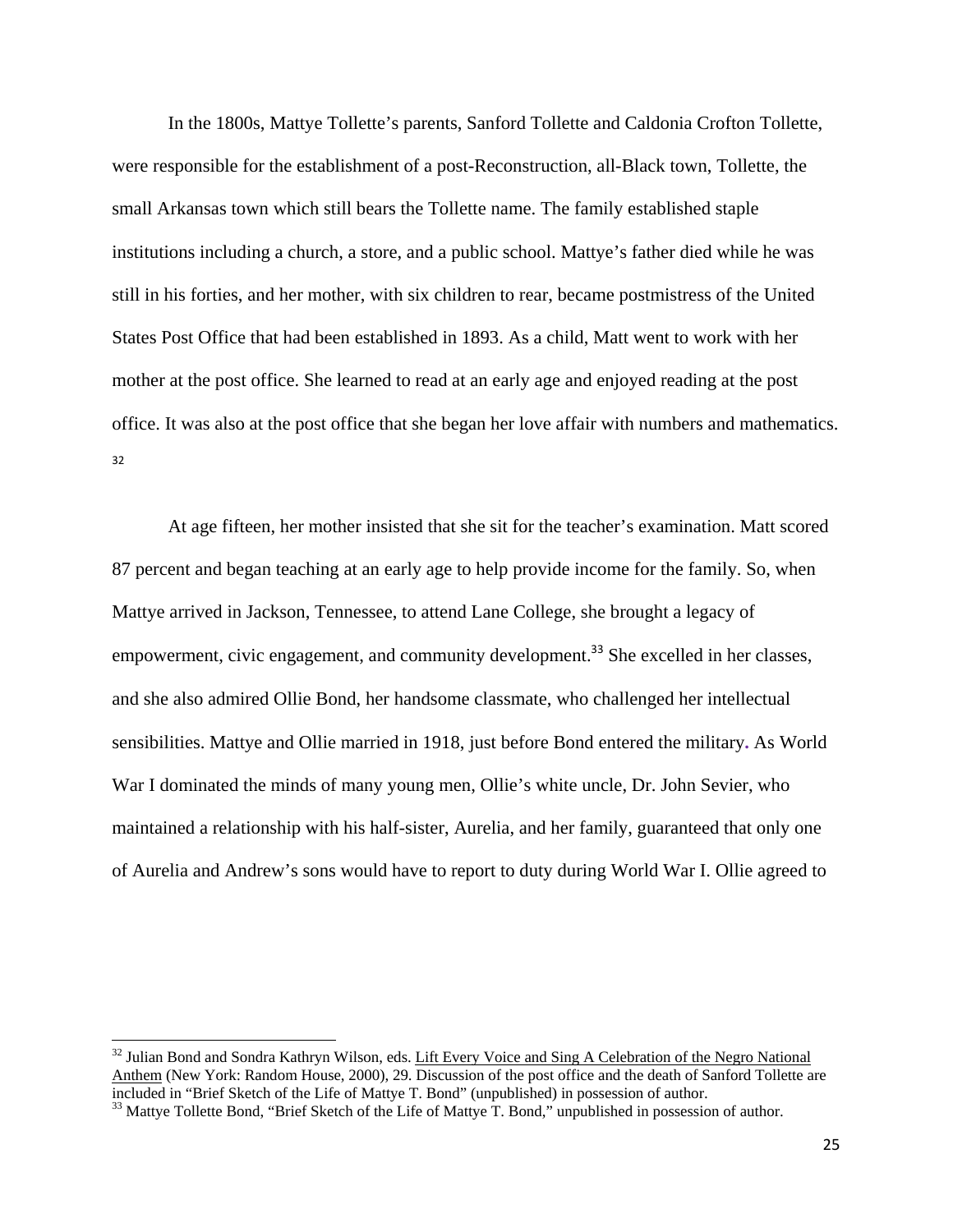serve so that his brothers could remain in Tennessee to work the family farms and attend to their mother.<sup>34</sup>

After serving in World War I, Ollie returned to his family and the segregated community he had left behind. John Bond, a relative and proprietor of the Colored Mercantile Association, had recently died and left Ollie the funeral business. John's brother, Hopson Bond, who was a likely heir to the business, had left Tennessee as a young man. Years earlier, Hopson decided to cross the color line and begin a new life as a white man in St. Louis, Missouri.<sup>35</sup>

Ollie completed his studies at Lane College while operating the funeral business from his home. Patrons were friends and neighbors who frequented the home for both professional and personal reasons. In fact, funeral directors' responsibilities moved beyond solely caring for the dead. Grief counseling, money management advice for bereaved families suffering financial loss, reading government policies regarding flags, headstones or other entitlements for U.S. veterans all made up the duties of a funeral director.<sup>36</sup>

Living in what was the apartheid South made African American funeral directors even more important to the survival of the community, and it was understood in their unwritten job

<sup>&</sup>lt;sup>34</sup> Interview by Larry Crow of The HistoryMakers with Mildred Bond Roxborough, June 8, 2005, New York, NY. Also see Mattye Tollette Bond, "The Turning Point of My Life: AN NAACP Memoir" The New Crisis, 107 (March/April 2000), 20-21. It is interesting to note that Dr. Sevier was the draft board physician on site who administered the physical examinations to determine eligibility for the military. Also according to Aurelia's grandsons, her father sent Christmas gifts/care packages, even heads of cattle for her family. Telephone conversation with Andrew Bond October 12, 2011; telephone conversation with Geraldus Bond, October 12, 2011.

<sup>&</sup>lt;sup>35</sup> Hopson Bond's "passing" and migration to St. Louis was common knowledge among family and local Black residents. During a recent conversation between Cynthia Rawls Bond and Katherine Rawls, related to Hopson Bond by marriage and blood respectively, they recalled the confusion at Hopson's funeral among his white friends when so many "newly-discovered" African Americans "friends" (relatives) appeared at his funeral to pay their last respect. Conversation on July 4, 2011.

<sup>&</sup>lt;sup>36</sup> Interview by author with Cecil M. Giles of Rawls Funeral Home, April 10, 2011. As a licensed funeral director and embalmer, I have personal knowledge of these duties as well.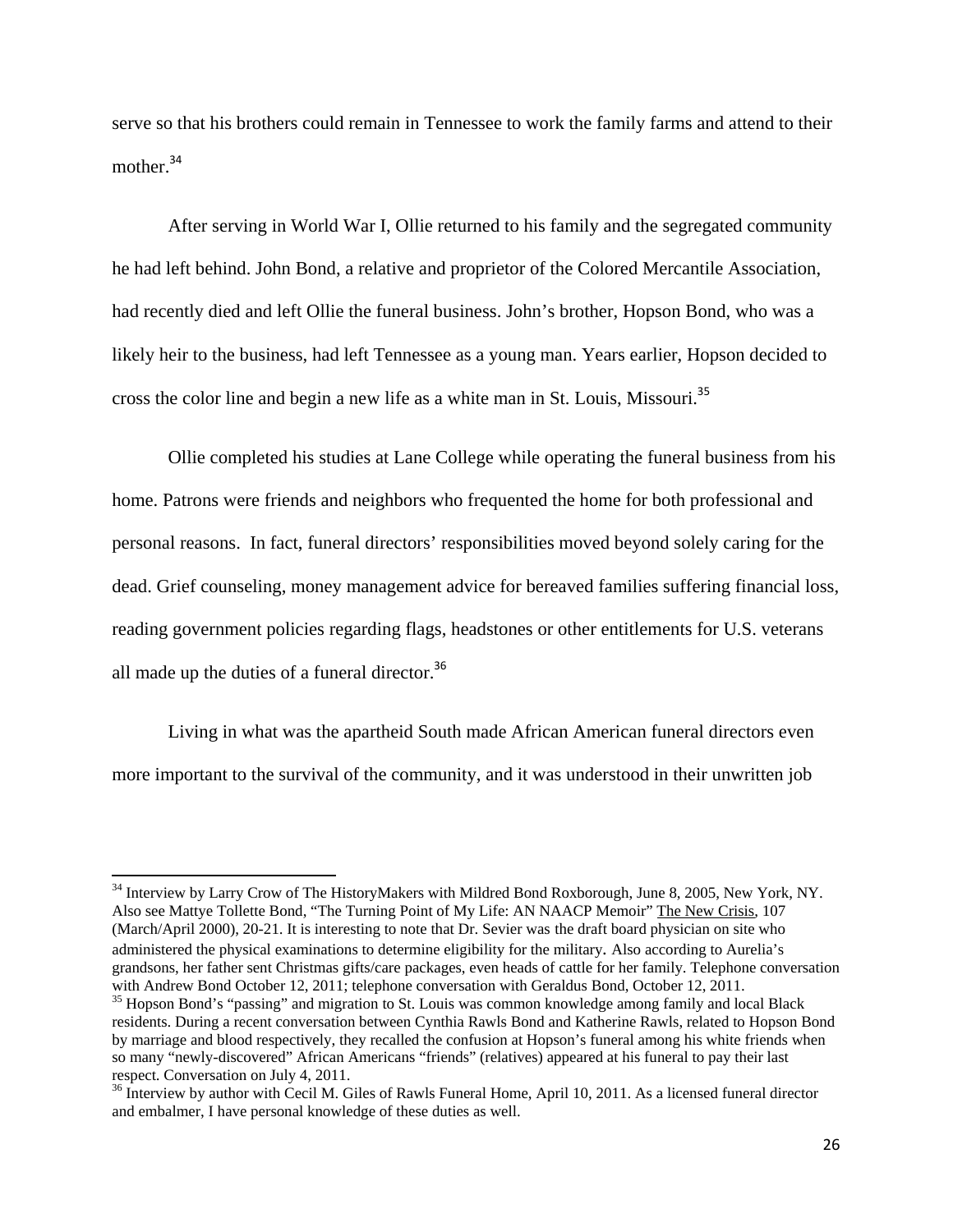description that they would "serve the living and the dead."<sup>37</sup> As Suzanne Smith, the historian, has argued "African American funeral directors' relationship to the living was (and is) as important as their relationship to the dead."<sup>38</sup> Limited access to medical treatment, attorneys,<sup>39</sup> and other professional consultants made the funeral director a vital resource. For these reasons, farmers with documents to decipher, couples with legal matters to solve, individuals with financial woes, or victims of social injustices often came to the local mortician for support. It was difficult work, and early funeral records indicated that payments for services rendered were not always in cash but often in the form of food grown in family gardens or meat killed on family farms.<sup>40</sup>

As Matt Bond recalled, her husband still advocated for Black farmers who had been exploited economically. Some farmers encountered planters unwilling to provide wages for honest work, while others needed assistance completing insurance forms or claims.<sup>41</sup> According to Marion Bond Jordon, "Tenant farmers, the poor whites, and blacks would come [to the Bond home] when  $\dots$  they were in trouble [because] if they received checks from the Government, the landowners would often take advantage of them because they could hardly read or write . . . ." Bond continued to serve his community but abhorred the laws that excluded African Americans from social and political justice.<sup>42</sup>

<sup>&</sup>lt;sup>37</sup> See Suzanne Smith, To Serve the Living: History of African American Funeral Home and the Civil Rights Movement (Cambridge: Belknap Press of Harvard University Press, 2010).

<sup>&</sup>lt;sup>38</sup>Suzanne Smith, "To Serve the Living: The Public and Civic Identity of African American Funeral Directors" in Marguerite S. Shaffer, ed., Public Culture: Diversity, Democracy and Community in the United States, (Philadelphia: University of Pennsylvania Press, 2008), 251.

<sup>39</sup> Bobby L. Lovett, Civil Rights Movement in Tennessee University (Knoxville: University of Tennessee Press, 2005), 15. Note that Gunner Myrdal is quoted about the scarcity of Black lawyers in the South and how often they were prohibited from appearing in court.

<sup>&</sup>lt;sup>40</sup> Funeral record book in the possession of Mildred Bond Roxborough, NYC, NY.

<sup>&</sup>lt;sup>41</sup> Mattye T. Bond, "A Memoir," June 1960, unpublished 3, in author's possession.

<sup>&</sup>lt;sup>42</sup> See Marion B. Jordon "Commitment to Human Rights" in Marcy Babbitt, ed. Living Christian Science: Fourteen Lives (Englewood Cliffs: Prentice-Hall, Inc, 1975), 120.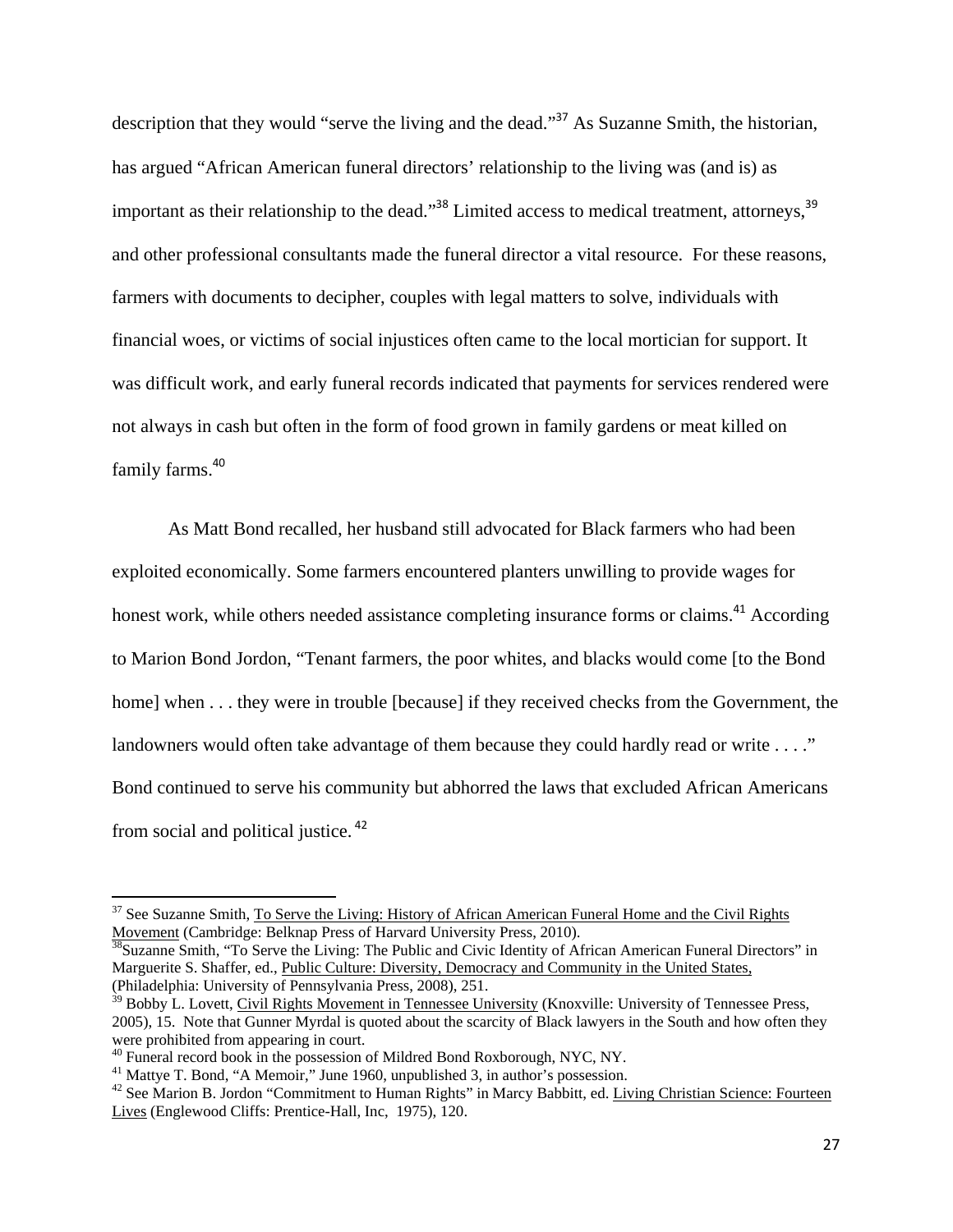On February 13, 1920, Ollie and Matt welcomed to the world their first daughter, Vivian. The following year, Marion Ollie was born. Then in 1926, the couple's youngest daughter, Mildred, was born. Despite the legalized segregation and systemic racism that surrounded them, they never doubted that they were the equal of other human beings. Their family background, parents' strong convictions, and their independent spirits helped to shape their worldview. The children listened to stories about ancestors whose civic engagement challenged exclusion and inequality. In school and at home, they learned about leaders whose actions moved the nation closer to democracy and equal justice. <sup>43</sup>

Since both Matt and O.S. valued education and family, each week they carved out family time for their children to read and discuss the works of writers like Henry Wadsworth Longfellow, John Greenleaf Whittier, and Paul Laurence Dunbar.<sup>44</sup> The children learned the words to "Lift Every Voice and Sing*,*" memorized scriptures, poems and famous speeches. Matt, the consummate educator, never tired of her role as teacher, whether at home or in her classroom at Haywood County Training School. In 1926, three of Matt's young relatives arrived from Tollette, Arkansas, including fourteen-year-old cousin Maude Ellis Crofton who came to live with the burgeoning Bond family after the death of her parents Caesar Crofton<sup>45</sup> (Matt's uncle) and Dutch Hill Crofton, who had died years earlier of tuberculosis. Maude was promptly enrolled in Haywood County Training School and quickly settled into her new home with "Uncle Ollie" and "Cousin Matt." Maude knew her family had high moral, civic, and academic expectations. She and her female cousins in Tollette used to imagine what the future had in store

<sup>&</sup>lt;sup>43</sup> Interview by Maude Y. Bond with Mildred Bond Roxborough for StoryCorp. CD in author's possession. Also see Janus Adam, "Born and Bred for the NAACP," The New Crisis 107 (March/April, 2000), 18-22. <sup>44</sup> Bond and Wilson, eds. <u>Lift Every Voice and Sing</u>, 29.

<sup>&</sup>lt;sup>45</sup> Interestingly, his full name was Caesar Sampson Raleigh Jackson Crofton.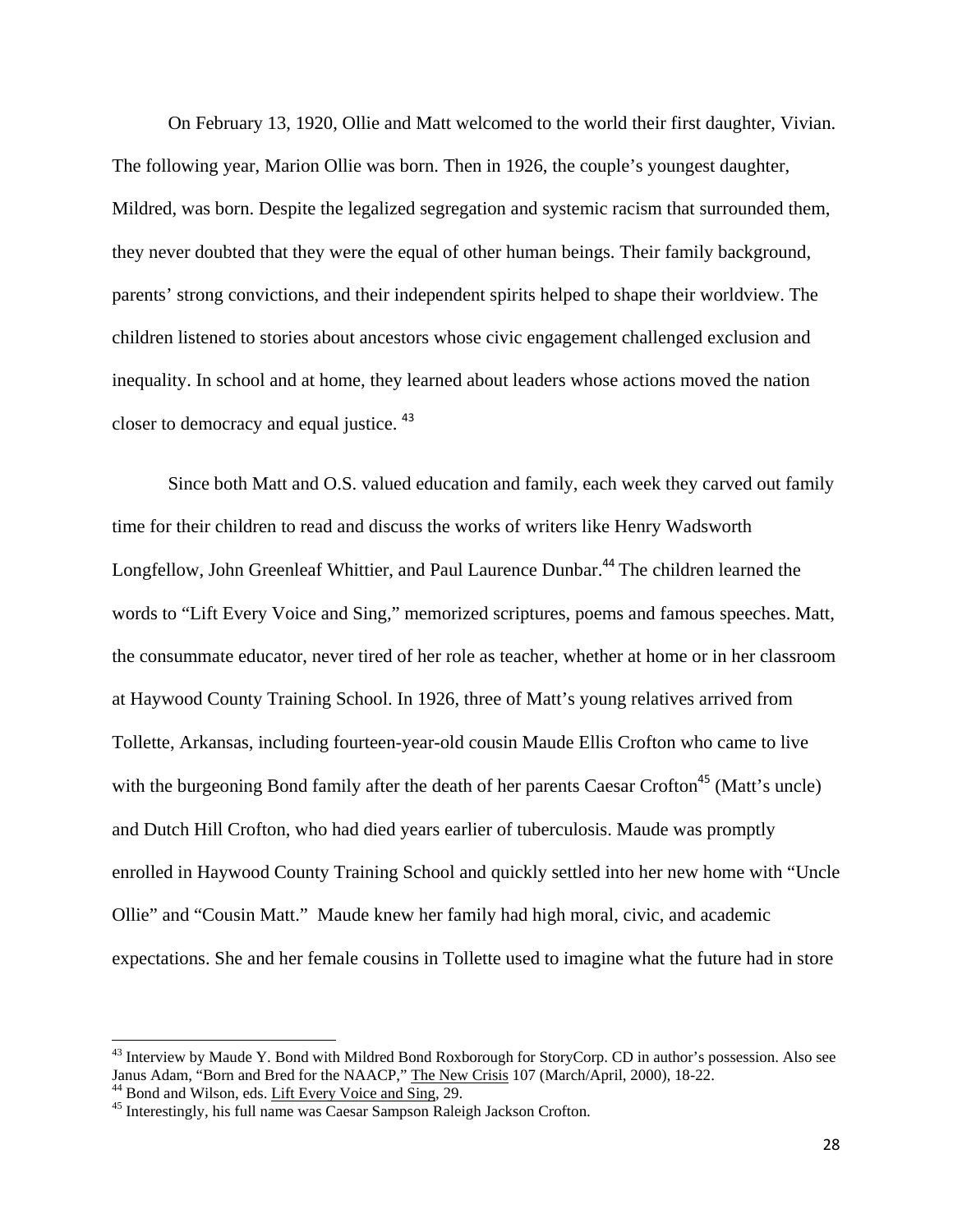for them, knowing that "taking in washing" was often the only option for rural African American women without means or education.<sup>46</sup>

Maude had worked at the post office in Tollette with her aunt Caldonia (Matt's mother) and, like Matt, learned early the importance both of literacy, as she sorted letters, newspapers and magazines, and the value of money, as she learned to count at the post office. Maude was a welcome addition to the O.S. and Mattye T. Bond family in Tennessee, as she brought compassion for her family and a keen sense of diplomacy. In the early mornings, she often sat by her bedroom window conjugating verbs for Latin class. One frigid winter morning Maude observed a young man walking down the railroad tracks. His jacket was snug and tattered. He walked with urgency in his bones as his breath appeared whenever it hit the cold air. Maude watched him from her window for several days and soon decided he was the man she would marry.<sup>47</sup>

As providence would have it, this same young man Charles Allen Rawls had captured the attention of Matt and Ollie, who had begun teaching and coaching football, at Haywood County Training School. "Al" was an intelligent and charismatic student whom they both admired. The couple became mentors to Rawls whose family also had history in the community**.** Rawls's grandfather, Daniel Rawls, was born into slavery on the Dempsey Nowell farm located just east of Brownsville in 1836. Daniel's mother Liz was identified as an enslaved "mulatta" and his father was "Ole man Jim White." When Daniel was sixteen years old, he was listed among the property in Dempsey Nowell's last will and testament dated November 4, 1852. Nowell's daughter Emily Nowell Rawls, wife of Dr. Joseph Rawls, inherited Daniel in the will which read:

<sup>46</sup> Conversation with the author and her grandmother, Maude E. Rawls.

 $47$  Conversation with author and her grandmother Maude E. Rawls in 1980. This story is a part of the Crofton-Rawls family oral history and has been shared with several generations now.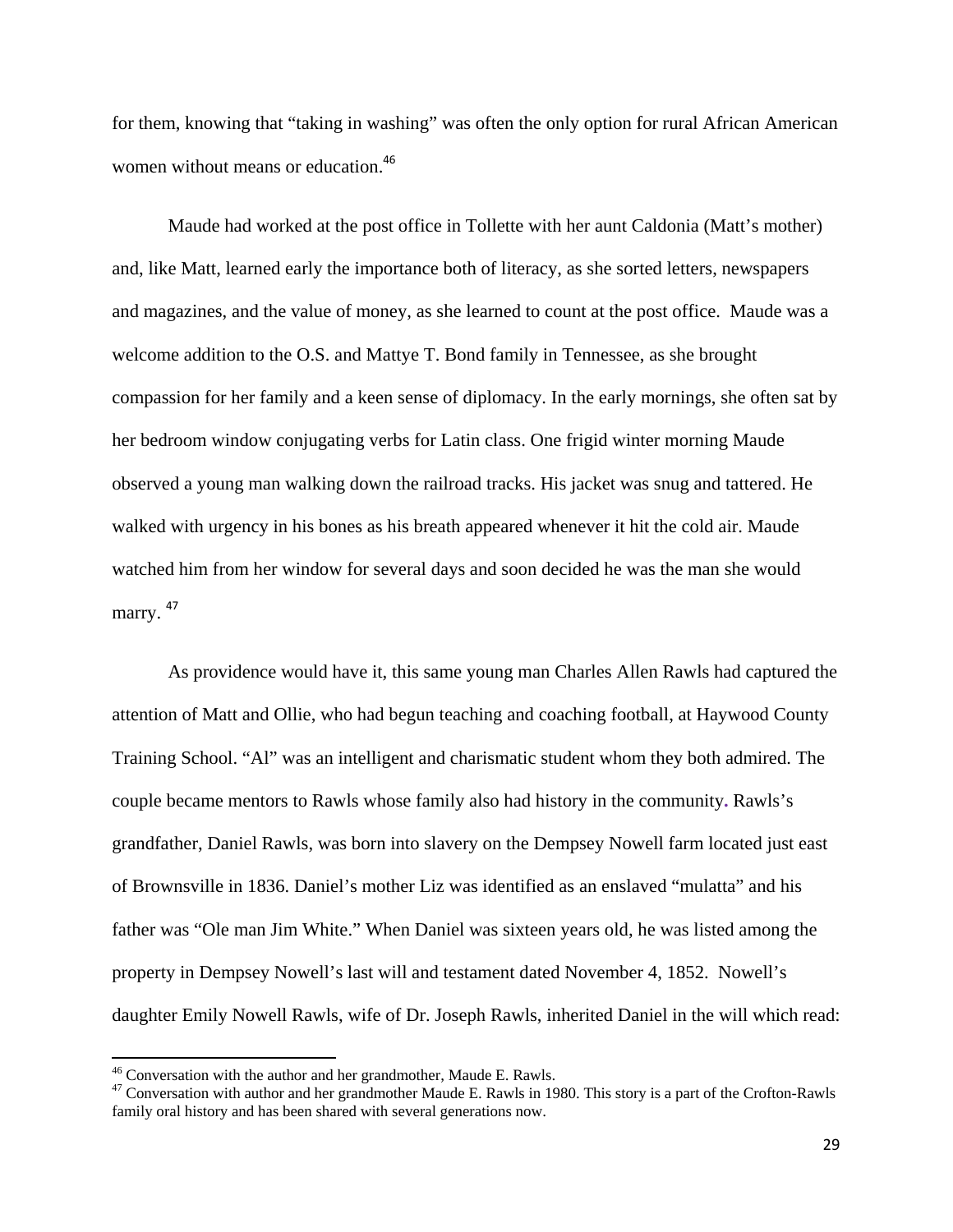"I give and bequeath unto Emily Rawls... land known by the name of the McKindree tract . . . and a Negro boy Daniel." In his youth, Daniel was badly burned in a fire. Dr. Rawls provided such care during this crisis that, upon emancipation, Daniel decided to keep Rawls as his surname.<sup>48</sup>

In 1860, one year before the Civil War erupted, Daniel Rawls married Harriet Stewart. She was the daughter of an enslaved mother, Mary Stewart, and a prominent landowning father from the Stewart plantation in Brownsville. Both Dan and Harriet experienced the indignities of enslavement and life as "property" with little control over their own lives. They lived to experience emancipation and acquire property, giving their heirs an opportunity to inherit land and distinguishing themselves from sharecropping families who were generally more vulnerable to the whims of white supremacists**.** <sup>49</sup>

Dan was a carpenter by trade, but the couple owned a caste-iron corn-sheller and made their own sorghum. According to the couple's granddaughter, they were both "peddlers," progenitors of enterprising small business owners. The couple raised cattle and sold beef in the summer. Harriett, a "little bitty woman," made lye soap in a large cauldron then packaged it for selling. She also marketed a pain reliever from an original recipe that included turpentine and other ingredients. In addition to her homemade blends, she sold garden seeds and Watkins liniment.<sup>50</sup> Unlike the iconic image in American culture of the "Watkins men," donned in their suits driving horse drawn wagons, Harriett provided a different image of the Watkins

<sup>&</sup>lt;sup>48</sup> Last Will and Testament of Daniel Rawls reprinted in Rawls Family Reunion Booklet in possession of author. The Dan and Harriet Stewart Rawls Story: From Slavery to Success Rawls Family Reunion "Coming Home and Re-Connecting, (July 2-4, 2004), 17-D. Historical Census Data Haywood County, Tennessee 1870, 1880, 1900, 1910 and oral history narratives also included.

<sup>&</sup>lt;sup>49</sup> See Rawls Family Reunion booklet The Dan and Harriet Stewart Rawls Story: From Slavery to Success Rawls Family Reunion "Coming Home and Re-Connecting" (July 2-4, 2004), 6-10.

 $50$  Interview by Yvonne Mesler with Ada Margaret Neal, June 24, 1999, Brownsville, Tennessee.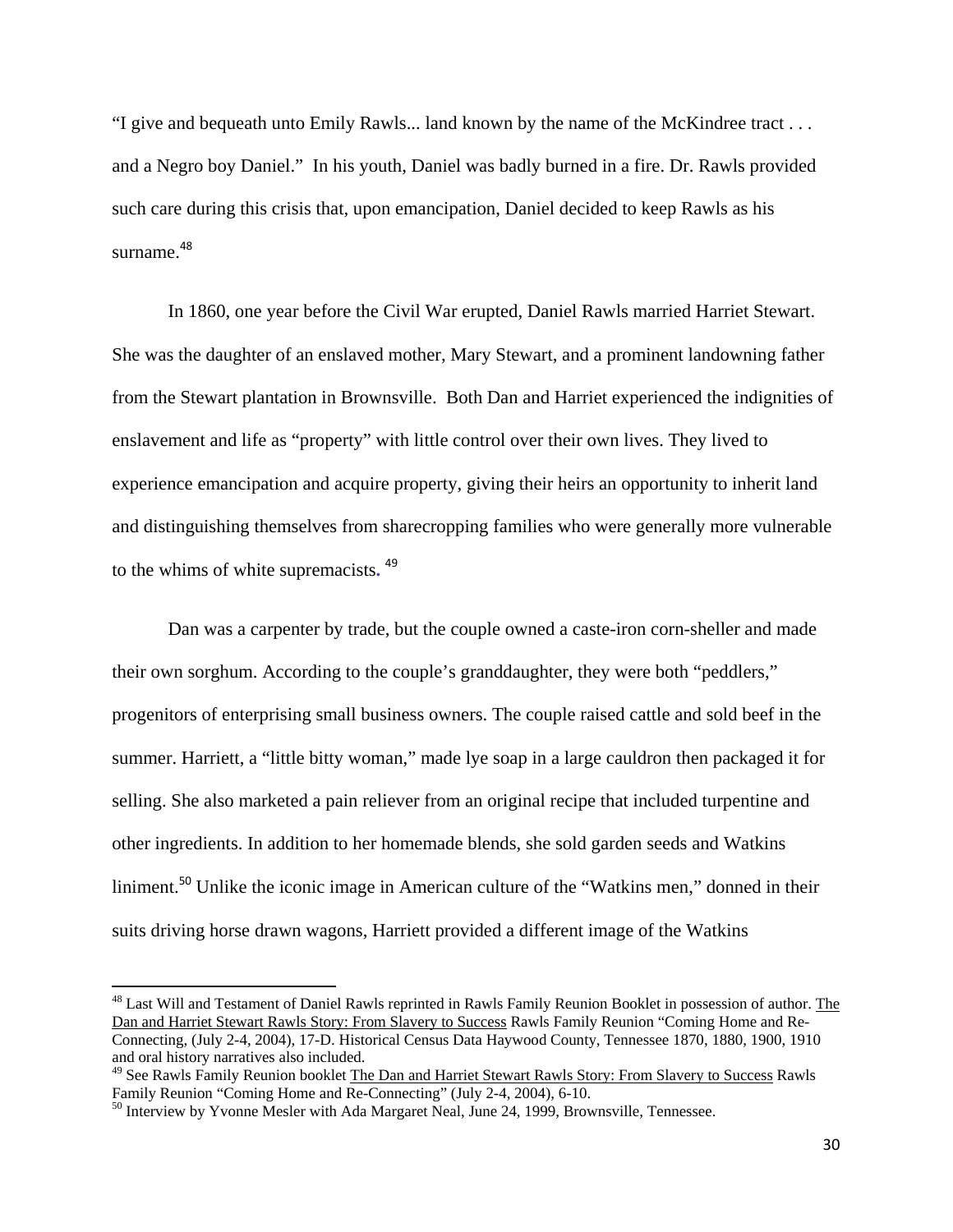salesperson. She, a 4'10" caramel-colored woman, put on her work dress, pinned her hair on top of her head, and drove her "hack" through Brownsville. She sold her products door-to-door while networking with her customers and local residents. Upon Dan Rawls's death, he left in his last will and testament 65 acres of land to her and the two youngest of their fifteen children.<sup>51</sup>

Al's father, Ned Rawls, was the eldest son of Dan and Harriett Rawls. Ned married Texanna Love, daughter of Margaret and Monroe Love, also natives of Brownsville. Ned and Texanna Rawls owned a farm in the Allen Station/Snipes Grove community which sustained their family. As a child, Al worked on the family's farm, picking and chopping cotton, but he found his niche in the shade, entertaining his siblings and the hired workers with his oratorical skills. He memorized sermons and speeches, then recited them to his fellow workers, not unlike the lectors in cigar factories.<sup>52</sup>

Al, the seventh child, was said to have been "born with a veil." According to African American folklore, the seventh child born with a veil is gifted with wisdom or insight that could lead to great accomplishments.<sup>53</sup> Al's parents, who adhered to this belief, occasionally indulged

<sup>&</sup>lt;sup>51</sup> Ada Margaret Neal explained that a hack was a buggy that would seat two or three people and two horses were often used. According to an Independent Watkins Associate, "The 'Watkins man' brought more than products to his customer base. In the early days he was one of the few forms of communication in rural America, relied upon for bringing the latest news. . . . See www.associaitetrainer.com/index.php?option=com Watkins Associate Training. For pictures of "Watkins men" see, http://donnaray56thewatkinsbuildings./blogspot.com.Last Will and Testament of Daniel Rawls reprinted in Rawls Family Reunion Booklet in possession of author. The Dan and Harriet Stewart Rawls Story: From Slavery to Success Rawls Family Reunion "Coming Home and Re-Connecting, (July 2-4, 2004), 17-D. Historical Census Data Haywood County, Tennessee 1870, 1880, 1900, 1910 and oral history narratives also included. Information also from interview with Ada Margaret Rawls Neal, granddaughter. June 24, 1999. The two youngest children named in the will had remained on the farm to work the land.

<sup>52</sup> Interview by author with Cynthia Rawls Bond, April 2011, Brownsville, Tennessee. This story is a part of Rawls-Bond family oral history; also for more on the lectors in cigar factories, see Nilo Cruz, Anna in the Tropics (NY: Theatre Communications Group, Inc., 2003).

<sup>&</sup>lt;sup>53</sup> See Eula Youngblood, The Seventh Child of Nod (Quartz Hill, CA: Quartz Hill Publishing House, 2007), 102.

The author noted that some children "arrived still in the placenta sack. . . cultures call this being born with a veil . . . . In African and German folklore, this was an omen of special powers." Also see Black Magic: Religion and the African American Conjuring Tradition by Yvonne P. Chireau who wrote, "Being born with a caul, the amniotic veil covering the face of the newly discovered infant, was interpreted as evidence that one was gifted with enhanced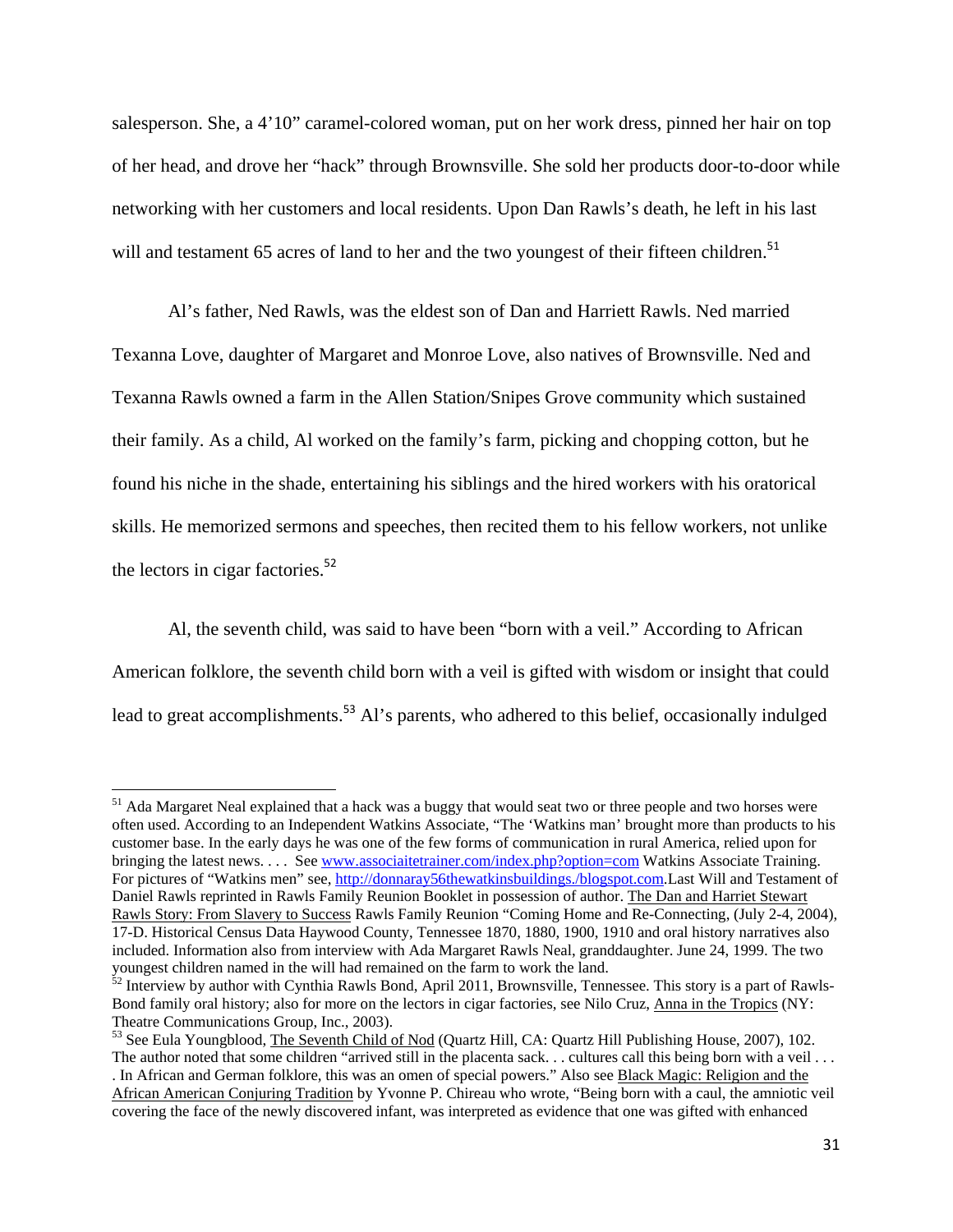him, while instilling in him their values and work ethic. Al's father did put an end to his orations, but not before Al earned the name "Preach," which stuck with him into adulthood. Ned suffered from kidney disease and died prematurely, leaving Texanna to raise eleven children alone, and never witnessing his children's accomplishments.<sup>54</sup>

Al's eldest brother, George Washington "Buddy" Rawls, immediately assumed the role of provider for the family. At an early age, the boys began working outside the family farm. They valued education because it satisfied human curiosity and challenged intellect as well as better positioning African Americans for leadership roles in the larger society. Still, work, a survival tool, which helped to satisfy the immediate needs of the family, was education's biggest competitor. They also understood the significance of landownership and financial independence as they were only two generations removed from slavery, and they had witnessed the injustices their landless neighbors, as sharecroppers and tenant farmers, encountered during the Jim Crow era. Al's early morning treks down the railroad tracks, which first attracted Maude's attention, were to his job on the Anderson farm. Al milked cows for Professor Anderson, a white landowner and educator, who also admired young Al's initiative.<sup>55</sup>

Ollie and Matt introduced Maude to Al. After a brief courtship, they married in the home of O.S. and Matt Bond on October 27, 1927. Ollie's work as a funeral director and teacher was very demanding. He encouraged Al to enroll in Gupton Jones School of Embalming in Nashville, Tennessee. As historian Matthew Whitaker has stated, "Teachers, attorneys, and physicians did not monopolize the black professional class throughout the United States. . . . By virtue of their training, skill, service, and limited numbers, morticians were elevated to the status of

<u> 1989 - Johann Stein, marwolaethau a gweledydd a ganlad y ganlad y ganlad y ganlad y ganlad y ganlad y ganlad</u>

insight into the visible realm." Yvonne P. Chireau, Black Magic: Religion and the African American Conjuring Tradition (Berkeley and Los Angeles: University of California Press, 2003), 23.<br><sup>54</sup> Interview by author with Cynthia Bond, April 10, 2011, Brownsville, Tennessee.<br><sup>55</sup> Conversation between author and her maternal grandmo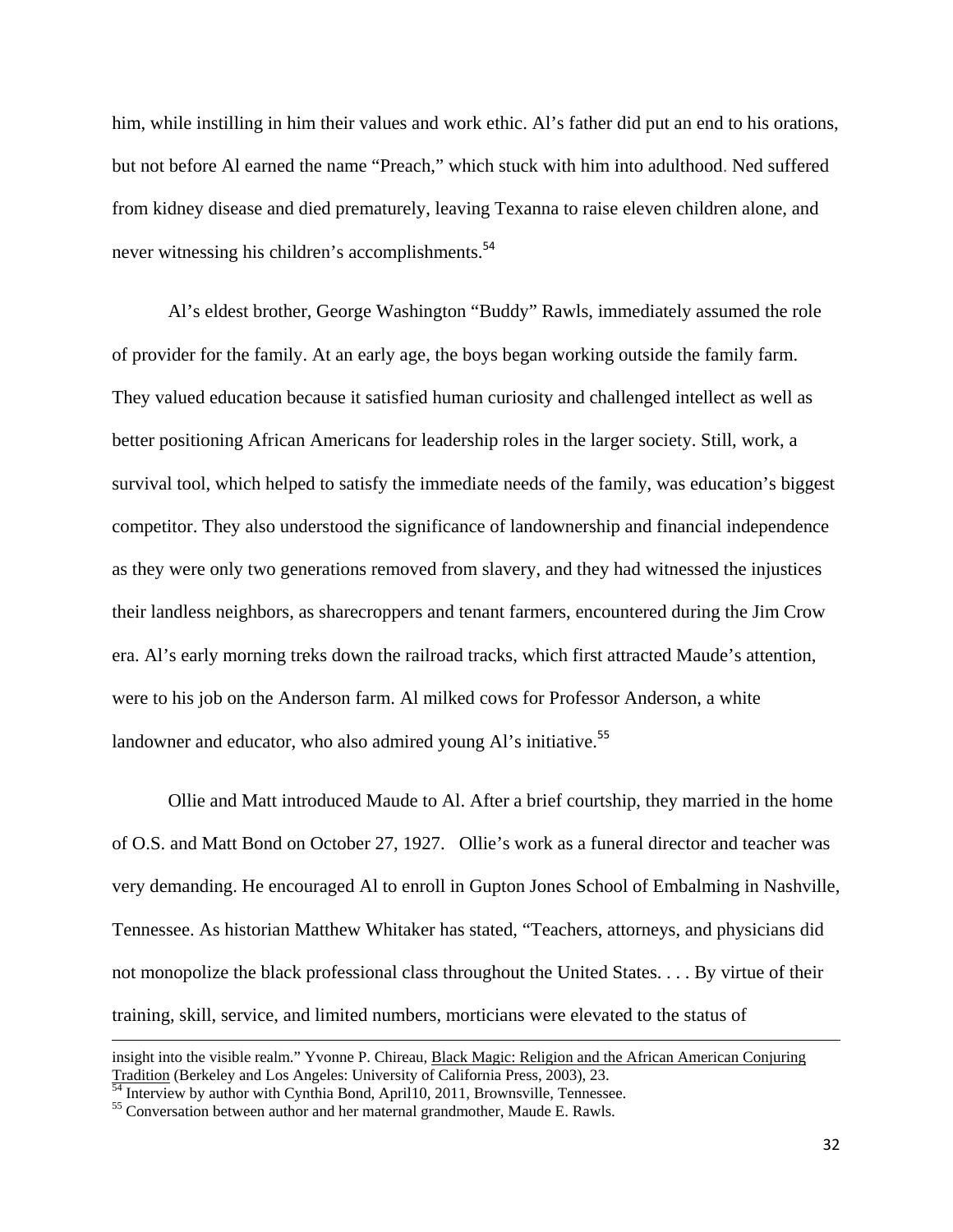professionals in the minds of many. . . . Undertakers were among the few expert and accomplished individuals in black communities whose careers opened doors to substantial wealth, authority, and opportunities for representative leadership."<sup>56</sup>

Having a licensed funeral director and embalmer not only would add credibility and a professional edge to the business, but also it would ensure Al's future should he pursue funeral service as a vocation. Gupton-Jones School of Mortuary Science was founded on June 8, 1920, by Lawrence A. Gupton. Rawls recalled that there were hundreds of white students at the school and only six or seven Black students. Upon completion of the program, he graduated with honors. Ollie made Al a business partner and changed the name of the funeral home to Bond and Rawls.<sup>57</sup> After Al graduated, Ollie left for Gupton- Jones and returned to Brownsville as an honors graduate as well.<sup>58</sup>

The 1930s were difficult for most Haywood Countians, both Black and white. A longtime resident recalled waking up at 4 a.m., one hour earlier than her white competition who began scavenging the trash cans for meat from the butcher shop at  $5a.m.^{59}$  Not unlike landless Black sharecroppers who were dependent on white landowners for their livelihood and shelter, prospering Blacks who owned their own homes, farm land, or businesses were also vulnerable to white control and even violence. Moreover, the opportunity, or lack thereof, to earn a living was

<sup>&</sup>lt;sup>56</sup> Matthew Whitaker, Race Works: The Rise of Civil Rights in the Urban West (Lincoln: University of Nebraska Press, 2007), 32.<br><sup>57</sup> Interview by James A. Baxter with Charles Allen Rawls, July 4, 1977, Brownsville, Tennessee. I have spoken

with representatives of Gupton-Jones School of Mortuary Science in Atlanta, Georgia. Student records and school documents have not been archived and I was not allowed access to the records because of privacy issues involving student records. Suzanne Smith has noted that most embalming schools were not segregated. I am awaiting a response from Gupton-Jones officials to confirm or explain the type of segregation the school practiced. <sup>58</sup> Interview by Larry Crow of History Makers with Mildred Bond Roxborough, June 8, 2005, NY, NY.

<sup>&</sup>lt;sup>59</sup> Interview by author with Lurleen Trigg, March 20, 2005, Brownsville, Tennessee.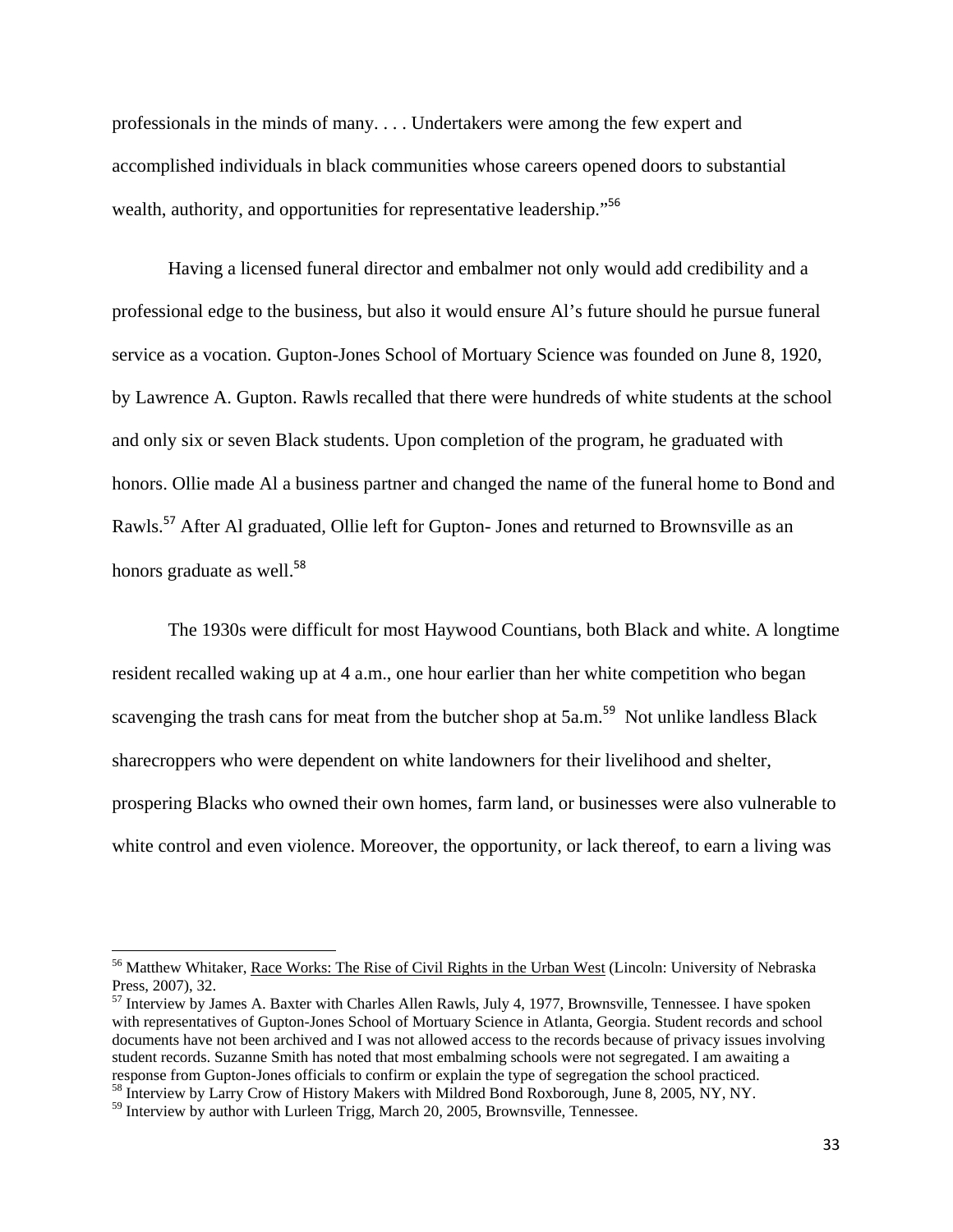a tangible equalizer. Blacks were not to acquire too much or think too well of themselves. They were to know their place. $60$ 

For example, African Americans traveling through west Tennessee were forewarned not to drive through Brownsville. As a result, many drove miles out of the way to bypass Haywood County's Sheriffs, Tip and Jack Hunter. Blacks driving new cars were often arrested on bogus charges; whites certainly resented Blacks who seemed to have more than they. Moreover, the competition for limited resources was fierce, and even the most poorly educated and economically impoverished whites believed they were entitled, by virtue of their whiteness, to more liberties, rights, and opportunities unavailable to Blacks. The feelings of invincibility and absolute power that accompanied whiteness gave officials like Tip or Jack Hunter unparalleled confidence, particularly as they interacted with Blacks, who remained defenseless against political and law enforcement officials.<sup>61</sup>

The daily lives of African Americans in Brownsville were filled with uncertainty, and they were suspicious when unexplained events occurred, especially events that were potentially harmful or life-threatening. Blacks labeled "troublemakers" because of their stance on civil rights were carefully watched, and Blacks who appeared to be "uppity" by local whites were

 $60$  American racism during the Jim Crow era shares similarities with the system of apartheid which existed in South Africa. Obvious examples include miscegenation laws, segregated public accommodations, curfews, and above all, white supremacy. The following books are very helpful in understanding these similarities: John W. Cell, The Highest Stage of White Supremacy: The Origins of Segregation in South African and the American South (Cambridge: Cambridge University Press, 1982); George M. Fredrickson, White Supremacy: A Comparative Study in American and South African History (New York: Oxford University Press, 1981); George M. Fredrickson, Black Liberation: A Comparative History of Black Ideologies in the United States and South Africa (New York: Oxford University Press,1995); George M. Fredrickson, Racism: A Short History (Princeton: Princeton University Press, 2002); Bertram Wilbur Doyle, The Etiquette of Race Relations in the South: A Study of Social Control (Chicago: University of Chicago Press,1937); Jessie Daniels, White Lies: Race, Class, Gender and Sexuality in White Supremacist Discourse (NY: Routledge, 1997); Ian Haney López, White By Law: The Legal Construction of Race (New York: New York University Press, 1996).

<sup>&</sup>lt;sup>61</sup> Tip Hunter led the mob that lynched Elbert Williams, and Jack Hunter was killed in the yard of a Black man known to be humble and quiet. Dissertation chapters two and three respectively include discussions about the infamous Hunter brothers in Brownsville Conversations and oral histories among elders within the Black community are full of Jack and Tip Hunter stories.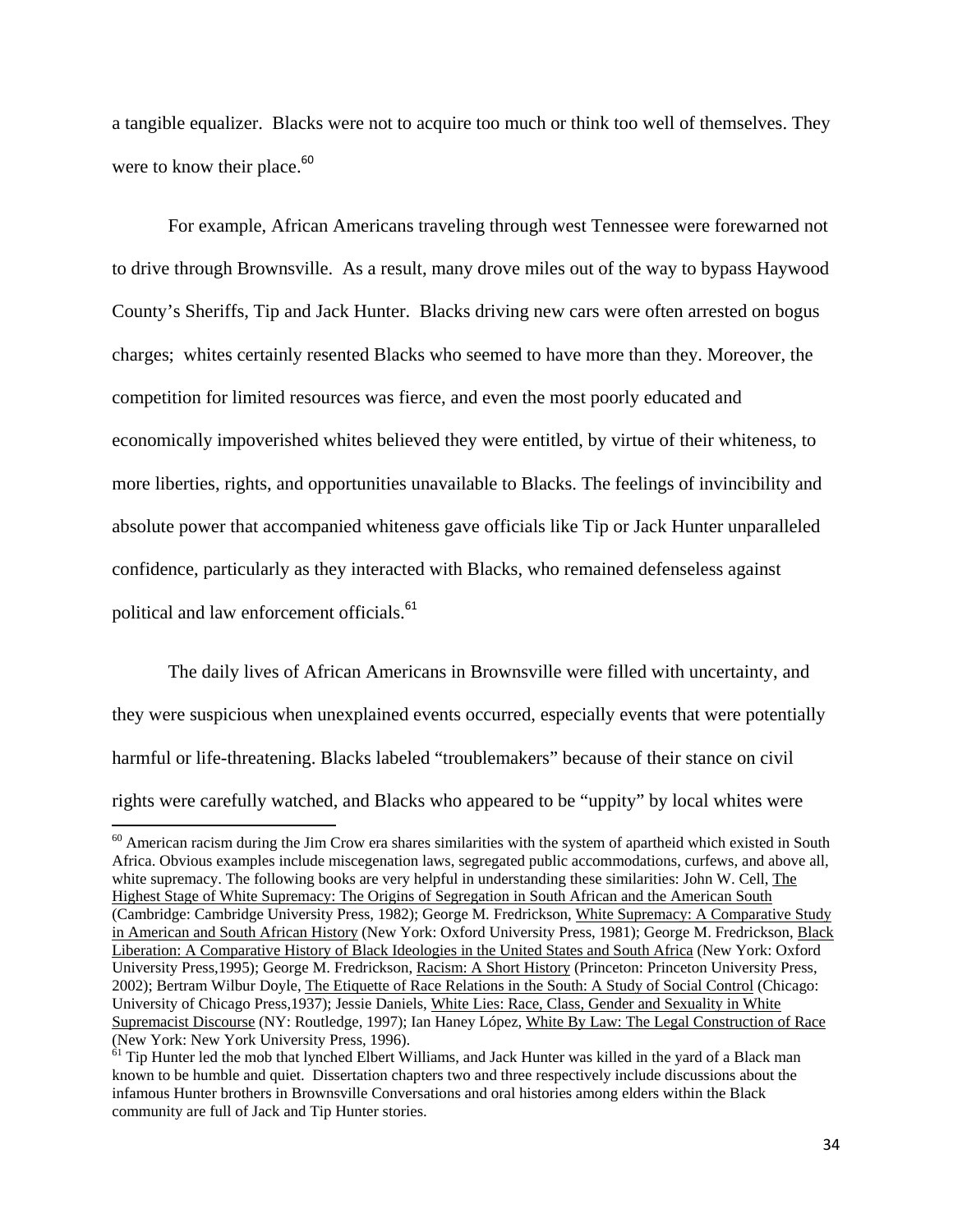subject to being "put in their place." When Matt graduated from Lane College in the spring in 1933, the Bonds returned to their home to find that their house had been destroyed by fire. Only the chimney remained. The house had been custom built for the family. Matt's brothers, contractors from Arkansas, had spent months in Brownsville building the house to meet Matt's specifications. Rumors circulated as to whether the fire was a result of arson or faulty wiring. The Bonds suspected arson since the house had few, if any, electrical wires. They were put on alert that vigilantes were aware of their academic accomplishments, business dealings, and their efforts to enhance the status of Haywood County's Black citizens.<sup>62</sup>

Since returning from WWI, completing Lane College, operating the funeral home, and working at Haywood County Training School, Ollie had begun community organizing. First, he helped to organize a chapter of the American Legion in Brownsville. Then he organized a committee of concerned citizens who presented a petition to the city council demanding that Blacks' federal right to vote be honored in Haywood County. Because Blacks had not been allowed to vote in Haywood County since 1888, this committee of concerned citizens posed a powerful threat to Brownsville's white minority. Tennessee historian Dorothy Granberry has confirmed, "The loss of political power by blacks in Haywood County began in earnest during the election of 1888. . . [with]. . . a Democratic plan of election fraud that eliminated thousands of Republican votes throughout West and Middle Tennessee." Thus, whites in Brownsville had governed the town for decades without any participation from African American residents, who had been systematically denied the right to vote. <sup>63</sup>

 $62$  Interview by Larry Crow of The HistoryMakers with Mildred Bond Roxborough, June 8, 2005, New York City. <sup>63</sup> Dorothy Granberry, "When the Rabbit Foot was Worked and Republican Votes became Democratic Votes: Black Disfranchisement in Haywood County, Tennessee," Tennessee Historical Quarterly, 56 (Spring 2004), 35.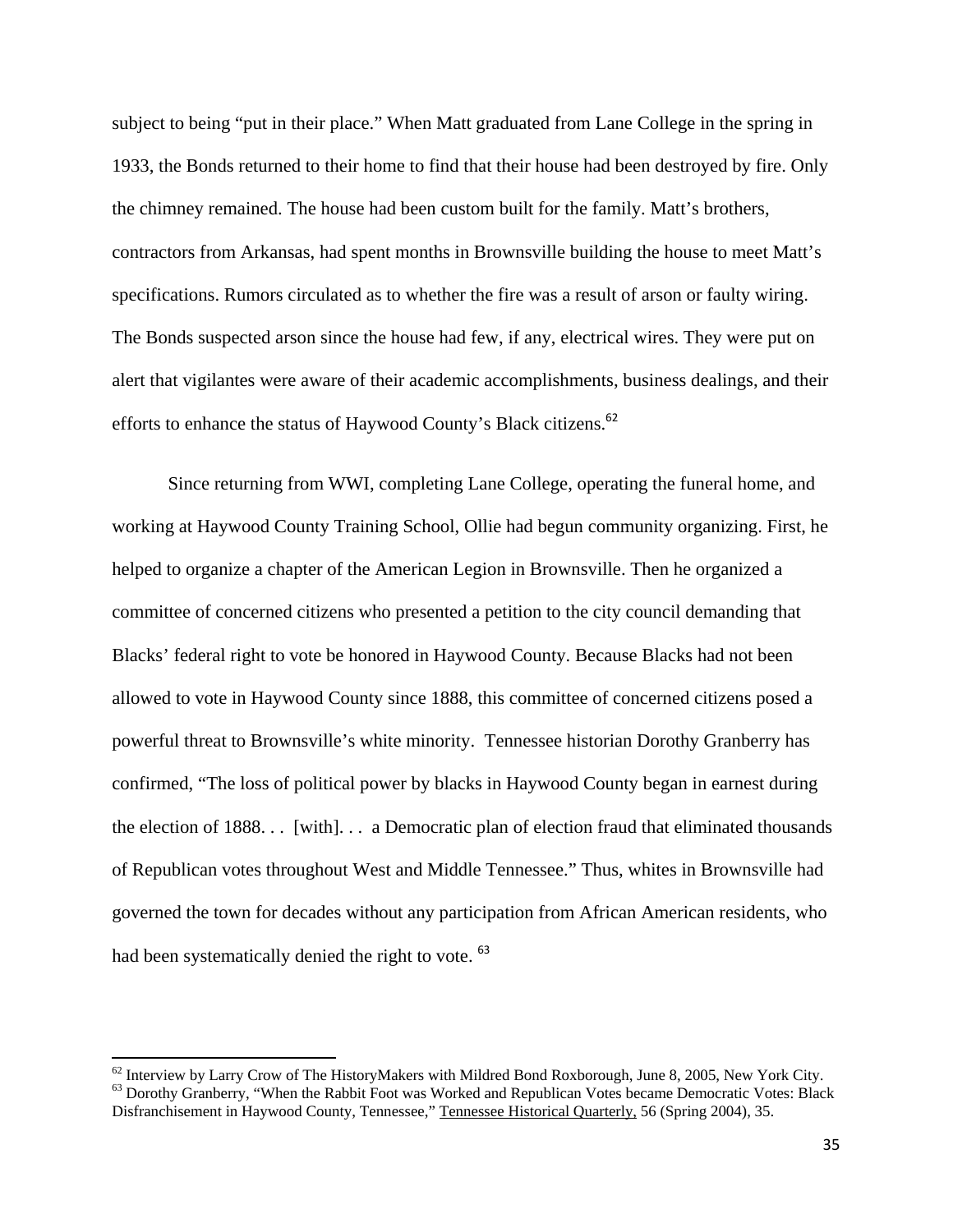The Bond family relocated to a home in the same neighborhood and their lives continued; but, if anything, the Bonds became more overt about their disdain for the oppression they faced. Still, they were keenly aware of the fact that their personal advancements as well as community mobilization had become extremely dangerous endeavors. <sup>64</sup>

Meanwhile, Maude and Al Rawls had moved into their own home on Bradford Street. Maude attended Lane College, and after two years, began teaching at Willow Grove School. In 1933, Al established Rawls Funeral Home and operated it from their residence at 201 Bradford Street. His respect for his mentor O.S. Bond remained a constant throughout his life, but Al could perhaps see the proverbial "handwriting on the wall" as he continued to expand his business. In 1935, he began the Rawls Mutual Benevolent Burial Society. Al later purchased the pasture on which he used to milk cows from his former employer, Professor Anderson. This land became the site of Rosenwald Cemetery, a cemetery which Al named to honor the philanthropist Julius Rosenwald, whose schools educated poor Blacks in Brownville and throughout the

South. <sup>65</sup>

Also in the 1937, Rawls Funeral Home, together with the Rawls Mutual Benevolent Society, began hosting an annual burial drive. Members or subscribers paid ten cents per week to maintain their burial insurance. Not only did this marketing tool encourage members to pay their burial insurance premiums, but also the burial drive provided African Americans an opportunity for fellowship and celebration. No other event, other than the Haywood County Colored Fair, which ended in the late 1950s, attracted as many participants. The burial drives were especially

<sup>64</sup> Mattye T. Bond, "A Memoir," unpublished June, 1960, 1-4, in author's possession.

<sup>&</sup>lt;sup>65</sup> For more details on Julius Rosenwald see Peter M. Ascoli, Julius Rosenwald: The Man Who Built Sears, Roebuck and Advanced the Cause of Black Education in the American South (Bloomington and Indianapolis: Indiana University Press, 2006).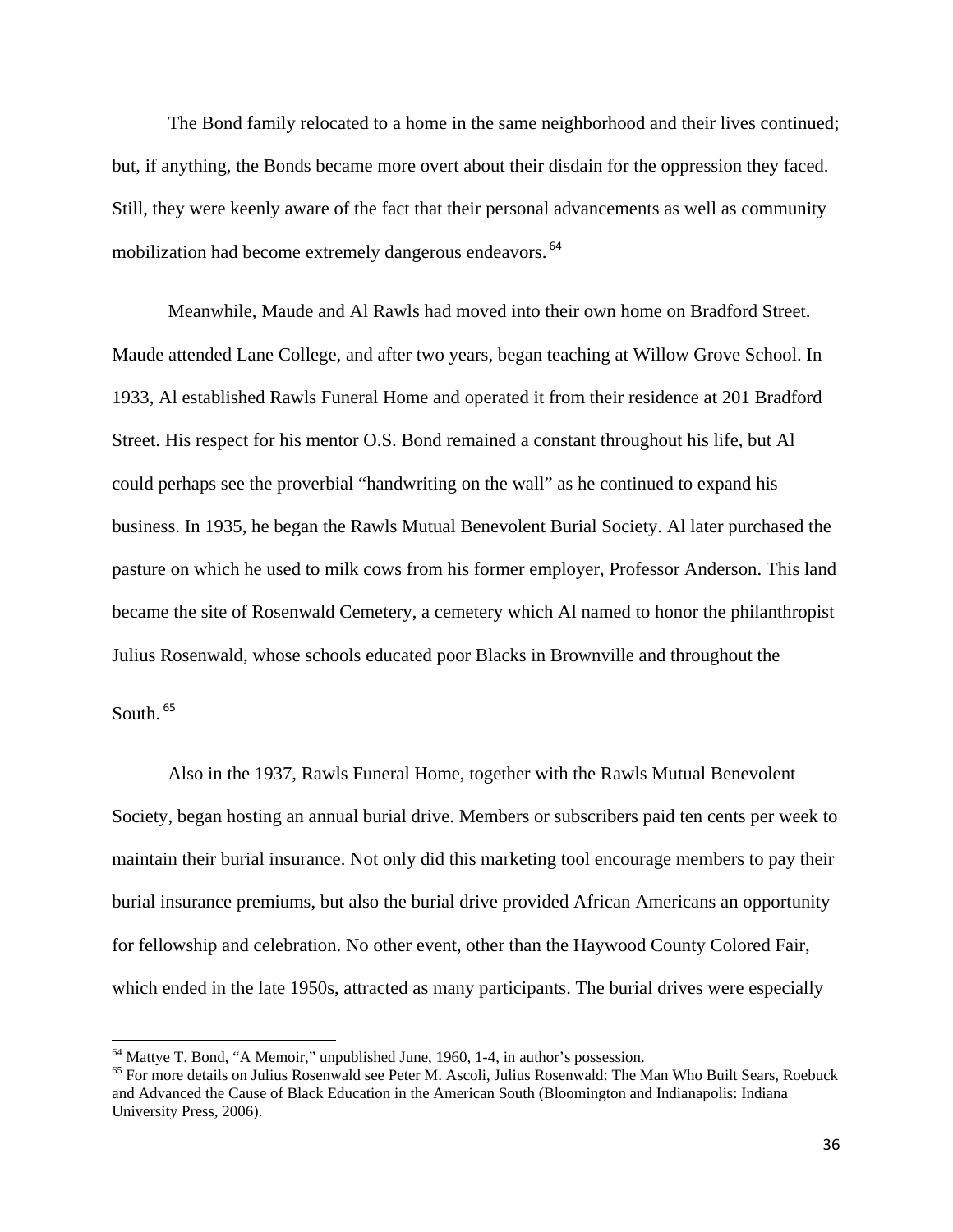important because Blacks confronted such cruel and demeaning treatment while interacting with white merchants for foods, goods, and supplies as well as for burying their dead. On the Friday following Thanksgiving, during harvest season, Rawls Funeral Home staff hosted what locals referred to simply as "the drawing." <sup>66</sup>

However, preparation for "the drawing" began months in advance. Al's brother Joe Zannie and other agents used debit (or door-to-door) collection methods, which conveniently allowed policyholders to pay their premiums. Over a glass of water, iced tea, or a piece of homemade peach cobbler, the sales visit often included conversations about family accomplishments, problems at work, the price of cotton, and social issues. The visits put a friend's face to the otherwise unpleasant business of death and burial, and policyholders were reminded that they were a part of a collective whole that offered support and autonomy in the midst of harsh racial segregation and oppression. Talk of the burial drive also reinvigorated members who knew they had a chance to win prizes that were often necessities, such as cash (silver dollars), mattresses, rugs, bedroom suites, dining room tables, and other household furniture—without the fear of entering a store that denied credit or encountering a clerk who refused to be cordial, make eye contact or use a courtesy title. <sup>67</sup>

The burial drive provided members with psychological relief from the stress of spending money with rude white merchants or having to compromise their integrity while purchasing household necessities. It also helped benevolent society members save money for burial

<sup>&</sup>lt;sup>66</sup> Willie Bell Leigh Rawls, "At Hopewell Church in 1945" unpublished (1990), in the possession of author; Sleepy John Estes has stated in his song titled "Al Rawls" that burial policies cost \$3 per year. According to Cecil Giles of Rawls Funeral Home, premiums could vary depending on the size of the family being insured.

<sup>67</sup> Willie Bell Rawls, "Looking Back to the Beginning," Rawls Funeral System Sixty-Seventy Annual Celebration program booklet, Friday, November 26, 2004; Sleepy John Estes's song "Al Rawls" states that the burial insurance is \$3 a year. According to Cecil Giles premiums did vary depending on family size and how many members were covered.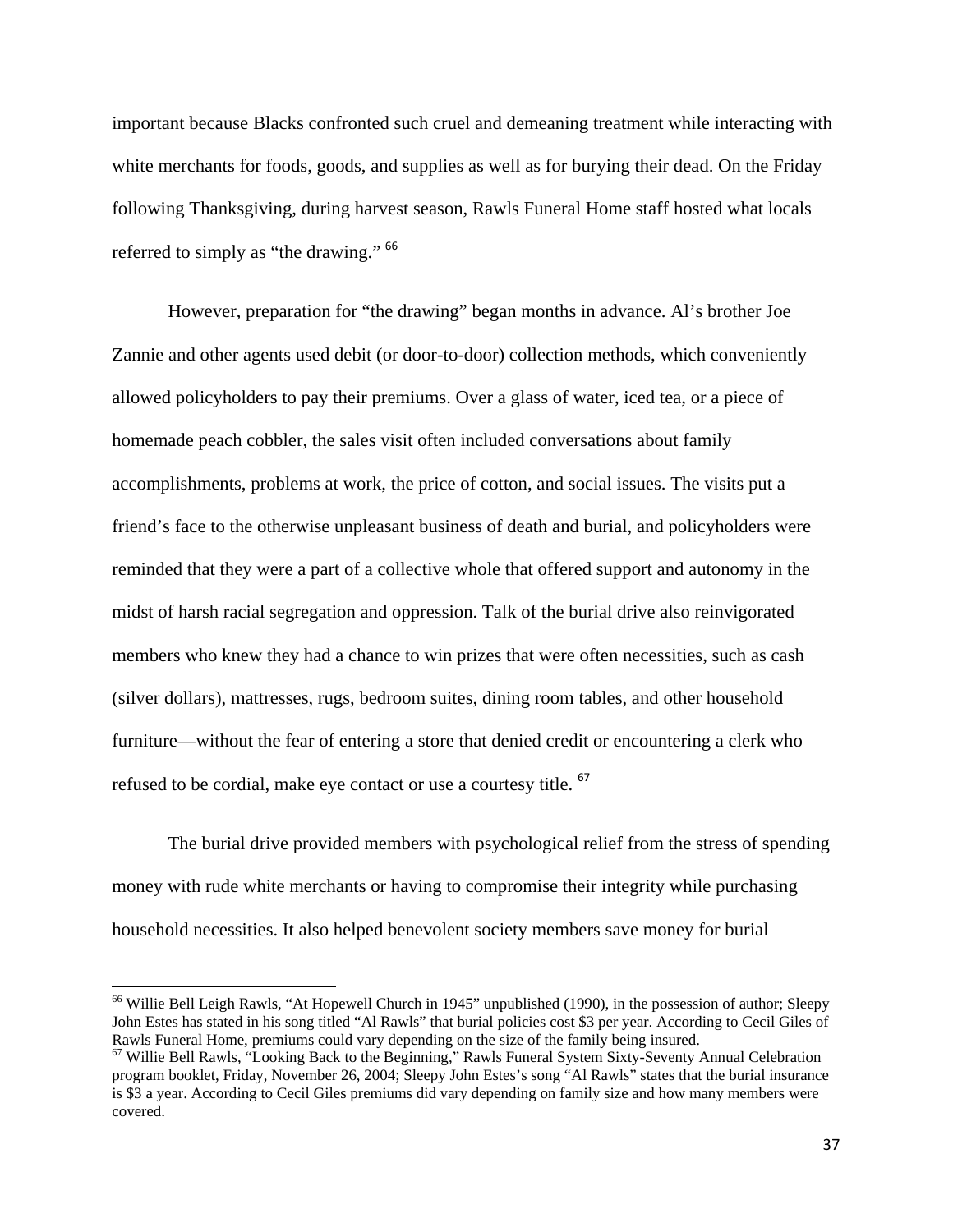expenses so they would not suffer financially because of the death of a breadwinner or family member. Booker T. Washington, founder of Tuskegee University, noted in The Story of the Negro: The Rise of the Race from Slavery that benevolent societies "collected from the masses of coloured people large amounts of money that would not otherwise have been saved [and] created considerable capital, which has been at the disposal of Negro business men." Washington continued to comment on the "mutual helpfulness" and "democratic" nature of these types of organizations. He further observed how business leaders, with group support, helped to develop the community: "It has enabled the Negroes to erect buildings, invest in lands and greatly increase property in the hands of members of the race. Indirectly, these organizations have stimulated thrift and industry among the masses of the people." Mrs. Evelyn Jones has attended Rawls Burial Drives since the 1930s when her mother, a benevolent society member, used to take her to the event. After eighty years, she still attends. The evening included a dinner of Mr. Fate Murphy's<sup>68</sup> homemade Brunswick stew with crackers and corn bread, a sermon by a local minister and vocal performances from a local choir. Members who could not attend sent empty Mason jars to be filled with stew and delivered to them after the festivities.<sup>69</sup>

After feeding the soul and body, the raffle for prizes began. Members pulled out their tickets and waited to hear their numbers called. Policyholders from Humboldt, Milan, Paris, Bells, and other towns would come to Brownsville driving empty trucks in anticipation of going home with a truck filled with prizes. Cooperation filled the air as members who did not win generously hauled off prizes for their lucky neighbors. Mr. Jesse Giles, an employee of Rawls Funeral Home, often brought his children with him to the event. Their job was to keep the tickets

 $68$  After his death, Mrs. Inez Austin Taylor and Mrs. Waldine Austin Mickins began making the stew.

<sup>&</sup>lt;sup>69</sup> Conversation with Cecil Giles, Rawls Funeral Home funeral director, April 15, 2011; Booker T. Washington, The Story of the Negro: The Rise of the Race from Slavery, Volume 2 (NY: Doubleday, 1909), 168-169.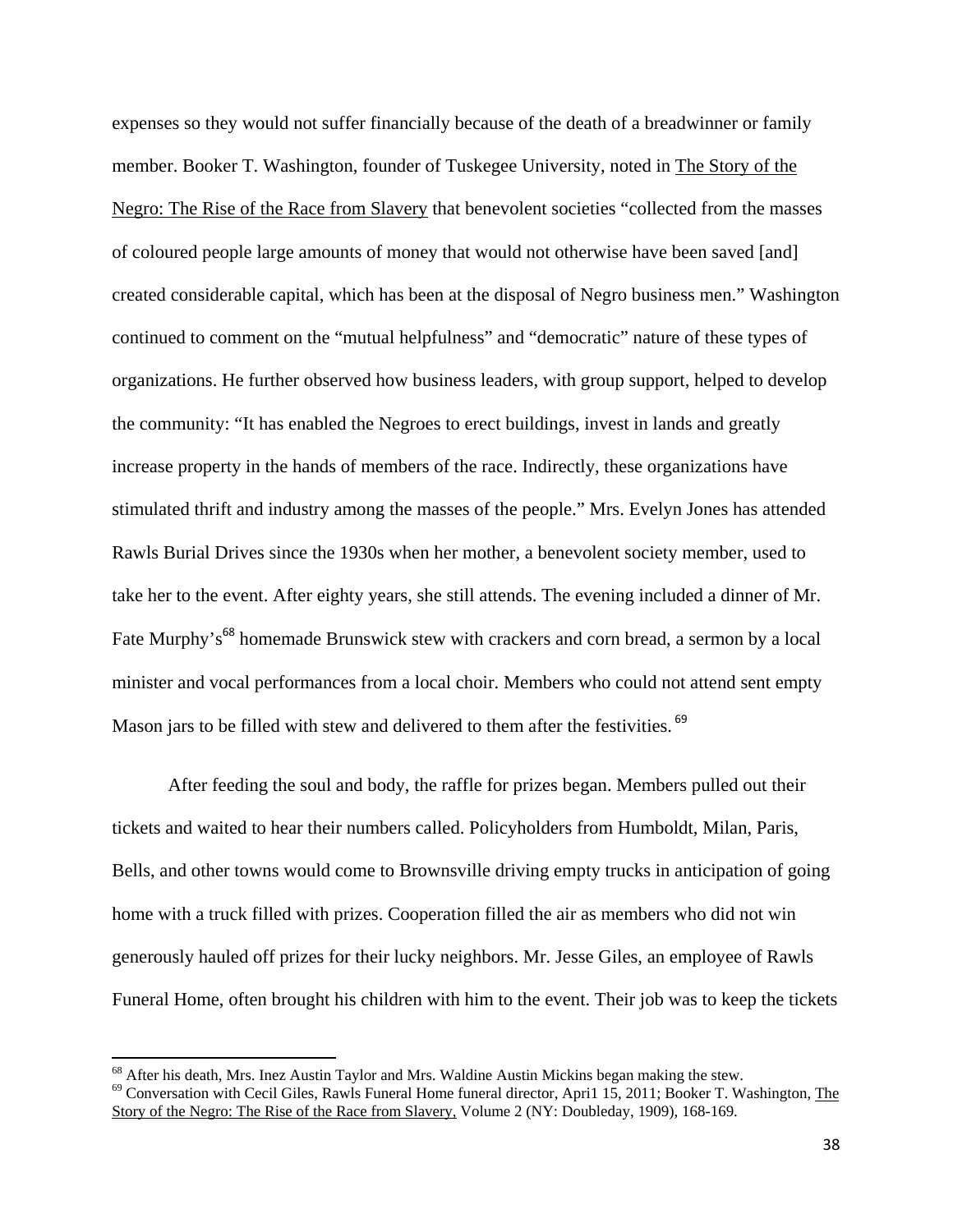for individuals who were unable to attend. The following Saturday, his son Cecil would deliver furniture, mattresses and other items to winning policyholders. The burial drive not only brought families and neighbors together, it also highlighted local talent and provided some relief from the humiliation of the world outside.<sup>70</sup>

Meanwhile, as Al's business endeavors prospered, Matt continued to teach at Haywood County Training School, and Ollie became the assistant principal there. As an administrator, he spearheaded several projects, including "building of hard surfaced walkways to the outdoor toilets and organizing an athletic program which included football, baseball, tennis and basketball." He also taught history, algebra, and woodwork. Because woodworking required extra funds that would not be allocated from the local school board, Bond collaborated with parents to form a parent/teacher partnership. Eventually, the treasury contained enough money to purchase woodworking tools and athletic equipment. The entire community was delighted when the woodworking students built a new stage and an automatic curtain for the school's community center. The cooperative spirit within the community and the school's successes increased the cohesiveness of the Black population. <sup>71</sup>

Ollie's nephew, Roy B. Bond, was the principal of the Haywood County Training School and Ollie's niece, Aurelia Bond Bachelor (Roy's sister), who had resided with Ollie and his family while attending high school, was a teacher. Though Etta and Ollie were the only two children of their generation to attend college, the next generation of Bonds produced numerous college graduates, making the pursuit of higher education a family staple. Ollie's oldest brother "Bud" and wife Florence had only two children, Roy and Aurelia. Their six-bedroom home,

 $\rm ^{70}$  Ibid.

 $71$  See Matt Bond "Memoir," unpublished, in possession of author.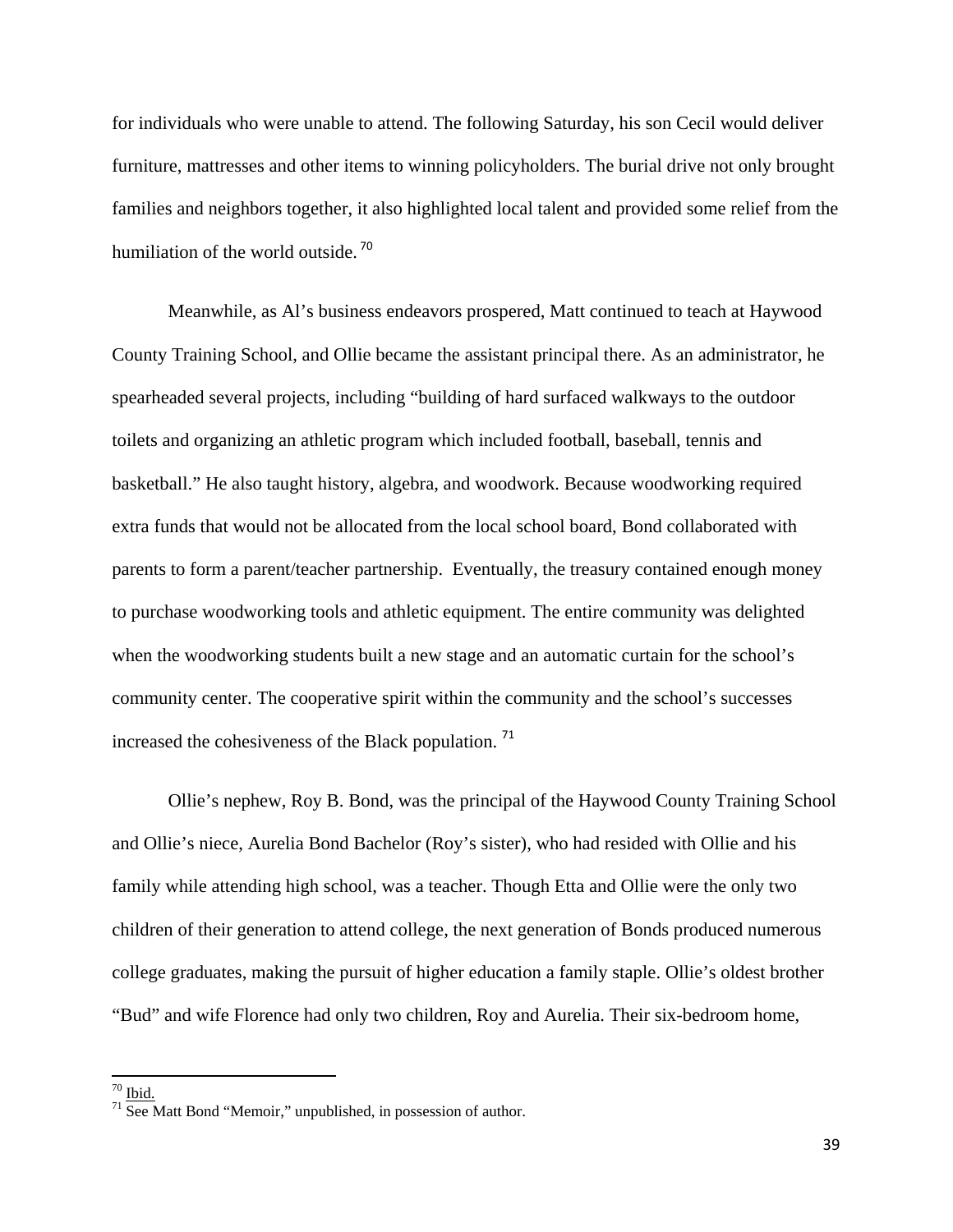complete with indoor plumbing, was spotless, their manners and diction impeccable. Unlike many children in the area, Roy and Aurelia did not wear hand-me-downs. Roy owned a car when many young men his age did not have access to even a wagon. Manual labor from rural farm life became a distant memory at least for Roy's nuclear family.<sup>72</sup>

Both Aurelia and Roy graduated from Lane College. While at Lane, Roy met his wife Clara Moore, a student from Illinois. Upon graduating from Lane, Roy left Tennessee for graduate school in Atlanta, Georgia, where he earned a master's degree in education from Atlanta University. Roy became principal of Haywood County Training School at age twenty six. No doubt, this position came with responsibilities that produced tremendous stress. Ollie, Roy and Aurelia were all direct descendants of Maltimore Bond, an advocate for the Black community, who was instrumental in establishing the precursor to this school in 1867. Yet, in his position as principal, Roy Bond's ability to advocate for African American students, faculty, and parents, while placating local white leaders, most of whom supported segregation and believed Blacks were ordained by God to be their moral and intellectual inferiors, was a challenge. At school, Roy also factored into his decision-making the success of his own immediate family, and although Matt and Ollie excelled as teachers, their community organizing and emerging "civil rights" activities kept them on the watch list of local segregationist leaders.<sup>73</sup> For example, Ollie Bond, in his capacity not only as funeral director but as a human being, removed the remains of a murdered African American male who had been dumped on the side of the road. A white man, presumed to be the murderer, sent word to Bond that he should not testify at the inquest

 $72$  Interview by author with Cynthia Rawls Bond, April 10, 2011.

<sup>&</sup>lt;sup>73</sup> Mattye Tollette Bond, "The Turning Point of My Life: AN NAACP Memoir," The New Crisis, 107 (March/April 2000), 20-21.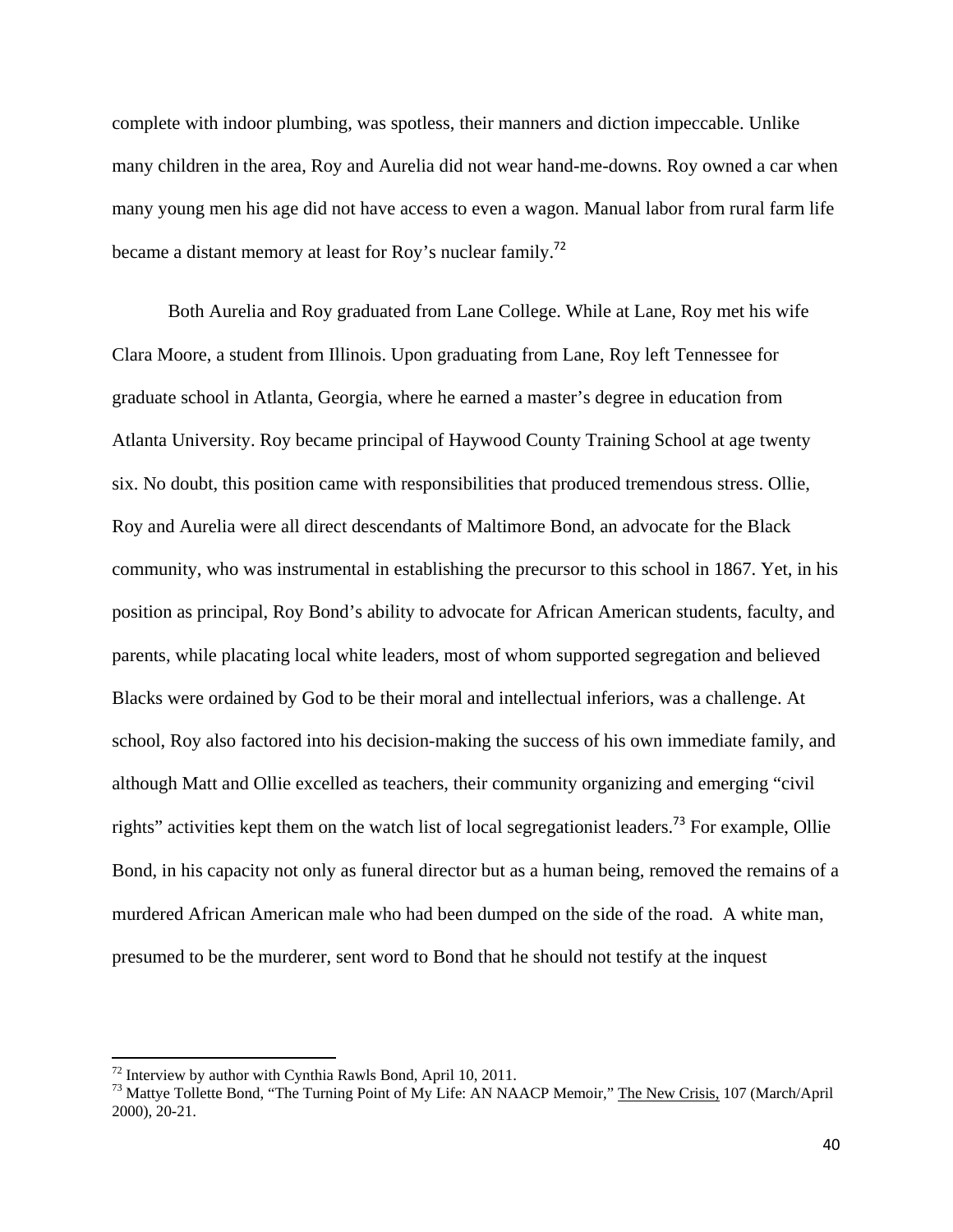regarding the death or "he wouldn't live to see another day." Bond did testify, however, and he and his family anticipated retribution for ignoring a directive from a white man.<sup>74</sup>

As Roy and his family prospered, Garnett and Jo (Ollie's youngest brother and sister-inlaw/Roy's uncle and aunt) welcomed their fifth child, Maltimore, named to honor the family's ancestor Maltimore. The following year, 1934, Maude Crofton Rawls and husband Al Rawls welcomed the birth of their daughter, Charles Cynthia. The growing Rawls family maintained close ties with their extended Bond family. They continued to "lift as they climbed," as most people did in the community. Al's mother Texanna and younger brother resided with his nuclear family, and at times, the house was full of relatives who needed lodging during school months or who wanted the conveniences of living "uptown" as opposed to out in the rural countryside.<sup>75</sup>

By 1937, Ollie and Matt's daughters Vivian and Marion were students at Lane College in Jackson, together with Ollie's niece, Garnetta Bond, the oldest of ten children born to Ollie's youngest brother Garnett and wife Jo. Garnett privately feuded with Bud, the eldest brother, (Roy and Aurelia's father) over money generated from leasing family-owned farms and what Garnett believed to be unfair business dealings on Bud's part. The family rift seemed to spill into school policies as Roy asserted the power of his position to his extended family's detriment. As principal, Roy denied his Uncle Garnett's children access to the local school bus that serviced the Beech Grove community so that the children, his first cousins, had to walk or ride their horses the six miles to town for school. During the period that Roy denied his Uncle Garnett's children access to the public school bus, young Maltimore, the fifth of ten siblings, recalled that the public school bus designated for white children once stopped to pick him up. The driver mistook

<sup>&</sup>lt;sup>74</sup> Marion B. Jordon, "Commitment to Human Rights," in Marcy Babbitt, editor, Living Christian Science: Fourteen Lives (Englewood Cliffs, N.J.: Prentice-Hall, Inc., 1975), 120.

Interview by author with Cynthia Rawls Bond, April 10, 2011, Brownsville, TN.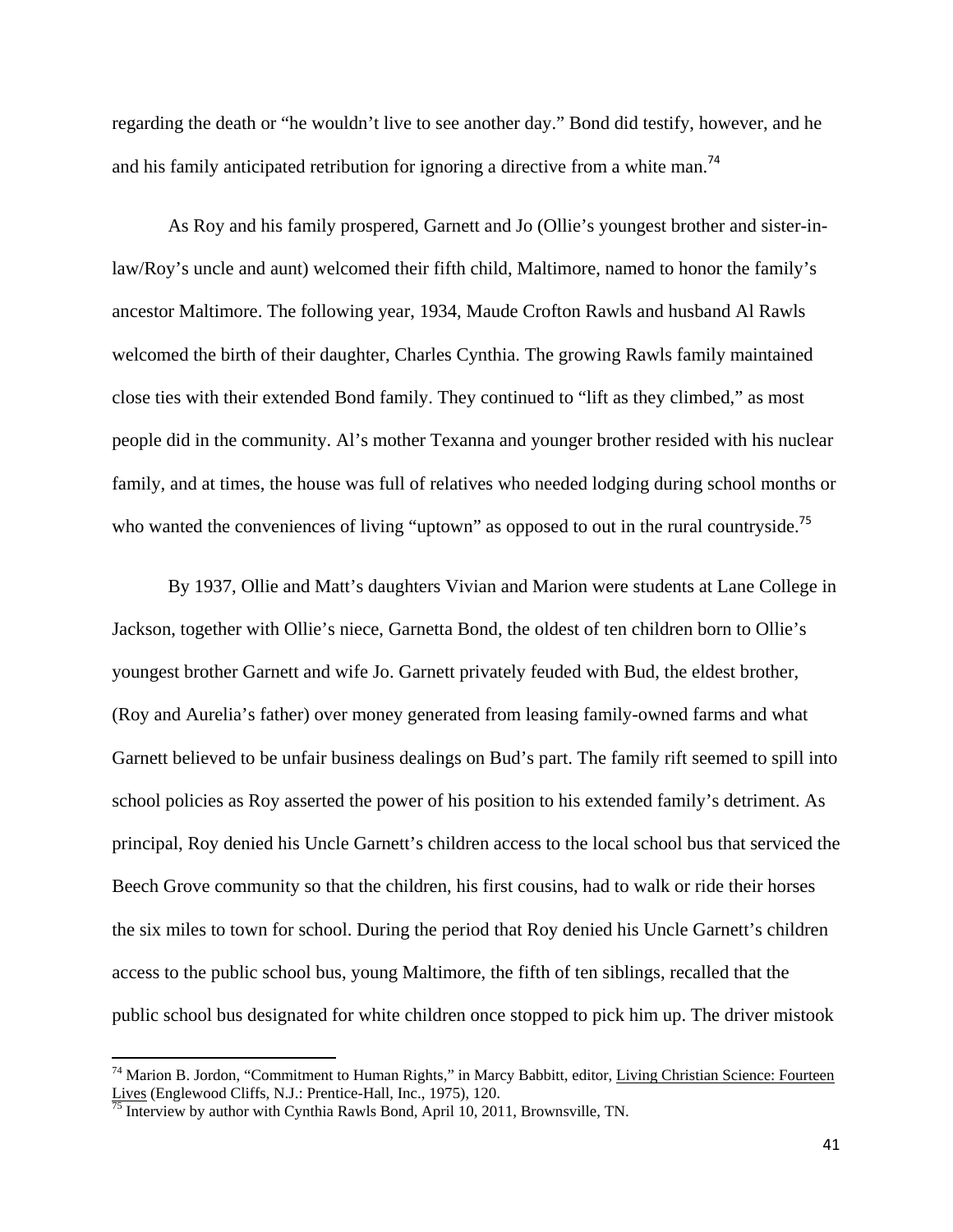him for a "white" child walking to school. Maltimore, knowing his place in the Jim Crow South, did not board the school bus as it would be taking him to the school reserved for "whites" only.<sup>76</sup>

Also in the mid-1930s, Ollie and Matt ventured the possibility of establishing a local branch of the NAACP. Milton Mitchell, an officer of the NAACP branch in Jackson, Tennessee, and along with Brownsville residents, such as Elijah Davis, supported the idea of a branch in Haywood County. The Bonds' youngest daughter Mildred had already written a letter to Roy Wilkins of the NAACP's National Office a letter requesting permission to sell the Crisis magazine in Brownsville, since the magazine had become an important link to both national and international news, art, and culture.<sup>77</sup>

On February 18, 1939, Marion, the couple's middle daughter, and four other young women at Lane College became charter members of the college's Beta Chi Chapter of Delta Sigma Theta Sorority, Inc.,<sup>78</sup> a public service sorority founded in 1913, at Howard University. Its first official activity in March of that year was to participate in a suffragist march down Pennsylvania Avenue.<sup>79</sup> Marion's expanding knowledge of Delta Sigma Theta Sorority, Inc. introduced her to the work of Memphis, Tennessee, native Mary Church Terrell, a prominent Delta and NAACP member who worked for gender equality, racial justice, and social change. Mary McLeod Bethune, founder of Bethune Cookman College and honorary member of Delta Sigma Theta Sorority, Inc., was also active in sorority, politics, and the NAACP. Nannie Helen Burroughs, also a sorority member, worked for racial and gender equality through the National

<sup>76</sup> Interview with Maltimore Bond, April 10, 2011, Brownsville, TN.

<sup>77</sup> Adam, "Born and Bred for the NAACP," 18; Patricia Sullivan, Lift Every Voice: The NAACP and the Making of the Civil Rights Movement (New York: The New Press, 2009), 237.

<sup>&</sup>lt;sup>78</sup> Conversation with Mrs. Anna L. Cooke, Lane College public historian and member of Delta Sigma Theta Sorority, Inc. See Beta Chi history pamphlet that is in the author's possession.<br><sup>79</sup> Paula Giddings, <u>In Search of Sisterhood: Delta Sigma Theta and the Challenge of the Black Sorority Movement</u>

<sup>(</sup>New York: William Morrow & Company, 1988), 15.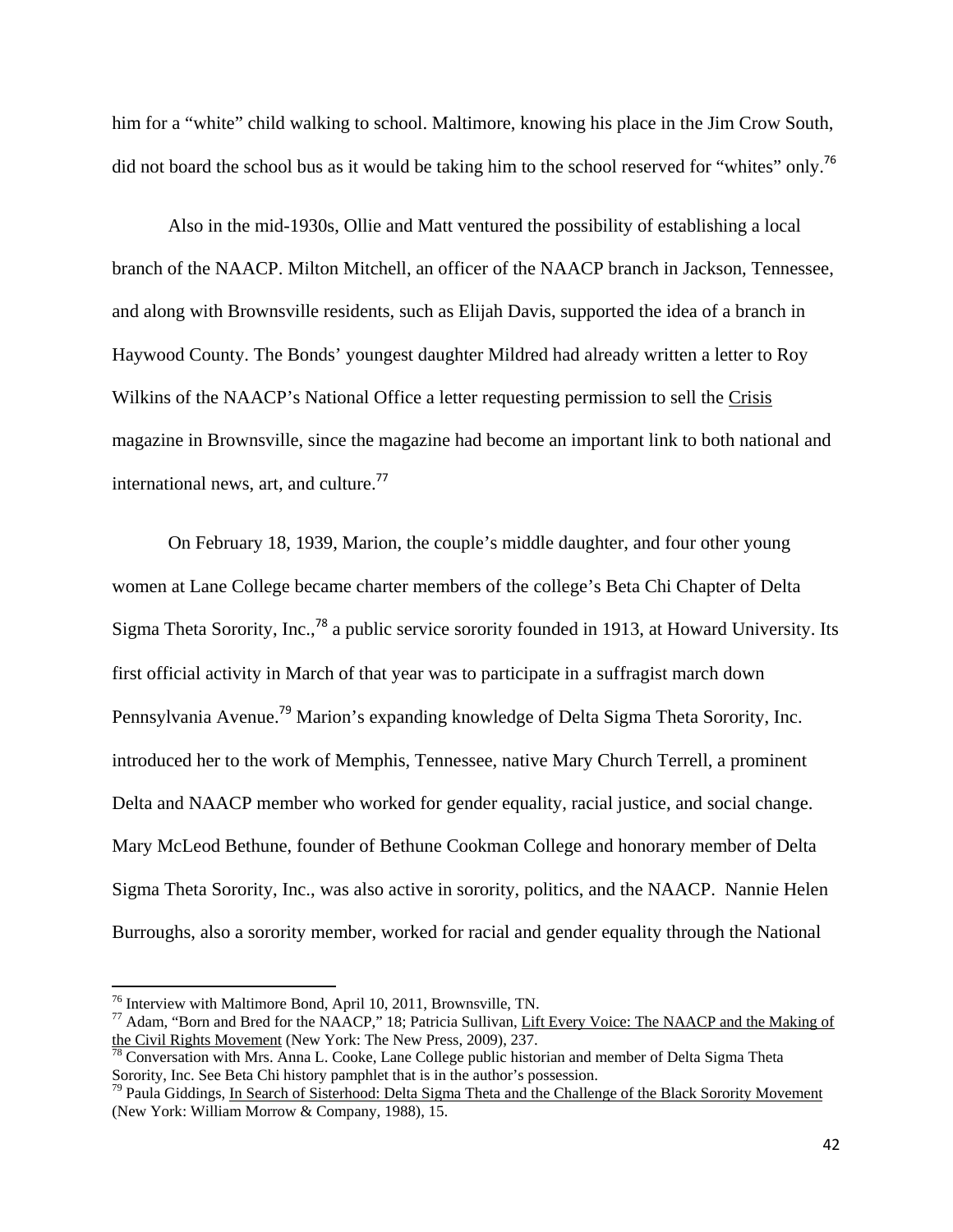Association of Colored Women (NACW). The lives of these women cultivate the belief that the intersection of civil rights work and sorority life was a normal progression.<sup>80</sup>

Even more so than among white sororities, membership in Delta Sigma Theta Sorority became a "lifetime commitment,"<sup>81</sup> with the "Five Point Program Thrust" that includes educational development, economic development, physical and mental health, political awareness and international awareness and involvement. Thus, Marion's membership linked her to thousands of other college-educated women committed to public service. Her membership in this sorority introduced another staple institution for future generations of female relatives to embrace and engage civically. Soon after the chapter's founding at Lane College, both Vivian (Marion's sister) and Garnetta (Marion's cousin) became members of the sorority as well.

Nine years earlier, Al's older brother Ned Rawls, a student at what is now Tennessee State University, introduced fraternity life to his family. He became a charter member of the Rho Psi Chapter of Omega Psi Phi Fraternity, a fraternity founded in 1911 at Howard University by four men, including Dr. Ernest Everett Just, the renowned biologist. Earning college degrees and affiliating with respected Greek letter organization helped these young men and women to position themselves as members of the rising Black middle class. The accoutrements of the middle class often included college degrees and membership in the "right" fraternities and sororities. Status or networking opportunities might have been a motivating factor for Marion and for Ned as they entered college and established Greek letter organizations on their college campuses. Whether they sought to be among Du Bois's "Talented Tenth," or whether they

<sup>&</sup>lt;sup>80</sup> For more on Mary Church Terrell, see Cherisse Jones-Branch, "Revisiting the Politics of Race, Class and Gender," in Tennessee Women: Their Lives and Times, Volume I, eds. Sarah Wilkerson Freeman and Beverly Greene Bond (Athens: University of Georgia Press, 2009); For more on Nannie Helen Burroughs, see Bettye Collier-Thomas, Jesus, Jobs, and Justice,288, 290, 307.

<sup>&</sup>lt;sup>81</sup> Giddings, In Search of Sisterhood, 21. One of the public oaths sworn by sorority members is that "Membership into Delta Sigma Theta is a lifetime commitment."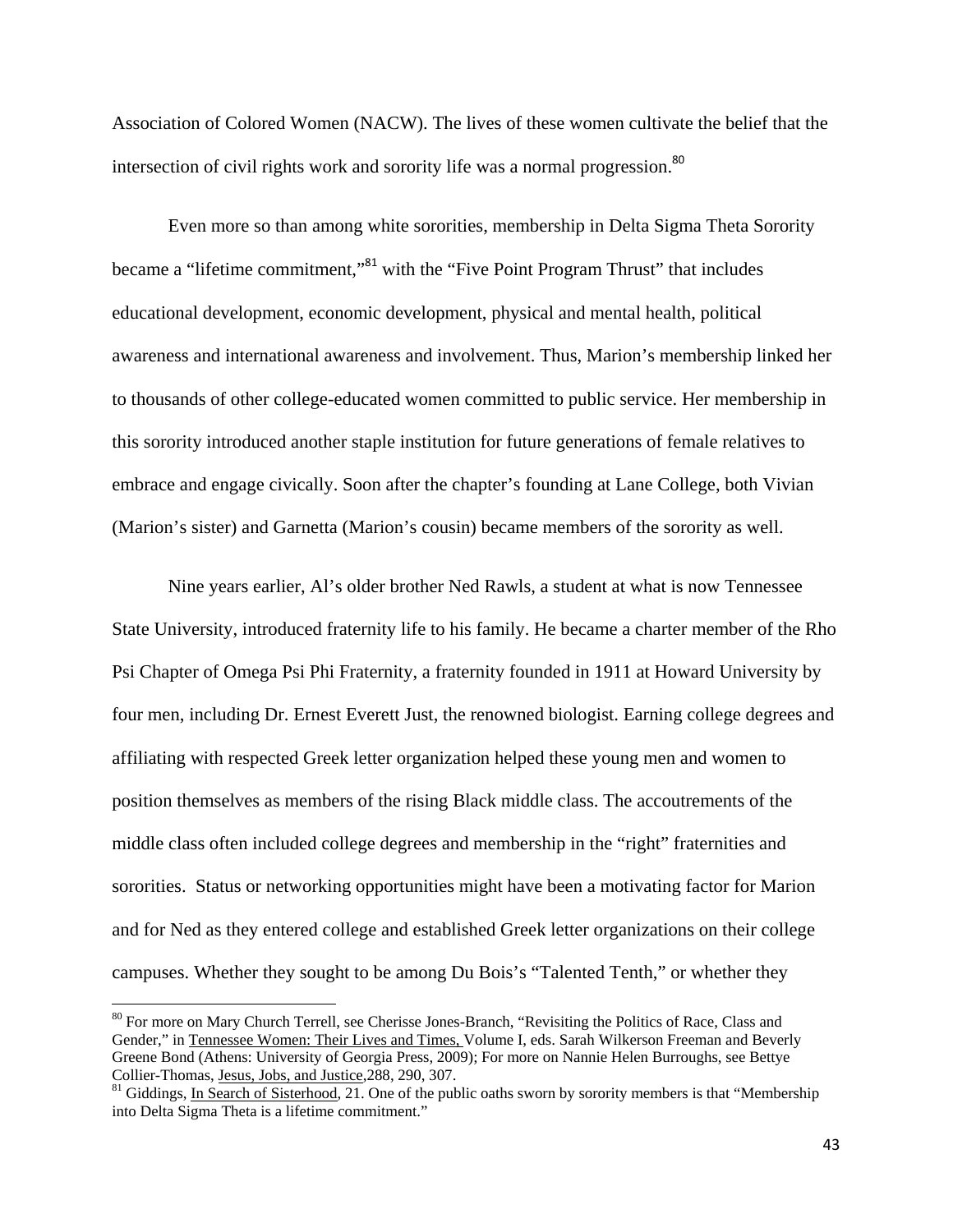simply respected the organizations' missions, their future contributions to their families and respective communities reflected their leadership potential.<sup>82</sup>

As local residents either ventured to other parts of the state or migrated to the North to secure employment or pursue higher education, Al remained in Brownsville as an established business leader, maintaining the traditions of the African American funeral director, despite the demeaning conditions of life in the apartheid South. Each day he wore a suit and tie to his office. He was always well-groomed, but never flashy or ostentatious. Al's special blend of charisma, insight and patience served him well as he served his community. The funeral parlor remained much more than a site for bereaved family members to convene for making funeral arrangements. Preachers, insurance agents, farmers, hairdressers, business owners, local musicians—men and women from all walks of life-- entered the funeral parlor for conversation, advice, fellowship, encouragement, counsel, and even laughter. Like his mentor Ollie Bond and other community leaders before him, Al became a problem solver. He became "the fixer"—the "go-to guy" as Blacks tried to live with dignity and respect in a society that degraded and disregarded them.

Entering local white-owned establishments was taxing for African Americans, and visiting the local drug store was an especially humiliating experience. Roy Drugs was one of several white-owned drug stores in town. Black patrons standing in line for prescriptions or other items lost their place in line when white patrons entered the store. The drug store also had a soda shop that attracted lots of customers who enjoyed malts, milkshakes, sundaes and other sweets while waiting on prescriptions to be filled. It was also a gathering place for whites who wanted to

 $82$  For more details, see Raymond Wolters, The New Negro on Campus: Black Rebellions of the 1920s (Princeton: Princeton University Press, 1975) ; Henry Louis Gates, Jr. and Gene Jarrett, editors, The New Negro: Readings on Race, Representation and African American Culture, 1892-1938 (Princeton: Princeton University Press, 2007); Lawrence Otis Graham, Our Kind of People: Inside America's Black Upper Class (NY: HarperCollins, 1999).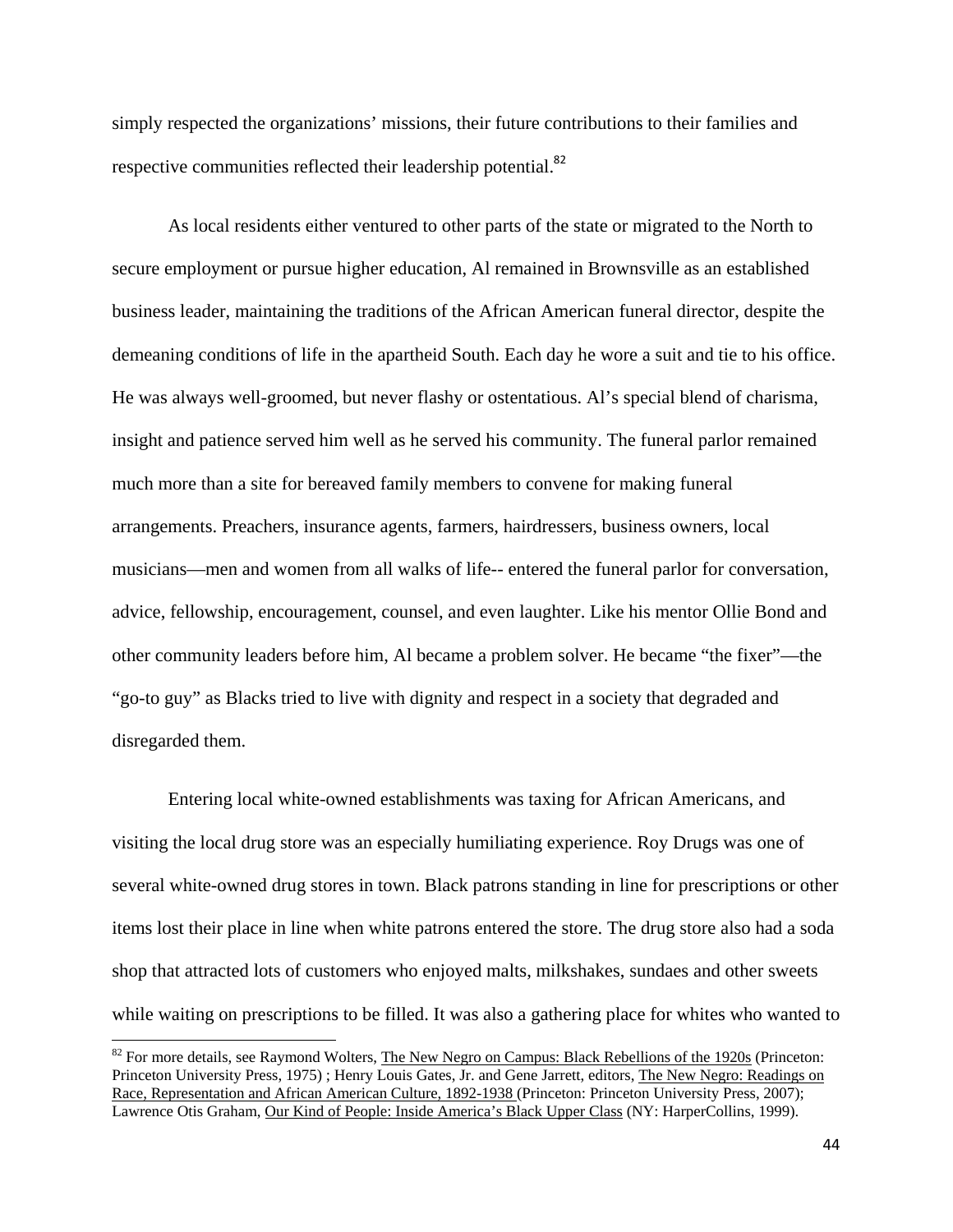relax and socialize over ice cream. Black patrons did not have access to the soda shop. Racial separation and limited serve policy based on race were not unusual in Brownsville or other segregated towns in the South.<sup>83</sup>

After listening to the complaints from relatives and local residents at home, church, and at the funeral parlor, Al decided to purchase a building adjacent to Rawls Funeral Home on the corner of Jefferson Street and Jackson Avenue. The building was christened as the Service Sundry Drug Store. Maude, Al's wife, became the manager of this Black-owned business which had its own soda shop complete with sandwiches, ice cream dishes, cakes, and pies. The Service Sundry made history in the Brownsville, much to the disapproval of local white pharmacists and despite threats to Al's life for the business venture that would reduce profits for white-owned drugstores.<sup>84</sup> Maude hired the town's first female and first African American pharmacist, Mrs. Gustava MaclinVance of Keeling, Tennessee. Mrs. Vance had studied at Tuskegee Institute in Tuskegee, Alabama. She was the wife of the Reverend W.S. Vance, a Baptist minister in Brownsville, and they had one daughter, Bobbie Mae Vance.<sup>85</sup> Local Black residents met for ice cream snacks while they listened to news, music, and sporting events on the radio. Service Sundry was especially crowded whenever Joe Louis was in the ring as residents gathered to cheer on the "Brown Bomber," their national hero.<sup>86</sup>

In addition to a full-service pharmacy and soda shop, the Service Sundry also employed a jeweler, William Williamson, who repaired watches, sized rings and served his clients with

<sup>&</sup>lt;sup>83</sup> Interview by author with Maltimore Bond and Cynthia Rawls Bond, April 11, 2011, Brownville, TN.<br><sup>84</sup> Interview by James Baxter with C.A. Rawls, July 4, 1977, Brownsville, TN.<br><sup>85</sup> Bobbie Mae Vance married Christopher Bobbie Poussant died, and in June 2011, her cremains were flown to Brownsville where Rawls Funeral Home was entrusted with her ashes. As per the family's wishes, the cremains were scattered over the graves of her parents, Gustava Maclin Vance in Keeling, Tennessee and Rev. W.S. Vance in Rosenwald Cemetery in Brownsville, TN. 86 Interview by author with Cynthia Bond, April 8, 2011, Brownsville, TN.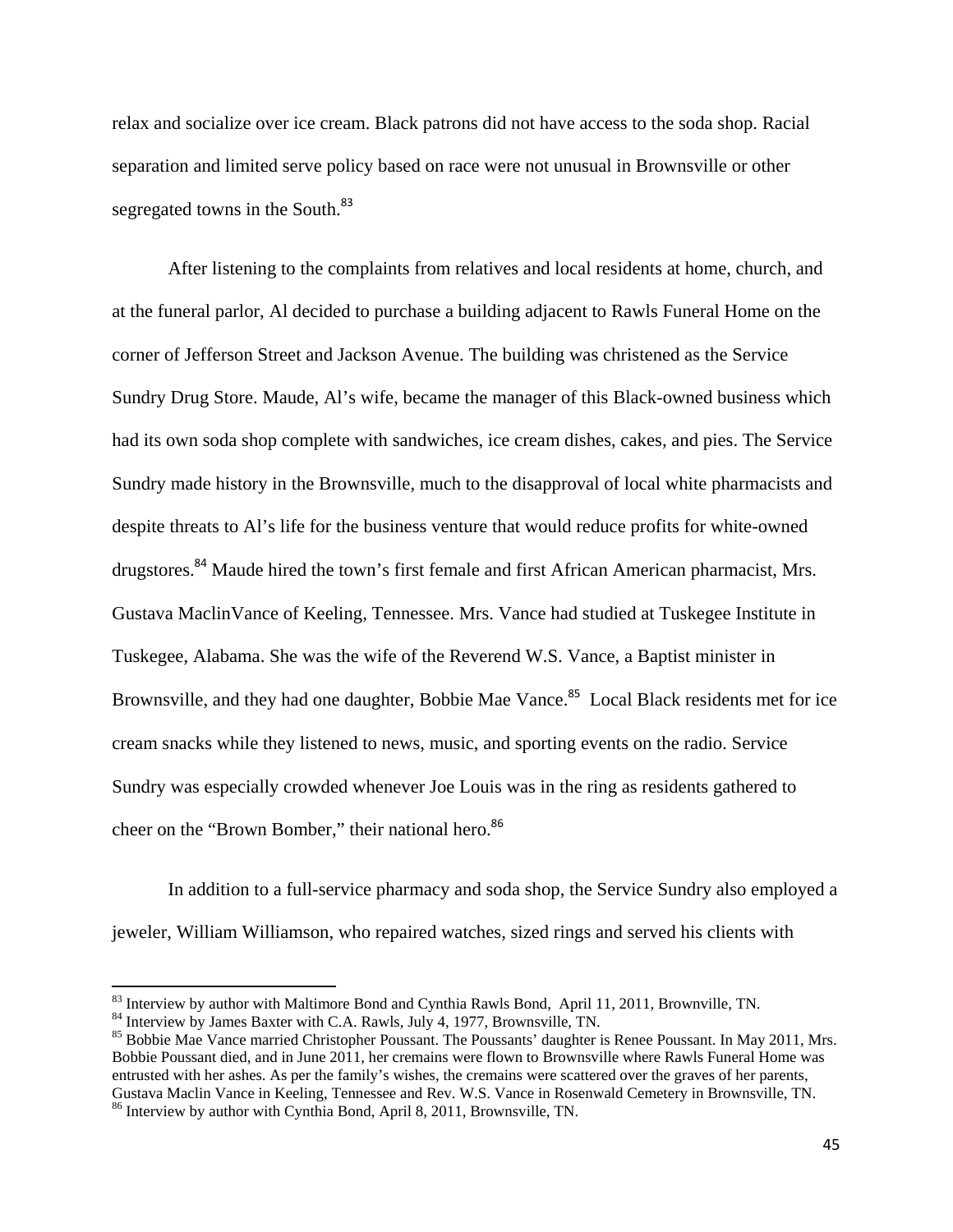respect. Maude had once taken her jewelry box in for repair to a white-owned jewelry store in Brownville. The white clerk was enamored of the jewelry box and offered to buy it from her. Maude politely refused, but the clerk persisted. Finally, she blurted out to "Maude" that a "nigger" simply should not have anything that lovely. The anger and frustration Mrs. Rawls felt after that incident stayed with her through the years, and most Blacks had similar experiences in dress shops, gas stations, grocery stores, or other businesses around town. Black customers often left establishments feeling berated, used, angry and sadly powerless. Both Al and Maude, susceptible to the same disrespect other Blacks encountered, were relieved and personally rewarded that they could contribute to the Black community with the establishment of a neighborhood drugstore.<sup>87</sup>

There was no single strategy to remedy the social, political, economic ills that threatened the life and vitality of the Black community in Brownsville. Al continued in the tradition of his mentor and other funeral directors before him who served "the living and the dead." While Al's entrepreneurial spirit grew, Ollie decided to focus on the establishment of a local NAACP branch. According to Bobby Lovett, Tennessee historian, the Civil Rights Movement in Tennessee developed in phases which began "in earnest" in 1864. By 1881, the second phase began and continued until 1935. This phase included several goals: "1) to regain the right to vote and full political participation, 2) to eliminate discrimination in public accommodations, and 3) to remove all Jim Crow practices, and 4) to further promote equal protection of law through federal and state governments" and 5) to build a Negro political economy."<sup>88</sup> A "new civil rights movement" emerged "during the mid-1930s, with the advent of President Franklin D.

 $87$  My grandmother, Maude E. Rawls, shared this story to me when I was a teenager.  $88$  Bobby L. Lovett, The Civil Rights Movement in Tennessee, xx.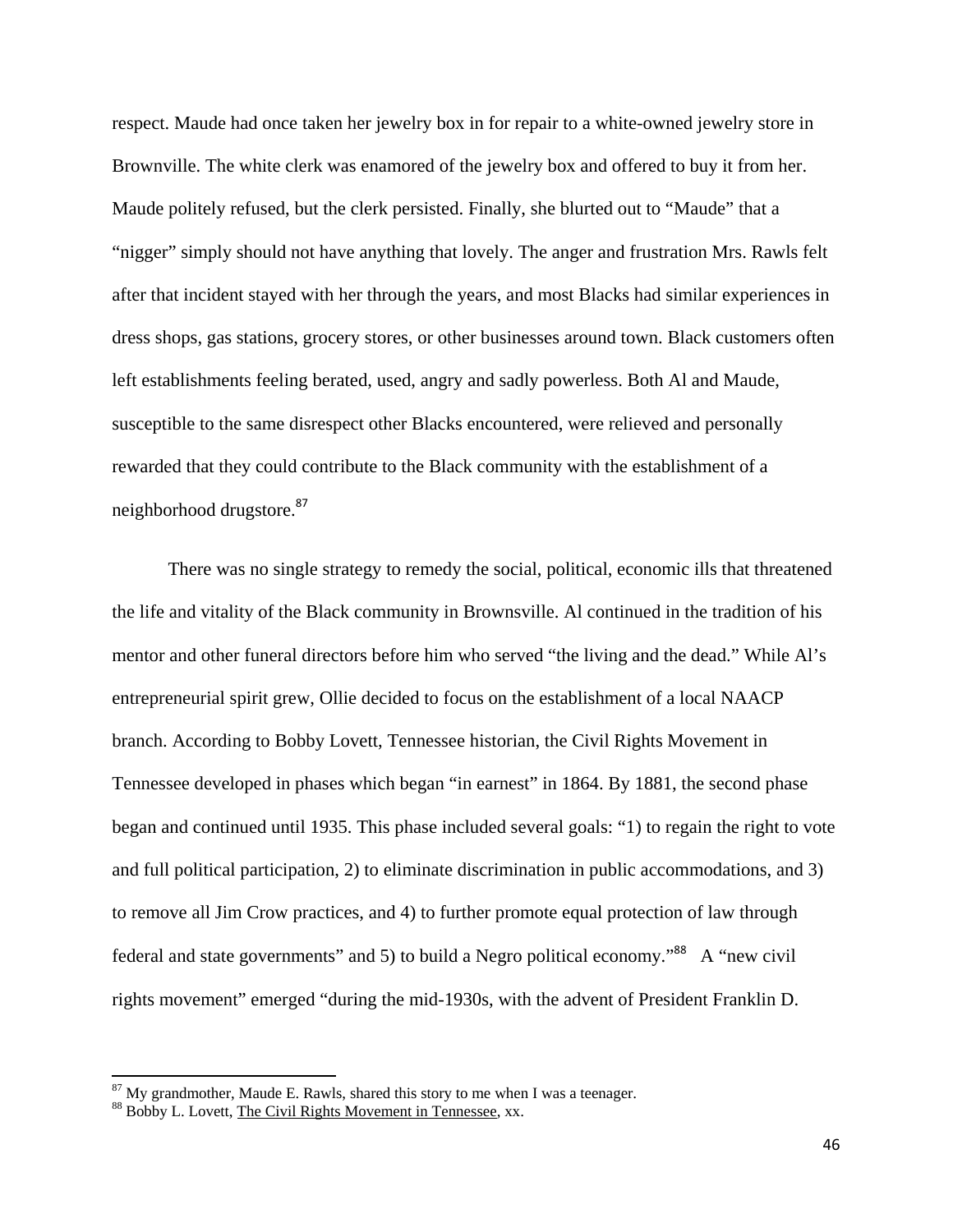Roosevelt's New Deal," and organizations such as the NAACP "developed new strategies against racial discrimination."<sup>89</sup>

Whether Ollie and the others consciously planned to become part of a growing social movement is unknown. He and other local residents decided that an NAACP branch in Brownsville would help support their efforts to vote in the next presidential election and secure the rights of citizenship that had been denied since Reconstruction. Local NAACP chapters existed in Jackson, Nashville, and Memphis, Tennessee. African Americans in adjoining counties were allowed to vote, but Blacks in Brownsville could not. Brownsville residents knew they needed federal assistance to combat the repressive system in which they lived. Perhaps support from federally-mandated New Deal programs and leadership from the NAACP, a nationally-known civil rights organization, would be ingredients necessary for social change in Brownsville.<sup>90</sup>

The NAACP would help to provide national support for Blacks in this small town of 26, 000. On March 12, 1939, the committee to establish the local NAACP branch held an official organizational meeting. The committee invited white leaders, including the mayor and other officials, to join the Association. Several attended the meeting out of curiosity, since they were unfamiliar with the work of the NAACP. Perhaps they were simply spying on this group of African Americans who, they feared, might well stir fellow citizens to action against the racial apartheid that subjugated them. Still, no whites joined.<sup>91</sup>

 $89$  Ibid., 1.

<sup>&</sup>lt;sup>90</sup> Patricia Sullivan, Days of Hope: Race and Democracy in the New Deal Era (Chapel Hill: University of North Carolina Press, 1996) and Nancy J. Weiss, Farewell to the Party of Lincoln: Black Politics in the Age of FDR, (Princeton: Princeton University Press,1983) provide valuable information on the strengths and weaknesses of the New Deal relative to Black America.

<sup>&</sup>lt;sup>91</sup> Interview by Larry Crow of HistoryMakers with Mildred Bond Roxborough, June 8, 2005, New York City.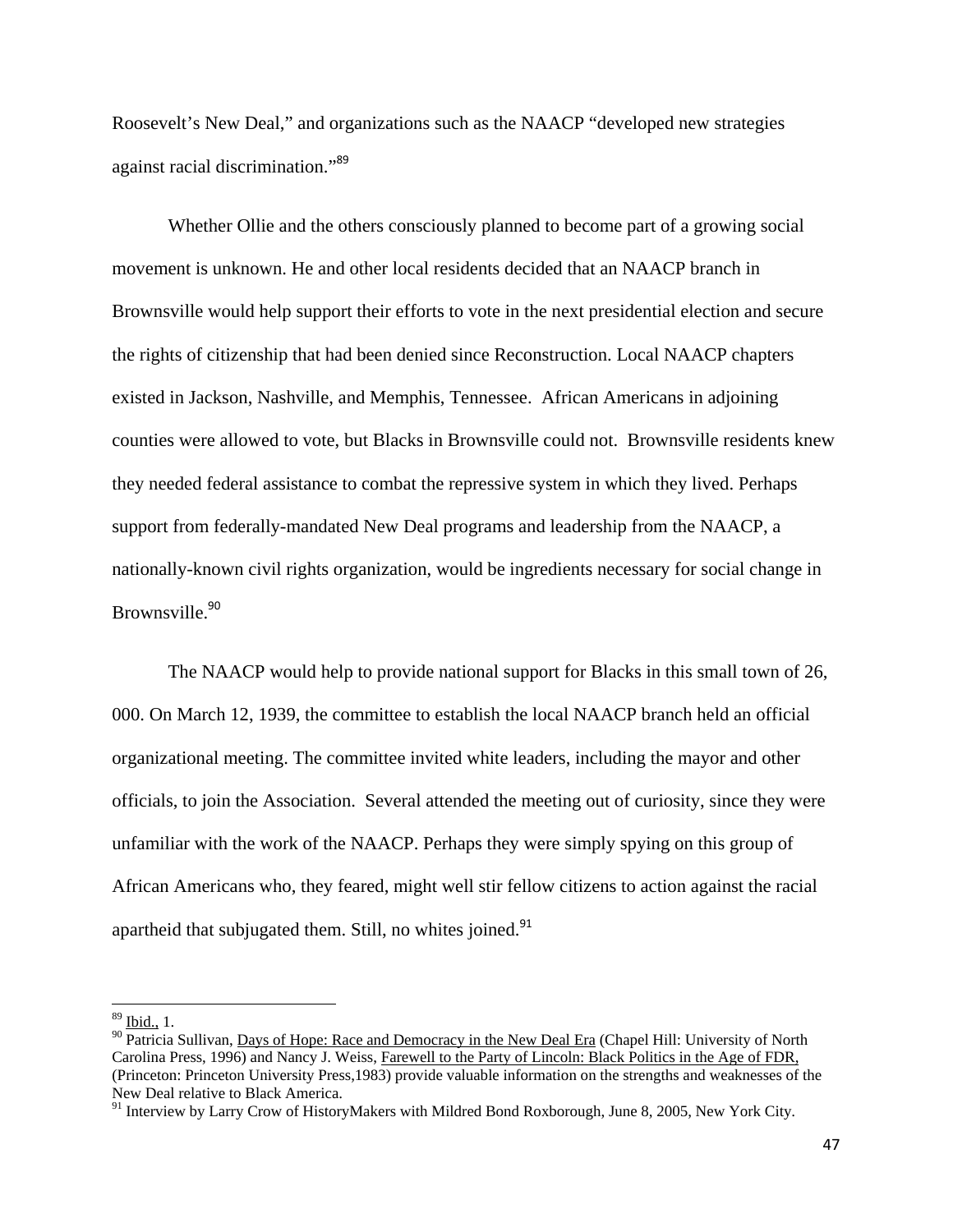On June 12, 1939, the national office approved the charter for the Haywood County Branch of the NAACP, which included fifty-three African American members. Charter members elected Bond, a veteran of World War I, teacher and licensed funeral director, as the first president. William Williamson, a jeweler at the Service Sundry Drug Store, became the founding vice-president. Mattye T. Bond and Beulah Hill, both teachers, became the first secretary and treasurer respectively.<sup>92</sup>

The chapter's goals for the year were to prepare members to participate in the 1940 national elections. Among the charter members were five day workers, seventeen teachers (six of whom were male), two decorators (both male and house painters), seven farmers, and seven who self-identified as wives. The chapter's treasurer was Beulah Hill, a stern elementary school teacher at the Haywood County Training School. Bond was the only mortician. Dr. L.D. Thomas, originally from the Virgin Islands, was the only medical doctor, and Reverend Buster Walker, who would become the second president of the chapter, was the only minister. The charter members also included a tailor and a mechanic, Elisha Davis, owner of Davis Filling Station; a presser, who worked at the Sunshine Laundry, a nurse, a beauty consultant, and Elbert Williams, identified as a cleaner at the Sunshine Laundry, who would lose his life within one year of the chapter's formation.<sup>93</sup>

 $92$  Application for Charter contained in Library of Congress NAACP Files Group II Manuscript Division, Box A406; See Suzanne E. Smith, To Serve the Living, 119-121,133. Smith has included examples of funeral directors who had leadership positions in civil rights organizations: John C. Melchor, a funeral director in Clarksdale, Mississippi, was president of their local branch; Robert L. Drew also of Clarksdale was vice-president of the local NAACP branch; Claire Collins Harvey had been "a leader in the local NAACP since her youth" and her father Malachi C. Collins was a founding member of the NAACP branch in Hattiesburg, Mississippi in 1916; T.V. Johnson of Belzoni, Mississippi was "active with the NAACP." Charles C. Diggs, Sr., a prominent funeral director in Detroit, was a member of the local chapter of the United Negro Improvement Association (UNIA), founded by Marcus Garvey.  $93$  Ibid.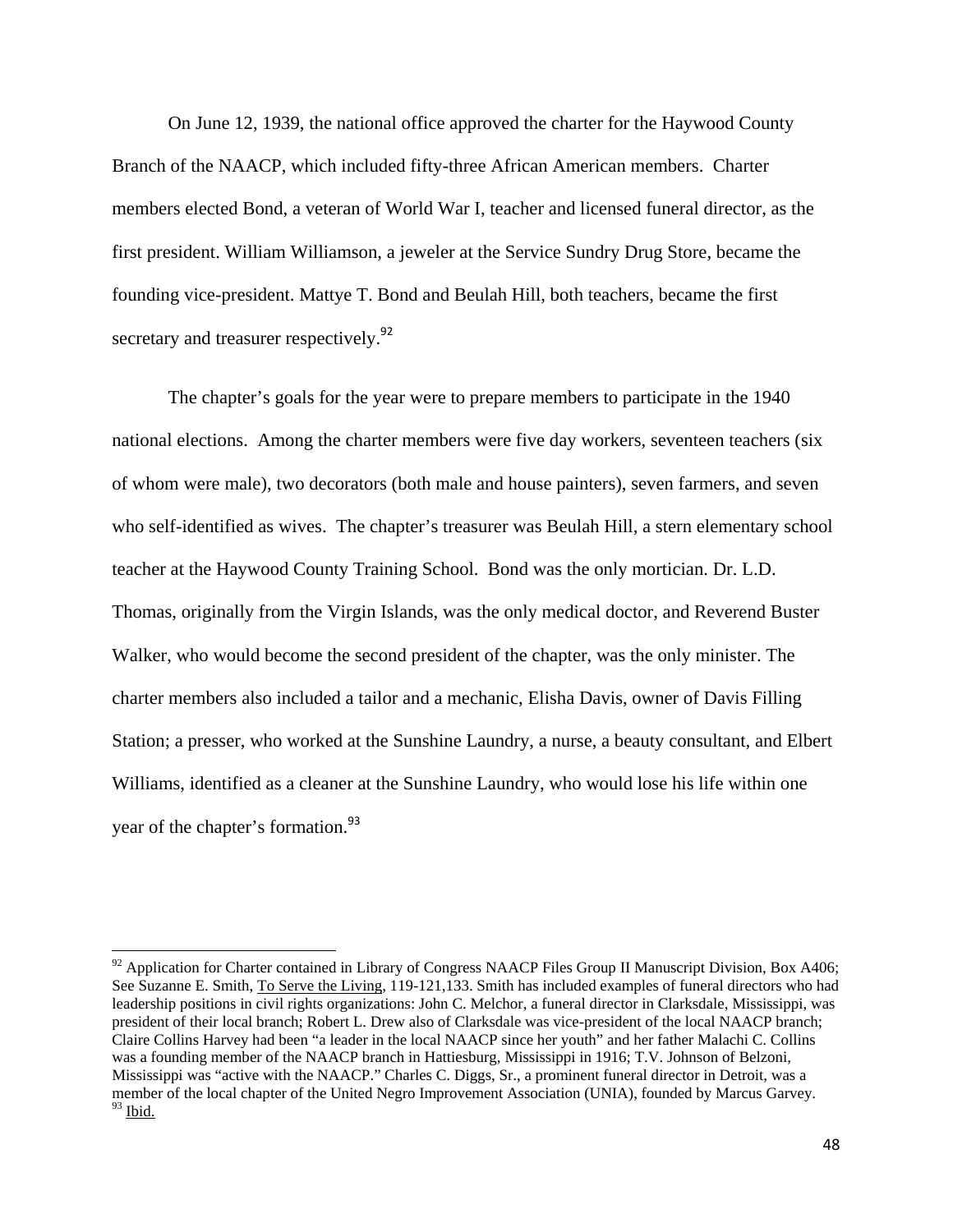While the fifty-three charter members represented individuals from different classes with different social standing and family lineage, each member shared community respectability. They were considered upstanding citizens, and that was important to the NAACP nationally and locally, especially as the nation was bombarded with scientific racism and theories which purported to prove the sub-human, barbaric proclivities of the Black "race." Together the members represented entrepreneurs, professionals, and laborers who had nerve enough to claim their rights as human beings and U.S. citizens. These Brownsville residents united as a community of local advocates. They chose to become a part of a larger network of civil rights defenders who had state and, more importantly, national standing, which made the combined voices of these members ring out when they were confronted either with state-sanctioned oppression or brutal lynchings. Walter White of the NAACP argued that when interacting with African Americans, whites relied on "the old standby" . . . terrorism and persuasion by brute force." <sup>94</sup> Terrorism certainly came to Brownsville as the NAACP chapter grew.

 The branch embarked upon an ambitious social and political venture: members sought to exercise their constitutional right to vote. This was their primary mission. They began organizing so that they would be registered to vote in the 1940 elections. Blacks had not been allowed to vote in Haywood County since 1888, but Blacks in Jackson, Tennessee, neighbors only twenty-six miles to the east, could vote. Rights were not based on constitutional law, but determined by the arbitrary desires and whims of a power hungry white minority. Blacks, as artisans and enslaved laborers, had been a part of west Tennessee since the 1700s. Later, their taxes and talents helped to sustain the area. Now, the imagination, creativity, and political consciousness of Black leaders would help to save it.

<sup>&</sup>lt;sup>94</sup> Walter White, Rope and Faggot: A Biography of Judge Lynch (Notre Dame, Indiana: University of Notre Dame, 1929), 111.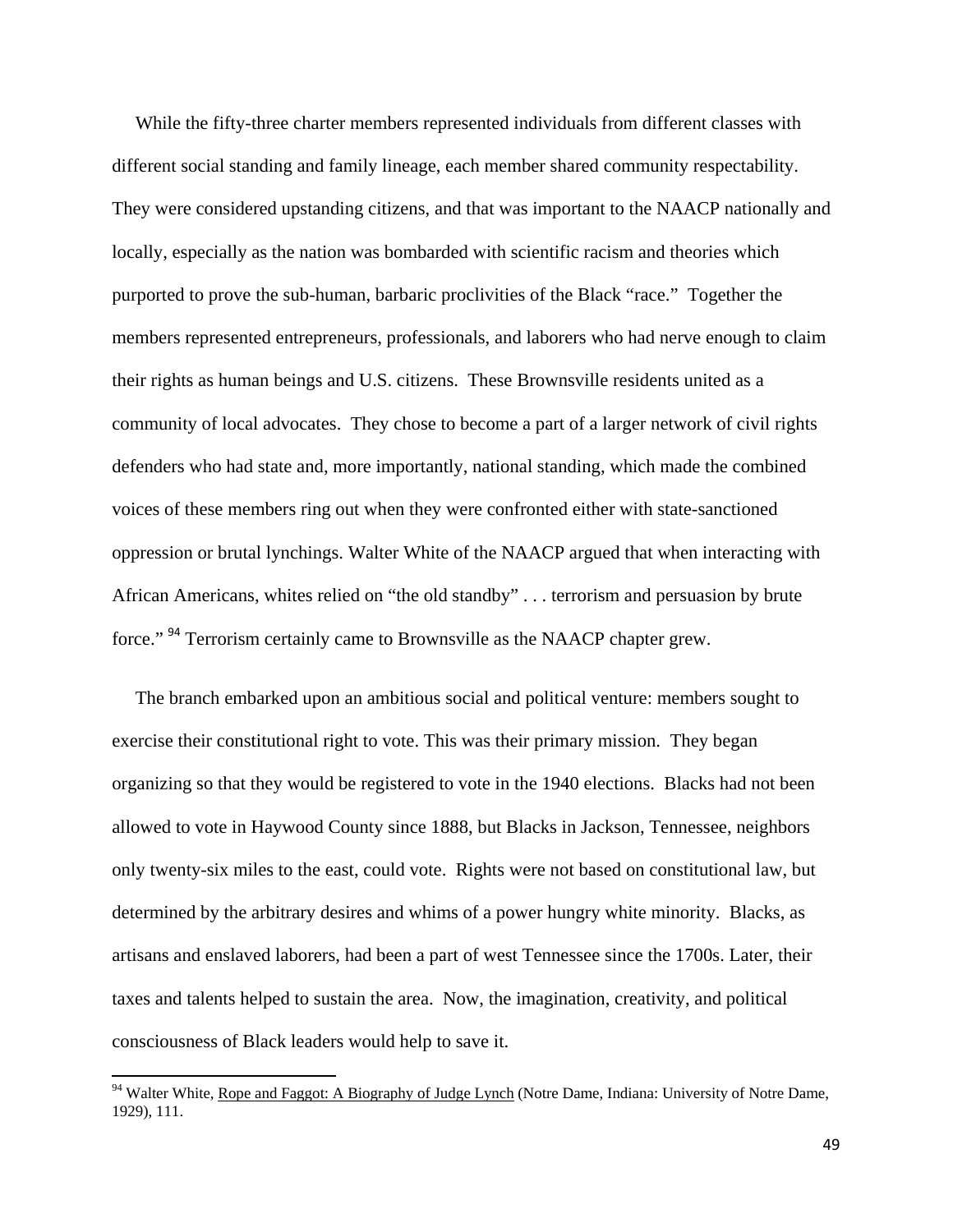But rejecting the status quo that dehumanized and subordinated Blacks brought repercussions. Mildred, the youngest daughter of Ollie and Matt Bond, recalled being at home when law enforcement officials dragged her father into the house after they had beaten him with brass knuckles. They ordered, "You better take care of ya pa, gal." The sight of her father's bloody body on the kitchen floor infuriated young Mildred. As she and her mother tended to his wounds, he never offered the details surrounding his arrest and subsequent beating. Brownsville law officers were among the most brutal in the region, and challenging white power in any form was sufficient reason for legalized assaults on Black citizens.<sup>95</sup> Given Ollie's familial ties to Tennessee, he had a vested interest in his community and its people, but as a human being he sought to have the inherent dignity owed to all men and women recognized and respected. It was not surprising that Mattye would not only support her husband as he fought for equal rights, but also take an active leadership role in the NAACP. As a mother, no doubt, she wanted to set an example for her daughters as her foremothers, independent thinkers who transgressed gendered and racialized boundaries, had done for her. Her students, nieces, and other female relatives would encounter discrimination based on both ethnicity and gender. Perhaps they would come to a crossroads that required them to choose between the past and the possible. Surely, she hoped they would take steps to make the impossible possible as she had tried to do in Brownsville.

Soon after the NAACP was chartered, Roy fired Matt from her teaching position at Haywood County Training School, even though she was a highly trained teacher who tutored teachers preparing for the licensing examination. Mattye T. discussed her termination in "The Turning Point of My Life: An NAACP Memoir": "My school principal finally informed me that

<sup>&</sup>lt;sup>95</sup> Janus Adams, "Mildred Bond Roxborough: Born and Bred for the NAACP," The New Crisis, 107 (March/April 2000), 18-20, 22.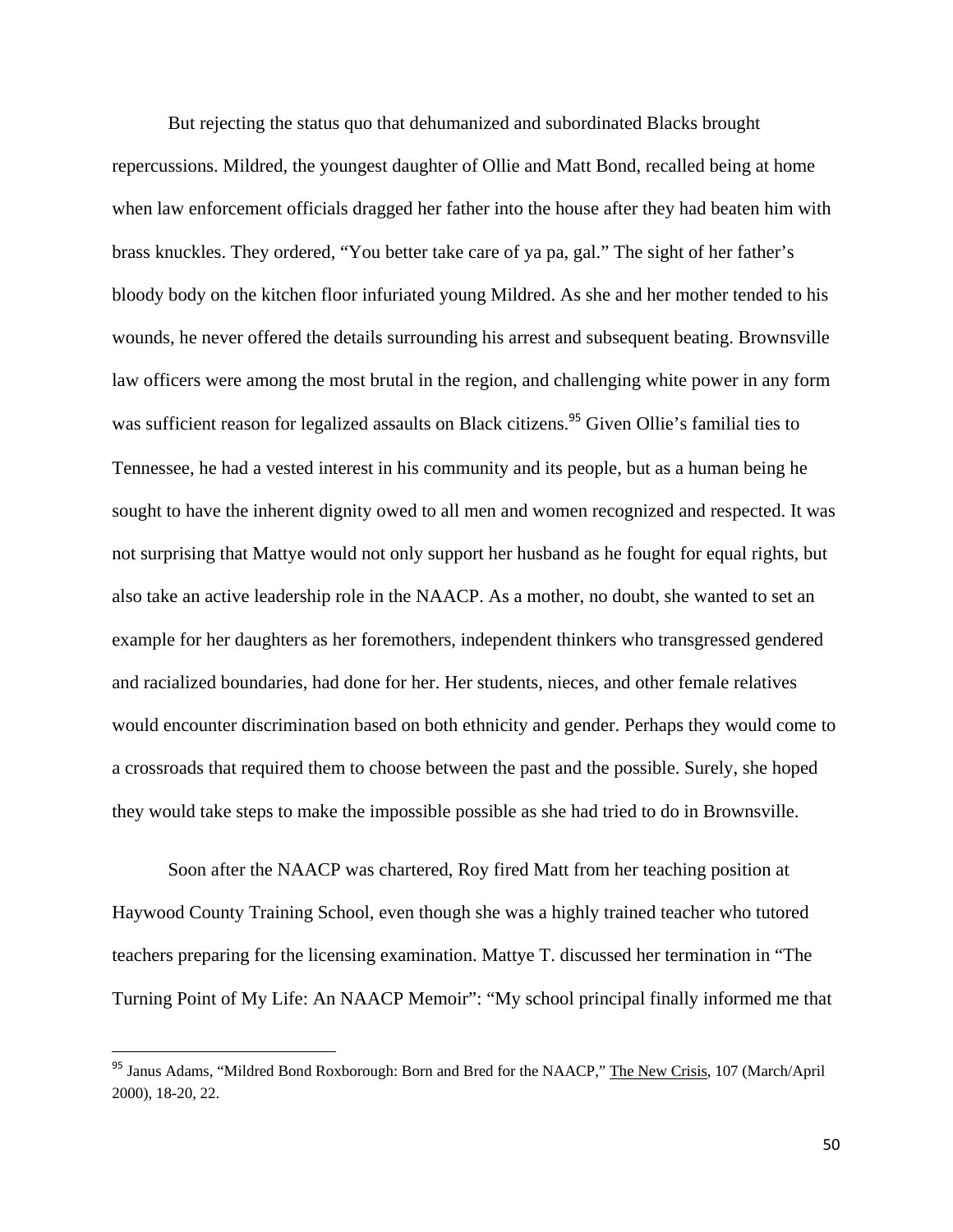although I was an excellent teacher, he was not going to recommend to the Board and Supervisor that they renew my contract because of my 'outside' activities." <sup>96</sup>

Matt Bond, a staunch supporter of education, instilled in her students a belief in their intrinsic value as human beings, even though the iron hand of Roy Bond, the principal, elicited fear in many students. Her years of training in Latin also qualified Haywood County Training School for Latin instruction certification. She had personally tutored over thirty teachers so that they could pass the required licensing examination (including two white teachers), and she had allowed Roy's sister Aurelia to live in their home while she attended high school. Vivian and Marion, Matt and Ollie's two oldest daughters were in college, and both parents' income contributed to tuition payments. During the depression, the funeral business had suffered, and Bond became a personal target, having gained the reputation of not knowing his place. The tremendous demands placed on him, the emotional strain of living as a second-class citizen under the watchful eye of a white minority determined to maintain power, and the intimidation which brazen white citizens used to discourage patrons from using the funeral home's services took its toll on the family. Now, Matt, who lived in walking distance from the school, would be forced to take a teaching job in Trenton, Tennessee, nearly 30 miles from home, and because she could not drive, she had to secure transportation to and from the school. Vivian, the oldest daughter, withdrew from school to work fulltime. She helped Marion with tuition expenses and eventually completed her own studies at Lane.<sup>97</sup>

<sup>96</sup> Mattye T. Bond, "The Turning Point of my Life: An NAACP Memoir," The New Crisis*,* 107 (March/April 2000), 20-21.

<sup>97</sup> Telephone interview by author with Mildred Bond Roxborough, April 2010; interview by Larry Crow with Mildred Bond Roxborough, June 8, 2005.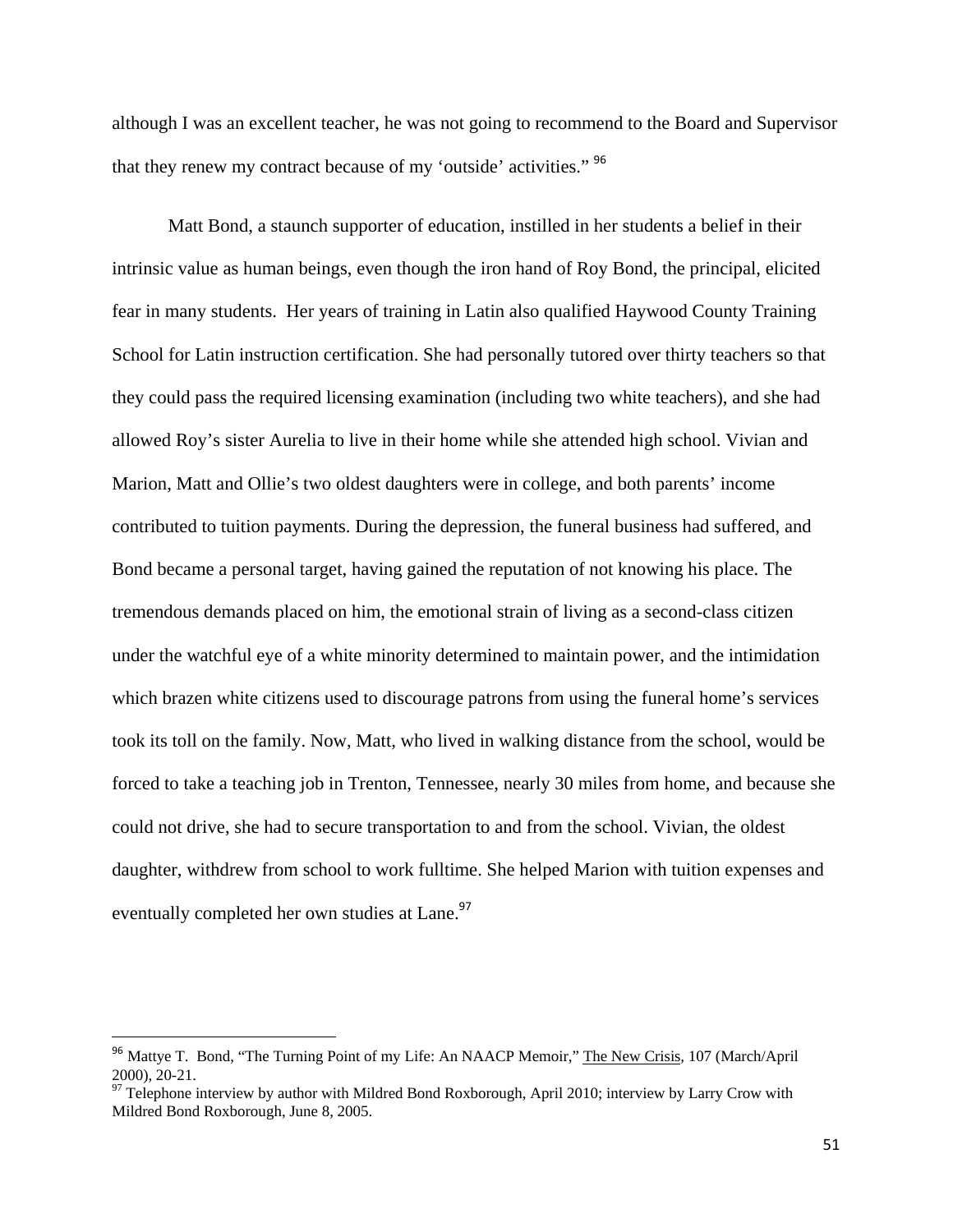Roy sacrificed a competent teacher to secure his status among white community leaders and alienated Matt, his aunt by marriage, and her family. Perhaps the incentives or pressure he received from school board officials were more compelling than the backlash he might encounter from firing his uncle's wife, whom he would see at church and family gatherings. By some, Roy was labeled an "Uncle Tom," the pejorative reference to a member of the African American community who so lacked integrity that he compromised and "sold out" fellow Blacks to satisfy whites. Still, Roy and his wife, Clara, also a Lane College graduate and a teacher at Haywood County Training School, fared well within the town. Roy became a central figure in the collective memory of Dunbar-Carver-Haywood County Training School, despite reports of his cruelty, fiscal impropriety and abuse of power which fostered resentment among students and faculty alike. <sup>98</sup>

 Teachers who joined the NAACP were especially vulnerable to white retribution, and of the fifty-three names listed on the application for charter, seventeen were teachers. Each person whose name appeared on the list was subject to white backlash including pecuniary sanctions, but teachers posed a specific threat. Whites feared both educated Blacks and black education. During slavery, educating Blacks was illegal, and afterwards white officials in Brownsville tended to believe that educating Blacks was futile at best and dangerous at worst. School policies reflected the county's unwillingness to use county funds, which included taxes paid by Blacks, to educate the town's African Americans. Lurleen Trigg, an 81-year-old Brownsville native who earned her living as a domestic, recalled vividly the Haywood County School system. She explained in southern vernacular, "Cullard churin' didn't go ta school long enuff to mount ta

<sup>&</sup>lt;sup>98</sup> Mattye T. Bond, "A Memoir," unpublished (June, 1960), 3. Also note that alumni chapters are located on the East and West coasts, including Washington, D.C., Midwestern cities, and in the South. Annual events include the "All Carver Reunions." (Haywood County Training School became Carver High School).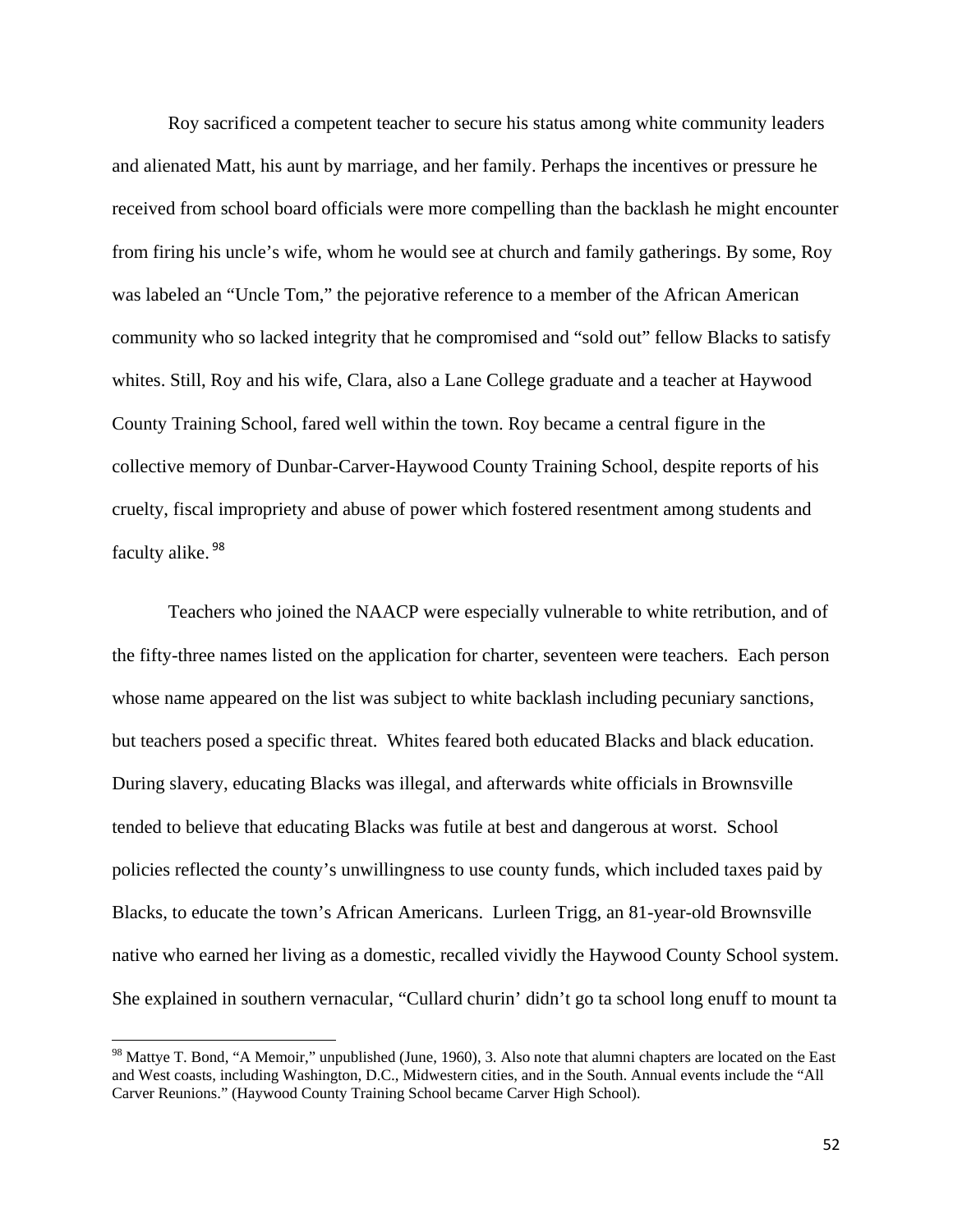nuthin.'" She spoke of times when schools for Blacks were closed for cotton picking or even strawberry picking season. Then she remarked that she hardly made it out of "the primer."<sup>99</sup>In fact, it was more than fifteen years after Brown v. Board of Education before Haywood High School was desegregated. In 1968 Haywood County schools were still experimenting with "Freedom of Choice." While equal education was not a privilege extended to Blacks, many local segregated schools produced well-educated graduates who pursued higher education and earned advanced degrees.<sup>100</sup>

 Teachers involved in the Civil Rights Movement were targets for several reasons. Illiteracy was prevalent among poor whites, especially among white law enforcement agents. So, Blacks who sought to change their station or forget the place a segregated society prescribed for them were bordering on being "uppity." The economic component of racism is evident in the strategies which whites used to punish activist Blacks. Blacks who asserted themselves were threatened in various ways. For example, banks and lending institutions threatened to foreclose mortgages.<sup>101</sup> Individuals lost their jobs. Stores refused to offer credit to Blacks whose radical political agendas included full citizenship for all.

 The Haywood County branch of the NAACP attempted to organize an Armistice Day event, but school authorities would not permit the NACCP to hold a meeting on school property. In a letter to O.S. Bond, Walter White of the NAACP's national office noted that while it might

<sup>&</sup>lt;sup>99</sup> Interview by author with Lurleen Trigg, March 20, 2005, Brownsville, Tennessee.

 $^{100}$  Part of the integration controversy in the 1950s stemmed from the segregated schools that had better teachers than some white schools. While the Black schools were thought to be inferior given the outdated books and crowded one- room schools, evidence suggests that some educational advantages existed within Black schools, which clearly provided foundational and advanced intellectual development plus race pride and uplift depending on the students, teachers, and classroom conditions. See Richard Kluger, Simple Justice: The History of Brown v. Board of Education and Black America's Struggle for Equality (New York: Vintage Books, A Division of Random House, 1977). Chapter four provides more information on the desegregation of schools.

<sup>&</sup>lt;sup>101</sup> Mattye T. Bond, "Memoir," unpublished, 3, in possession of author.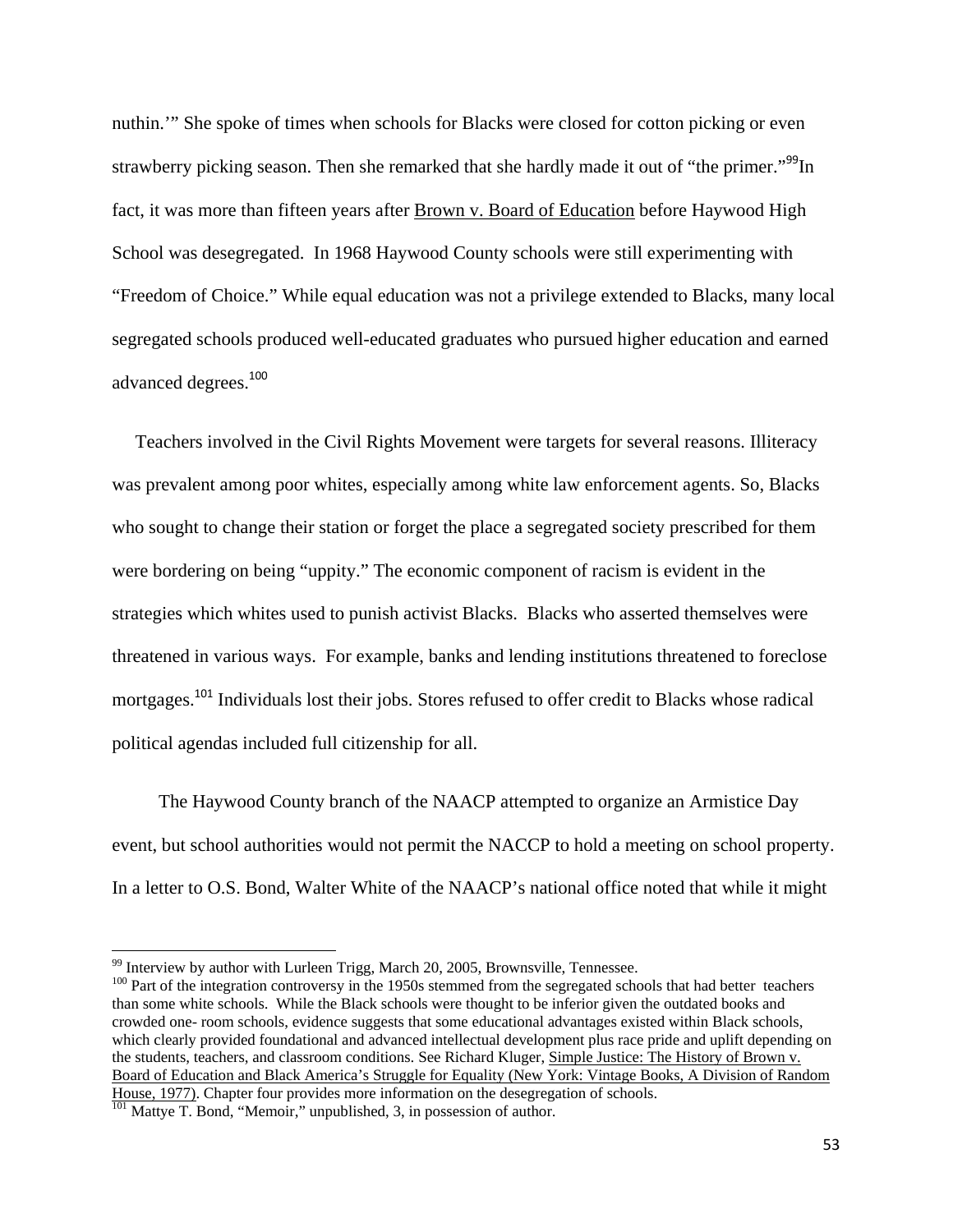be understandable if NAACP meetings on school property were prohibited, but the Armistice Day event was a part of the nation's celebration.<sup>102</sup>

Race relations had reached the boiling point in Brownsville, and on Christmas Eve, 1939, vigilantes set fire to Ollie and Mattye's family house. Mattye Bond was in Kansas City, Kansas, caring for her brother who was recovering from surgery, and Mildred, the only daughter still living at home, was staying with relatives in Brownsville. The Bond family knew O.S. was in imminent danger. His mother, who typically did not interfere with her adult son's decisions, urged him to flee. Ollie's white uncle, Dr. John Sevier, had provided his family insider information from the white community about plans to retaliate against Ollie. Should Ollie decide to remain in Brownsville, Dr. Sevier said, he would most certainly be killed.<sup>103</sup>

When young Mildred and her extended family heard the blaring sounds of the fire whistle and received word that her home was ablaze that Christmas eve, they did not know whether her father had escaped before the fire or been killed in it. <sup>104</sup> A call from Kansas City on Christmas day allayed their fears: Ollie Bond had boarded a bus in Memphis and was in Kansas with his wife. Although the details of Bond's escape were never openly discussed, even within the family, relatives suspect that Bond's former student and business partner Charles Allen Rawls arranged the escape.<sup>105</sup> Mildred's two older sisters had already left home for Lane College, but she remained in Brownsville to complete the school year.

<sup>104</sup> See Langston Hughes, Fight for Freedom: The Story of the NAACP (New York: Berkley Publishing Corporation, 1962), 172.

<sup>&</sup>lt;sup>102</sup> NAACP Manuscript Group II, box C183: White makes reference to a letter O.S. Bond wrote to J. L. Le Flore of Mobile, Alabama. LeFlore forwarded Bond's letter to White. This letter was not in the files, but might be in others as I continue to look.<br><sup>103</sup> Interview by Maude Y. Bond at Story Corps with Mildred Bond Roxborough, March 4, 2004, New York City.

<sup>&</sup>lt;sup>105</sup> Rawls Funeral Home included rolling stock, so it is possible that Bond left Brownsville in a hearse.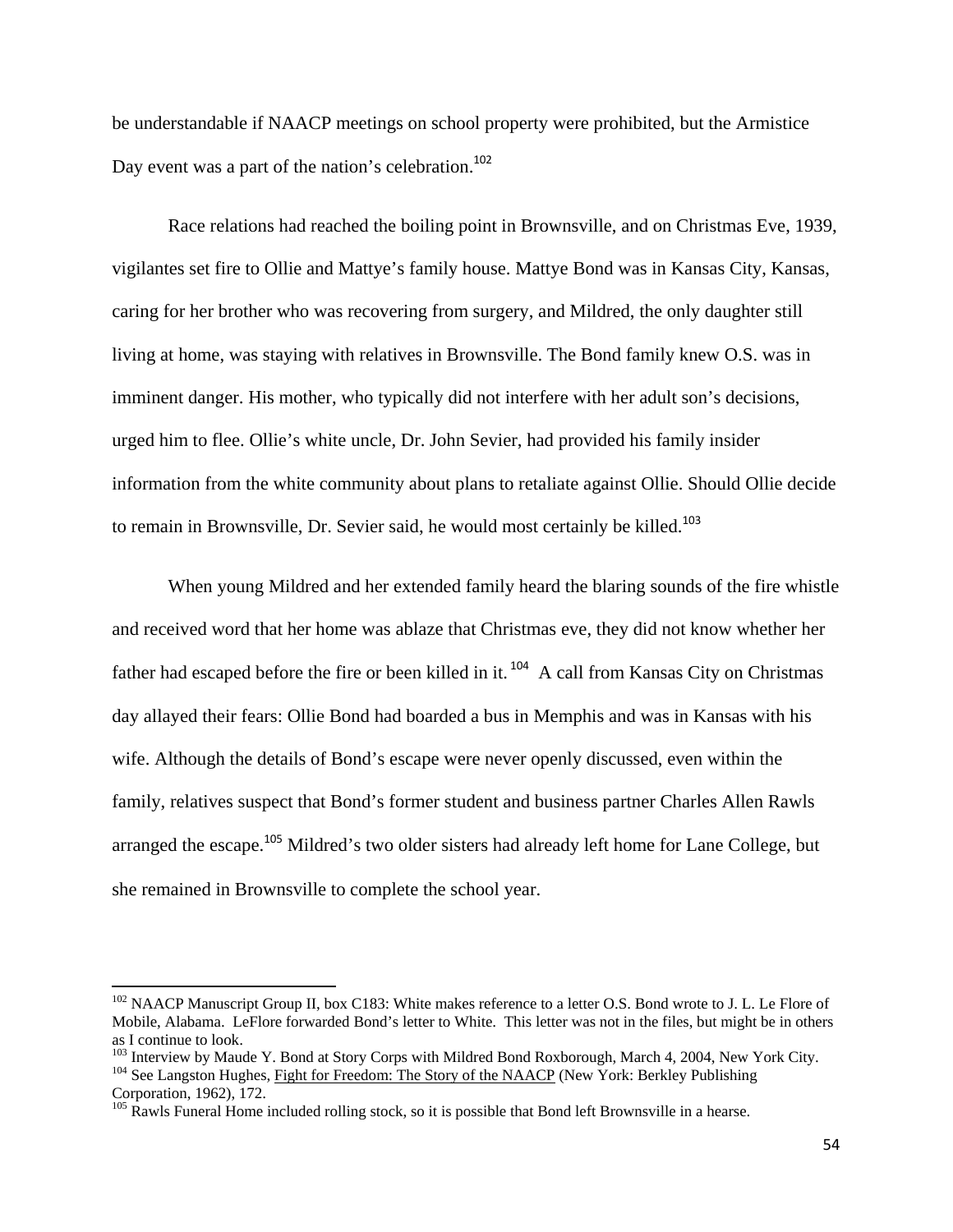The rights to earn a living, live peacefully in their home, exercise their humanity without fear or intimidation, and participate in the democratic process—all of these were inevitably denied to African Americans in Brownsville. Members were so preoccupied with trying to protect themselves and their families that they had not achieved their goal to register voters for the upcoming election. Records indicate that after nine months, the chapter reported to the national office that most of its time was spent organizing. According to the December 1939 financial statement, there were 90 members. The statement of activities for the year ending in December 31, 1939, stated that the branch had conducted four executive meetings, twenty branch meetings, and five mass meetings.<sup>106</sup> In a letter to the national office on chapter activities, the branch submitted the following: "We regret that our activities have been so limited. . . . We have functioned only 9 months. Most of the time has been spent in the establishment of our branch through Haywood County and the vicinity. We wish to reassure you that the entire branch is in accord."<sup>107</sup>

Members of the Brownsville Branch of the NAACP believed they had made only limited progress during the first year of operation, despite the sacrifices they had made to organize and advocate for change in Haywood County. They had invited white officials to their organizational meeting, which suggested a sincere desire to collaborate with local whites committed to social justice. The fact that they had received a charter from the NAACP, had four executive board meetings, twenty branch meetings, and five mass meetings was actually quite impressive. The fierce white opposition to the mission of the organization elicited fear and discouraged participation from local Blacks. Still, the tone in the correspondence from this newly-chartered branch to the national office suggested a spirit of hope for a productive future. As Ollie Bond

  $106$  NAACP Manuscript box G-198.<br> $107$  Ibid.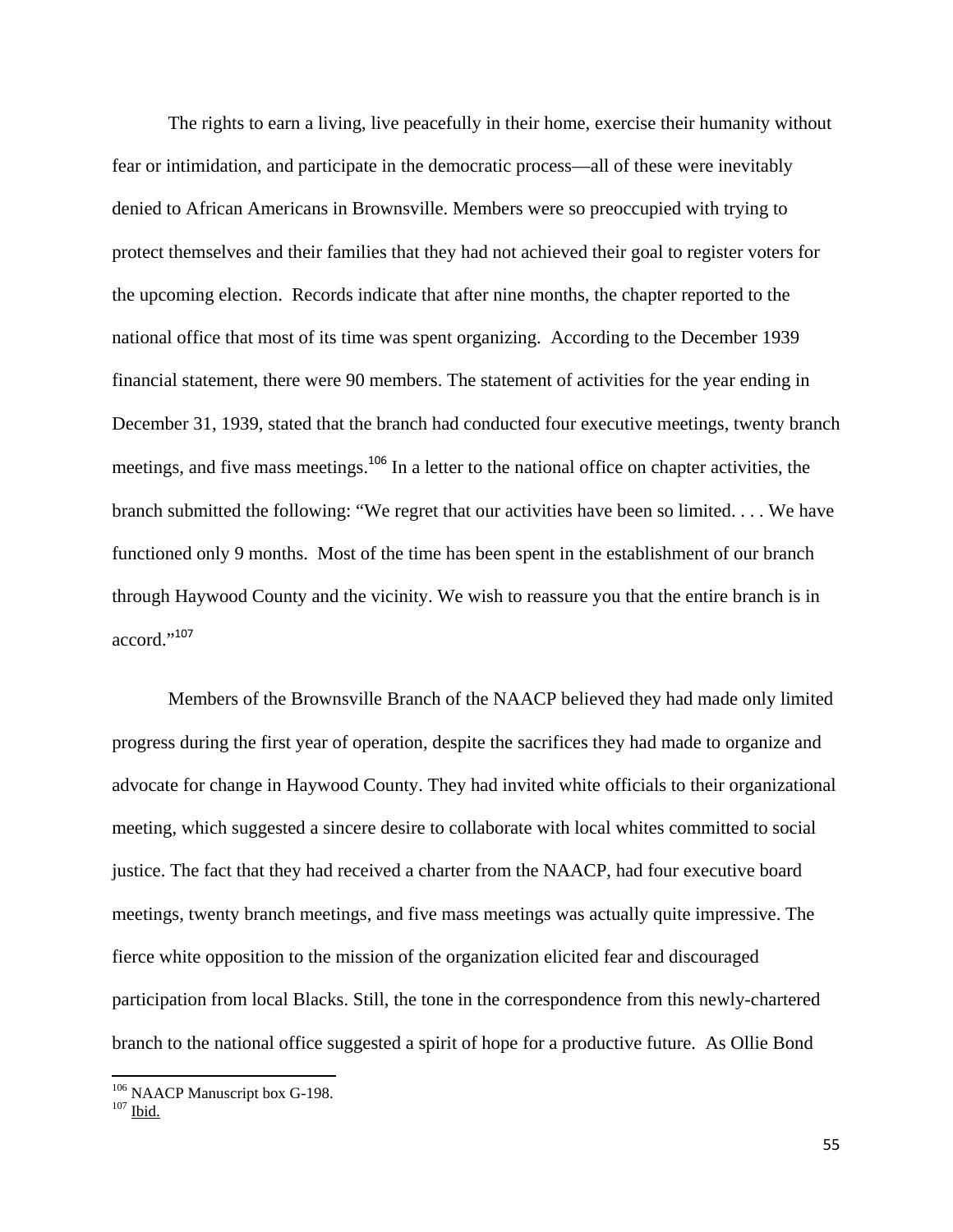and his family fled to Kansas for safety, their fate was tenuous and their future unsure. Events that would transpire over the next few months would change the course of many lives and transform the ethos of the entire community. Though the branch members were of one "accord," neither they nor fellow townspeople could have been prepared for what awaited them in the year to come.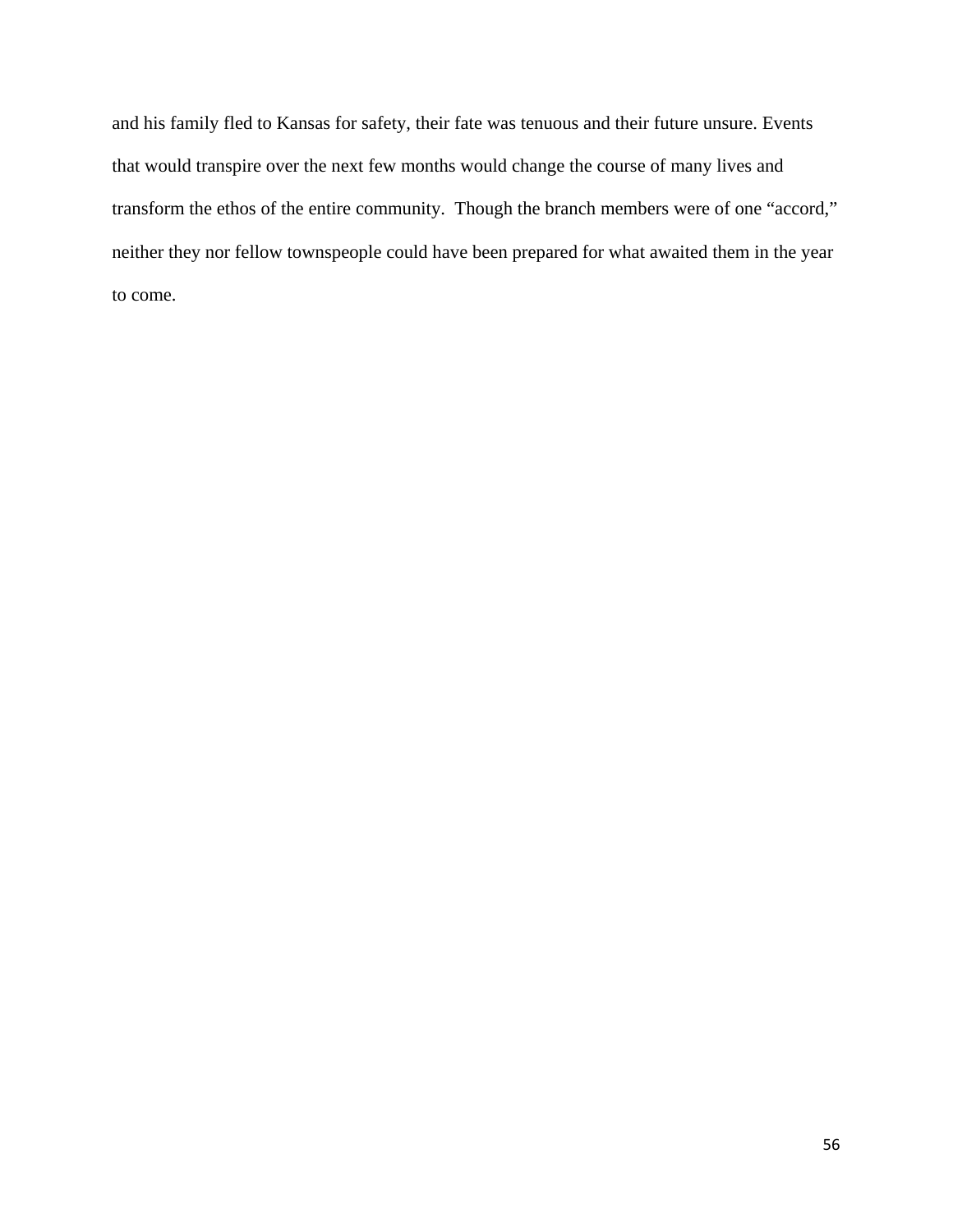Chapter 2: The Lynching of Elbert Williams and the Shift Toward Economic Justice, 1940s

*No torture of helpless victims by heathen savages . . . ever exceeded the cold-blooded savagery of white devils under lynch law. . . . This was done by white men who controlled all the forces of law and order in their communities and who could have legally punished rapists and murderers, especially black men who had neither political power nor financial strength with which to evade any justly deserved fate. The more I studied the situation, the more I was convinced that the Southerner had never gotten over his resentment that the Negro was no longer his plaything, his servant, and his source of income. --Ida B. Wells-Barnett<sup>108</sup>* 

Six-year-old Charles Cynthia, the local mortician's daughter, had endured yet another night of Grandma Texanna's litany of prayers--on her knees no less--praying as if she were Sister Mary Lange herself.<sup>109</sup> Lying in bed, Cynthia had to remain completely still to avoid disturbing the family matriarch, but she kept her ears on the front door. Last year ended with a bang—literally—Cousin Matt and Uncle Ollie's house had been firebombed, which forced them to leave Tennessee for a new home in Kansas. Tonight Cynthia just wanted to hear Uncle Buddy's key at the door. He was her father Al's oldest brother, and she knew he would be by soon with bags of money from the pool room. She couldn't wait to spread those shiny coins out on the floor and have her way with them—counting silver dollars, stacking quarters, rolling around in buffalo nickels.

When she finally heard the front door open, she crept out of bed to greet her uncle -- an Edward G. Robinson look-a-like, only Uncle Buddy, born George Washington Rawls, was "colored" and a bit more handsome. He ran Rawls Pool Room and kept a fat roll of cash in his pocket in case any of the Black teachers in the area needed loans. Uncle Buddy had not gone to college, but his wife, more than twenty years his junior, had graduated from Lane College, made Delta, earned a master's from the University of Michigan, and spent summers at Fisk studying

<sup>108</sup> Ida B. Wells-Barnett, "To Tell the Truth Freely," in Alfreda M. Duster, ed., Crusade for Justice: The Autobiography of Ida B. Wells (Chicago and London, University of Chicago Press, 1970), 70.

<sup>&</sup>lt;sup>109</sup> Sister Mary Lange was the founder of the Oblate Sisters of Providence, the first Black order of nuns in the United States.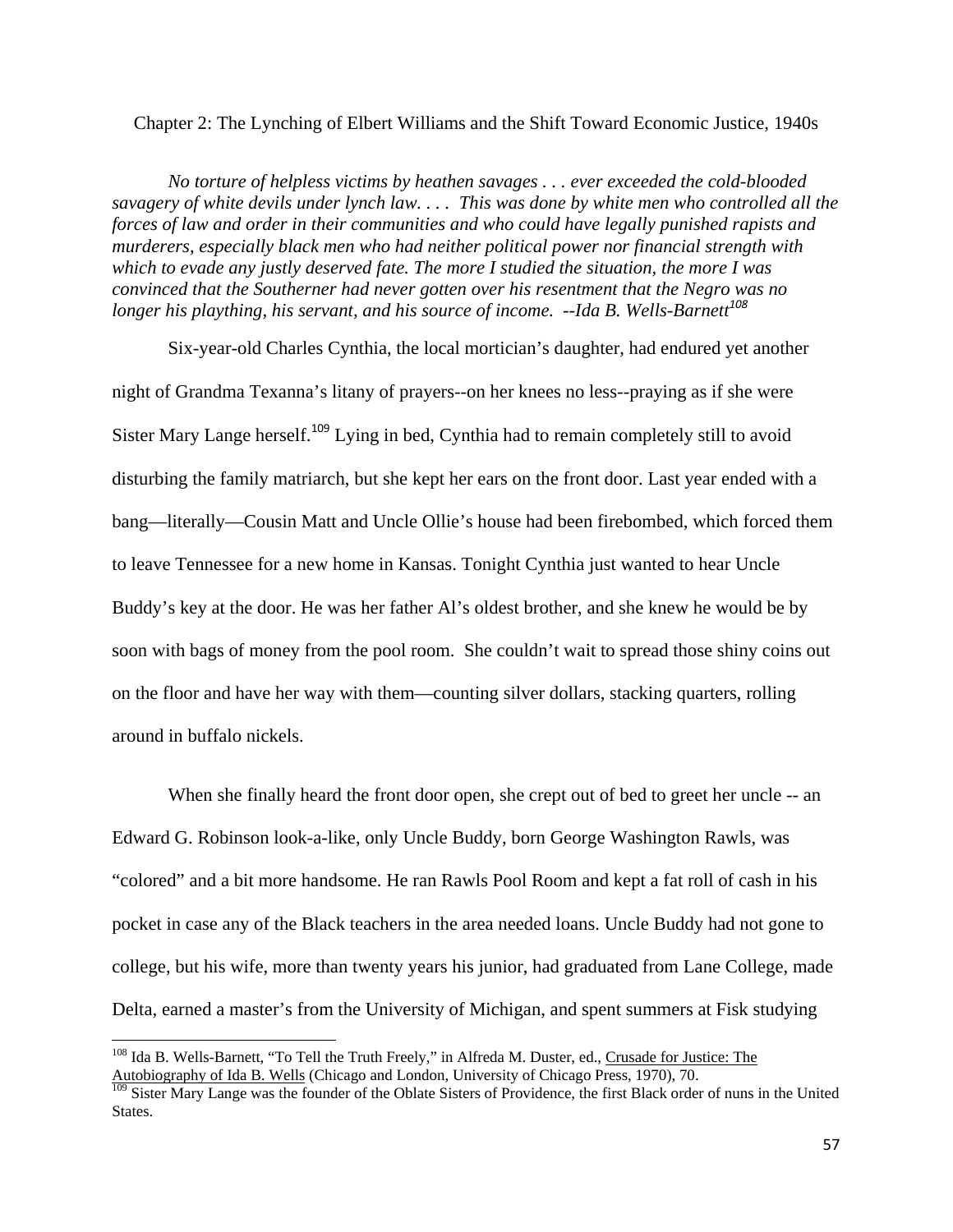music with John Work, all thanks to her intelligence, of course, and Uncle Buddy's financial backing. The teachers who borrowed money from him were a bit embarrassed on payday when he would meet them at the bank to get the money they owed him, but he kept a tight rein on his cash. It was after 10:00 p.m. on a muggy June night in 1940, and Uncle Buddy had had a full day. So he did not mind handing over the cloth bags to Cynthia who quickly spread the coins out on the living room floor. She was so enraptured with counting coins that she hardly heard the staccato knocks at the door. She froze as Uncle Buddy opened the door and the voice from the darkness whispered: "They got Elbert."<sup>110</sup>

**. . . . . . . . . . . . . . . . . . . . . . . . .** 

On Thursday, June 20, 1940, thirty-one year old Elbert Williams and Annie Williams, his wife of eleven years, both charter members of the Brownsville NAACP, were safely tucked away in their home at 210 Bradford Street. Joe Louis, the "Brown Bomber" had just knocked out his heavyweight opponent Arturo Godoy in the eighth round of their championship fight, and the couple was about to retire for the night. It was after 10:00 pm. Elbert, a "fireman" at the Sunshine Laundry, was already dressed for bed. He was wearing his pajamas and a vest when Tip Hunter, Haywood County sheriff-elect, knocked on the door. Annie Williams, who was still wearing street clothes, opened the door and answered affirmatively when Hunter asked if Elbert Williams lived there. Sheriff Hunter instructed Williams to come outside to the car, even though Williams was barefoot and dressed for bed. Elbert stood in the dark, answering questions from

<sup>&</sup>lt;sup>110</sup> This vignette has been adapted from conversations with Cynthia Rawls Bond and her unpublished essay titled "Remembering Uncle Buddy," written during the Lenten season 2009, in possession of Cynthia Rawls Bond.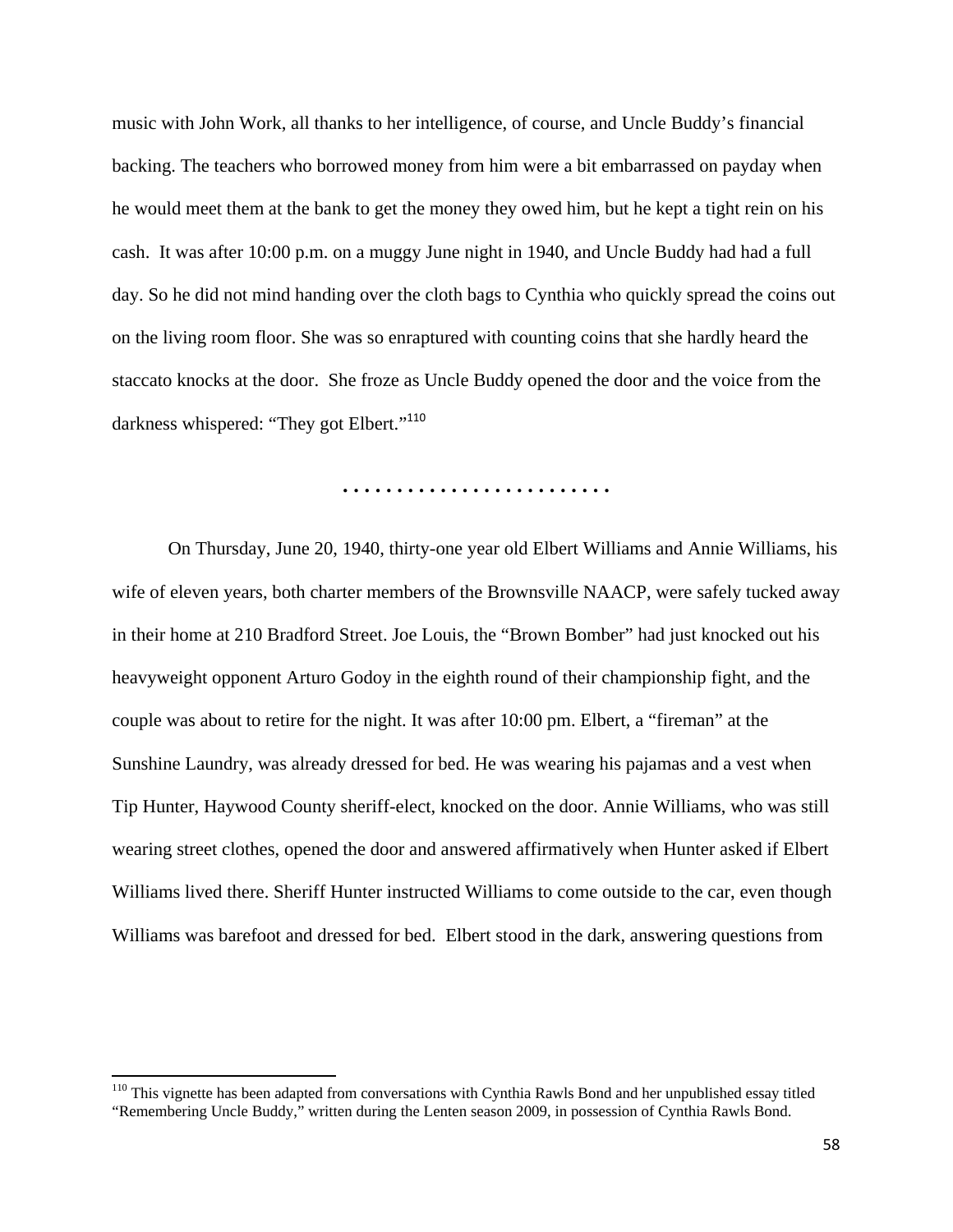the voices inside the car, then rode off with the sheriff and an unidentified group of men. That was the last time Mrs. Annie Williams would see her husband alive.<sup>111</sup>

This chapter examines the lynching of Elbert Williams which exemplified the intersection of political and economic oppression in Haywood County. The lynching highlighted both the community's vulnerability as well as its range of local-national networks. Its aftermath resulted in the Black community's shift from the pursuit of political justice through protest to the pursuit of economic justice through education and entrepreneurship.

 In 1939, a year before the lynching of Elbert Williams, African American residents of Brownsville had organized the Brownsville branch of the NAACP. The group's mission was political. Members planned to secure the right to vote so that they, disenfranchised since the 1888, could register and vote in the next presidential election.<sup>112</sup> White leaders in Brownsville opposed Blacks' efforts to assert their citizenship so much so that they assaulted Black activists with property damage and physical violence. They imposed economic reprisals to dissuade Black business owners and other residents from joining the NAACP and ultimately participating in the political process.<sup>113</sup> After the death threats and the bombing of their home, O.S. and Matt Bond, the founding president and secretary of the local NAACP, fled to Kansas.

Before the lynching, Elbert Williams and Elisha Davis, both charter members of the NAACP branch, were negotiating the sale of Davis's gas station to Williams. This purchase

of Facts re: Brownsville, Tennessee Case; For more information regarding the disenfranchisement of Blacks in Haywood County after Reconstruction, see Dorothy Granberry, "When the Rabbit Foot Was Worked and Republican Votes Became Democratic Votes: Black Disfranchisement in Haywood County, Tennessee" Tennessee Historical Quarterly, 56 (Spring 2004), 35-47.

<sup>&</sup>lt;sup>111</sup> NAACP Papers, Group II, Manuscript Division, Box A406, Annie Williams Affidavit; Patricia Sullivan, Lift Every Voice: The NAACP and the Making of the Civil Rights Movement (NY: The New Press, 2009), 237-245.<br><sup>112</sup> NAACP Papers, Group II, Box A406: Folder Lynching Brownsville, Tennessee Elbert Williams, 1940, Statement

<sup>&</sup>lt;sup>113</sup> Mattye Tollette Bond, "The Turning Point of My Life: An NAACP Memoir" The New Crisis, 107(March/April 2000), 20-21.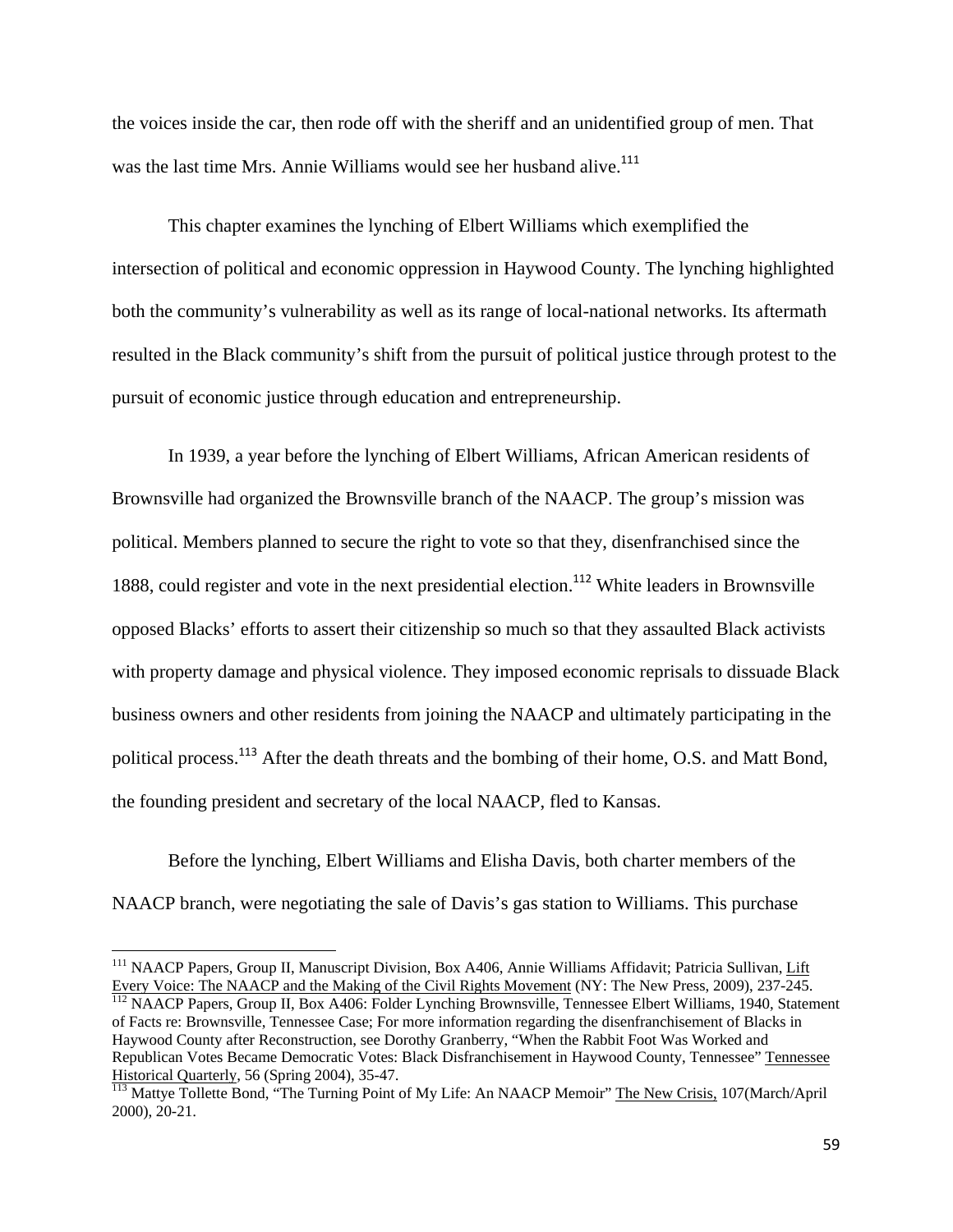would elevate Williams to the ranks of business owner in Brownsville. Undoubtedly, to white segregationists, Williams's leadership role in the local NAACP, a nationally known civil rights organization, and his plans to become a business owner confirmed that he, a Black laborer with limited education, did not know his place in Southern society.<sup>114</sup>

Cheryl I. Harris, a critical race theorist and legal scholar, has offered an explanation as to why whites responded so viscerally to Blacks' efforts to acquire property in her seminal work "Whiteness as Property":

> The origin of property rights in the United States are rooted in racial domination. . . . [I]t was not . . . race alone that . . . oppressed blacks and Indians; rather, it was the interaction between conceptions of race and property which played a critical role in establishing and maintaining racial and economic subordination.<sup>115</sup>

The threat of lynching was often a deterrent for Blacks who wanted to acquire property or assert themselves as human beings and American citizens. Lynching was a violent act of domination and oppression. Mobs, usurping local laws and jurisdiction, sometimes took prisoners who were awaiting trial from their jail cells. At other times, individuals were taken from their homes, as was the case with Elbert Williams, who was forced to leave home barefoot and still in his pajamas. Walter White, author of Rope and Faggot: Biography of Judge Lynch, has stated that in instances of lynchings, "[r]acial superiority . . . justified cruelty and inhumanity

<sup>&</sup>lt;sup>114</sup> Richard Couto, *Lifting the Veil,* (Knoxville: University of Tennessee Press, 1993), 148-149.

<sup>&</sup>lt;sup>115</sup> Cheryl I. Harris, "Whiteness as Property," in Kimberlé Crenshaw, et al., editors, Critical Race Theory: The Key Writings that Formed the Movement. (NY: The New York Press, 1995), 277.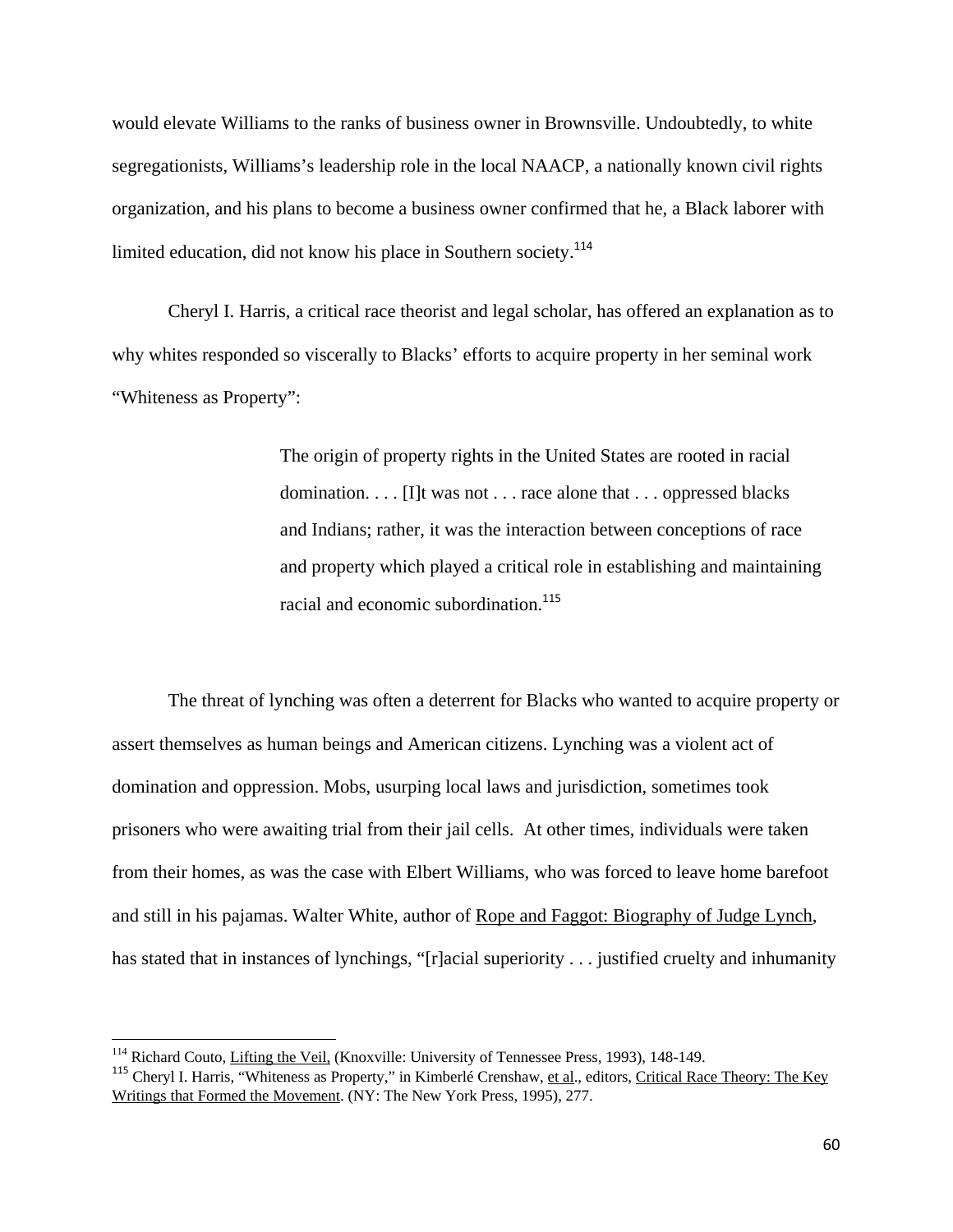...."<sup>116</sup> The history of Blacks as "property" and therefore subhuman contributed to the high incidents of Blacks being lynched, and in rare cases might have also been used as a defense for those accused of participating in lynch mobs. The infamous Moore's Ford lynching in 1946 is a case in point where four African Americans were murdered. Loy Harrison, a white landowner for whom two of the victims worked, had posted a \$600 bail for one of these employees, who was accused of stabbing a white man. The accused and three other Blacks were taken from Harrison's car while Harrison drove them home, shot sixty times, and lynched. Harrison, who reportedly had ties to the Klan, responded to FBI accusations of conspiring with the murderers by claiming, "Why, I'm as mad as anybody the way they killed my niggers. I need all the nigger hands I can get."<sup>117</sup>

Lynchings elicited fear, which kept many African Americans "in their place," afraid to assert themselves and their citizenship rights. Yet some Blacks resisted oppression alone and suffered the consequences. Mississippi native Mozeal Crofton recalled seeing her father "stripped of his clothes, tied to a nut tree, and beaten" until he was nearly dead. A mob was terrorizing local Blacks as they looked for her uncle who had shot and killed the white man he had accused of stealing his land.<sup>118</sup>

<sup>&</sup>lt;sup>116</sup> Walter White, Rope and Faggot: A Biography of Judge Lynch (Notre Dame: University of Notre Dame Press, 2001), 107; Also see Christopher Waldrep's African Americans Confront Lynching: Strategies of Resistance from<br>the Civil War to the Civil Rights Era, NY: Rowman & Littlefield Publishers, Inc., 2009).

 $117$ Roger Malcolm and his wife Dorothy Dorsey Malcolm were lynched as were Dorothy's brother and sister-in-law George and Mae Murray Dorsey. http://www.npr.org/templates/story/story.php?storyId=1174520 For more details see Laura Wexler, Fire in a Canebrake: The Last Mass Lynching in America (NY: Scribner, 2003). or the NPR website http://www.npr.org/templates/story/story.php?storyId=5579862

<sup>&</sup>lt;sup>118</sup> Her uncle had reported the incident to the Dekalk County (Mississippi) Sheriff's Department, but law officers ignored his complaint. Her uncle's son intervened, which resulted in the son's murder. He reported his son's murder to the police who responded, "Ain't nuthin' we can do 'bout a dead niggah."<sup>118</sup> Once Crofton's uncle realized the law would not protect him or his family, he devised a plan of retaliation. First, he moved his family Meridian, Mississippi, to ensure their safety. Then he returned to Dekalb County and killed the white man who had stolen his land and murdered his son. With a ticket to Meridian already in his pocket, he, now a fugitive, left for the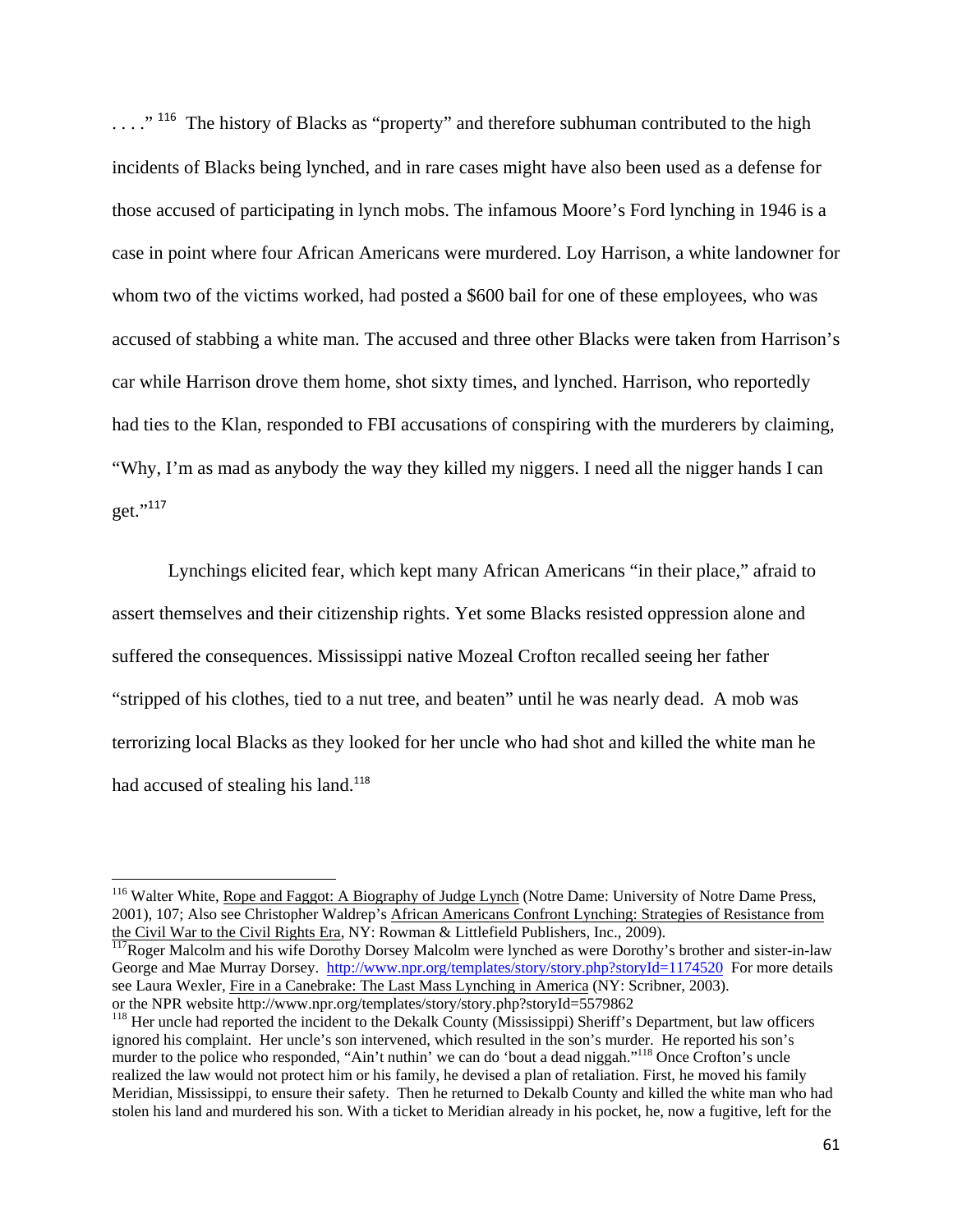Rather than resisting oppression alone, members of the Brownsville NAACP branch took a proactive approach to their marginalization. They organized. In May 1940, the Reverend Buster Walker, president-elect of the Brownsville NAACP branch, together with other Black residents entered the local courthouse attempting to register to vote. This otherwise innocuous act of civic responsibility became an affront to white privilege and to those whites determined to deny Blacks, who were the majority in Brownsville, their rights as citizens.<sup>119</sup>

In early June 1940, Elisha Davis, owner of Davis Filling Station in Brownsville, was taken from his home at about 1:00 a.m. The mob took him to the Hatchie River bottom and interrogated him about the NAACP's function. He explained that its goal was to help Blacks secure the right to vote and "become better citizens." The mob wanted names of NAACP members as well, and Davis complied by giving the few names that were already public knowledge. He was then warned to 'be gone before dawn.<sup>120</sup> Being coerced to leave town meant uprooting his pregnant wife and their seven children. It also meant aborting his business transaction with Williams or having to abandon his business altogether. Davis and his family relocated to Jackson, about thirty miles from Brownsville, but the mob continued to harass him. He and his family soon fled to Niles, Michigan, searching for safety, community, and employment opportunities.<sup>121</sup>

After the white community's hostile response to local NAACP efforts to register to vote, the harassment of the Davis family, and now the abduction of Elbert Williams, the Black community was put on high alert. The word traveled down Bradford Street and throughout the

<u> 1989 - Johann Stein, marwolaethau a gweledydd a ganlad y ganlad y ganlad y ganlad y ganlad y ganlad y ganlad</u>

train station, hoping to rejoin his family and rebuild his life in Meridian. Mozeal Crofton interview with author October 2003.<br><sup>119</sup> Couto, <u>Lifting the Veil</u>, 131.

<sup>&</sup>lt;sup>120</sup> NAACP Papers, Group II, Box A406, Lynching Folder, Letter from Walter White to McClanahan, July 1, 1940; Roy Wilkins, editorial "Brownsville, Tenn., U.S.A.1940" The Crisis, 47 (August 1940), 232.<br><sup>121</sup> NAACP Papers, Group II, Box A406.Letter from Elijah Davis to Walter White, September 21, 1940.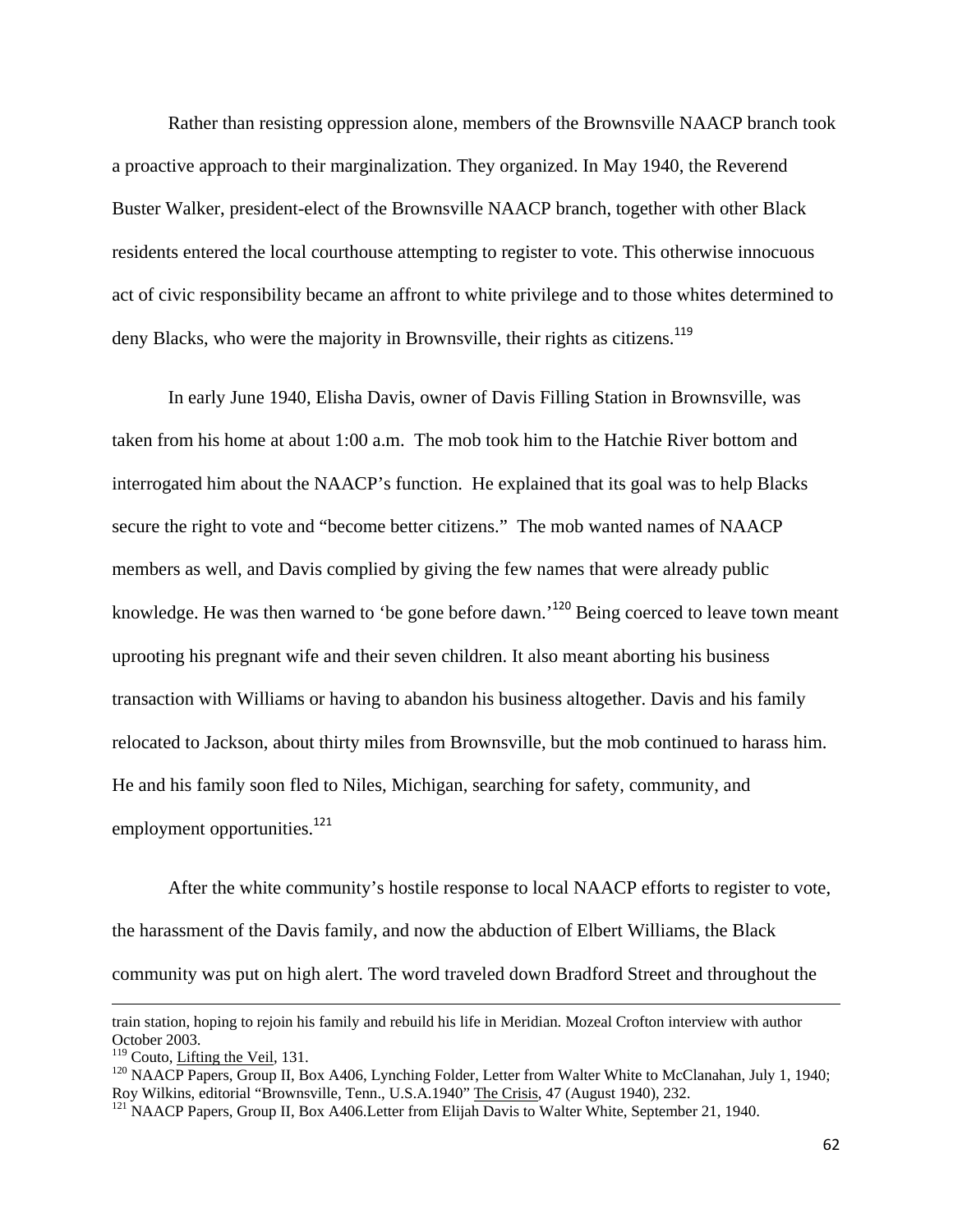town. Blacks were on guard because Williams's disappearance led them to fear the worst. Because Elbert was taken from his home in the middle of the night while in his pajamas, Mrs. Williams searched unsuccessfully for her husband at City Hall. She then went to the local jail to make sure he had arrived safely and that he had appropriate street clothes when he was released from jail. Mr. Williams was not at City Hall or at the jail. The officer in charge assured Mrs. Williams that her husband would not be harmed since Sheriff Hunter and the others would simply ask questions then "let him loose." Before Mrs. Williams left the jail, the officer added, "If he doesn't come home in a day or two, come back and let me know."<sup>122</sup>

Dissatisfied with the answers from law enforcement and in, perhaps, a moment of desperation, she sought help from Spence Dupree, a white resident and owner of the Sunshine Laundry where both she and her husband worked. When none of these sources provided any help, she traveled to Jackson to see Milmon Mitchell, an insurance agent for Atlanta Life.<sup>123</sup> Mitchell had policyholders in Brownsville and had offered his full support to Brownsville residents as they organized their NAACP branch a year earlier. He was an officer of the Jackson branch and had corresponded with representatives of the NAACP's Southern Regional offices to offer assistance to the charter members in Brownsville.<sup>124</sup>

In the meantime, the Reverend Buster Walker, the newly-elected president of the Brownsville branch, had already left town to attend the  $31<sup>st</sup>$  annual NAACP Convention in Philadelphia, Pennsylvania. Walker was unaware of Williams's abduction as he prepared to meet fellow NAACP delegates at the convention. He and other NAACP members in Brownsville were

<sup>&</sup>lt;sup>122</sup> NAACP Papers, Group II, Box A406, Annie Williams undated affidavit <sup>123</sup> Ibid.; Sullivan, Lift Every Voice, 238- 240,

Atlanta Life Insurance Company is a Black-owned company founded in 1905 by Alonzo Herndon. Herndon was born into slavery, but became a prominent business man. 124 Sullivan, Lift Every Voice, 237-278.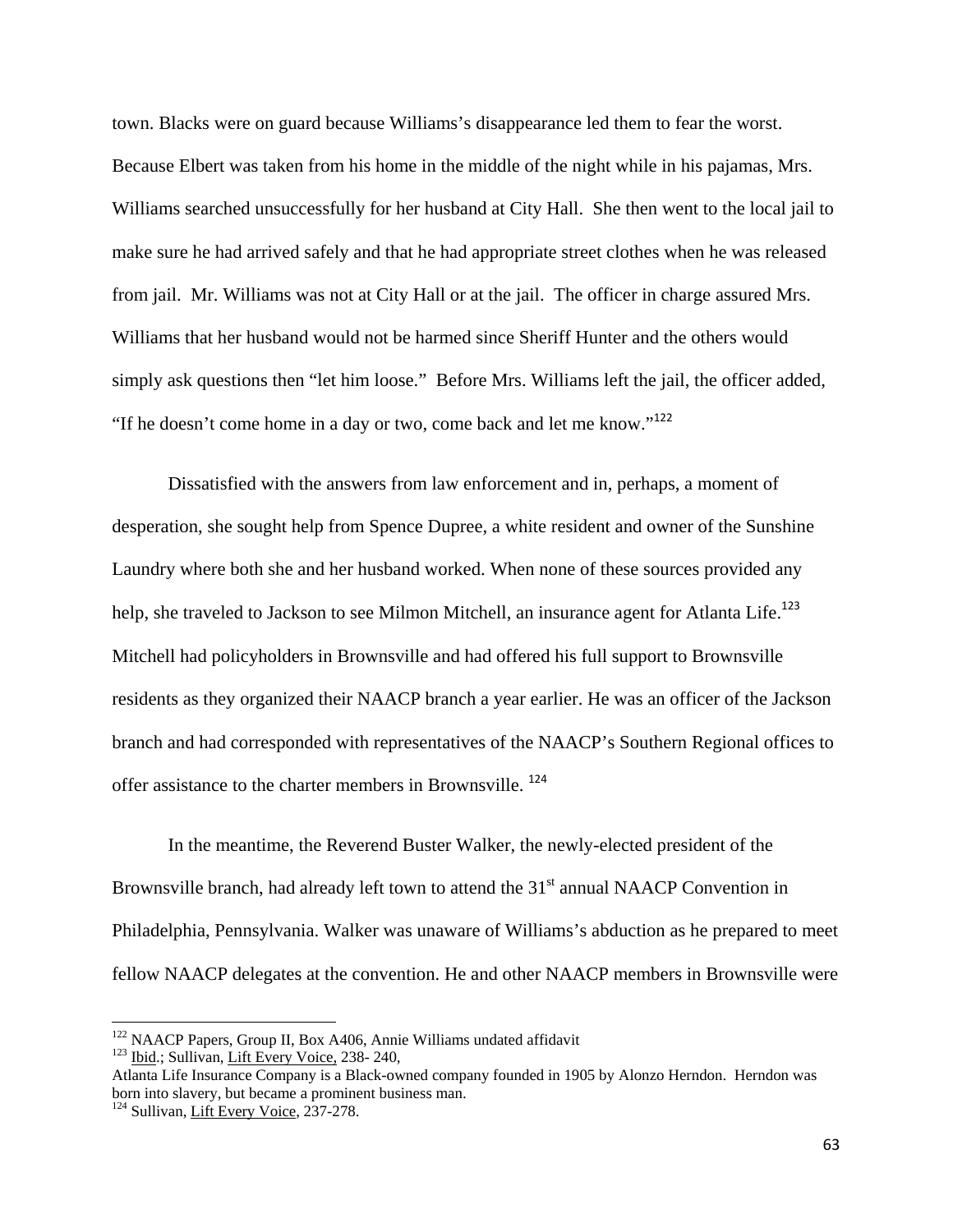prepared to implement the local branch's plans that had begun in 1939 to register and vote, despite vituperative resistance from local whites.<sup>125</sup>

After Elbert Williams had been missing for three days, Mrs. Williams received the news she feared most. On Sunday, June 23, 1940, C.A. Rawls, local funeral director and neighbor of the Williamses, requested that she meet him at the Hatchie River. The coroner had contacted Rawls and instructed him to bring a casket with him to the river. Upon Mrs. Williams's arrival, she learned that fishermen had discovered her husband's body in the river. The coroner advised her not to view her husband's remains, but she did, observing that his body had been "beaten and bruised [and there were] holes in his chest." He had been pounded in his head so much so that it was "twice its normal size." His hands and feet had been bound with rope; and attached to the rope around his neck was a log to ensure that his body stayed under water.<sup>126</sup> Elbert Williams's bludgeoned remains, sacrificial in the struggle for civil rights, were put into a pine box then taken to Taylor's Chapel (CME Church) Cemetery for an immediate burial.<sup>127</sup> This local community's loss became the state's last recorded lynching; and according to the most recent history of the organization, "Elbert Williams was the first known NAACP official killed for his civil rights activities."<sup>128</sup>

According to funeral records, Williams died on June 20, 1940, the night the mob kidnapped him from his home. The Hatchie River was listed as the place of death and drowning

<sup>126</sup> NAACP Papers, Group II, Box A406, Affidavit Annie Williams and letter from Walter White to William McClanahan, U.S. District Attorney dated July 1, 1940 ; Raye Springfield, Legacy of Tamar: Courage and Faith in

<sup>&</sup>lt;sup>125</sup> Ibid., 238; Sondra Kathryn Wilson, ed., In Search of Democracy: The NAACP Writings of James Weldon Johnson, Walter White, and Roy Wilkins 1920-1977, (NY: Oxford University Press, 1999), 175.

an African American Family, (Knoxville: University of Tennessee Press, 2000), 80.<br><sup>127</sup> Rawls Funeral Home Record Book June 20, 1940 indicates that the complete funeral cost \$25. The service was identified as a pauper's s <sup>128</sup> TN4Me website http://www.tn4me.org/article.cfm/era\_id/6/major\_id/20/minor\_id/57/a\_id/149; Sullivan Lift Every Voice, 238.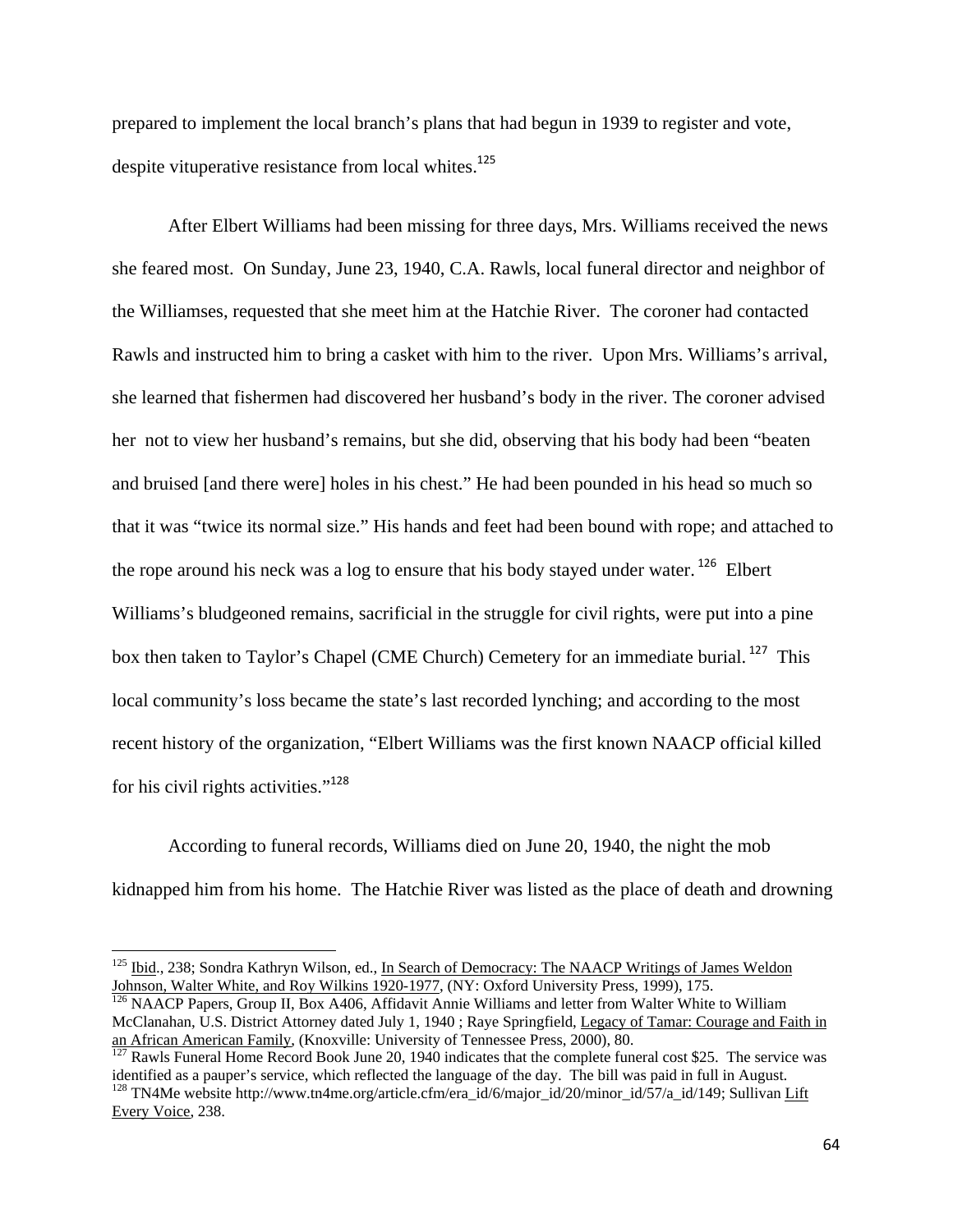as the cause of death. No contributory causes were listed on the document: only "D.K.," ("don't know"). No mention of a lynching or the brutality of the crime was revealed in these records. The nuanced silence, even in the official funeral records, confirmed the caution with which Black citizens moved about in Brownsville, the collective vulnerability of the community, and the fear lynching elicited.  $129$ 

Among the many tactics domestic terrorists have used to intimidate and deter African Americans from pursuing human rights in this country, lynching has been among the most horrifying. As Philip Dray, author of At the Hands of Those Unknown: The Lynching of Black America has written, "Lynching . . . has referred to nonlethal summary punishment as a flogging or tar and feathering. Later it meant the summary execution by a mob."<sup>130</sup> Although often propagandized as an act to punish Black males for raping white females, lynchings were also potent weapons used to deprive Blacks of political and economic equality. <sup>131</sup>

Lynchings became so pervasive in American culture that many Southerners knew "the bridge,"<sup>132</sup> "the river," "the tree"<sup>133</sup>-- their community's code word for what personified torture and death. For example, for residents of Dekalb County, Mississippi, "the scaffold" was their community's code word. Built especially for the lynchings, the scaffold became a permanent part

<sup>&</sup>lt;sup>129</sup> Rawls Funeral Home Record Book June 20, 1940.

<sup>&</sup>lt;sup>130</sup> Phillip Dray, At the Hands of Persons Unknown: The Lynching of Black America, (NY: Modern Library, 2002), iii.

<sup>&</sup>lt;sup>131</sup> White, Rope and Faggot, xix, 82, 105, 111; Wells-Barnett, "To Tell the Truth Freely," 70.<br><sup>132</sup> In Chattanooga, Tennessee, the Walnut Street Bridge (the "county bridge") was the site of two noted lynchings. Alfred Blount was hanged on February 14, 1893. See Chattanooga Times February 15, 1893; Cleveland (OH) Gazette July 8, 1893.. And Ed Johnson was hanged on March 19, 1906. For information on the Johnson lynching, see the Supreme Court case surrounding the incident at United States v. Shipp and the book by Leroy Phillips and Mark Curriden, Contempt of Court: The Turn of the Century Lynching that Launched a Hundred Years of Federalism, (NY: Faber & Faber, Inc., 1999).

<sup>&</sup>lt;sup>133</sup> On May 30, 1929, nineteen- year-old Joe Boxley was hanged from a tree in Alamo, Tennessee. Interestingly, an "injunction" written on a "placard" next to the tree where he was lynched stated that the body should "hang there until Thursday at 4:00 p.m." The local coroner, however, ignored the directive and returned the deceased body to the family. See "Youth Accused of Attacking Woman is Taken from Jail at Alamo and Hanged," New York Times, May 20, 1929.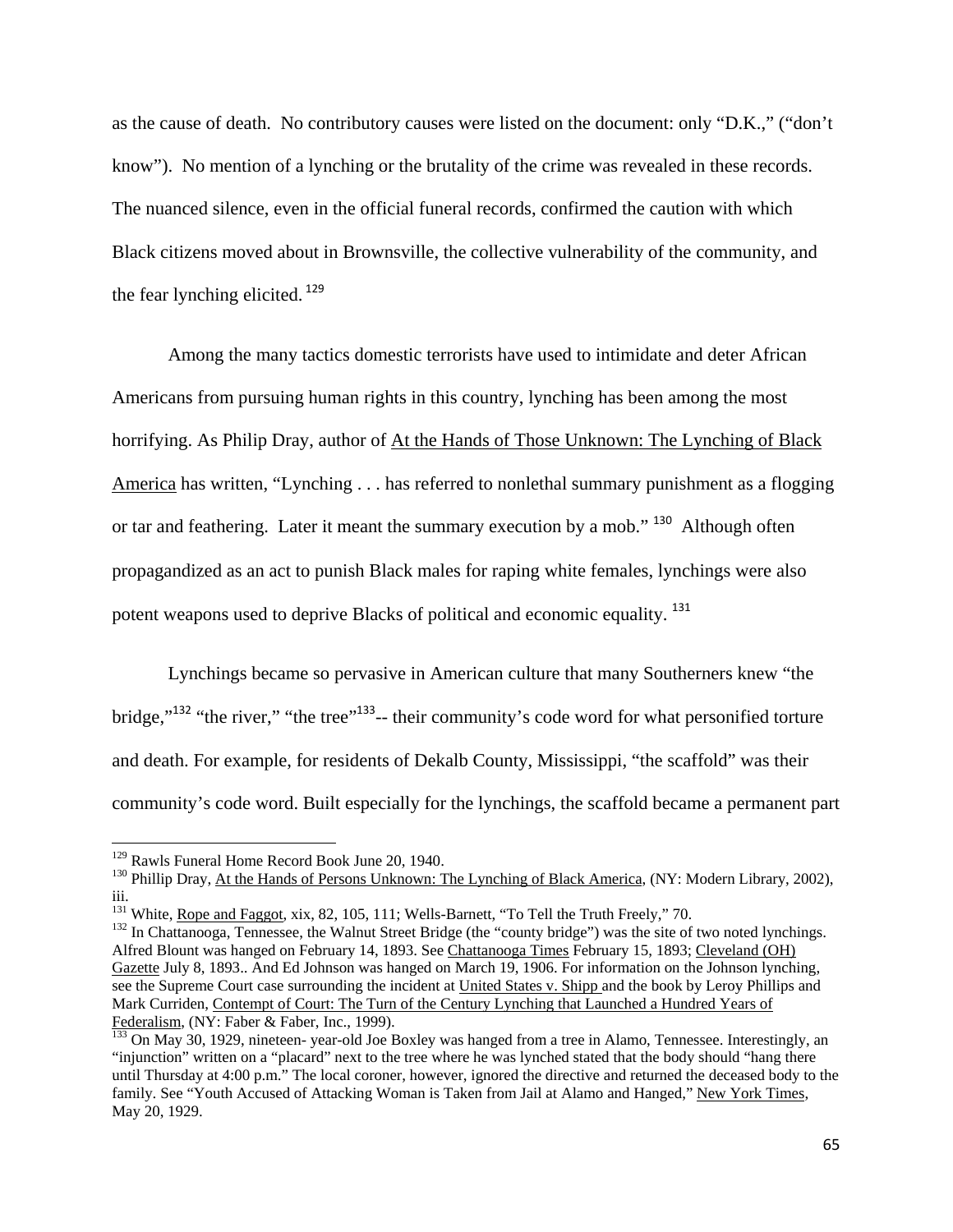of the courthouse and a constant reminder to Black residents of their powerlessness. Lynchings in Dekalb County, Mississippi, typically occurred at 4 a.m. on the courthouse lawn. A group mostly of Black women left home in the dark, walking somberly down dusty roads. They attended these public executions to support the victims' family members, who were usually their neighbors, church members, and friends, thus adding another layer to the death rituals in the Black community.<sup>134</sup> Once Black residents arrived at the town's square, they gathered on the edge of the lawn, forbidden by local officials to get too close to the lynching. When the lynching ended, the remains were tied to a truck and dragged through the Black neighborhood. Black residents who did not see the lynching firsthand could still bear witness to its horror. After parading the body through the neighborhood, it was dumped on the front lawn of the local Black funeral home. These events were etched in the community's collective memory, and, no doubt, carried with residents until they died.<sup>135</sup>

In juxtaposition are the white spectators who attended lynchings across the South as if they were family outings, making the events festive social functions. White onlookers bought postcards showing graphic photographs displaying lynched bodies. They mailed copyrighted images of mutilated bodies to friends and family with notes that documented and often celebrated the deaths.<sup>136</sup> Phillip Dray, has written:

> Lynching celebrate[d] killing and [made] of it a ritual, turning grisly and inhumane acts of cruelty. It is this ritualization, and the knowledge that victims were chosen for their race in . . . defiance of reasonable values of fairness or

<sup>&</sup>lt;sup>134</sup> See Karla F. Holloway, <u>Passed On: African American Mourning Stories</u> (Raleigh: Duke University Press, 2002). <sup>135</sup> Interview by author with Mozeal Crofton, October 2003. Mozeal Crofton attended her first lynching i County when she was nine years old. A young African American male, employed in the kitchen at a Mississippi State in Columbia, Mississippi, was accused of raping a white female student who left her home in the North to attend college in Mississippi. The above details of a Dekalb County, Mississippi, lynching come from her memories of the lynching she witnessed at nine years old. By age twelve, she had witnessed her second lynching. <sup>136</sup> See James Allen, Without Sanctuary: Lynching Photographs in America (Santa Fe: Twin Palms Publishers, 2003).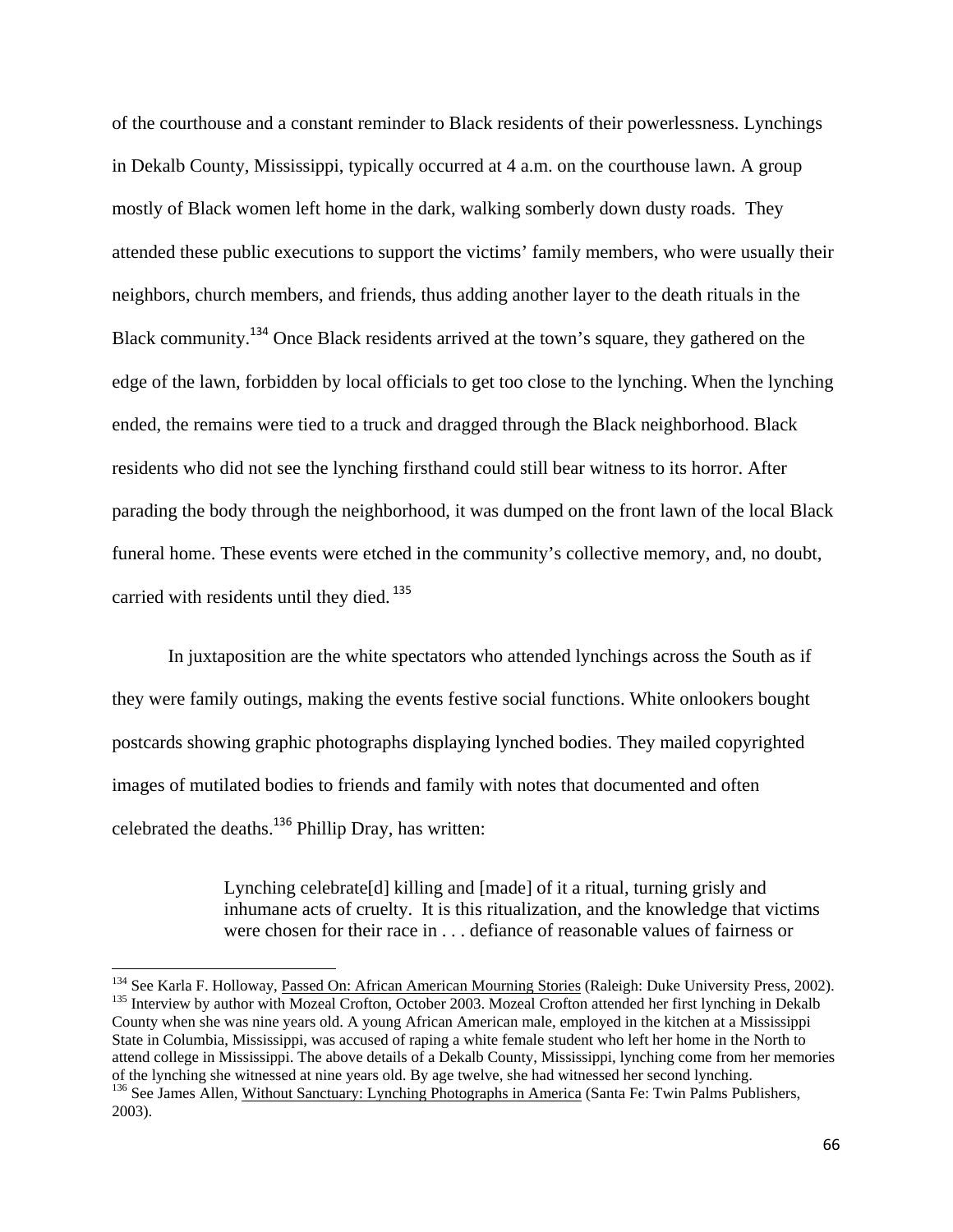decency, that makes the story of lynching so burdensome an American legacy to confront. <sup>137</sup>

One Black Mississippian offered a similar analysis. ". . . To kill a Negro wasn't nothing." He said, "It was like killing a chicken or . . . a snake. Kill a mule, buy another one. Kill a nigger, hire another one. They had to have a license to kill anything but a nigger. We was always in season."138

Unlike the lynchings in Dekalb County, Mississippi, or many documented in James Allen's book Without Sanctuary: Lynching Photography in America, the lynching of Elbert Williams in Brownsville, Tennessee, was clandestine and covert, but equally cruel and devastating to the community. The Reverend Buster Walker, president-elect of the Brownsville NAACP branch, received the news of Elbert Williams's lynching while attending the NAACP conference in Philadelphia. He provided details about one of the country's most recent hate crimes to the national delegation of NAACP members and supporters, and his report sparked national attention.<sup>139</sup>

The NAACP's national office, which had advocated for the passage of an anti-lynching law since 1919, alerted the national media to Elbert Williams's lynching. Walter White, the NAACP's executive secretary, appealed to President Franklin D. Roosevelt for a federal

<sup>&</sup>lt;sup>137</sup> Dray, At the Hands of People Unknown, xii.

<sup>&</sup>lt;sup>138</sup> Allen, Without Sanctuary: Lynching Photography in America, 12.

<sup>&</sup>lt;sup>139</sup> In 1941, the 32<sup>nd</sup> annual NAACP Convention in Houston, Texas, began by evoking the Williams lynching. "Just as the 31<sup>st</sup> annual conference of the NAACP was fired by the lynching of Elbert Williams in Brownsville, Tennessee, and the wholesale terror against that little NAACP branch, so has the 32<sup>nd</sup> annual NAACP conference in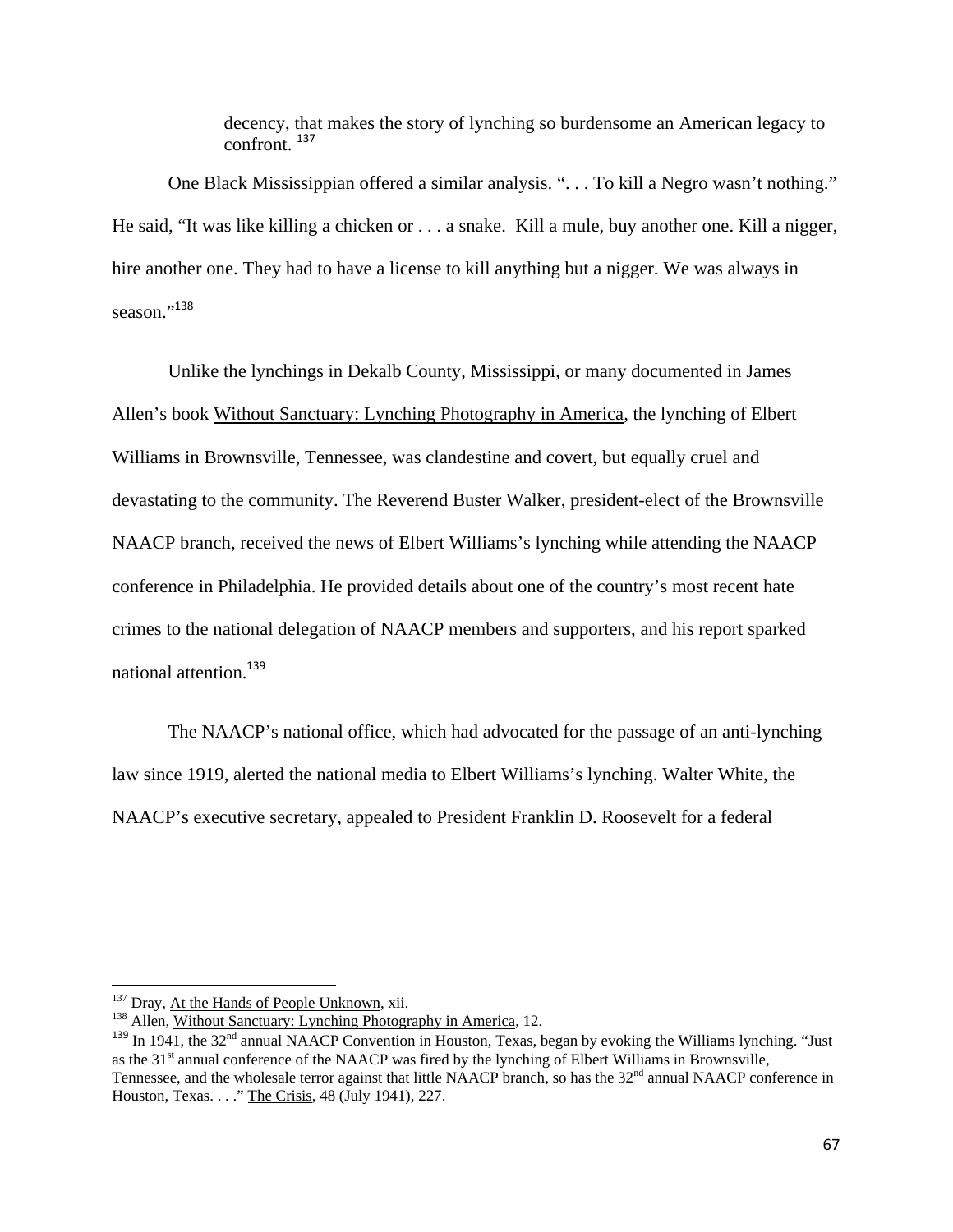investigation. Despite the introduction of nearly 200 anti-lynching bills, the U.S. Congress never passed any of them.<sup>140</sup>

Both Ida B. Wells-Barnett and Walter White displayed personal courage in the fight against lynching. Wells began her "anti-lynching crusade" in the late nineteenth century. The author of Southern Horrors: Lynch Laws in All Its Phases, she used her position as a journalist and public speaker to condemn, expose, and document lynchings, traveling across the United States and to Europe with her message.<sup>141</sup> Walter White uncovered the story of the 1926 lynching in Aiken, South Carolina, in which three African Americans were murdered while more than one thousand spectators watched. Because he was mistaken for "white" with his light skin tone, blonde hair, and blue eyes, White, an African American, was able to investigate firsthand more than forty lynchings and eight race riots. White's research confirmed that the shared goal of these outrages was to keep Blacks "in their place" and intimidate the Black workers. Lynching and other forms of intimidation proved to be forceful deterrents to those who aspired to full citizenship. <sup>142</sup>

In 1937, three years before the lynching of Elbert Williams, the Reverend John Maclin of Ripley, Tennessee, a town approximately twenty miles from Brownsville, sent a letter to President Franklin Roosevelt and Congress pleading "in the name of god that made heavon," for the passage of the Gavagan Anti-Lynching Bill and an end to the vicious murders of Black citizens. Maclin began his heartfelt letter with "Dear sirs I voice the sediments of the entire Negro race by beggin you an Congress to sign the Gavagan anti-Lynching bill." His letter continued:

<sup>&</sup>lt;sup>140</sup>See Robert L. Zangrando's <u>NAACP Crusade Against Lynchings, 1909-1950</u> (Philadelphia: Temple University Press, 1980); http://www.naacp.org/pages/naacp-history-anti-lynching-bill.

<sup>&</sup>lt;sup>141</sup> See Paula J. Giddings, *Ida: A Sword among Lions* (NY: Amistad, 2008).<br><sup>142</sup> See Kenneth Robert Janken's Introduction in White, *Rope and Faggot*, vii-xi.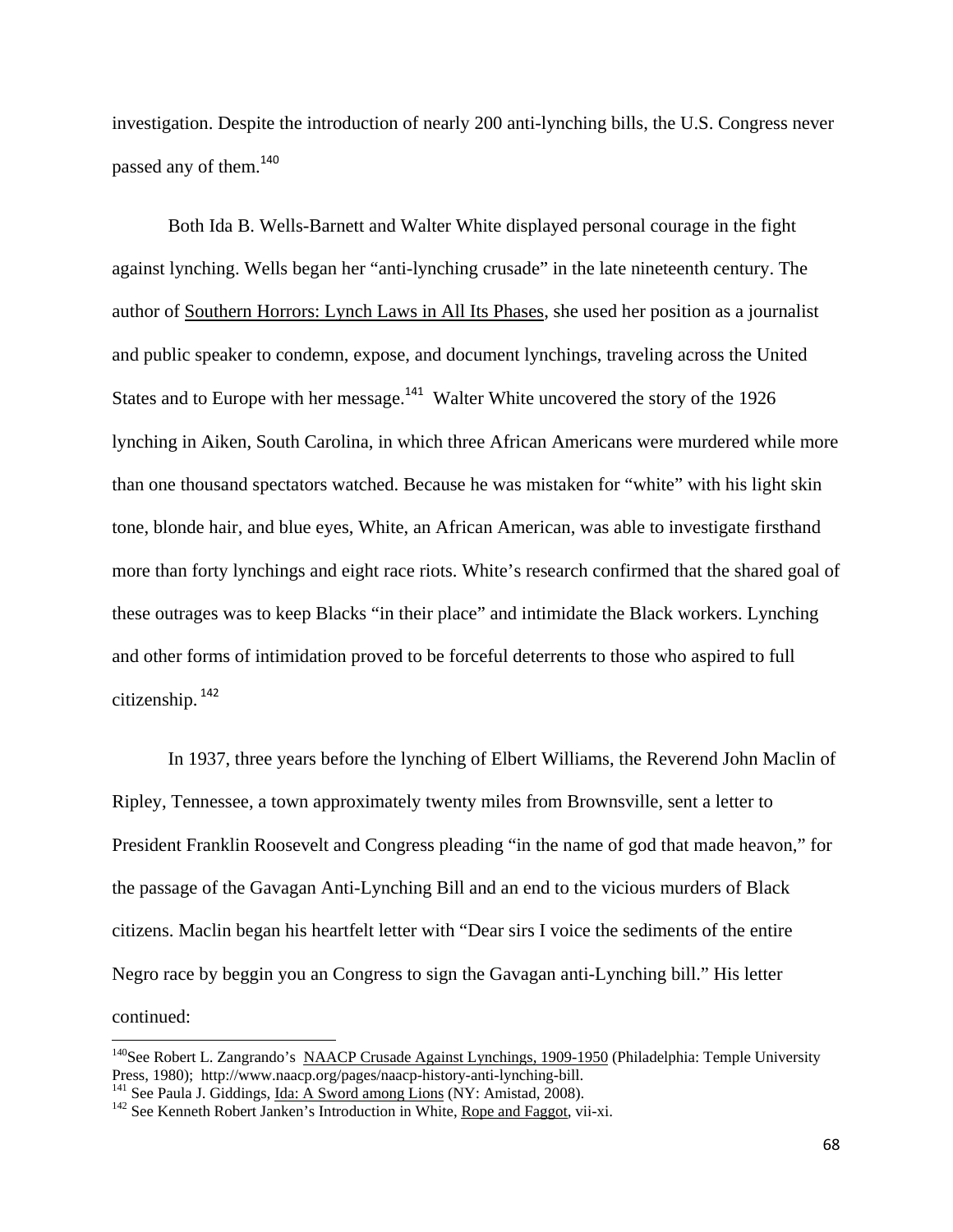A mule have more protection in the south than Negroes. Any man will be punished by law for killing a mule but A White man will not be punish for killing A Negro.... We don't wont equal sociality with with [sic] white folks. But we dose wont equal protection of the law and equal in any of the Government business that we have the ability to fill. . . There is not a struggle in history that the Negro have not played An emportum part for democracy. In time of war we put our lives at stake for the good old U.S.A. so why would our lives be more in danger in time of peace.... [You] have power to declair wars [and] bine states in laws and [make] anyone that take part in lynching. . . murderers [who] violate the laws of the USA. . . [and] spit on the Constitution with crimes.

The writer has acknowledged the powers of the president as well as the Congress, while highlighting the powerlessness, danger, and fear with which Blacks in the South were forced to live. His words evoked images of Blacks as soldiers fighting for their county's freedoms but suggested that a Black man's safety during peace time was as dubious as in times of war. Reverend Maclin addressed not only the need for equal protection but for economic justice as well. $^{143}$ 

On May 3, 1939, almost a year before Elbert Williams was murdered, the Reverend E.C. Bonds, a resident of Memphis, Tennessee, sent a letter to President Roosevelt, appealing for help after the murder of his nineteen-year-old nephew. On April 28, 1939, Bonds's nephew, a husband and father of a three-month-old baby, was "mobbed and thrown in a dredge ditch of water." Bonds and fifteen relatives who signed the letter lamented, "We don't know anybody to go to, but the Lord and you. . . . As poor Negroes, we come to you . . . for justice." The family insisted that they were "powerless" and requested an investigation of the young man's death.<sup>144</sup>

<sup>&</sup>lt;sup>143</sup> Letter from Reverend John Maclin to President Franklin D. Roosevelt, April 16, 1937, Justice Department Criminal Division.

<sup>&</sup>lt;sup>144</sup> Letter from Reverend E.C. Bonds et al to President Franklin Roosevelt, may 3, 1939, Justice Department Criminal Division.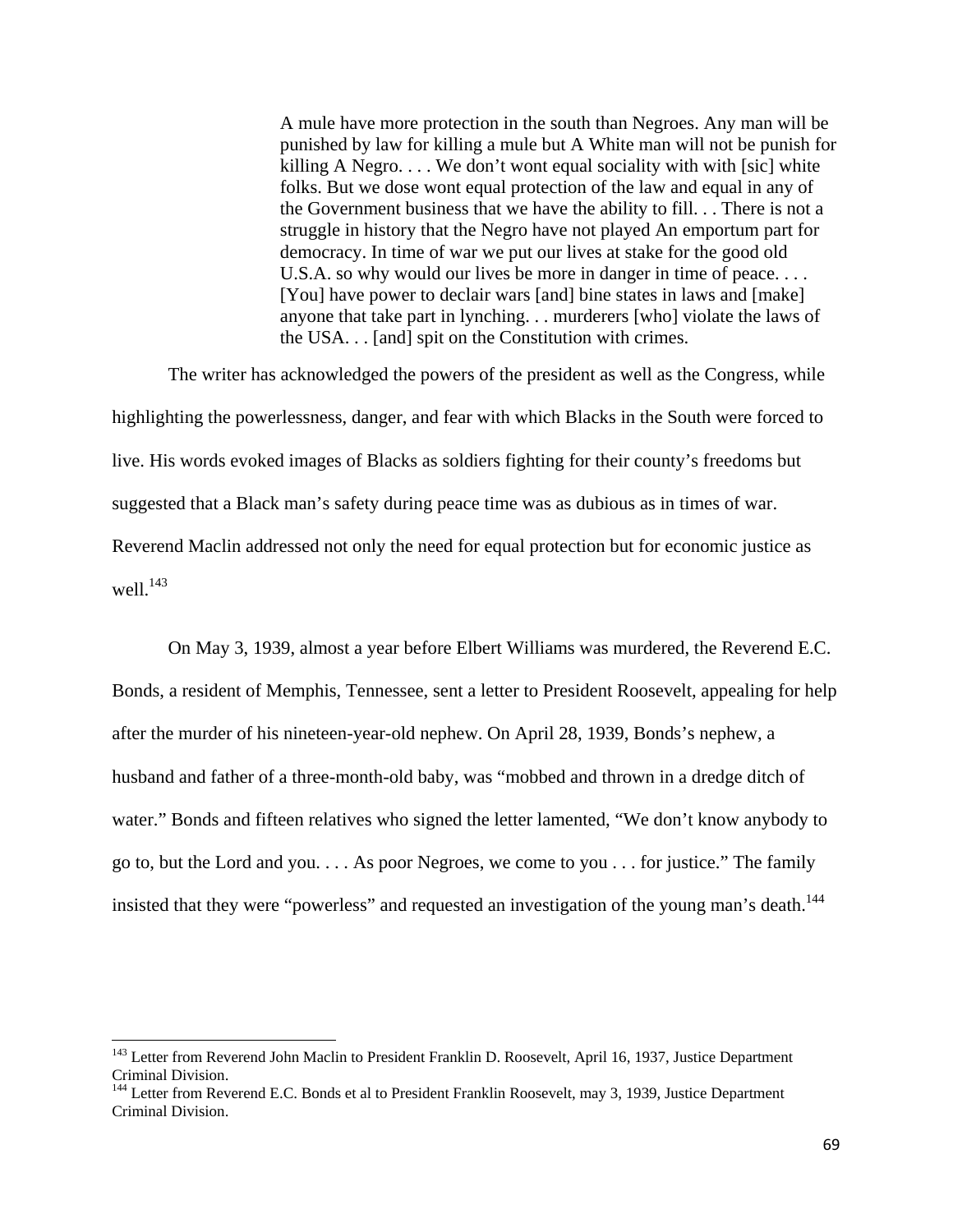After the Williams lynching, social and political networking increased on both the local and national level. Through the years, local white leaders in Brownsville had been complicit in human rights abuses and provided little protection for African Americans who challenged segregation and disfranchisement. For example, a few days after Williams's burial, Haywood County police officer Hawkins approached Mrs. Williams. He assured her that he and Judge Bond would address the lynching and "have something done about it." He told her to maintain contact with them and advised her not to stay at home at night, but no arrests were ever made.<sup>145</sup>

John Bomer, president of the Brownsville Bank, wrote to a Reverend McDowell that he had tried to persuade the county court to offer a \$500 reward for the arrest and conviction of the culprits. Although his efforts were futile, he asserted that he knew that "our people condemn a thing of this kind, no good citizen could feel otherwise."<sup>146</sup> However, by the end of June, Annie Williams had left Brownsville for Farmingdale, New York. She continued to correspond with Thurgood Marshall, who wrote letters to President Roosevelt and the U.S. Justice Department, as the NAACP continued to seek justice for her husband.<sup>147</sup>

The outward appearance of calm masked the deep anxiety that existed in the Black community. Whispers, glances, nods, private vigils, and silent prayers were clues to the brewing chaos in Brownsville as was the quiet gathering of weapons such as fishing and hunting knives, gardening tools, and shot guns for protection. Children stayed closer to home, and car owners stashed their pistols in glove boxes or under car seats to defend themselves should they be

<sup>&</sup>lt;sup>145</sup> Annie Williams affidavit.<br><sup>146</sup>NAACP Papers, Group II, Box A406, Lynching Brownsville, TN Elbert Williams folder, letter from John O. Bomer to Rev. S.C. McDowell dated July 6, 1940.

<sup>&</sup>lt;sup>147</sup> NAACP Papers, Group II, Box A406, Lynching Brownsville, TN Elbert Williams folder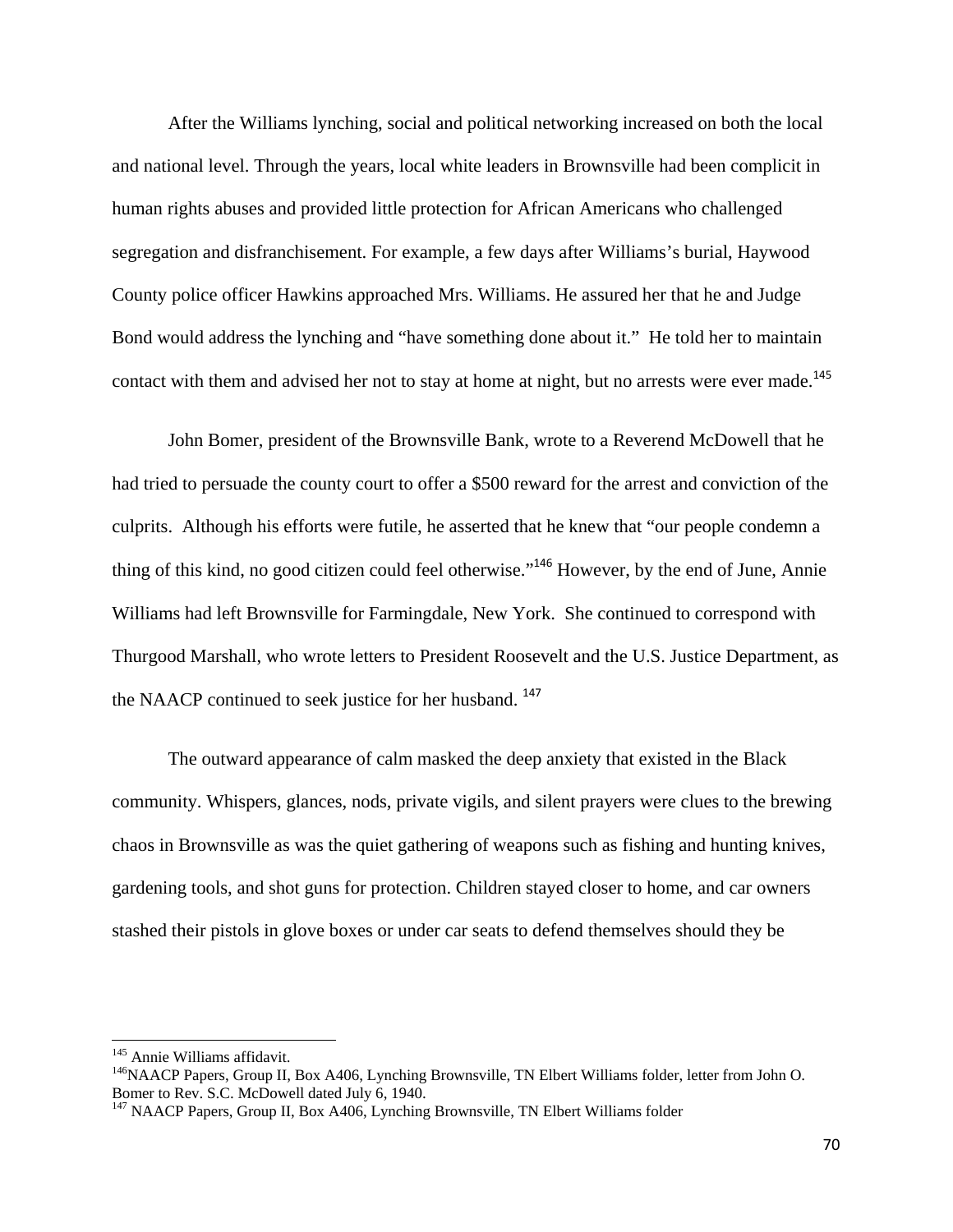accosted while driving. Meanwhile, local law enforcement instituted a curfew for Blacks. A horn sounded reminding Black residents to be in doors or bear the consequences.<sup>148</sup>

Less than one month after the Williams lynching, Irma Newbern, serving her first term as secretary of the Brownsville NAACP, wrote a letter to Walter White of the NAACP's national office which provided a glimpse into the Black community's collective response to Williams's lynching and the hostile climate in which people lived. Newbern first requested that no correspondence from the NAACP be sent to her for fear of repercussions. Although federal law prohibited tampering with U.S. mail, she had been informed that mail was being opened, and she explained that ". . . all the officers of this Branch have gone. Some were forced to leave and others fled due to fear of bodily harm." The devastating news of Elbert Williams's lynching convinced Ollie and Matt Bond, exiled in Kansas City, Kansas, after the firebombing of their home, that they should not attempt to return to Brownsville.<sup>149</sup>

Mrs. Newbern thought she had been spared physical harm because she was a woman.<sup>150</sup> but she remained "afraid to stay at home at night." She, a school teacher, and her husband, a local tailor, had been productive members of the community, and both were charter members of the NAACP. They debated whether they too should leave Brownsville. Mrs. Newbern lamented that ". . . these white people here are trying to run all the NAACP members out of Brownsville."

<sup>&</sup>lt;sup>148</sup>I am not sure what time the curfew began. In Richard Congress, Blues Mandolin Man: The Life and Music of Yank Rachell (Jackson: University Press of Mississippi, 2001), 56. Rachell makes reference to the curfew in Brownsville, "[at] Seven o'clock they blow you off the streets." See Raye Springfield, The Legacy of Tamar: Courage and Faith in an African American Family ( Knoxville: University of Tennessee Press), 131. "This Saturday, it was getting late, and any black person caught on the streets after 10:30 would spend the rest of the weekend in jail." See page. Both of these references referred to the time Elbert Williams was lynched. Blacks might have had a later curfew on the weekends, which could explain the time discrepancies.

<sup>&</sup>lt;sup>149</sup> Mattye T. Bond "Brief Sketch of the Life of Mattye T. Bond" (unpublished/undated essay in possession of author).

<sup>&</sup>lt;sup>150</sup> A Black woman who was eight months old was lynched and her fetus cut out of her and stomped by a member of the lynch mob. See James Allen's Without Sanctuary, 14.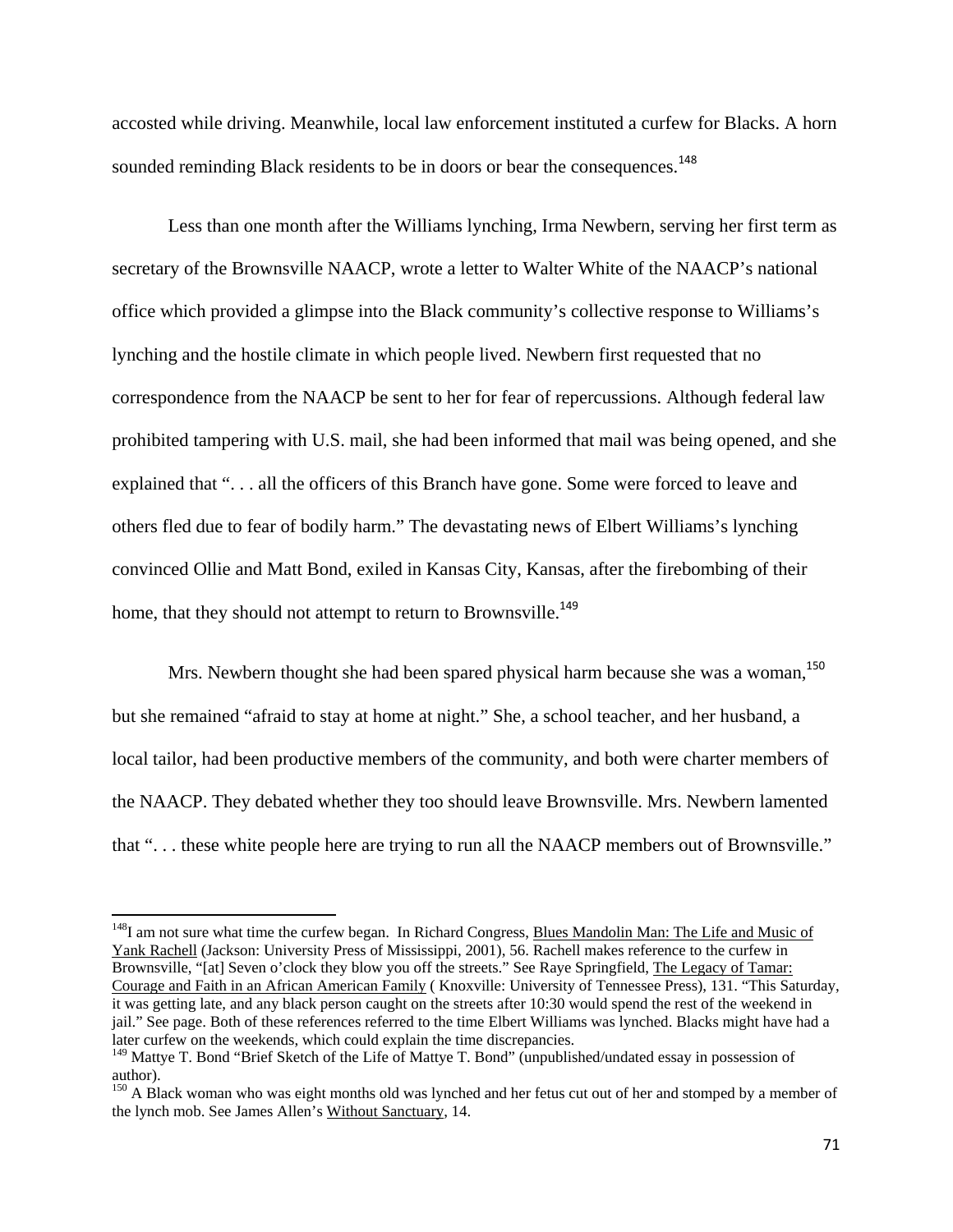She, like other local residents, was ". . . scared to death" and confirmed that "[b]eing threatened and watched is a terrible predicament to be in."<sup>151</sup>

The NAACP, headquartered in New York, and other organizations helped to make the lynching of Elbert William and the forced exodus of Brownsville citizens seeking their civil liberties part of the country's national discourse. Human rights violations in Brownsville were also likened to global ones that were more prominently debated in the media among American politicians. In July 1940, Walter White discussed the Williams lynching at the Democratic National Convention in Chicago.<sup>152</sup> In the August 1940 edition of The Crisis magazine, Roy Wilkins evoked the language of Nazi Germany to illustrate how egregious the events in Brownsville had been. He challenged the "democratic way of life" rhetoric U.S. citizens were spewing to condemn the Nazis by comparing the events in the American South to "Hitler's occupation of Prague or Vienna." He argued that these southern events read "like a passage from 'Mein Kampf," or sounded like something from a "Nazi chamber of horrors." He also emphasized that these victims of state-sanctioned violence were respectable citizens and had become "criminals" because they wanted to register and vote in the next presidential election. According to Wilkins, the perpetrators drove at least twelve residents out of town at gun point, including "a minister of the gospel, and the father of seven children who owned and operated a gasoline filling station-- a solid law abiding citizen." Wilkins concluded that "they [were] all peaceful, hard-working citizens, and, if you will, well-behaved."<sup>153</sup>

A Pittsburgh Courier editorial condemned President Franklin Roosevelt and Tennessee native U.S Secretary of State Cordell Hull for concentrating on international human rights

<sup>&</sup>lt;sup>151</sup> NAACP Papers: Group II, Box A406, Letter from Irma Newbern to Walter White July 9, 1940.

<sup>&</sup>lt;sup>152</sup> "Democratic Convention Told of Brownsville, Tennessee Lynching." CA Eagle, July 18, 1941.<br><sup>153</sup> Roy Wilkins, Editorial in <u>The Crisis</u>, 47 (August 1940), 232.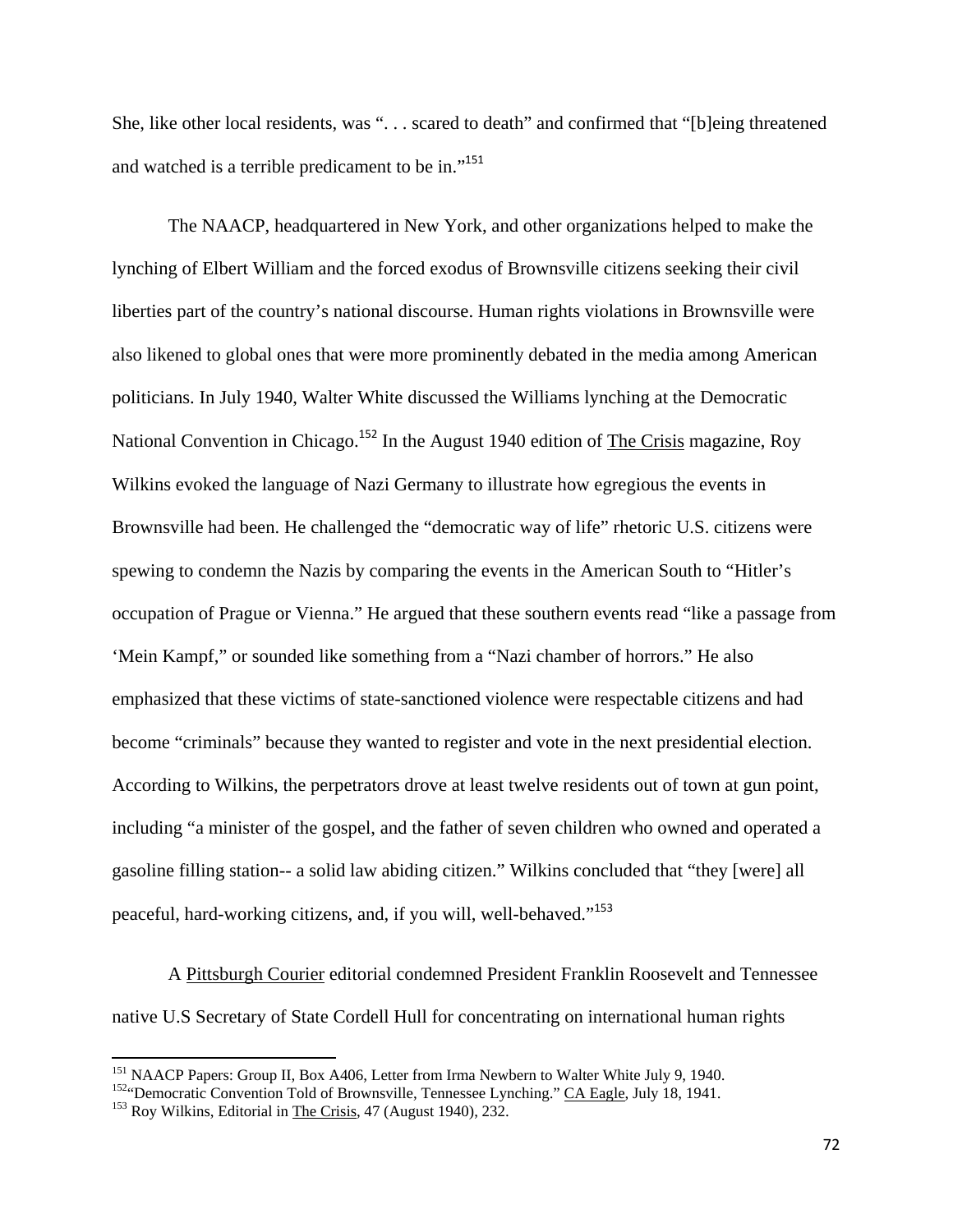violations while ignoring racially motivated violence at home. According to the editorial, Roosevelt had shown "indignation" over "aggression in Europe and Asia." And Hull had been "endeavoring to organize hemisphere resistance against . . . totalitarianism," while dismissing the fact that "democracy has been taking a severe beating in the little town of Brownsville." The Courier insisted that the Brownsville "refugees" needed as much "help and protection as . . . refugees in Holland, Belgium, France, China, Poland or Ethiopia." The newspaper also conjured up images of Nazi Germany by using a striking parallel: "There are a thousand Brownsvilles in this country where Negrophobia enslaves democracy as effectively as the Nazi enslaved liberty in Europe."<sup>154</sup>

Delegates at the United Automobile Workers' (UAW) 1940 convention in Detroit, Michigan, added a discussion of lynching to their agenda. Attendees drafted a resolution that documented their support of anti-lynching legislation. In addition to President Roosevelt, Congress, and the national office of the NAACP, the group sent a copy of their resolution to Prentice Cooper, the governor of Tennessee, acknowledging the recent lynching of Elbert Williams in West Tennessee.<sup>155</sup>

Despite public outcries and political efforts to pass anti-lynching legislation, the federal government provided no relief for the dispossessed Brownsvillians. Elisha Davis, for example, with his pregnant wife and their seven had fled to Niles, Michigan. Davis was prepared to sue Haywood County and testify against the men in the mob whom he was able to identify, but the Davises' abrupt flight from their home and business in Brownsville had put them in serious financial difficulty. Davis, who had owned his own business, resorted to asking Walter White

<sup>&</sup>lt;sup>154</sup> From "The Press of the Nation: Editorial of the Month," The Crisis, 47(September 1940), 289. <sup>155</sup> "Editorial of the Month," The Crisis, (November 1940), 360.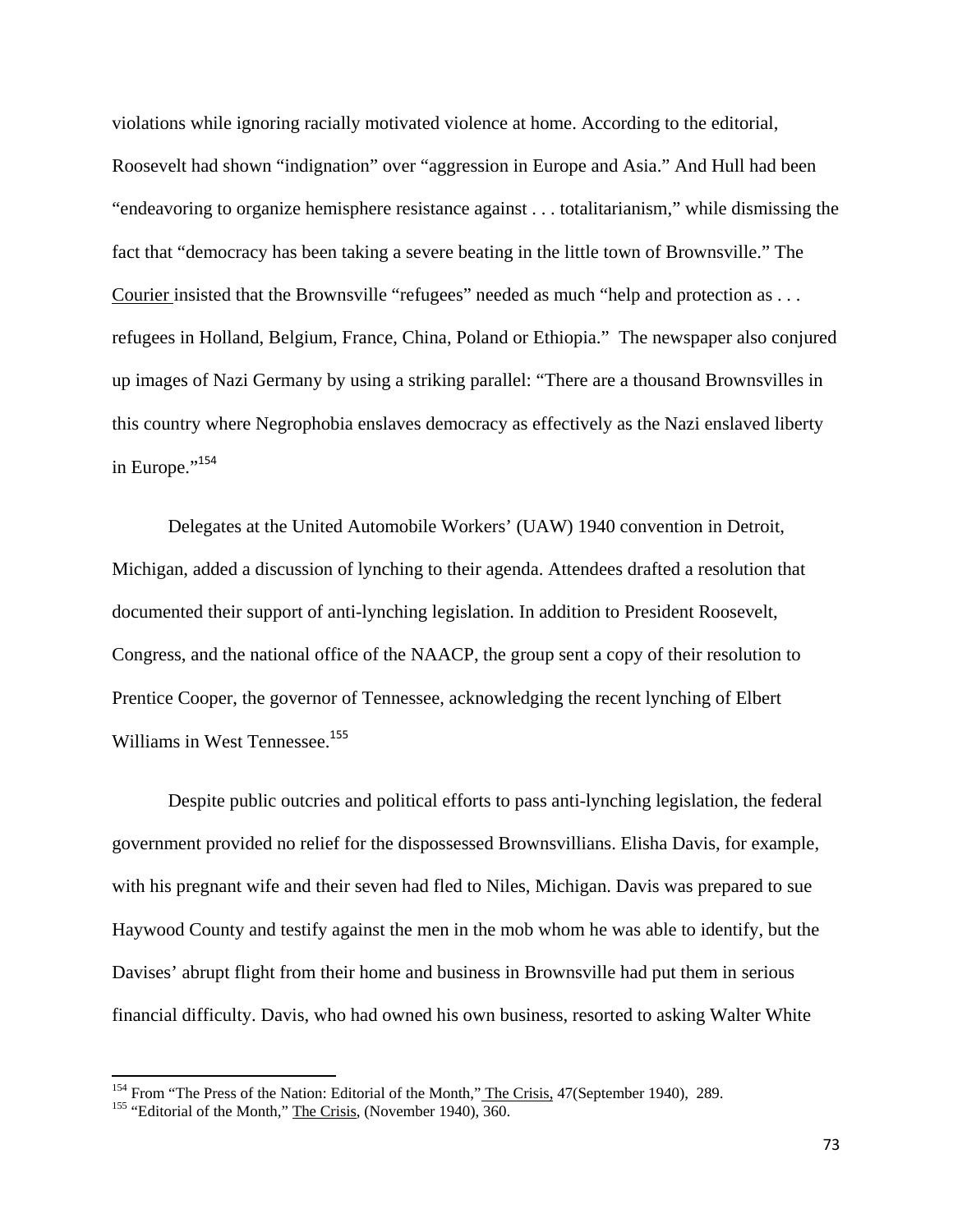and the NAACP for financial assistance. The NAACP was responsive, raising funds for the Davis family, running advertisements to connect Davis with a willing employer, and sending him money. At one point, Davis had to rely on public assistance. And, in the midst of exile and economic uncertainty, Davis remained loyal to the NAACP. In letters to White, Davis asked for NAACP membership applications as he wanted to support the NAACP's agenda in Niles, Michigan, just as he had done in Brownsville, Tennessee. In fact, he attempted to vote in the 1940 election in Michigan, but he was denied because he had not yet established residency.<sup>156</sup>

Davis's dire circumstances were exacerbated when he learned that whites had taken over his business and refused to pay him for the equipment he had recently purchased. <sup>157</sup> He also received disturbing updates from NAACP members in Haywood County. In a letter, Beulah Hill, treasurer of the local NAACP branch, wrote, "I don't think I'll ever recover from the shock. . . .It's best for them [the Davises] not to come back this way." She also warned, "Tell Elisha don't send more open messages, such as telegrams or telegraphs as they create a lot of excitement."<sup>158</sup>

News of the threats from Brownsville made their way to former residents living in exile. Elisha Davis received correspondence from several friends including Robert Bond. A letter dated September 13, 1940, from "your friend R.B." stated, "You don't have no idea how dangerous it is to go up there [to register]. A white man told my cousin before this thing was settled the river would be full of Negroes." In another letter dated August 31, 1940, Bond said "I also had a man to stop me with a long gun in his belt and told me he had me on his list. . . ." According to Bond, Dr. Lanier was confident that "Negroes would never vote in Brownsville." And a white gas

<sup>&</sup>lt;sup>156</sup> NAACP Papers: Group II, Box A406.<br><sup>157</sup> <u>Ibid.;</u> Sullivan, Lift Every Voice, 241; Couto, Lifting the Veil, 149.<br><sup>158</sup> NAACP Papers Group II, Box A406: Long distance calls were being monitored and mail was being opene before it reached the person to whom the correspondence was sent.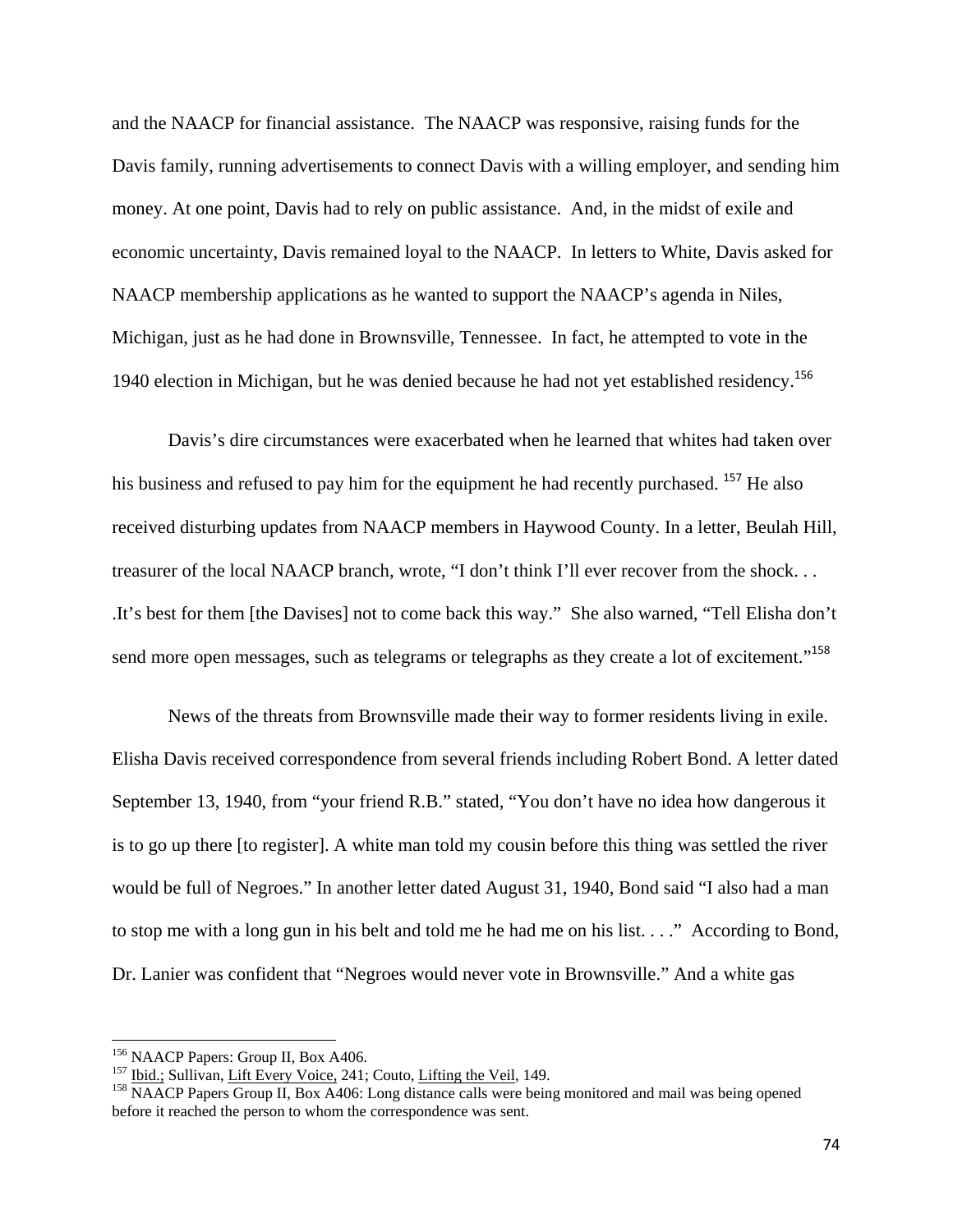station owner reportedly told Bond's brother, "I'm your friend, but if you join that dam [sic] organization I would be the first man to put a rope around your neck."<sup>159</sup>

Although the lynching received national attention, including an official federal investigation, African Americans in Haywood County were convinced that neither the NAACP nor the federal government could guarantee their protection against local whites who violently opposed equal rights. The lynching of Elbert Williams highlighted the political and economic oppression prevalent in Haywood County and the lengths to which local whites would go to quash Blacks' pursuit of civil rights. Black citizens in Brownsville wanted to participate in the political process and have their voices heard. However, they was so vulnerable and the institutional racism so entrenched that even with a formal FBI investigation and an eyewitness willing to identify at least thirteen members of the mob, no one was arrested for the lynching or any of the brutal crimes against Black citizens during the early years of the Brownsville NAACP's formation.<sup>160</sup>

The federal investigation itself was a mockery since the FBI agents who came to Brownsville to interview Black residents allowed Sheriff Tip Hunter, a well-known racist and a leader of the mob, to accompany them to the interviews. While only a small number of Blacks in Brownsville had joined the NAACP and pursued the right to vote, the white leaders, who had a stronghold on the town's social, political, and economic life, fought to maintain their apartheidlike control of Blacks in the town. African Americans feared mentioning the NAACP because of the physical, emotional, and financial backlash its presence in Brownsville had ignited. The

<sup>&</sup>lt;sup>159</sup> NAACP Papers: Group II, Box A406 Re: Elbert Williams lynching: Letter to Elisha Davis from R.B., Walker School, Ripley, Tennessee, dated September 13, 1940; Letter from Robert Bond, Route 3, Box 12, Brownsville, August 31, 1940. I surmise that R.B. is Robert Bond, who was a teacher in west Tennessee for decades.

<sup>&</sup>lt;sup>160</sup> Williams's murders never came to justice, but ironically, almost twenty years later Jack Hunter, brother of Sherriff Tip Hunter, died at the hands of Willie Jones, a meek Black man and father of 4 daughters. More details will be in Chapter 4.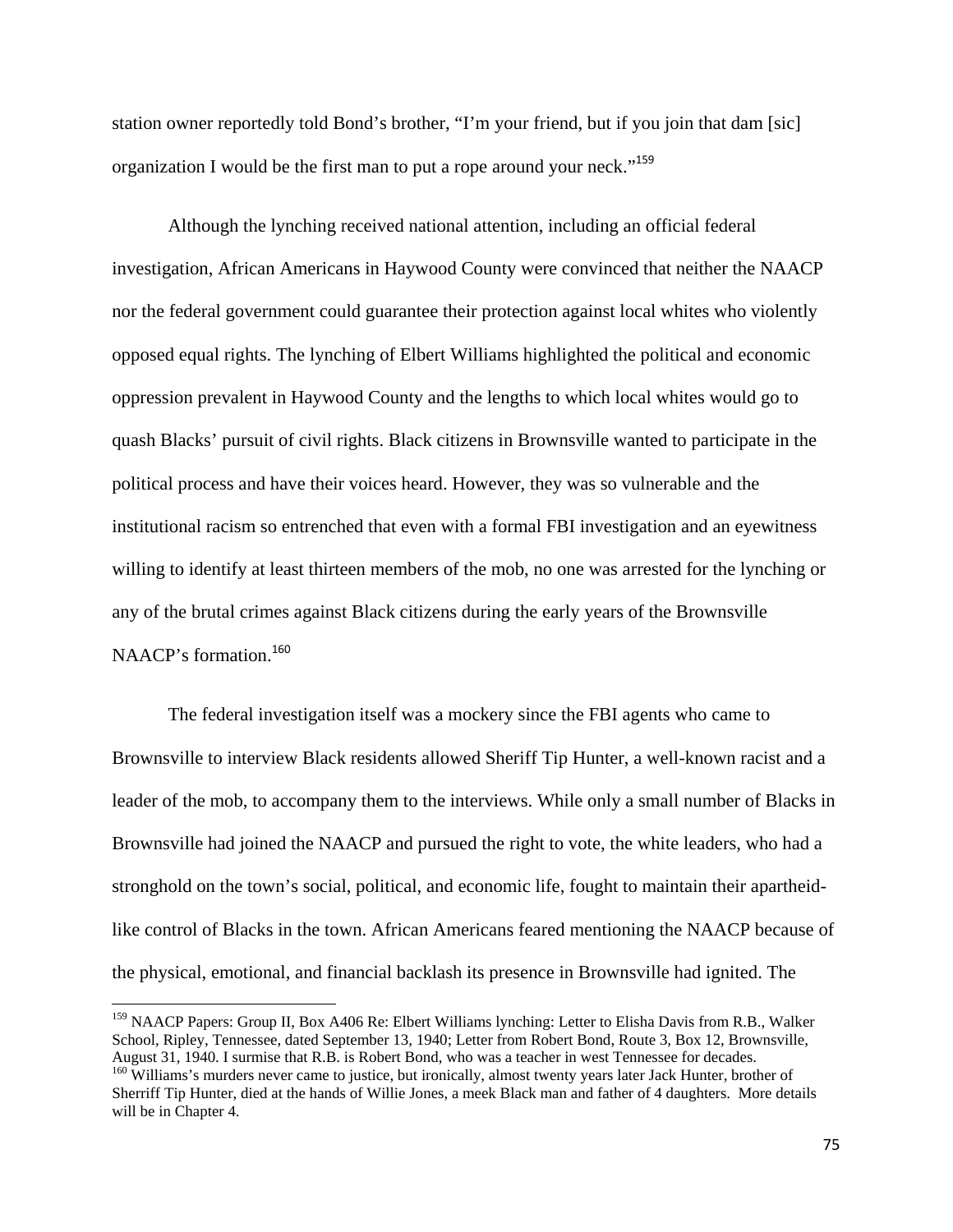lynching of Elbert Williams was a pivotal moment in the consciousness of the African American community. It forced residents to reconsider how they could pursue rights as Haywood County residents and as citizens of the United States without provoking the wrath of local whites and more bloodshed. <sup>161</sup>

 How did this hate crime and terrorist threats change the lives of African Americans in Brownsville, and how did it influence their pursuit for equality? Would this incident motivate Blacks in Brownsville to fight even harder for their civil rights as the Emmett Till lynching had done in the 1950s? Christopher Benson, attorney and Associate Professor of African American Studies and Journalism at the University of Illinois, at Urbana-Champaign, has argued that the 1955 lynching of fourteen-year-old Emmett Till in Money, Mississippi, spurred the Civil Rights Movement and helped to link the NAACP's legal strategy used in the Brown case with grassroots efforts of Mrs. Mamie Till, who decided to have an open casket funeral for her son. His body revealed the gruesome way in which he had been tormented and murdered. The unsettling picture of Till's remains in Jet magazine stirred the hearts and minds of many who, some for the first time, felt the call to action. The smiling face of the handsome teenager was contrasted with an unrecognizable and grotesque image of what lynching, hate, and white supremacy look like. According to Benson, Rosa Parks, whose act of defiance helped to spark the Montgomery Bus Boycott later that year, carried Till's image with her during her act of civil disobedience. <sup>162</sup>

## **\*\*\*\*\*\*\*\*\*\*\*\*\*\*\*\*\*\*\*\*\*\*\*\*\*\*\*\*\*\*\*\*\*\*\*\*\*\*\*\*\*\*\*\*\*\*\*\*\***

<sup>161</sup> Sullivan, Lift Every Voice, 24; Couto, Lifting the Veil, 170-171.<br><sup>162</sup> Listen to NPR http://www.npr.org/templates/story/story.php?storyId=1969702; Visit NPR

http://www.npr.org/templates/story/story.php?storyId=1969702 "Emmett Till and the Impact of Images" Christopher Benson, "Turning Point: Emmett Till's Killers Thought No One was Watching. . . They were Wrong," The Crisis 111 (Winter 2009), 7-8.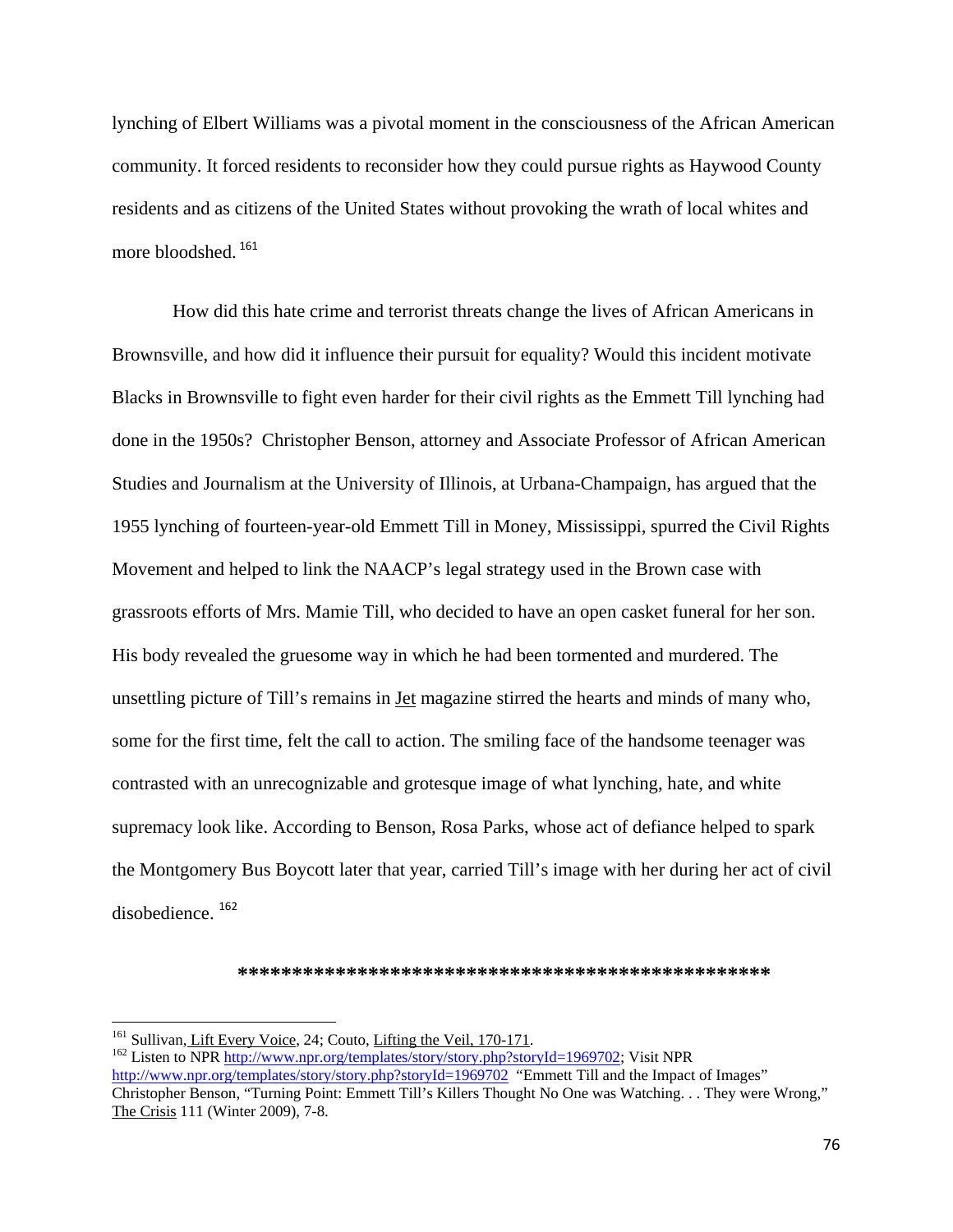The aftermath of the Williams lynching in Brownsville caused local residents to turn their attention to building staple institutions that were less obviously threatening to white supremacy. The nationally-known NAACP represented overt resistance to white privilege and oppression in Brownsville. On the other hand, staple institutions in the Black community, such as schools and funeral homes, raised no immediate red flags and appeared harmless on the surface. As Black businesses emerged, much more than the façades of new buildings materialized in the town: capital, marketable skills, personal contacts, professional and socio-political networks, ideas, models, and strategic plans also emerged—all of which could translate into power, leverage, and upward mobility for Blacks seeking equality. The formation of the Brownsville branch of the NAACP and the lynching of Elbert Williams not only reconfirmed the need for civil rights, but also inspired local leaders to shift their embrace of full citizenship from the political realm to the economic realm. Growing Black businesses and quality education for Blacks would be strategies to achieve economic equality and eventually first-class citizenship.

After Elbert Williams's lynching, it was clear that local white leaders were opposed to sharing their power or citizenship rights with Blacks. Brownsville whites would not permit the growth of the new NAACP branch without causing more deaths and property losses. Black Brownsvillians had already exhibited an entrepreneurial spirit with the small businesses established in the town. Even before Emancipation, enslaved Africans had used economic empowerment to resist racism and subjugation. They understood the importance of economic leverage as they saved money to buy freedom for themselves and their families. Thus, like their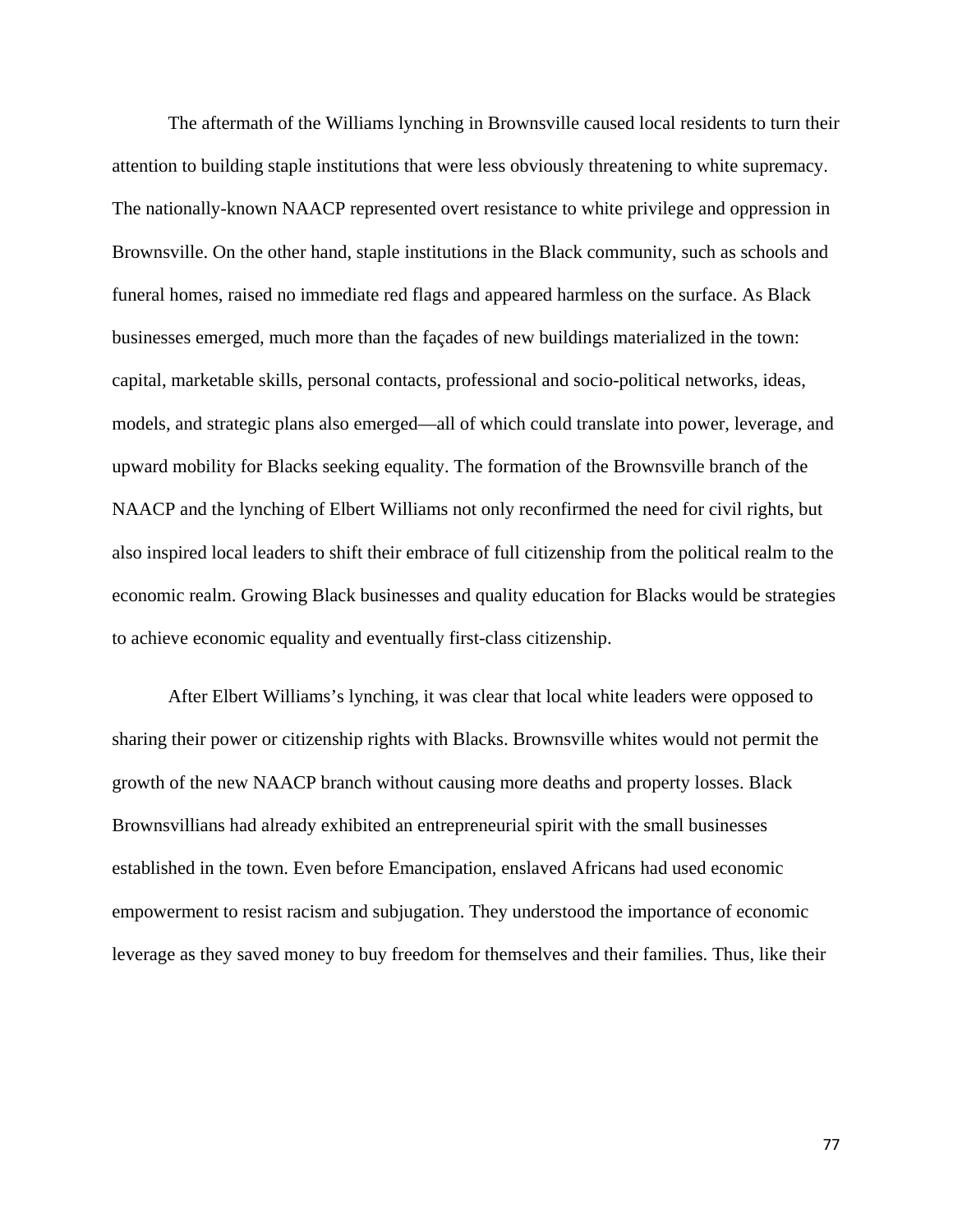enslaved forbearers, Blacks in Brownsville used economic empowerment as a path to human rights and full citizenship.<sup>163</sup>

In 1899, W.E. B Du Bois addressed the relationship between Black entrepreneurship and social justice when he published a report that focused on African American businesses and identified their "functions" within the African American community, which were "(economic, social and psychological)". He observed that "Physical emancipation came in 1863, but economic emancipation is still far off." And according to historian Suzanne Smith, Du Bois "articulate[d] a clear vision of black economic independence as a central platform in the fight against racial inequality." So, the interwoven threads of economic independence and the Black freedom struggle are grounded in centuries of practical and intellectual thought. <sup>164</sup>

Charles Allen Rawls's personal affirmation, "The Negro will never be free until he is economically free," made him an important figure in the community's shift from political to economic justice. Rawls, together with the Black community, was able to use entrepreneurship as a nonviolent form of protest against exclusion and oppression which furthered the cause of civil rights while pursuing economic justice for the community, and enhanced self-esteem for the people living there. More specifically, Rawls used the funeral business as a "gateway" enterprise that allowed him to establish other staple institutions. Christopher Leevy Johnson, a funeral director and author of "Undertakings: The Politics of African American Funeral Directing," has stated that African American funeral directors were "committed to the needs of the community and often broadened their service beyond providing decent burials. . . . [In fact], during the

<sup>&</sup>lt;sup>163</sup> For the "slaves' economy," see Roderick A. McDonald, The Economy and Material Culture of Slaves (Baton Rouge: Louisiana State University Press, 1993).<br><sup>164</sup> Carol Jenkins and Elizabeth Gardner Hines, Black Titan: A.G. Gaston and the Making of a Black American

Millionaire, ( NY: Ballantine Books),86 ;W.E.B. Du Bois, The Negro in Business (Atlanta: Atlanta University Press, 1899), 5; Smith, To Serve the Living, 49.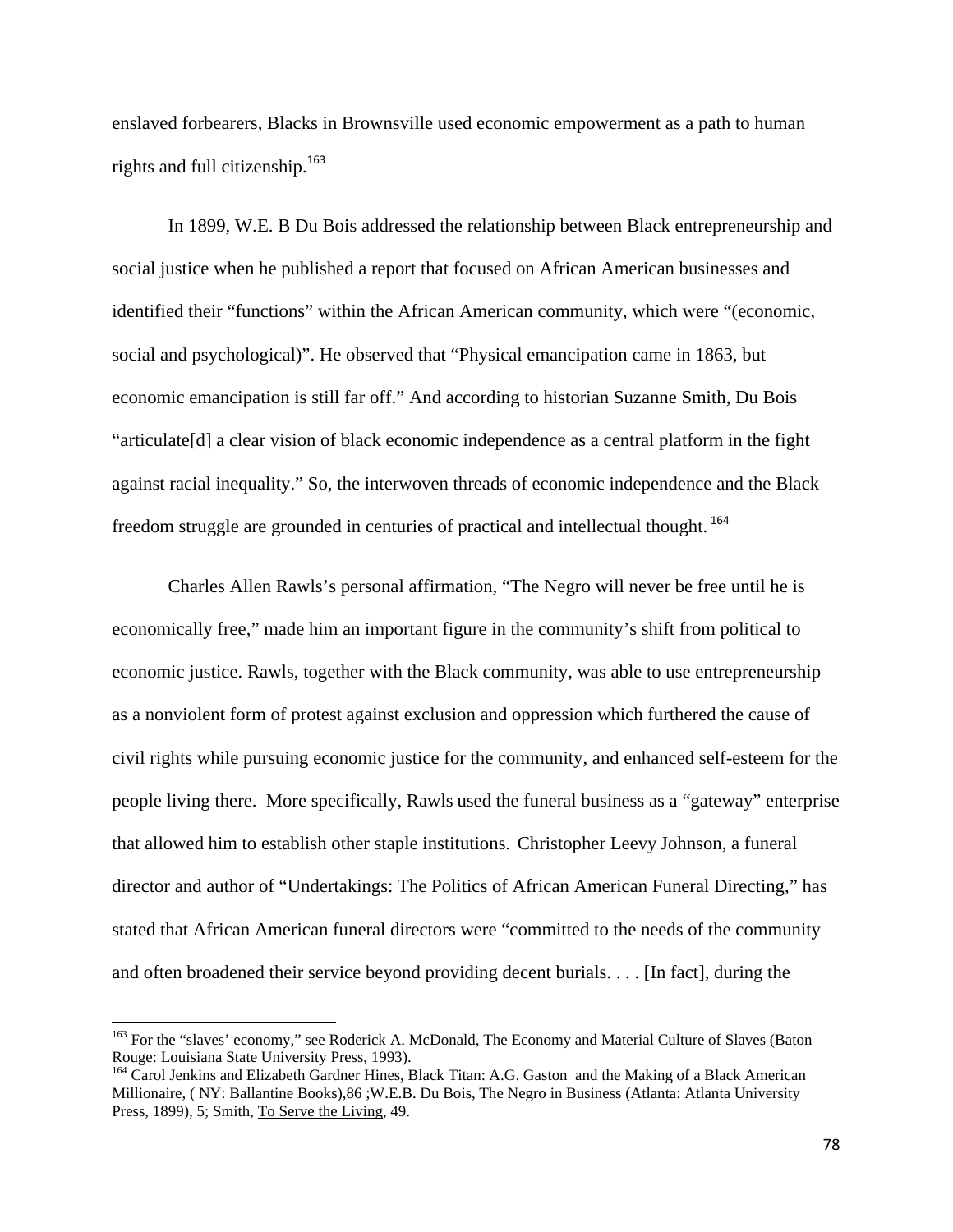twentieth century, African American undertakers in America used their success as businessmen to facilitate social change by their involvement in various civil rights organizations and movements."<sup>165</sup>

In Brownsville, Black businesses helped to create social change. The entrepreneurial spirit of business leader and funeral director C.A. Rawls indeed extended beyond providing a decent burial. No doubt after witnessing the resistance, violence, and economic reprisals his mentor O.S. Bond had encountered while fighting for equality, Rawls concluded that direct action would not be effective. Subversive economic action, but in plain sight, became a viable approach to securing economic leverage and citizenship.

 In the classic Harlem Renaissance poem, "I, Too, Sing America," Langston Hughes observes: "I am the darker brother./ They send me to eat in the kitchen/ When company comes,/But I laugh,/And eat well,/And grow strong." He is aware of what white America might perceive as his subordinate position, being sent to the kitchen and excluded "when company comes." Still, Hughes, perhaps embracing the Washingtonian notion of growing where we are planted or casting down our buckets where we are, asserts that "Tomorrow, / I'll be at the table/ When company comes." More than simply coming to the table or being allowed to sit at the table, the poet prepares to contribute to the conversation at the table and expresses contempt for the inhumanity he has experienced while being excluded. He continues, "Nobody'll dare/Say to me,/"Eat in the kitchen, /Then." As the poem ends, the writer shifts his focus to the more fundamental and universal message that condemns inhumanity and honors his inherent beauty as not only as an American but as a member of the human family. He concludes, "Besides,/ They'll

<sup>&</sup>lt;sup>165</sup> Christopher Leevy Johnson, "Undertakings: The Politics of African-American Funeral Directing," Proquest Dissertations and Theses, 2004. Section 0202, Part 0337 356 pages, [PhD dissertation] United States—South Carolina .University of South Carolina; 2004. Publication Number: AAT 3130454, 10-11.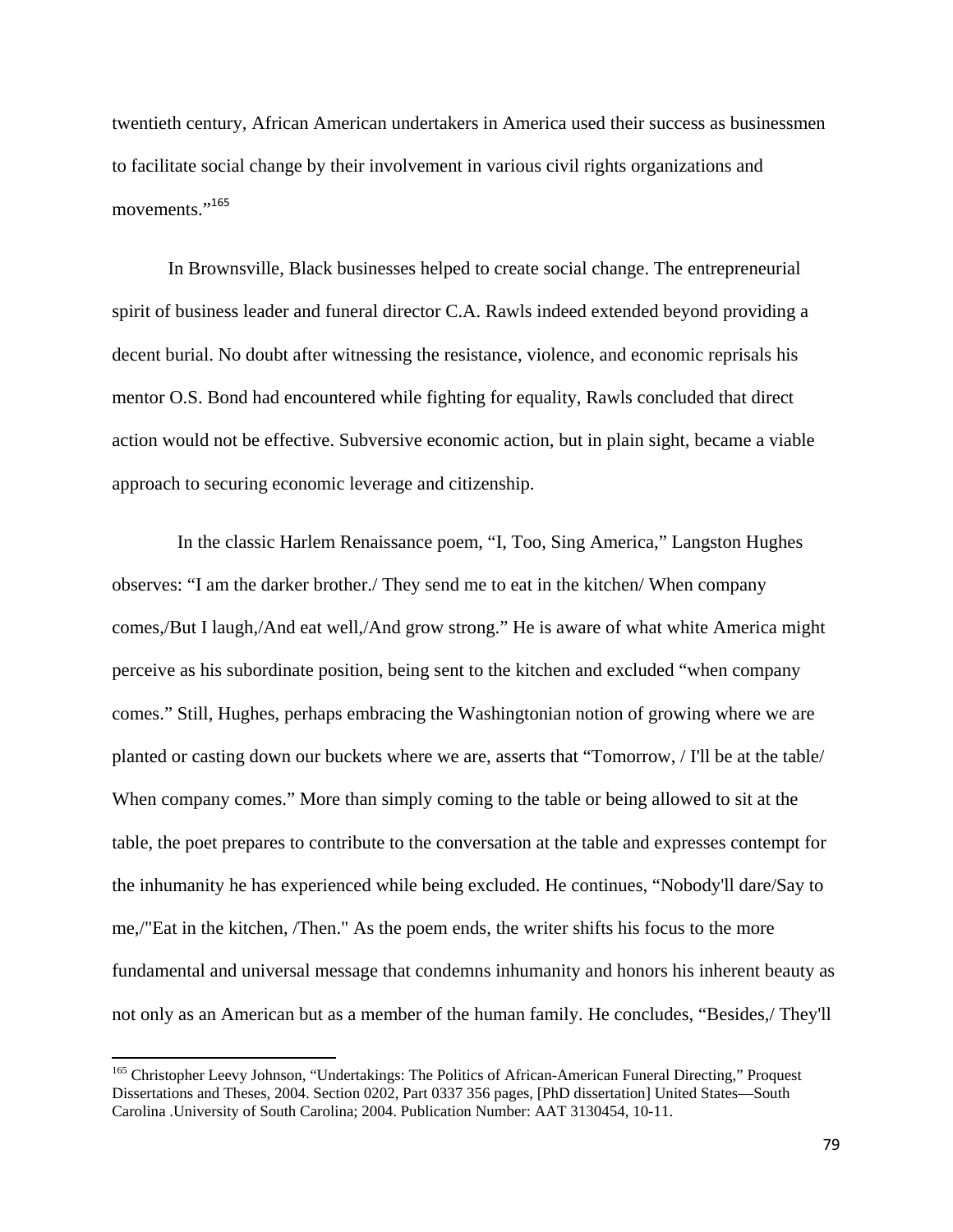see how beautiful I am/And be ashamed--/I, too, am America." Much like the approach to citizenship Hughes uses in his poem, Rawls and the citizens who remained in Brownsville in the 1940s began building their own "table" as they attempted to "eat well and grow strong." <sup>166</sup>

On a personal level, Rawls understood the importance of economic empowerment as he became part of an emerging middle class that provided him with access to information, resources, and ideas, as well as to social, political, and professional contacts that he used to elevate his family and his community. Rawls practiced thrift. He saved money and was able to move his business from his residence into a new building on Jackson Avenue, which became a central location for many Black-owned businesses. At home, Rawls hired Lurleen "Shot" Hart, a young woman from the neighborhood, to keep house, cook, and clean. Shot became an integral part of the family as she freed Mrs. Rawls from traditional household chores and gave her more time to devote to community work. Shot provided support when the family entertained guests or when business associates were unable to secure lodging in "whites only" hotels. She, similar to local ministers, leaders, and business associates, was an unofficial advisor who provided Rawls with a perspective from struggling and working-class neighbors that increased his awareness of community needs. As the family grew in stature, they maintained an open-door policy which kept them connected to their community. The family owned several household firsts: neighborhood children, for example, who were fascinated with an electrical appliance that made ice, dropped by just to see the refrigerator make ice. A neighbor, living with domestic violence, retreated to Mrs. Rawls for safety when her husband's abuse escalated. Extended family from the "country" lived with the Rawlses for months to attend school or secure employment in the city. Mrs. Rawls was a Sunday school teacher and member of the Missionary Society at Farmer's

<sup>&</sup>lt;sup>166</sup> Langston Hughes, "I, Too," in Arnold Rampersad, ed., The Collected Poems of Langston Hughes (NY: Alfred A. Knopf, 1995), 46.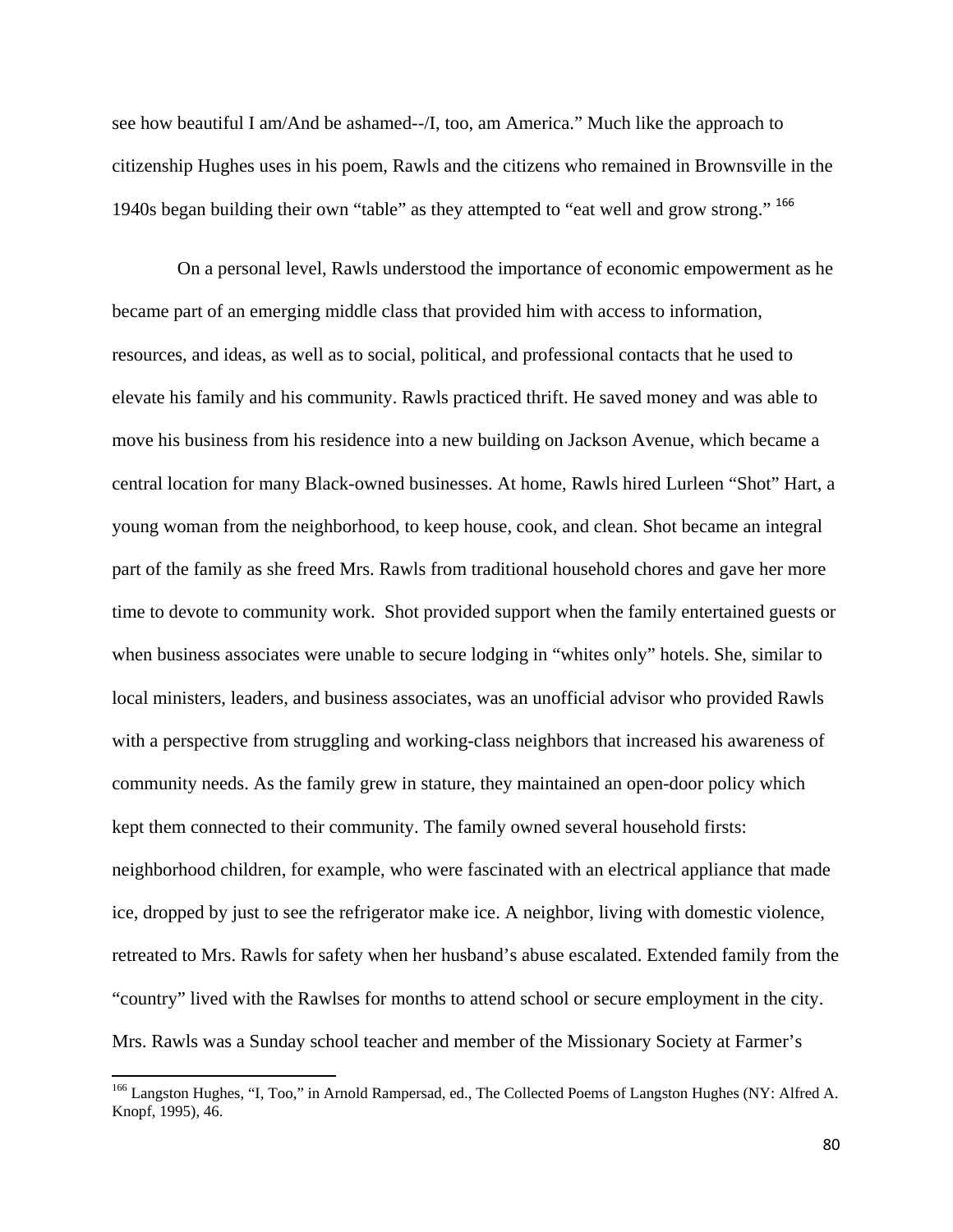Chapel C.M.E. Church. Rawls maintained a professional persona and purchased tangible symbols of prosperity. Still, he remained a prudent consumer whose purchases were investments that would ultimately help his family, his business, and his community.<sup>167</sup>

 C.A. Rawls and his wife Maude had annual physical examinations at Riverside Hospital, the first Seventh- day Adventists-run hospital for Blacks in Nashville. Riverside, established in 1927, attracted prominent Blacks from across the state. Patients ate vegetarian meals, received medical treatment, including alternative treatments such as hydrotherapy, and met a staff of African American doctors and nurses. <sup>168</sup> Rawls understood the importance of quality health and medical care. Although he maintained relationships with local white physicians, particularly Dr. David Stewart with whom his grandmother Harriett Stewart Rawls shared common ancestors, Rawls sought out African American medical doctors and dentists willing to practice in Brownsville, and he often leased housing and office space to them. For example, Dr. L.D. Thomas, a medical doctor born in the Virgin Islands and a charter member of the local NAACP, leased office space from Rawls. In later years, Dr. Ernest Carter, a graduate of Meharry's School of Dentistry, and native of Jackson, Tennessee, practiced in Brownsville and rented a home from Rawls. <sup>169</sup> Rawls Funeral Home provided ambulance services for its burial association members and local residents before an ambulance authority was established in Brownsville. Funeral home hearses became ambulances which transported burial association members and Brownsville

<sup>&</sup>lt;sup>167</sup> Cynthia Rawls Bond interview with author, 2008.<br><sup>168</sup> See Nashville Adventist Heritage Tour *www.blacksdahistory.org/files/40749920.pdf* (accessed August 13, 2011) http://historicnashville.wordpress.com/2009/04/14/riverside-sanitarium/ and http://www.blacksdahistory.org/Important\_Whites\_in\_Black\_Seventh-day\_Adventism.html

<sup>&</sup>lt;sup>169</sup> Interview by author with Cynthia Rawls Bond, June 4, 2008.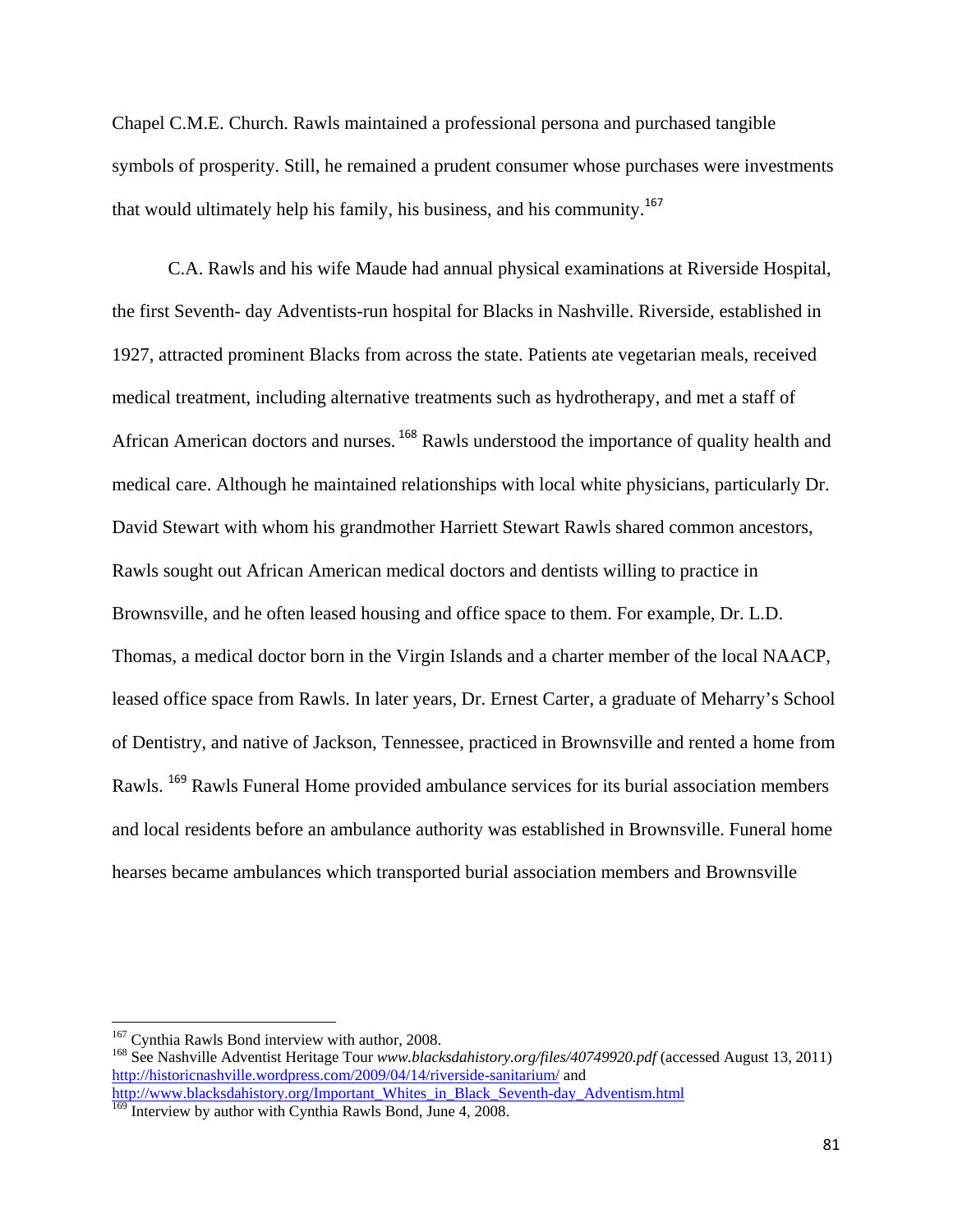residents to local-area hospitals for emergency care and medical appointments. Rawls Mutual Benevolent Society, at its peak, insured over 30,000 African Americans.<sup>170</sup>

The Rawls family also took what were advertised as "health vacations"<sup>171</sup> to the Pythian Bathhouse and Hotel in Hot Springs, Arkansas. The Pythian, established in 1914, was owned by the Knights of Pythias of North America, South America, Europe, Asia, Africa and Australia (KoP), a well-known fraternal organization and benevolent society. The resort became a popular getaway for prosperous African Americans who were able to bathe in the healing hot springs of Arkansas, which helped to rejuvenate both the mind and body.<sup>172</sup> Benevolent society members received a discount when visiting the bathhouse, but Black sports figures, congressmen, bankers, journalists and entrepreneurs also vacationed at this upscale facility. Rawls and his wife had daily bathes and massages. They met other Black leaders from their respective communities who discussed issues of the day. Dinner often included conversations about the philosophies and achievements of Booker T. Washington and less well-known leaders of "the race" such as A.G. Gaston, an Alabama native and funeral director whom Rawls admired. Gaston's success in the funeral business helped him to expand into other enterprises so that he eventually opened a bank, a hotel, and an insurance company. Rawls was aware of Gaston's success in business and admired his accomplishments as well as his service to his community.<sup>173</sup>

Self-help groups and fraternal organizations, though less frequently researched, for example, than Black churches, have provided foundational support to communities forced to

 $170$  See Golden Circle Life Insurance pamphlet, "From Zero to Six Million," in possession of Cynthia Rawls Bond; See funeral program of Charles Allen Rawls, February 10, 1988, in possession of author.<br><sup>171</sup> See advertisement in The Crisis 47(September 1940), 303.

<sup>&</sup>lt;sup>172</sup> See website "Pythian Bathhouse, Hotel, and Sanitarium" http:// mosaictemplarscenter.com/collections/files.aspx; also see "African Americans and the Hot Springs Baths" Department of the Interior, National Park Service: Hot Springs., [n.d.], on accessed August 4, 2009.<br><sup>173</sup> See Jenkins and Gardner Hines, Black Titan.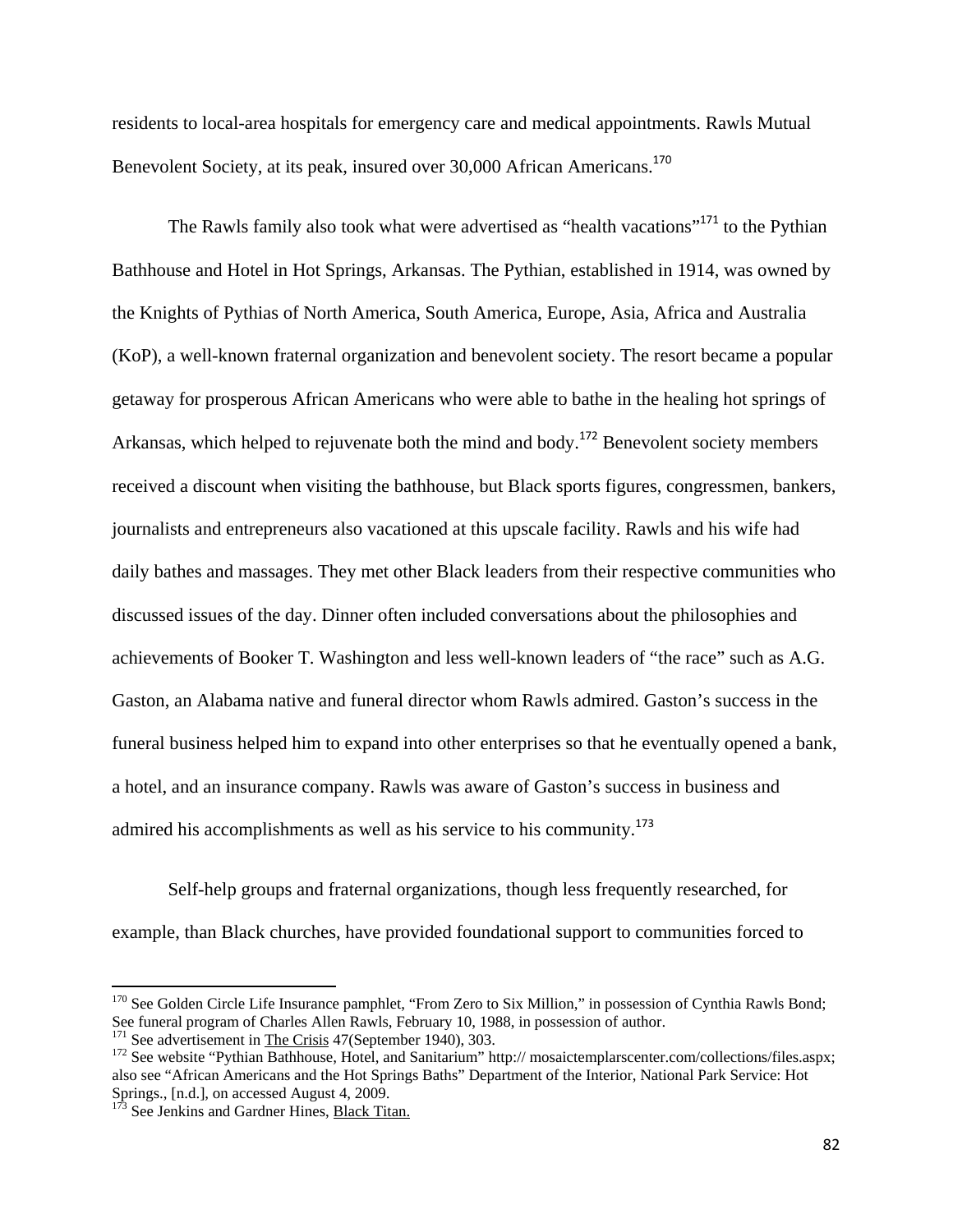exist and survive along the periphery. These institutions, which have helped communities not only to survive, but even to grow in the midst of racial segregation, knitted together the social and cultural fabric of rural towns and cities and towns across the country. Moreover, these institutions have often been sites of political activism representing sociopolitical markers of resistance. The Black community has long embraced the collaborative spirit of these associations. Burial associations have been an integral part of Black communities where poverty and disenfranchisement abound. Pooling together resources, though small, helped communities on multiple levels. A strengthened sense of community emerged as members were assured relief or assistance when death or loss of family income occurred.<sup>174</sup>

 Like local NAACP members who had made connections among civil rights activists across the country, Rawls built networks within staple institutions that benefitted him as well as his community through the local chapter of the National Negro Business League, founded by Booker T. Washington, and the West Tennessee Funeral Directors' Association. Rawls brought ideas from meetings of these organizations back to his community, and with community support, he was able to lay the groundwork for businesses that would benefit the Black community. For Rawls, a consummate business man, lines between work and play or business and pleasure were often blurred. The bottom line was business, and business meant, as Suzanne Smith noted, "serving the living and the dead."<sup>175</sup>

Rawls often advised his daughter, "Make yourself necessary to the world and the world will give you bread." He was establishing himself as a central part of the community. For example, Rawls Funeral Home continued to expand as Rawls opened other locations in West

<sup>&</sup>lt;sup>174</sup> Skocpol, et al., What a Mighty Power We Can Be: African American Fraternal Groups and the Struggle for Racial Equality (Princeton: Princeton University Press, 2006), 13, 76; personal observations by author.<br><sup>175</sup>See Suzanne E. Smith, <u>To Serve the Living: Funeral Directors and the American Way of Death</u> (Cambridge:

Harvard University Press, 2010).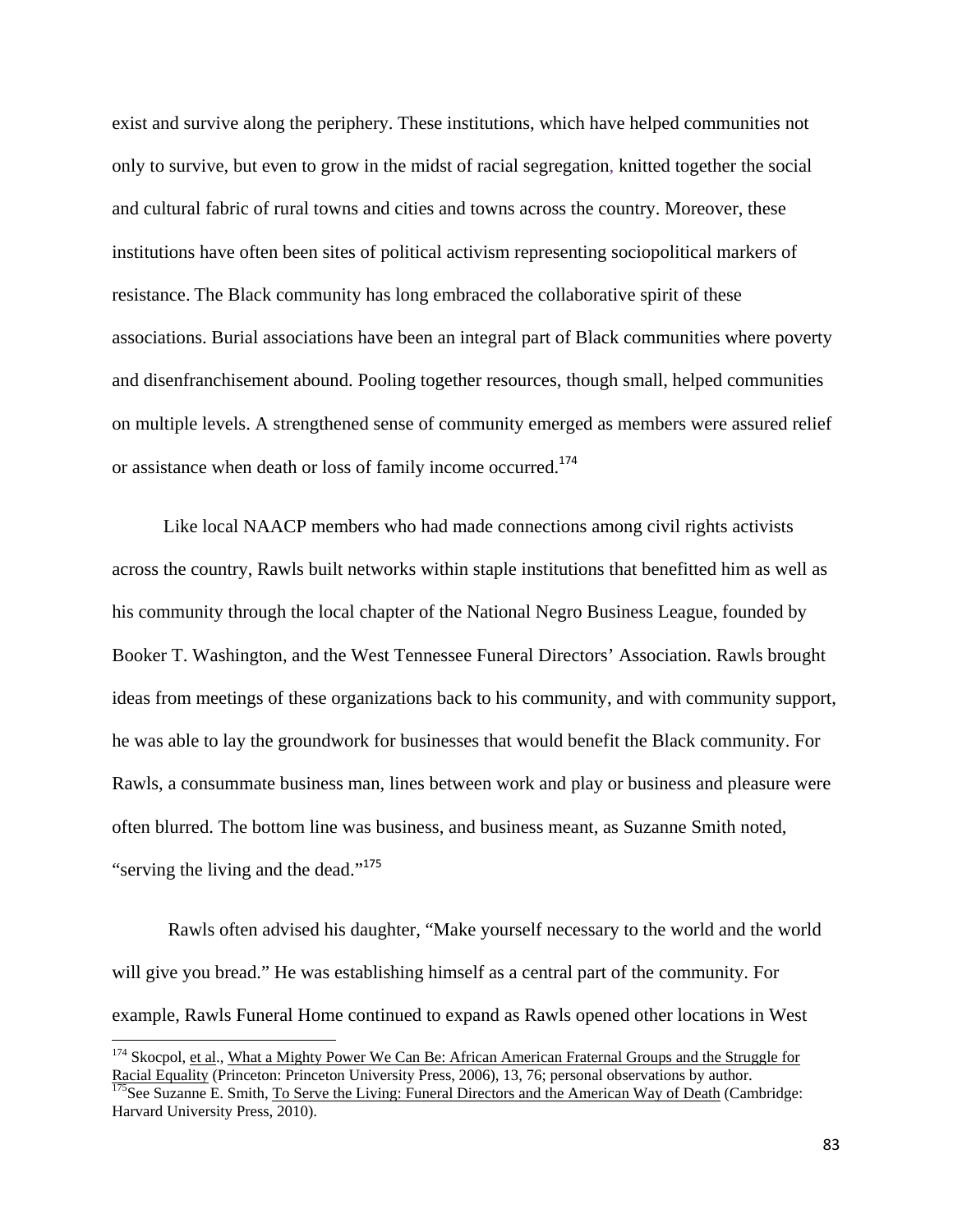Tennessee. The Rawls Burial Drive continued each year without interruption and provided material support that included furniture, money, insurance coverage, and ambulance service as well as psychological support that included membership in the burial society with friends and the promise of a dignified burial. Whites appeared to tolerate Black-owned businesses which they typically saw as non-threatening and insignificant to the larger white community.<sup>176</sup>

In the mid-1940s, after Blacks protested to Rawls about the treatment they received at the local white-owned movie theater, Rawls purchased a building on Main Street, just south of the Courthouse square, and opened the Gem Theater. Blacks were no longer relegated to the balcony, and they were able to enjoy western or other movie genres without compromising their dignity in the process. This business created additional employment for African Americans, generated income that could be recycled into the Black community, and became part of an important infrastructure in Brownsville. The auditorium in the Gem Theater building became a site where artists such as B.B. King performed, thus providing Blacks in the area with another social and cultural outlet.<sup>177</sup> In addition, the basement of the Gem became the site of the Kozy Barber School, established to cater to Black World War II veterans returning to West Tennessee.

In June 1944, President Roosevelt signed the Serviceman's Readjustment Act into law. The GI Bill, as it became known, provided financial support to World War II veterans as they reentered civilian life. In addition to money for tuition and books, veterans could receive monthly living allowances as well."<sup>178</sup> A total of 7.6 million veterans used the GI Bill for educational purposes, and according to the military historian John Butler, approximately 95 percent of the

<sup>&</sup>lt;sup>176</sup> Interview by author with Cynthia Rawls Bond, April 15, 2011, Brownsville, Tennessee; Interview by James Baxter with C.A. Rawls, July 4, 1977, Brownsville, Tennessee.<br><sup>177</sup> Sharon Norris, <u>Nutbush of Cotton Fields, Butterflies, and Wild Onion Ridge</u> (Nutbush: Nutbush Heritage

Productions, Inc., 1999), 27-28.

<sup>&</sup>lt;sup>178</sup> Ronald Roach, "From Combat to Campus: GI Bill Gave a Generation of African Americans an Opportunity to Pursue the American Dream," Black Issues in Higher Education, 14 (August 21, 1997), 26.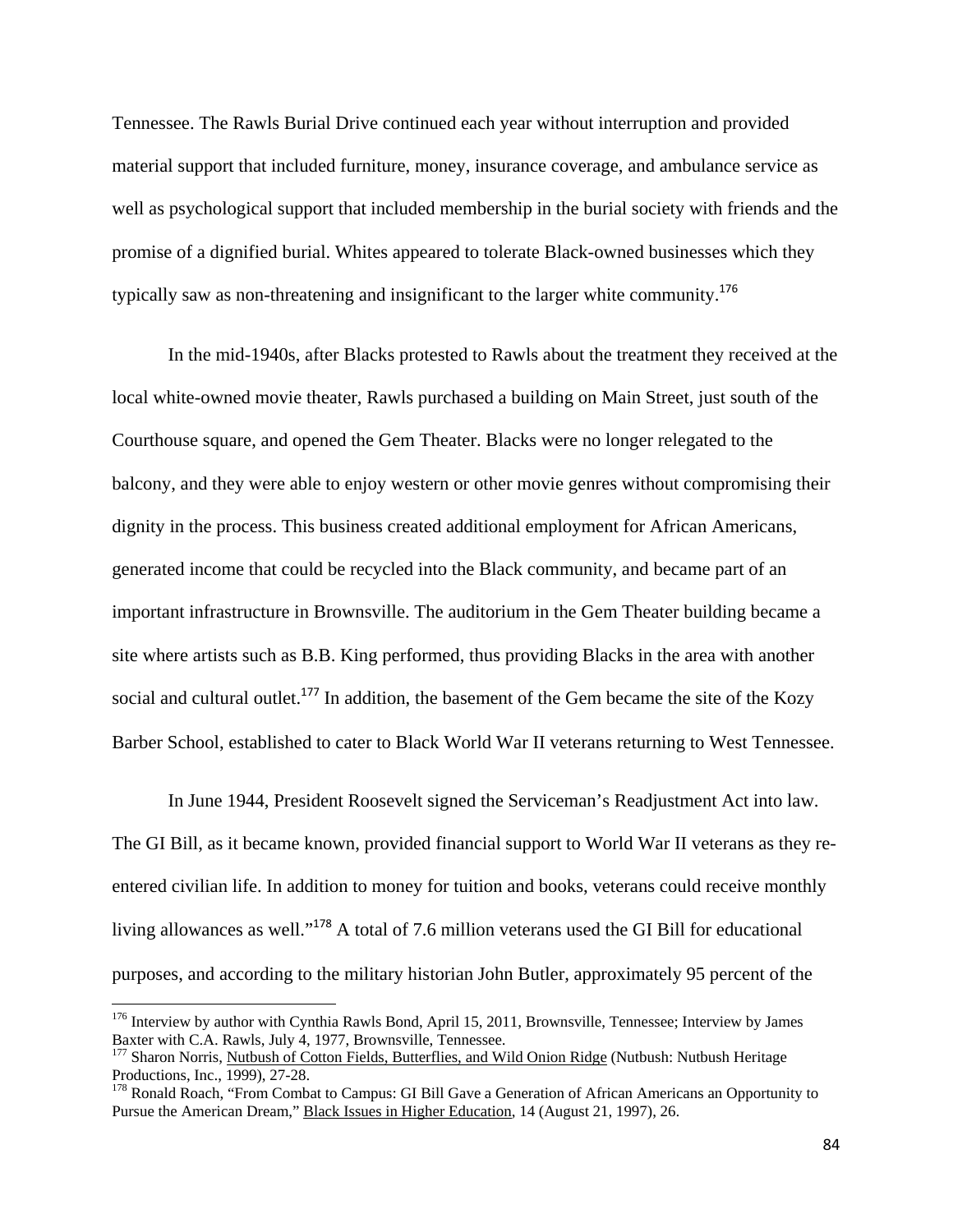African American veterans using the Bill were "educated in the South." <sup>179</sup> Thus, given its large African American population, Brownsville was an ideal location for a vocational center for African American veterans.

Additionally, poverty in Brownsville was rampant, especially for disenfranchised African Americans, many of whom were landless and lacked sufficient training for college admission. Veterans who took advantage of the educational component of the Bill earned substantially more than those who did not.<sup>180</sup> However, Veteran Administration statistics revealed in 1947 that "only 5 percent of all black veterans enrolled in courses and programs under the education benefit."<sup>181</sup> Hilary Herbold, author of "Never a Level Playing Field: Black Veterans and the GI Bill," observes that the GI Bill became a financially sound investment for the U.S. government as well since it "generated tax revenues eight to ten times greater than the total cost of the program."<sup>182</sup> Rawls was a business man and community developer who negotiated with state authorities to open a barber school in Brownsville so that veterans and the community at-large could reap the benefits of the GI Bill.<sup>183</sup>

Rawls entered into a joint venture with local beautician, Mrs. Alma Sloan Taylor, a Brownsville native who had married, moved to Nashville, and returned to Brownsville with a cosmetology license. "Madam Taylor," as she was called by locals, had established herself as an ambitious and progressive business woman. She had leased a two-story building behind Rawls

<sup>&</sup>lt;sup>179</sup> Hilary Herbold (as quoted in), "Never a Level Playing Field: Blacks and the GI Bill," The Journal of Blacks in Higher Education, 6(Winter 1994/1995), 108.<br><sup>180</sup> Ibid., 104.

 $\overline{181}$  David H. Onkst, "First a Negro. . . Incidentally a Veteran": Black World War Two Veterans and the G.I. Bill of Rights in the Deep South, 1944-1948," Journal of Social History, 31 (Spring 1998), 532.

<sup>&</sup>lt;sup>182</sup> Hilary Herbold, "Never a Level Playing Field: Blacks and the GI Bill" The Journal of Blacks in Higher Education, 6 (Winter 1994/1995), 104.

<sup>&</sup>lt;sup>183</sup> James Baxter interview with C.A. Rawls, July 4, 1977; James Baxter, <u>A Portrait: C. A. Rawls</u>, Tennessee State University Thesis, 19; copy of thesis in the possession of the author.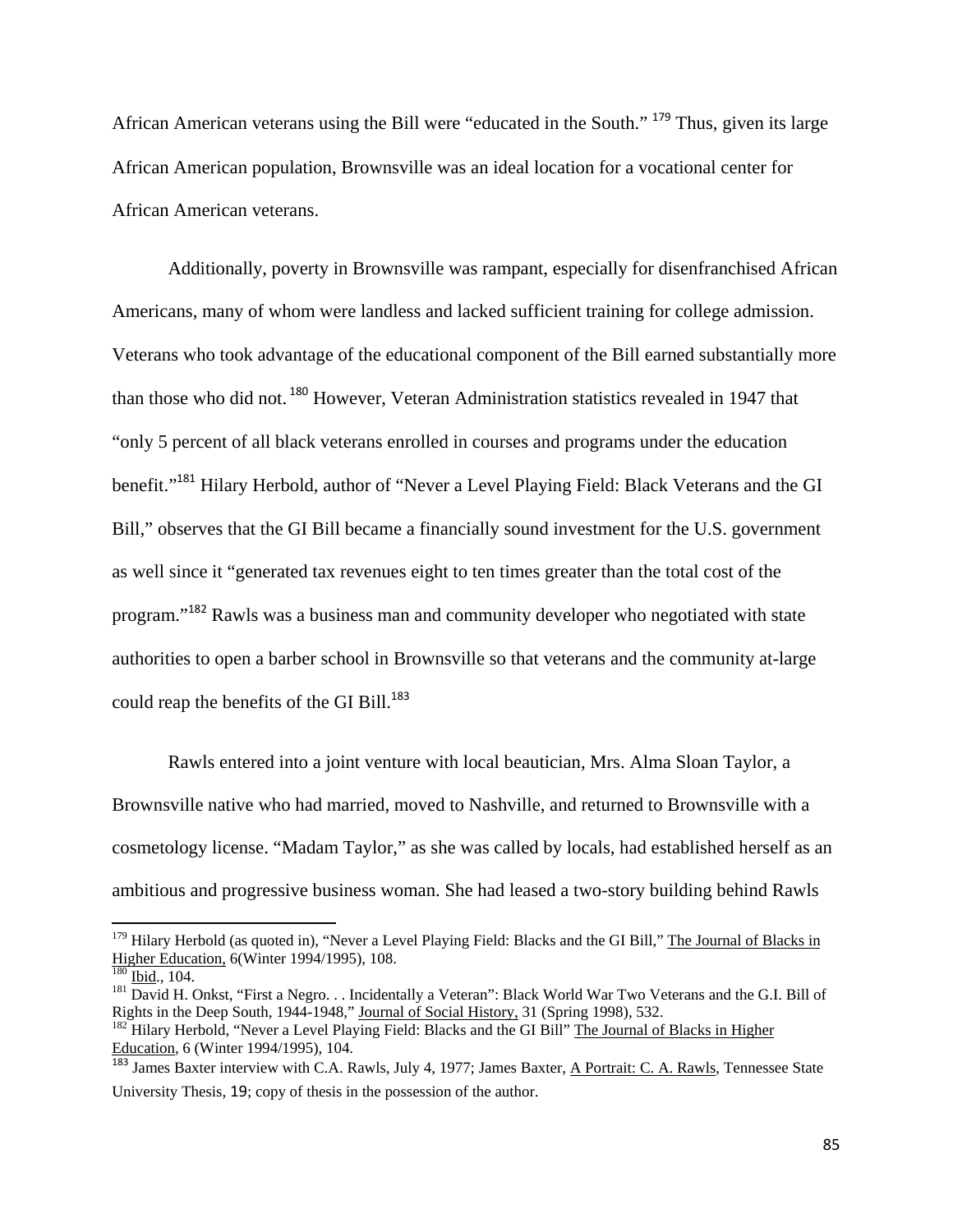Funeral Home where she maintained her residence, a studio apartment, and three small businesses that reflected her sophistication and style. The Kozy Tea Room was located on the first floor of the building, adjacent to a garage with rolling stock from the Rawls Funeral Home. Walking past hearses and funeral cars did not diminish the posh feel of the tearoom. Unlike most local "cafes," the waiters at the tearoom wore crisp white jackets. The tables and chairs were upscale and the décor oozed refinement. Rather than what rural West Tennesseans might call a "sammich," guests came to the Kozy Tearoom for sandwiches, t-bone steaks, pastries and, of course, afternoon tea.<sup>184</sup>

"Madam" also operated the Kozy Beauty Parlor where her patrons, rural Black women, could read Vogue magazine and sip tea while they waited for their salon services. She also contracted with Rawls Funeral Home to wash and style hair of the deceased entrusted to the funeral home's care. She later opened the Kozy Beauty School, complete with manicure stations and manikins on which students could style, color, and cut hair.<sup>185</sup> The Kozy Barber School, a practical complement to the Kozy Beauty School, provided training for Black barbers in the Brownsville and adjoining counties. Madam Taylor was the ideal person to teach classes and see that the school ran efficiently. Completing the requirements and receiving a barber's license meant that those who migrated to the North possessed a marketable skill that could translate into income for the family. Those who remained in West Tennessee could open their own businesses or join existing shops in the area.<sup>186</sup>

<sup>184</sup> Cynthia Rawls Bond interview with author, April 15, 2011.<br><sup>185</sup> Cynthia Rawls Bond , "Remembering Madam," unpublished /undated essay.<br><sup>186</sup> The 10<sup>th</sup> annual beauticians' conference was held in Brownsville in 1951, guest speaker. For more information on the role beauty shops played in the Civil Rights Movement, see Tiffany M. Gill, Beauty Shop Politics: African American Women's Activism in the Beauty Industry (Urbana, University of Illinois Press, 2010) and Julia Kirk Blackwelder, Styling Jim Crow: African American Beauty Training during Segregation (College Station: Texas A&M University Press, 2003).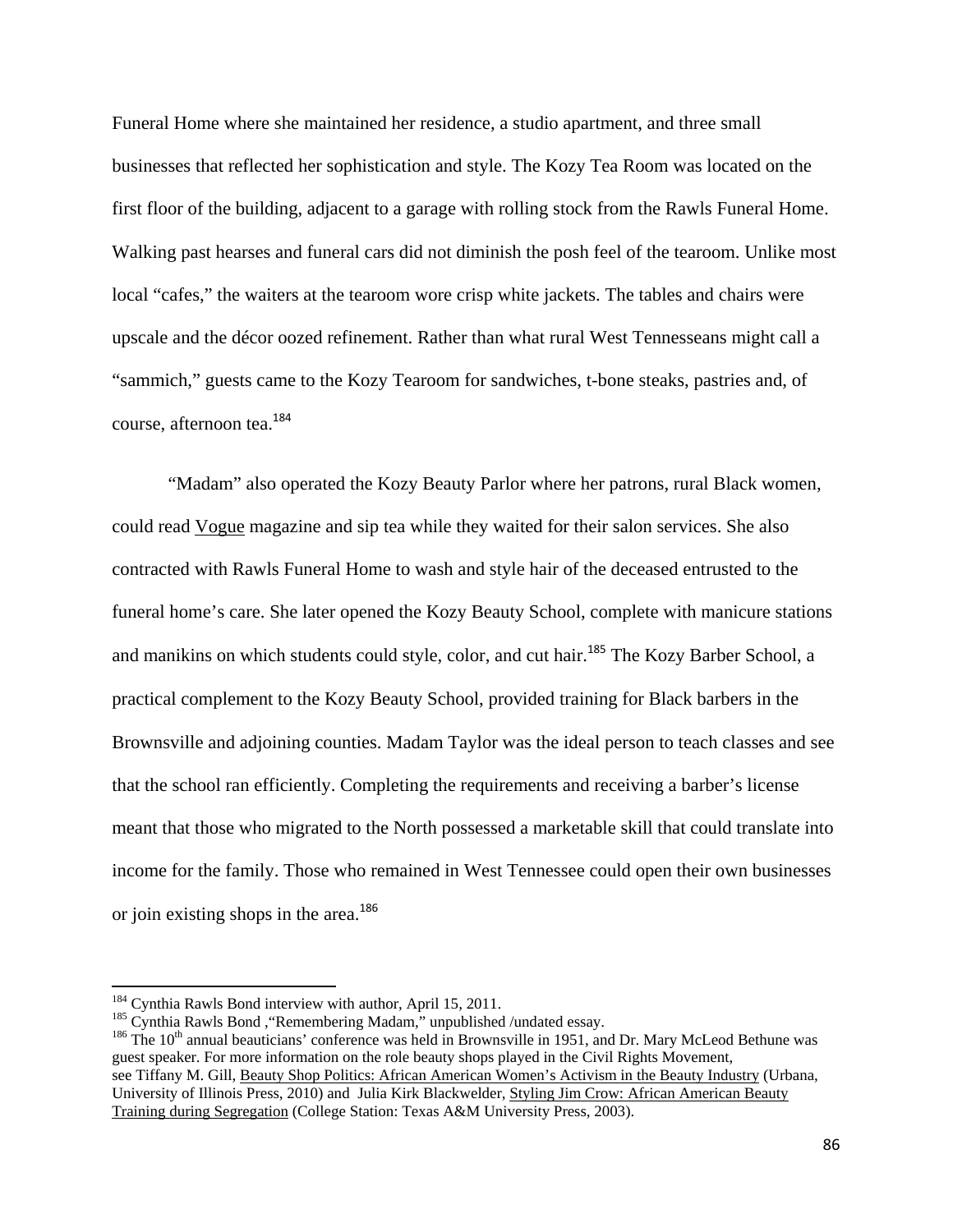Like Brownsville, the nation, too, inched toward freedom, but it was constantly reminded of discrimination, violence, and institutional racism. According to Edward Humes, author of Over Here: How the G.I. Bill Transformed the American Dream, less than a month after President Roosevelt signed the GI Bill into law, an African American lieutenant, serving in what was still a segregated military, "faced court-martial and a long wartime prison sentence for simply refusing to give up his seat on a military bus to a white soldier."<sup>187</sup> Then an African American veteran was lynched with three civilians in Georgia in 1946, and one veteran was lynched in Louisiana in 1947.<sup>188</sup> The NAACP had demonstrated its commitment to ending lynching in this country, and Black veterans who charged the Veterans Administration with discrimination also sought assistance from the NAACP. The Association advocated for Black American veterans when Veterans Administration representatives refused to grant them educational benefits from the GI Bill.<sup>189</sup> Both local and national efforts helped veterans to adjust to civilian life. Despite the dearth of employment opportunities in Brownsville, the barber college and beauty school were hopeful signs for veterans and the community-at-large. Local business leaders knew that both the development of businesses and the promotion of education were paths to economic growth.

## **\*\*\*\*\*\*\*\*\*\*\*\*\*\*\*\*\*\*\*\*\*\*\*\*\*\*\*\*\*\*\*\*\*\*\*\*\*\*\*\*\*\*\*\*\*\*\*\*\*\***

For Matt and O.S. Bond, the fruits of their political labor in Brownsville appeared barren. Still, the aftermath of the Williams lynching and the destruction of the Brownsville branch of the NAACP allowed the Bonds to shift their sights to their children, beneficiaries of the educational

<sup>&</sup>lt;sup>187</sup> Edward Humes, "How the GI Bill Shunted Blacks into Vocational Training," The Journal of Higher Education, No. 53 (Autumn 2006), 93.

<sup>&</sup>lt;sup>188</sup> Herbold, "Never a Level Playing Field,"105; for more details on the lynching in Monroe, Georgia, see Laura Wexler, Fire in a Canebrake: The Last Mass Lynching in America (NY: Scribner, 2003).

<sup>&</sup>lt;sup>189</sup> Herbold, "Never a Level Playing Field," 105.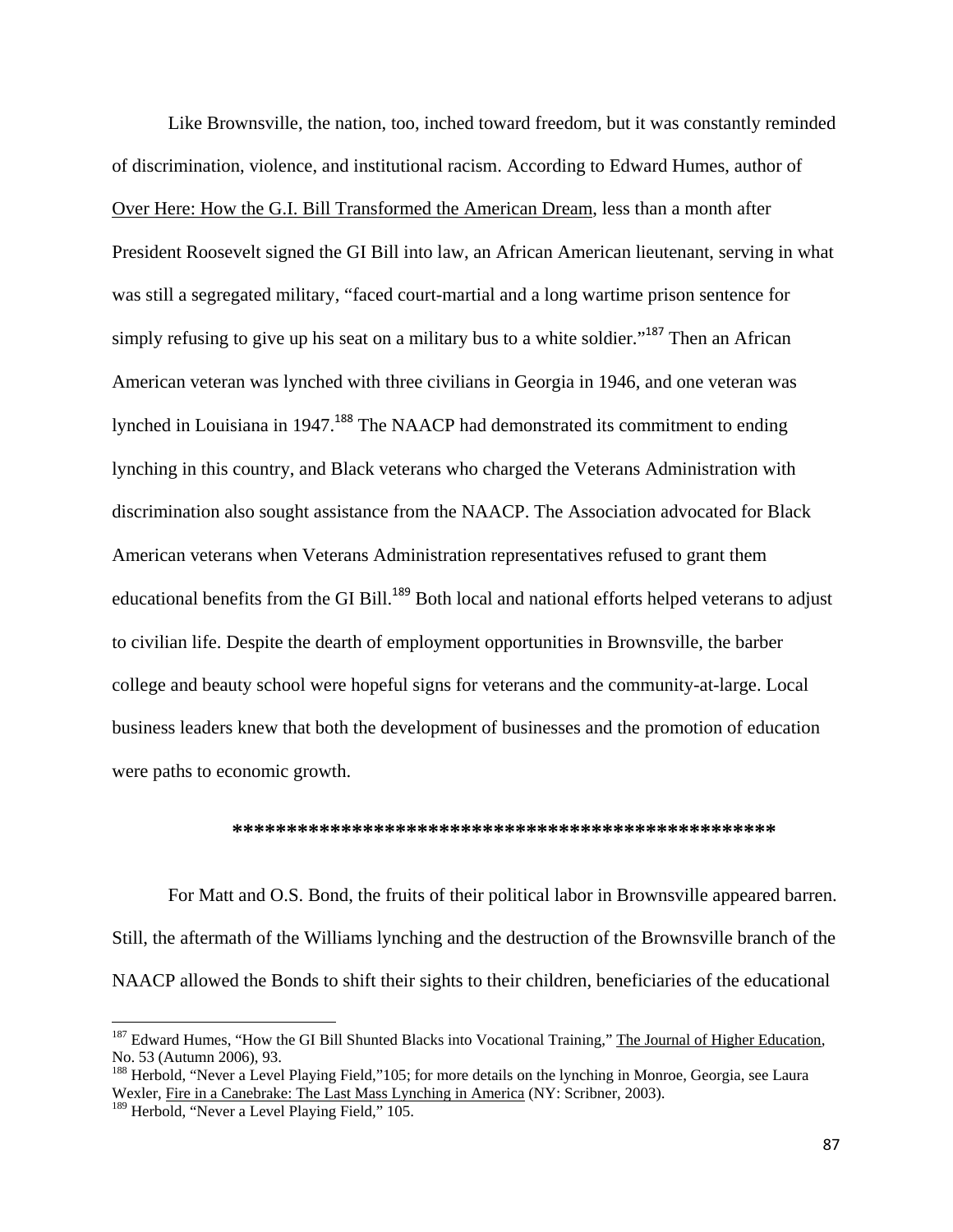opportunities that led to economic empowerment, political justice, and full citizenship. The Bonds knew membership in civil rights organization was only one method to gain equality. Schools have been well-established staple institutions in the Black community that have facilitated the entry of Blacks into mainstream society, thus gaining access to American democracy and its material resources. African Americans have used a variety of approaches to secure civil rights and their futures as American citizens.

In 1941, Marion Ollie Bond, daughter of O.S. and Matt Bond, was a graduating senior at Lane College in Jackson, Tennessee, when she became a part of civil rights history in corporate America. Recruiters from Pepsi-Cola introduced a unique employment opportunity to students on campus. The "rivalry" between Coca-Cola and Pepsi that began in the 1940s motivated Pepsi to launch the Job Awards for American Youth program that would make the company more competitive, increase its sales in the African American community, and offer African Americans a chance to "[break] the corporate color line."<sup>190</sup>

Walter S. Mack, Jr., president of Pepsi from 1938 until 1950, initiated the Job Awards for American Youth, which provided thirteen college graduates one-year internships at Pepsi-Cola. Interns earned \$1,300 for the year. At the end of the year, Pepsi would hire the interns or assist them as they sought other employment. Opening the Job Awards for American Youth to African Americans was a step toward dismantling exclusionary practices that fostered an all-white network while increasing diversity in the workplace.<sup>191</sup>

<sup>&</sup>lt;sup>190</sup> Stephanie Capparell, author of The Real Pepsi Challenge: The Inspiring Story of Breaking the Color Barrier in American Business has argued that "Pepsi's first special-markets sales staff" should be included among "the unsung civil rights pioneers." (ix-x).

 $191$  Ibid., 15-16.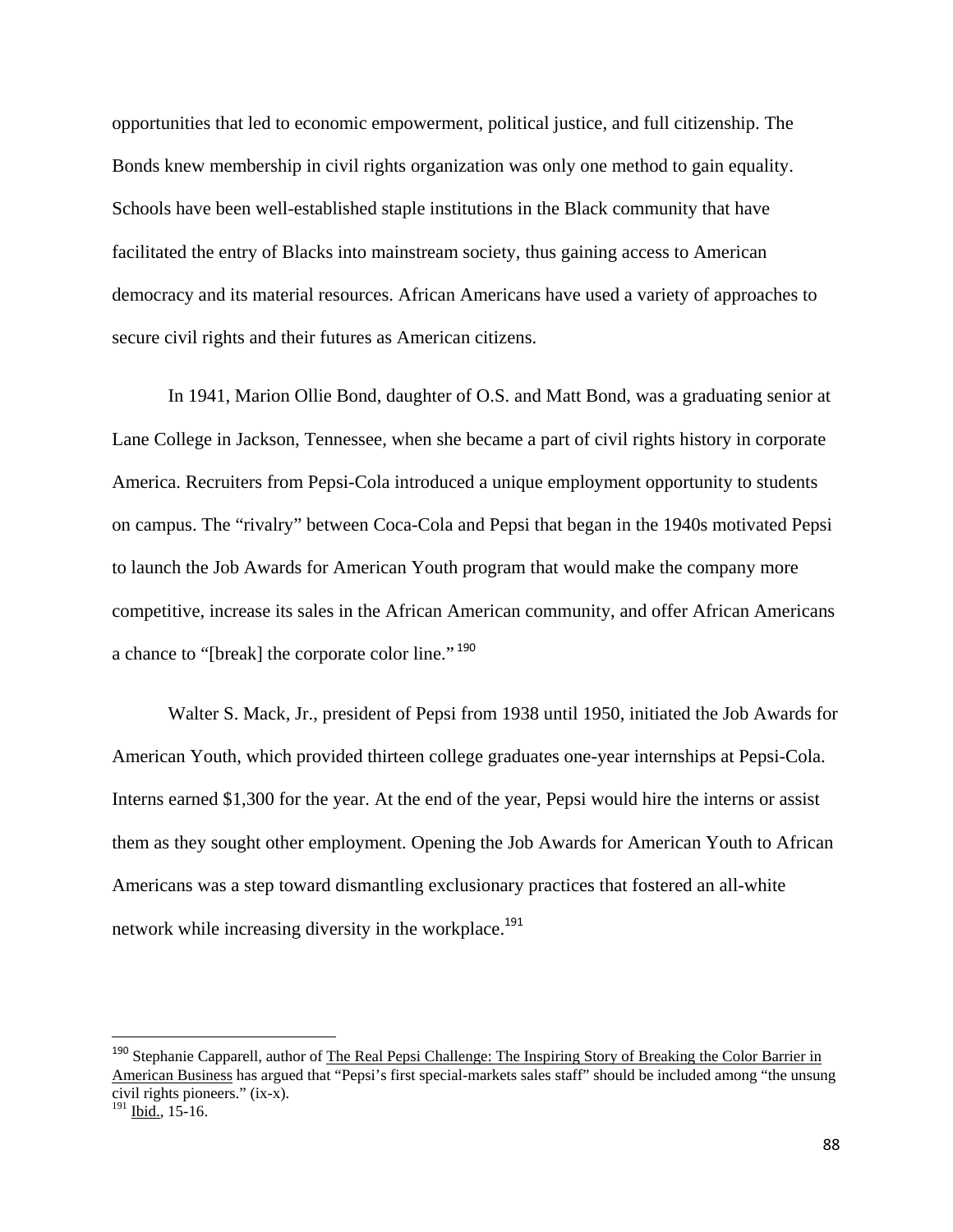Marion's parents, who had fled from Tennessee to Kansas because of violence directed against them for establishing Brownsville's NAACP branch, encouraged her to apply for the internship. Applicants took tests and wrote an essay on "Why American Democracy Should Be Preserved." Marion was selected as one of fifteen finalists, who received an all-expenses paid trip to New York where they met with Walter Mack. A distinguished interview team that included Mrs. Eleanor Roosevelt, Mrs. J. Borden Harriman, former Ambassador to Norway, and H.V. Kaltenborn, a noted radio commentator, interviewed the finalists. After the screening process, Walter Mack hired twenty-one-year-old Marion Bond and twenty-one-year-old Philip Kane, a graduate of Morgan State College in Baltimore, Maryland.<sup>192</sup> These two interns filled the vacancies which Allen McKellar and Jeanette Maund, both African Americans, had created when they moved from interns to full-time Pepsi sales representatives for the "special [all-Black] market."<sup>193</sup>

In the spring of 1941, Marion graduated summa cum laude from Lane College with a major in sociology and a minor in English. She then moved to New York City to begin her employment with Pepsi-Cola as a national sales representative in special marketing (that is, the "Negro" market). For Marion, this position meant that she was being recognized for her academic record, oral and written skills, and impressive extracurricular activities. <sup>194</sup>

<sup>192</sup>Marion B. Jordon, "Commitment to Human Rights," in Marcy Babbitt, ed., Living Christian Science: Fourteen Lives (Englewood Cliffs: Prentice-Hal, Inc.), 121; see newspaper clip on Pepsi Challenge website http://www.realpepsichallenge.com/gallery.html (accessed March 20, 2011)

<sup>&</sup>lt;sup>193</sup>See The Real Pepsi Challenge website that includes a newspaper clip of Marion Bond, Walter Mack, and Philip Kane. In 1940, the original thirteen interns included two African American, Allen McKellar and Jeanette Maund.<br>http://www.realpepsichallenge.com/gallery.html

<sup>&</sup>lt;sup>194</sup> Jordon, "Commitment to Human Rights, 119-127; NAACP Papers, Reels 2&3 of Part 17 National Files 1940-1955: See Jan 27, 1947 letter by Marion Bond.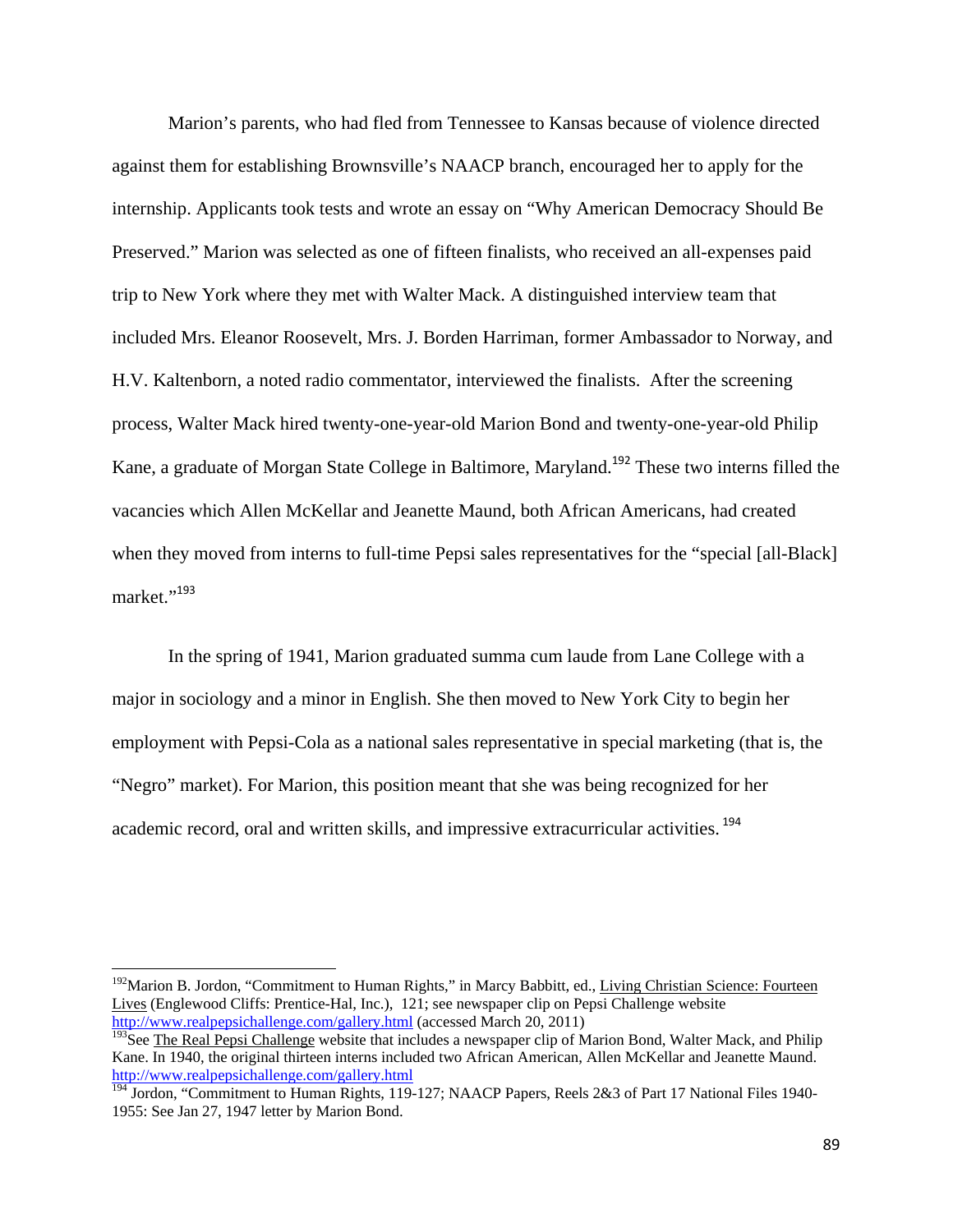However, Marion, a Black female from the rural South, was becoming a part of civil rights history in corporate America.<sup>195</sup> According to Stephanie Capparell, author of The Real Pepsi Challenge, "Integrating business [unlike integrating sports], . . . was a far more sweepingand for some, threatening--proposition in a white society: an invitation to the rank and file of an entire race to vie for the same jobs as everyone else in the corporate hierarchy."<sup>196</sup> Marion was among the new Pepsi white-collar employees who traveled across the country to sell Pepsi products to the newly-expanding African American market. And as Capparell notes, the young Black Pepsi representatives spoke in "black churches, women's clubs, civic centers, fraternities, campuses, and convention halls." And when these new members of corporate America encountered segregation in hotels and restaurants across the country, they relied on a "network of families willing to give them food and lodging  $\dots$  while on the road."<sup>197</sup>

After completing her one-year internship, Marion started working for Pepsi as a full-time employee New York City. Her acceptance both as an African American and a woman in corporate American helped to distance her from memories of the discrimination her family had confronted in Brownsville. She was a college-educated professional, and she was breaking gendered and racialized barriers at a national corporation where her ideas were respected and her contributions acknowledged.

Then, on Thanksgiving morning, November 26, 1942, three years after Marion's parents had fled Haywood County, Aurelia Bond, Marion's grandmother, the family matriarch, died in Brownsville. Friends and relatives warned Marion's father Ollie, a Brownsville native, that it

<sup>&</sup>lt;sup>195</sup> Nancy MacLean has noted that, "In 1940, only 14 percent of black women and 11 percent of black men nationally had completed high school, compared to 40 percent of whites. See Freedom is Not Enough: The Opening of the American Workplace, (Cambridge: Harvard University Press, 2006), 19-20.

<sup>&</sup>lt;sup>196</sup> Stephanie Capparell's The Real Pepsi Challenge focuses on the team African American Pepsi executive Ed Boyd led after he arrived in 1947, x.

<sup>&</sup>lt;sup>197</sup> Ibid., xii-xiii.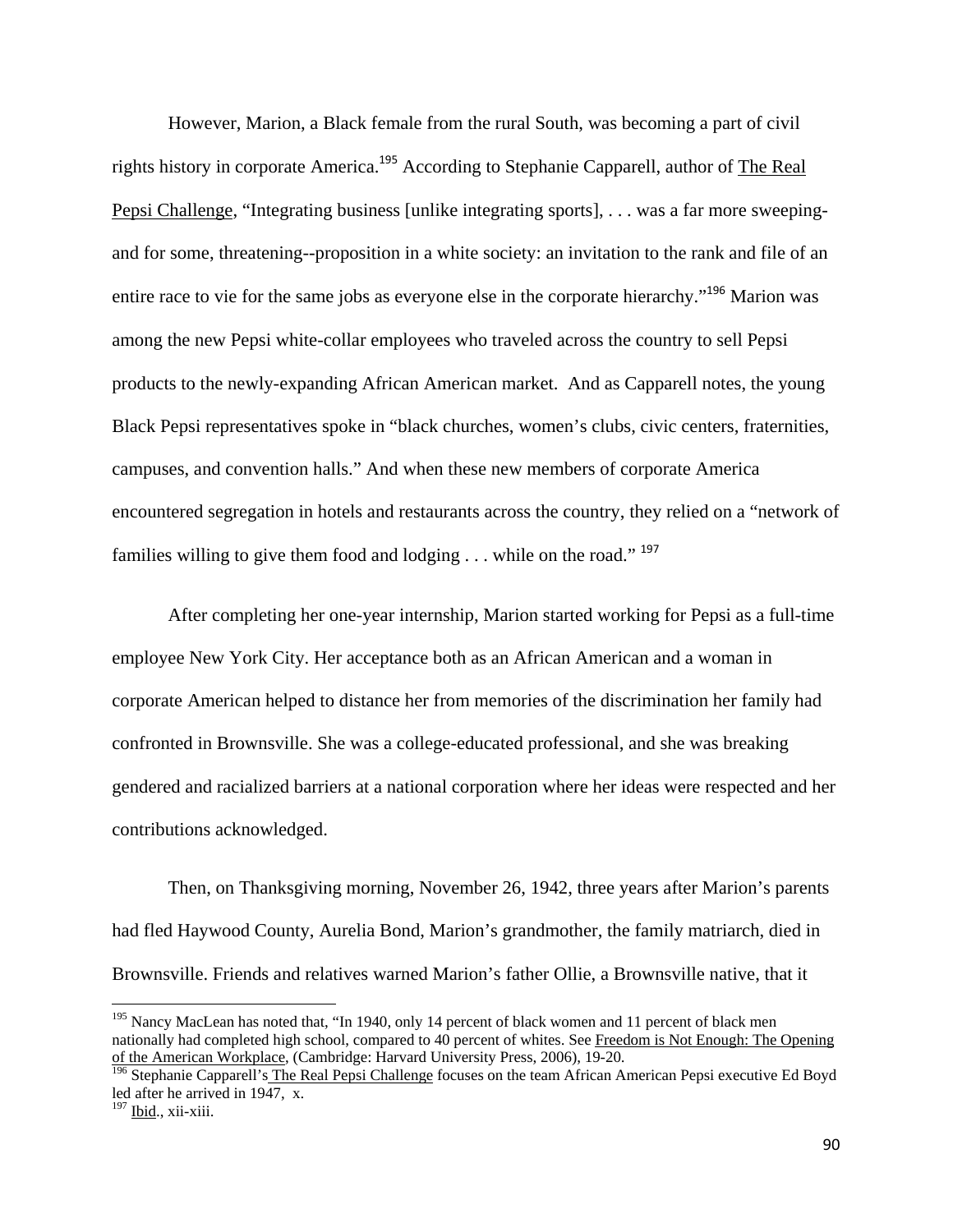was still not safe to return to Tennessee, not even for his mother's funeral. Like millions of African Americans who had abandoned the South for lives in other parts of the nation, Ollie Bond's move severed a century and a half of ancestral roots. But, far more important to the family, they would never see Aurelia Bond again.

While Marion was making her mark at Pepsi Cola, younger sister Mildred was a student at Sumner High School in Kansas City, Kansas. In 1943, Mildred graduated from Sumner with honors and began her freshman year at Howard University in Washington, D.C., in the fall. Howard was a mecca for African American social, political and intellectual thought. The university was a community where students and faculty lived on the pulse of a changing nation. University professors such as Alain Locke, Rayford Logan, Sterling Brown, and E. Franklin Frazier provided a rich academic and intellectual environment.<sup>198</sup> During her freshman year, Mildred pledged Delta Sigma Theta Sorority, Inc., a public service sorority, and was inducted into the Alpha Chapter at Howard the following year. Her cousin Garnetta and both of her sisters had made Delta, and she, like they, respected the public service component of the sorority.<sup>199</sup>

After two years at Howard, Mildred transferred to New York University (NYU). Howard had provided social networks and a strong academic base, yet she preferred the "anonymity" NYU provided. While at NYU, she participated in the American Friends Service (AFS) study abroad program to Mexico, adding a new dimension to the academic experience for her family. She was also able to assist communities in Mexico with housing, educational, and economic

<sup>&</sup>lt;sup>198</sup> See Kenneth Janken, <u>Rayford W. Logan and the Dilemma of the African American Intellectual</u> (Amherst: University of Massachusetts Press, 1993).

<sup>&</sup>lt;sup>199</sup> Mildred Bond Roxborough telephone conversation with author, April 10, 2010; Mildred Bond Roxborough interviewed by Larry Crow, June 8, 2005.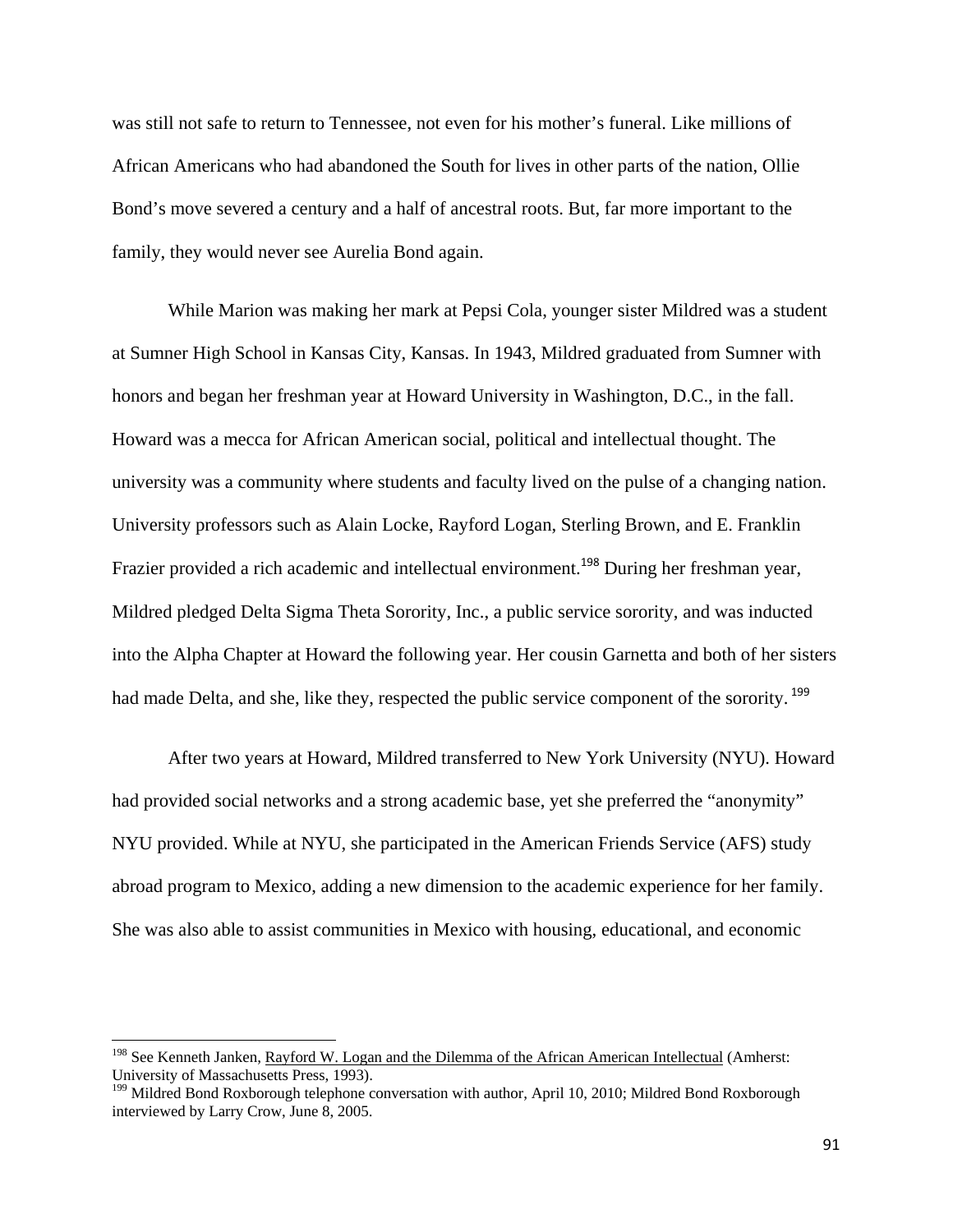needs, quite like the support her parents and affiliates of staple institutions provided local residents in Brownsville. <sup>200</sup>

In 1946, while Mildred was at NYU, C.A. and Maude Rawls decided to send their daughter Cynthia to Kansas City to live with Matt and Ollie. For Cynthia, family and school life in Kansas City differed from life in Brownsville. The Rawls home was always busy, full of relatives and business associates coming in and out of the house. Cynthia's parents worked long hours, and her primary chore was to practice her piano lessons. In Kansas, however, Cynthia was taught how to wash and iron. Her weekly chore was to wash Uncle Ollie's socks, which she did proudly. Ollie had passed the civil service exam and was employed at the post office. Matt worked as a substitute teacher and as a seamstress at a local lingerie factory. Their evenings at home were similar to those the Bonds had had in Brownsville, filled with books and lively debates about issues of the day. Without fear of retribution by local whites, both Ollie and Matt were members of the Kansas City branch of the NAACP. They also voted and worked at the polls during election time. Cynthia attended political rallies with Uncle Ollie and helped Cousin Matt dress up for her Intelligencia Club meetings at the YWCA.<sup>201</sup>

Cynthia entered Northeast Junior High School after taking an assessment test. Her aptitude and potential were high, but the test revealed that she had not been exposed to or had not learned many academic lessons which an  $8<sup>th</sup>$  grader in Kansas was expected to know. Still, she was excited to begin life in a new school and was ready for the challenge. Students whom she

 $200$  Interview by Larry Crow with Mildred Bond Roxborough, June 8, 2005.<br> $201$  Interview by author with Cynthia Rawls Bond, April 15, 2011.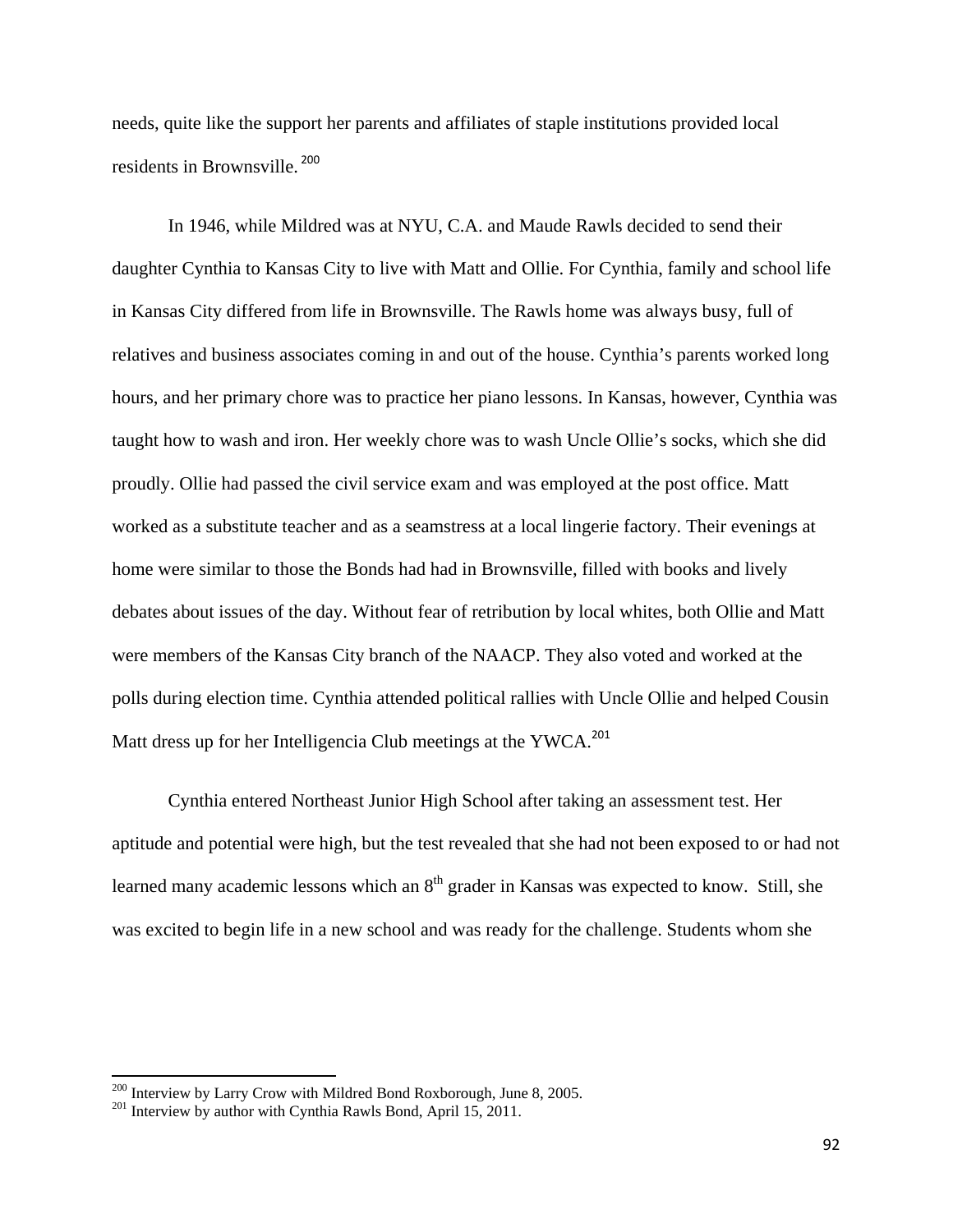met were already playing chess and doing complicated math problems. She attended school with children who accepted her as just another student.<sup>202</sup>

Although both Northeast Junior High School and Haywood County Training School were racially segregated, the overall climate was entirely different for young Cynthia. Most of the seven years she had spent at Haywood County Training School had been difficult. She had had a few compassionate teachers and friends. However, for her, the classroom environment was hostile and rarely conducive to learning. She felt at times as if both the students and teachers were "angry," burdened, perhaps, by the daily oppression they experienced in their lives. Cynthia's mother tried to help her daughter blend in with the other children, thinking simple clothes and shoes would help. Cynthia was never "flamboyant" or outspoken. She was quiet and saved her jewelry, new dresses, and shoes for out-of-town events. Even with her efforts to become invisible, she was bullied by students and teachers alike. Many of the very adults who supposedly respected her parents and held them in high esteem because of their contributions to the community were the same teachers who disparaged her during class.<sup>203</sup>

Aurelia Bachelor (formerly Aurelia Bond, principal Roy Bond's sister and Ollie Bond's niece), was Cynthia's 7<sup>th</sup>- grade teacher. Bachelor, a heavy-set woman who snarled and carried a paddle around with her, was notorious for being a strict disciplinarian. Bachelor had announced to the class at the beginning of the year that while she knew Cynthia's parents, Cynthia Rawls would not have any special privileges and that she would be treated like any other student. For

 $\frac{202}{203}$  <u>Tbid</u>.<br><sup>203</sup> Telephone interview by author with Cynthia Rawls Bond, October 4, 2011. Interestingly Dr. C.P. Boyd, a Haywood County native who will appear in chapter four, wrote that he experienced discrimination when he, a student from the county schools, began attending the city schools. Both school districts were racially segregated, but students apparently made distinctions between Blacks from county and city schools. Boyd noted, "[T]he city kids had the same prejudice against us country kids that you would find between blacks and whites." See Couto, Lifting the Veil, 195.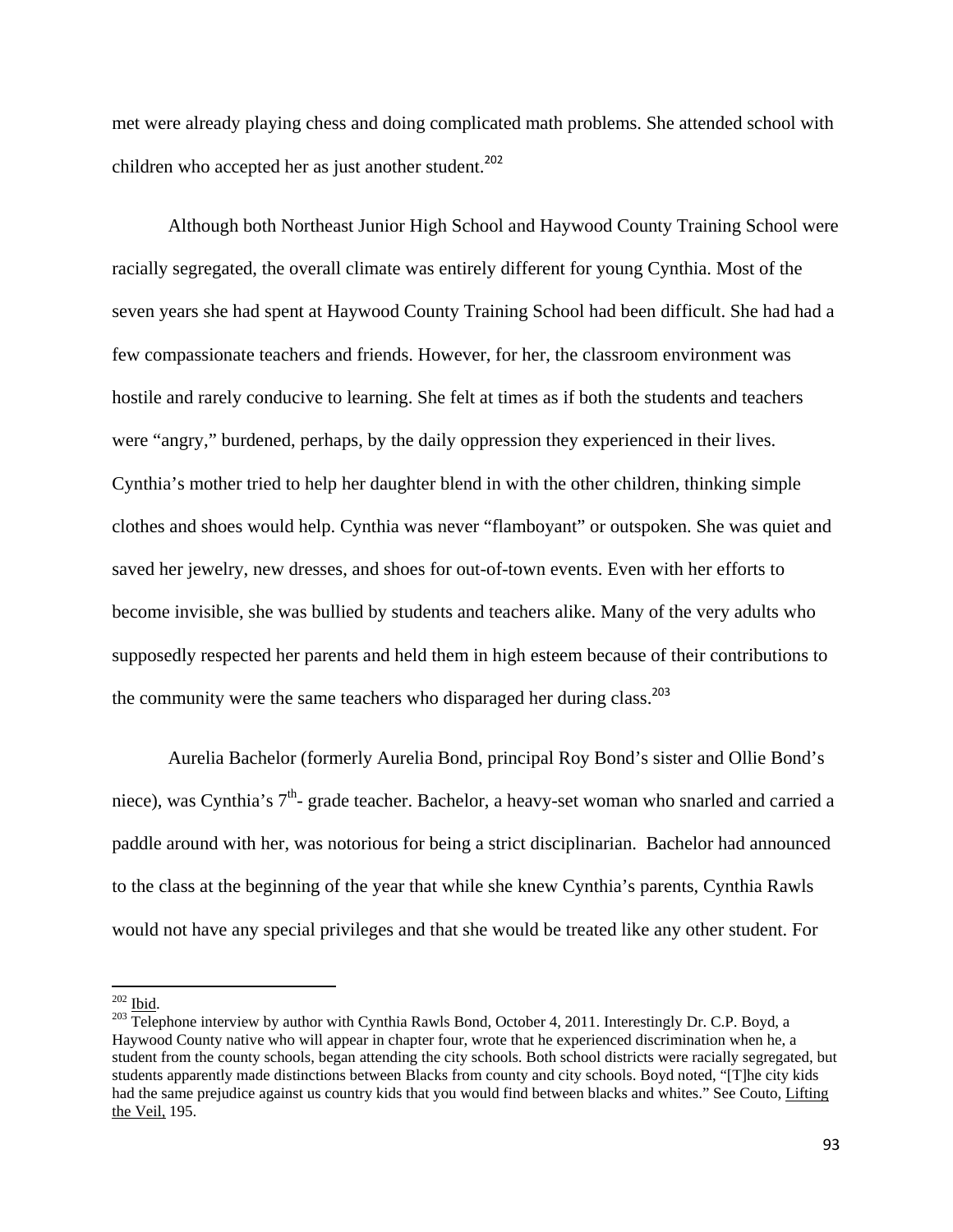Cynthia, this meant she could be berated or physically punished with impunity, just as the other students were in Miss Bachelor's class. When Bachelor heard that Cynthia was leaving town to attend another school, she announced to the class, "Well, at least if she gets pregnant, no one from Brownsville will know about it." Twelve-year-old Cynthia, mortified by Bachelor's comment, had endured her last humiliation at Haywood County Training School. She had survived Miss Bachelor's class, and she welcomed the move to Kansas to live with Cousin Matt and Uncle Ollie.<sup>204</sup>

Meanwhile, Marion continued her work at Pepsi, which was "impressive," but after working in sales for five years, Marion decided she wanted to work in personnel. The personnel director, however, told her that the personnel department did not have positions available for Blacks. Marion met with Walter Mack, the president, to express her outrage at what she thought was an "unfair" policy, but he too encouraged her to continue in sales.<sup>205</sup> Marion was already established in New York City and began looking for career opportunities there. Apparently, she decided to leave Pepsi because of what appeared to be a layer of hypocrisy that made her valuable only if she generated income, expanded the territory, and increased good-will for Pepsi within African American communities. Marion's experiences with Pepsi-Cola reinforced the importance of African American agency and entrepreneurship as a path toward economic justice. Although the internship provided a select group of young college-educated Blacks with an opportunity to enter mainstream corporate America, there were limitations governed, no doubt, by the racial politics of the day.  $^{206}$ 

<sup>&</sup>lt;sup>204</sup> Cynthia Rawls Bond interview with author, October 4, 2011.<br><sup>205</sup> Jordon, "Commitment to Human Rights," 121.<br><sup>206</sup> According to Capparell in <u>The Real Pepsi Challenge</u>, "Some critics saw this experiment [jobs program limited task rather than the seeds of a permanent transformation of a modern corporation. . . [ending] without any meaningful plan for the continued hiring and promoting of minority applicants." (xvii).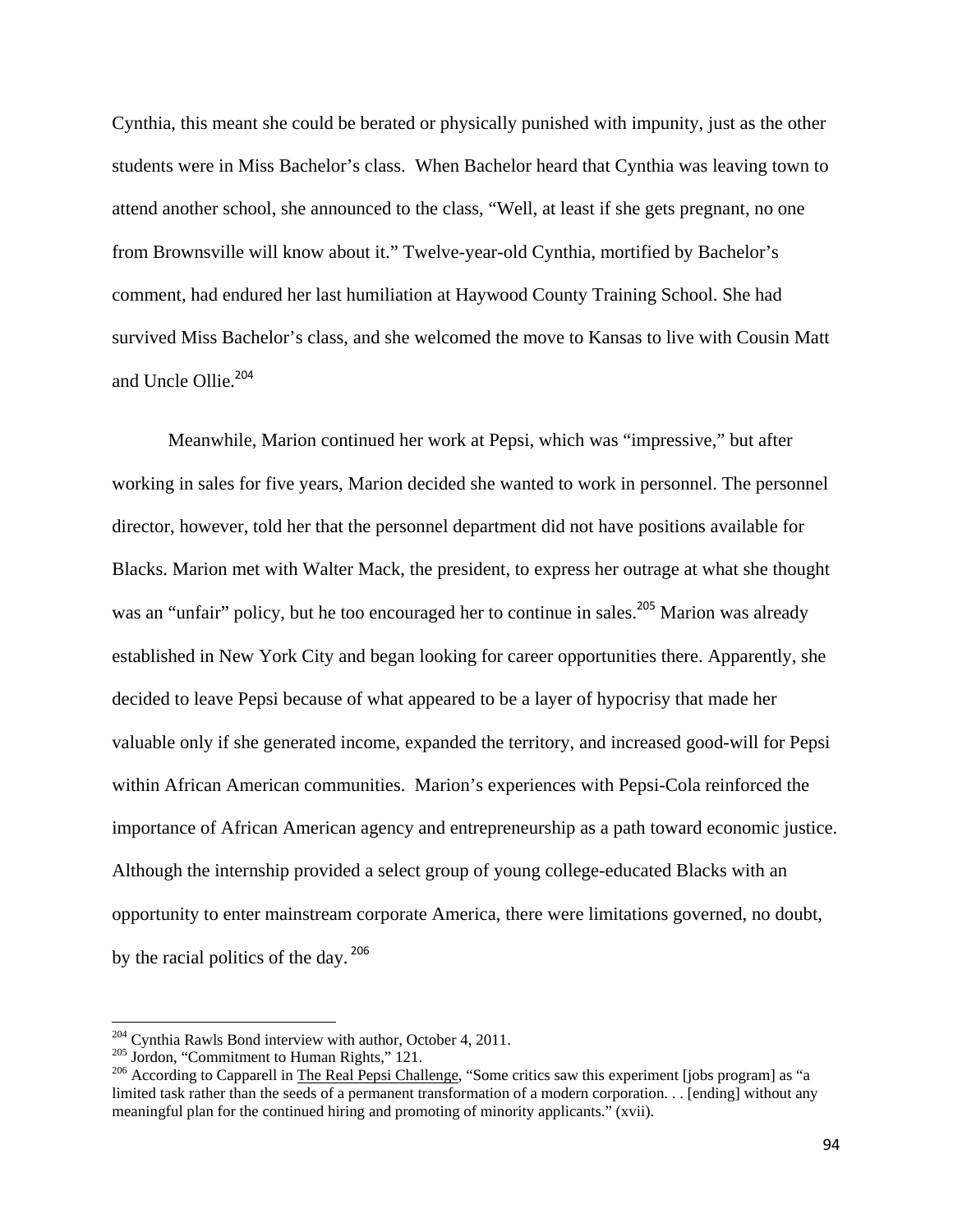Marion had begun building her professional resume as a sales representative for Pepsi Cola in 1941, but in January 1947, she decided to leave the company. That same year, her younger sister Mildred graduated from NYU with a degree in psychology and began working for the Department of Human Services in New York City. Marion applied for a field secretary position at the NAACP's National Office in New York. Norma Jenson,<sup>207</sup> field secretary since 1943, was leaving the position to marry and to begin graduate studies at the University of Chicago.<sup>208</sup> In a letter of application to Walter White, executive secretary of the NAACP, Marion drew from her professional history at Pepsi, emphasizing her "extensive travel" experience and "first-hand knowledge of (Negro) communities." She also drew from her family's history with the NAACP in Brownsville. Marion wrote that she hoped to "contribute to . . . the fight . . . against prejudice and discrimination all over the country." <sup>209</sup>

Later that month, Gloster B. Current, Director of Branches, interviewed Marion. Current thought she was an excellent candidate for the job and described her as "dynamic, personable and apparently a very capable young lady," adding that he expected she would conduct membership campaigns in a manner reminiscent of Mrs. [Daisy] Lampkin."<sup>210</sup> Comparing Marion to Mrs. Lampkin was quite a compliment, since Lampkin was an NAACP legend. As Steve Levin of the Pittsburgh Post-Gazette wrote of Lampkin: "A fund-raiser extraordinaire—be it for Liberty Bonds or memberships in the National Association for the Advancement of Colored People—she could fly into a city, give several speeches with her oratorical flair and get

<sup>&</sup>lt;sup>207</sup> NAACP Papers, Reels  $2\&3$  of Part 17 National Files 1940-1955: Jensen had specialized in Intercultural Education and had visited forty school systems and fourteen states. See February 21,1947 memo to the Publicity Department from Mr. Current.

<sup>&</sup>lt;sup>208</sup> NAACP Papers, Reels 2&3 of Part 17 National Files 1940-1955: February 21,1947 memo to the Publicity Department from Mr. Current.<br><sup>209</sup> NAACP Papers, Reels 2&3 of Part 17 National Files 1940-1955: See Jan. 7, 1947 letter from Marion O. Bond.

<sup>&</sup>lt;sup>210</sup> NAACP Papers, Reels 2&3 of Part 17 National Files 1940-1955: See Jan. 29, 1947 letter to Walter White from Gloster Current.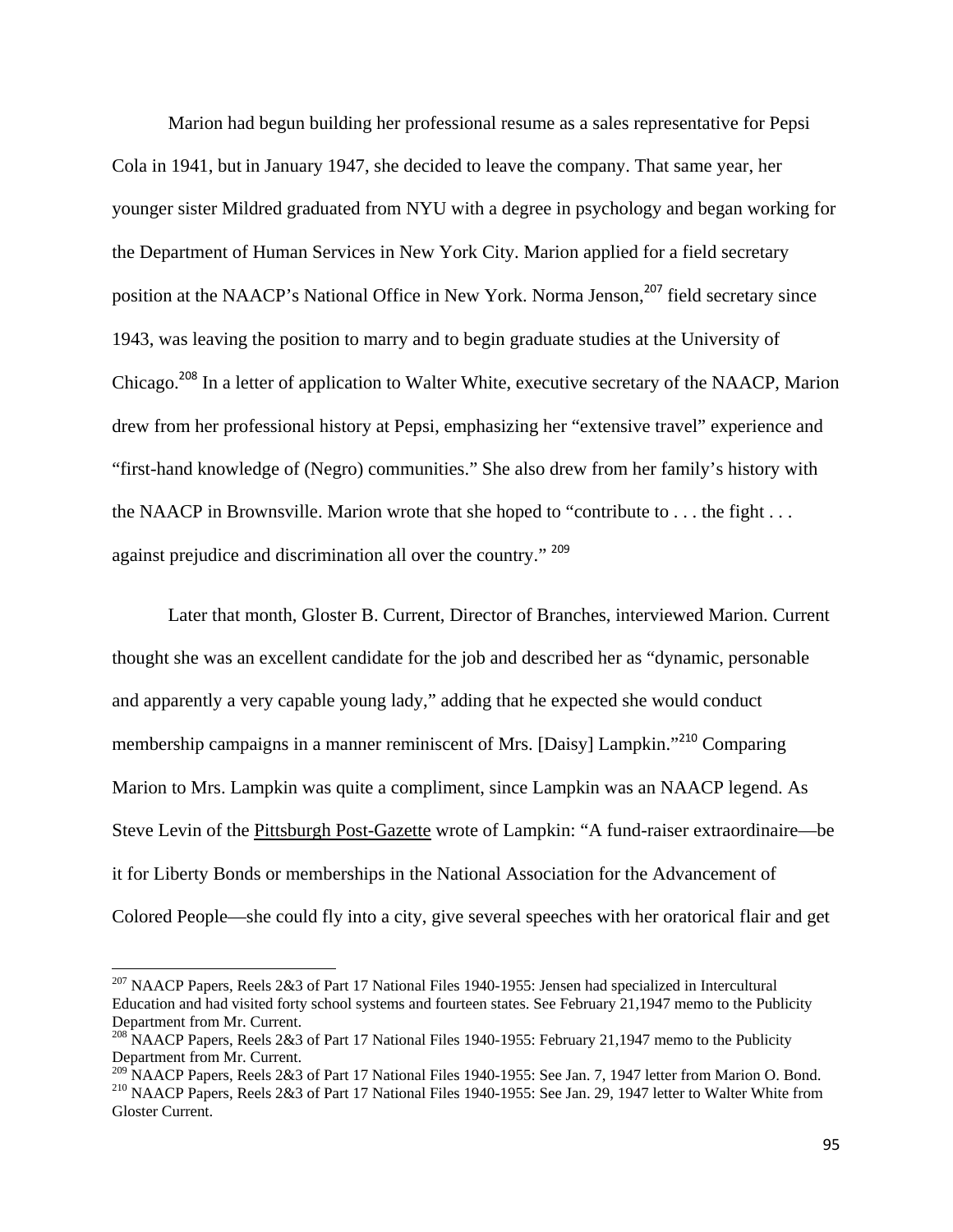even the most parsimonious to donate."<sup>211</sup> Thus, it was not a surprise when Current recommended Marion over the other applicant for the position. Walter White approved Current's recommendation but stressed to Current the importance of new field workers knowing that their continued employment was contingent upon their ability "to produce." After all, more members meant more supporters, more foot soldiers, more Americans committed to the cause of justice. It also meant more capital to finance campaigns and support *causes célèbres*. <sup>212</sup>

Current offered Marion the position with a starting date of March 1, 1947. Since her salary at Pepsi was \$3,100 per year, she expected a comparable salary.<sup>213</sup> Current suggested to Roy Wilkins, Assistant Executive secretary, that Bond start with "a figure not less than \$3,000 per year."<sup>214</sup> They settled on a salary of \$2, 8000 with a stipulation that on July 1, 1947, Marion would be eligible for a raise if her work warranted a salary increase.<sup>215</sup> Confident in her abilities, she accepted the salary and began her work. After completing her first assignment in Philadelphia, Pennsylvania, Marion was commended for an "excellent job, one of the best field work jobs ever done by any member of the Branch Department staff."<sup>216</sup> The Philadelphia campaign she had led totaled 8,000 members. According to reports from the Philadelphia branch, Marion had conducted NAACP business "tactfully and aggressively."<sup>217</sup> Current used this opportunity to advocate for Marion's raise which the Association and promised to consider on

<sup>&</sup>lt;sup>211</sup> See http://www.post-gazette.com/blackhistorymonth/199802021ampkin.asp

<sup>&</sup>lt;sup>212</sup> NAACP Papers, Reels 2&3 of Part 17 National Files 1940-1955: See January 29, 1947 memo from Walter White to Gloster Current.

<sup>213</sup> NAACP Papers, Reels 2&3 of Part 17 National Files 1940-1955: At Pepsi, Marion was also to receive a cost of living raise. See Letter from Marion Bond, January 1947.

<sup>&</sup>lt;sup>214</sup> NAACP Papers, Reels 2&3 of Part 17 National Files 1940-1955: See January. 31, 1947 memo to Roy Wilkins from Gloster B. Current.

<sup>215</sup> NAACP Papers, Reels 2&3 of Part 17 National Files 1940-1955: Correspondence dated February. 4, 1947 to Marion Bond from Gloster Current.<br>
<sup>216</sup> NAACP Papers, Reels 2&3 of Part 17 National Files 1940-1955: Gloster B. Current letter.

<sup>&</sup>lt;sup>217</sup> NAACP Papers, Reels 2&3 of Part 17 National Files 1940-1955: Memo to Wilkins from Mr. Current June 19, 1947.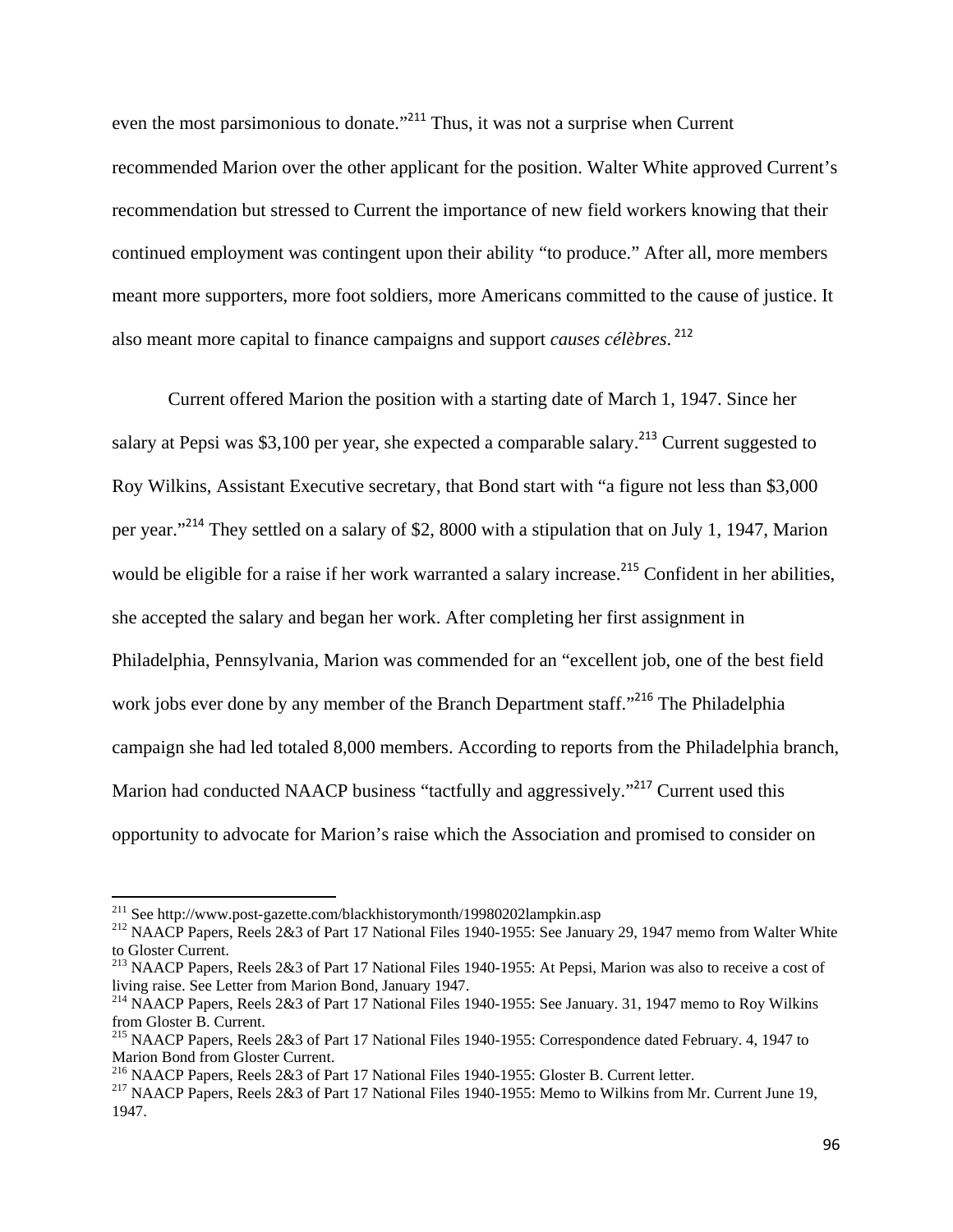July 1, 1947. According to the NAACP's Board of Directors, her outstanding work merited a salary increase to \$3,000.<sup>218</sup>

Field secretaries were troubleshooters who were expected to enter economically and socially diverse communities across the country. Understanding southern culture as well as northern urban life was important and helped the field workers as they developed relationships with community leaders and fellow NAACP workers. Marion's southern roots and experiences in the South, coupled with her professional experiences as a sales representative with Pepsi had prepared her for the challenges she would face in the field.

Marion's work required organizational and interpersonal skills. She also prepared speeches, met with NAACP executive board members and chapter members, interacted with various organizations, led fundraisers and membership drives, and listened to problems encountered by local chapters. The field secretary was expected to motivate members and nonmembers alike to action. As the eyes and ears of the National Office in the field, the field secretary was also required to provide detailed reports on each chapter's progress and problems and inform the National Office of injustices, discrimination, and oppression occurring across the nation. <sup>219</sup>

Marion's work often took her to Pittsburgh, Pennsylvania. During a membership campaign trip in 1948, Daisy Lampkin introduced Marion to James A. Jordon, a Pittsburgh native who was corresponding secretary of the Pittsburgh NAACP branch and organizer of the YMCA's Breakfast Club. Jordon asked Marion to speak at the Breakfast Club, which provided a

<sup>&</sup>lt;sup>218</sup> NAACP Papers, Reels 2&3 of Part 17 National Files 1940-1955: July 9, 1947, Memo to Mrs. Waring from Mr. Wilkins.

<sup>&</sup>lt;sup>219</sup>NAACP Papers, Reels 2&3 of Part 17 National Files 1940-1955: I drew these conclusions after analyzing the documents in the NAACP files.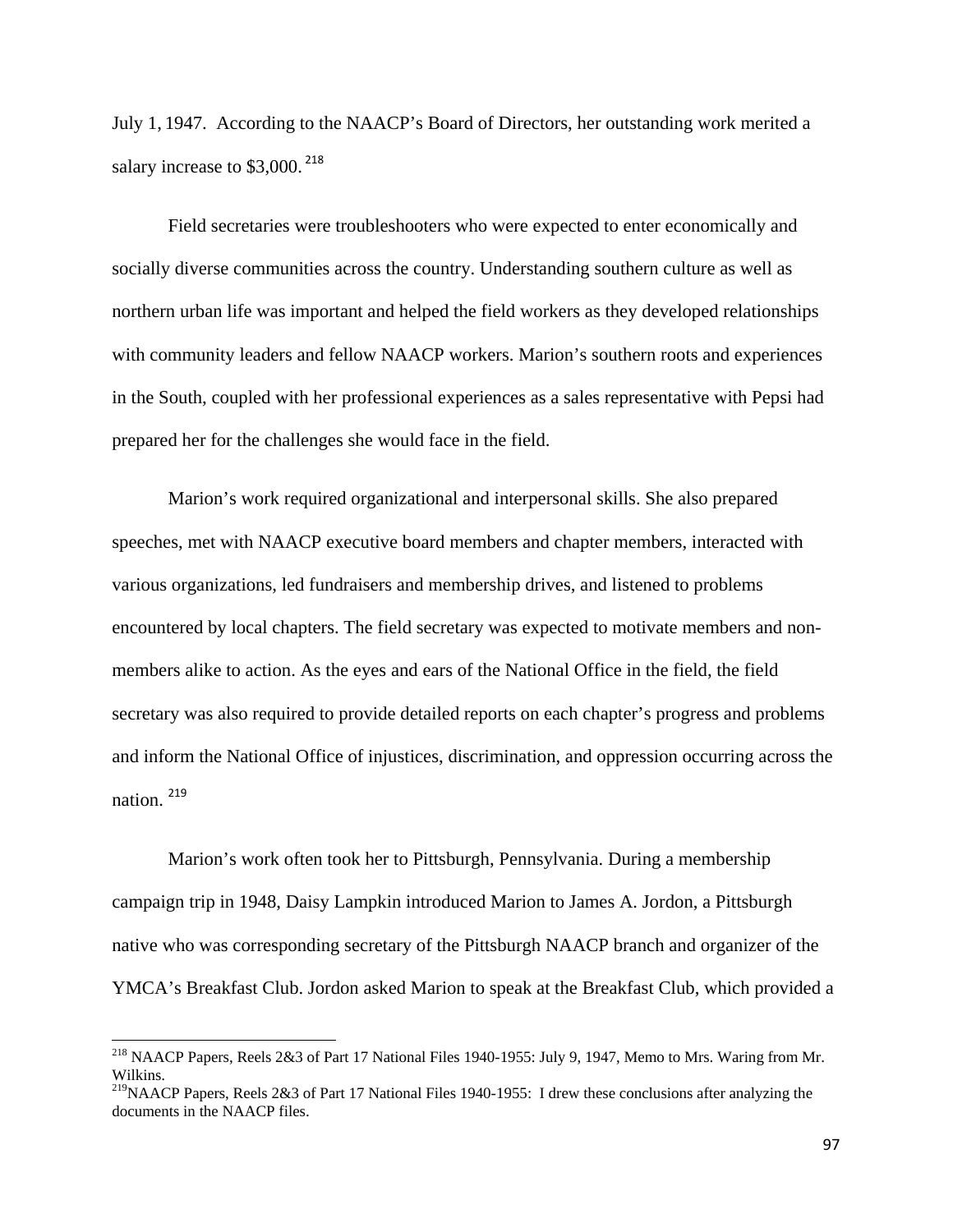forum for students to discuss religious and political issues. Afterwards, Jim and Marion had dinner together. They discussed shared interests and a friendship grew. <sup>220</sup>

Jim had attended integrated primary and secondary schools and had not experienced segregation as Marion had in the South. His father was a business owner, and even as a young boy, Jim planned to expand his father's business legacy. While an undergraduate, Jim was drafted into the U.S. Army and became part of an Airborne Infantry Battalion, the first of its kind for African Americans. He became a paratrooper, in part, to disprove the Army's contention that "Negroes" lacked "the nerve to jump out of airplanes." After completing his military service, he returned to his undergraduate studies and began volunteering with the Urban League.<sup>221</sup>

Like Marion, Jim was involved in Greek life on his college campus, and he was elected president of the chapter of Alpha Phi Alpha Fraternity, Inc. at the University of Pittsburgh. He attended a conference in Oslo, Norway, where he first became aware of revolution in Indonesia and apartheid in South Africa, which piqued his interest in human rights. His roommates from South Africa and Nigeria informed and inspired him during his trip to Norway. Upon his return to Pittsburgh, he initiated drives to send relief to South Africa. Marion was impressed with Jim's and their friendship grew while she continued her work with the Association. <sup>222</sup>

On July 8, 1948, Marion's mother, Mrs. O.S. Bond, send a telegram to Gloster Current expressing her concern about the long hours Marion was required to work, suggesting that Marion might "need a rest."<sup>223</sup> Current spoke with Marion and promptly responded to Mrs. Bond, reassuring her that while he thought that her "assignments . . . are somewhat taxing for a

<sup>&</sup>lt;sup>220</sup> James Jordon, "Black Man, White Man, God's Man," Marcy Babbitt, ed., <u>Living Christian Science: Fourteen</u><br>Lives (Englewood Cliffs: Prentice-Hall, Inc., 1975), 105.<br><sup>221</sup> <u>Ibid.</u>, 101-104.

 $\frac{222}{\text{Bid}}$ , 1977, 106, 11, 105. 223<br> $\frac{1}{223}$  NAACP Papers, Reels 2&3 of Part 17 National Files 1940-1955: July 8, 1948 Mrs. O.S. Bond to Gloster Current.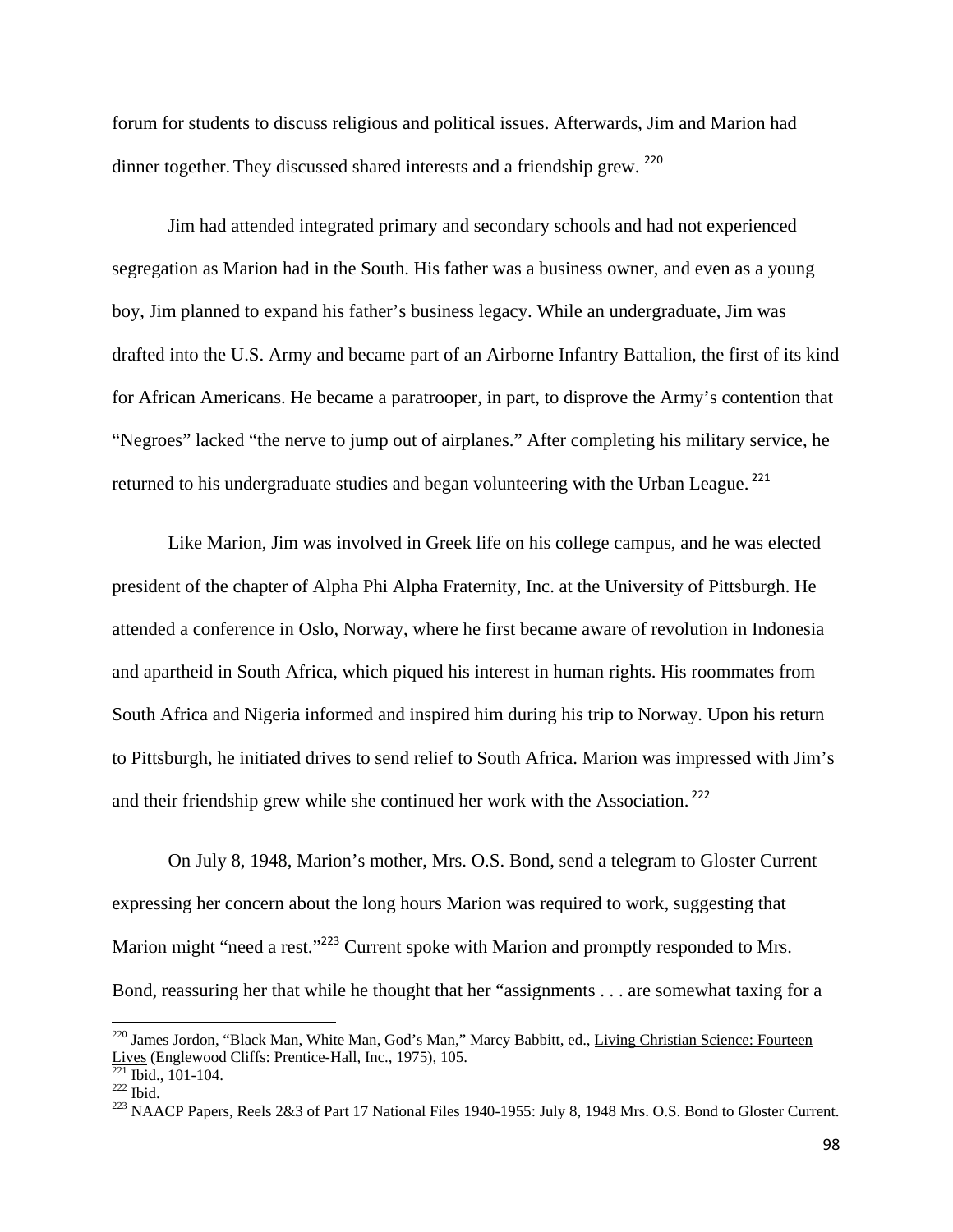woman," employees did have, in addition to four weeks of vacation each year, "adequate rest periods in between."<sup>224</sup>

Women like Ella Baker had paved the way for younger women who aspired to grow professionally and contribute to the civil rights struggle through work at the NAACP's national office. According to the historian Barbara Ransby, "[b]y the 1940s, a cadre of educated young, predominantly black professionals was increasingly influencing the association's programs and policies." Ella Baker, for example, had become an assistant field secretary in 1941. Then, by 1943, she was director of branches and the following year had initiated leadership training programs. Daisy Lampkin, a "legendary" civil rights advocate who worked tirelessly with the NAACP in several capacities, as well as with the National Association for Colored Women (NACW), Negro Voters League of Pennsylvania and the Pittsburgh Courier Publishing Company had mentored Baker.<sup>225</sup>

Lampkin was still an important figure with the Association when Marion arrived in 1947 and was a supportive mentor to Marion who confronted a number of different civil rights issues. For example, during Marion's tenure as an assistant field secretary, she addressed issues of racial discrimination in local and college swimming pools, movie theaters, restaurants, and pharmacies. She collaborated with individuals fighting against school segregation, as well as violence against Black children by white teachers, police brutality, and employment discrimination. Addressing these issues involved not only consulting with NAACP representatives, but often interacting with whites who resisted racial equality. The work was no doubt stressful and required considerable

 $^{224}$  NAACP Papers, Reels 2&3 of Part 17 National Files 1940-1955: July 12, 1948 to Mrs. O.S. Bond from Gloster Current.

 $225$  Sullivan, Lift Every Voice, 262, 286, 289; See Daisy Lampkin entry in Blackpast.org.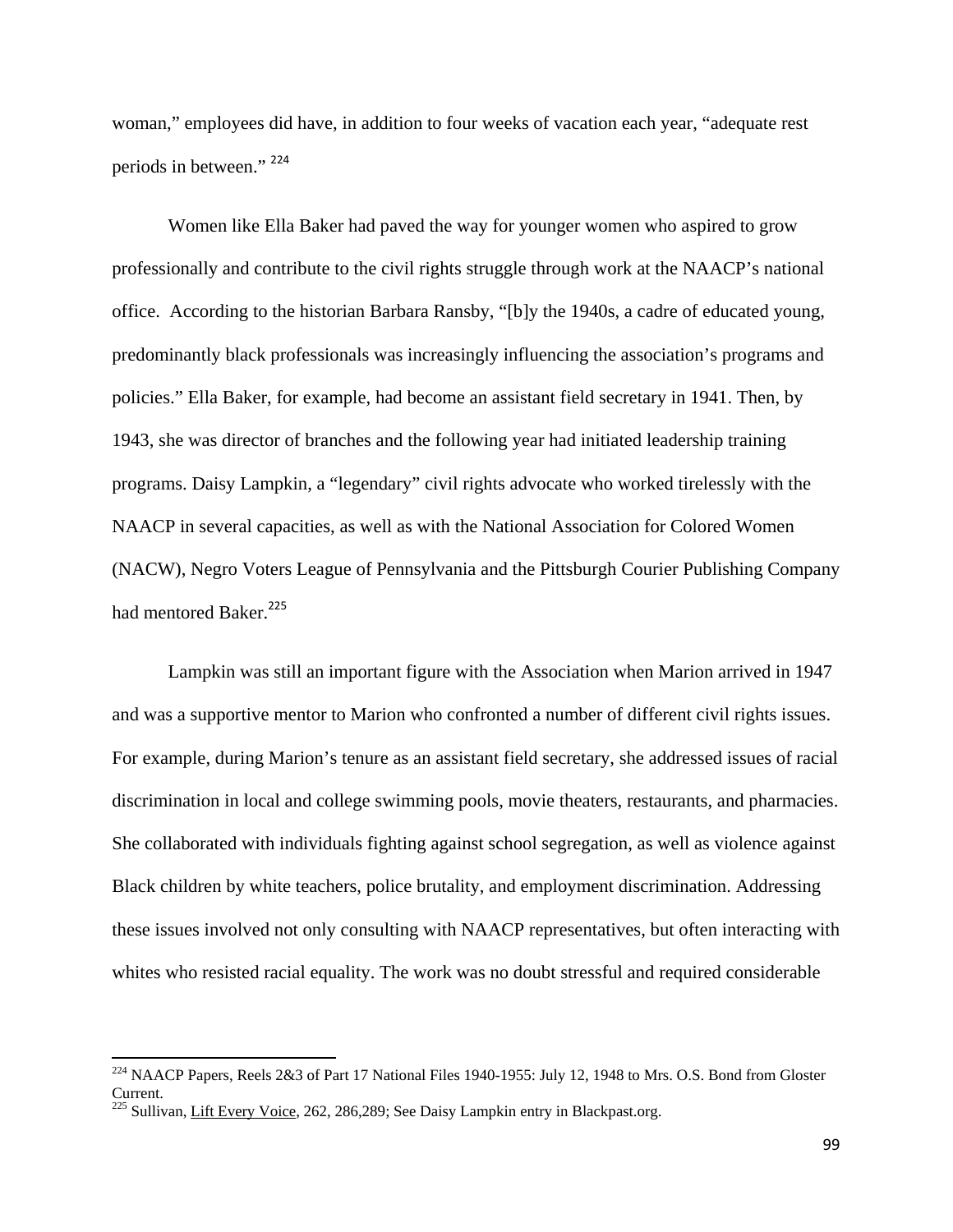fortitude. Still, Marion, surrounded by supportive mentors and colleagues, received consistent praise for the work she did.<sup>226</sup>

Four months after Mrs. Bond contacted Gloster Current about Marion's workload, Marion submitted a letter of resignation effective January 1, 1949. She, like her predecessor, had decided to begin graduate studies, and Marion enrolled in the New School for Social Research in New York City.<sup>227</sup> Records do not indicate whether Marion felt pressure from her mother to resign the position and begin graduate school or whether the growing friendship with Jim Jordon, had influenced her decision to quit. Marion resigned the position, much to the disappointment of her colleagues, after giving what Gloster Current deemed, "superior service to the NAACP."<sup>228</sup> Marion left the Association after nearly two years of service, still committed to the work of the NAACP, but eager to begin graduate studies at the New School.<sup>229</sup>

In the meantime, Mrs. Lillie M. Jackson, president of the Baltimore NAACP branch, was preparing for the branch's September membership drive, and expected Marion, who had worked with the branch as a field secretary the previous year, to return to Baltimore. Marion had worked well with Mrs. Jackson, a veteran activist who was notorious for her tenacity.<sup>230</sup> Theodore R. McKeldin, former Baltimore mayor and governor of Maryland, proclaimed, "I'd rather the devil get after me than Mrs. Jackson. Give her what she wants."<sup>231</sup> In true Lillie M. Jackson style, Jackson contacted Marion and convinced her to work on the upcoming Baltimore campaign for

<sup>&</sup>lt;sup>226</sup>NAACP Papers, Reels 2&3 of Part 17 National Files 1940-1955: See correspondence from Gloster Current, including memo dated December 31, 1948.

<sup>&</sup>lt;sup>227</sup> NAACP Papers, Reels 2&3 of Part 17 National Files 1940-1955: Memo from Marion Bond to Walter White, Roy Wilkins, Gloster Current November 15, 1948.

<sup>&</sup>lt;sup>228</sup> NAACP Papers, Reels 2&3 of Part 17 National Files 1940-1955: December 31, 1948 letter from Gloster Current to Marion Bond.

 $^{229}$  NAACP Papers, Reels 2&3 of Part 17 National Files 1940-1955: Letter to Walter White from Marion Bond, November 15, 1948; See Jordon, "Commitment to Human Rights,"121.

<sup>&</sup>lt;sup>230</sup> Paul McCardell, "Dr. Lillie May Carroll Jackson ," The Baltimore Sun, February 10, 2007, http://www.baltimoresun.com/features/bal-blackhistory-jackson,0,485558.story, (accessed August 2, 2010).<br><sup>231</sup> McCardell, "Dr. Lillie May Carroll Jackson."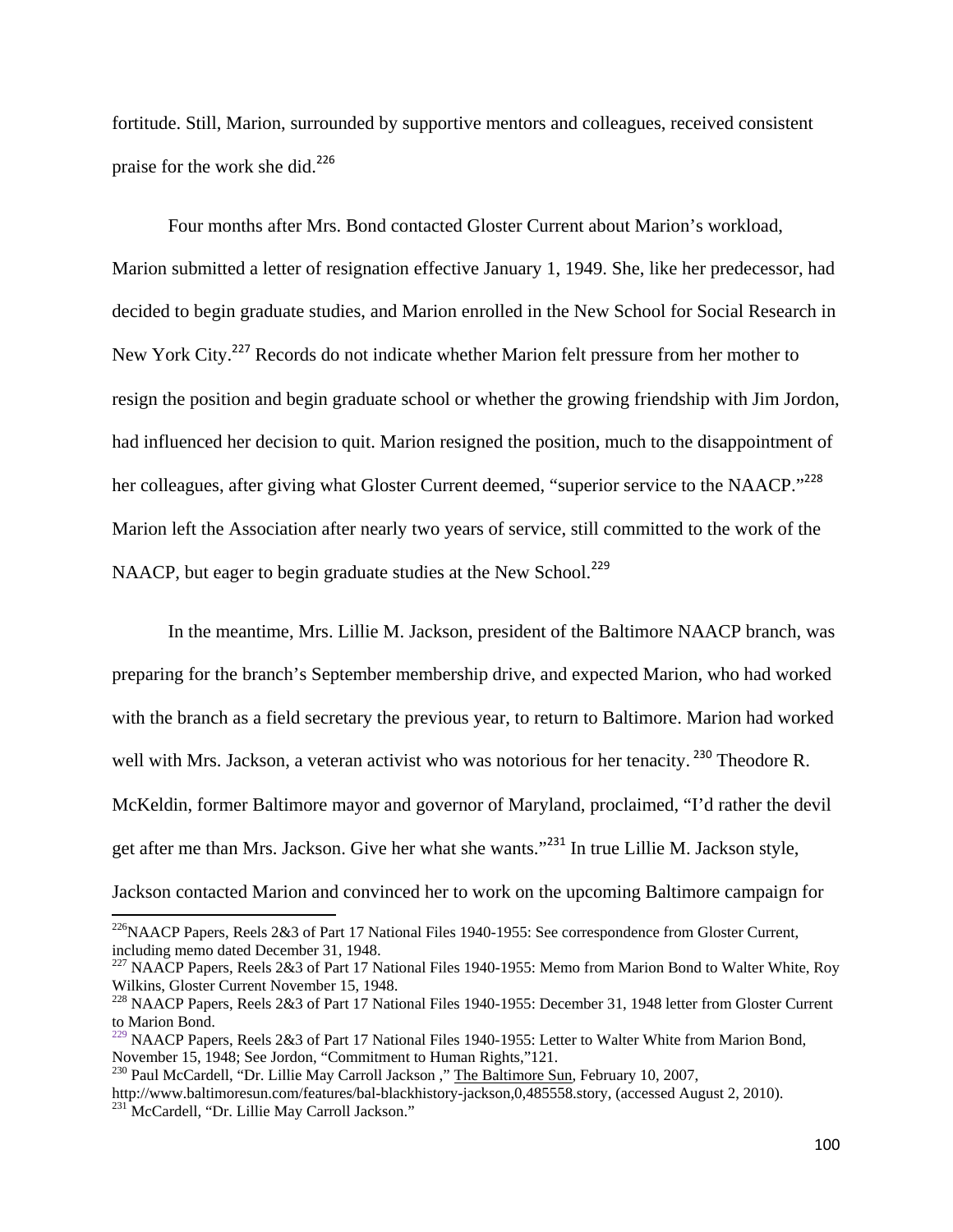two months. Jackson learned that Marion and Jim Jordon planned to marry on September 10, 1949, but she still persuaded the bride-to-be to accept the assignment, which began Saturday, September 24. The women then negotiated a salary, part of which the National Office would pay.<sup>232</sup>

For Marion and Mildred Bond and for Cynthia Rawls, representing the next generations of Brownsvillians, memories and childhood experiences in Tennessee strongly influenced their intellectual, civic and social sensibilities. Their ideas on civil, legal, and economic equality were deeply rooted in their early life lessons, which included the lynching of Elbert Williams as well as their family's personal triumphs and struggles. These young women maintained close ties with relatives who remained in Tennessee as well as those who migrated to New York and other parts of the country. For Brownsville residents, as well as members of the Brownsville diaspora, the work toward equality had only just begun.

<sup>&</sup>lt;sup>232</sup> NAACP Papers, Reels 2&3 of Part 17 National Files 1940-1955: Memo from Gloster B. Current to Roy Wilkins September 1949; Lillie M Jackson letter to Gloster Current August 31, 1949.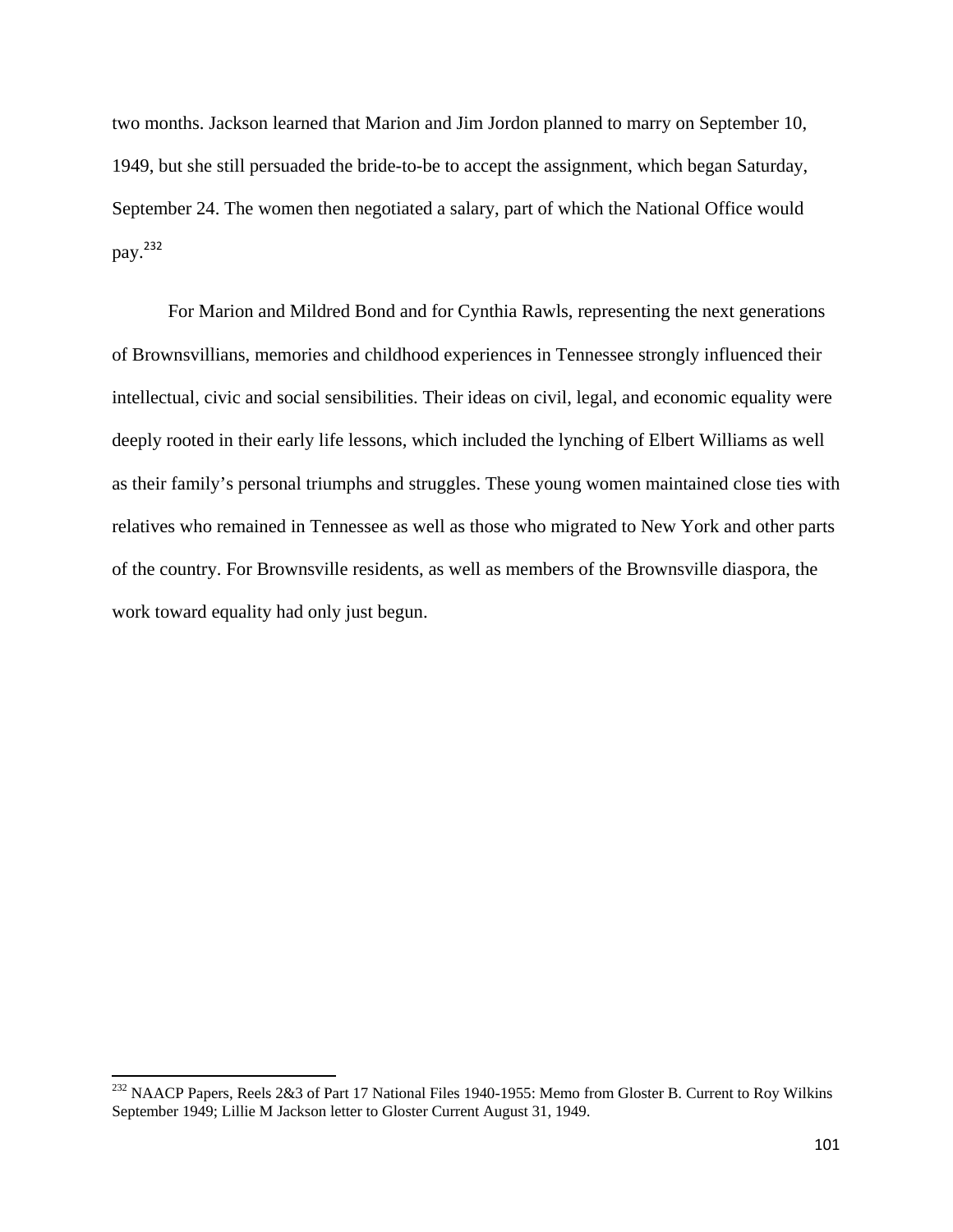Chapter 3: The Brownsville Diaspora: Our Hands on American Democracy as it Bends Toward Justice, 1950s<sup>233</sup>

*Mobilization! Legislation! Litigation! Education! The Ballot! Each was recognized by Juanita Jackson Mitchell as a key ingredient to empowerment for Americans of color. For a black woman in those days of the pre-Sixties to be in the vanguard of the struggle for the liberation of black people—male and female—required a rare brand of courage. Bear in mind, the feminist movement, as we know it, had not yet sprouted wings. In carrying forward her crusade, Mrs. Mitchell not only linked arms with her courageous mother, but also with the great women freedom fighters of the abolitionist period of history. . . . Her battles also paved the way for other women leaders. . . .and offer further refutation of the nonsense that the Civil Rights Movement was born with the Montgomery Bus Boycott of 1955, or the famous 1963 March on Washington. . . . We know that the struggle for human dignity goes far back in our history. . . . -From In Memoriam: Juanita Jackson Mitchell by Nathaniel R. Jones<sup>234</sup>*

Sixteen-year-old Cynthia Rawls arrived in Baltimore in 1950, the same year Juanita

Jackson Mitchell made history by becoming the first Black woman to practice law in the state of Maryland.<sup>235</sup> Cynthia, unacquainted with race relations in the city, was eager to begin her senior year of high school at St. Frances Academy, a boarding school for girls run by the Oblate Sisters of Providence, an order of Black nuns founded in 1828 by Mother Mary Lange, who emigrated from Cuba to the United States. Among Cynthia's classmates were young women from Cuba. Oddly for her, looking into their faces, she saw her own reflection. The budding relationships were both familiar and new. Cynthia first heard of Antonio Maceo Grajales, an Afro-Cuban leader of the Cuban Revolution from her friend Maria Cruz Elena. And pleading with Luz to sing

<sup>&</sup>lt;sup>233</sup> This title comes from Martin Luther King, Jr.'s "How Long? Not Long!" speech delivered in Montgomery, Alabama on March 25, 1965. The original quote is included in a sermon "On Justice and Conscience" written by 19<sup>th</sup> century Unitarian minister Theodore Parker and published in 1853. "I do not pretend to understand the moral universe. The arc is a long one. My eye reaches but little ways. I cannot calculate the curve and complete the figure by experience of sight. I can divine it by conscience. And from what I see I am sure it bends toward justice." King's quote: "The arc of the moral universe is long but it bends toward justice." Thanks to Maude Y. Bond for introducing me to the quote. See the following for more details: http//blog.chron.com/keepthefaith/2008/04/the-arc-of-the-moraluniverse/ and http://www.npr.org/templates/story/story.php?storyId=129609461; http://open.salon.com/blog/arthur\_howe/2009/01/18/the\_arc\_of\_the\_universe\_is\_long\_but\_it\_bends\_towards\_justic\_

e. <sup>234</sup> Quoted in the Maryland Law Review honoring the life of Mrs. Juanita Mitchell. The journal edition includes reflections from several associates and friends. Nathaniel R. Jones, "In Memoriam: Juanita Jackson Mitchell," Maryland Law Review, 52 (1993).

<sup>&</sup>lt;sup>235</sup> Dr. Elaine C. Davis also graduated from law school with Mrs. Mitchell. Dr. Davis earned a Ph.D. from Johns Hopkins University and became an educator. See Jet, 44 (April 26, 1973), 36.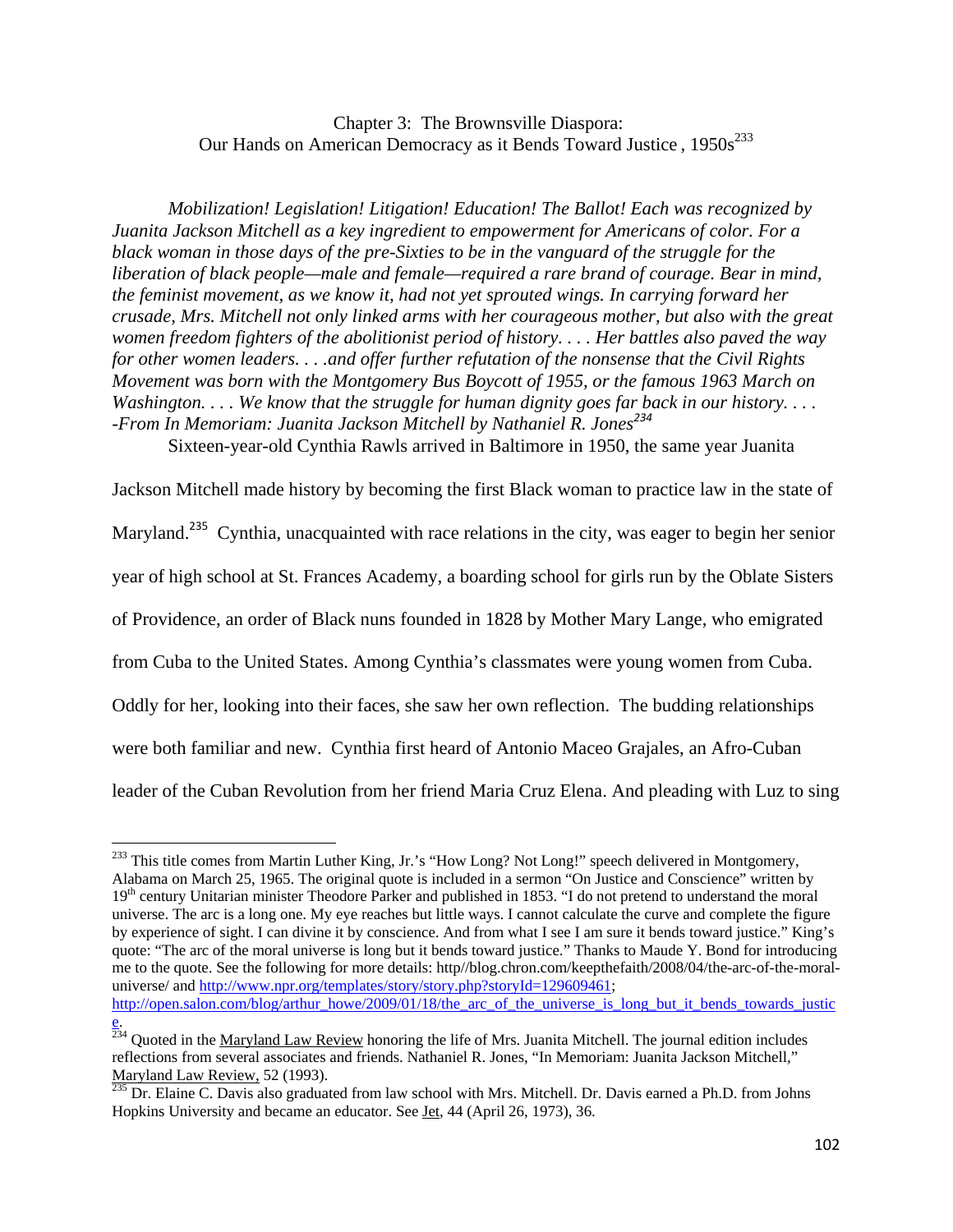*Bésame Mucho*-- over and over and over--the only song Cynthia knew in Spanish-- became almost a ritual.<sup>236</sup>

St. Frances was a refuge despite the pervasive racial discrimination in Baltimore. Segregation prevented Black Americans from trying on clothes in local stores, so Cynthia was surprised when Luz and Maria Cruz Elena returned to school after an afternoon of shopping. They had not bought much, but they had tried on clothes, shoes, and hats—items Cynthia loved and was able to buy. She felt the puzzling sting of exclusion which prompted discussions about discrimination with her friends. Soon after their conversations, Cynthia began joining them for what became their transgressive shopping sprees. As long as she did not speak "American" English, she was able to shop with her "Black," albeit, Spanish-speaking Cuban friends. She usually kept her mouth shut, but when feeling particularly womanish, she would smile at the clerk as she left the shop recalling lines from her favorite song in Spanish, "Quiero tenerte muy cerca mirarme en tus ojos," which was a plea for the clerk to see her own reflection, a shared humanity, in Cynthia's eyes.<sup>237</sup>

The 1950s began what some have called, the "classic" period of the Civil Rights Movement. However, for others, it was yet another decade in the "long Civil Rights Movement" which represented another opportunity for white American to look into the eyes of Black American and see fellow citizens and human beings. It was also a time when global human rights issues became a more prominent part of the discourse within the freedom struggle. Advocates for

<sup>&</sup>lt;sup>236</sup> According to Bettye Collier-Thomas, St. Francis Academy was "established by the Oblate Sisters of Providence, the first order of black nuns [and] [a]mong the most noted educational institutions in Baltimore." See Bettye Collier-Thomas, Jesus, Justice, Jobs: African American Women and Religion (New York: Alfred A. Knopf, 2010), 49. For more on Mother Mary Lange, a Catholic nun of Haitian ancestry who lived in Cuba before immigrating to the United States and founded the Order, see http://www.motherlange.org/.

<sup>&</sup>lt;sup>237</sup> This vignette has been adapted from stories Cynthia Rawls Bond has told regarding her experiences at St. Frances Academy. The students' names have been changed. Translation: I want to have you very close so that you may see me, your own reflection, in your eyes.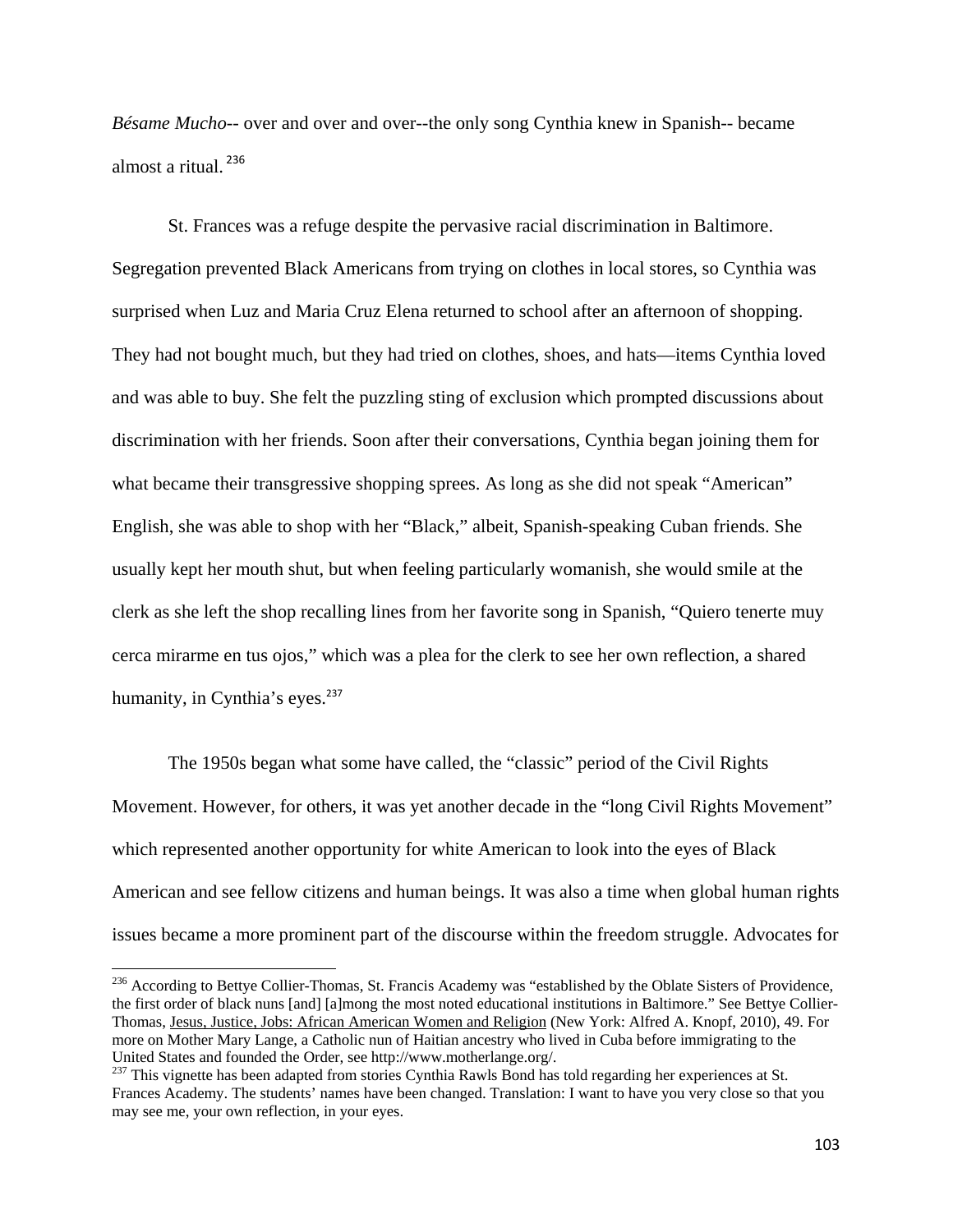justice ushered in another decade of work which permeated not only southern towns but northern cities as well.<sup>238</sup>

This chapter discusses not only the pertinent civil rights issues of the decade, but, also how young women, coming of age in the workplace, contributed to much needed social change in the nation. In this chapter, I draw from arguments that historian Catherine Allgor has raised in Parlor Politics: In Which the Ladies of Washington Help Build a City and a Government. Allgor has argued that Washington women contributed to nation building during the period after the American Revolution as they became "political actors" who "use[d] social events and the 'private sphere' to build the extraofficial structures . . . needed in the infant federal government." Like the Washington women observed in Parlor Politics, the women discussed in this chapter are not "femmes fatales," but they too represent "mothers, wives, sisters and daughters." <sup>239</sup>

Allgor has also noted that "politics," for these Washington families, became "a family business," no different from women who worked on family "farms" or in family "shops." I argue that for many civil rights families, NAACP business, and ultimately the business of freedom, became family business. Certainly, the families of this study had an unquestionable stake in the success of American democracy and the nation's growth as a republic "by the people, for the people" so that their posterity and future generations of Americans, especially African Americans historically excluded from the political process, could live as full American citizens, realizing the American dream.<sup>240</sup>

<sup>&</sup>lt;sup>238</sup> See Jacqueline Dowd, "The Long Civil Rights Movement and the Political Uses of the Past," The Journal of American History, 91(March 2005), 1233-1263.

<sup>&</sup>lt;sup>239</sup> Catherine Allgor, Parlor Politics: In Which the Ladies of Washington Help Build a City and a Government (Charlottesville and London: University Press of Virginia, 2000), 1.

 $^{240}$  Ibid.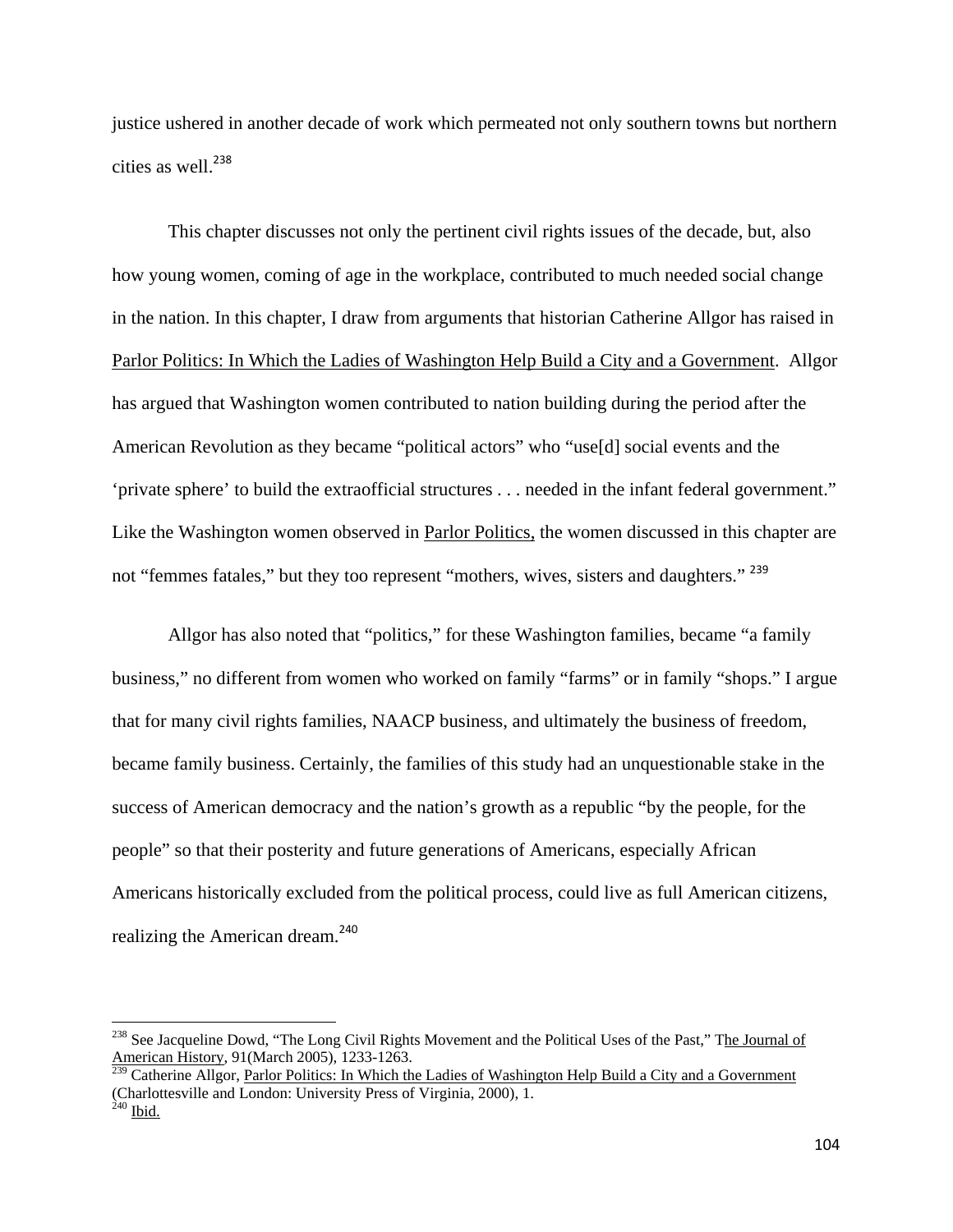Section one of this chapter examines NAACP work on a national level through the experiences of Mildred Bond, NAACP field secretary-at large, who advised and supported local chapters across the country as fundamental changes in American democracy emerged. Mildred, a young single woman of color, the daughter of NAACP organizers, used her education, intelligence, and agency to navigate her role as a woman in the workplace, despite the presence of both racism and sexism, while simultaneously working for equality and justice.

Section two highlights the experiences of Marion Bond Jordon as she defined her roles as a new wife, new resident of Pittsburgh, Pennsylvania, and the newly-hired executive secretary of the city's NAACP branch. The section focuses on the Civil Rights Movement using Pittsburgh as an example of an urban center in the "northern" Civil Rights Movement where the narratives are unique to Pittsburgh, but also reflect common themes across the nation.<sup>241</sup>

The final section investigates the social changes in Brownsville, Tennessee, an example of a southern town that had functioned without the presence of a national civil rights organization, like the NAACP, for over a decade and where Blacks had not voted since the 1888. Black residents relied on leaders and established staple institutions in the Black community to effect steady change that would empower them and move the town closer to racial equality. Cynthia Rawls, who came of age in New York, returned to Brownsville in 1957, the same year Currie Porter (C.P.) Boyd, a graduate of Iowa State, also returned to the city expecting to register to vote. These Brownsville natives began developing strategies with local leaders who had remained in the South.

<sup>&</sup>lt;sup>241</sup> Among the books which discuss the Civil Rights Movement in the North is Thomas Sugrue, Sweet Land of Liberty: The Forgotten Struggle for Civil Rights in the North (NY: Random House, 2008).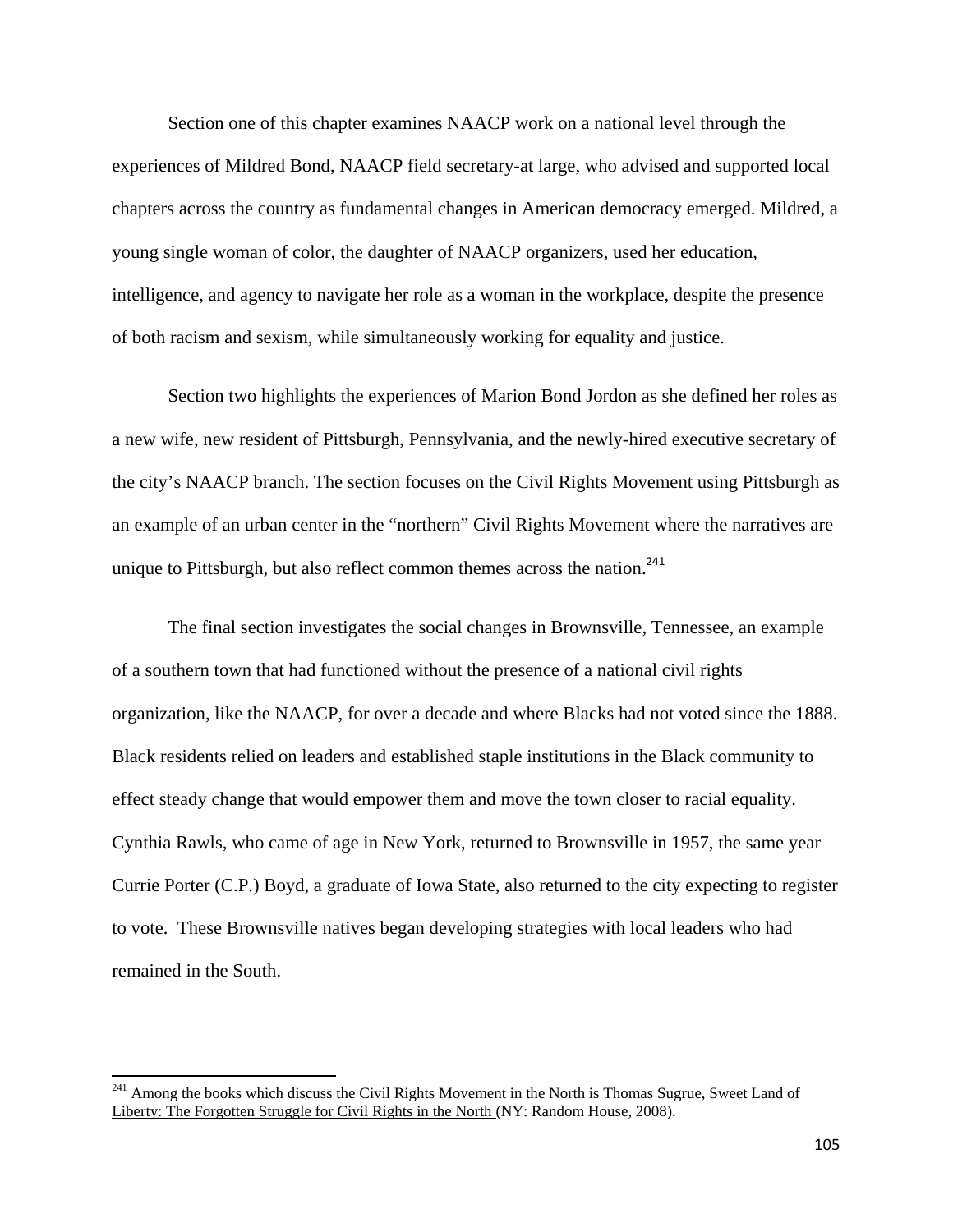## Path to Justice: Mildred Bond, Secretary-at-Large, NAACP, National Office

Mildred Bond, who was living in New York City and making plans to begin a doctoral program at Columbia University, decided to join the NAACP's national staff for a temporary assignment. Gloster B. Current, director of branches, had urged Mildred to defer her doctoral studies for a three-month project with the Association. Marion, Mildred's older sister, had worked closely with Mr. Current at the national office for nearly two years before getting married and leaving for Pittsburgh, Pennsylvania. Mildred had met several members of the NAACP's national staff through her sister and deeply respected the Association's mission. Affiliation with the NAACP was quickly becoming a family tradition. <sup>242</sup>

Mildred was nine when she began selling Crisis magazines to her neighbors in Brownville and requesting that her subscribers learn the words to "Lift Every Voice," as she had. And she was only thirteen years old when her family was forced to leave Tennessee after their association with the local NAACP branch. Indeed her parents and sister had set the groundwork for her, a woman "born and bred" for the NAACP. Moreover, blurring the boundaries between NAACP business and family business was not unusual. For example, in 1939, both her father and mother were officers of the Brownsville NAACP branch, president and secretary respectively. The branch's membership roster included the names of at least six married couples, and members often represented the same extended family or neighborhoods. The Bonds often held chapter meetings in their home, and the chapter's official photograph was taken in their

<sup>&</sup>lt;sup>242</sup> Janus Adams, "Mildred Bond Roxborough: Born and Bred for the NAACP," The New Crisis 107 (March/April 2000), 18; Marion Jordon, "Commitment to Human Rights" in Marcy Babbitt editor, Living Christian Science: Fourteen Lives (Englewood Cliffs, N.J: Prentice-Hall, Inc., 1975), 119-127.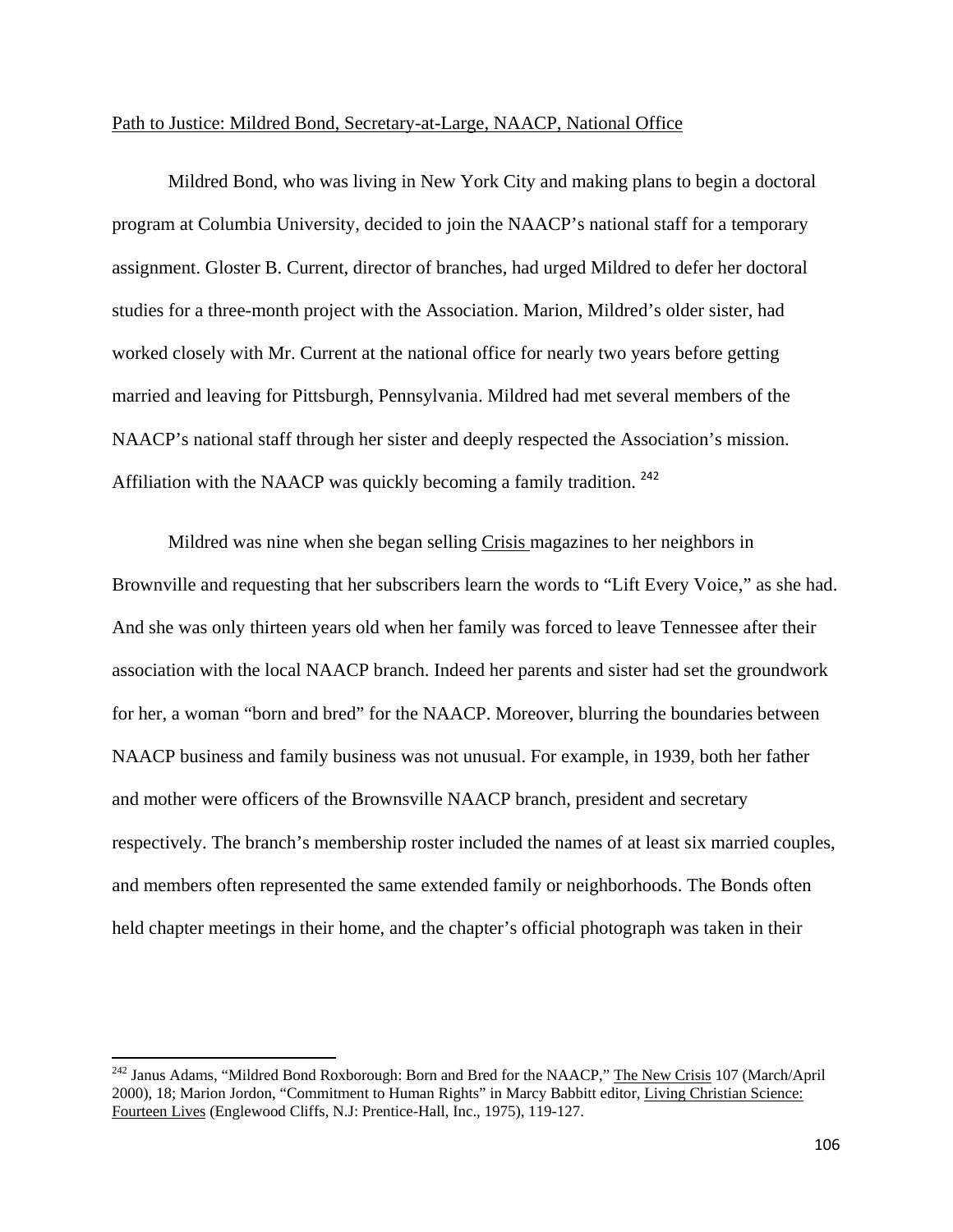front yard with their antebellum home, which vigilantes eventually firebombed, in the background. The fight for freedom was indeed a family affair.<sup>243</sup>

By the 1950s, Mildred had become quite an independent woman with plans for her future. She had graduated from college, studied in Mexico and France, and completed a master's at Columbia University. She had also spent nearly two years working at the New York City Department of Health and Human Services, witnessing firsthand the needs of many poor and marginalized families. After discussing Current's offer with her parents, she decided to accept the short-term assignment with the Association, believing it would give her firsthand experience to complement her academic work in social psychology. Ironically, Mildred's first assignment took her to Baltimore, Maryland, where her sister Marion had completed her final assignment as field secretary. For the next three months, Mildred worked closely with Mrs. Lillie M. Jackson, a veteran activist who was serving her eighteenth year as Baltimore City branch president, who had also made NAACP business family business.<sup>244</sup>

Mrs. Jackson and her husband had four children, and she was often referred to as the "Mother of the Civil Rights Movement," a title that was both literal and figurative.<sup>245</sup> In her role as an activist, she had decades of pioneering work to her credit. She led "Don't Buy Where You

<sup>&</sup>lt;sup>243</sup> Interview by author with Mildred Bond Roxborough, June 4, 2008, New York, New York. See NAACP Papers, Charter NAACP Files Group II Manuscript Division, Brownville, Tennessee, Box A406Library of Congress. 244 Mildred Roxborough, telephone conversation with author, April 10, 2010; Interview by Maude Y. Bond with Mildred Bond Roxborough, September 16, 2004, StoryCorp Grand Central Terminal, New York, NY; Paul McCardell, "Dr. Lillie May Carroll Jackson," The Baltimore Sun, February 10, 2007,

http://www.baltimoresun.com/features/bal-blackhistory-jackson,0,485558.story, (accessed August 2, 2010); Interview by Larry Crow of The HistoryMakers with Mildred Bond Roxborough, June 8, 2005, New York, NY. <sup>245</sup> Others identified as "Mother of the Civil Rights Movement" include Rosa Parks. See book by Dennis Brindell and Judith Bloom Fradin, Ida B. Wells, Mother of the Civil Rights Movement (New York: Houghton Mifflin Co., 2000). William Chafe discusses Ella Baker: http://www.youtube.com/watch?v=a1I6n9EGM5Y). Dorothy I. Height has been referred to as the "queen mother" of the movement. See Jocelyn Y. Stewart, "Dorothy Height dies at 98; Key Figure in the Civil Rights Movement," Los Angeles Times, April 20, 2010, http://articles.latimes.com/2010/apr/20/local/la-me-dorothy-height21-2010apr21.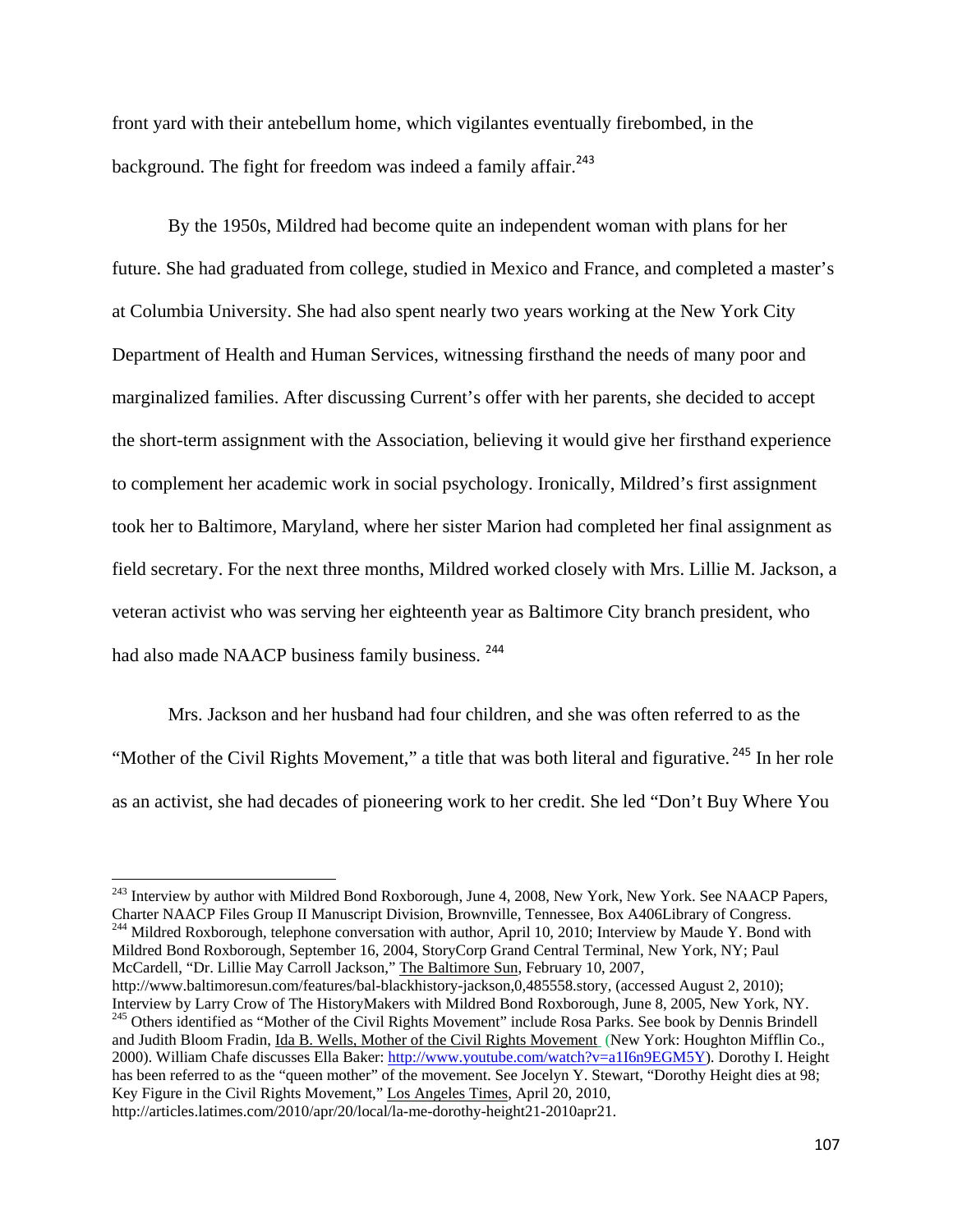Can't Work" campaigns in Baltimore,<sup>246</sup> founded the Maryland State Conference of the NAACP, was elected to the NAACP's National Board of Directors, and was at the helm of the Baltimore branch when its membership reached a peak of nearly 18,000 members. Moreover, in her role as mother, she nurtured and encouraged her daughter, Juanita Jackson Mitchell, so that she made significant contributions to the Civil Rights Movement as well. Juanita Jackson Mitchell began her work with the NAACP as a youth. She helped her mother organize a citywide forum for the youth, and then continued to work with NAACP as a Youth Director. She also became a special assistant to Walter White. In 1951, Juanita became the first African American woman to pass the Maryland bar. Clarence Mitchell, her husband whom she married in the 1930s, spent thirty years as chief lobbyist for the NAACP, distinguishing himself as a civil rights advocate of the highest caliber. Mrs. Jackson was a proud mother and mother-in-law of civil rights icons. She also became a grandmother to two Maryland state senators and the great-grandmother of a third. $247$ 

After months of working with Mrs. Jackson, organizing membership campaigns, fundraising, negotiating with branch officials, and interacting with the public, Mildred returned to New York, relieved to have "conquered her crucible," Mrs. Lillie May Jackson. But more than conquering her crucible, Mildred, still in her twenties, had formally entered a powerful network of leaders in the Baltimore movement, including influential members of the Jackson-Mitchell family. Mildred formed important relationships, earned the respect of her new associates, and

<sup>246</sup> See Andor Skotnes, "Buy Where You Can Work": Boycotting for Jobs in African American Baltimore, 1933-1934, Journal of Social History (Summer 1994), 735-761;.NAACP Baltimore City Branch timeline www.naacpbaltimore.org for details on this campaign. It was much like the "Don't Buy Where You Can't Work" campaigns of Chicago and other parts of the county and has been discussed in Eric Arnesen, editor, Encyclopedia of United States Labor and Working-Class History (New York: Routledge, 2007).

<sup>247</sup> Prudence Cumberbatch, "What 'the Cause' Needs Is a Brainy and Energetic Woman" in Dayo F. Gore, et al editors, Want to Start a Revolution?: Radical Women in the Black Freedom Struggle (New York: New York University Press, 2009 ); McCardell, "Dr. Lillie May Carroll Jackson."; See also Library of Congress http://www.loc.gov/loc/lcib/970324/mitchell.html. Mrs. Jackson was president of the branch from 1935-1970.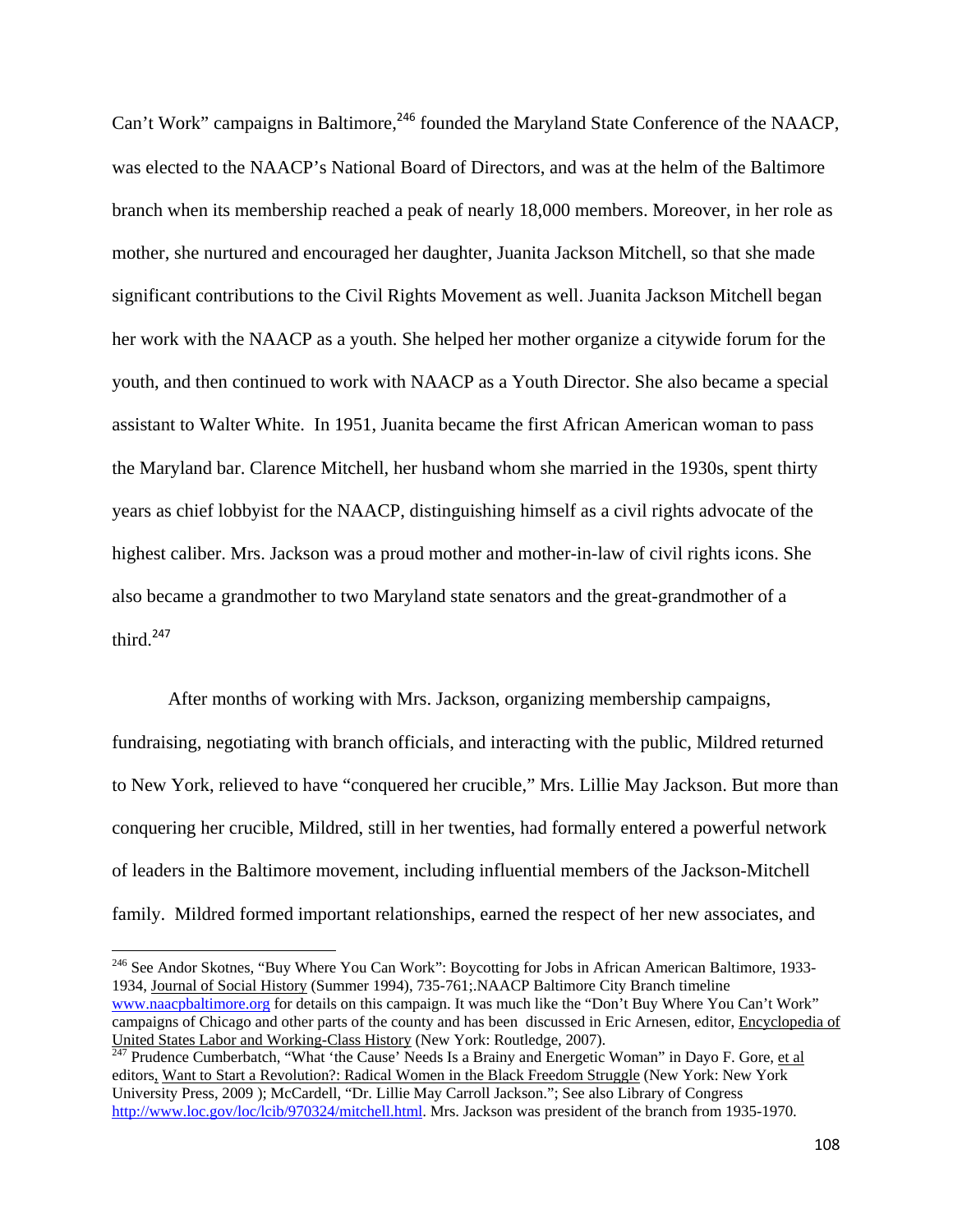received invaluable practical experience. Despite the differences in persona, Mildred remained objective as she observed Mrs. Jackson's fundraising techniques and authoritarian style of leadership. She stood her ground with Jackson and contributed her ideas as a competent representative of the national office.<sup>248</sup>

Mildred's return to New York meant resuming her graduate studies at Columbia, but Current, impressed with her interpersonal and organizational skills, appealed to her once again, this time asking if she would postpone her doctoral studies for a semester so that she could continue her work at the NAACP's national office. Mildred decided to stay with the Association for a few more months, but her temporary assignment began to compete with her academic aspirations, as new assignments quickly spiraled into other challenging projects. In fact, Mildred soon learned that Mrs. Jackson had requested that she return to Baltimore the following year. In 1954, NAACP executive director Walter White offered Mildred a permanent position as the organization's field secretary-at-large. She accepted the position and was soon thrust into the national movement to eradicate racial segregation, thus being officially written into United States civil rights history. The Supreme Court's Brown v. Board of Education decision, handed down in May of that year, overturned the 58-year-old "separate but equal" precedent established in Plessy v. Ferguson. School boards and community leaders across the nation grappled with how and when to implement this and the subsequent Brown II ruling.<sup>249</sup>

<sup>&</sup>lt;sup>248</sup> Interview by Larry Crow of The HistoryMakers with Mildred Bond Roxborough, June 8, 2005, New York, NY; See Barbara Ransby, Ella Baker and the Black Freedom Movement: A Radical Democracy (Chapel Hill: University of North Carolina Press, 2003), 122-124,for an interesting discussion about Ella Baker's encounter with Lillie Jackson. After Baker visited the Baltimore branch, Jackson sent a letter to Walter White complaining that Baker had a 'bad attitude.' Baker's impressions of Jackson's leadership style and interpersonal communication skills were not very positive, either.

<sup>&</sup>lt;sup>249</sup> Interview by Larry Crow with Mildred Bond Roxborough.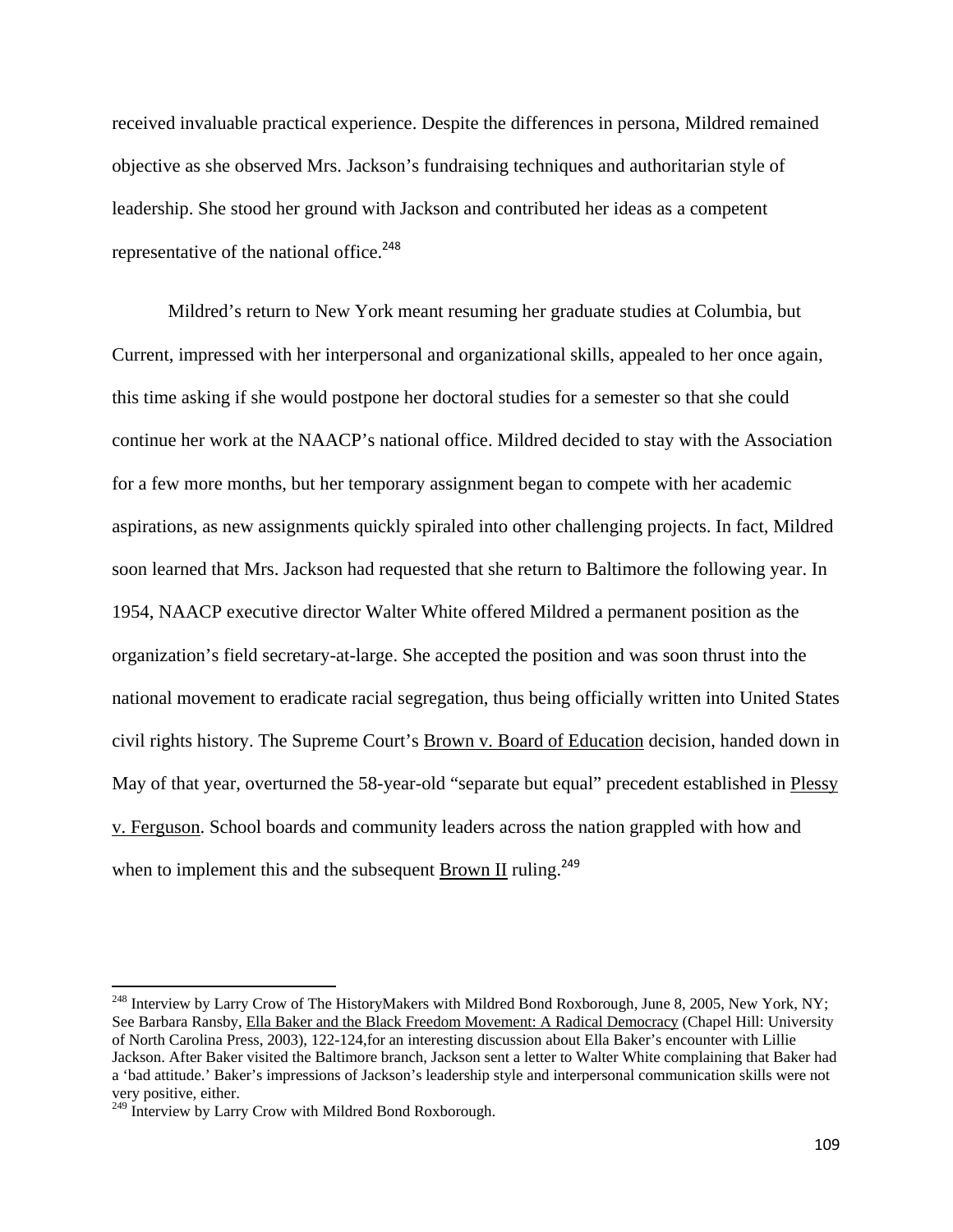In 1955, representatives of the NAACP's national office traveled to Nashville,

Tennessee, to join other activists from across the country for the Race Relations Institute at Fisk University. During that summer, news spread of the voluntary integration of schools in Hoxie, a community in northeastern Arkansas. After the Brown decision a year earlier, the Hoxie School Board, under the direction of Howard Vance, decided that desegregation was both moral and practical for the district given the financial burden of maintaining separate educational facilities. A Life magazine article brought national attention to the otherwise peaceful transition, which soon made Hoxie, with a population of 1,284, a site for racial tension as outside agitators, including the White Citizens' Council, which used its resources and rhetoric to fight integration. One parent offered \$100 to the person who would physically attack Howard Vance, the superintendent of schools. Vance received threats and was called "a nigger loving son of a bitch" from an anonymous caller. A local minister even told an audience that God would support violence in Hoxie if it ensured the "purity of the white race."<sup>250</sup>

Disturbed by the news from Hoxie, Thurgood Marshall urged Roy Wilkins, now executive director of the NAACP, to send Mildred there to support the African American families caught in the crossfire. Like other individuals who held field secretary positions, Mildred was the obvious person for this assignment. Fifteen years earlier, Ella Baker, as assistant field secretary, had been "fighting in the trenches of southern battlefields. . . travel[ing] to the bowels of the American South, suffering the insults of Jim Crow. . . putting her own life in danger.  $\ldots$ <sup>251</sup> Mildred followed in the footsteps of other brave men and women who weighed

<sup>&</sup>lt;sup>250</sup> David Appleby, director, *Hoxie: The First Stand, DVD (California Newsreel, 2003). According to Hoxie The* First Stand, Fayetteville and Charleston, Arkansas both integrated "some" of their schools before Hoxie. However, local school board officials refused to allow any media coverage; See Memo to Mr. Roy Wilkins From Mildred L. Bond August 6, 1955 http://www.crossroadstofreedom.org/view.player?coid=&pid=rds:632&isUserOwned= 251 Ransby, Ella Baker, 105-106.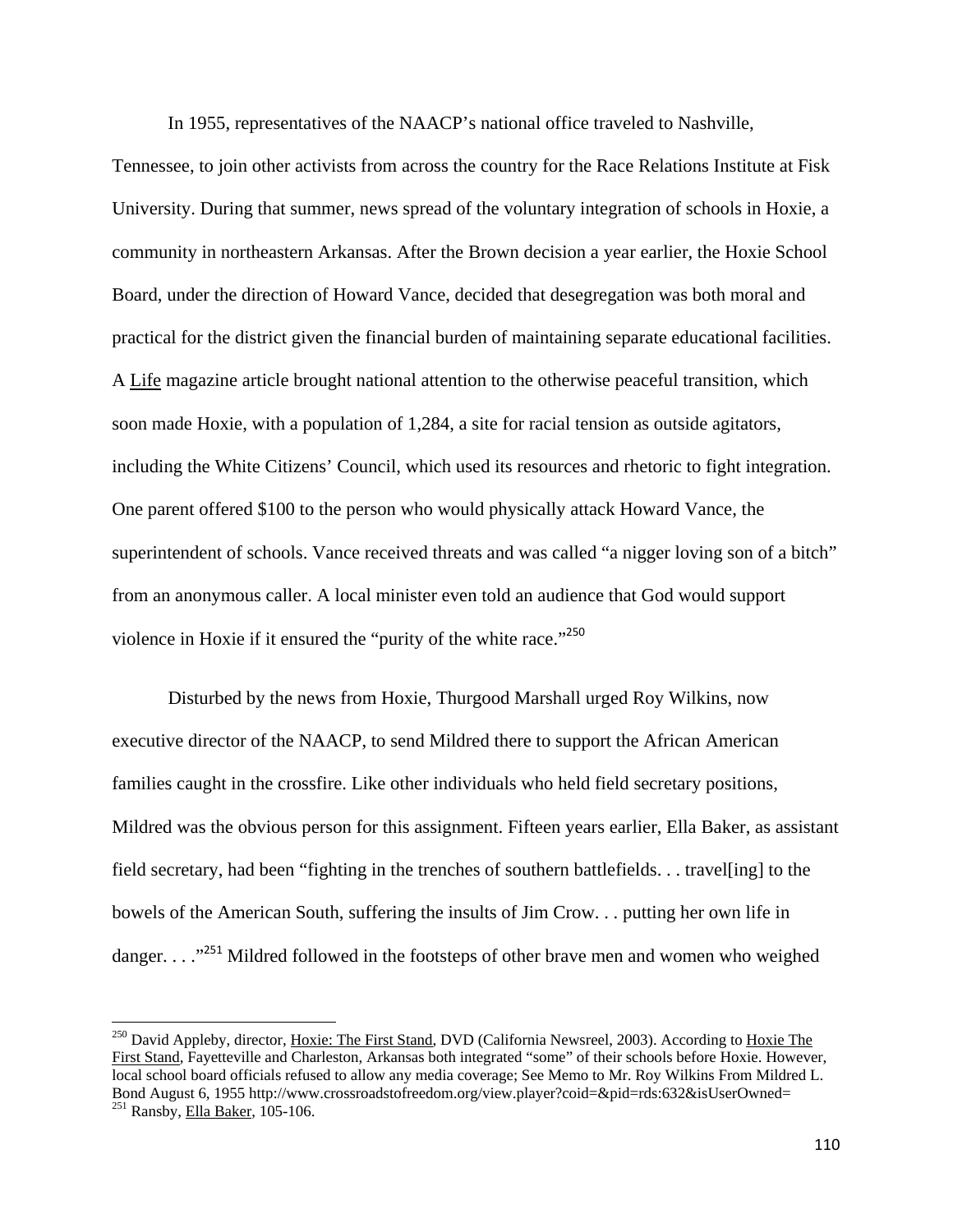the options and decided that the fight for human rights was worth the risk to personal safety. She reported that, while black high school students were bused to a school in Jonesboro, the school facility designated for elementary school children was a dilapidated building very close to the sewage line.The African American children in Hoxie doubled as custodians for their school building since the school board provided none. The response to what many thought would a peaceful desegregation of the town's school facilities became virulent. In August 1955, an estimated 350 segregationists descended on Hoxie's City Hall. Don Jean Bright, an African American seventh grader, was spat on, and a bullet was fired into her home while she and her sister sat together in their bedroom. One family received a picture of the disfigured remains of Emmett Till torn from a September 1955 issue of Jet magazine with a note suggesting that their son could have a similar fate.<sup>252</sup>

 The Hoxie assignment was a turning point in Mildred's life as an activist in the struggle for equality. It positioned her as a frontline advocate for families terrorized by racial strife. Mildred Bond's presence served as a direct link between the African American community and a storehouse of political power—the NAACP—should the community need it. Mildred walked with the children and their families to and from school, reassuring them, in essence, that "the NAACP was with them." She held meetings with community members in the evenings, met with FBI agents, and submitted written updates to the NAACP national office. Mildred listened to

<sup>&</sup>lt;sup>252</sup> Interview by Larry Crow with Mildred Bond Roxborough, June 8, 2005, New York, NY.; David Appleby, Hoxie: The First Stand, DVD; http://www.encyclopediaofarkansas.net/encyclopedia/entry/-details.as Desegregation of Hoxie Schools-Encyclopedia of Arkansas; Memo to Mr. Roy Wilkins From Mildred L. Bond, August 6, 1955 http://www.crossroadstofreedom.org/view.player?coid=&pid=rds:632&isUserOwned=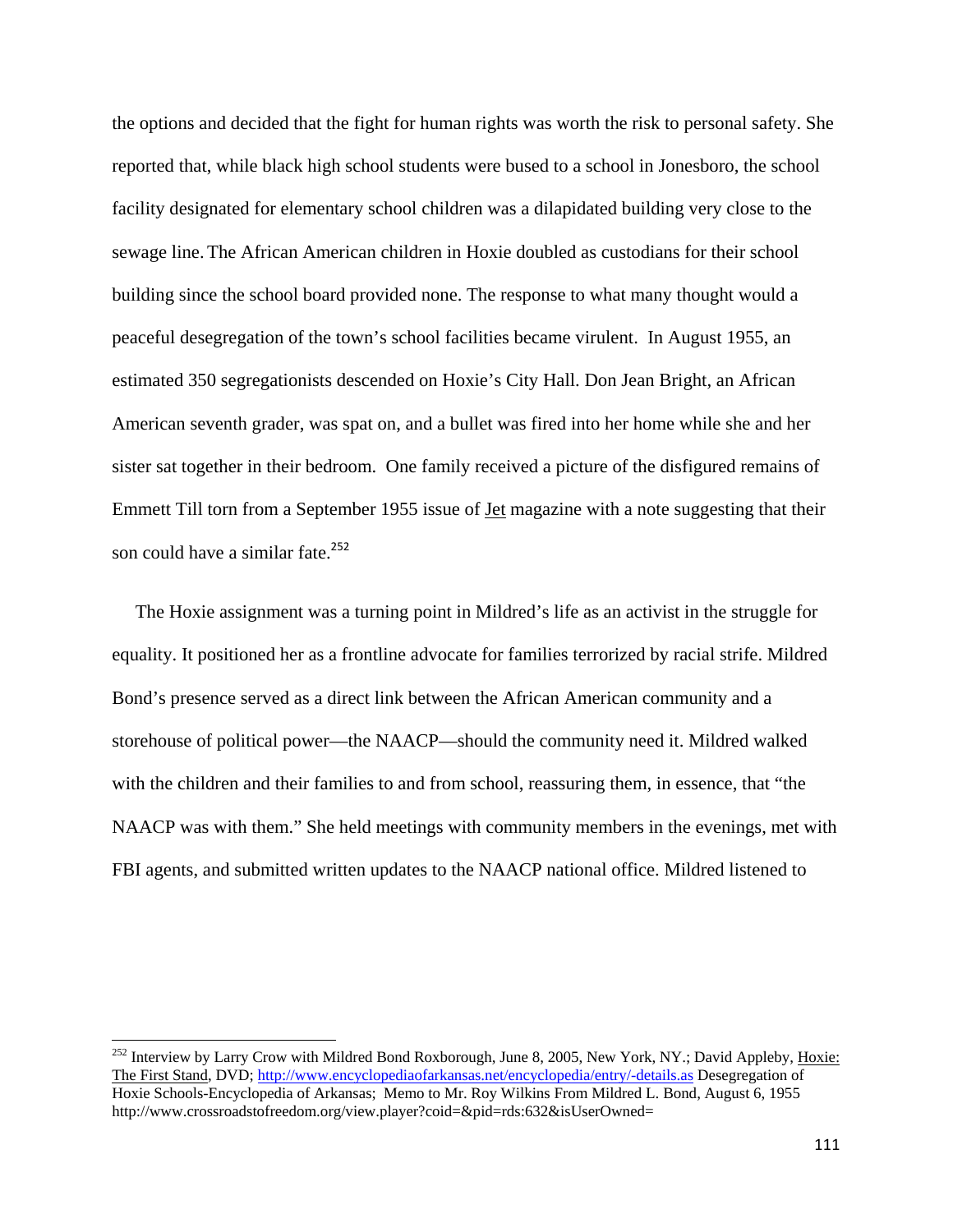local residents so that she could understand the community's history and the residents' needs. They discussed contemporary issues and shared their stories.<sup>253</sup>

Generations earlier, Mildred's own ancestors in Tollette, Arkansas, had asserted their citizenship rights against a similarly hostile racial environment. According to family oral history, Mildred's maternal great- grandfather, Stephen Tollette, was born on the African continent and brought to the United States via the Middle Passage. He eventually purchased his freedom from a Louisiana planter outside Shreveport. Then he and his wife, Hannah, an Irish immigrant, moved to Arkansas. He purchased 300 acres of land and made Arkansas home for his wife and their children. Years later Mildred's grandparents, Sanford Tollette and Caldonia Crofton Tollette, founded Tollette, Arkansas, a small post-Reconstruction town where the family established a church, a store, and a public school, which was located, in part, on that land. When Mildred's grandfather died prematurely, her grandmother, described as an "enterprising woman," became head of the household and served as the town's postmistress. <sup>254</sup>

When Mildred's assignment in Hoxie ended, she boarded a bus to Little Rock to meet with Daisy Bates, president of the Arkansas State Conference of the NAACP. When a white couple entered the bus, the driver instructed Mildred to move to the back row, even though she was already seated near the last row on the bus. Mildred refused and the driver put her off the bus. Filled with contempt, she grabbed her bag, left the bus and began walking as cars sped past

<sup>&</sup>lt;sup>253</sup> Appleby, Hoxie; Memo to Roy Wilkins states that only fourteen African American families resided in Hoxie. Of those, only nine had children enrolled in Hoxie Elementary Schools.

http://www.crossroadstofreedom.org/view.player?coid=&pid=rds:632&isUserOwned= 254 Interview by Armond Tollette, Jr., with Mattye Tollette Bond, 1982; interview by Larry Crow with Mildred Bond Roxborough; Adams, "Mildred Bond Roxborough, 18. This article notes that Joycelyn Elders, former U.S. Surgeon General, attended school in Tollette; See Howard County Heritage (Dallas: Taylor Publishing Company, 1988), 437. Under the entry for Stephen Tollette, Sr., the text stated "By the mid 1800's the community of Tollette was well established. . . . [Sanford Tollette] applied to the U.S Postmaster for a post office. . . . [On] January 21, 1891, Sanford J.W. Tollette was appointment postmaster. . . .Sanford died May 9, 1898, but the post office operated until  $1926. \ldots$  "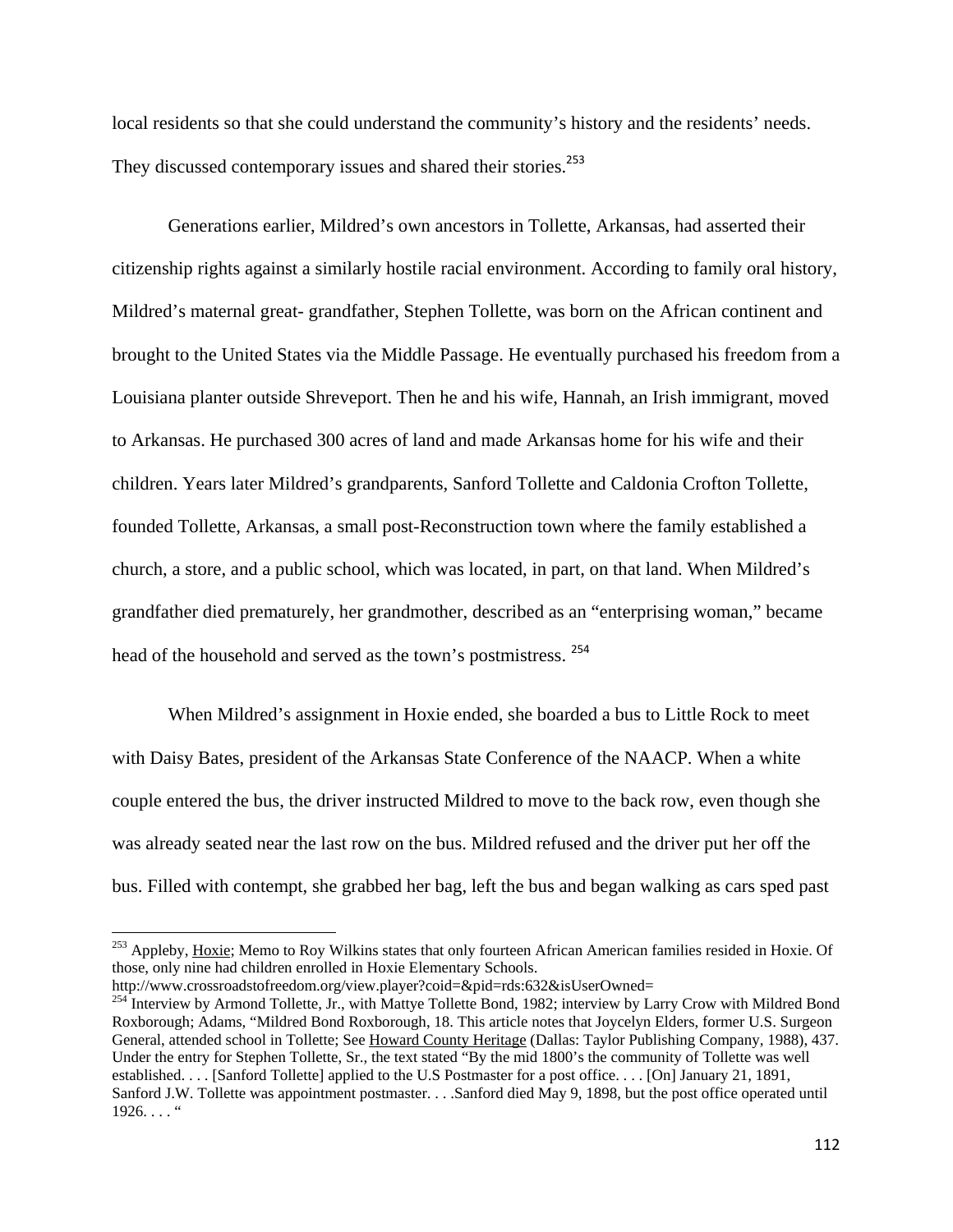her. A white motorist offered her a ride and safely delivered her to Bates's front door. At the time, Mildred chuckled inside wondering if the driver knew he had supported a subversive who was stepping outside of traditional societal norms for women. She was not only an unmarried woman traveling along across the country, but she was traveling on business which required that she lead anti-oppression rallies, converse with FBI agents, and "agitate, agitate, agitate," as Frederick Douglass had advised. <sup>255</sup>

Just as Hoxie had become an important site of social conflict surrounding the issue of school desegregation, Little Rock was on its way to entering the national stage as well. While in Little Rock, Mildred began to establish a friendship with L.C and Daisy Bates that continued through the years. She admired how the couple collaborated. Mrs. Bates, who was about twelve years older than Mildred, was quickly emerging as a leader among NAACP constituents in Little Rock. L.C. Bates, a newspaper owner, covered civil rights reports across the country and was a "proud husband" as his wife began to emerge as a central figure in the struggle. Mildred and the Bates discussed events in Hoxie and the plans for Little Rock as residents prepared to implement the nation's new school integration laws. Mildred prepared updates for the national office and began a letter writing campaign to secure funds for the court case local residents and the NAACP anticipated that they would have to file against the Little Rock School District for opposing school desegregation. In the months ahead, Thurgood Marshall, Constance Baker Motley, and the NAACP's legal team worked closely with Bates and the Little Rock families who would serve as plaintiffs for what would become the Aaron v. Cooper case.<sup>256</sup>

<sup>&</sup>lt;sup>255</sup> Interview by Larry Crow with Mildred Bond Roxborough, June 8, 2005, New York, NY.

<sup>&</sup>lt;sup>256</sup> Grif Stockley, Daisy Bates: Civil Rights Crusader from Arkansas (Jackson: University Press of Mississippi, 2005), 76-77, 80.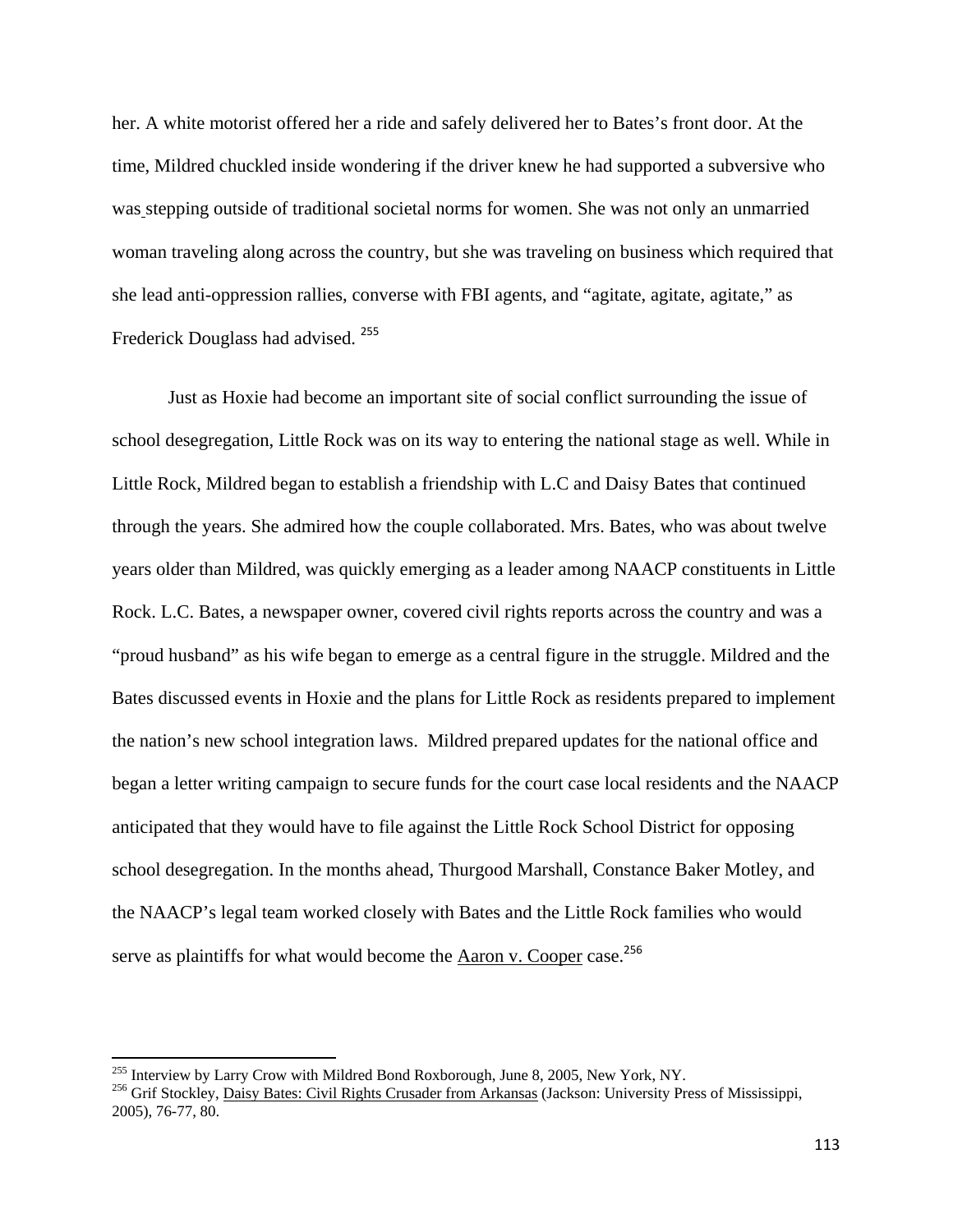After completing her business in Arkansas, Mildred traveled to the North for an assignment in Detroit, Michigan. Inspired by Channing Tobias's "Fight for Freedom Fund" speech, members of the Detroit Branch of the NAACP had decided to organize their first "Fight for Freedom Fund" dinner. The National Office sent Mildred to Detroit to assist the local branch with plans for this fundraiser. Mildred collaborated with Dr. Alf Thomas, Jr., a member of the Detroit Medical Society, who chaired the Freedom Fund committee. He garnered support from fellow Detroit Medical Society members, who became regular supporters. But planning for this event was marred by the tragic death of Dr. Thomas H. Brewer, Sr., a charter member of the NAACP branch in Columbus, Georgia, in 1939 and brother of James A. Brewer, a Detroit resident and active member of its medical community.<sup>257</sup>

Thomas H. Brewer was an Alabama native. He had graduated from Meharry Medical College in Nashville, Tennessee, and then moved to Columbus, Georgia, where he practiced medicine for nearly 40 years. He remained an outspoken civil rights advocate throughout his life. His uncompromising pursuit for equality in the segregated South made him a target for those who sought to maintain inequality. He received death threats, and he customarily carried a gun for protection. In February 1956, Brewer and Luico Flowers, a local businessman, both witnessed the arrest of an African American charged with public drunkenness, but they disagreed as to whether officers had used excessive force during the arrest. In a meeting to discuss the incident, Brewer was said to have entered Flowers's establishment, put his medical bag down and "reached into 'a pocket,'" thus prompting Flowers to reach for his gun and begin shooting. Brewer died after sustaining seven bullet wounds from Flowers's gun. Police officers, who were at Flowers's establishment when Brewer arrived, found a 32 caliber pistol in Brewer's left front

 $^{257}$  Interview by Larry Crow with Mildred Bond Roxborough.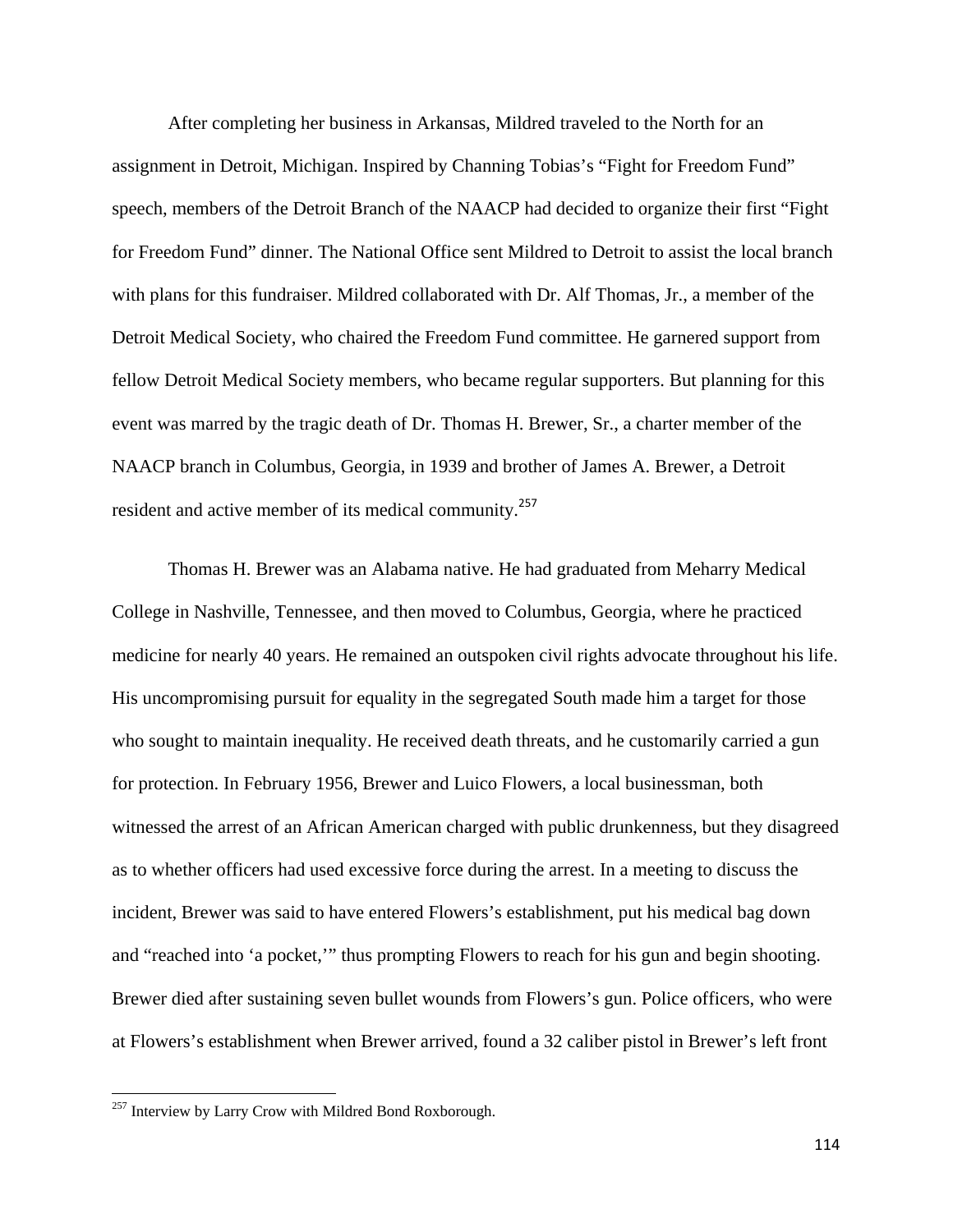pants pocket but did not determine into which pocket Brewer was reaching or which hand he typically used. Flowers were never charged for the shooting, but committed suicide approximately one year after the incident. <sup>258</sup>

Dr. Brewer was shot in what many believed to be a racially motivated killing. The incident strengthened the resolve of many Freedom Fund organizers in Detroit and reminded them of the work yet to be done not only in southern but in northern states as well. After careful planning, the committee decided that Thurgood Marshall, head of the NAACP's Legal Defense Fund who had recently argued the Brown case before the U.S. Supreme Court, would be the ideal inaugural keynote speaker. The local committee asked Mildred to contact Marshall, as his visit to Detroit would provide firsthand information about the case. It would also reassure NAACP members and supporters that, despite the virulent reactions to Brown by the White Citizens' Council and other segregationist groups, the nation's doctrine of "separate but equal" would surely crumble. Marshall accepted the invitation, and after the very successful fundraiser, Mildred returned to New York. <sup>259</sup>

 Mildred's responsibilities at the NAACP national office grew as both the nation's civil rights struggles and the NAACP's role in these struggles grew. She was rarely home for two consecutive weekends as she was constantly traveling and documenting what she had seen and heard across the nation. On rare occasions home, she discussed issues from the field with her family and read newspapers or books that would be useful to her at the Association. Her age, petite frame, and wholesome girl-next-door appearance might have suggested to an imperceptive

<sup>&</sup>lt;sup>258</sup> For more information on Dr. Brewer's death, see W. Montague Cobb, M.D., "Thomas Hency Brewer, Sr., M.D., 1894-1956," Journal of the National Medical Association, 48 (May 1956), 190-193. http://www.georgiaencyclopedia.org/nge/Article.jsp?id=h-3410.

<sup>&</sup>lt;sup>259</sup> Interview by Larry Crow with Mildred Bond Roxborough; Chester A. Higgins, Sr., "A Salute to Detroit. . . Dynamic Detroit NAACP Branch Sets Most Lavish Life Membership Table in the U.S." The Crisis, 90 (April 4, 1983), 8-11.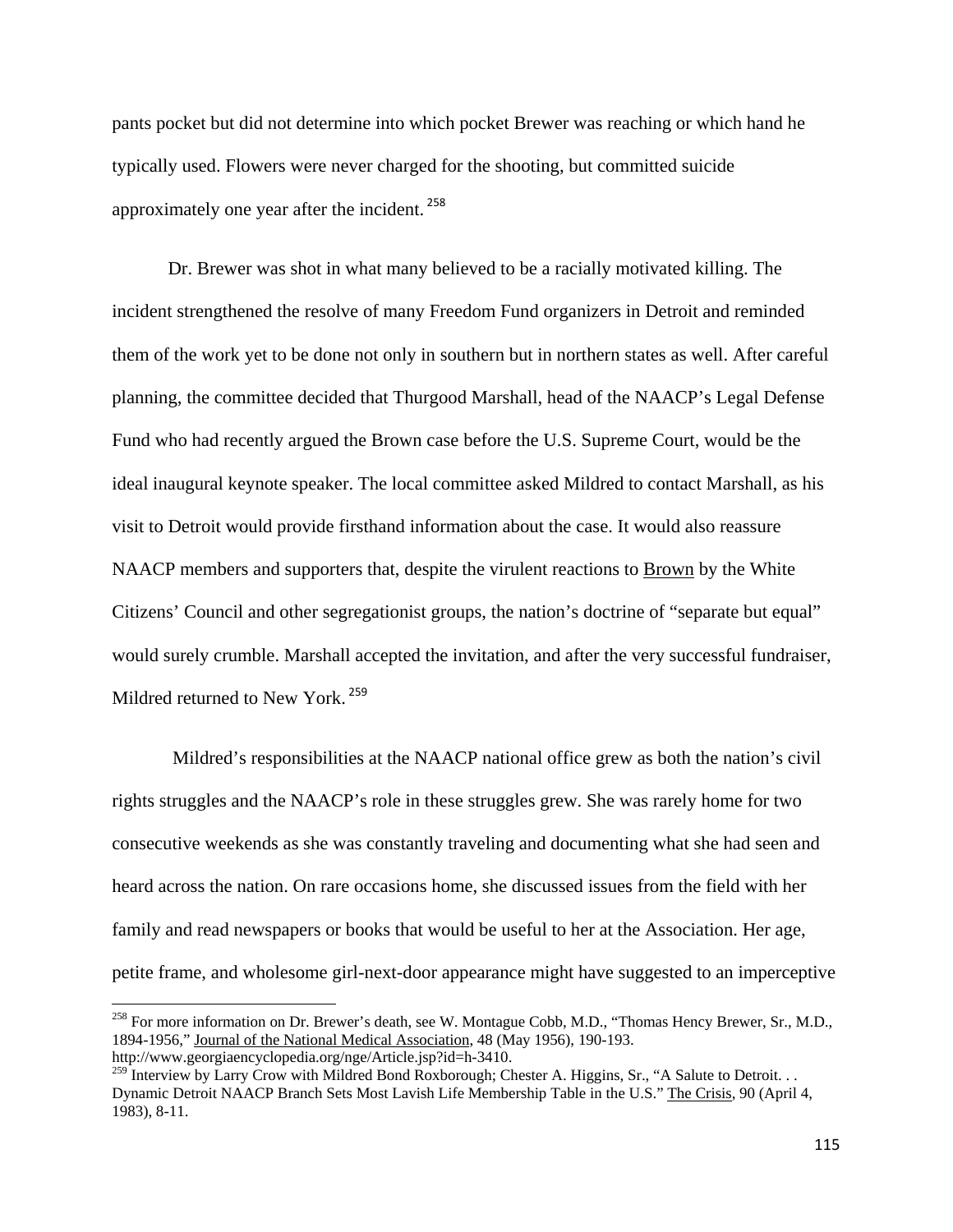observer that she was naïve or could be easily dismissed. Yet Mildred was a model of selfassurance and perceptiveness. She was always astute, well-informed, and focused on the task at hand. Sheer "determination" was the "militancy" she inherited from her father. These traits helped as she moved up through the organization's ranks.<sup>260</sup>

As secretary-at-large she traveled extensively, and often alone. She was especially vulnerable in the South as she was susceptible to dangers not only because of her gender and small frame, but because of her color as well. She moved from segregated buses and trains into "coloreds only" hotels or into the homes of allies in the struggle who were sometimes virtual strangers. Couples from local chapters welcomed field workers from the national office into their homes. The time together built camaraderie and established a bond between local members and national staff members. Accommodations and experiences varied depending on the home. For example, once while taking a bath in an outdoor facility in her host family's backyard, Mildred got stuck in their small tin tub while freshening up before a town meeting later that night. She actually required help getting out of the tub. That evening after being introduced and approaching the podium, a man who had seen her predicament jokingly remarked to the crowd that she looked as good now, in her clothes, as she did when he had seen her earlier struggling to get out of the tiny tub. They enjoyed a good laugh despite the sexual undertones as Mildred immediately returned to the business at hand.<sup>261</sup>

Gender-based politics in the field were not always so lighthearted. One night while staying with a local chapter president and his wife, Mildred was awakened by the presence of her

<sup>&</sup>lt;sup>260</sup> Interview by Larry Crow with Mildred Bond Roxborough; interview by author with Mildred Bond Roxborough, June 4, 2008.

<sup>&</sup>lt;sup>261</sup> *NPR*, "Stuck in a Tub and Getting to Know the Locals" Produced for Morning Edition by Vanara Taing. The senior producer for StoryCorps is Michael Garofalo.

http://www.npr.org/templates/story/story.php?storyId=112075660.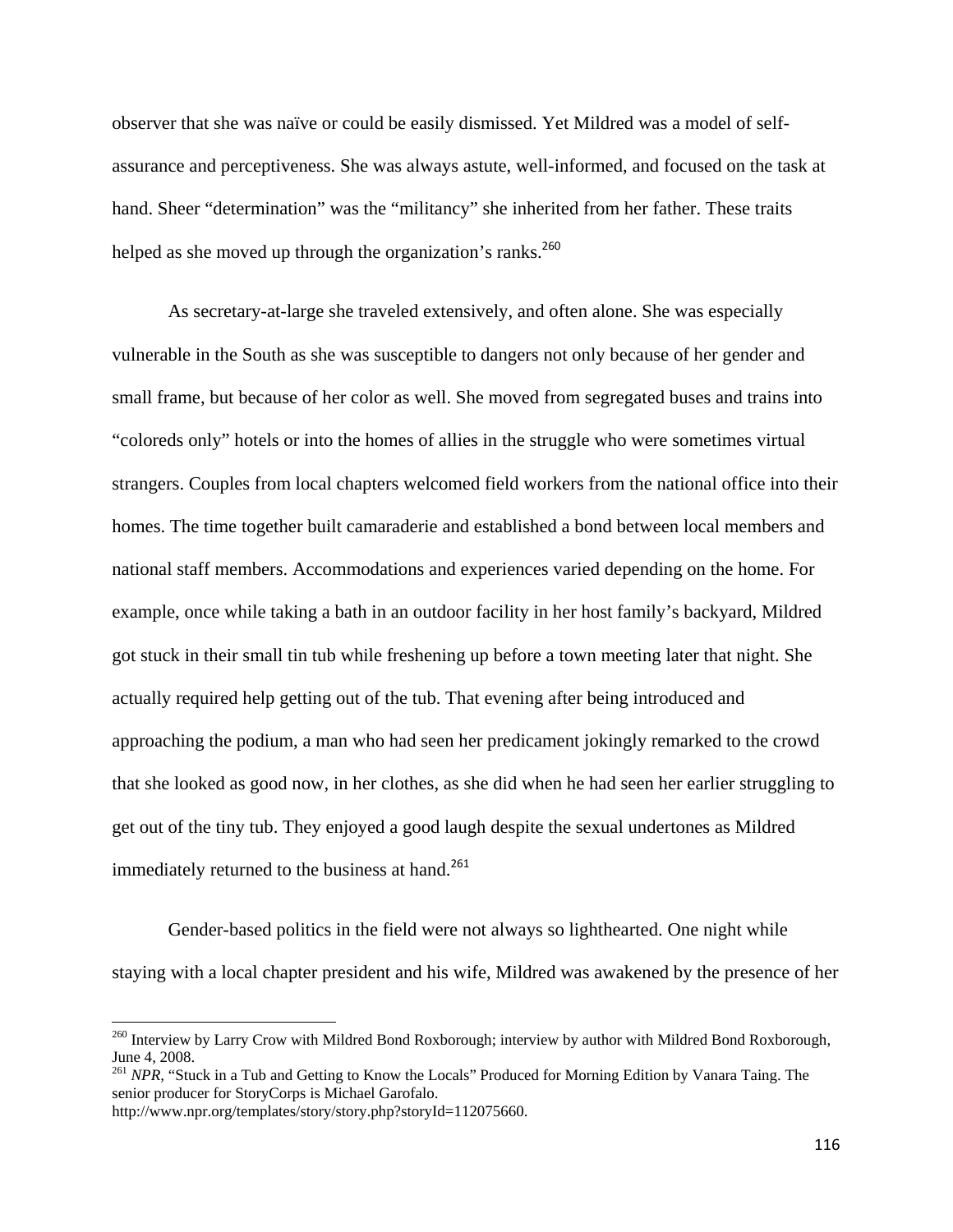male host entering her bedroom. As a representative of the national office, she felt she must give the host the benefit of the doubt and not to jump to the wrong conclusions. However, as a woman she was startled. She became frightened and quite angry when she saw the figure approaching her bed. The man left the room without incident. The next morning, though uncomfortable, she remained professional, which for her at that moment meant remaining silent about the event. She soon completed her assignment, but did not return to that home again.<sup>262</sup>

Her early assignments ranged from socializing with wealthy patrons in chic New York City restaurants to traveling dusty back roads in the Mississippi Delta. For example, Mildred was assigned to meet with Mrs. Grace Nails Johnson, widow of James Weldon Johnson, and the daughter of a wealthy New York realtor. Both Mrs. Johnson and her father, John B. Nails, generously supported civil rights activities. Mr. Nails was the first NAACP member to become a life member of the Association. Mrs. Johnson had no children, and on occasion, Mildred had high tea with her in her suite at the Gotham Hotel or dined with her at La Caravel, where Mildred would often meet prominent politicians. Developing relationships with NAACP members and supporters across the country and from all walks of life helped to promote national campaigns designed to end racial oppression and sustain goodwill for the organization. Planning and attending events such as the annual board of directors' meetings, national week-long conventions, and Spingarn Medal ceremonies also became a part of Mildred's routine. She understood the importance of social gatherings and the political foundation upon which the annual convention and other galas were built. Mildred continued her career at the Association as her responsibilities and expertise grew, carrying on a legacy of service.<sup>263</sup>

 $^{262}$  Interview by author with Mildred Bond Roxborough, June 4, 2008, New York, NY.  $^{263}$  Interview by Larry Crow with Mildred Bond Roxborough.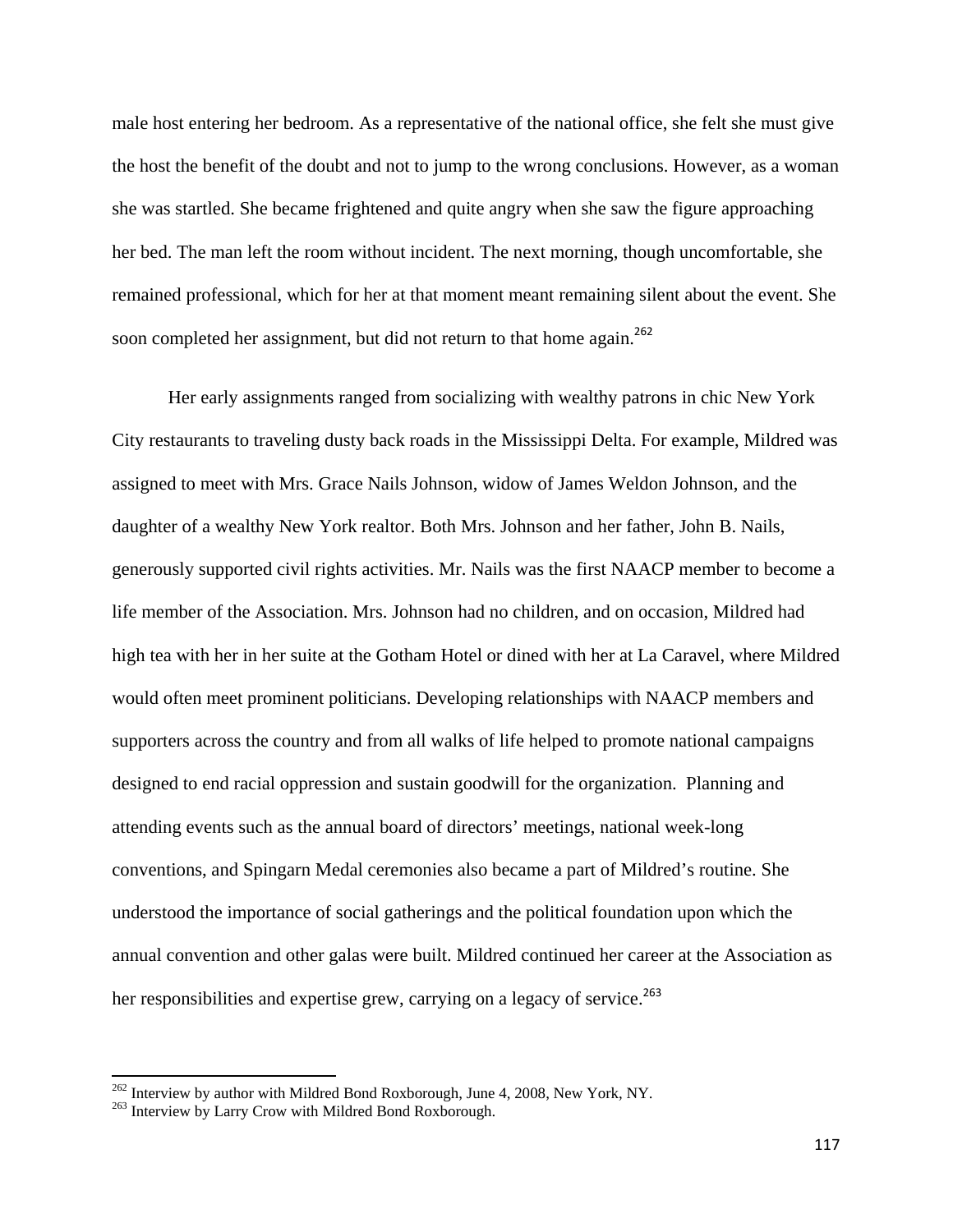## Path to Justice: Marion B. Jordon, Executive Secretary, NAACP Pittsburgh, Pennsylvania **Chapter**

At first glance it would appear that when Marion B. Jordon arrived in Pittsburgh in 1950, she was doing little more than socializing and enjoying her new role as Mrs. James A. Jordon. A Pittsburgh Courier article on the Pittsburghers' annual tea referred to her as "Mrs. Marion Jordon, wife of Jimmie Jordon, a diligent NAACP worker." In a later article covering a Palm Sunday Symposium, Marion was described as the "charming mistress of ceremonies" and "the wife of the outstanding businessman. . . James Jordon." Although engaged in what might appear to be purely social activities, Marion never lost her desire to confront human rights violations, especially those grounded in racial bigotry and hatred that distanced America's reality from its ideals. The teas and symposia she attended were, actually, very political. As guest speaker of a tea hosted by the Daisy E. Lampkin Chapter of the Harriet Tubman Guild, Inc., which bore the names of two icons in the struggle for freedom, Marion was surely discussing more than just tea. She was, no doubt entering a sacred political space and becoming a part of Black Pittsburgh's leadership elite.<sup>264</sup>

Marion had resigned her field secretary position with the NAACP's national office in 1949, and by October of that year she had completed her final campaign with Mrs. Lillie M. Jackson of the Baltimore branch of the NAACP. Marion then migrated to Pittsburgh where she and her husband Jim made their first home. Jim was a Pittsburgh native and had established himself in the community as a man of principle and integrity. Both as a business owner and civil rights advocate, he was concerned with the city's social, political, and economic growth. His

<sup>&</sup>lt;sup>264</sup>"Photo Standalone 8—No Title," Pittsburgh Courier, May 20, 1950; "Pittsburghers' Annual Tea Set for May 21," Pittsburgh Courier, May 13, 1950; "Palm Sunday Symposium Features Journalist," Pittsburgh Courier, April 5, 1952.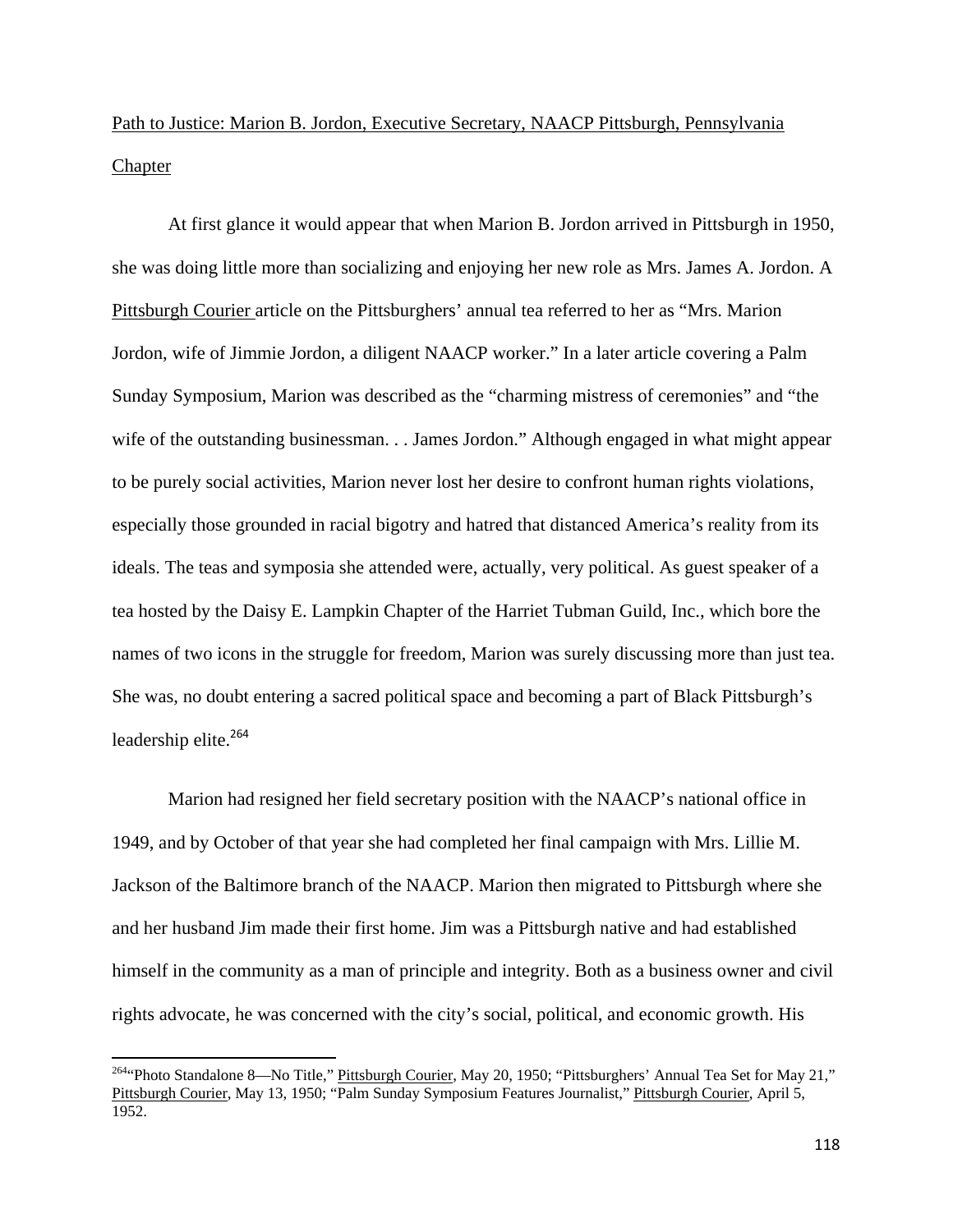work with the NAACP and the Urban League reflected these concerns, which made Marion respect her new husband even more. The couple shared a sense of responsibility to their community, which caused the confluence of their personal, civic, and professional work. For example, both Jim and Marion were members of the Metoka Club that hosted an annual scholarship garden party in which funds were raised for deserving students. In July 1951, Jim and Marion's lawn, together with the adjacent lawn of Mr. and Mrs. Joseph Carter, was the setting for over six-hundred guests who gathered for the event. On February 1, 1952, Marion joined others across the nation to commemorate "Freedom Day," initiated by President Harry Truman in 1949. She was among the guests on a local radio program that discussed the theme, "Freedom is Everybody's Business." Later that year she became a charter member of the Alpha Alpha chapter of Gamma Chi, a national multiethnic non-academic sorority, the first of its kind in the United States, whose aim was to "kindle and forever maintain the principles and ideals of true democracy."<sup>265</sup>

Despite their already busy calendar, Jim wanted to study law, and for awhile, Marion and Jim attended law school together. Like Marion's parents, she and Jim enjoyed intellectual exchanges, and they spent time together debating arguments and questioning rules of law which appeared unfair or discriminatory. Despite the satisfaction law school provided, the couple decided it was fiscally impractical for them both to be in law school. Jim's business was successful, but not as lucrative as he had hoped, so after finishing their first year, they quit, postponing Jim's law school graduation for several years.<sup>266</sup>

<sup>&</sup>lt;sup>265</sup> "Metoka Club Gives Scholarships to Nine Students," Pittsburgh Courier, July 28, 1951; "To Celebrate Freedom Day Here February 1,"Pittsburgh Courier, January, 26, 1952; "Interracial Sorority Installs Chapter in Pittsburgh," Pittsburgh Courier, April 12, 1951.

<sup>266</sup> James Jordon, "Black Man, White Man, God's Man," in Marcy Babbitt editor, Living Christian Science: Fourteen Lives (Englewood Cliffs: Prentice-Hall, Inc. 1975), 101-104.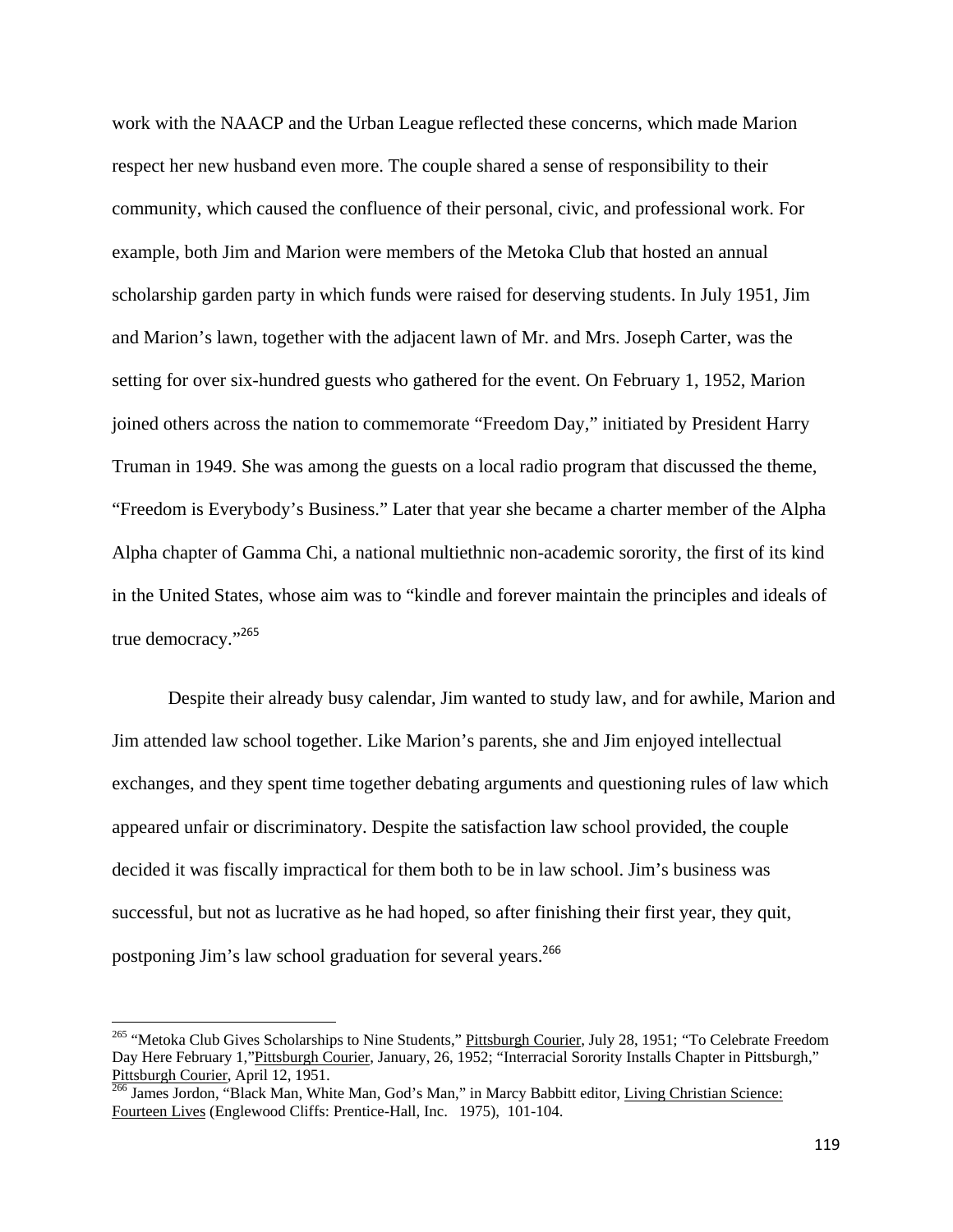Fortunately, Marion's credentials and experience, together with Jim's standing in the community, provided Marion a quick entree into the town's social, cultural, and political centers. Marion was a Christian Scientist who was mindful of the mind, body, spirit connection. She was poised, well-dressed, and soft-spoken, a woman who was articulate, deliberate, and sophisticated. She maintained her appearance with silky-soft skin, well-manicured nails, smart suits and dresses, a touch of makeup, and neatly styled hair. She read and meditated daily, practiced positive thinking, and generously gave to those less fortunate. Creating a wholesome and peaceful home environment with nutritious meals each day was also a priority for her. She was quite comfortable in "polite" society as she had graduated from college, attended the New School for Social Research, pledged Delta Sigma Theta Sorority, Inc., and become a Girl Friend while living in Pittsburgh. She had also worked as a sales representative for Pepsi Cola Company and as a field secretary at the NAACP's national office in New York City. These attributes contributed to her ability to move about in diverse social circles and made her a viable candidate for employment in the city.  $267$ 

In 1952, Marion applied for the newly-created executive secretary position for the Pittsburgh NAACP branch. Because its membership had increased significantly from a small twenty-five member unit, the organization decided that a full-time administration should be hired. After interviews with the screening committee among a "large field of applicants," Marion was offered the position and officially began her duties in April 1952, thus becoming the first executive secretary of the Pittsburgh branch of the NAACP.<sup>268</sup>

<sup>&</sup>lt;sup>267</sup> Mattye T. Bond, "Brief Sketch of My Life," unpublished, in possession of the author; Marion Jordon, "Commitment to Human Rights" in Marcy Babbitt editor, Living Christian Science (Englewood Cliffs, N.J: Prentice-Hall, Inc., 1975), 119-127.

<sup>&</sup>lt;sup>268</sup> "Paid Secretary Begins Duties as NAACP Office Opened to Public," Pittsburgh Courier, April 26, 1952.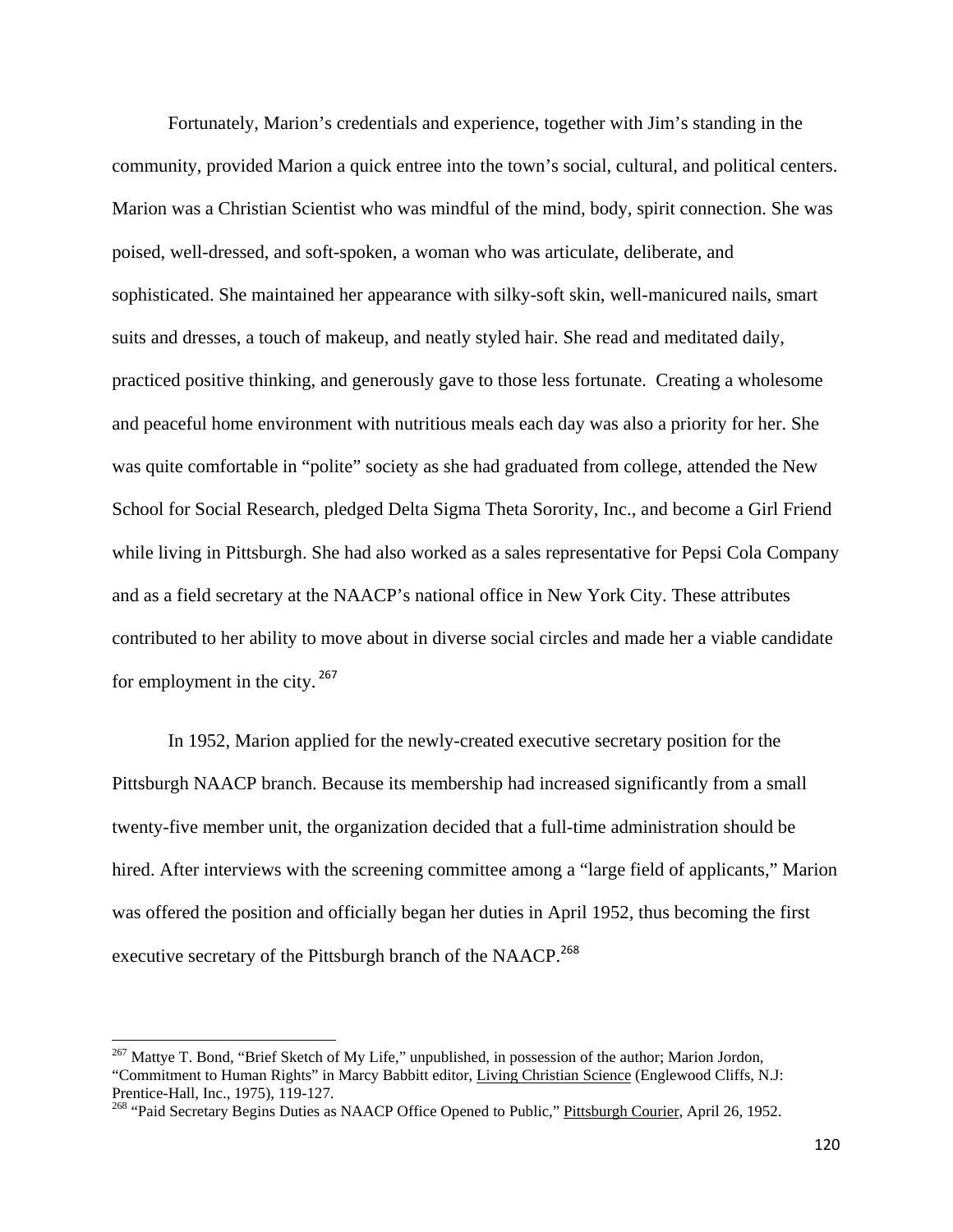While historians have not given the same scholarly attention to the Civil Rights Movement in the North that they have to the movement in the South, individuals who lived "Up South," as the North was often called, understood that racism did indeed extend beyond the Mason-Dixon Line, and organizations like the NAACP were vital parts of northern communities. According to historian Laurence Glasco, racial discrimination in the North was "endemic," but it was "informal and customary rather than explicit and codified." As stated in a booklet entitled "The Civil Rights Movement in Pittsburgh: To Make This City Some Place Special":

> In restaurants, blacks found salt in their coffee, pepper in their milk, and overcharges of their bills; in department stores, they couldn't try on clothes and encountered impolite service; in downtown theaters, they either were refused admission or were sent to the balcony. Forbes Field, where the Pirates played baseball, confined them to certain sections of the stands. . . . Downtown hotels regularly turned away black guests. Equally troubling, by the 1920s the region's Ku Klux Klan boasted seventeen thousand members.<sup>269</sup>

Despite its similarities to southern cities, record numbers of African American had migrated from the South between 1910 and 1930. These new Pittsburghers, together with their neighbors, established staple institutions such as "the Pittsburgh Crawfords, the Homestead Grays, the Pittsburgh Courier, the YM/WCA, the NAACP, [and] the Urban League . . . ," which helped to shape the community's ethos and strengthen its political base. Pittsburgh was also home to the Loendi Club and the Aurora Reading Club, which Glasco has identified as "two of the nation's oldest and most distinguished women's and men's social clubs." These staple institutions made Pittsburgh, a city not without its racial problems, an appealing urban site for

<sup>&</sup>lt;sup>269</sup> Laurence Glasco, "The Civil Rights Movement in Pittsburgh: To Make This City Some Place Special," June 2001, 2, In Commemorative Booklet for dedication of Freedom Corner Monument, June 2001. Essay serialized by Pittsburgh Courier in 6 parts; available on-line at www.freedomcorner.org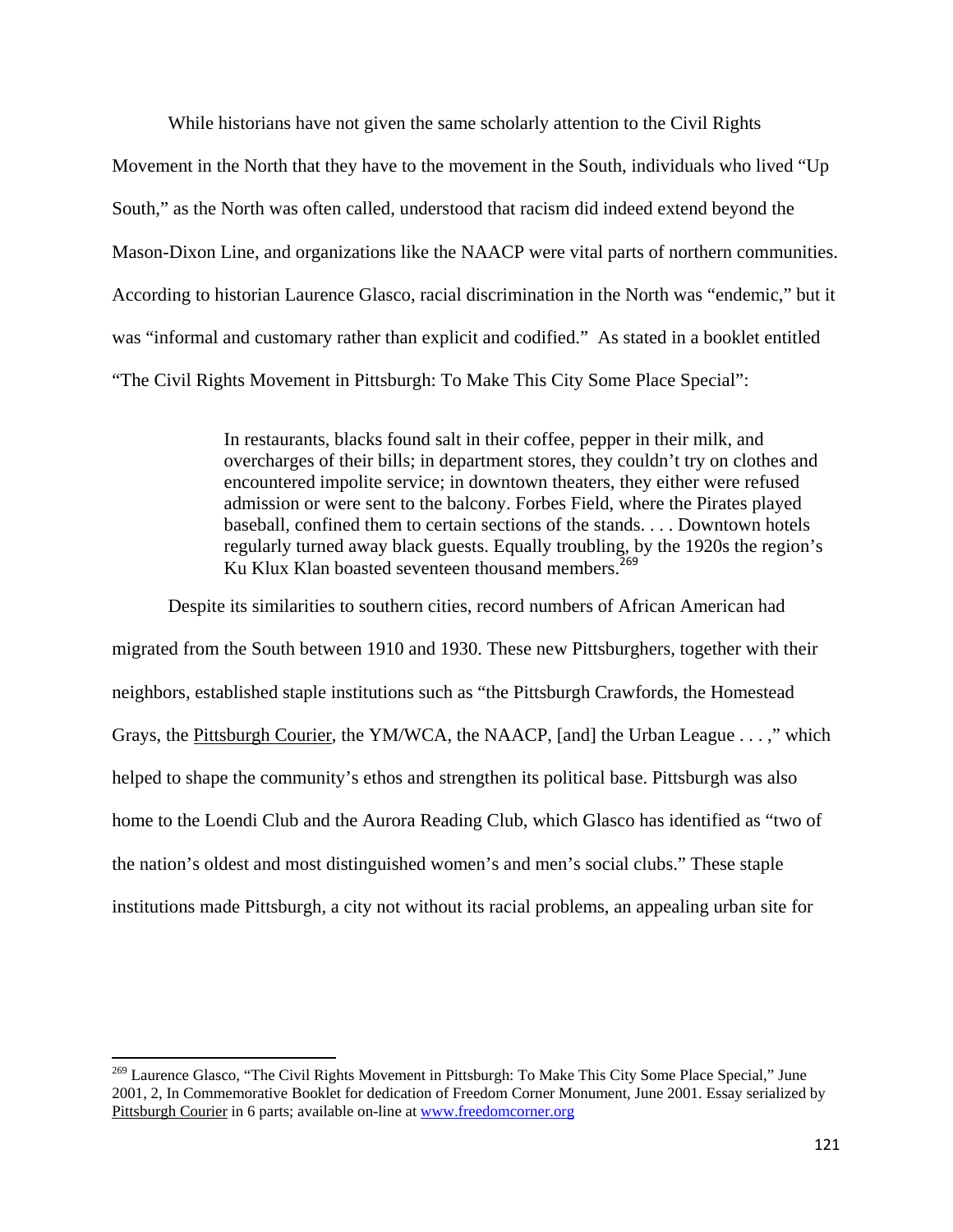African Americans and provided a firm infrastructure to those Pittsburghers committed to the cause of human rights.<sup>270</sup>

To serve the needs of the people in Pittsburgh during the 1950s, local NAACP committee members listened to a variety of complaints waged by residents; then they evaluated and investigated these complaints. The branch also pursued issues and initiatives associated with the national office's agenda. Fair housing and access to equal employment opportunities were central to the branch's mission. The integration of public accommodations, particularly skating rinks and municipal swimming pools, and obtaining quality education also dominated the branch's work. Thus, the branch was busy with both local and national civil rights concerns. Despite the challenges ahead, Marion's husband Jim and her NAACP mentor Daisy Lampkin, both members of the branch's board of directors, provided a robust support system. As a result Marion transitioned into her new position with relative ease. $271$ 

Less than one month after she began her new position, the mass arrest of sixty-six Black youth and young adults at a dairy bar in Latrobe, a predominantly white city about forty miles southeast of Pittsburgh, became headline news. After taking advantage of the one night reserved for Black patrons at a local roller skating rink, patrons usually went to the nearby dairy bar. After some complaints, the police arrived and transported the Black patrons from the establishment to Latrobe City Hall for questioning. Police officers arrested Furman Hale, the dairy bar owner and fined him \$500 for operating without a city amusement permit, but the

 $^{270}$  Glasco, "The Civil Rights Movement in Pittsburgh"; For books on the Civil Rights Movement outside the South, see Randal Maurice Jelks, African Americans in the Furniture City: The Struggle for Civil Rights in Grand Rapids (Urbana: University of Illinois Press, 2005); Sugrue, Sweet Land of Liberty; Martha Biondi, To Stand and Fight: The Struggle for Civil Rights in Postwar New York City (Cambridge: Harvard University Press, 2003); Matthew J. Countryman, Up South: Civil Rights and Black Power in Philadelphia (Philadelphia: University of Pennsylvania Press, 2005).

<sup>&</sup>lt;sup>271</sup> NAACP Papers Part 27: Selected Branch File, 1956-1965, Ser. B: Northeast Reel 11, Pittsburgh, PA.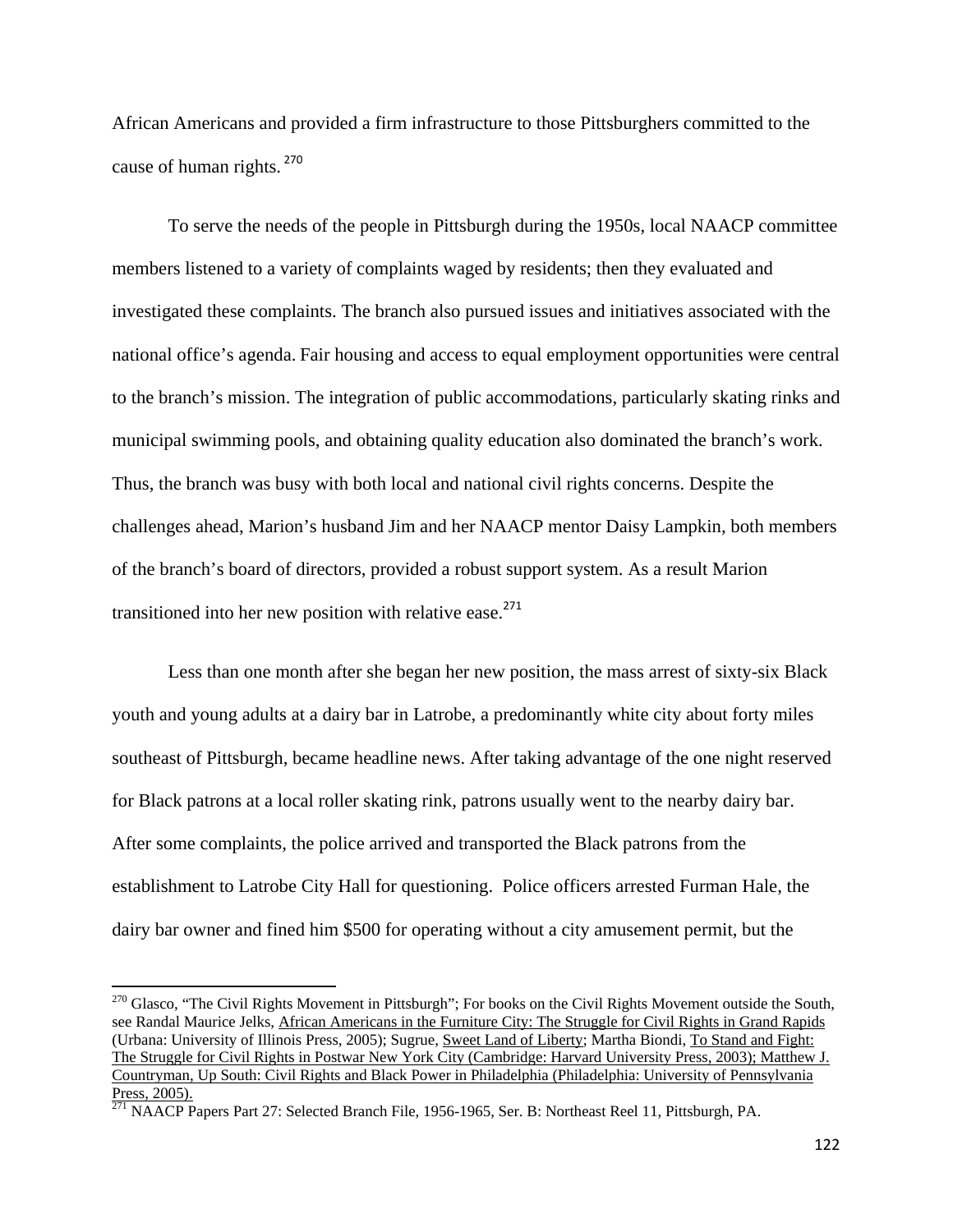officers presented conflicting reasons as to why the patrons were arrested. Marion, in her new role as executive secretary, became spokesperson for the branch after a concerned parent from Latrobe whose son had been arrested contacted the branch. In an interview, Marion assured the community that the NAACP's legal redress committee would evaluate the incident and determine what, if any, steps should be taken. While this incident ended with law enforcement officers only issuing warnings to the Black patrons, it made the NAACP branch aware of the Jim Crow policies at the skating rink in Latrobe. <sup>272</sup>

As executive secretary, Marion quickly realized she had several levels of responsibility. She attended branch meetings; reviewed and prepared financial records for the chapter; and requested literature, membership applications, and other items from the national office necessary to promote the Association and run a local NAACP office. She also focused on creative ways to attract new members. For example, in June 1952, the branch began its summer membership drive. On behalf of the Association, Marion publicly acknowledged the commitment of Patricia McCoy, a ten-year-old girl who saved her allowance for weeks so that she could join the Association. An article and photograph of Marion, Patricia, and her parents in the local paper offered both a visual and written reminder for parents to join the NAACP as well as their children to join to the NAACP Youth Council, thus making NAACP membership a family endeavor. Marion had also begun running cartoon-character advertisements in the local paper designed to solicit new members to the Association. The caption under the cartoon asked, "Are you riding to freedom on the backs of the few who support the Advancement of Colored People?

<sup>&</sup>lt;sup>272</sup> "Youngsters Arrested in Latrobe Raid," Pittsburgh Courier, May 3, 1952.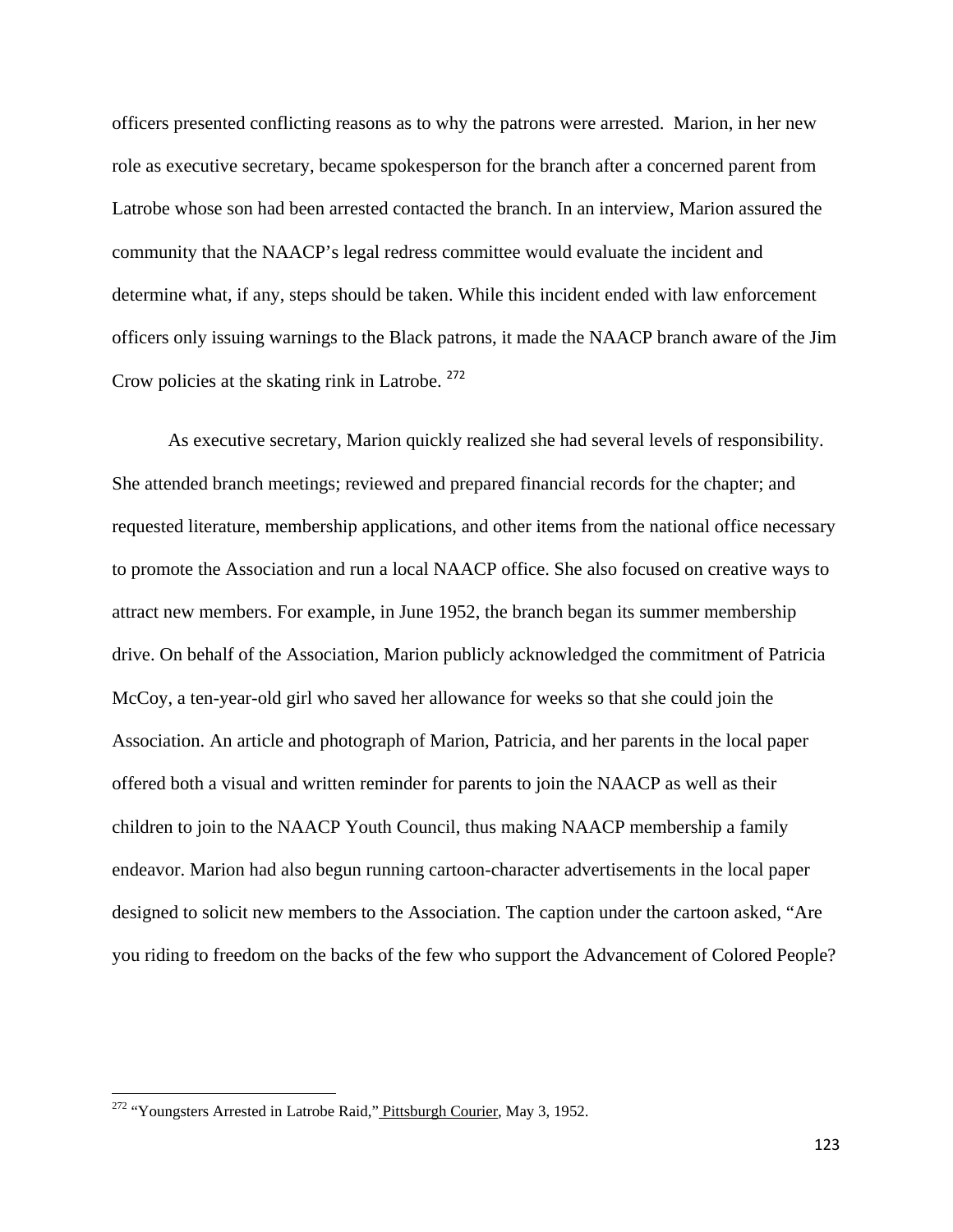. . . Write Mrs. Marion Jordon. . . if you want to lighten the load of the above pilgrim on the road to freedom."<sup>273</sup>

Marion assisted the branch president and committees with the planning and implementation of regular programs as well as special events. For example, the branch organized the first statewide NAACP Youth Conference, which was held in early 1953. In true Pittsburgh fashion, representatives of different groups and organizations within the community participated. Music from the district's Intercultural Choir and Local 471 of the American Federation of Musicians entertained the conference attendees. Marion, ministers, and other area leaders, including Richard F. Jones, president of the local NAACP, Judge Homer S. Brown, and Alexander J. Allen, executive director of the local Urban League, offered workshops and presentations for participants. Because Marion and Jim were supportive of the arts and mindful of the Association's need for funding, they joined the committee which organized the 100- Voices Chorale benefit for the NAACP**. <sup>274</sup>**

Her duties also included outreach to other communities interested in forming NAACP branches. For example, in May 1953 Marion spoke at an organizational meeting in Canonsburg, Pennsylvania, a town nearly twenty miles from Pittsburgh, to a group of residents motivated to establish an NAACP chapter after they had filed three anti-discrimination laws in Washington County. Plaintiffs argued that local establishments refused to serve them because they were Black. Marion reassured the group that equality was possible in Washington County, yet she added, "The fight for equal rights is one which requires the stoutest of hearts." Marion agreed to

<sup>&</sup>lt;sup>273</sup> "Even Children are in the Act in Pgh. NAACP Effort," Pittsburgh Courier, June 14, 1952; "Display Ad 61—No Title," Pittsburgh Courier, June 20, 1953.

<sup>274 &</sup>quot;Pa. NAACP Youth Confab Meets Here Next Saturday," Pittsburgh Courier, January 24, 1953;"100 Voice Chorale to Give Benefit Concert for NAACP," Pittsburgh Courier, November 27, 1954.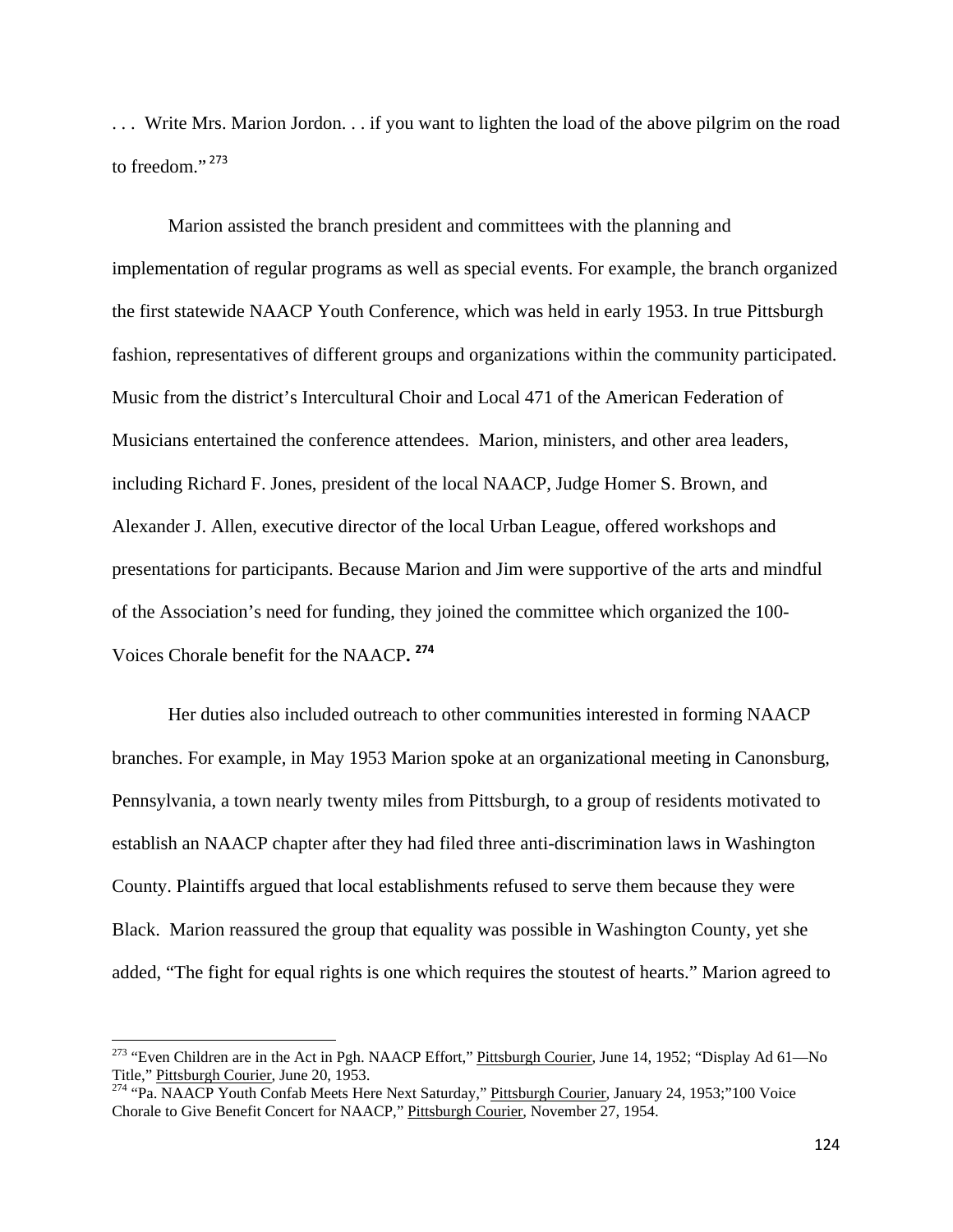work with the organizers as they contacted the national office and recruited charter members, eighteen of which had committed and almost sixty had promised to join in the future.<sup>275</sup>

Marion's community outreach also included speaking engagements for a variety of community organizations. She was an avid reader, analytical thinker, and an engaging speaker. Her knowledge of history and current issues affecting racial and ethnic minorities kept her in great demand as a speaker. Serving as an officer on the Allegheny County Council on Civil Rights, she also was aware of local and state dialogues on race. She used her platform to inform and to inspire. She also championed the work of the NAACP and its efforts to secure human rights. For example, Marion was one of two keynote speakers at the Greater Pittsburgh Improvement League's annual tea February 1953. The League, founded to "promote democratic and integrated job employment in Pittsburgh," hosted an event conducted in "George and Martha Washington style" complete with a table reserved for the guests of honor represented by impersonators in full costumes. Guests enjoyed solos and theatrical performances on the theme of citizenship and national pride. The Boy Scouts of America took part as well. Invoking the name of George Washington, who signed the Judiciary Act of 1789 establishing the United States Supreme Court, was appropriate during the 1950s, since the Supreme Court's decisions were playing a major role in the lives of Blacks and other Americans.<sup>276</sup>

Marion also spoke at the Angell-Bolen Post 4040 Veterans of Foreign Wars (VFW) during its fall-winter series of vespers services, which was personally gratified since both her father and husband were veterans. She also served as moderator for a political debate in which representatives from the Democratic and Republican parties discussed "The Negro and His Place

<sup>&</sup>lt;sup>275</sup> "Wash. County Folks Meet to Form NAACP; Café Owner Promises Services," Pittsburgh Courier, May 30, 1953.

<sup>&</sup>lt;sup>276</sup> "Washington's Birthday to Be Theme of Improvement League Installation," Pittsburgh Courier, February 14, 1953.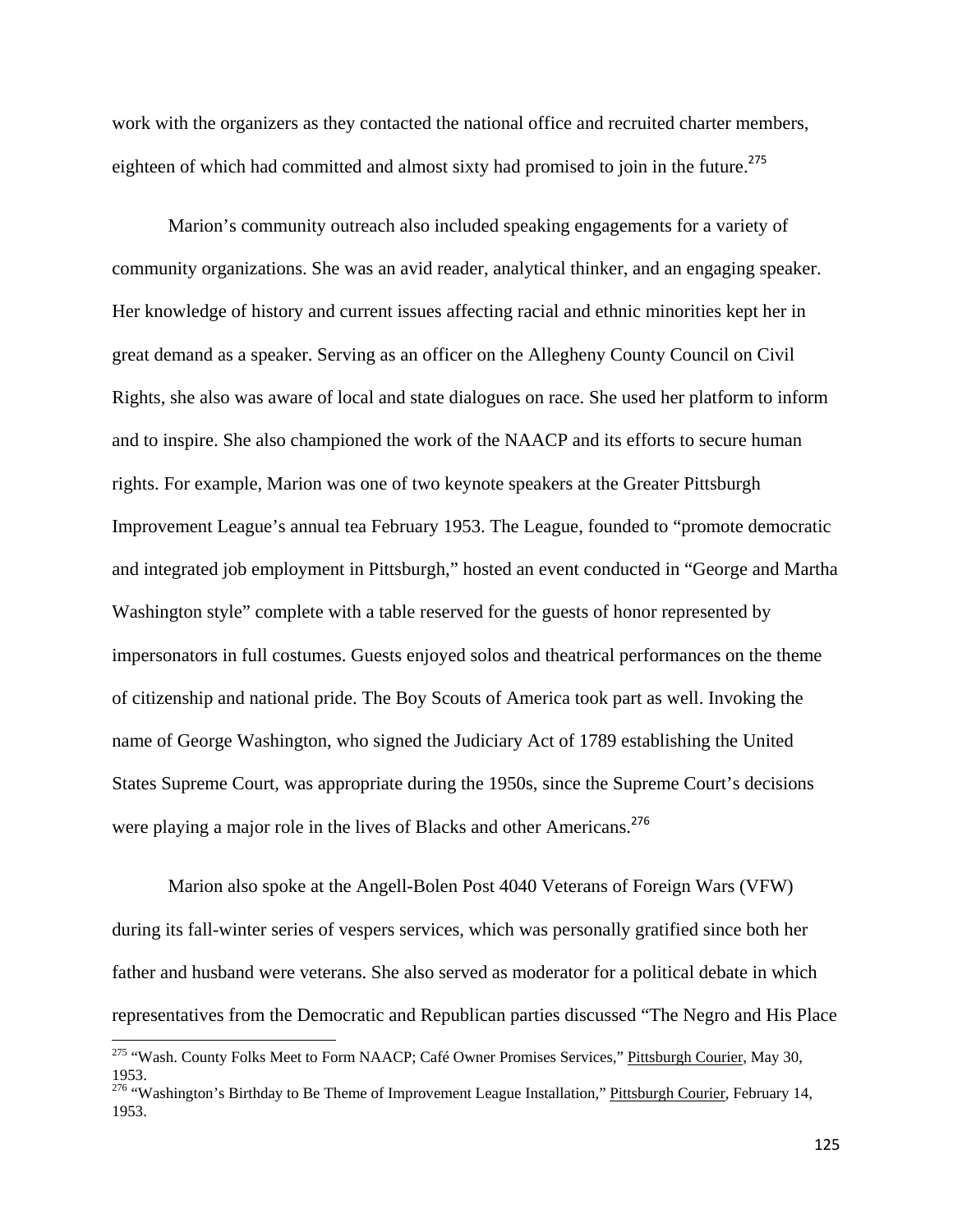in Politics." In October 1954, she joined Gaines Bradford and Alexander Allen, both of the Urban League, and Wilson Borland, a research analyst at the Pittsburgh Housing Authority, at the Kay Club as panelists on a "Housing Forum," which allowed audience members to voice their opinions, ask questions, and relay fears related to fair housing in the area. In 1955, Marion opened the Pittsburgh Ethical Society's "Race Relations and Justice" four-part series with a discussion of "The Supreme Court's Decision on Segregation in Education: Is it Being Accepted?"Marion, aware of the national uproar surrounding the desegregation of public schools, functioned as a "political actor" who supported the law of the land and extolled the benefits of equal education for all Americans. Being a part of the lecture circuit in the area was an important aspect of her work as an executive secretary, a citizen, and a human being determined to generate change in a racially repressive nation. It allowed her to meet the public, network with others, and build coalitions with local agencies and organizations that shared her hope for a better America.<sup>277</sup>

Unfortunately, unfair housing policies throughout the nation thwarted the hope of many Americans for a "better America." According to the Pittsburgh Courier, in 1955, the Pittsburgh NAACP "condemned" the actions in Homewood-Brushton area where white families, some of whom had lived in their homes for decades but had not purchased them, were "being replaced. . .with Negroes as emphasis [was] on the 'quick' sale, thus exploiting the desperate needs of Negroes for housing." To the NAACP's credit, its concern was not simply for Black homeowners but for white homeowners as well who were being treated unfairly. Unlike many NAACP branches in the South, the Pittsburgh branch consisted of an integrated group of

<sup>&</sup>lt;sup>277</sup>"NAACP Official to Address VFW," Pittsburgh Courier, November 21, 1953; "Young, Wolken to Debate Value of Their Parties," Pittsburgh Courier, June 14, 1952; "Photo Standalone 2—No Title," Pittsburgh Courier, October 23, 1954; "NAACP's Mrs. Jordon to Address Ethical Society in Bias Series," Pittsburgh Courier, February 5, 1955.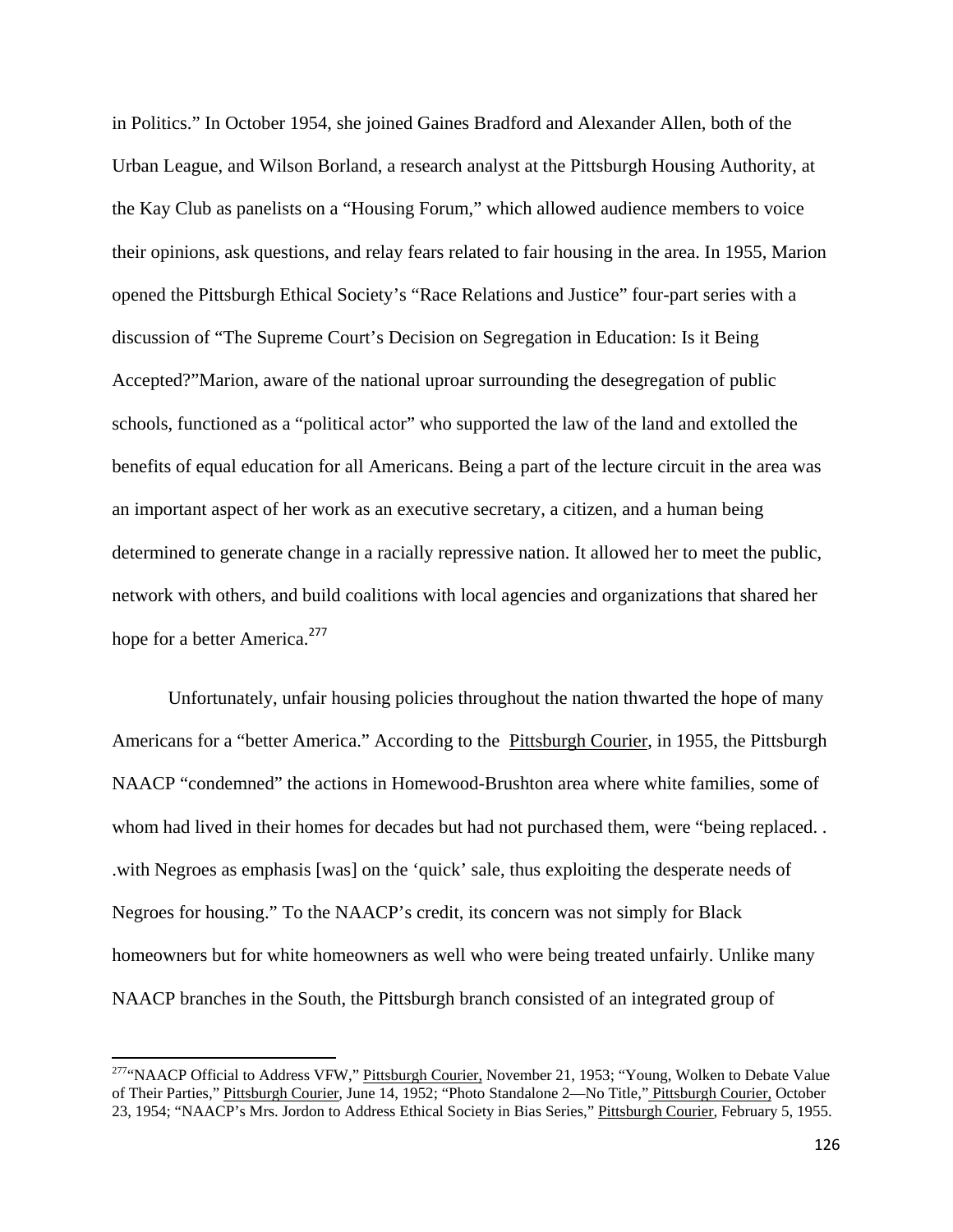residents who shared the same vision for an America without discrimination. Some of these same individuals were members of the National Urban League and other civil rights organizations they established to confront racism. <sup>278</sup>

Also in the 1950s, Levittown, Pennsylvania, became a national symbol for the debate over fair housing for Americans. Once the William Meyers family arrived in all-white Levittown, some among the 15,000 residents violently resisted the Black family's presence in their quaint middle-class neighborhood. A mob representing hundreds of residents made their objections clear to Meyers, his wife, and their small children. Responding to the situation in Levittown, Marion Jordon argued that the federal government was "a party to the perpetuating [of] discrimination in housing" because homeowners were being "subsidized with FHA or VA funds." In December 1957, Marion spoke before the Senate Sub-Committee on Housing, charging that "housing segregation poses the greatest single threat to gains made in the field of human rights." Citing Shelley v. Kraemer, a landmark case making restrictive covenants legally unenforceable, she argued that "[today] the degree of racial segregation and concentration is greater even than in 1915 or 1948. . . . [A]nd this pattern is repeated in every section of the United States." Marion condemned the "pernicious nature of this pattern" which fostered racial segregation in community centers, places of worship, schools, recreational facilities, and in all of the "staple institutions" that ultimately unite a neighborhood and potentially strengthen an entire nation.<sup>279</sup> She also addressed the "economic burden" on minorities who were unable to invest in homes on the open market. Homeownership as a path to the American dream was blocked for

<sup>&</sup>lt;sup>278</sup> "NAACP Condemns Housing Situation in Homewood," Pittsburgh Courier, July 30, 1955. Also note that chapter four will show an example of collaboration between Marion Jordon and Louis J. Reizenstein, a Jewish colleague from both the NAACP and Urban League.

<sup>&</sup>lt;sup>279</sup> "Marion Jordon Writes Comments about Levittown, Gentlemen," Pittsburgh Courier, August 31, 1957; NAACP Papers, Pittsburgh Branch.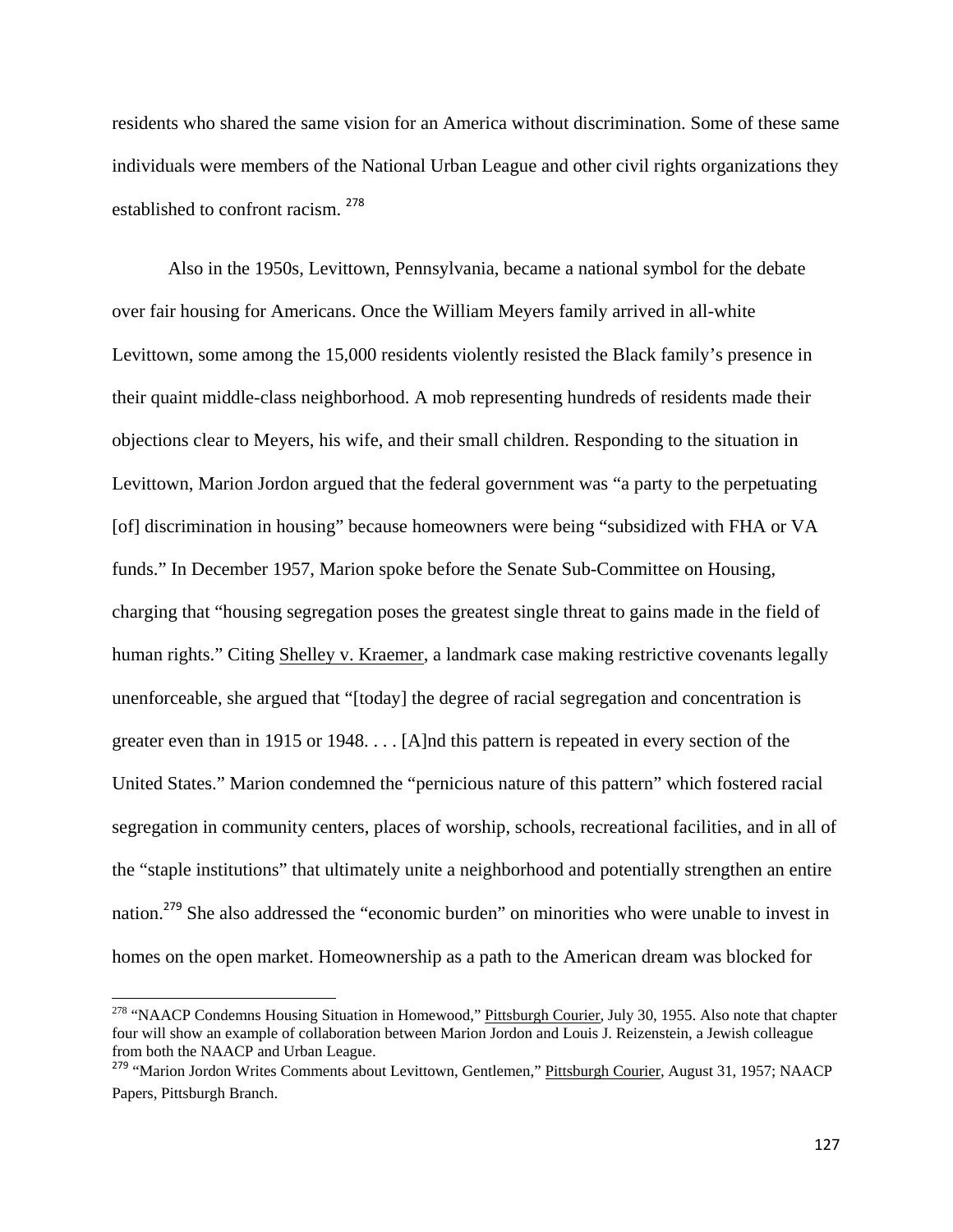many Blacks and other ethnic minorities who were unable to accumulate capital for a down payment. According to the Pittsburgh Housing Association," overcrowded, disease and crimebreading ghetto homes" described many African American communities. As the historians Joe W. Trotter and Jared N. Day have observed:

> African Americans continued to pay larger portions of their total incomes for housing than their white counterparts. Some 50 percent of blacks paid more than a quarter of their annual earnings for housing, whereas only about 30 percent of white families paid that much. Partly because the demand for housing among African Americans greatly exceeded the supply, landlords and realtors regularly charged blacks, renters and homebuyers alike higher prices for lower quality housing. Geographer Harold Rose has called this phenomenon "the color tax." <sup>280</sup>

While Americans continued to debate the racial disparities in housing and land ownership, global human rights issues became a prominent part of the discourse within the freedom struggle in the 1950s. Consequently, members of the Pittsburgh NAACP branch decided to include among their fundraisers an annual Human Rights Dinner. The world had witnessed Ralph Bunche become the first African American to win the Nobel Peace Prize for contributing to Israeli/Arab negotiations, and James W. Ivy, an editor of the Crisis magazine, who had translated works into English from Portuguese, Spanish, and French, which built "international solidarity" among Crisis readers and other members of the African Diaspora.<sup>281</sup>

After meticulous planning in 1953, the branch held its first annual Human Rights Dinner in April 1954. This was only one month before the U.S. Supreme Court ruling in the Brown decision, and it was the same month in which Paul Robeson had harshly criticized the United States' attempts to malign the struggle for independence in Kenya. An audience of over 400

<sup>&</sup>lt;sup>280</sup> Joe W. Trotter and Jared N. Day, Race and Renaissance: African Americans in Pittsburgh since World War II (Pittsburgh: University of Pittsburgh Press, 2010), 65.<br><sup>281</sup>See "The Nobel Peace Prize 1950," Nobelprize.org. Accessed 10 October, 10, 2011.

http://www.nobelprize.org/nobel\_prizes/peace/laureates/1950; NAACP Papers, Pittsburgh Branch; Julian Bond et al., NAACP: Celebrating a Century, 100 Years in Pictures (Salt Lake City: Gibbs Smith Publishers, 2009), 157.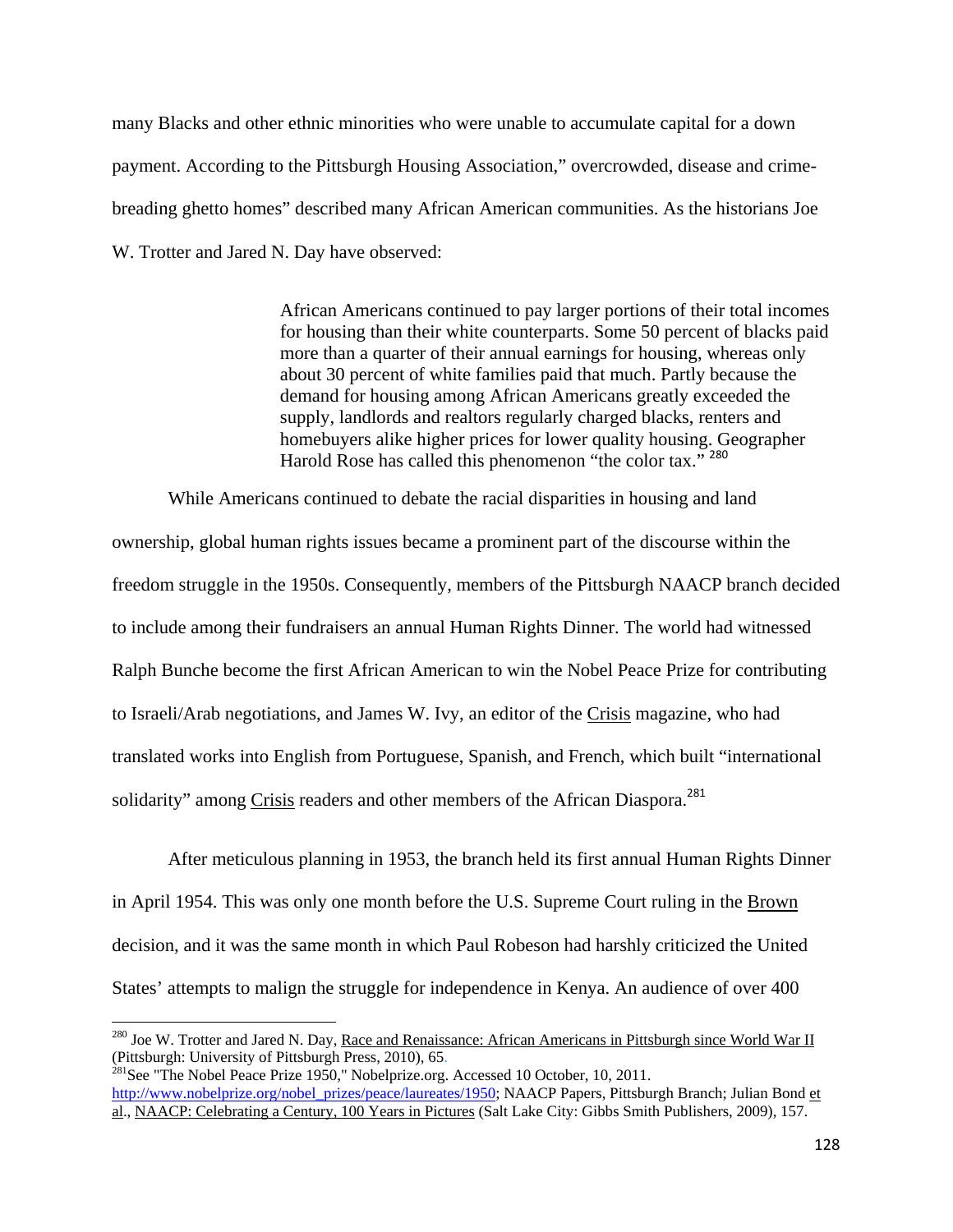welcomed Chicago native Archibald Carey as the speaker for their inaugural dinner. Carey was an attorney and United States diplomat who served as an alternate delegate to the United Nations. The following year Thurgood Marshall, chief counsel for the NAACP, was the "honored guest" and keynote speaker for the evening. The audience was eager to hear his position on "effective method[s] of implementing the Supreme Court decision that banned segregation . . ," as well as on the NAACP's plan to eliminate housing discrimination through legal channels. The event was well publicized. Renowned jazz vocalist Sarah Vaughn was the first person to purchase a ticket for the event, and Mayor David Lawrence declared the day of the dinner, April 2, 1955, "Human Rights Day." <sup>282</sup>

In May 1956, Adam Clayton Powell, Jr, the charismatic, albeit "militant and outspoken," congressman from Harlem was speaker for the event. The nation was still mourning the lynching of fourteen-year-old Emmett Till in Mississippi, and celebrating the Montgomery bus boycott as the branch planned its Human Rights Dinner. Proceeds from the event went to the NAACP's Legal Defense Fund, which desperately needed money to finance important cases that were shaping the course of American history. The dinner committee created an "Honor Roll on Human Rights" and encouraged guests to reserve tables early. Diverse organizations such as the Elks Civil Liberties Committee; the Refuse-Salvage Drivers and Helpers, Local 609; the Business and Professional Women's Association; Civil Liberties Committee; United Steelworkers, AFL-CIO; Wesley Center AME Zion Church; and the prestigious Frogs Club, the first organization to reserve a table, made the "honor roll."<sup>283</sup>

<sup>&</sup>lt;sup>282</sup> Martin Bauml Duberman, Paul Robeson (NY: Alfred A. Knopf, 1988), 424; NAACP Papers, Pittsburgh Branch; "Photo Standalone 4-No Title," Pittsburgh Courier, March 19, 1955; "Att'y Marshall to Talk Here Tonight on Court Decision Implementation at Rights Dinner," Pittsburgh Courier, April 2, 1955.

<sup>&</sup>lt;sup>283</sup> "Interest Mounting for 'Rights Dinner,'" Pittsburgh Courier, March 17, 1956.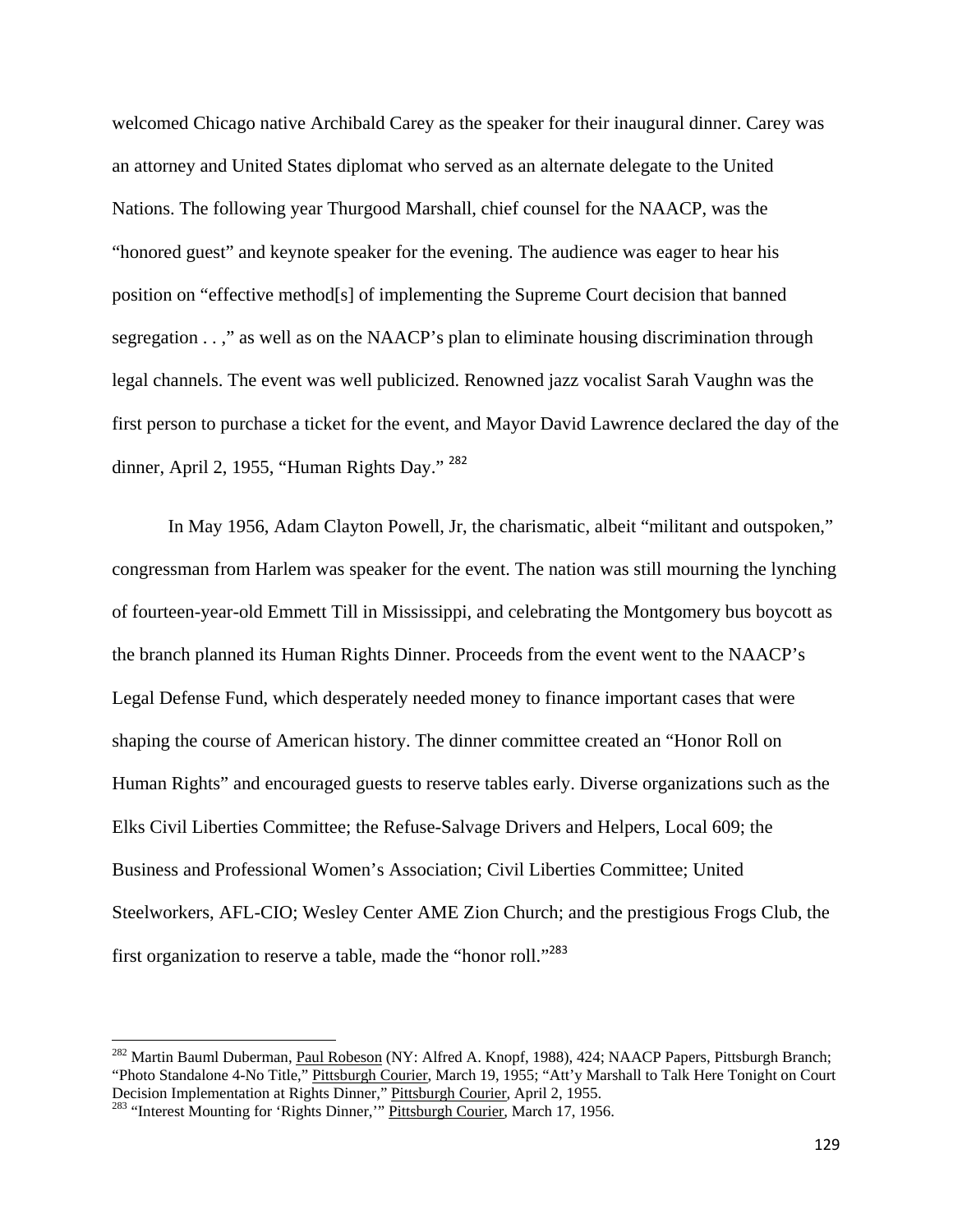The 4<sup>th</sup> Annual Human Rights Dinner, held at the Hotel Penn Sheraton on October 28, 1957, was a stellar event that doubled in size as almost 800 people attended the event. David L. Lawrence, Mayor of Pittsburgh brought greetings and Pittsburgh native Daisy Lampkin, co-chair for the dinner and NAACP stalwart, introduced the keynote speaker, Roy Wilkins, Executive Secretary for the NAACP. The event was especially significant because of the nation's preoccupation over the school desegregation controversy in Little Rock. Staunch segregations' fiercely resisted the integration of Central High School, and children's lives were stake in the wake of this defining moment in United States history. Wilkins emphasized that "Little Rock has ripped away the magnolia blossoms, and shown what the South would do if left alone. It has revealed clearly what the Negro has had to undergo under the so called Doctrine of 'states' rights.'" Wilkins also reassured the audience that human rights advocates in the United States had allies in both Asia and Africa. The world, he reminded the audience, was watching.<sup>284</sup>

Perhaps the "highlight" of the night came from the frontline when Daisy Bates of Little Rock, made remarks via a long distance telephone interview. Bates was introduced as "a wife, mother . . . co-founder of the Arkansas State Press . . . and president of the (NAACP) Arkansas State Conference of Branches." The audience heard her "fervent pleas for prayers . . . on behalf of the children . . . attending Central High and their parents." Although not afraid for herself, she did express concern for the safety of her eleven-year-old son Clyde. Bates's message confirmed that the country stood on the precipice of a new day: "If we win here, we believe that it will be easier for other Negro children everywhere to break the color line." The Pittsburgh branch recorded the interview and replayed the message at different venues so that others in the city could hear the message. Alexander J. Allen, executive director of the Urban League of

<sup>&</sup>lt;sup>284</sup> Papers of the NAACP, Part 27; Selected Branch File 1956-1965, Series B: Northeast, Reel 11(Pittsburgh Branch).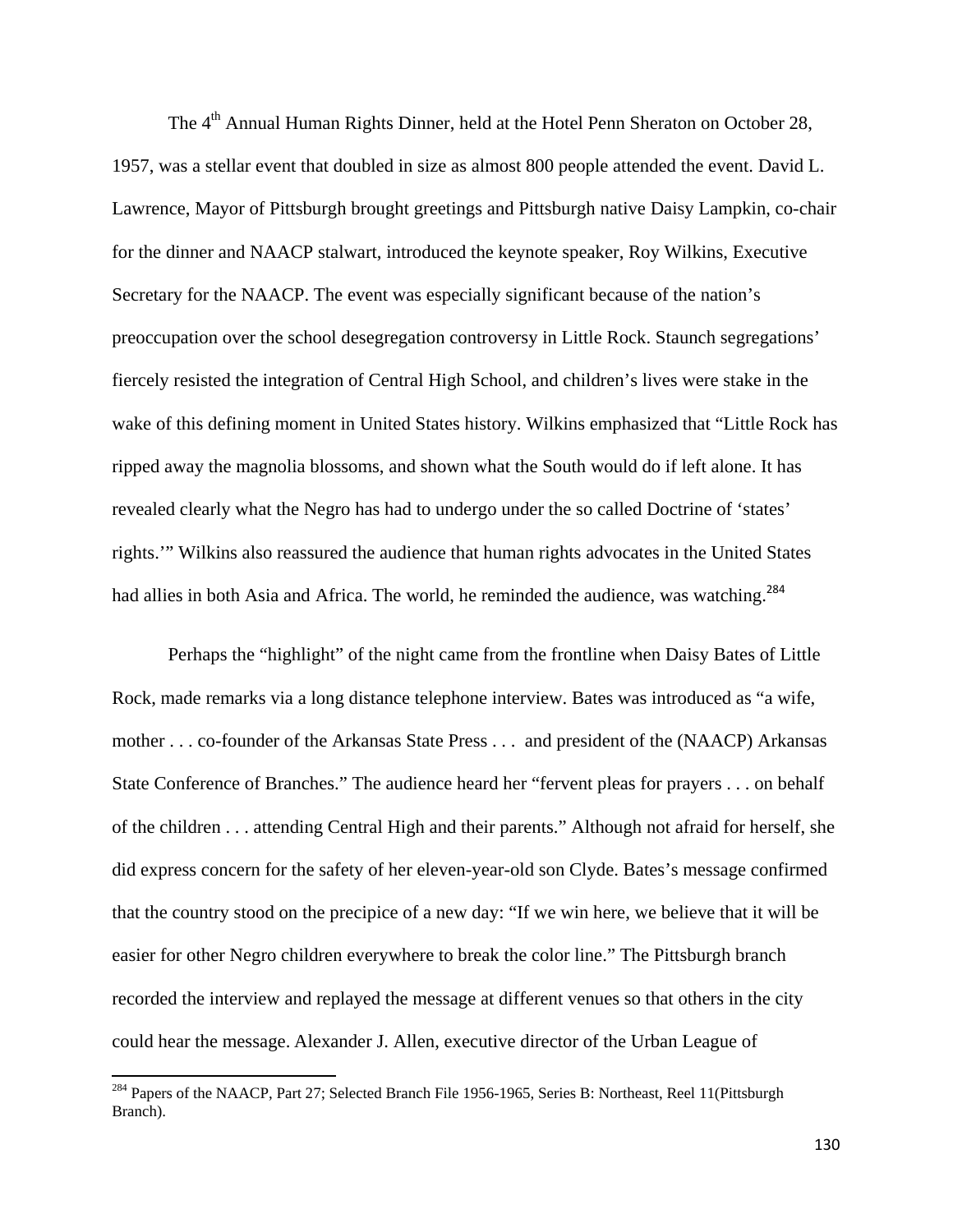Pittsburgh, congratulated Marion and the Reverend Charles Foggie, the NAACP chapter president, stating that the event was "one of the most impressive and inspiring" he had ever attended. Events like this were crucial to the survival of the NAACP, as the national office was operating at a \$100,000 deficit because of the decrease in membership.<sup>285</sup>

Later that year, Marion's husband Jim received the Jaycees' "Outstanding Man of the Year" award. In his acceptance speech, Jim began by recognizing the organization's "stand on human relations." He advised, "Time is running out and the United States must show the people in other parts of the world that they know how to treat the Negro [who] is needed in industry to increase production and manpower [and] to eliminate much wasted resources. It is the responsibility of Jaycees, as future leaders in the business world, to see that industry is awakened to this big fact and that all workers be hired based on qualifications."<sup>286</sup>

The final years of the decade were just as busy for the Jordons as the first. On December 16, 1958, approximately 300 people attended a testimonial dinner honoring Marion who had tenured her resignation as executive secretary of the Pittsburgh branch of the NAACP. According to Pittsburgh historian Laurence Glasco, Marion and Jim "invigorate[d] both the NAACP and the local civil rights movement. . . . . [Marion] oversaw a massive growth in membership from 500 to 25,000." Clarence Mitchell, the illustrious director of the Washington Bureau of the NAACP, husband of Juanita Jackson Mitchell, and son-in-law of Keefer and Lillie M. Jackson, was the keynote speaker for the evening. All of the proceeds were donated to the local chapter as the "preparations and services [were] furnished free." Bobby Jones, a Paris, Tennessee, native, and his nationally-known gospel group performed at the event, donating their

<sup>&</sup>lt;sup>285</sup> NAACP Papers, Pittsburgh Branch.<br><sup>286</sup> "James Jordon Praises Jaycees and Koppers Co.," <u>Pittsburgh Courier</u>, February 9, 1957.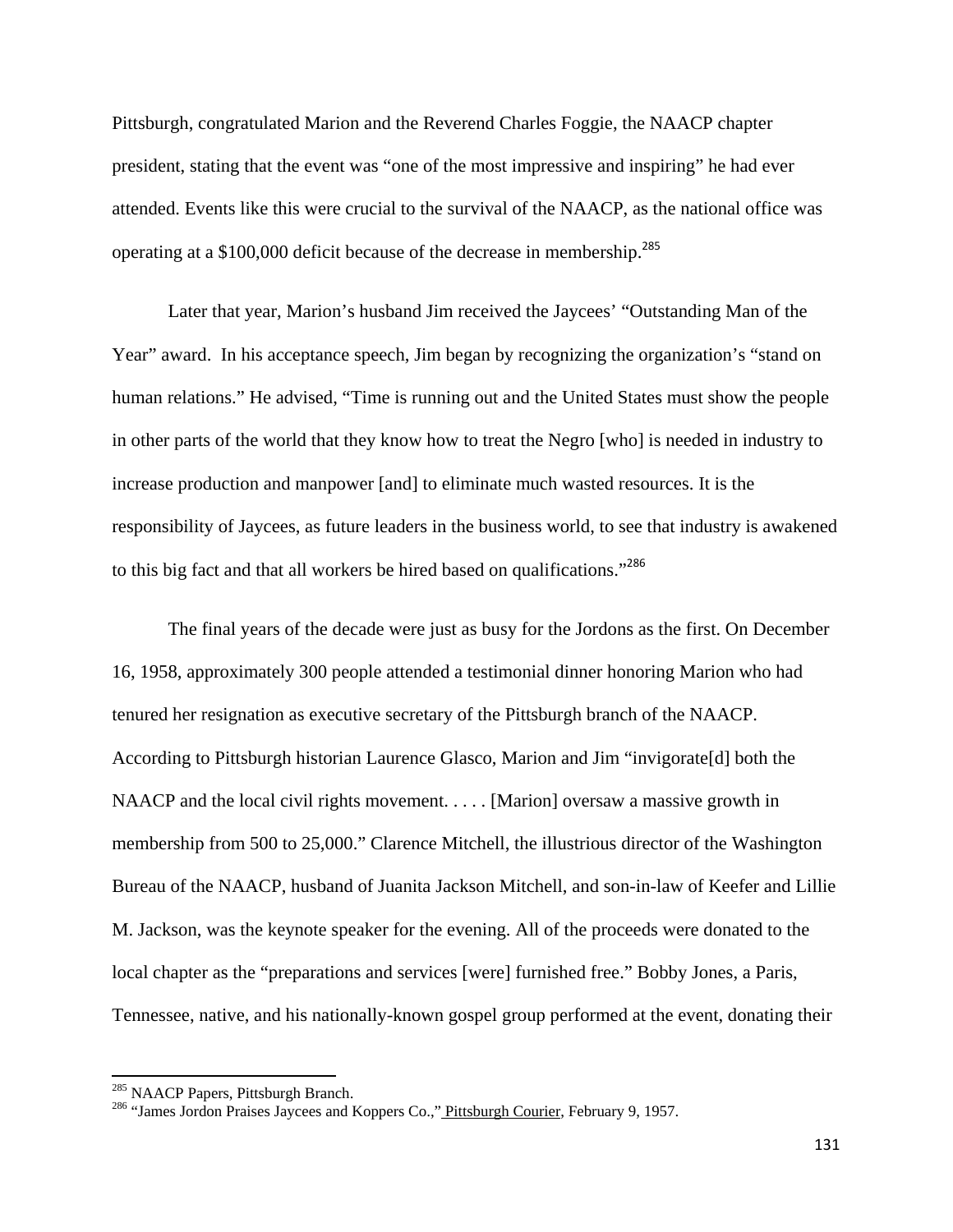fee to the local branch. Although officially retired from the executive secretary position, Marion became a member of the Pittsburgh NAACP board of directors, continued to lead membership campaigns, and to participate in local activities. She even handpicked her successor, a talented young attorney whom she knew from her neighborhood. His name was Derrick Bell.<sup>287</sup>

On September 24, 1959 Marion and Jim were invited to a luncheon welcoming Premier Nikita Khrushchev to Pittsburgh. United States Ambassador Henry Cabot Lodge and other dignitaries were among those who witnessed this milestone in world history. In the Russian leader's address, he remarked, "We love our children just as much as you love yours," which consoled some Americans who feared Soviet power and possible nuclear aggression. Perhaps Premier Khrushchev, like many in the audience who worked for peace, thought of his progeny too as he set out to do his work. And perhaps Khrushchev, the Russian statesman, like Marion, the Pittsburgh citizen, took his responsibly to the nation as seriously as she had taken hers.<sup>288</sup>

## Paths to Justice in Brownsville, Tennessee

Many Black members of the Brownsville Diaspora moved about the country and other parts of the world quite content to be away from cotton fields, country blues, and hot summer nights. For countless Blacks, the familiar stench of segregation in that subaltern world kept them away from Brownsville, the site of painful memories and a sadistic past. For some, the emasculation of young Black men, the disrespect of Black women, and the systemic dehumanization of African-descended people stained the streets of Brownsville so that no road or river could take them away far enough or fast enough. Blacks were relieved to reach Chicago, St. Louis, New York City, and lesser known destinations such as Mansfield, Ohio, or Decatur,

<sup>&</sup>lt;sup>287</sup> "Dinner to Honor Marion B. Jordon," Pittsburgh Courier, December 6, 1958; Laurence Glasco, "The Civil Rights Movement in Pittsburgh: To Make This City "Some Place Special," 4, NAACP Papers, Pittsburgh Branch.

<sup>&</sup>lt;sup>288</sup> Mrs. Helen M. Prattis, "Luncheon for Khrushchev Impresses Distaff Side," Pittsburgh Courier, October 3, 1959.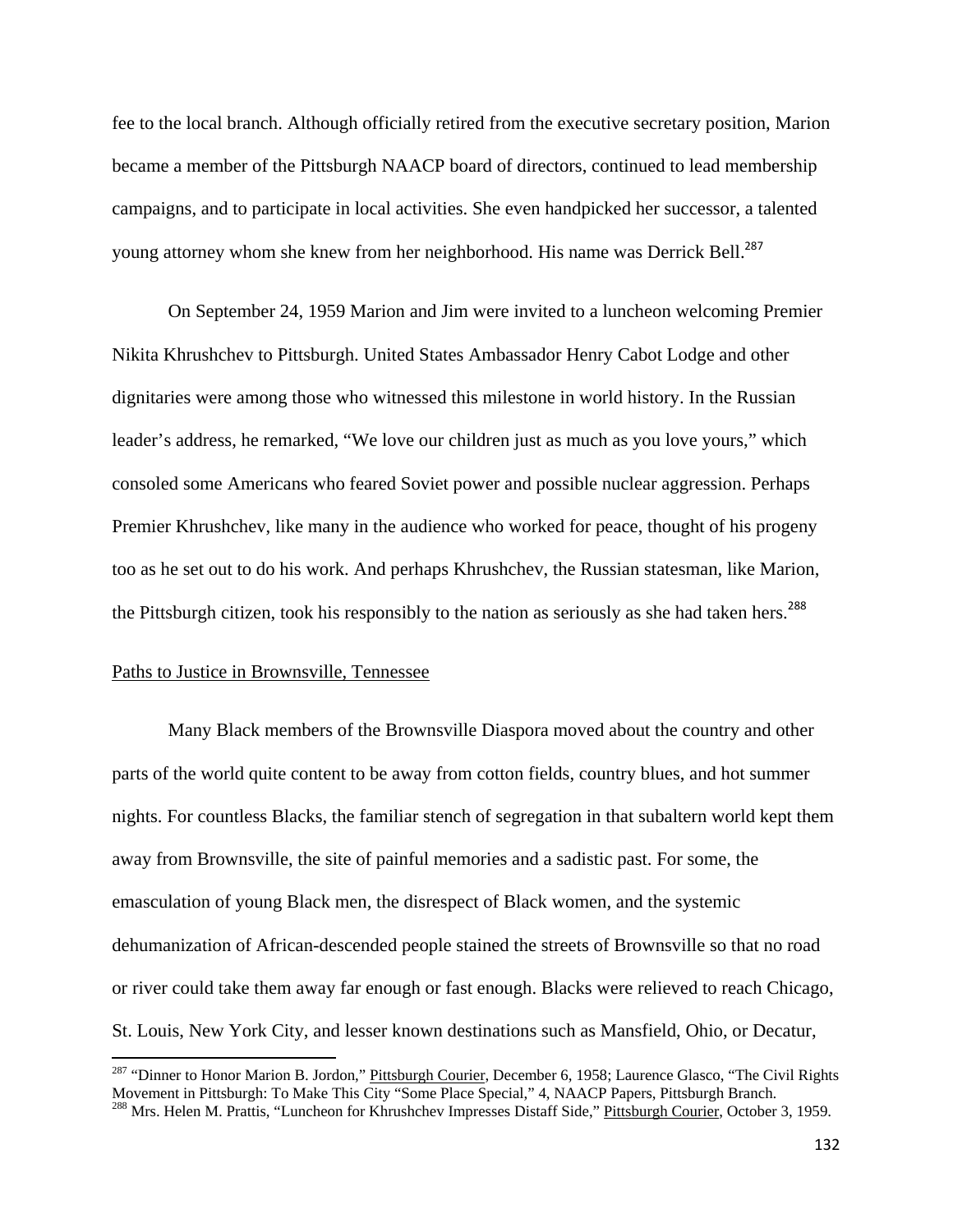Illinois, which became popular locations for Brownsville natives. Although the North was not quite the "promised land" migrants had hoped it would be, for many, it became home.<sup>289</sup>

Still, there were some individuals who made their peace with the South and chose to return--not as victims of an oppressive past, but as a new generation of educated and invigorated Brownsvillians prepared to collaborate with family and friends who remained behind—keeping watch over the town, the metaphoric family farm, that would eventually feel like home. Cynthia Rawls left Brownsville when she was twelve years old, and her return migration at age twentythree was supposed to be an interim stop before she resumed her life in New York City. However, when she received notice of job opportunities in New York, she had already begun to consider her role in her family's businesses and in the local community.<sup>290</sup>

In the 1946, Cynthia's parents had sent her to Kansas, where she lived with relatives Ollie and Matt Bond, and attended junior high school. They sent remittances from Brownville each month and kept the family abreast of happenings in Tennessee. In 1948, Cynthia graduated from Northeast Junior High School in Kansas City, and then convinced her parents that at fourteen, like her cousin Marion Love, she was mature enough for boarding school. So, Cynthia enrolled in St. Louis's Saint Rita Academy, which Marion detested, and Cynthia was sure she would love. By 1950, the Oblate Sisters of Providence, who ran the school, decided to close it in efforts to promote school integration in St. Louis. Ideally, day students would attend local public schools, and borders would attend other schools run by the Oblate Sisters of Providence. Cynthia

<sup>&</sup>lt;sup>289</sup> For more information on Black migration, see Nicholas Lemann, The Promised Land: The Great Migration and How It Changed America (NY: Vintage Books, 1992); For an example of non-fiction migration narrative, see Isabel Wilkerson's The Warmth of Other Suns: The Epic Story of America's Great Migration (NY: Random House, 2010). <sup>290</sup> See letter from New York State Education Department, Office of Business Management and Personnel, dated June 7, 1957, regarding Rehabilitation Interviewer/Vocational Rehabilitation, salary range \$3,670-\$4,580, permanent position and letter from Theresa G. Martin, Placement Director, Urban League of Greater New York, dated November 15, 1957, regarding position "seeking a young Negro . . .personable person with professional skills. . . ..both in possession of Cynthia Rawls Bond, Brownsville, TN.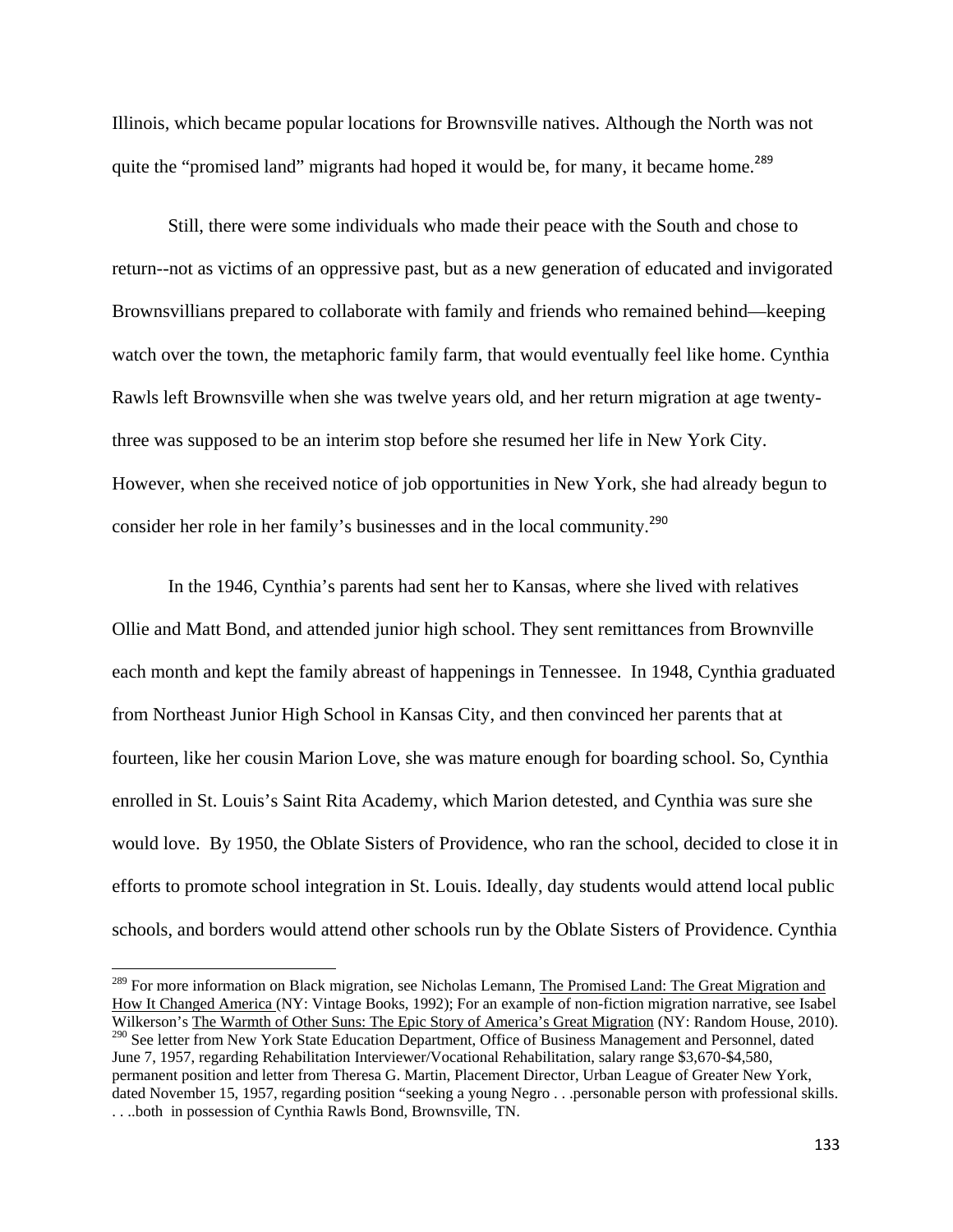selected Saint Frances Academy in Baltimore. She made friends easily and was an active part of the student body. She was vice president of the senior class, a member of the yearbook staff, and as much as she loathed Miss Kate, her piano teacher in Brownsville, she was thrilled to have been selected to play piano for the Saint Frances orchestra and Glee Club. Her classmates described her as a "true asset to the class," a girl with a "glamour wardrobe," one who was "welcome in any crowd." The yearbook's list of benefactors revealed Cynthia's fundraising ability that she would demonstrate throughout her life. On her patron list were nearly forty names, including her former principal Roy B. Bond; her seventh grade teacher Aurelia Bachelor; Dr. John W. Washington, a medical doctor from Boston who migrated to Brownsville; and two full-page ads, one from her parents and brother and one from Rawls Funeral Home.<sup>291</sup>

In 1951, Cynthia left Baltimore for Washington, D.C., and began her freshman year at Howard University, enjoying both the academic and social life the university provided. She left campus for concerts at the Howard Theater and heard performers such as Dinah Washington and Nat "King" Cole. While at the university, she received the only letter from her father that she recalls ever receiving from him. It warned her of the dangers of drugs. Apparently drugs were as damaging to society as racism and poverty, all of which her father prayed she would avoid. After completing two years at Howard, Cynthia transferred to Fisk University in Nashville, Tennessee. She was inspired by the work of Dr. Vivian Henderson**,** nationally-known economist and head of the Economics Department at Fisk, whose research examined the importance of economic development in the Black community. Cynthia pledged Delta Sigma Theta Sorority, Inc., at Fisk,

<sup>&</sup>lt;sup>291</sup> Saint Frances Academy, Class of 1951 Yearbook, Baltimore, Maryland, in possession of Cynthia Rawls Bond.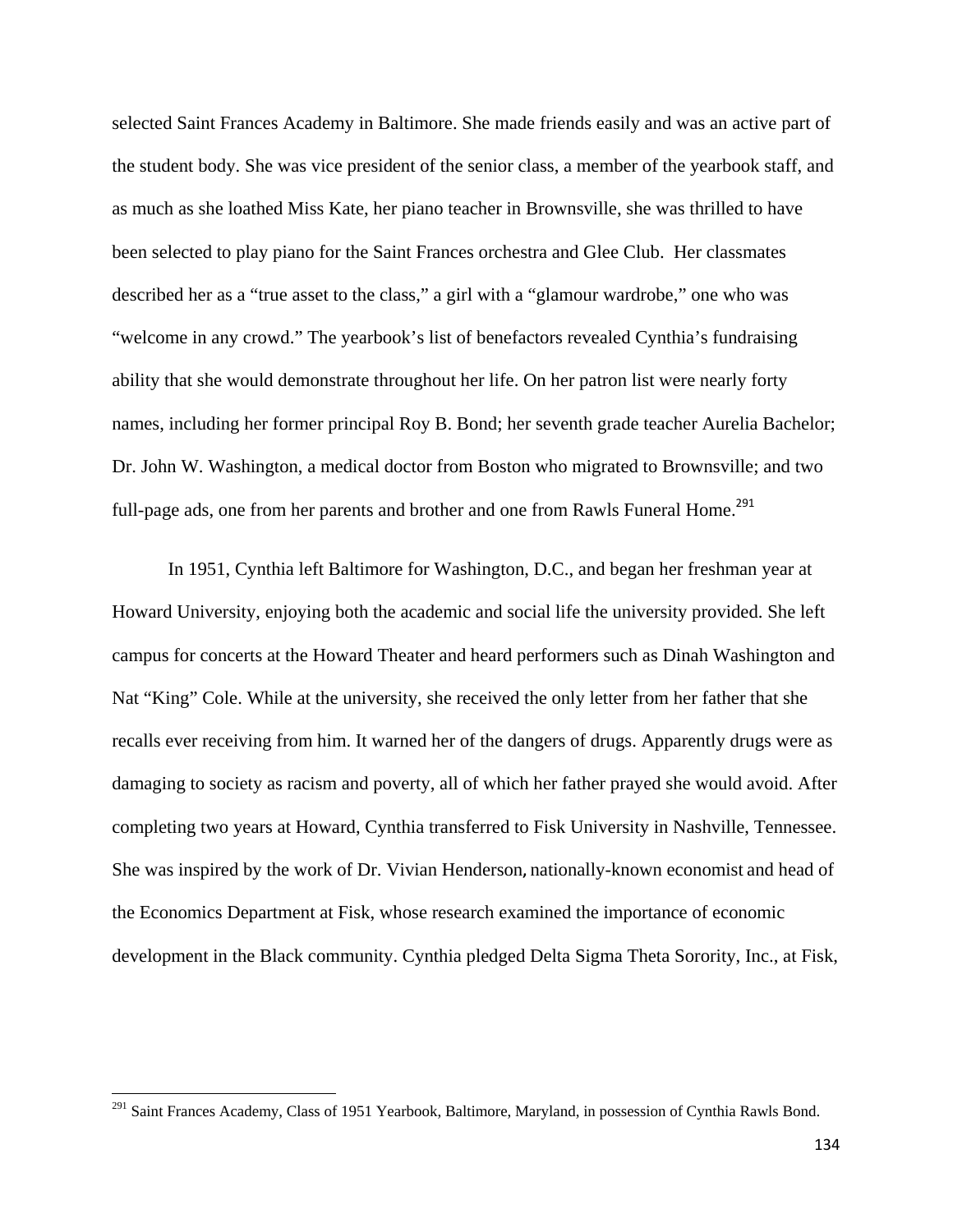and after graduation, she moved to New York City and began graduate studies at New York University.<sup>292</sup>

Twenty-one- year old Cynthia's official coming of age occurred while living in New York where she was exposed to unique networks of social and political stimuli. She lived on Strivers Row with relatives Ollie and Matt Bond, with whom she had lived in Kansas, then made treks to Greenwich Village where she often remained after class to study and soak in the East Village culture. On the weekends, Fiskites who lived in or near the city visited the family apartment, which became the spot for lively discussions. For example, Jocelyn and Carlton Hodges recently returned from Switzerland where Carlton was a medical student at Basel University. Carlton, a native New Yorker, returned to Albert Einstein Hospital in the Bronx to complete his residency, while Jocelyn pursued a master's degree at NYU. Adah Edwards Pierce, a fellow southerner and daughter of a medical doctor in Tyler, Texas, was a graduate student at Bryn Mawr College in Pennsylvania, and she often spent weekends in New York. The gang enjoyed Broadway plays and evenings at the Apollo Theater. Cynthia experienced a political and social awakening while living in New York. She registered to vote, joined the NAACP, and attended her first national convention of Delta Sigma Theta Sorority, Inc. in Washington, D.C., where she was motivated by Dorothy I. Height, the sorority's national president who worked to empower Blacks as well as women.<sup>293</sup>

As much as Cynthia was surrounded by intelligent and progressive African Americans who lived among whites and other ethnicities in a world of hope and possibilities, her work at

<sup>&</sup>lt;sup>292</sup> Interview by author with Cynthia Rawls Bond; Fisk University Yearbook Class of 1955, in possession of Cynthia Rawls Bond; For information on Dr. Henderson, see "Black Economists: An Overview," Black Enterprise, 6 (June 1976), 88.

<sup>&</sup>lt;sup>293</sup> Interview by author with Cynthia Rawls Bond, April 15, 2011; Conversations with Adah Edwards Pierce and Dr. Carlton Hodges.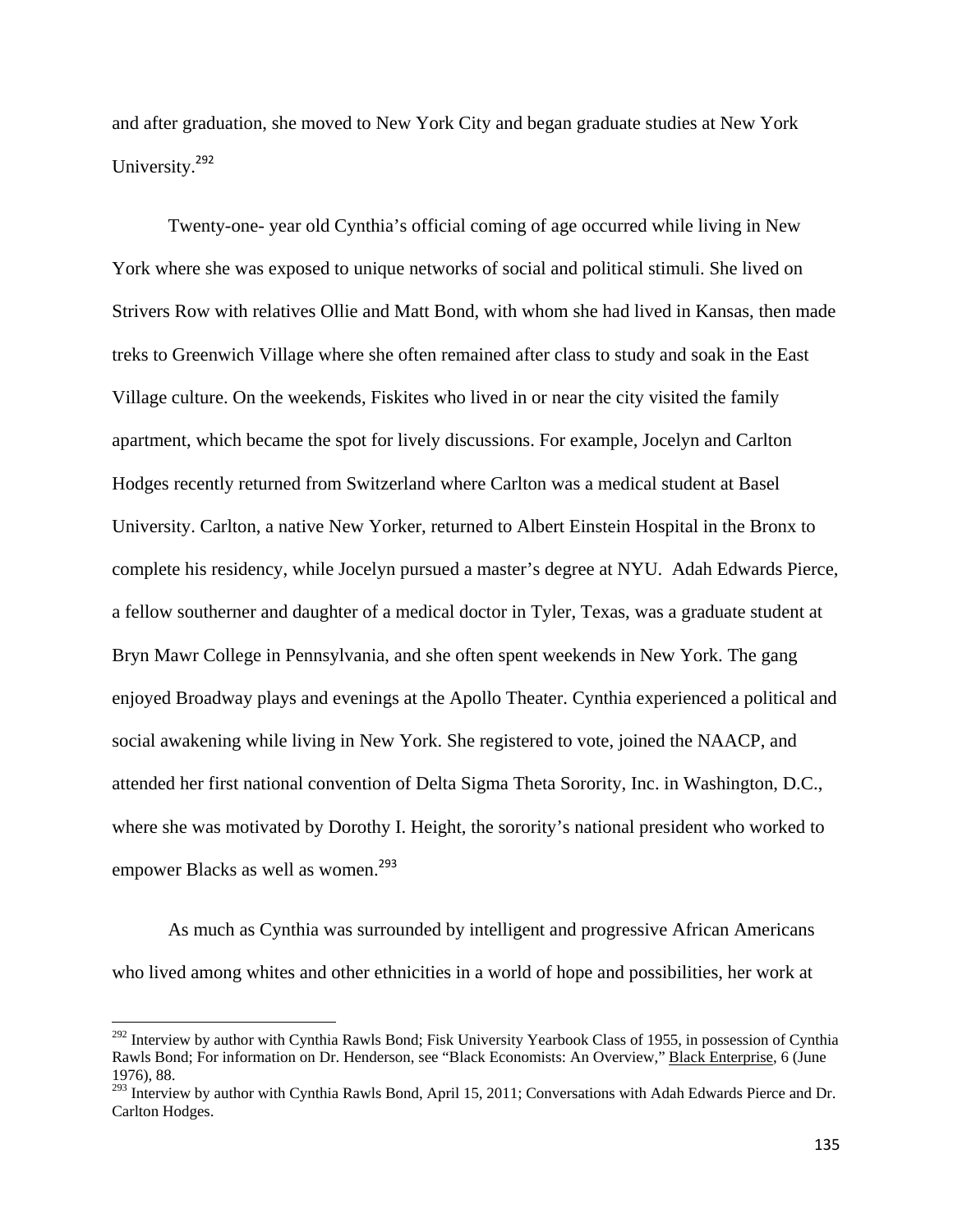Riverside Hospital also awakened her to a new world from which she had been sheltered.

Opened in 1952, Riverside Hospital was an adolescent drug treatment center, which became the first of its kind. The 140-bed hospital served mostly heroin addicts. As Cynthia made her way to the island on which Riverside sat, first as a volunteer, then as an employee, her route included a bus, subway, and ferry ride. The commute from Harlem provided her with much time to think. She remembered her father's letter about the horrors of drugs, his accomplishments in a segregated city, and Dr. Henderson's research on economic growth and its role in strengthening the nation.<sup>294</sup>

Heroin, typically her patients' drug of choice, offered an inescapable and ugly equality the nation could do without. Cynthia's patients were not much younger than she, and residents were African American as well as Puerto Rican and white, all battling the same social problem that could potentially destroy a generation of Americans. One of Cynthia's responsibilities was to secure employment for residents before they left the facility. One young woman laughed out loud when Cynthia told her about the dishwashing job and modest weekly salary available for her when she went home because it could not compare to the money she made as a prostitute. Issues of public health, including poverty and addictions, became concerns for Cynthia. When Cynthia graduated from NYU in 1957, the Civil Rights Act of 1957 had been signed, which symbolized hope for oppressed Americans. Cynthia took with her images of how the world could operate outside of Brownsville, outside of the South, outside of the pristine walls of Catholic schools. She thought more about the economic empowerment of women and her role in the larger society. Cynthia planned to continue her work in New York, so she took the New York

 $294$  Interview by author with Cynthia Rawls Bond, April 15, 2011; see Stephen R. Kandall, Substance and Shadow: Women and Addiction in the United States (Cambridge: Harvard University Press, 1999), 129; William L. White, "Riverside Hospital: The Birth of Adolescent Treatment," Counselor: The Magazine for Addition Professionals, 5 (February 2004), 18-21.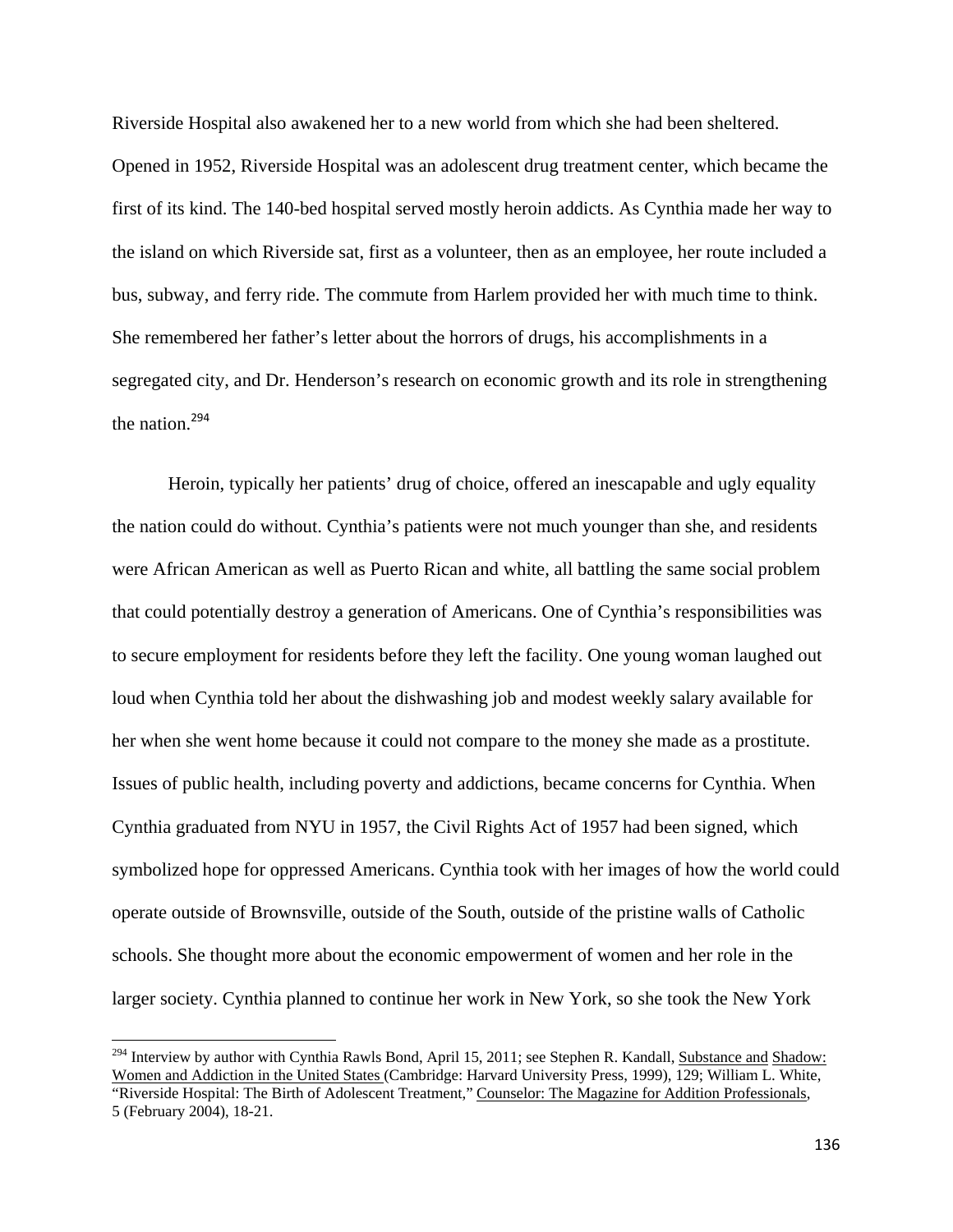state civil service examination, submitted her resume to a few agencies, and returned to Brownville to visit her parents as she awaited her future.<sup>295</sup>

In 1957, Currie Porter (C.P.) Boyd also returned to Brownsville. Boyd's reverse migration to Brownsville created quite a stir when he entered the Haywood County Courthouse to transfer his voter registration card from Decaturville, Tennessee, to Brownville. His act of political assertiveness became a pivotal moment in the civil rights history of Brownville which was no surprise to those who knew him. In a funeral tribute to him, Garnetta Bond Lovett recalled

> Even in Miss Geneva Miller's  $8<sup>th</sup>$  grade civics class, we could tell that he was no ordinary teenager. He was a brilliant scholar, a walking history book, and already interested in politics. . . . Once when Miss Miller asked what we wanted to be when we grew up, he responded  $\dots$ , 'I'm going to be a Black senator from Tennessee'. . . . He was 'Black and proud' long before the phrase became popular.<sup>296</sup>

Boyd was born in 1924 to a family deeply committed to the community. His grandfather Murph Currie was a magistrate during Reconstruction and the first minister at the Beech Grove Church of Christ. Boyd's father Porter Boyd, a World War I veteran, was a farmer, and his mother Mrs. Hester Currie Boyd, who attended Lane College, was a school principal for fortyfour years. In 1957, Boyd had just completed a master's in plant pathology and vocational education from Iowa State University and had spent eight years teaching in Decatur County Training School in Decaturville, Tennessee, when he returned to Brownsville. He had provided creative instruction for both male and female students to develop car repair and maintenance skills. He had also organized a band, "Barrel House Boyd and His Little Keg Heads," which

<sup>&</sup>lt;sup>295</sup> Interview by author with Cynthia Rawls Bond, April 15, 2011; William L. White, "Riverside Hospital: The Birth of Adolescent Treatment," also discusses the use of heroin among residents.

<sup>&</sup>lt;sup>296</sup> Garnetta Bond Lovett, "In Celebration of the Life of Dr. Currie Porter Boyd: 'Our Gleam Across the Wave,'" in possession of author, funeral tribute written October 1, 1997, Brooklyn, New York.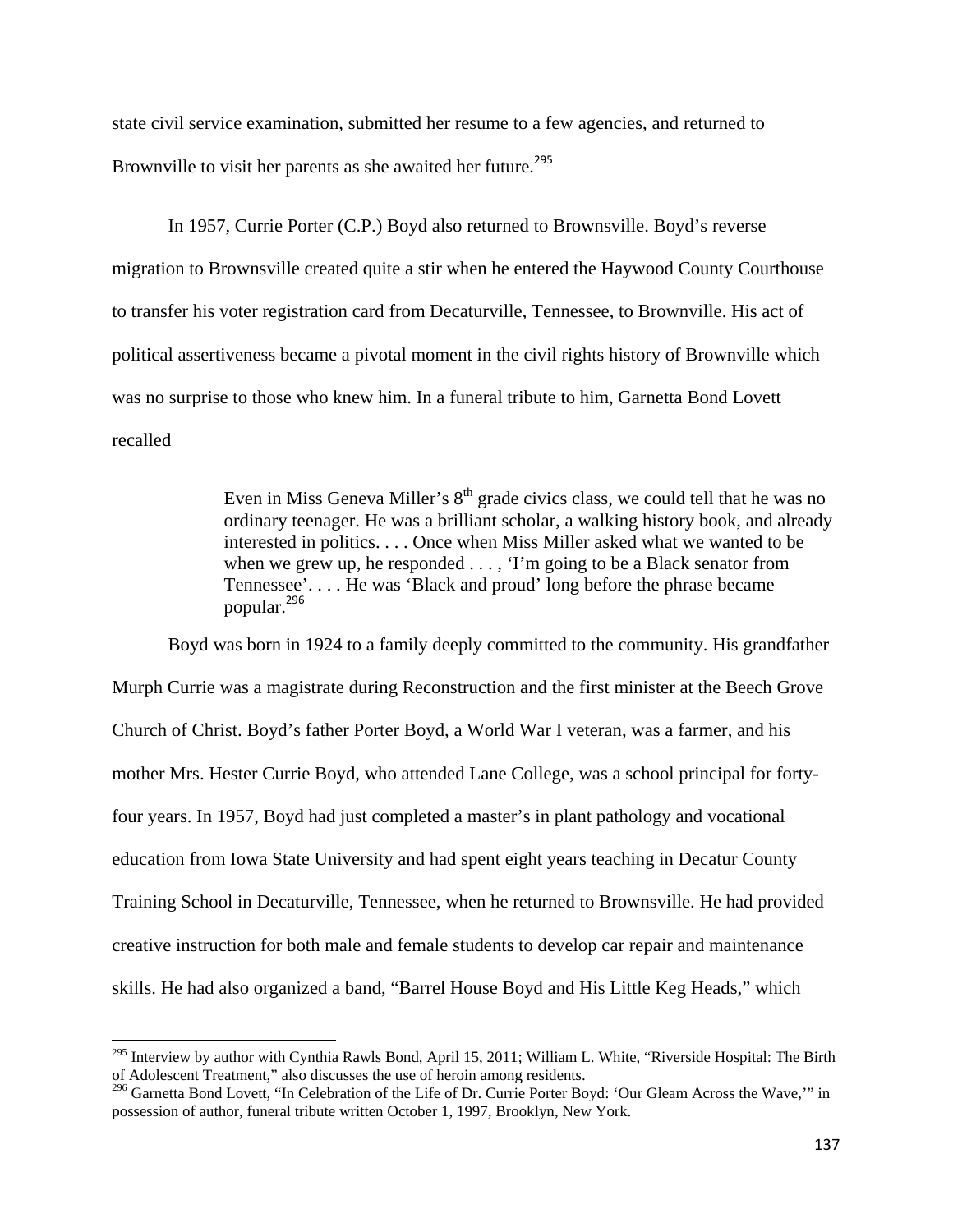included his students; coached basketball; and worked with the New Farmers of American (NFA), the Black equivalent of the Future Farmers of America (FFA), which exposed young Blacks to organizations and parliamentary procedure as well as to "livestock, crop, and poultry judging . . . quartet singing, and public speaking." Boyd valued the time he spent in Decaturville. The new experiences this community provided were political as well as social. He voted for the first time when he lived there, and he experienced "political pressure" for the first time in Decaturville. He also observed Blacks and whites peacefully coexisting there and was "amazed" because of the stark contrast between Decatur and Haywood counties. This period in Decaturville marked "the beginning" of Bond's desire to "develop political power in Haywood County.<sup>297</sup>

In 1957, however, when Boyd, a new resident, appeared at the Haywood County Courthouse to update his voter registration card, he was told that he must talk to the sheriff and then the county court clerk. Eventually, he was informed that Blacks were unable to vote in Haywood County. After he wrote a complaint letter to the federal government, a representative from the President's Commission on Civil Rights came to Brownville, only to be assaulted by the local sheriff. According to Boyd, this dispute made the local papers and piqued the interest of the Ku Klux Klan, which wanted to reward the sheriff for attacking the federal representative by purchasing him a new suit.<sup>298</sup>

 Soon after Cynthia arrived in Brownsville, she received offers for positions in New York at Montefiore Hospital and the Urban League, but by then she had begun to consider her role in

 $297$  Obituary of Dr. C.P. Boyd, in possession of author; interview by Margaret Mallard Beach with Currie Porter Boyd, January 19, 1992, essay from transcribed interview "My Years Teaching at Decatur County Training School." Seewww.tnyesterday.com/yesterday\_decatur/c-boyd.html.

<sup>&</sup>lt;sup>298</sup> Richard A. Couto, Ain't Gonna Let Nobody Turn Me Round: The Pursuit of Racial Justice in the Rural South (Philadelphia: Temple University Press, 1991), 32-33.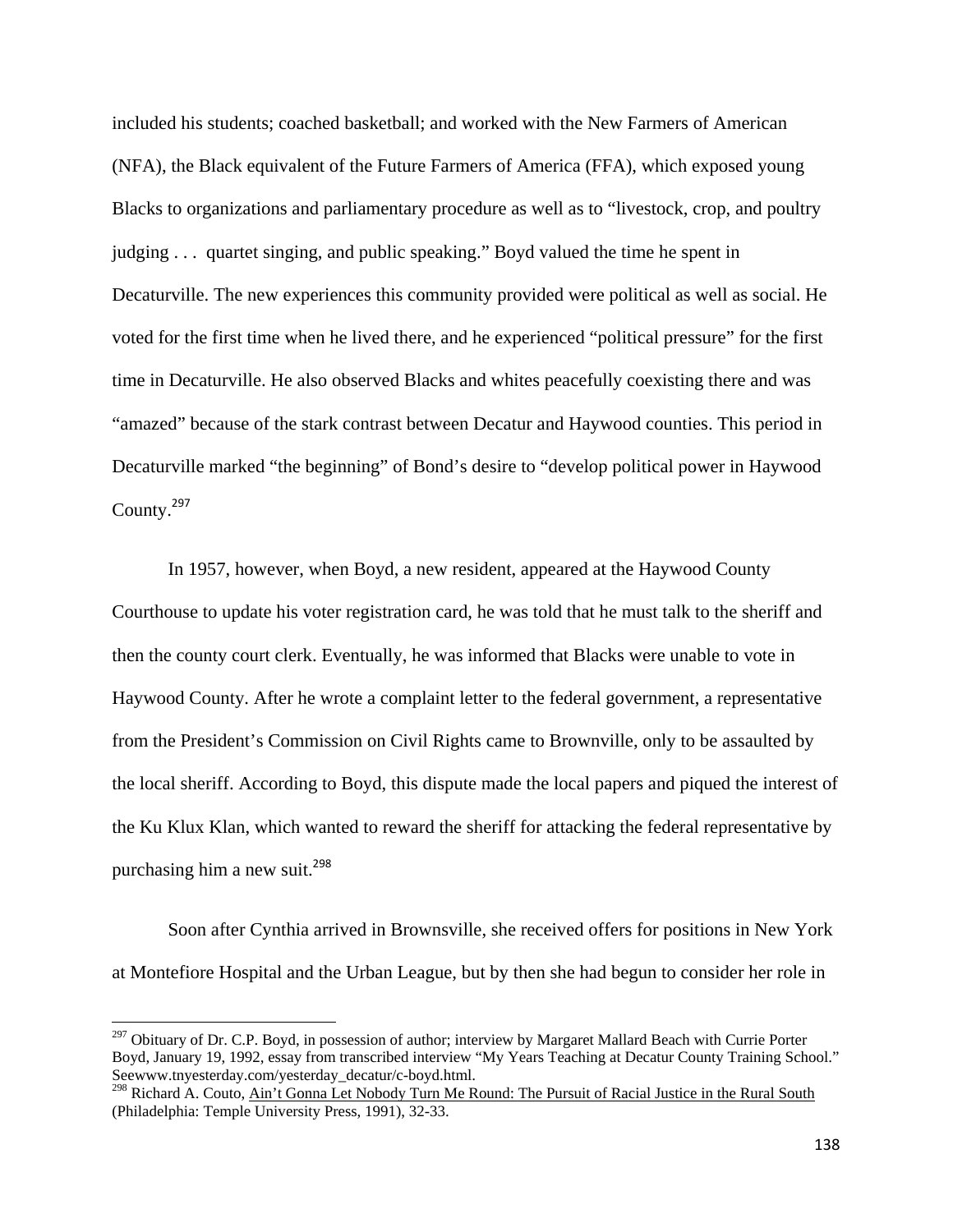her family's businesses and in the local community. She began attending the Jackson, Tennessee, Alumnae chapter of Delta Sigma Theta Sorority, Inc., and as a part of the sorority's community service, visited patients at Western State, a nearby mental hospital. She taught Sunday school, gave speeches in the area, and even received a \$15 honorarium for one speech, which her father insisted she could not accept in the future. She was back and so was Currie Porter Boyd, but what had they come back to?

In the 1950s, Brownsville continued to be a segregated town in which Blacks negotiated the limitations placed on their social, political, and economic development. Blacks had no political voice, and political exclusion prompted various groups to demand access to rights they were promised as citizens. Social exclusion prompted less vocal responses, but Black cultural expressions continued to grow. Business leaders in the Black community continued to use their entrepreneurial spirit to promote opportunities for economic development and long-term security within the community, despite the environmental and psychological chaos caused by segregation and discrimination.

The 1950s was a decade of motion, mobility, and movement in social, political and economic spheres. An important community venture emerged in 1950. C.A. Rawls had founded the Rawls Funeral Home in the 1930s. Together with the funeral home, he, his brother Joe Zannie, and other burial insurance agents expanded the Rawls Mutual Benevolent Burial Association. Members of the Association became part of a network of subscribers who were guaranteed a decent burial without having to "pass the hat" or financially burden family members with burial expenses. For Rawls, the funeral business/burial association was a gateway enterprise that provided Rawls with a firm foundation into the world of business.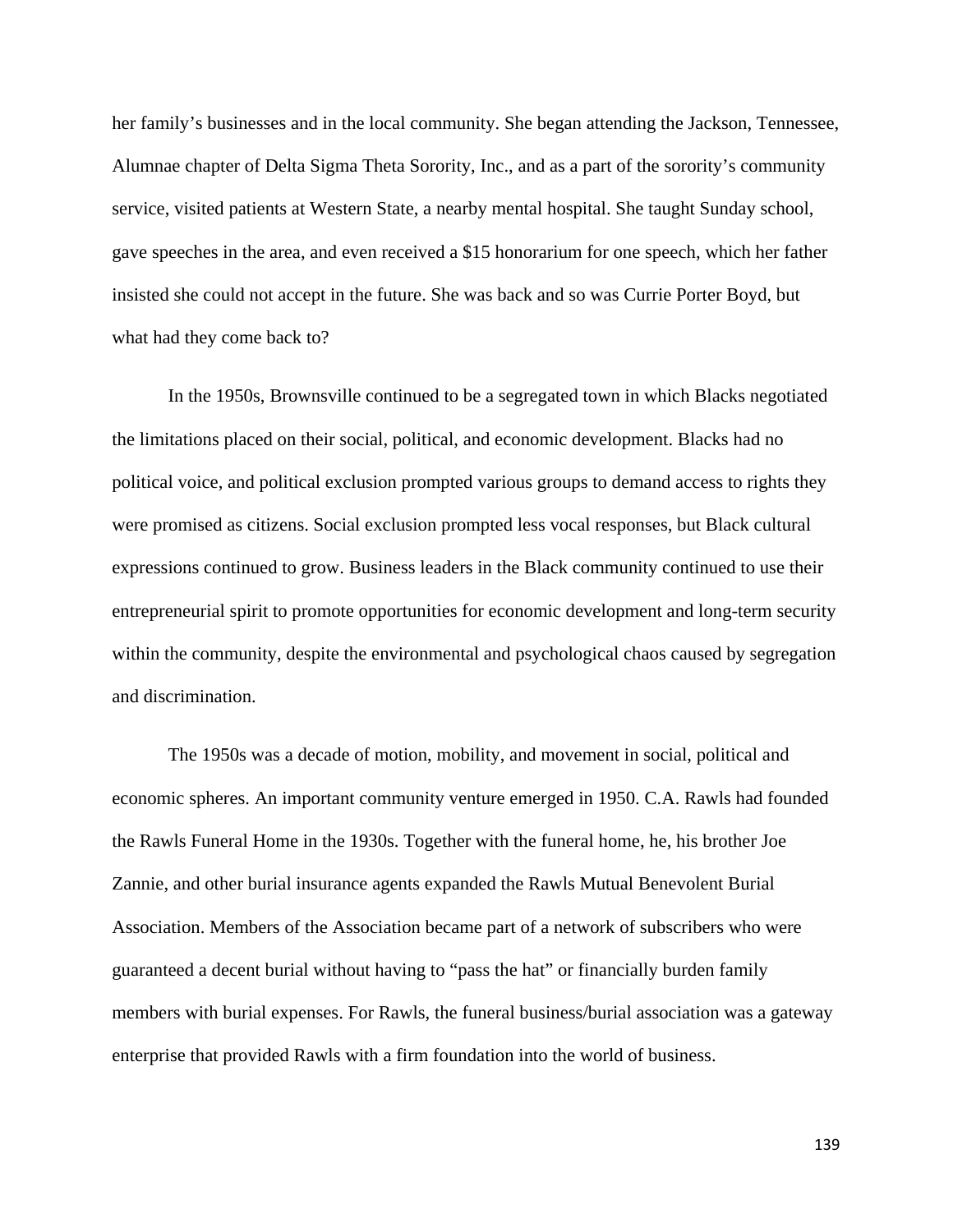Alabama native A. G. Gaston, whom Rawls admired and emulated, entered into the business of burial insurance fearing a financial disaster. After deciding to begin a burial society and soliciting members door-to-door, one of Gaston's members, Mrs. Sara Emmons, died shortly after he had collected her twenty-five cents. She was due a standard \$100 burial, but Gaston's business had not accumulated enough money to actually cover the expenses. Gaston was determined not to tap into his own savings, so he negotiated with a local funeral director to handle the services for \$75 with the promise of reimbursement as the burial insurance monies accumulated. During the time set aside at the funeral for donations to help the deceased's family, the minister announced that no more donations would be solicited at future funerals since "Brother Gaston" had opened his burial association. The funeral was profitable for Gaston on several levels. Mrs. Sara Emmons, the deceased, and the minister had given him the publicity he needed. Several people in the audience joined the burial society that day, and the funeral director agreed to provide Gaston's subscribers with discounted funerals in the future.<sup>299</sup>

After nearly twenty years in business, Rawls appealed to his community to support another business venture. Records indicate that the inception of the Sons and Daughters of the Golden Circle, the fraternal organization Rawls planned to form, occurred in 1950 during the 11:00 am service at First Baptist Church, where he was a trustee. At that moment, the secular and the sacred were one. Supporting the Sons and Daughters would provide cash benefits to Blacks in west Tennessee who were often ineligible for mainstream insurance coverage.

As Gunnar Myrdal noted in An American Dilemma:

<sup>&</sup>lt;sup>299</sup> Carol Jenkins and Elizabeth Gardner Hines, Black Titan: A.G. Gaston and the Making of a Black Millionaire, (New York: Ballantine Books, 2004), 77-81; also see C.A. Spencer, "Black Benevolent Societies and the Development of Black Insurance Companies in Nineteenth Century Alabama," Phylon, 46 (3rd Quarter, 1985), 251- 261.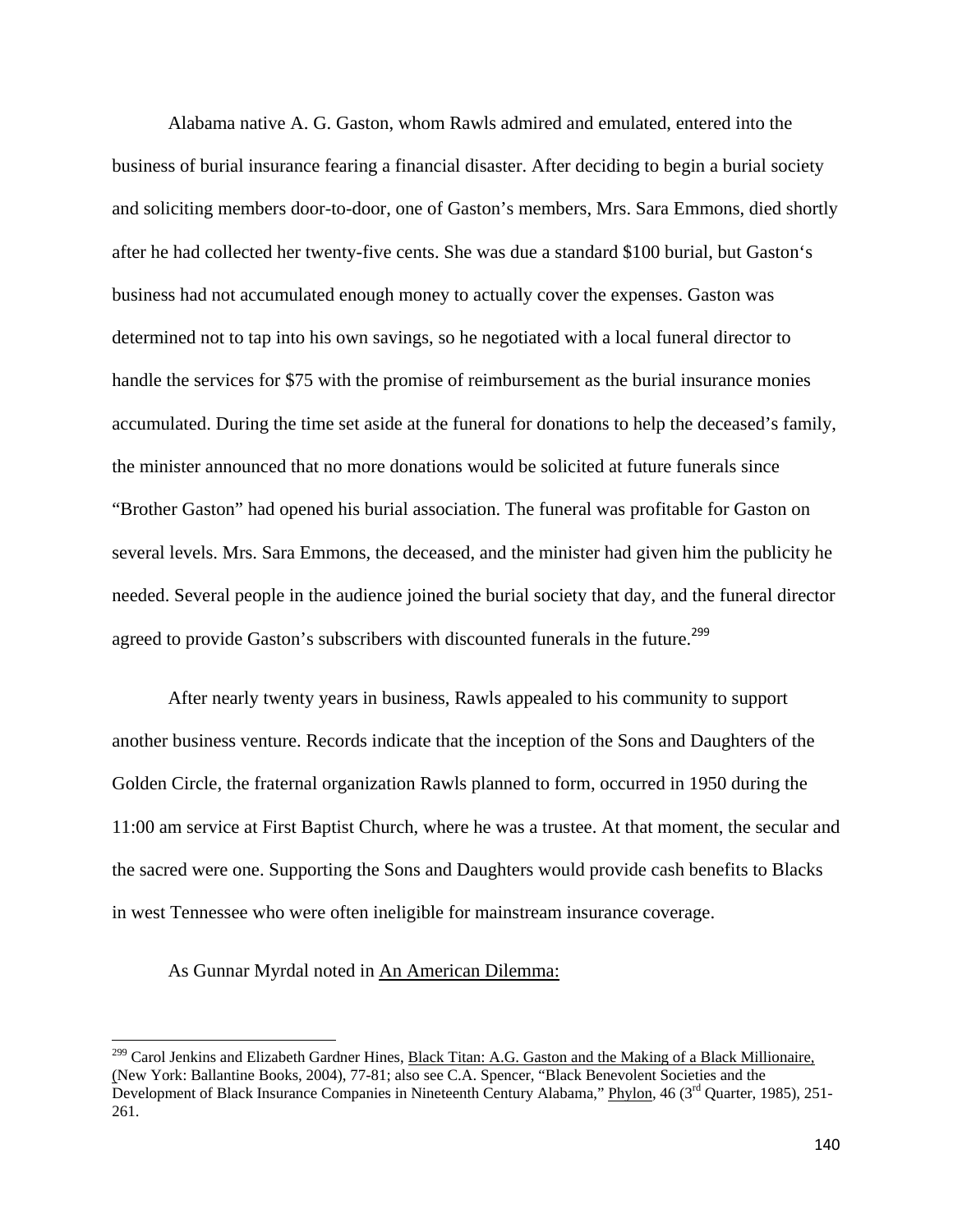. . . [S]ince the 1880s, Negroes have been subjected to differential treatment by white insurance companies in that some of them, at that time, started to apply higher premium schedules for Negro than for white customers, whereas others decided not to take on any Negro business at all. The underlying reason, of course, is the fact that mortality rates are much higher for Negroes than for whites.<sup>300</sup>

Moreover, as Mary L. Heen, professor of law and author of "Ending Jim Crow Life Insurance Rates," has written, "During the Jim Crow era, life insurance companies doing business in newly emerging markets began categorizing blacks as 'substandard' mortality risks." She attributed "the rise of scientific racism" and the "eugenics movement" to the "race-based practices" in the life insurance industry."<sup>301</sup>

Rawls was aware of some of the challenges he would face. He had already met with representatives from the Tennessee Department of Insurance and Banking in Nashville as well as the Businessmen's Association of Washington, DC. He also consulted with Thomas Jefferson Huddleston of the Afro-American Sons and Daughters Fraternal Organization and Dr. Lloyd T. Miller, director of the Afro-American Sons and Daughters Hospital in Yazoo City, Mississippi, which was organized under the leadership of the Afro-American Fraternal Organization fraternal organization which contributed to the African American community another staple institution.<sup>302</sup>

Cluster L. Johnson, attorney for the Afro-American Fraternal Organization, served as legal advisor for the new fraternal organization which began with thirty-three units. These units were comprised of individuals who were usually from the same community or who attended the same church within a given community. This secret society observed strict rituals, maintained

<sup>&</sup>lt;sup>300</sup> Gunner Myrdal, An American Dilemma: The Negro Problem and Modern Democracy, (New York: Harper & Row, 1944), 316.

<sup>&</sup>lt;sup>301</sup> Mary L. Heen, "Ending Jim Crow Life Insurance Rates," Northwestern Journal of Law and Social Policy 4(2009), 363-364.

<sup>&</sup>lt;sup>302</sup> Sharon Norris, "Golden Circle Life Insurance Company," Tennessee Encyclopedia of History and Culture, http://tennesseeencyclopedia.net/imagegallery.php?EntryID=G023, accessed September 9, 2010; The History of the Golden Circle Life Insurance Company, unpublished essay, in possession of author.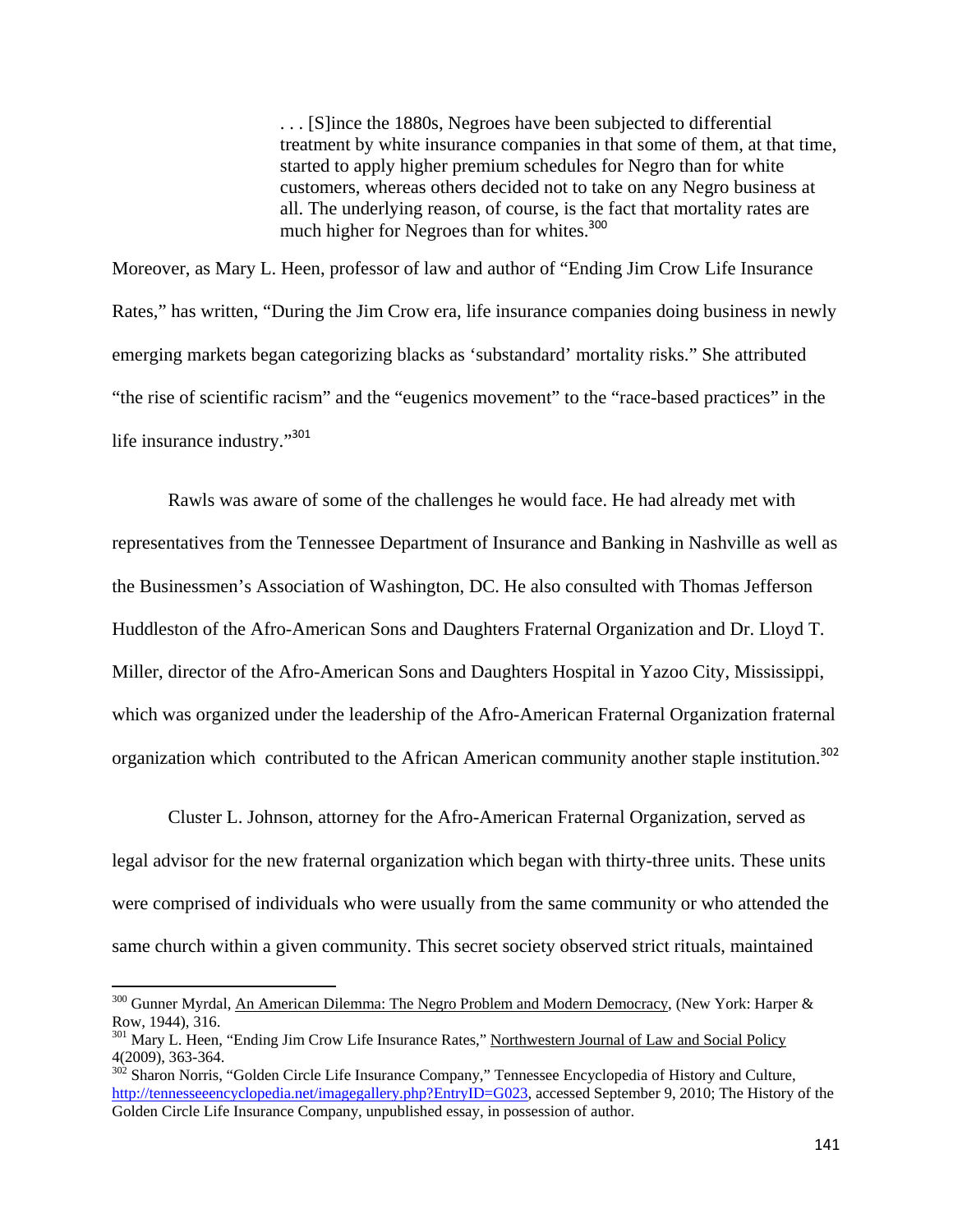minutes from bi-monthly meetings, and cared for its fellow Sons and Daughters with the fervor of any brother or sisterhood. C.A. Rawls served as the grand president and J.Z. Rawls served as the general secretary, but each unit had its own president and secretary. For example, a ledger from the Farmer's Chapel unit of the Sons and Daughters showed that Quintard Taylor was president and Millie Tyus was secretary. Minutes indicated that not all members paid the same dues. Whether larger payments included past due amounts or were for a family plan is unclear. Both Quintard Taylor and his wife Grace, for example, paid forty cents each, but others paid as much as \$4.80. The minute book showed that the organization paid a \$3.50 sick claim and \$3 to the janitor. The organization owned rental property from which it received income. The body discussed one renter's failure to pay for the month, but she was given special consideration because she had been ill.<sup>303</sup>

The front cover of the ritual book reflected the organization's ambitions: "We Insure the South." At the close of each meeting, members recited their secret motto, indicated in the ritual by a capital O in parentheses (O). The United States flag, taking center stage, was placed between the president and the church altar. Then the president concluded the meeting by reading, ". . . As we part let us carry in our hearts and show forth in our lives the golden rule, 'Whatsoever ye would that men should do to you, do you also unto them.' Let us live in peace and harmony as near as we can to all mankind." The meeting ended with the Lord's Prayer and the official closing hymn "My Country Tis of Thee." Despite the abhorrent conditions in a society that exploited and exclude them, they performed their own version of Americanness. They remembered this "land where their fathers died" as a mantra for deceased ancestors,

<sup>&</sup>lt;sup>303</sup> Ibid.; Sons and Daughters of the Golden Circle Ritual Book, Ledger and Minute books, and bank account booklet from First State Bank are all in possession of Cynthia Rawls Bond.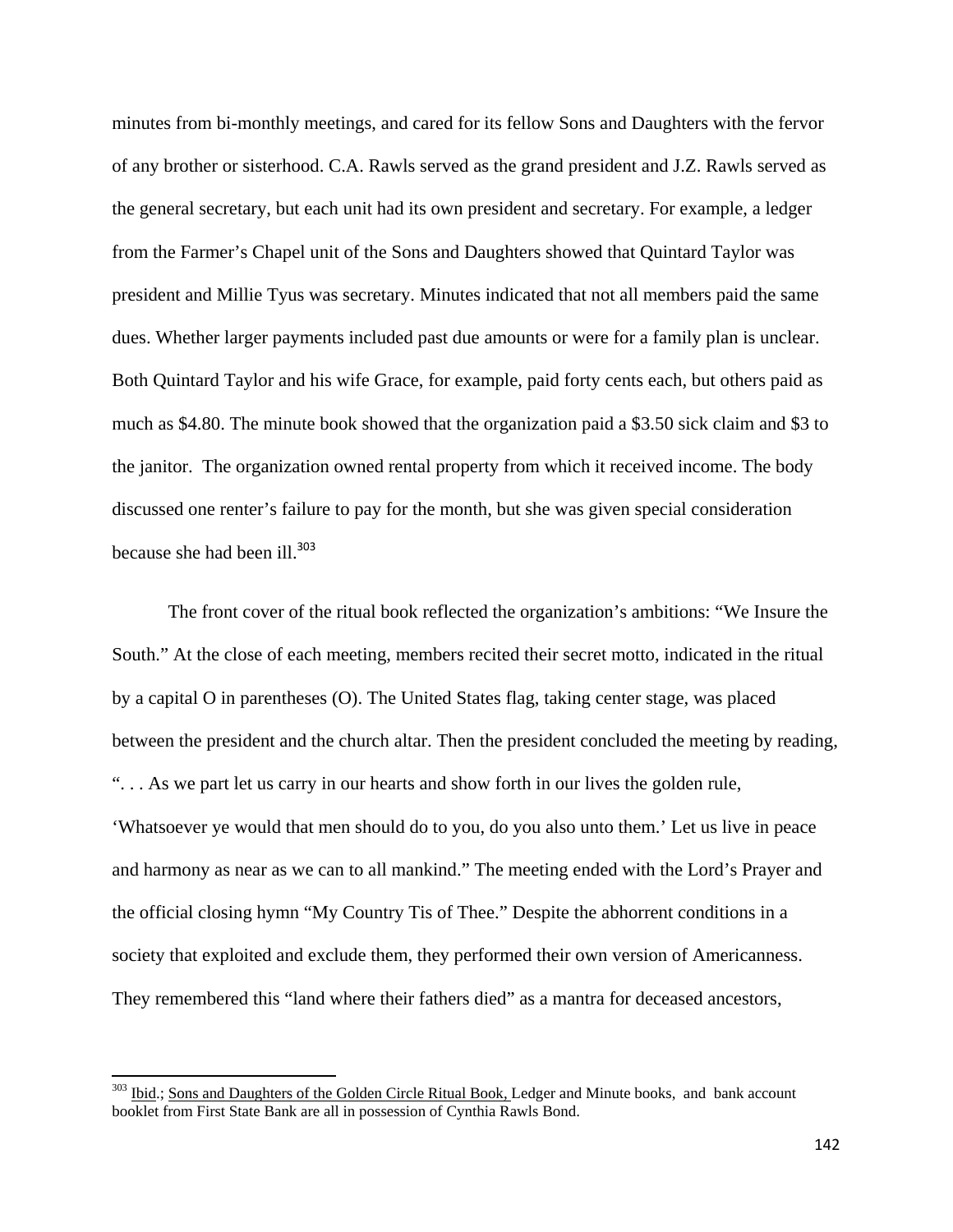neighbors, and slain civil rights workers whose deaths, often occurring prematurely, connected them to the nation's past as well as to its future. $304$ 

Brownsville grew in the 1950s. In 1951, Brownsville hosted the  $10<sup>th</sup>$  Annual Tennessee State Beauticians Conference. The Kozy Barber College, established in the 1940s and catering to returning World War II veterans, and the Kozy Beauty School graduated a large number of barbers and beauticians. Brownsville had businesses in place, community support, and a large number of graduates, so it was an ideal venue for the convention. It was also a quite a coup for the convention committee when Dr. Mary McLeod Bethune, founder of the National Council of Negro Women, president and founder of Bethune-Cookman College, and member of Franklin D. Roosevelt's "Black Cabinet," accepted the invitation to serve as keynote speaker for the event. Carver High School students and faculty together with local Black businesses supported the event. Dr. Bethune stayed in the home of C.A. and Maude Rawls, owners of the local funeral home, and spoke at the Carver High School auditorium. Her visit invigorated the entire African American community.<sup>305</sup>

Still, as the country moved toward equality in education, segregationists responded ferociously. For example, in the 1954, the Black community joined the nation in celebrating the Brown decision. However, like white segregationists across the county, whites in Tennessee reacted to the landmark decision with contempt. State Senator Charles Stainback, who represented Haywood and Fayette Counties, introduced the Stainback Bill that would "perpetuate segregation in Tennessee schools." According to the Chicago Defender, Stainback and his supporters "denounced Negroes as ignorant, diseased, unclean, dangerous and both unfit and

<sup>&</sup>lt;sup>304</sup> Ibid.; Sons and Daughters of the Golden Circle Ritual Book, Ledger and Minute books, and bank account booklet from First State Bank are all in possession of Cynthia Rawls Bond.

<sup>&</sup>lt;sup>305</sup> Dunbar Carver Museum has photographs of the event. Program for the event is in the possession of author.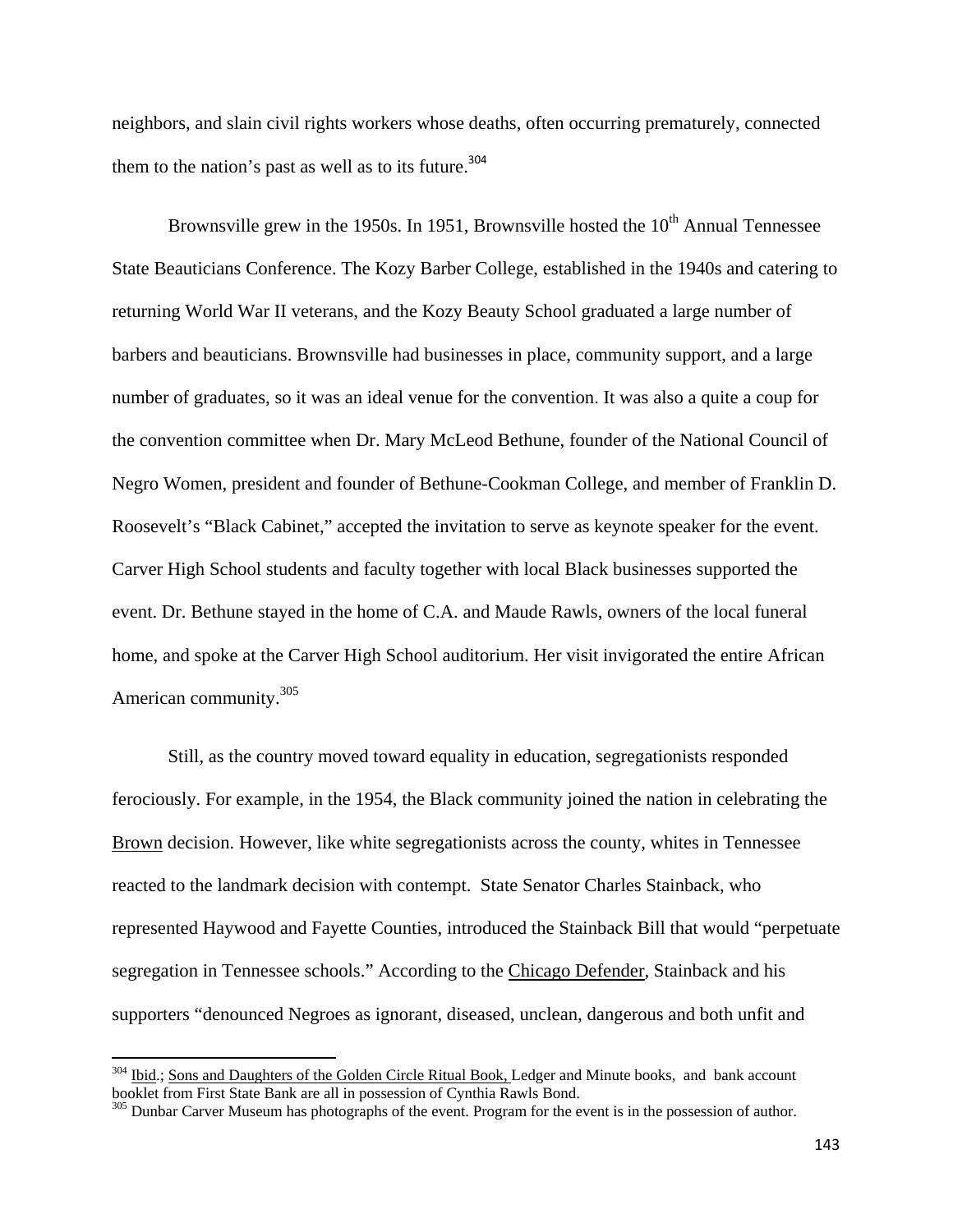unable to compete with whites." Supporters of the bill tended to be "bankers, chamber of commerce representatives, lawyers and other 'leading citizens'. . . .who depend[ed] on the availability of Negroes as cheap, unprotected and terrorized labor." Nonetheless, an interracial group of opponents to the bill, which included Z. Alexander Looby of Nashville, urged the Senate Commission on Education to kill the bill. While Governor Frank Clements did veto the bill, some African Americans believed pending anti-Communist legislation which required teachers to sign a "loyalty oath" was also an attempt to "eliminate" Black teachers.<sup>306</sup>

Sensitive to the ebb and of flow of race relations in the country, Rawls decided to build a new home for his family on land he had purchased in the 1930s. The house would be adjacent to Rosenwald Cemetery, the cemetery Rawls had established in 1935 and which he had named in honor of the white philanthropist Julius Rosenwald. He knew the importance of both land and home ownership, especially for African Americans who struggled to achieve economic equality. The 120 foot ranch-style house on Cynthia Drive became a tangible symbol of progress in the Black community; however, for local whites who preferred that Blacks stay in their "place," the long red brick house threatened the stability of white domination. Although homeownership was a fundamental part of the American dream, Blacks had been lynched for being "uppity" and not knowing their place. Rawls had to tread carefully as he made decisions about his home. A consummate businessman, he also thought of out-of-town families who would need accommodations while in Brownsville for funerals. Rawls eventually decided to continue the plans for the house and added a modest second floor, still trying to balance the tight rope he walked daily.<sup>307</sup>

<sup>&</sup>lt;sup>306</sup> "Bill Seeks to Thwart Integration in Tenn., Chicago Defender, March 5, 1955; Arnold DeMills, "Once Over Lightly," Chicago Defender, April 2, 1955.

<sup>&</sup>lt;sup>307</sup> Interview by author with Cynthia Rawls Bond and Maltimore Bond, April 15, 2011, Brownsville, TN.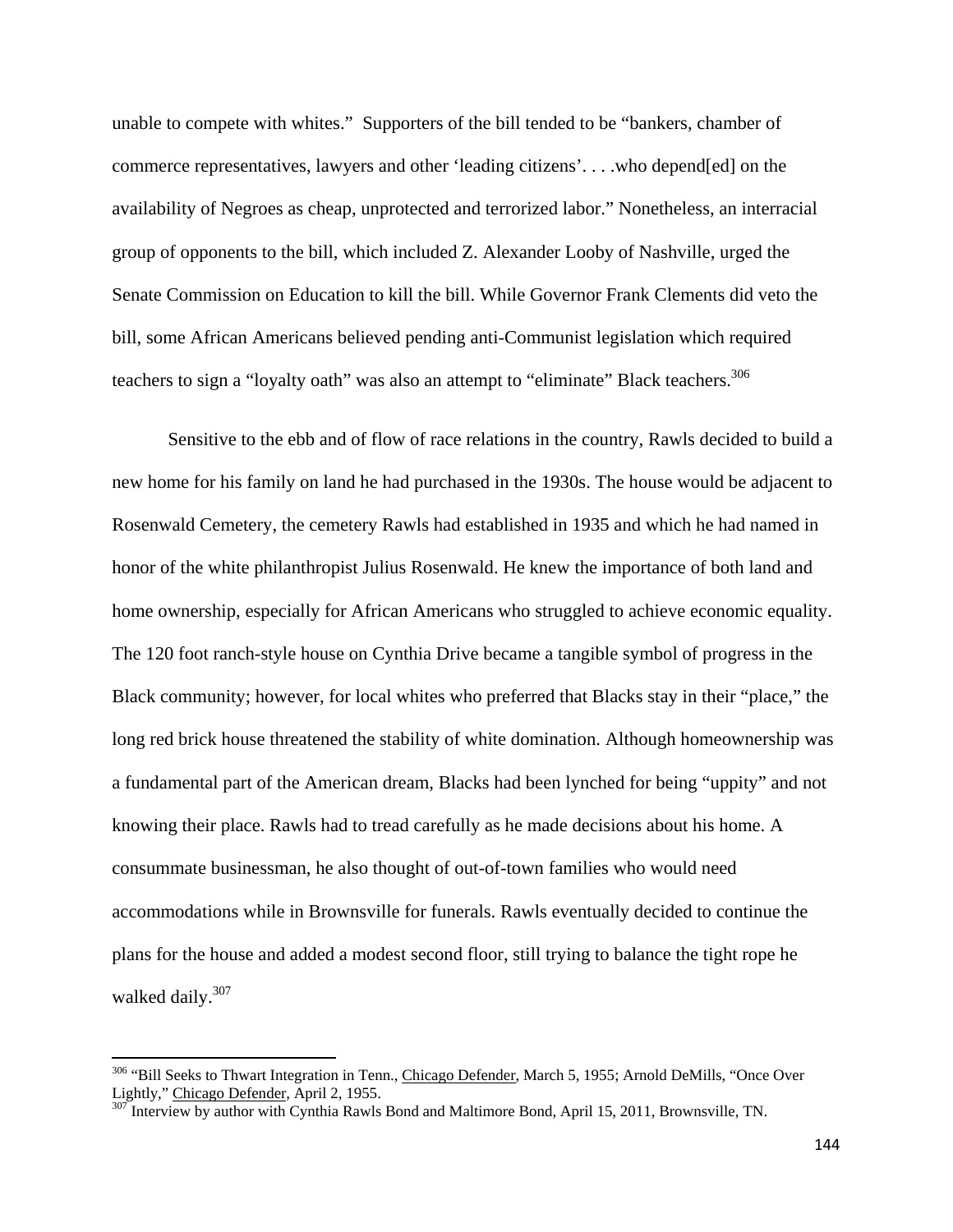In addition to his home, he planned to develop a subdivision adjacent to his house in which African Americans could live, purchase homes, and build equity that would translate into future opportunities for their families. Architects in Nashville had completed blueprints for the subdivision, and Rawls had already decided on names for the model houses and the neighborhood streets. Before the plans could be finalized, however, the government, through eminent domain, took the property and built Jefferson Courts, a low-income housing project on the land. While Rawls opposed the acquisition as well as the price offered for the land, the city used this decision to send Rawls a message. Using eminent domain allowed government officials to flex their muscles and showed their ability to usurp Rawls's ownership of this land. Deciding to build low-income housing filled with Black residents was a daily reminder to Rawls, both literally and figuratively, of the economic status of Blacks in Brownsville, a reminder that the city made sure Rawls would not be able to forget. The forty-eight units filled up quickly, and Rawls's vision for a subdivision never materialized. Both Rawls and his wife Maude were people of faith and were not deterred. Rawls, who focused on the big picture, publicly responded to the loss graciously as he realized some of his new neighbors had come from rural areas without indoor plumbing.<sup>308</sup>

Maude Rawls used this opportunity to reach out to her new neighbors. In her role as wife, Christian neighbor, and fellow citizen, she became a political actor building bridges which ultimately fostered goodwill for the business and the Rawls family. The door leading into the kitchen of the house was always open. Children from Jefferson Courts and their families developed relationships with "Miss Maude." They came to the house to use dictionaries or encyclopedias to complete homework assignments or to use the telephone. Some asked to do odd

<sup>&</sup>lt;sup>308</sup> Blueprints for subdivision in possession of author; For details about the complex, see "Demolition of Jefferson Courts Taking Place, States Graphic, October 23, 2011.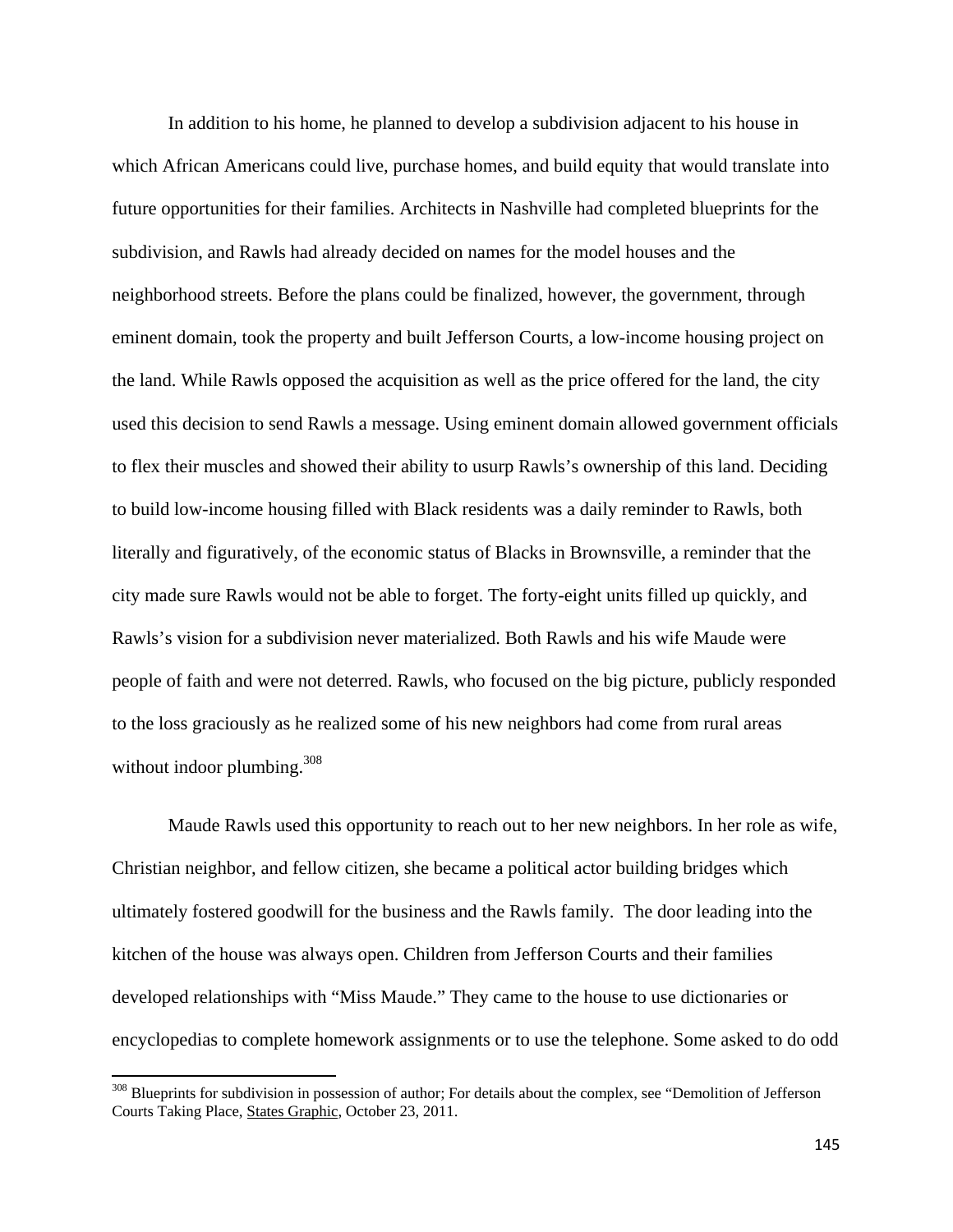jobs around the house to raise money for school trips their parents could not afford. Children began bringing report cards to the house so that Miss Maude could see their good grades. They often left with oranges, apples, pecans, or ham sandwiches. Sometimes they received dimes or quarters. Occasionally, Mrs. Rawls had etiquette classes for the young girls who enjoyed sitting at the dining room table, practicing their table manners with real china. She gave the children penny and dime holders and encouraged them to save their money for the future. Some of the children attended Miss Maude's Sunday school class at Farmer Chapel C.M. E. Church. They rode with her to Easter practice, recited their speeches for her, and looked forward to the treats she always found to share. Even older residents of Jefferson Courts visited the house, such as Vance Campbell, an elderly blind man, whose grandson would walk with him to the house and return in an hour or so to walk with him back home.<sup>309</sup>

The activities at the Rawls house on Cynthia Drive were really no different from those on Bradford Street. Only this time, the city had provided the Rawlses with hundreds of neighbors who were actually a stone's throw from their front door, neighbors, many of whom became loyal supporters and productive members of the community. Rawls continued to expand his network both in Brownville and in other parts of the state. In 1955, he was president of the Tennessee State Negro Funeral Directors Association, which held its annual convention in Murfreesboro, Tennessee. Governor Frank Clement sent greetings to the organization as members attended workshops, business meetings, and a memorial service for three deceased members of the association. The convention was both a professional and social outlet which represented funeral homes from such cities as Columbia, Covington, Salem, Memphis, Chattanooga, and Nashville.

<sup>&</sup>lt;sup>309</sup> Conversation with Ruth Jeffries who frequented the Rawls home; conversation with Alma Carney who attended etiquette class; conversation with Lurleen Trigg who frequented the Rawls house as a child and who became the housekeeper for the family. Interview by author with Cynthia Rawls Bond, April 15, 2011, Brownville, Tennessee.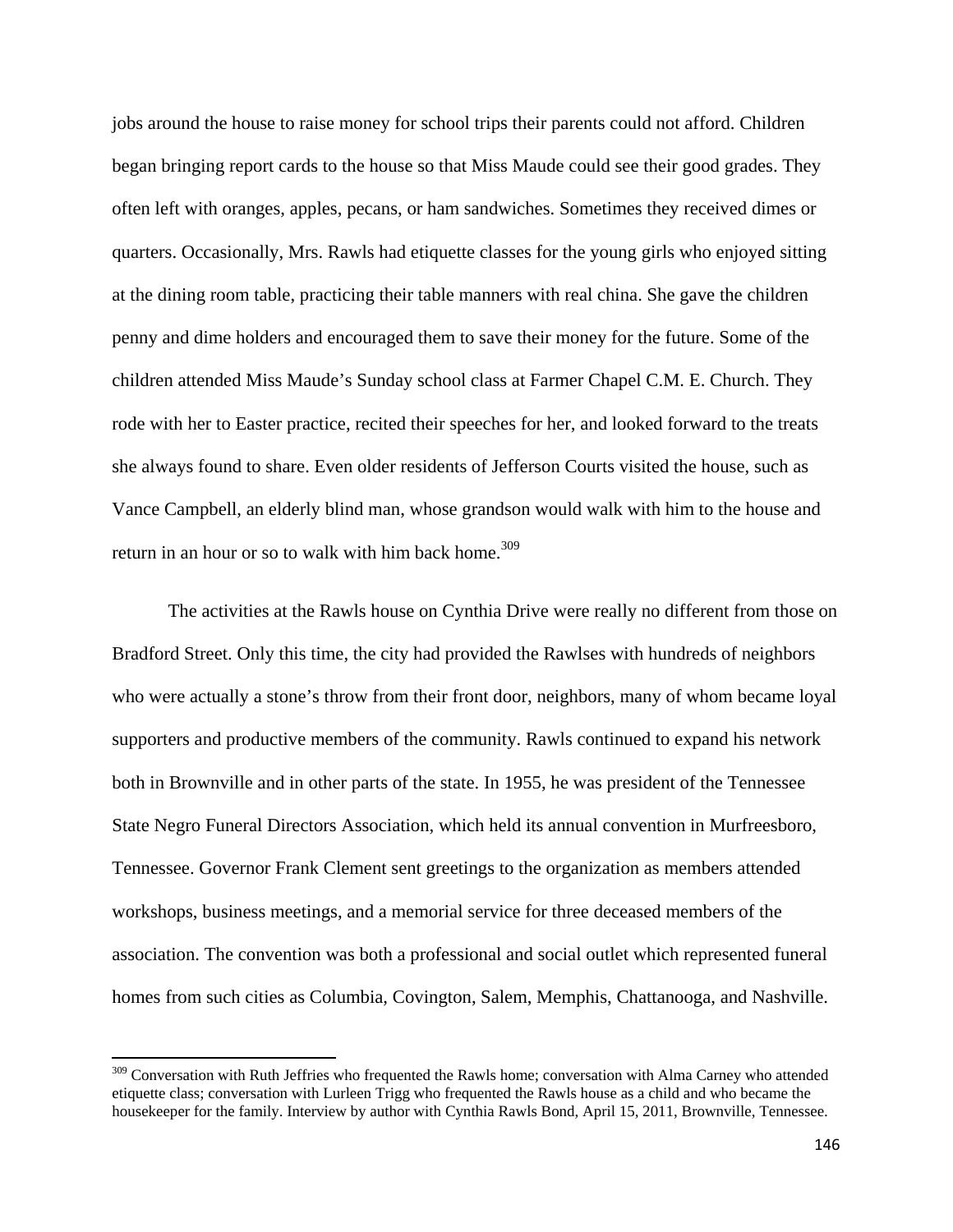Not only were ties among funeral directors strengthened, but relationship with the clergy and local residents were also deepened. The activities ended with a picnic for fifty funeral directors and their associates.<sup>310</sup>

In 1958, the Department of Insurance and Banking advised Rawls that the fraternal organization, which was not required to pay premium tax, should convert to a stock company. Rawls presented this information to Sons and Daughter members who trusted Rawls's integrity as a business man and community leader. The members divided all of the organization's assets among themselves, as instructed by the Department of Insurance. Then Sons and Daughters subscribers would become the newest policyholders of the Golden Circle Life Insurance Company. The state, however, would not allow insurance to be written on some of the elderly members with chronic health conditions. Thus, Rawls and former Sons and Daughters members organized the Tribes of Judea which continued to offer insurance coverage for the ill and elderly among them. The transition from fraternal to stock company moved smoothly although Rawls was required to remit \$300,000 to the state for the formation of this insurance company. Rawls brainstormed with confidants, including his brothers. One jokingly remarked that if an individual had \$300,000 he would not need an insurance company.

As the state's deadline approached, Rawls, who had maintained a good relationship with the Brownsville Bank, approached bank president Frank Chapman about his plans. Undoubtedly, the men discussed how the presence of an insurance company in Brownsville would benefit the town and the surrounding areas. The company would mean more jobs for African Americans who would have money to spend and deposit in local banks, especially the

<sup>&</sup>lt;sup>310</sup> Johnella Hutchins and L.J. Glanton, "Negro Funeral Directors Convention Held July 10-12" scrapbook posting date and newspaper unknown in author's possession.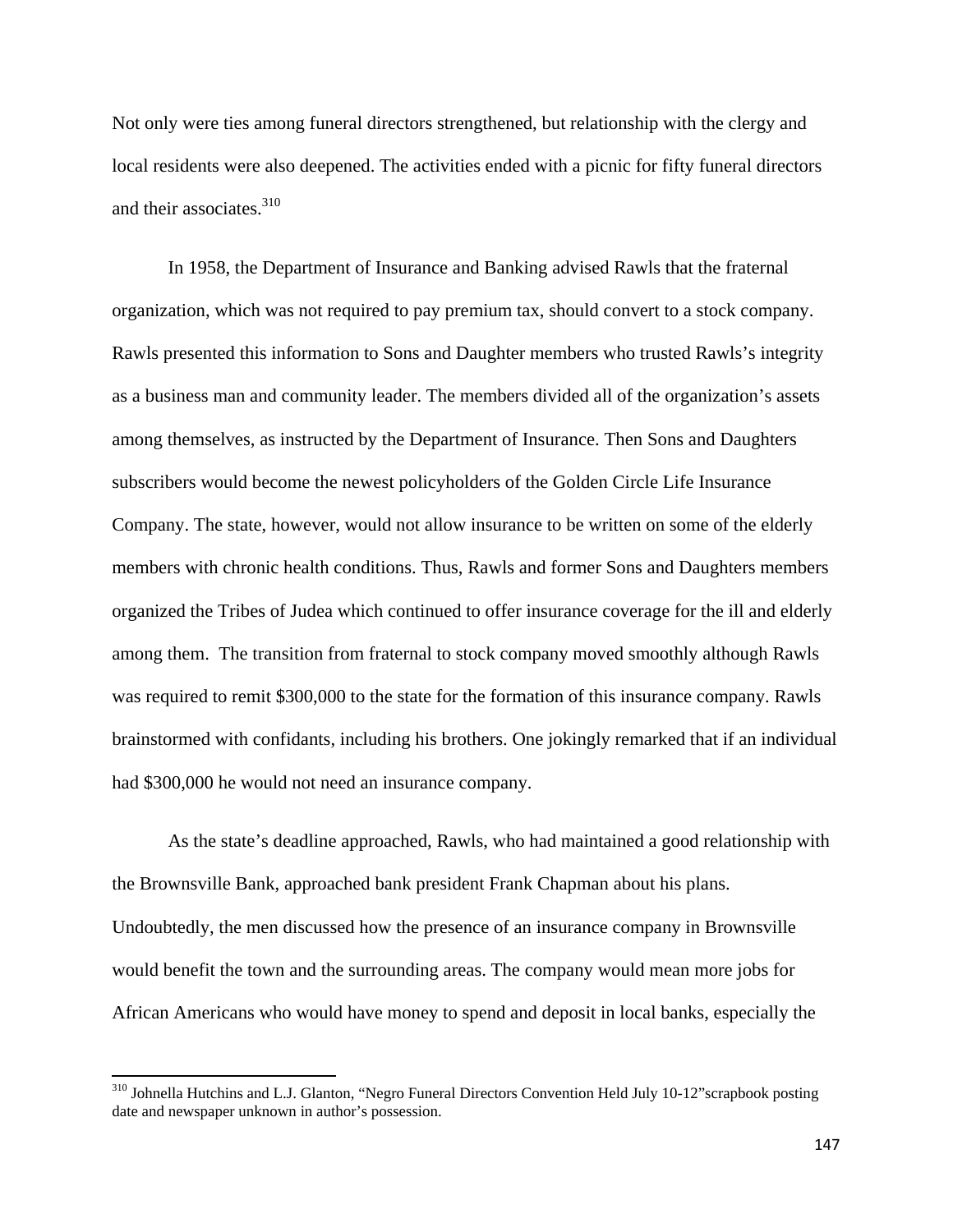bank responsible for financially supporting the venture. Undoubtedly, this business would be an asset to Brownsville. Frank Chapman contacted A.B. Benedict, president of the First American National Bank of Nashville who authorized the transfer of capital into the appropriate Department of Insurance and Banking account on May 28, 1958. Rawls had met the state's  $deadline.<sup>311</sup>$ 

This feat was a testament to the confidence which residents, both Black and white, had in Rawls's sagacity. Rawls appreciated those early policyholders who had insurance with the company even before the company could actually pay a claim. Golden Circle became a member of the National Insurance Association (NIA) and was counted among Black-owned insurance companies featured in Black Enterprise magazine, making Brownsville a part of a network of Black business owners and trade organization members across the country. According to Black Enterprise magazine, "[T]he number of black life insurance companies had remained virtually unchanged until 1958 when Golden Circle Life Insurance Company of Brownsville, Tenn. was formed." Less than a month after Golden Circle had been established, Tennessee State University hosted the NIA's School for Agency Management Institute, which provided approximately fifty hours of training for insurance professionals. Business and academic circles provided support for both fledgling and well-established companies. Rawls was charged with organizing a board of directors and hiring a staff. For the 1958-1959 year, the first board of directors included C.A Rawls, his wife Maude E. Rawls; two of his brothers J.Z. Rawls and G.W. Rawls; and his son W.D. Rawls.<sup>312</sup>

<sup>&</sup>lt;sup>311</sup> Sharon Norris, "Golden Circle Life Insurance Company."<br><sup>312</sup> "Report on Black Financial Institutions," <u>Black Enterprise</u>, 3(June 1973), 51; See Golden Circle Life Insurance Company's stockholders bulletin for periods ending in December 1958 and 1959, in possession of Cynthia Rawls Bond; "Management School Held at Tennessee State University," Chicago Defender (June 21, 1958).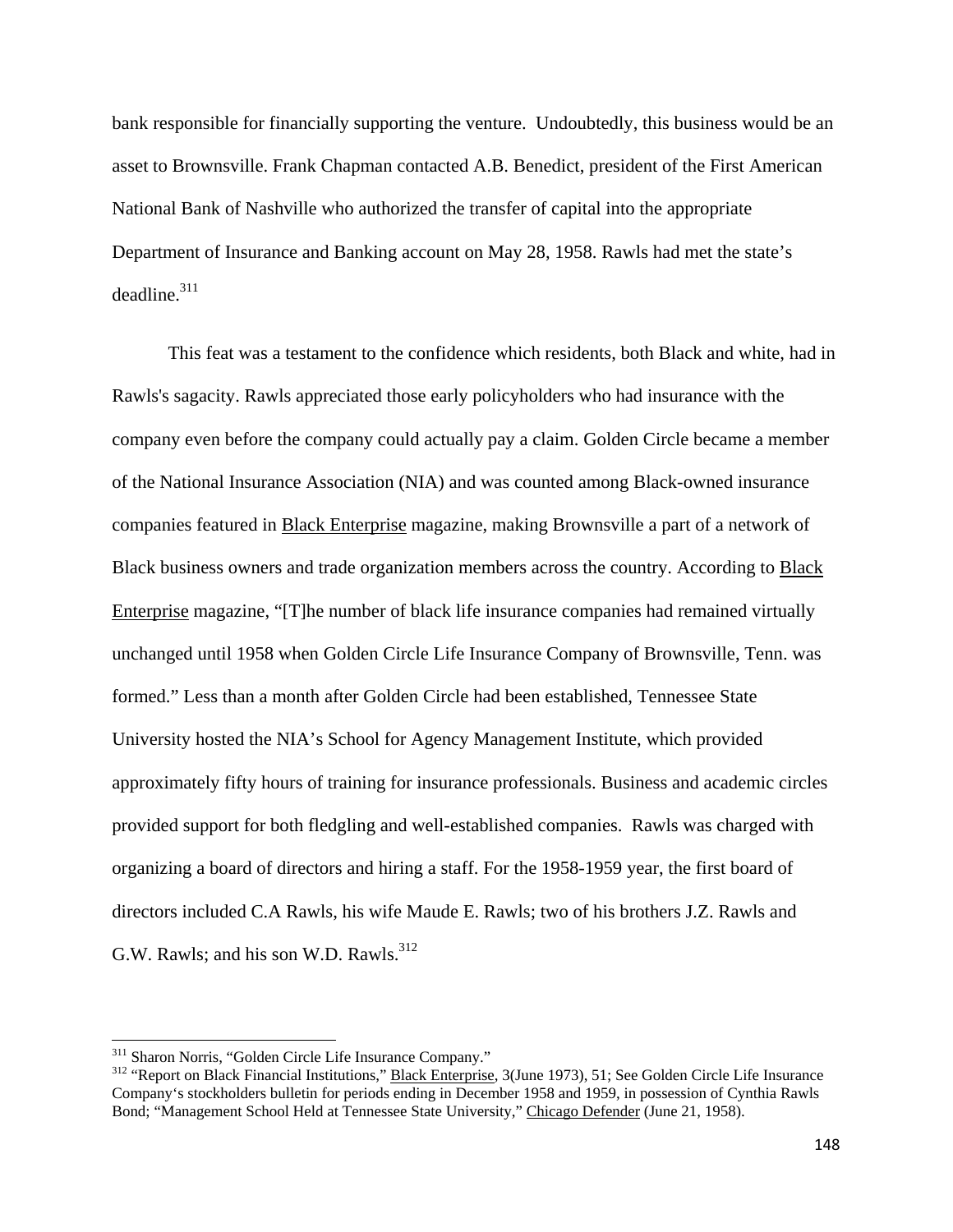Rawls hired employees from across west Tennessee, including Black men and women who had been unemployed, but who believed they could have a successful career in sales. Individuals who worked on farms, in factories, and laundry mats had alternative employment opportunities should they desire. Teachers who needed supplemental income were able to gain additional marketable skills and work as insurance agents. Some employees spent only a few years with the company, while others made careers in insurance. Golden Circle provided opportunities that helped individuals in non-professional jobs elevate their employment status. Few women began with the company at its inception, but Golden Circle eventually provided employment for women, many of whom made careers in insurance. For example, Mrs. Mary Freeman, the company's first typist, commuted by bus from Memphis to work at Golden Circle. Her husband was a minister in Memphis who did missionary work in Africa. Mrs. Freeman was obviously pleased to have her own occupation and contribute to the new company, if only for a few years. Mrs. Ruby Johnson, the company's first cashier clerk, remained with the company until her retirement. As cashier clerk she was responsible for handling premium payments that insurance agents had remitted to the company. Golden Circle provided a professional business environment which helped her as a young high school graduate to develop skills with spreadsheets, audits, and financial transactions more so than her previous jobs as a cook at local restaurants. As the company grew, she, too, grew in business knowledge and professional development. Similarly, Mrs. Laura Young was a young woman married to a high school math teacher. She was employed at the Sunshine Laundry, where Elbert and Annie Williams had worked in the 1930s. After the opening of Golden Circle, Miss Laura quit her job at the laundry and began selling burial insurance as well as life and health insurance. For policyholders, she became the friendly face who entered their homes with claim checks after a loss or with advice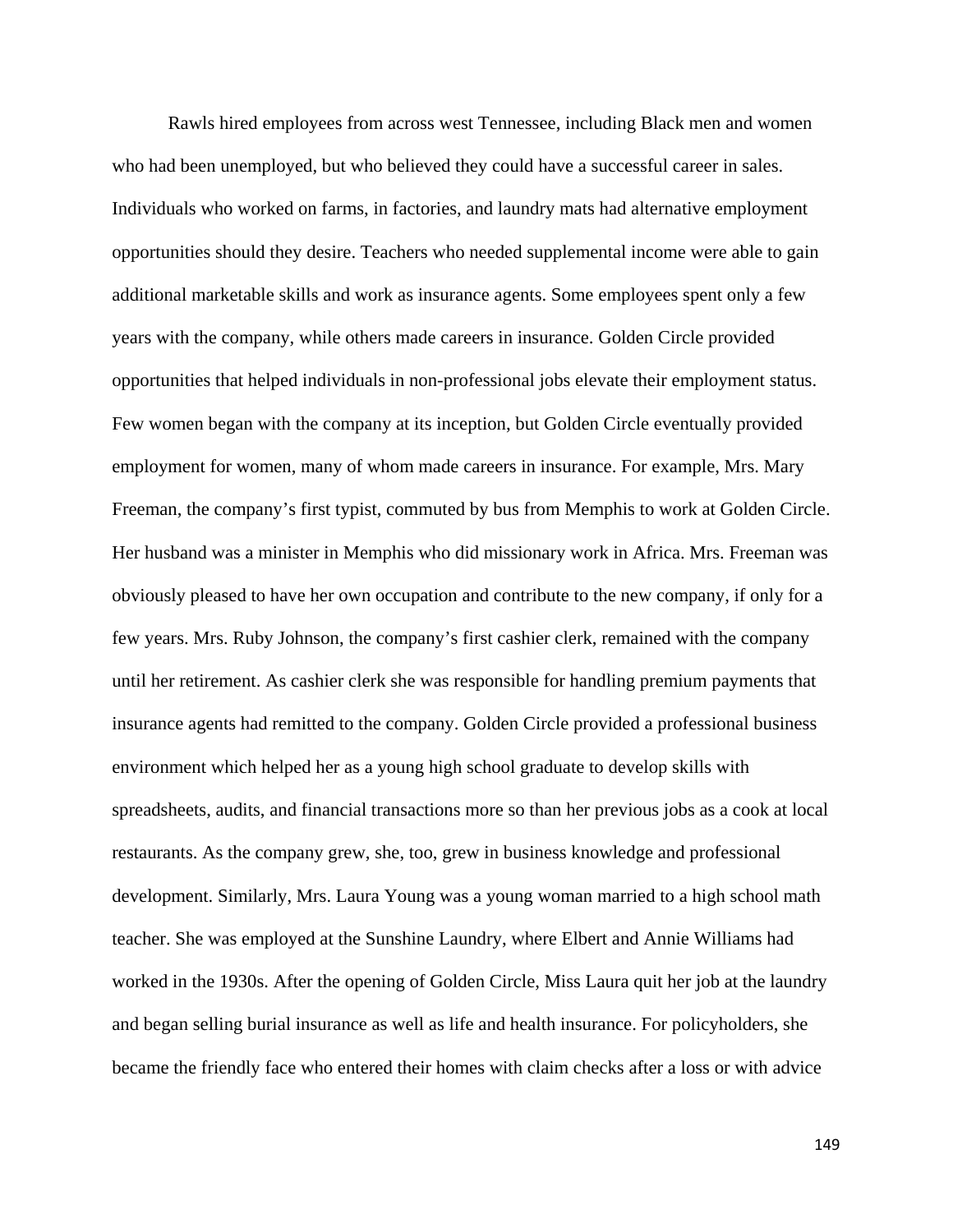to families as their circumstances changed. She became a manager who advised agents and attended NIA conferences. She was respected and very successful in her profession.<sup>313</sup>

Rawls's daughter Cynthia, now twenty-four years old, lived in the midst of all these positive changes. On the one hand, she witnessed the birth of a Black-owned insurance company that would cater to the life and health insurance needs of African Americans in her rural hometown as well as the collaboration of Blacks and whites working together behind the scenes to ensure that the company became a reality. As much as she saw positive change, she also realized she would be forced to battle patriarchy in the workplace. She experienced overt sexism as she began working not only from her father, but also from her uncle and her brother who was nine years her senior. Together the Rawls men represented an interesting blend of chivalry and chauvinism, which made office politics and the professional development initiatives she wanted to implement difficult. At times, she, too, like the protagonist in Hughes's "I, Too" was relegated to the "kitchen." The typewriter became her "kitchen," where she was expected to type rather than contribute her ideas. Eventually, she used her typewriter and steno pad to give herself voice in the company. Cynthia began documenting the company's growth beyond the fiscal records actuaries and financial advisors had been hired to do. She wrote speeches and presented them at various events throughout west Tennessee, promoting the funeral home and the insurance company. She clipped newspaper articles, prepared the text for stockholders' reports, set the groundwork for an annual scholarship for high school seniors, and helped to brand the company as one committed to its extended west Tennessee family. While adjusting to life as the new personnel director of Golden Circle Life Insurance Company, a title she gave herself that was

<sup>&</sup>lt;sup>313</sup> Interview by author with Cynthia Rawls Bond, April 15, 2011; Rawls Funeral Home dedicated the 2009 Rawls Funeral Home Burial Drive to Mrs. Laura Young as a memorial salute.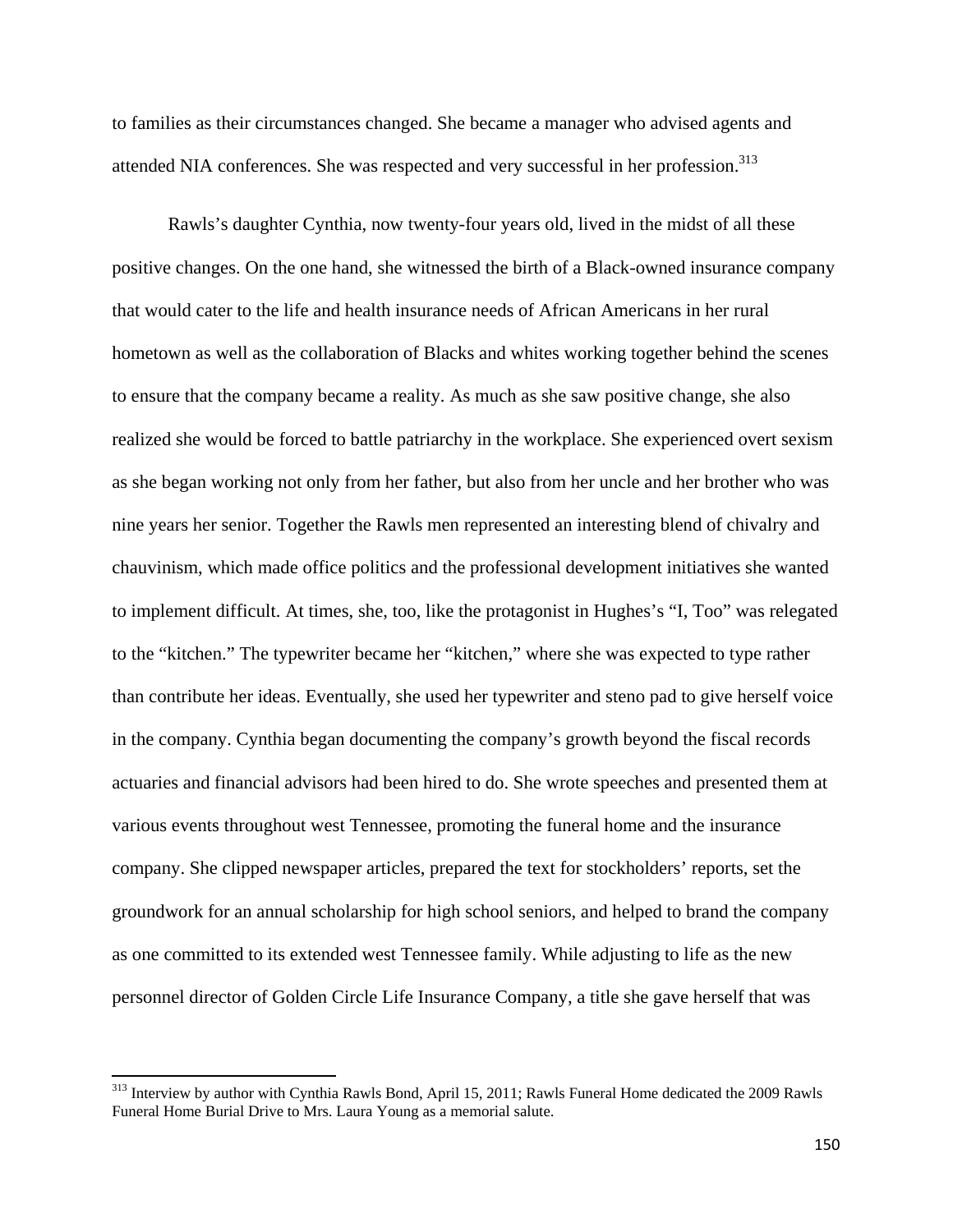confirmed on the company stationery, she still felt the clash between Blacks and whites as they vied for political power, each side struggling to define what it meant to be a citizen.<sup>314</sup>

Statewide initiatives to promote voting among Blacks were planned. In 1958, the Veterans Benefit of America, which was headquartered in Memphis and aware of the disfranchisement of Blacks in Haywood and Fayette Counties, organized a statewide Vote-O-Rama. The purpose of the event was to "develop county-wide political leadership in every county where Negroes . . .resid[ed]." The theme "Get Out the Votes for the Right Folks" appropriately reflected the organizers' goals to educate Black voters so that they were aware of candidates' positions and commitment to issues facing Black citizens. Questionnaires were used as tools to prepare attendees to be more informed voters as they cast their votes for both the governor and U.S. Senator. Still, Blacks in Brownsville were not allowed to perform this civic duty. $315$ 

In 1959, Haywood County residents took their own bold stand. With the legal guidance of Memphis attorney James Estes, C.P. Boyd, Odell Sanders, Betty Douglas, and other residents organized the Haywood County Civic and Welfare League, which was modeled after the Fayette County Civic and Welfare League in neighboring Somerville. Its mission was to "obtain voting rights" and "factory jobs for African Americans in Haywood County." Estes reported to the state elections commission that, in August, Blacks seeking to register to vote had been informed that two of the county election commissioners had "resigned" and one had "died." Commission records did not substantiate these claims, and a new Haywood County election commission was requested. The League immediately began to confront voting rights issues by contacting the

<sup>&</sup>lt;sup>314</sup> Interview by author with Cynthia Rawls Bond, April 15, 2011.

<sup>&</sup>lt;sup>315</sup> "Plan Grass Roots Vote Drive In Tennessee: Candidates To Be Queried On Race," Chicago Defender, July 26, 1958.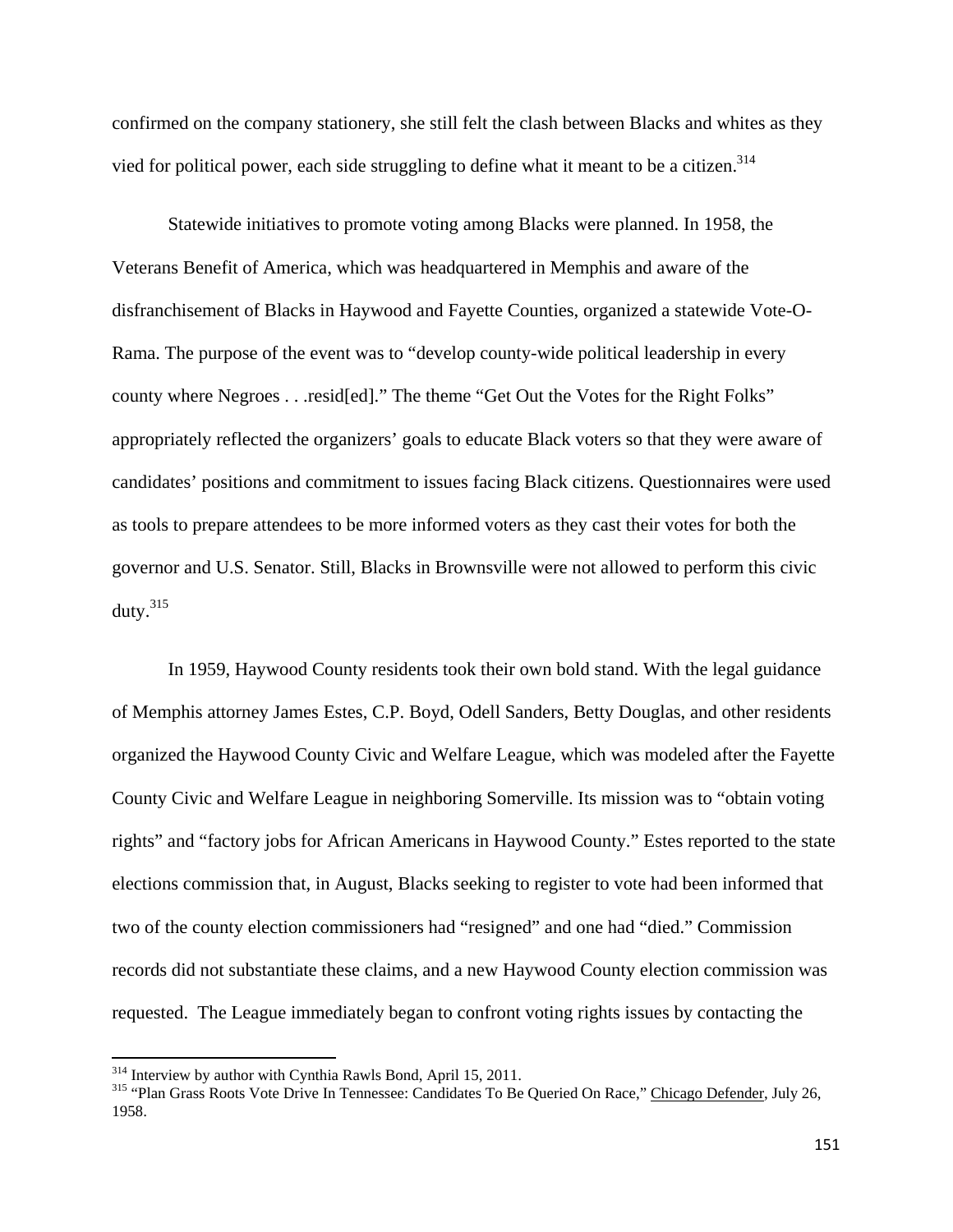U.S. Civil Rights Commission. The Commission suggested that "federal registrars be appointed to protect Negro citizens' voting rights."316

However, League members knew they had a daunting task ahead. A Chicago Defender article simply titled "Notorious County" reaffirmed what they already knew firsthand:

> Haywood County is notorious throughout the state of Tennessee as being fanatically anti-Negro, even though the population . . . is over 70 percent colored. Brownsville . . . is known as a community in which Negroes 'walk lightly.' . . . Sheriff [Jack] Hunter was cited as boasting that he would 'shoot the head off the first Negro who came in to register to vote.'" 317

On July 24, 1959, the situation in Brownsville intensified with the fatal shooting of Sheriff John S. "Jack" Hunter, who was attempting to serve a non-support warrant to a Willie T. Jones. Hunter arrived on the premises in civilian clothes and did not announce himself as a law enforcement officer to the family sitting on their porch cutting okra. When Hunter approached the house, Willie Melvin Jones, a 49-year-old African American father of four daughters, told Hunter he did not know Willie T. Jones. According to Jones, his wife, and children, Hunter cursed him, pulled a gun, and warned that he would kill Jones. Jones and his family were able to make it safely into the house, but Hunter approached the door as if he were going to enter as well. Through the screened-door, Jones warned Hunter not to come into his home. Hunter proceeded, and Willie Jones shot him. Jack Hunter and his brother Tip, leader of the mob that lynched Elbert Williams in 1940, were notorious racists in Brownsville. (After the shooting, Jones sent his daughter to the sheriff's department without knowing that the man he had just shot was the sheriff.) Prior to Jones's trial, a mob of about 1,000 descended on the jail to kidnap and

<sup>316</sup> See Haywood County Civic and Welfare League, Inc. Annual Founder's Day Program, June 15, 1996, which includes League's charter of incorporation, in possession of author; "West Tenn. Group Launches National Appeal for Vote," Chicago Defender, October 24, 1959; "Reports Haywood County Denies Negro Vote Rights," Chicago Defender, August 8, 1959.

<sup>&</sup>lt;sup>317</sup> "Notorious County," Chicago Defender, August 8, 1959.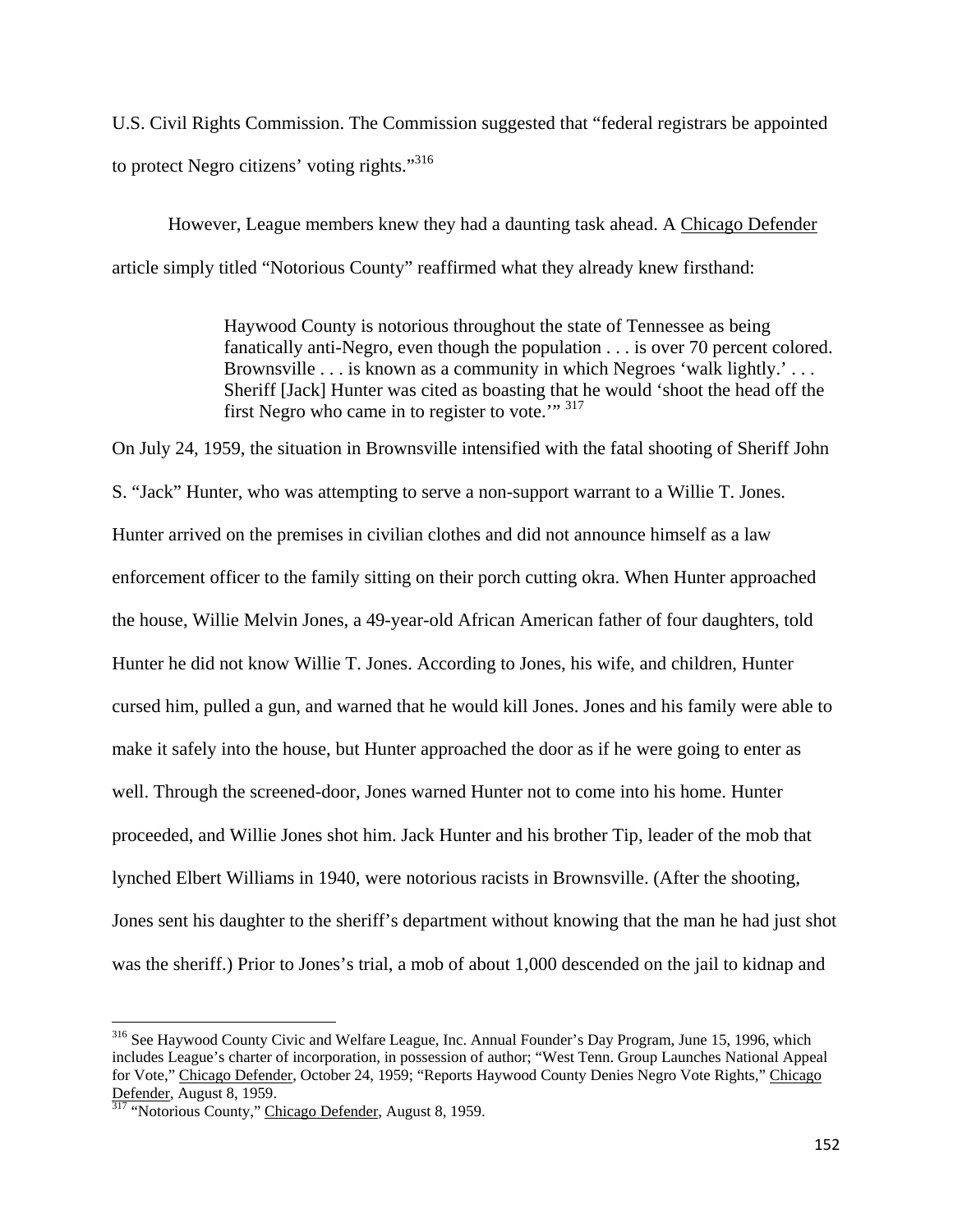lynch him. Fortunately, police officers had clandestinely transported him to Memphis before the mob could carry out their vigilante justice. Willie Jones became a folk hero among Black residents, but an all-white jury found him guilty and sentenced him to twenty years and one day. $318$ 

Then, on September 28, 1959, Omar G. Carney was assaulted when he attempted to file the Haywood County Civic and Welfare League's charter at the Haywood County Courthouse. Carney did not want to exacerbate the situation, so he did not file any charges or identify the assailant. Still, the League remained diligent. In October 1959, Haywood and Fayette County Civic and Welfare League members, together with their attorney James Estes, appealed to Henry Putzel, chief of the Voting Election Section in the Civil Rights Division of the Department of Justice, to remove the FBI agents who had been sent to west Tennessee to investigate voting rights violations. The correspondence cited two FBI agents including Franklin L. Johnson, for allegedly having divided loyalties between his duties as a federal agent and his home community. Johnson, a Fayette County native whose father was still a resident there, was accused of employing methods of interrogation that had "given aid and comfort to the wrong doers of his native county." This was not an uncommon occurrence as the FBI agent sent to investigate the lynching of Elbert Williams in the 1940s allowed the local sheriff, leader of the mob, to attend interviews with local residents about the incident. According to a news report, after FBI agent Johnson's visit to Somerville, "no Negroes were permitted to register on the first Wednesday in October, 1959." In fact, according to Estes's not one of the 500 registered voters eligible to vote in the August primaries in Fayette County was permitted to do so. Data from the

<sup>&</sup>lt;sup>318</sup> "Lawyer Foils Second Plot to Lynch Tennessee Farmer," <u>Jet,</u> 16 (August 27, 1959), 6-8; "Negro Deacon Guilty of Tennessee Sheriff's Murder, Jet. 17(October 29, 1959), 45; "Deacon Kills Tennessee Sheriff," Jet. 16 (August 13, 1959), 6-8; Couto, Ain't Gonna Let Nobody Turn Me Round, 34-36. I do not know the details, but Jones did not have to serve the full term. He had seven white character witnesses during his trial. In exchange for his freedom, he was required to leave the state and not return. He does have a daughter who still resides in Brownville.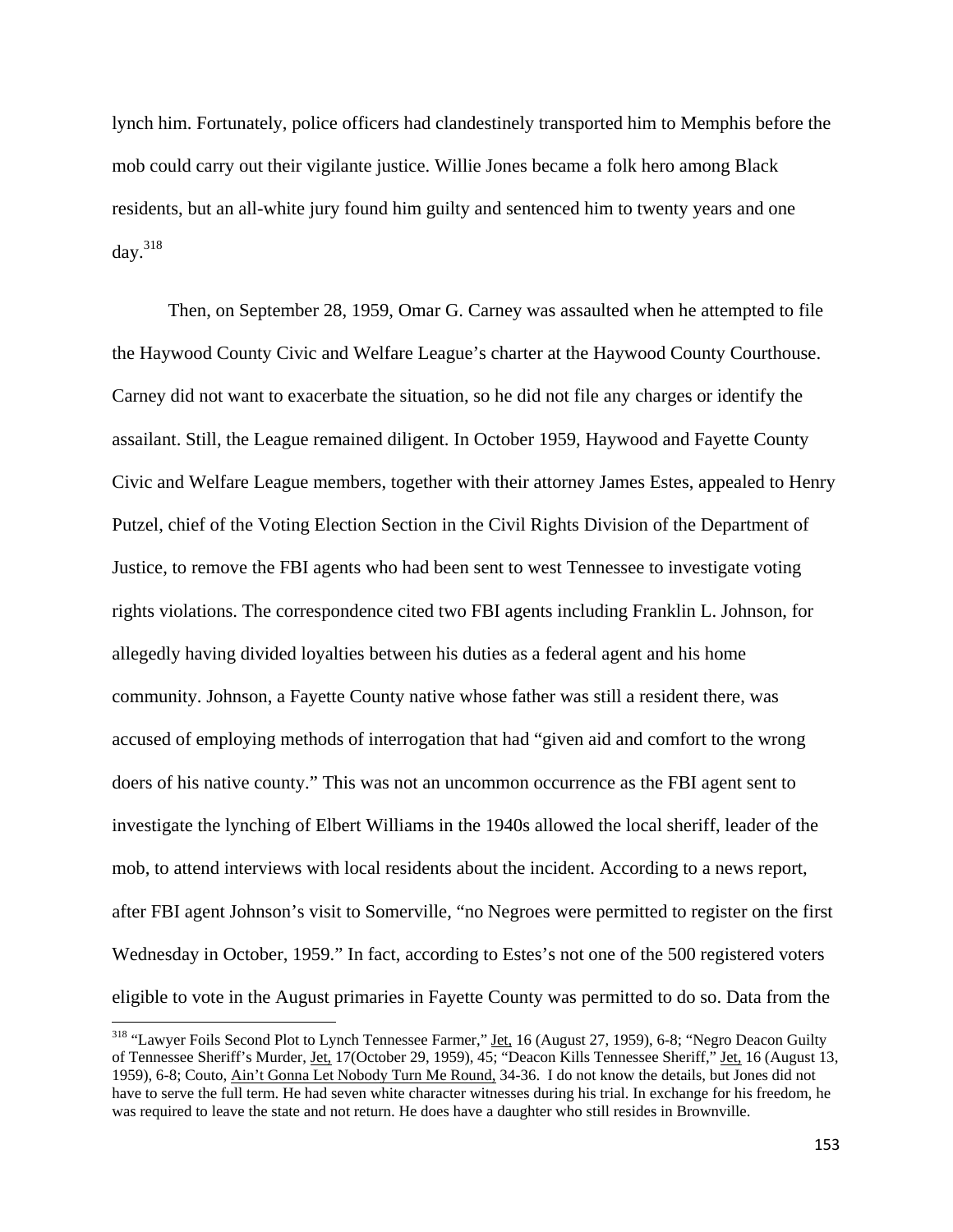federal Commission on Civil Rights also indicated that 61 percent of Haywood County was African American, but of the 7,921 citizens of voting age, not one was registered to vote.<sup>319</sup>

The League was making some progress, but money was essential to its survival. Later that month, the Haywood County Civic and Welfare League began a national fundraising campaign for \$5,000 in donations. C.P. Boyd, who had been fired from his teaching position in Haywood County, traveled to Chicago to solicit funds for the organization, which was operating with a \$500 deficit. The League had already sent representatives to Nashville so that an election commission could function in Haywood County to ensure fair voter registration practices. Despite the establishment of the commission, no Blacks had yet been allowed to register. According to reports from the Chicago Defender, individuals in Brownsville who had attempted to register lost their jobs and were denied credit, evidence that history was repeating itself from efforts NAACP members made in the 1930s. Before the decade ended, Cynthia Rawls had joined the League. The meetings were empowering and reminded her that Haywood County could be a better place for its African American residents. Talent and convictions spilled from the small room over the laundry mat that her heroes, C.P. Boyd and Odell Sanders, owned. <sup>320</sup>

The nation and many of its white citizens vacillated on whether to share political power, social capital, economic development, and educational equality with African Americans. As in the game of hopscotch, policies affecting non-white Americans appeared to move them forward and backward, almost in a surreal and illusive game of citizenship and belonging. All the while Blacks were not only claiming their citizenship in a variety of ways, they were expanding (or contesting) notions of citizenship as well. As political actors Black women and their male

<sup>&</sup>lt;sup>319</sup> "Ask Ouster of FBI Agents in Probe," Chicago Defender, October 3, 1959.

<sup>&</sup>lt;sup>320</sup> West Tenn. Group Launches National Appeal For Vote, Chicago Defender, October 24, 1959; Interview by author with Cynthia Rawls Bond, April 15, 2011.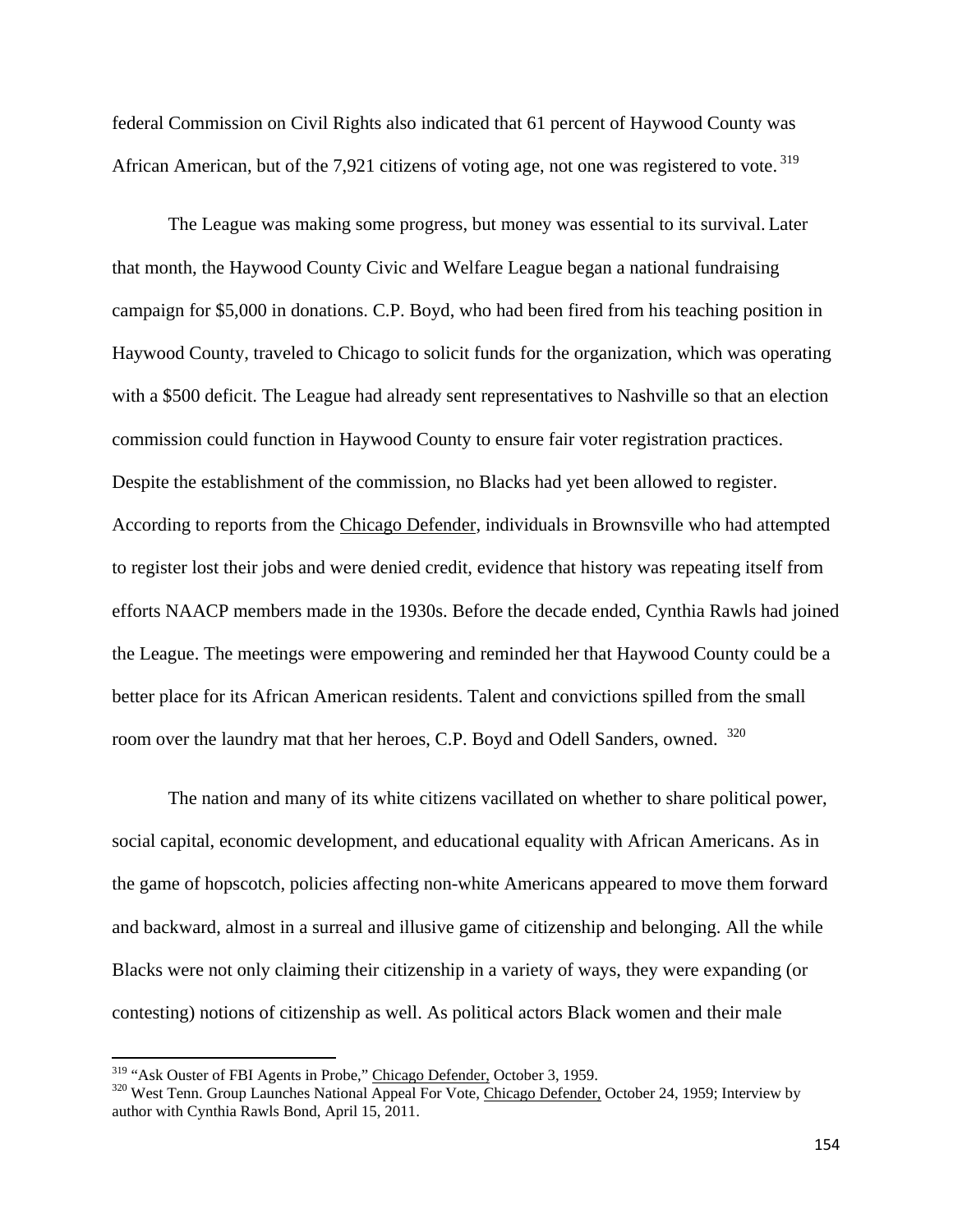counterparts took advantage of opportunities, whether as NAACP workers, entrepreneurs, or guests at an afternoon tea. The passing of the 1957 Civil Rights Act offered hope for African Americans across the nation. The presence of the Haywood County Civic and Welfare League gave Brownsvillians courage, and the town's Black businesses provided an economic base as well as employment and career opportunities. Members of the Brownsville Diaspora had their hands on American Democracy, and because of their collective efforts the bend, however slight, was indeed toward justice.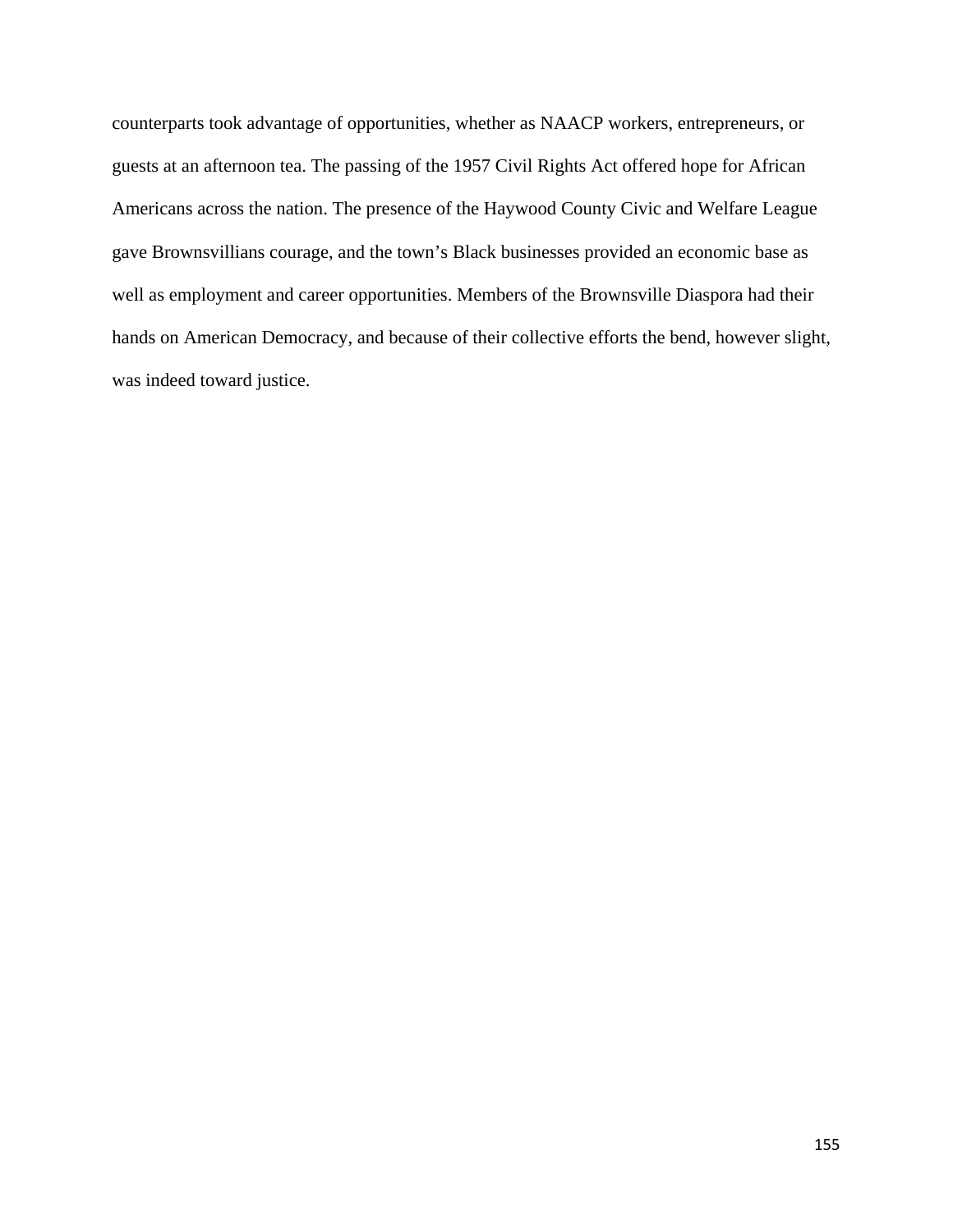## Chapter 4: 'Will the Circle Be Unbroken?': The Legacy of O.S. and Matt Bond and the Convergence of Political and Economic Justice in Haywood County,1960s

*[T]he biggest mistake of the past is that the Negro has not been teached economics and the value of a dollar. . . . [A]t one time we had a teacher . . . he . . . left the county because he was teachin the Negroes to buy land, and own land, and work it for hisself, and the county Board of Education didn't want that taught. . . . Durin this ten year period I reached the opinion that the Negroes, while they are fightin for their rights, must enter into businesses of their own and study economics, because you cannot be free when you're beggin the man for bread. But when you've got the dollar in your pocket and then got the vote in your pocket, that's the only way to be free.* –John McFerren, President, Original Fayette County Civic and Welfare League<sup>321</sup>

There was a thunderstorm the night before the funeral. Garnett and Jo Bond's rural west Tennessee farm house reverberated with the clamor of rain and wind. The violent claps of thunder did not disturb the livestock: horses pranced in the pasture, pigs squealed in their pens, and cattle walked calmly in the rain. Those inside the wooden-frame house were somber as they had been taught to respect the thunder, to be still while God did His work. A few days earlier, on June 12, 1960, Garnett had gotten the news of his brother Ollie's death in New York, God again doing His work. Struggling for life as he battled a fatal heart attack, he had pulled the towel rack off the bathroom wall. Now, after years of exile, he would finally be returning home. Garnett and Jo's children had returned to Brownsville to pay their respects as much to their father as to their uncle. Joyce, a chemist at Columbia Presbyterian Hospital, and Countess, a social worker, had flown in from New York. Garnetta, a stay-at-home- mom and her husband Arvil had driven from Brooklyn with their two children. Twenty-year-old Garnett, Jr., a student at Tennessee State, had arrived from Nashville. Ollie Joe, an operator at Michigan Bell, and his wife Costella had driven

<sup>&</sup>lt;sup>321</sup> Robert Hamburger, Our Portion of Hell: Fayette County, Tennessee: An Oral History of the Struggle for Civil Rights (NY: Links Books, 1973), 250-251.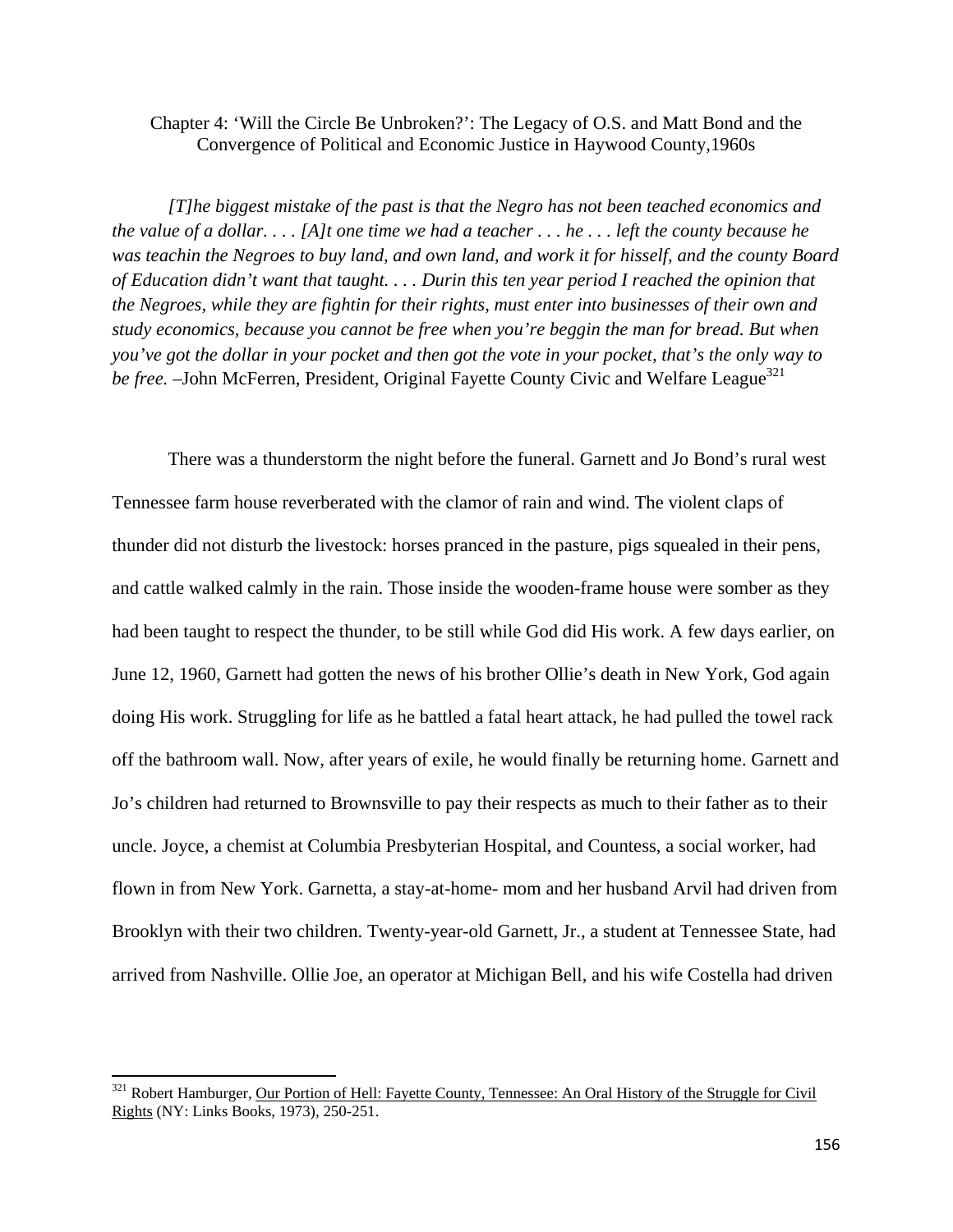in from Flint, and Malt, a civil engineer in Lansing, was already home on vacation—a week in Brownsville and then a week in New York.<sup>322</sup>

The house was full of kinfolk and memories. Lights flickered as the storm subsided. The family spoke in whispers as they grappled with their loss on that muggy June night. Uncle Sweet, the itinerate poet of the family, took a swig from his stash of white lightening, remembering how Ollie had not been allowed to return to Brownsville for their mother Aurelia's funeral nearly twenty years ago. Buck, Garnett and Jo's eldest son, would miss the funeral, but finishing his PhD took precedence, even over a funeral. Uncle Ollie, intellectual that he was, would have insisted on it. Moot, the youngest son, was still in high school. He was sure he had seen Uncle Ollie's ghost pass through the house that night, perhaps a good omen on a rainy night before a funeral. Garnett, the protective father of ten, was pensive. He filled his pipe with tobacco and lit it. As puffs of smoke came from his mouth, he, making peace with death, resolved that there was one thing he could say about his brother Ollie: "He sho' wudden no Uncle Tom."<sup>323</sup>

The next morning black Lincolns from Rawls Funeral Home arrived at Maude and Charles's house ahead of schedule. The sun shone through the windows like a welcome friend as Maude noticed the cars and dashed about the kitchen in her red apron making breakfast- homemade biscuits, country ham, sausage, smothered squirrel and gravy, eggs, fresh fruit, oatmeal, coffee, and tea. The house was full of her Tollette, Arkansas, cousins, and Maude wanted to make sure the day ran as smoothly as possible for Cousin Matt and "the girls," as she still called them, though both Marion and Vivian were married, and Mildred was already an official with the NAACP in New York.

 $322$  Information gathered by author from text messages by Chee Chee Lovett, October 29, 2011; telephone interviews by author with Countess Bond Metcalf, Andrew Bond, Maltimore Bond, Garnett Bond, Jr., October 29, 2011.  $323$  Ibid.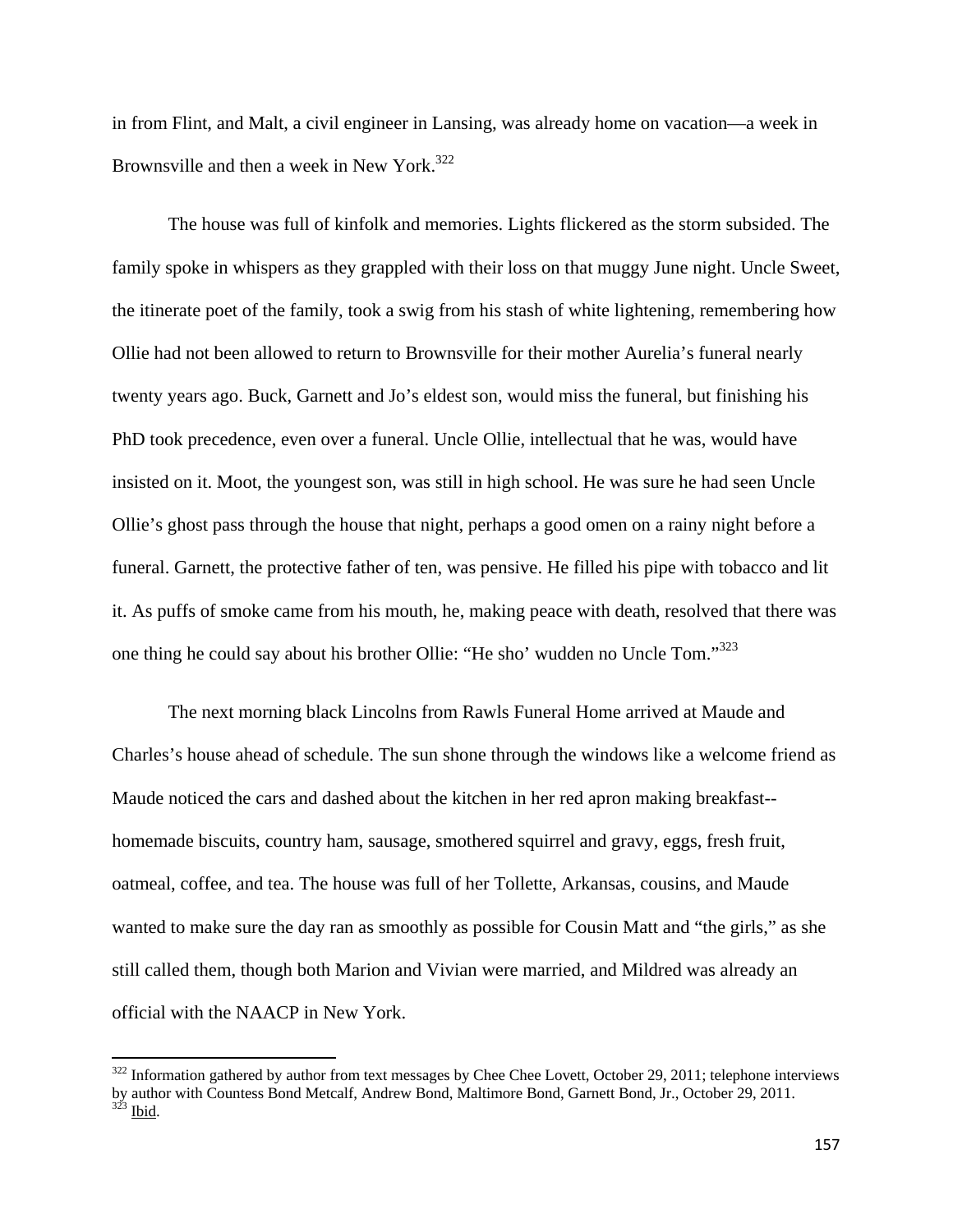Cynthia was up early, too. Uncle Ollie had taught her the importance of having "chrysanthemums for the soul." For Cynthia, Matt and "the girls" were among her chrysanthemums. She had been a woman-child in Matt and Ollie's home—first at age twelve and later at age twenty-two. She thought attending Uncle Ollie's funeral would be her last gesture of admiration for him, but the months ahead would prove her wrong. Charles, now an established business leader in the community, took telephone calls from his bedroom as he dressed for the funeral of his mentor, former coach, and business partner. Without Ollie's encouragement and influence, he would not have entered the funeral business, and Rawls Funeral Home would have never become the gateway enterprise for other staple institutions in Haywood County. Shot, also anticipating the busy day, arrived early in her uniform, which she wore on special occasions, and began helping Miss Maude with breakfast. She set the tables with the good china and cloth napkins. This would be a busy day indeed, for after the funeral, family and friends would come back to the house for the repast, which meant more food to prepare, more dishes to wash, more people to serve, and more conversations—conversations that would, no doubt, include the tense political climate in Brownsville. $324$ 

In June 1960, Ollie Seahorn Bond, a man whose bravery and commitment to social justice had helped to ignite a movement in the lives of his daughters which was continuing in his rural West Tennessee community, was buried. When Ollie was a boy playing in the churchyard, he had carved his initials in a Beech tree under which he wanted to be buried. His family honored his wishes and brought his remains to the home he had loved. His funeral services were at Beech Grove Church of Christ, the church his parents had helped to organize and the one in which he had been baptized.

 $324$  Telephone interview by author with Cynthia Rawls Bond, October 29, 2011.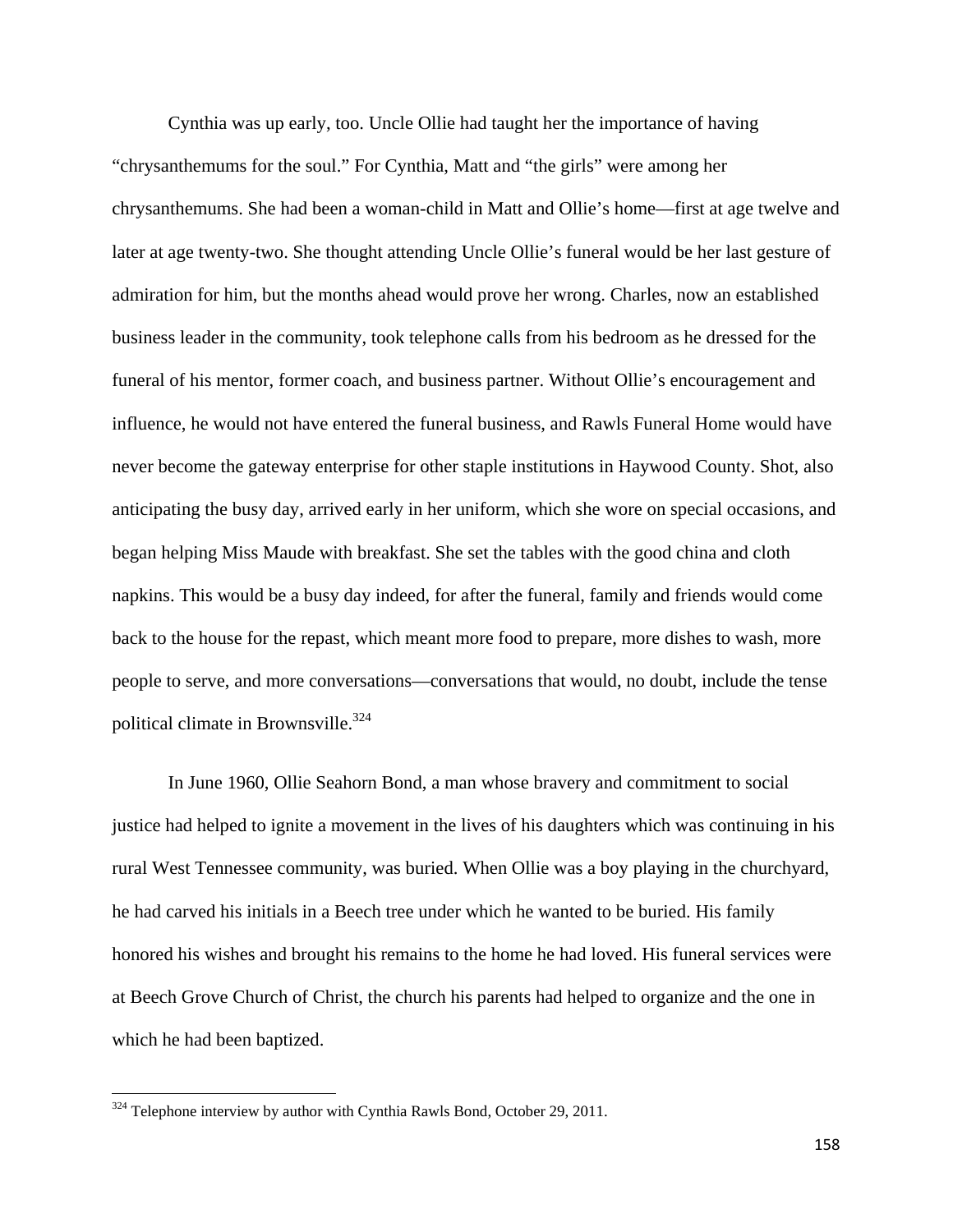While being eulogized in the church that summer, he was also being eulogized in the streets of Haywood County as African Americans once again took up the mantle in protest for full-citizenship. In 1939, the stage had been set for this historic time in Haywood County. Twenty-one years ago NAACP leaders had officially begun the fight for political justice but had been viciously attacked physically and economically so that several members were forced to leave their extended families as well as their homes. The most shocking atrocity occurred in 1940 when Elbert Williams, whom Ollie Bond had recruited to join the NAACP, was lynched. Since that time, the shift from political to economic justice dominated the Black community's agenda, believing, as Booker T. Washington had, that economic empowerment was an essential first step to freedom. $325$ 

In the summer of 1960, Haywood County residents continued to fight against inequality, and change was visible as local civil rights activists refused to compromise or buckle under the threats of aggression and bigotry. As local Black residents asserted themselves politically, whites used economic reprisals to coerce them from voting and exercising their political freedoms. A number of local events precipitated the harsh backlash which sparked national attention for this local movement. In 1959, C.P. Boyd returned to Haywood County to continue his teaching career. When he attempted to register to vote in Haywood County local officials, were rattled since Blacks had not voted since 1888.

In nearby Fayette County, African American attorney and Jackson, Tennessee, native, James Estes, defended Burton Dotson, a Black man who had fled the state after murdering a white man nearly twenty years earlier. The fact that the jury was all-white, in a predominantly

<sup>&</sup>lt;sup>325</sup> Interview by author with Mildred Bond Roxborough, June 4, 2009; Telephone interview with Countess Bond Metcalf, October 29, 2011; telephone interview with Geraldus Bond, November 5, 2011; NAACP Papers Elbert Williams Lynching; NAACP Papers Brownsville, Tennessee Branch.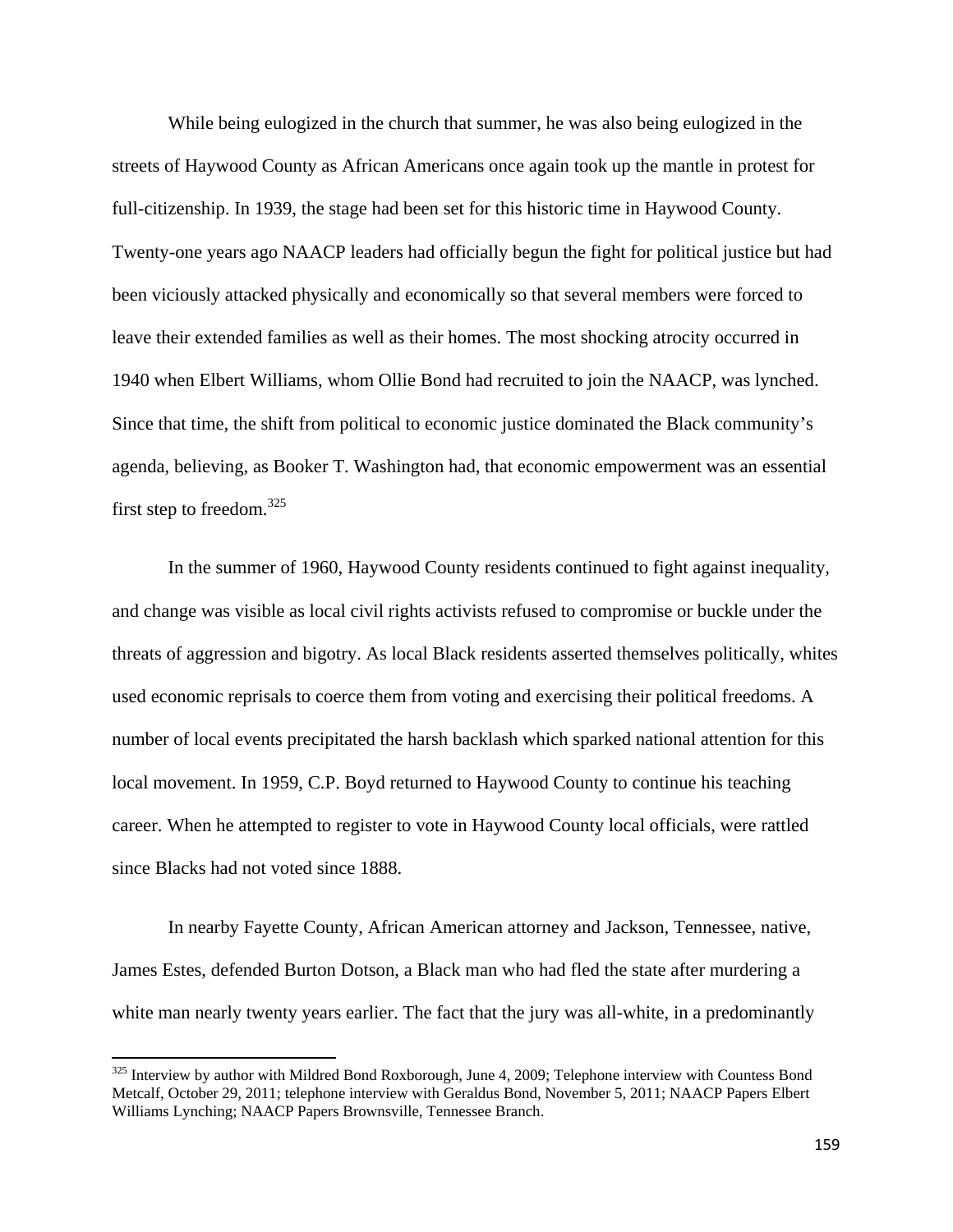African American town, intrigued Estes, who examined the voter registration rolls to find that no Blacks were registered in Fayette County. People in Fayette County responded quickly to Estes's urging that they test registration and voting policies. Blacks met with resistance, but they were determined to obtain their voting rights. $326$ 

Events continued to highlight the civil rights progress Blacks were making across the country, and Blacks in west Tennessee became a part of the momentum. Voting rights had farreaching effects and were important to Blacks in Brownsville and Somerville who represented a majority of the population. To vote meant to be able to serve on juries; jurors helped to decide the fate and ultimately the freedom of fellow citizens. Moreover, voters put leaders into office to represent and advocate for their needs. Groups unable to vote became insignificant. Estes provided legal assistance for both Haywood and Fayette County Blacks as they established civic and welfare leagues in their respective towns. Each organization became central to the civil rights struggle. $327$ 

The summer of 1960 was a volatile one in Haywood County. In May, eight African Americans were added to the voter registration rolls in Brownsville. Officials in Brownsville began using "slowed-down" tactics so that hundreds of Blacks had to stand in line all day while only four or five would actually be allowed to register. As the numbers of Black registered voters increased, a blacklist was circulated among whites identifying Blacks who should be denied store credits, loans, and jobs. In some cases, too, their insurance was canceled.

<sup>&</sup>lt;sup>326</sup> Robert Hamburger, Our Portion of Hell: Fayette County, Tennessee, An Oral History of the Struggle for Civil Rights (New York: Links Books, 1973), 3-6; "Fayette County, TN, African Americans form Tent City for U.S. Voting Rights, 1960-1962,"Global Nonviolent Action Database, nvdatabase.swarthmore.edu/content/Fayettecounty-tn-african-a. . . , accessed October 31, 2011. Also note Estes is the attorney who assisted Fayette County and Haywood County civil league founders prepare their charters.

 $327$  Claude Sitton, "Tennessee Area Curbing Negroes, New York Times (June 19, 1960).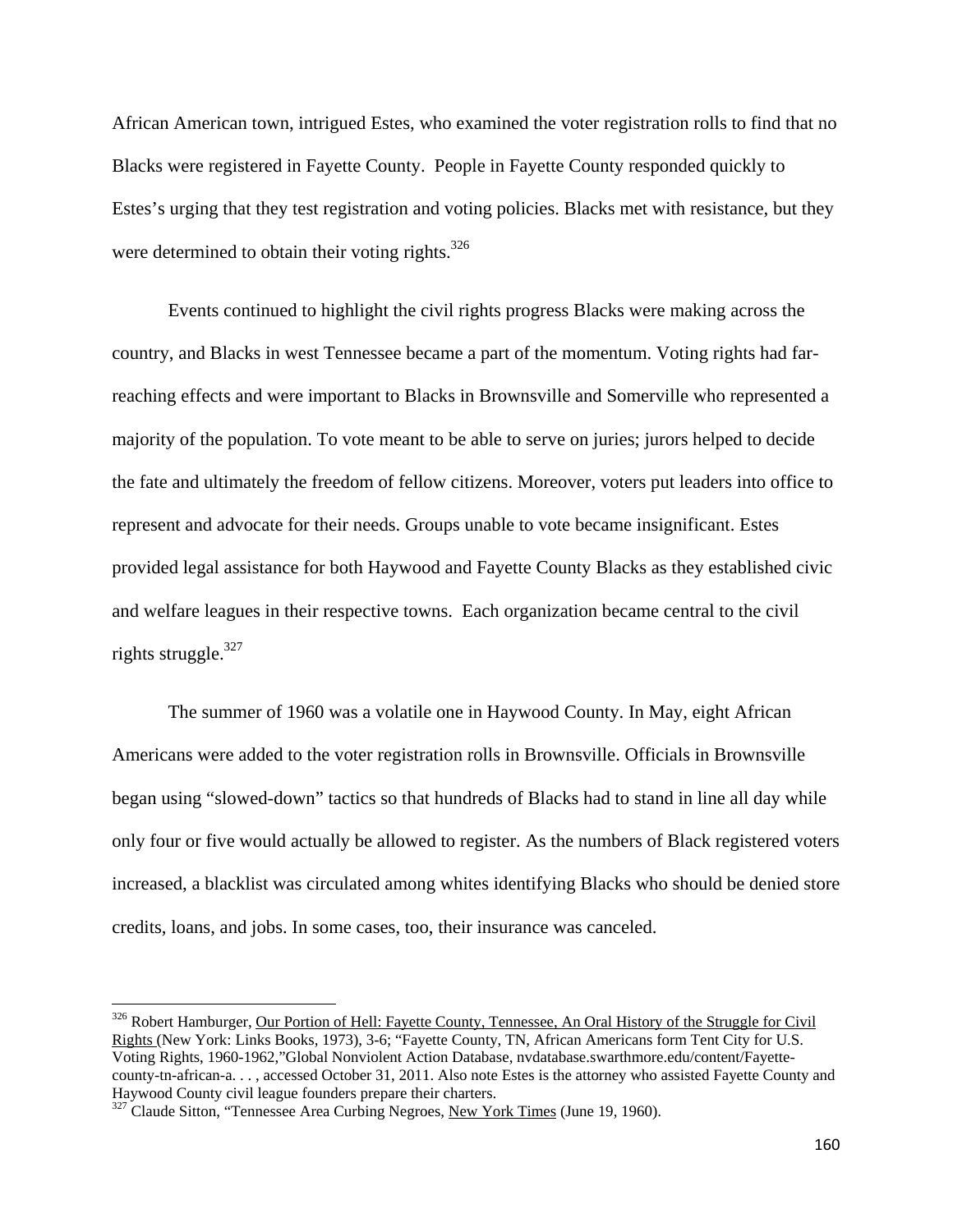Sharecroppers were among the most vulnerable in the population as they relied on landowners for shelter and sustained employment with contracts renewed annually. They also needed gas for their tractors and typically requested loans before they "made their crop."<sup>328</sup> Herman Holmes, a fifty-three-year-old sharecropper in Haywood County and his family were driven out of their home of ten years after the farm foreman, Shelby Dixon, observed Mrs. Holmes in a voter registration line. The foreman warned Holmes that his wife had been in the 'wrong place' and that they were 'through.' Holmes had the option of staying on the property so that he could make his crop, but he would have to sign over the proceeds from the crop to Dixon, the farm foreman. Dixon also told Holmes he owed \$600. The "script" or credit system was convenient for farmers whose ready cash increased after harvesting or "making" their crop. It was detrimental, however, to many sharecroppers who were unable to read well or calculate their indebtedness. Holmes, his wife, and their two children left the property before being exploited, but they were allowed only to take what they could put in a suitcase, leaving behind furniture, beds, and other personal items. Holmes had two brothers living in Haywood County, so he and his fourteen-year-old son remained in Tennessee while Mrs. Holmes and their daughter relocated to Chicago, away from the summer chaos that would change their lives forever.<sup>329</sup>

According to Aubrey Williams, president of the Southern Conference Educational Fund, "Negro farmers are unable to buy gasoline for their tractors, merchants are refusing to sell food and clothing while Negro children and their mothers face literal starvation because their fathers' efforts to vote." Although Williams inaccurately reported that men were the only ones attempting

<sup>&</sup>lt;sup>328</sup> "Eight Negroes Register In a Tennessee County," New York Times, May 18, 1960; Tennessee Area Curbing Negroes, New York Times, June 19, 1960; "Fayette, Haywood Counties: SCEF Asks End of Oil Boycott," Tri-State Defender, June 25, 1960.

**<sup>329 &</sup>quot;Kicked Off Land for Registering,"** Tri-State Defender, June 25, 1960. For an extensive history of Tent City, see Gloster B. Current, "Which Way Out . . . ?" The Crisis, 68 (March 1961), 133-148.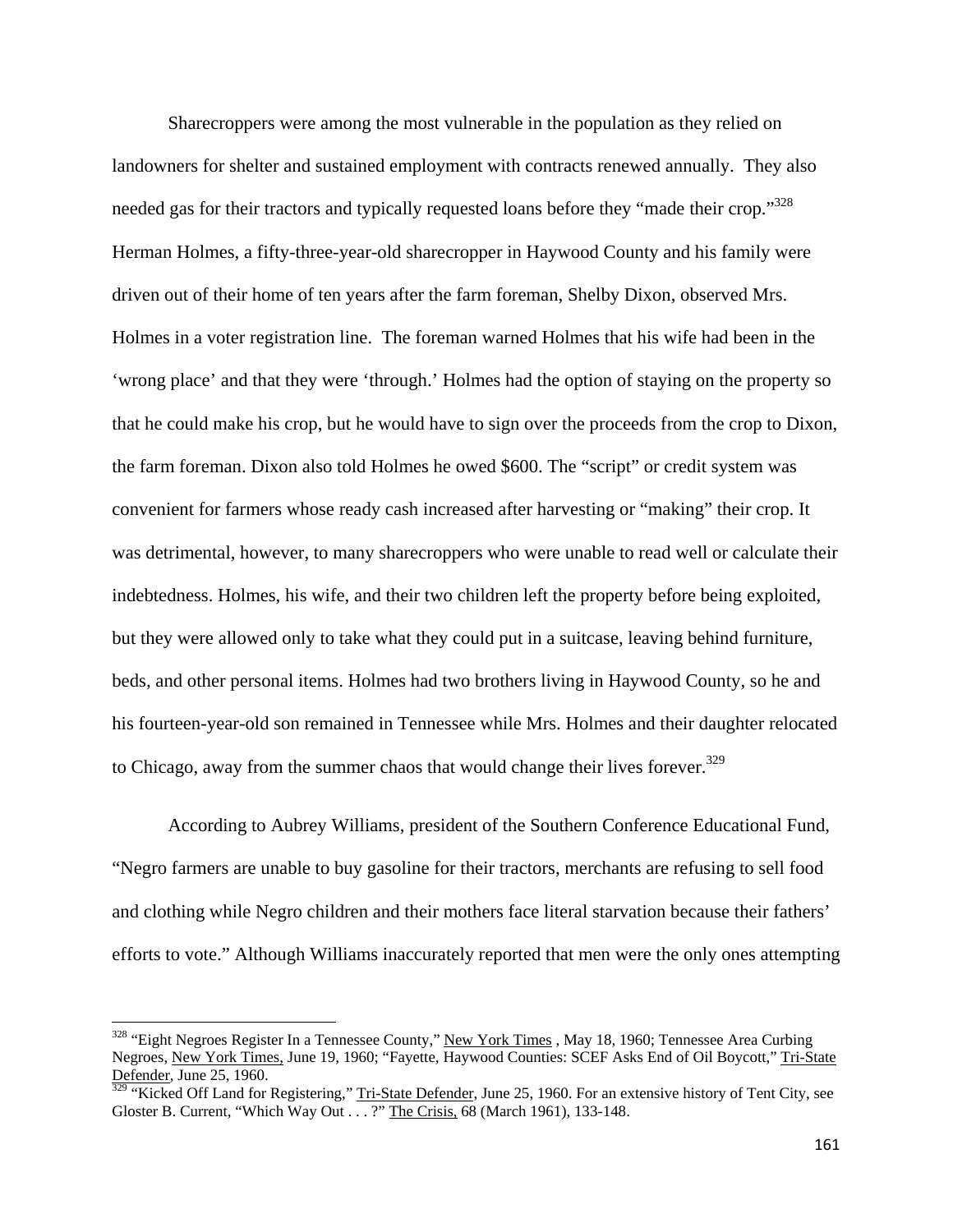to vote, he highlighted how crucial it was to support the farmers and their families.<sup>330</sup>As more families were displaced, oil companies joined the local efforts to punish Blacks who registered to vote. During its national convention in June 1960, the NAACP initiated a boycott of oil companies that were participating in the west Tennessee reprisals. In solidarity, some NAACP members destroyed their gas credit cards. Within a month, representatives of major oil companies met with NAACP leaders in New York, and assured them that they were not party to the boycotts.

The voter registration drives in 1960 and Brownsville's struggles became part of other local struggles which together created the decade's national movement. In 1959, the Haywood County Civic and Welfare League had been founded. Its mission was to secure the vote and jobs, particularly factory jobs for African Americans in the area. This league became a critical part of Haywood County civil rights history that linked the NAACP of the 1930s to the 1960s. In December 1960, Gloster B. Current, Director of Branches for the NAACP, had come to west Tennessee to install officers of the newly-formed NAACP branch in Fayette County, a predominantly African American county that bordered Haywood County. While in the area, he spoke with individuals interested in establishing a branch in Brownsville. Given the NAACP's tragic history there, rechartering a branch was a potentially dangerous undertaking. On January 6, 1961, Cynthia Rawls wrote Gloster Current, thanking him for his interest in Haywood County and apologizing for not responding earlier. She and other residents definitely supported the formation of a new NAACP in Haywood County. However, she wanted to maintain a behindthe-scenes role in the chapter's evolution. In the letter, she explained:

<sup>&</sup>lt;sup>330</sup> "Fayette, Haywood Counties: SCEF Asks End of Oil Boycott," Tri-State Defender, June 25, 1960.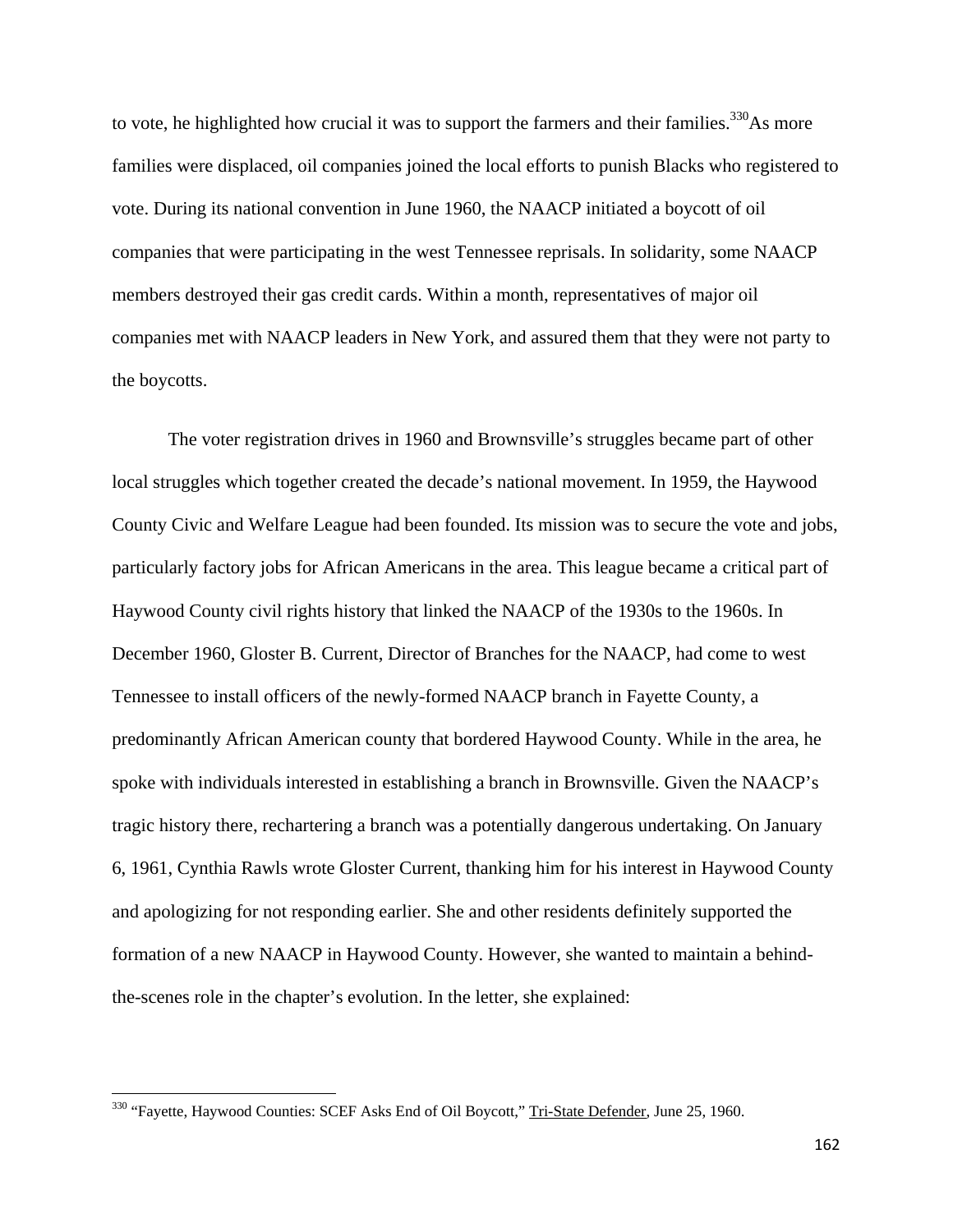My role in the Branch will be one of "pusher" and "follower" (smile). I am sure you encounter many situations similar to mine in your work. It is difficult for people here to view my actions as independent from that of my family; therefore, I usually place myself in situations that are not in the spotlight. I am already a member of your organization and you may count on me to help in any way possible.331

Cynthia became a principal, yet behind-the-scenes, organizer of the budding Haywood County branch. The role she framed in her letter to Current reflected the patriarchal climate of the rural South in which she lived. It also alluded to the perceived separation between political justice and economic justice within the Civil Rights Movement. Would the community likely suspect a successful Black business owner of having ulterior motives when leading a civil rights organization? Would NAACP members expect business leaders to choose an economic approach to freedom over a political one? Would Cynthia and her family be considered "too involved" or possess a kind of "monopoly" in Brownsville if they were both business and civil rights leaders in the community? $332$ 

Despite the quandary, Cynthia proved to be an effective "pusher" and "follower." On February 8, 1961, Jesse H. Turner, president of the Memphis NAACP branch, submitted a "report of memberships from Haywood County" to the national office on Haywood County's behalf. Cynthia recalled being at a Haywood County Civic and Welfare League meeting, in a room over Mr. Odell Sanders's laundry, when she wrote the names of the individuals who would eventually become charter members of the Haywood County branch. Historian Richard Couto, whose book Lifting the Veil is a study of Brownsville's struggle for freedom, positioned Cynthia

<sup>&</sup>lt;sup>331</sup> Cynthia Rawls letter dated January 6, 1961 to Gloster B. Current, NAACP Papers Haywood County Branch files, Library of Congress, Film 305.896073 N21, Part 27A, Reel 14.

<sup>&</sup>lt;sup>332</sup> Gloster B. Current letter dated January 11, 1961 to Attorney H.T. Lockart, NAACP Papers Haywood County Branch files, Library of Congress, Film 305.896073 N21, Part 27A, Reel 14; Haywood County Civic and Welfare League printed program that includes organization's goals, in possession of author.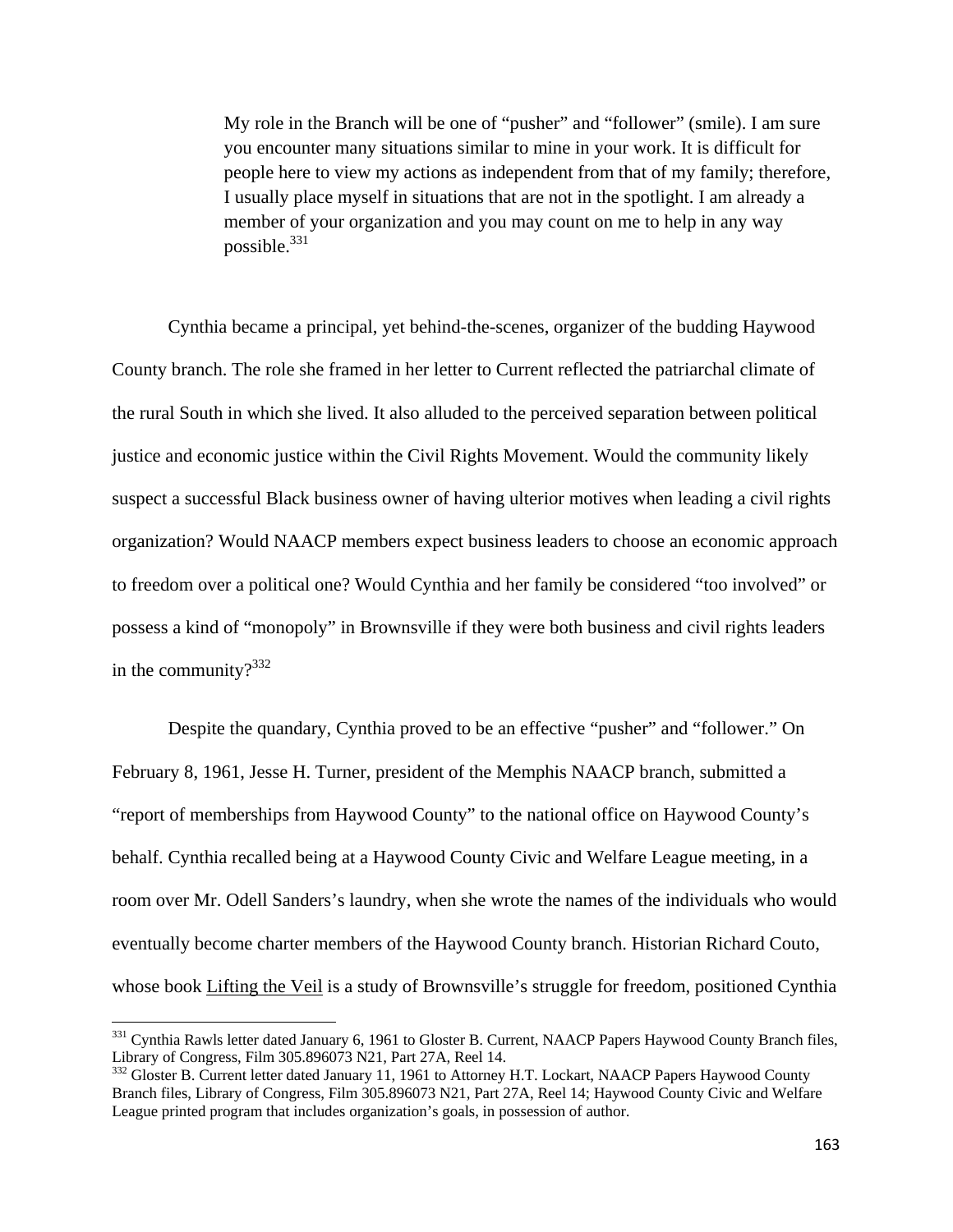in the "spotlight" she had hoped to avoid and acknowledged the blending of the political and the entrepreneurial:

> In Haywood County, efforts to reestablish the NAACP chapter centered on Cynthia Rawls, daughter of Al Rawls and member of the most prominent African-American family in the county. Charles Allen ("Al") Rawls, the family patriarch, was a mortician who established several funeral homes in West Tennessee and an insurance company, Golden Circle, in Brownsville. In December 1960, as [John] Doar was in court seeking injunctions, members of the NAACP national office decided that 'time was ripe for another branch' in West Tennessee and that Miss Rawls was the best person to organize it. $333$

In a letter from Gloster B. Current dated March 14, 1961, Eddie L. Currie, who became the Haywood County branch's first president, was given "Executive Authorization" for the Haywood County branch "chartered by the National Board of Directors on March 13, 1961." The seventy-nine charter members were ecstatic, especially since there was a time, according to Wilbert Bond, former Haywood County resident and president of the Tennessee State NAACP, that Blacks in Haywood County were "afraid to say NAACP [even] in their sleep." And certainly no one was more pleased than Cynthia, membership chairperson for the branch, who, together with her fellow charter members, had become heirs of O.S and Mattye T. Bond's NAACP legacy in Brownsville. Ollie's sister, Etta Bond Reed, principal of Lester School, one of the Rosenwald schools in Brownville, was also among the charter members, and before the summer's end, Garnett, Ollie's brother, had registered to vote and paid his \$2 NAACP membership. Several

<sup>&</sup>lt;sup>333</sup> Richard Couto, Lifting the Veil: A Political History of Struggles for Emancipation (Knoxville: University of Tennessee Press, 1993), 207; see Cynthia Rawls Bond, "History of the NAACP in Brownsville, Tennessee" in 50th Year Charter Celebration Freedom Fund Banquet Haywood County Branch booklet, October 1, 2011; Jesse Turner to Gloster B. Current, February 8, 1961, NAACP Papers Haywood County Branch.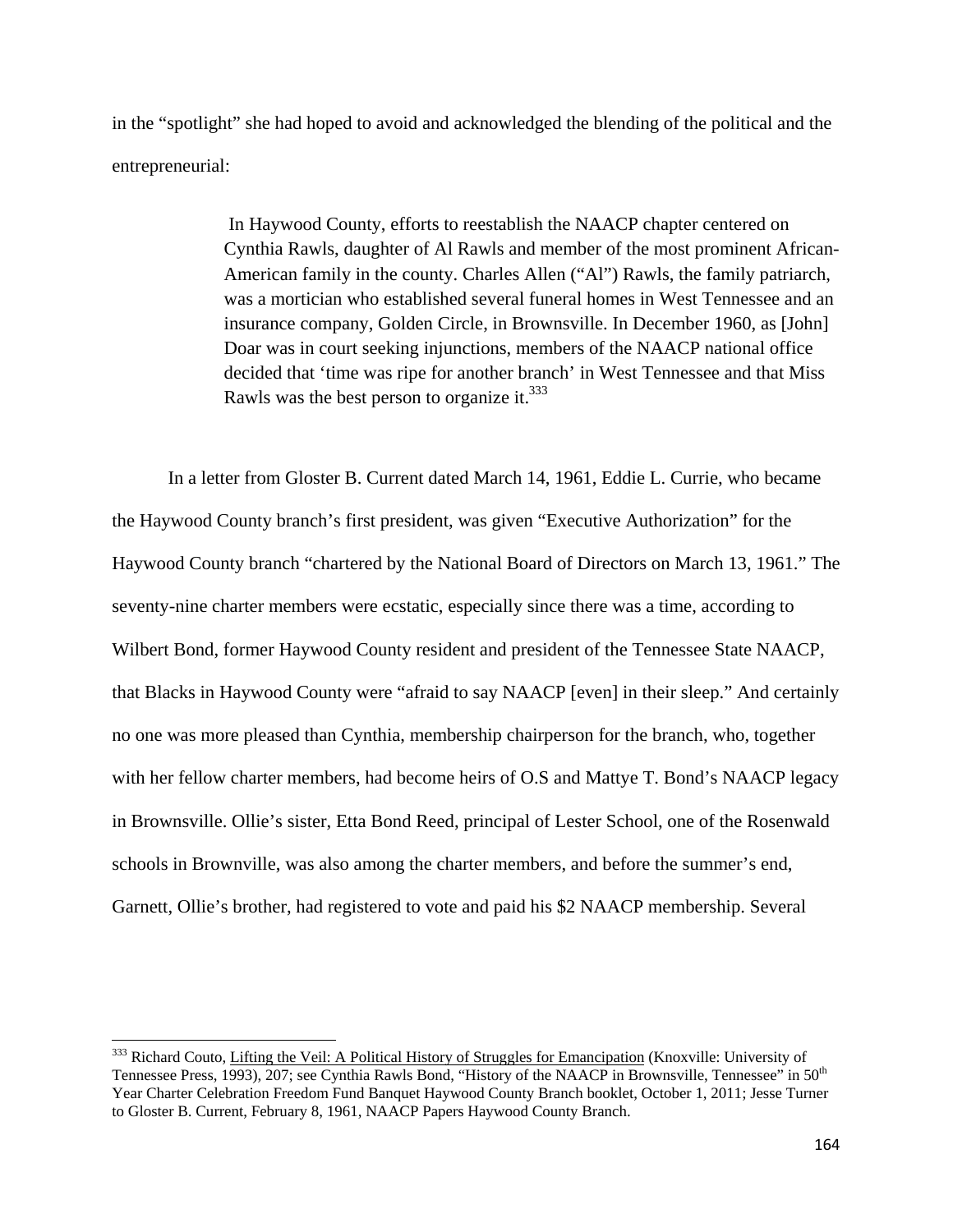members of the Haywood County Civic and Welfare League, in addition to Cynthia, were also charter members of the NAACP, including League founders C.P. Boyd and Betty R. Douglas.<sup>334</sup>

The NAACP branch decided to have its first membership program that would officially announce its presence in the community on May 7, 1961. Cynthia suggested that Ollie and Matt Bond's daughter, Mildred, who had begun her tenure as life membership director at the national office, serve as keynote speaker for the event. Mildred had assumed her position in 1958 and was running a program known as the "lifeblood" of the organization and "credited with sustaining the organization financially."335

Mildred, Matt, Marion, Vivian, and Tommy, Jr., Vivian's young son, returned to Tennessee, less than a year after Ollie's funeral, this time to celebrate the rebirth of a civil rights initiative that had been trampled in the 1940s. Before driving to Brownsville, the Bond women and young Tommy had lunch in Memphis with their official welcoming committee: attorney H.T. Lockart, president of the Tennessee State Conference of the NAACP; L.C. Bates, NAACP staff member and husband of Daisy Bates; Cynthia Rawls; and Eddie L. Currie, the Haywood County branch president. After lunch Mildred and her family traveled to Brownsville where they relaxed with Maude and Charles then prepared for the festivities. May 7 began with a parade that started on Jackson Avenue, an historic site of African-American entrepreneurship in Brownsville, and ended at the First Baptist Church on Jefferson Street. The church was filled with over 1,000 NAACP supporters. The Haywood County branch established an "In Memoriam"

<sup>&</sup>lt;sup>334</sup> Application for Charter of Haywood County, Tennessee Branch, dated March 13, 1961in Haywood County NAACP Branch files also in NAACP Records VI, Box C7, Library of Congress.

 $335$  Ironically, as late is 1969, Roy Wilkins, executive director of the NAACP, discussing women's "place," stated, "Biologically they ought to have children and stay home. I can't help it if God made them that way, and not to run General Motors." He added that women were "key people in our organization" and "There are a lot of areas where they could be used a lot more." See Marilyn Bender, "Black Woman in Civil Rights: Is She a Second-Class Citizen?" New York Times, September 2, 1969. Cynthia Yeldell, "NAACP Lifetime Membership Program Celebrates 100<sup>th</sup> Anniversary," The Crisis, 117 (Spring 2010), 58-59.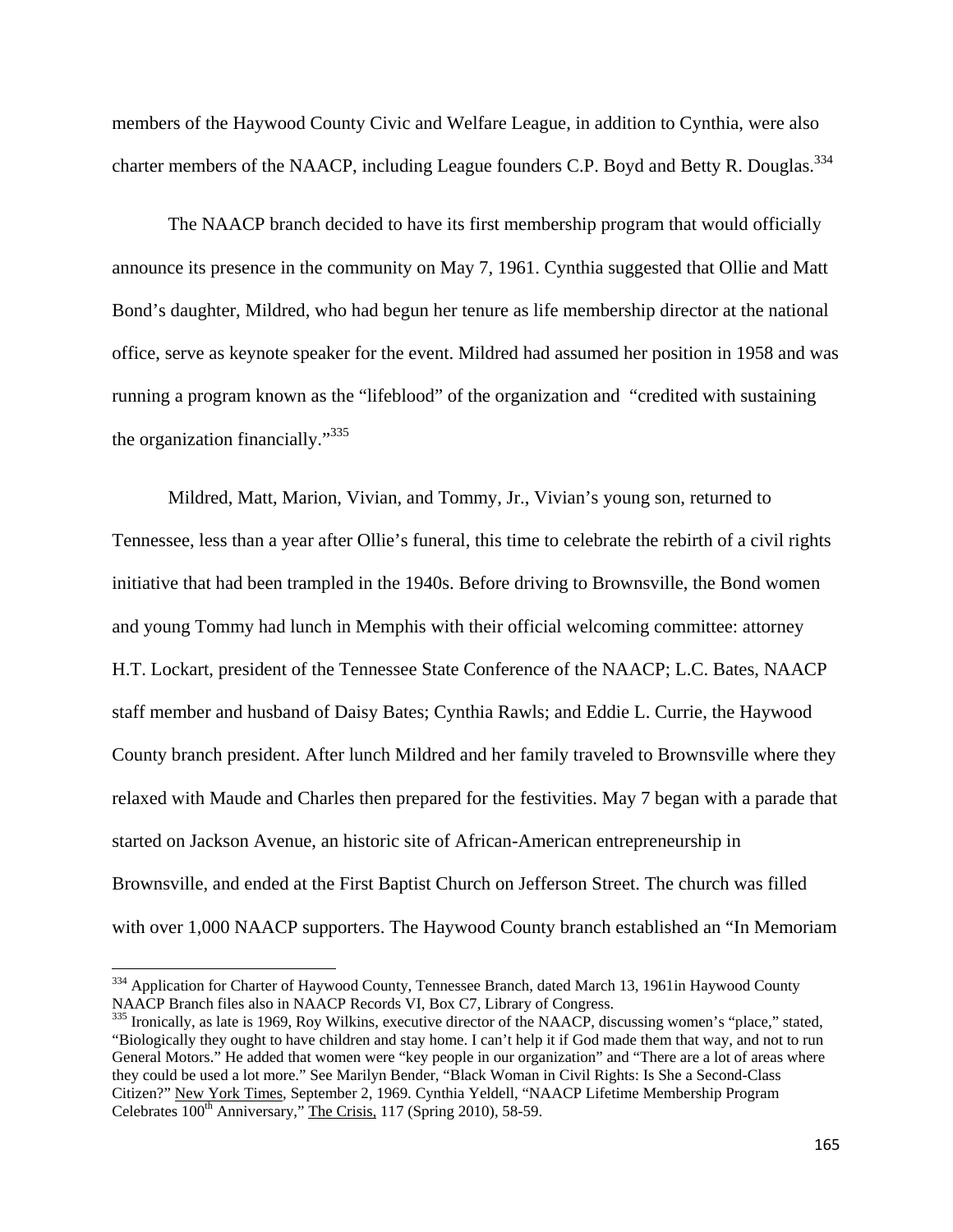Life Membership" for O.S. Bond, and welcomed new members. Later that week, Mildred advised newly-installed officers of the branch as they prepared for their duties. She also met with NAACP branch leaders from neighboring Fayette County, who were already in the midst of their own civil rights struggles that had begun to receive national support. <sup>336</sup>

In the 1960s, local white segregationists, including White Citizens Councils members, were inundated with disturbing national news that showed powerful and widespread Black resistance to oppression. Tent City, the makeshift settlement of Haywood and Fayette County sharecroppers who had been evicted from their homes because they had registered to vote had gained national attention. Blacks in West Tennessee were a part of court cases, voting rights campaigns, and other local issues of political protest that made the new NAACP in Brownsville only one of many targets to eliminate. The presence of the Brownsville branch in the 1930s elicited a white backlash that was intense but contained. However, the white backlash in the 1960s was broad and pervasive, negatively affecting not only Black sharecroppers in Brownsville and Somerville, but also landowning Blacks who attempted to register and the few white allies in the area as well. NAACP members in Brownsville were aware of the hostile political climate, the risks of associating with the NAACP, and the violence that membership could incite. Thus, NAACP correspondence was initially mailed to Cynthia in "plain wrappers" at 1101 Cynthia Drive, the home she shared with her parents and older brother, Bill. By July, the branch had rented a post office box, but the local branch secretary advised national membership secretary, Lucille Black, "not [to] use any person's name on the mail."<sup>337</sup>

<sup>336</sup> Mildred Bond to Gloster B. Current, May 1961, NAACP Papers Haywood County Branch files, Library of Congress, Film 305.896073 N21, Part 27A, Reel 14; See "Bonds Return to Brownsville," The Crisis, 68 (August/September 1961), 448.

<sup>&</sup>lt;sup>337</sup> See Cynthia Rawls to Lucille Black, June 5, 1962; Lucille Black to C. Cynthia Rawls, June 8, 1961; Mildred Hay to Lucille Black, undated, received at national office, July 31, 1961, Haywood County NAACP Files.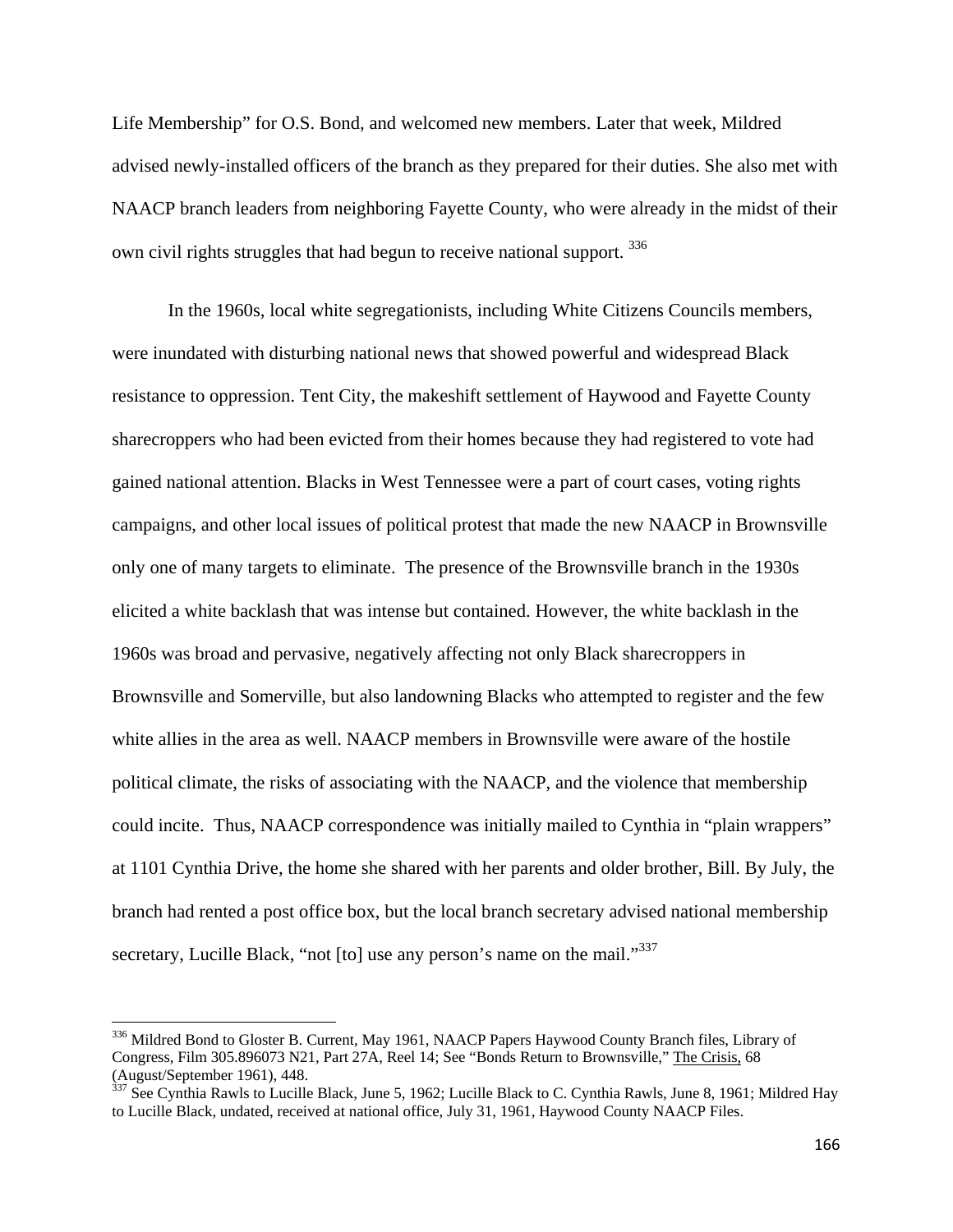The Haywood County branch began its work with a letter-writing campaign to local merchants. In a letter dated July 19, 1961, NAACP members spoke both as citizens and consumers, representing "the largest consumers in the county." They appealed to business owners' interest in the "commercial and industrial growth" of the city, and argued, "The consumer, the producer, and the distributors are interdependent in the commercial and industrial growth of a city." The letter highlighted the fact that Blacks had been denied "privileges," both "economically and politically." As citizens attempting to register to vote, they were being "abused" and "denied access to the registrar's office." They were also being "intimidated" by local law enforcement officers and "humiliated" by the "For Whites Only" signs around the city, "especially in the courthouse." The letter continued, "You have seen us arrested and fined unreasonably, and often times beaten. We are constantly humiliated by the abusive language used by those you have placed in office."

The economic component affected Blacks both as workers and consumers. As workers, Blacks were "afraid to register because they [fear being] fired." As consumers, Black customers were waited on after white customers, even when whites had arrived in the store after Blacks. Store owners also refused to give courtesy titles to Black patrons, regardless of age and station, but used them when speaking to whites. After identifying a list of concerns, NAACP members concluded their letter by soliciting the help of the merchants. They stated, "Please use your influence to see that these injustices are eliminated. . . . As consumers, we need you. As distributors and producers, you need the consumer." A copy of the letter was sent to Mayor T.C. Chapman and Sheriff Hunter, along with personal letters appealing to them as community leaders. The mayor was reminded that African Americans were tax-paying citizens who were denied their right to vote and refused access, to public accommodations, even to the public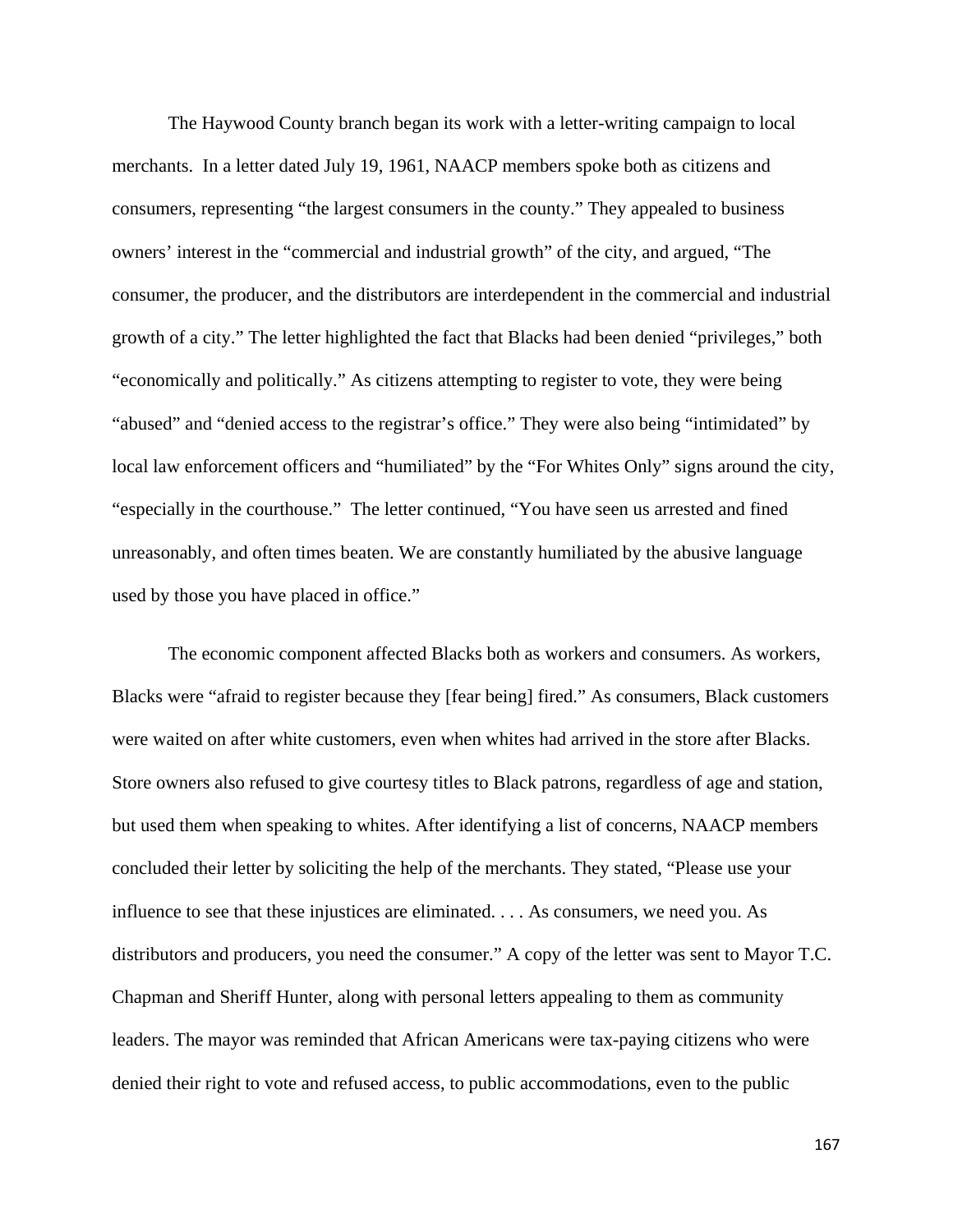library, which were sustained by tax payer dollars. The branch members wanted to be able to enter the courthouse and receive assistance from the registrar, whose salary came from tax-payer monies. They wanted to register without the "slowed-down" tactics that resulted in only a few Blacks from a line of a hundred actually being able to register. They also wanted to use their public library. As these letters clearly showed, the 1960s struggle in west Tennessee recognized the significance of both the political and the economic.<sup>338</sup>

Another more subtle example of the convergence of the political and economic as well as the familial component of the movement is seen in a letter sent to Mildred Bond at the national office from Cynthia Rawls on Golden Circle Life Insurance Company stationery. The company became a silent partner in the movement. Cynthia had access to paper, a typewriter, a copy machine, stencils, envelopes, and stamps should she need supplies to conduct NAACP business. She also had a flexible work schedule. So, when fellow NAACP charter member Hadester Gregory, for example, came to the office to tell her when the registration lines at the courthouse were short, Cynthia was able to walk the two blocks to the courthouse to register. The sloweddown" process, however, meant that Blacks would wait in line, sometimes all day, and still not be able to enter the courthouse to register. Golden Circle also provided space for meetings that could occur during or after business hours which would not be subject to white bosses' threats of termination for engaging in civil rights activities on the job. L.C. Bates, NAACP field representative for the area, frequently met with Cynthia at Golden Circle. When C.P. Boyd was fired from his teaching position, the Golden Circle president hired Boyd, well aware of his political activism, as an insurance agent for the Nashville district. Boyd was able to draw a salary

<sup>&</sup>lt;sup>338</sup> Haywood County Branch, NAACP letter dated July 19, 1961 to Merchants; Haywood County Branch, NAACP; letter dated August 4, 1961to Mayor T.C. Chapman, Haywood County Files, NAACP.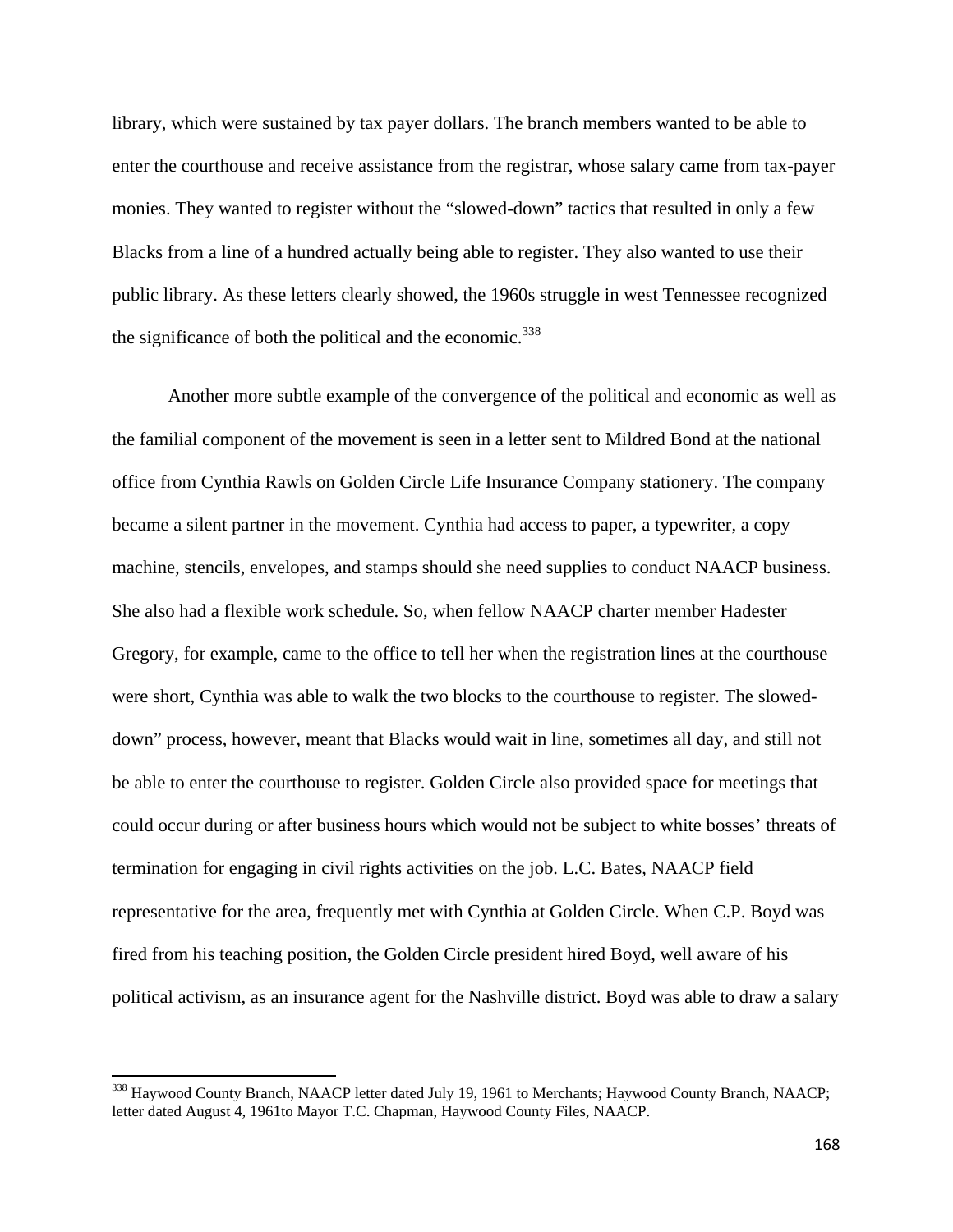and sustain his civil rights work in the state capital with more direct access to legislators and policymakers.339

Cynthia addressed the letter to "Bo," a shortened version of Mildred's nickname that only family and a few childhood friends knew. After discussing NAACP business, that included membership forms, pamphlets, and the in memoriam membership established by the local branch "for Uncle Ollie," Cynthia closed the letter with "Give me some suggestions about a place for the honeymoon." Then in her postscript, she added, "What size shoe do you wear?" In addition to negotiating her place in the family business among her chauvinistic male relatives, being among those organizing the local branch and planning its chartering ceremony, Cynthia was also planning her wedding and getting the shoe size for her bridesmaid. Cynthia and Maltimore Bond had announced their engagement in April 1961, after Maltimore had sent a letter to her parents and received their approval. Invitations were sent to friends and family across the country and to all area churches. On August 27, 1961, Cynthia and Maltimore exchanged wedding vows on the front lawn of her family's home before hundreds of guests, representing all walks of life. Before leaving for the Loraine Motel in Memphis and then flying to New York for their honeymoon, Cynthia passed her NAACP files over to her friend Mildred Hay, secretary of the local branch. Cynthia would be leaving Brownsville to live with her new husband in Lansing, Michigan.<sup>340</sup>

<sup>&</sup>lt;sup>339</sup> Interview by author with Cynthia Rawls Bond, October 2, 2011.

<sup>&</sup>lt;sup>340</sup> Cynthia Rawls undated letter to "Bo" (Mildred Bond) in Haywood County Files, NAACP. Cynthia's family had a very intimate relationship with the Bond family. Cynthia's cousin Mattye Tollette from Tollette, Arkansas, married Ollie Bond, Maltimore's uncle. Cynthia's mother Maude Crofton came from Tollette, Arkansas, as a teenager to live with her cousin, Matt Bond, after her parents died. (Matt's mother Caldonia Crofton Tollette was Maude's aunt and raised Maude after her parents died. When Caldonia Crofton Tollette died, Maude came to Brownsville.) While living with Cousin Matt and Uncle Ollie, Maude met C.A. Rawls, who was a mentee, former student, and business partner of Ollie Bond. Matt had also taught and mentored C.A. Maude and C.A. Rawls married while Maude was living with Matt and Ollie. In fact, the wedding ceremony was in the house. Then C.A and Maude sent their daughter Cynthia, when she was twelve years old, to live with Matt and Ollie in Kansas. She later lived with them while a graduate student at NYU. Mildred and her sisters were related to Cynthia on the Crofton /Tollette side and to Malt on the Bond side. As long-time residents of a closely-knit town, the Bonds and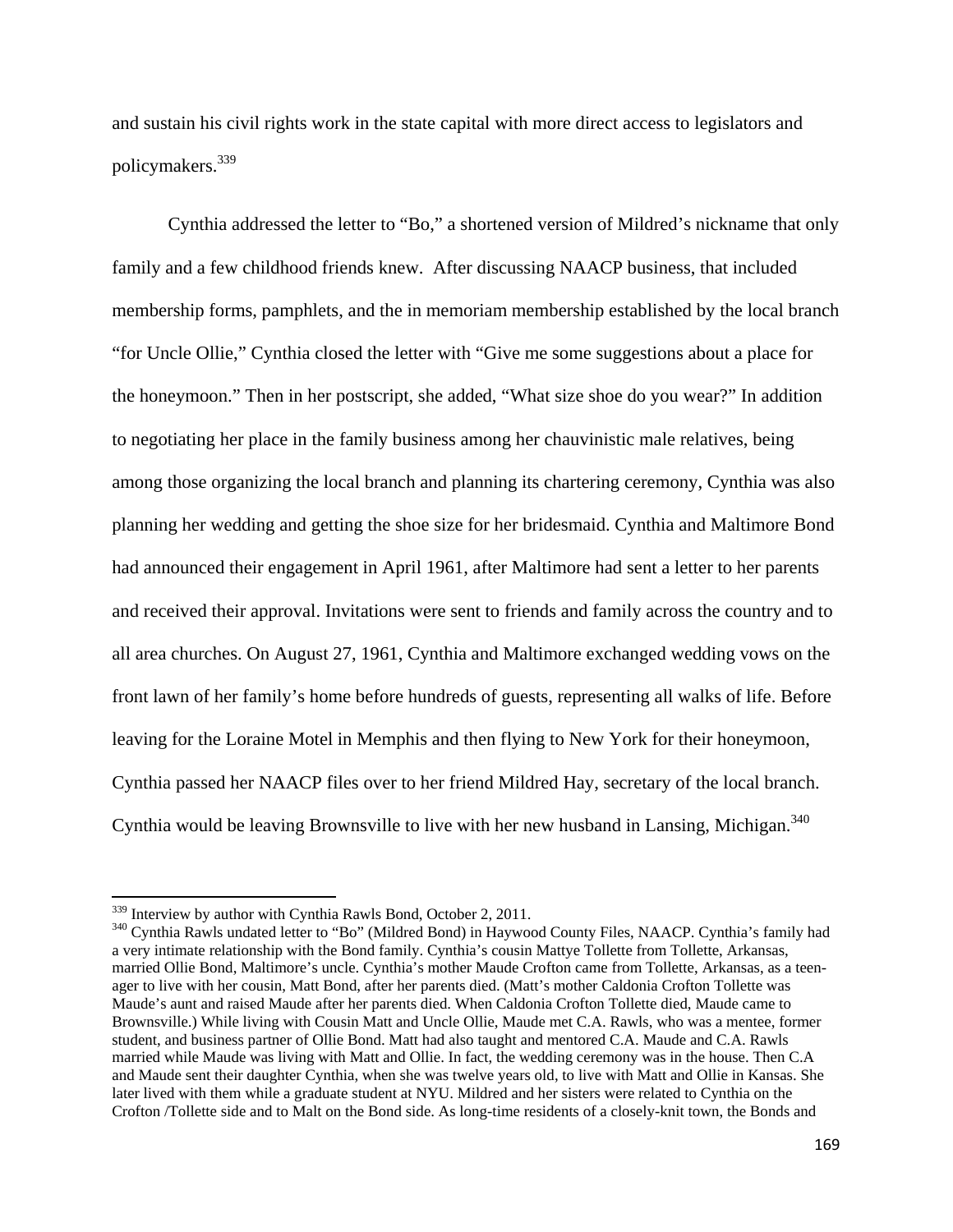Meanwhile, in September 1961, the Haywood County chapter experienced its first violent assault against one of its members. Dick Sarabian, an Armenian immigrant who owned an electrical repair shop in Brownsville, was harassed because of his "pro-integration attitudes." Sarabian, a financial member of the local NAACP, attended meetings and supported the organization's goals. Local whites who abhorred "race mixing" undoubtedly saw Sarabian as a traitor to the white "race." A white business owner allegedly lodged a complaint against Sarabian. Then Sarabian was beaten and arrested in his shop for resisting arrest though he was "no more than five feet" and weighed approximately 125 pounds. The national office sent \$200 for assistance with Sarabian's defense, and Memphis attorney H. T. Lockart agreed to represent him. While the records do not include more details about the case or possible appeals, branch secretary Mildred Hay indicated in a letter to Mildred Bond that "[Serabian] is going to sue the city and county [and] if he wins the suit he plans to donate a part of it to the NAACP." 341

In 1962, the local NAACP addressed several issues. For example, Roy Bond, principal of the local Black high school, had reportedly warned students that they would be expelled if they joined the NAACP's Youth Council, and a committee planned to meet with him about the allegations. Dunlap Cannon, chair of the Haywood County Court Board, arranged a meeting with local Black leaders. Odell Sanders of the Haywood County Civic and Welfare League was the point person who insisted that C.P. Boyd, League co-founder, and NAACP officers Eddie L. Currie and Fred Hay be invited to the meeting. Under protest from other whites in the city,

<u> 1989 - Johann Stoff, amerikansk politiker (d. 1989)</u>

Rawlses knew each other well. Both families were landowners with prominent white relatives in the town. Maltimore's father Garnett and Garnett's brothers were friends with C.A. Rawls. Rawls Funeral Home buried their dead, and Garnett spent time in the funeral parlor among the local men who gathered there to talk. Cynthia and Malt knew each other and would run into each other at different family functions, such as funerals. Maltimore escorted Cynthia to Kappa Alpha Psi Fraternity dance in Flint, Michigan, which sparked their interest in each other. After the dance, they began corresponding by letter until Malt visited his family in Brownsville.<br><sup>341</sup> See letter from Mildred Hay dated September 26, 1961; Memo to Gloster B. Current from Mildred Bond

September 7, 1961; Correspondence includes two ways of spelling Sarabian/Serabian.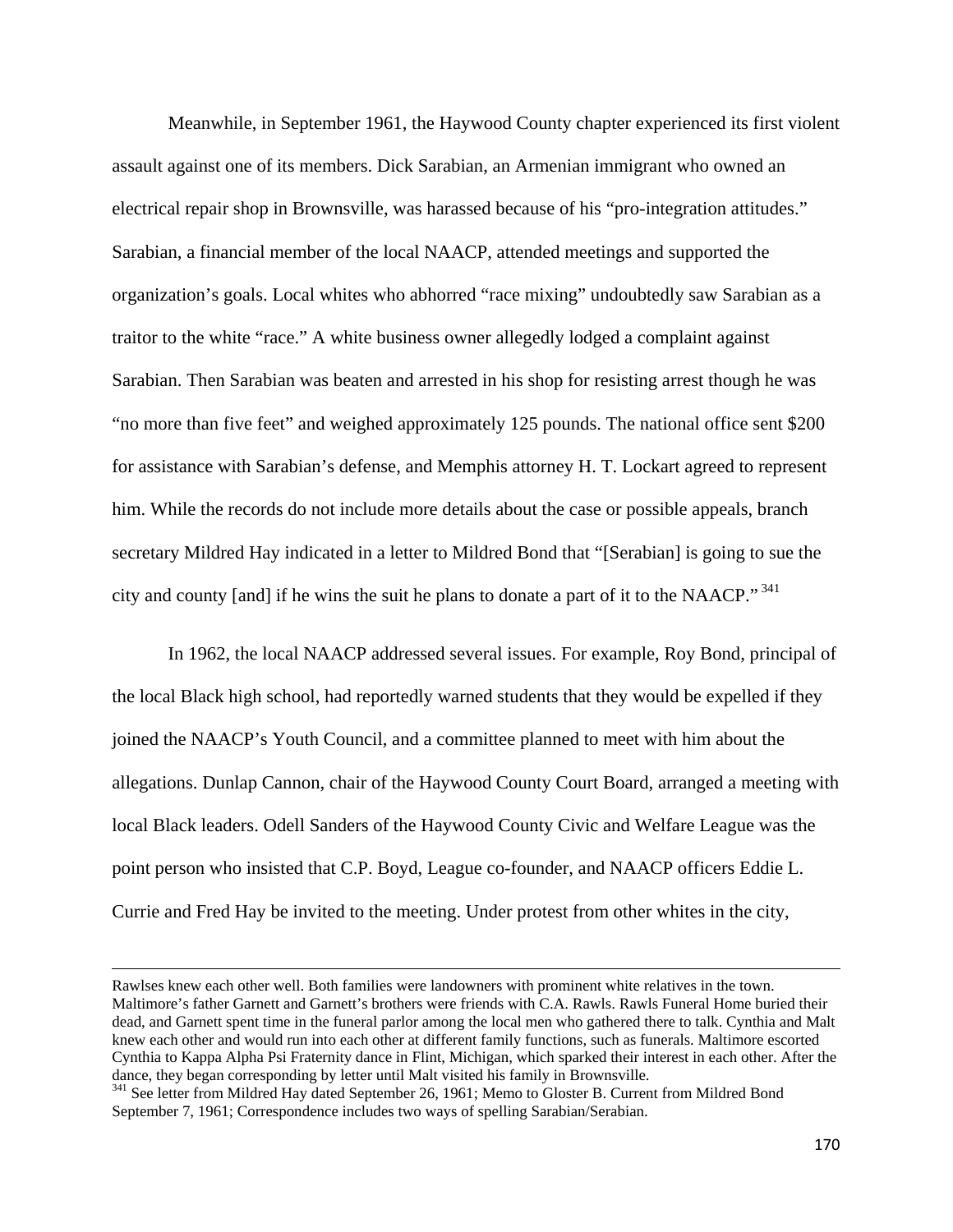Cannon, C.T. Hooper, of the First State Bank, and Kirby Matherne, attorney for the local Housing Authority, met with these civil rights leaders to discuss the pressing issues Black citizens faced, which included "integration of public schools and libraries, representation on the Mayor's Commission and general improvement of the status of Negro citizens."<sup>342</sup>

Black political advancements in west Tennessee were made despite the existence of Tent City, which symbolized white resistance to such progress. The settlement, grounded in racial and class oppression, left poor Blacks homeless, jobless, and vulnerable to whims of white landowners and a local judicial system that had often ignored the interests of poor and marginalized Americans. White landowners using economic reprisals to punish African American sharecroppers who had asserted their right to vote was tantamount to slashing the community's collective jugular vein. Sharecroppers, who were typically landless workers struggling to survive, were forced to endure the harsh economic realities of their lives which left them at the mercy of those with land, jobs, employment opportunities, capital, lines of credit, and quality education. How these Black families coped with their dire circumstances could have potentially shifted the balance of white political power in Haywood and Fayette Counties. For of Tennessee's ninety-six counties, Haywood and Fayette were the only two with predominantly African American populations. If Blacks remained in these counties and secured voting rights, they could dominate political office. However, if they migrated to other cities or states, they would never occupy positions of power in these cities or dismantle the white segregationist's "way of life" that trampled on notions of equal rights and social justice.<sup>343</sup>

<sup>&</sup>lt;sup>342</sup> Haywood County Files two memos to Gloster B. Current from Mildred Bond and letter from Mildred Hay dated September 25, 1961.

 $343$ <sup> $343$ </sup> Claude Sitton, "Tennessee Area Curbing Negroes," <u>New York Times</u>, June 19, 1960.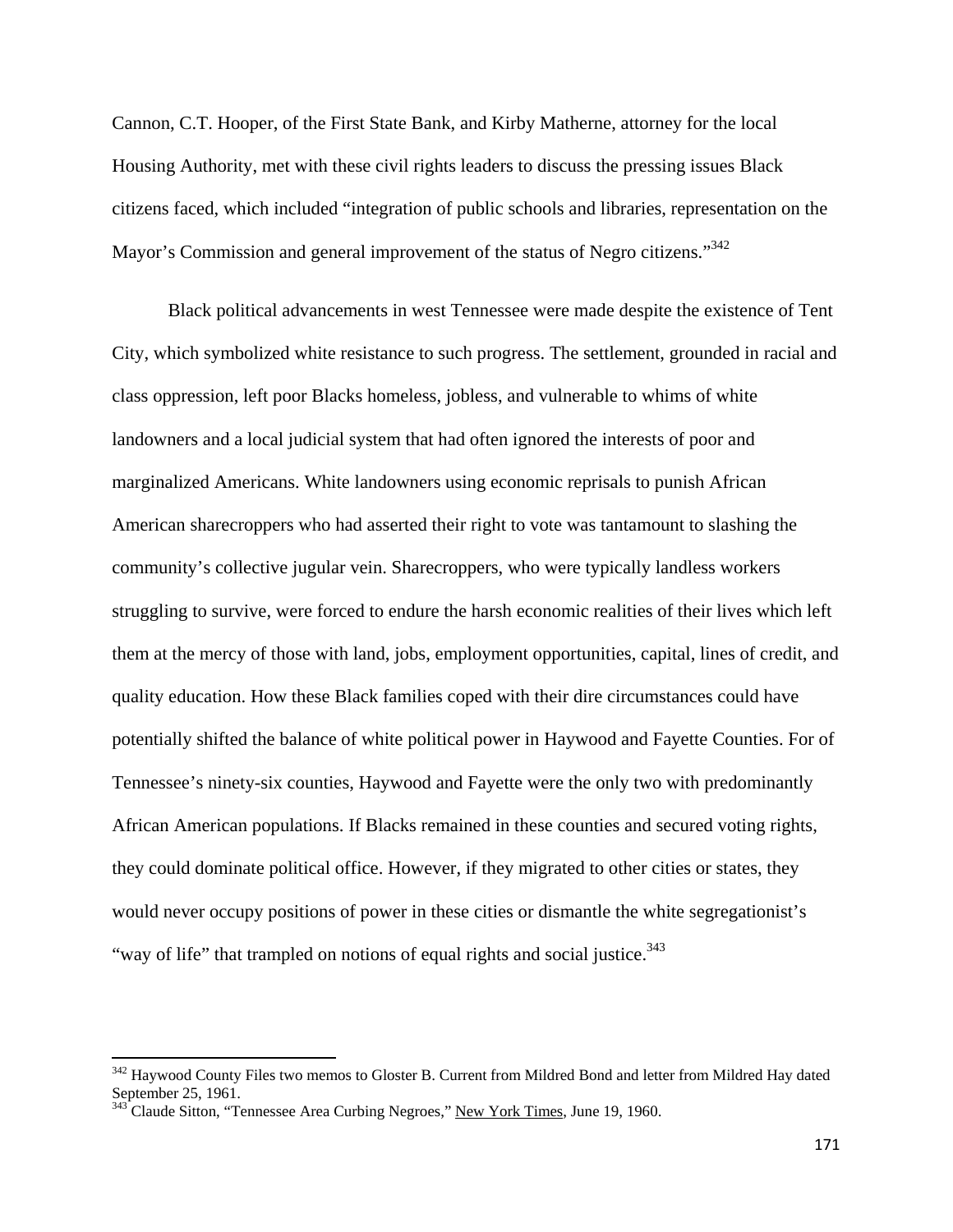Three major sources working together helped to strengthen the fight for voting rights in Haywood and Fayette Counties. First, the federal government, which had vacillated in its commitment to protect the non-white, poor, disfranchised, and the oppressed of its citizenry, had begun to enact laws attorneys used to secure civil liberties. The 1957 Civil Rights Act that President Eisenhower signed into law proved to be a critical piece of legislation for local residents. In addition to federal laws, outsiders, both Black and white, became a formidable presence in west Tennessee as African Americans emerged from the quagmire of their lives in Tent City. These "outside agitators" helped to bring national attention to the torture southern law officials inflicted on human rights defenders. And finally, within the counties, local leaders were proactive as they organized and collaborated with allies committed to the work of peace. Local advocates remained firmly committed to the social, political, and economic survival of their communities despite the sacrifices. Their hands-on approach and determination provided the momentum to cause change in rural west Tennessee. Local Black businesses also provided an anchor with both an important economic base and useful social networks to help maintain community stability.

The history of American jurisprudence has shown the gradual move toward enacting laws and setting precedents which reflected the ideas that all citizens are equal under the law. In 1896, Plessy v. Ferguson upheld the doctrine of "separate but equal." Early immigration laws supported this idea, for to qualify for citizenship, one needed to be "white." Yet, the unanimous decision in the Brown case and subsequent cases involving fair housing all contributed to the body of law that gave Americans who had fought for equality hope for the nation's future. Under Civil Rights Act of 1957 (Part IV, Section 13):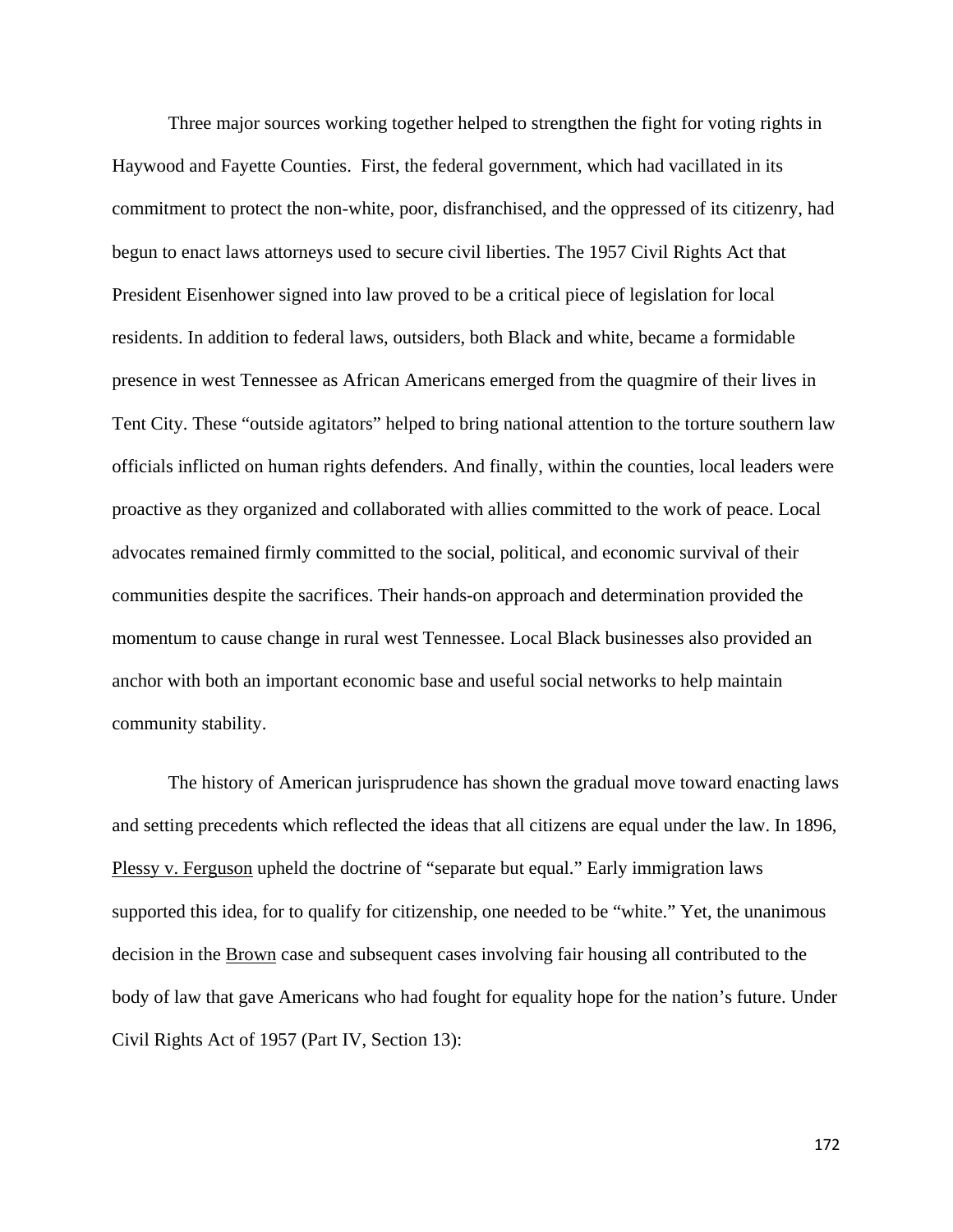No person, whether acting under color of law or otherwise, shall intimidate, threaten, coerce, or attempt to intimidate, threaten, or coerce any other person for the purpose of interfering with the right of such other person to vote or to vote as he may choose, or of causing such other person to vote for, or not to vote for, any candidate for the office of president, vice-president, presidential elector, member of the Senate, member of the House of Representatives. . .at any general, special, or primary election held solely or in part for the purpose of selecting or electing any such candidate.

This civil rights act provided for the creation of the Civil Rights Division of the Justice Department. John Doar, who served in the U.S. Department of Justice, Civil Rights Division from 1960-1967, explained that the Division "[a]s late as February 1960. . . had not yet begun to act effectively to bar racial discrimination in voting." Controversy arose as to whether the federal government actually had authority over individual states to set the guidelines and parameters for voting in a given state. According to Doar, "distinguished constitutional lawyers" believed the Constitution did not provide the federal government with the "power to regulate voter qualifications." Three cases, two from Haywood County and one from Fayette County, were among the first to test the new Civil Rights Act of 1957. Doar stated that ". . . the Division had achieved some success in checking economic intimidation against sharecroppers who had tried to register to vote in Haywood and Fayette counties. . . . "<sup>344</sup> For Haywood County residents, "some success" was quite substantial as they participated in and witnessed firsthand political changes of their rural west Tennessee town.

The crisis in west Tennessee also demanded that lawyers examine the Civil Rights Act of 1960, and as Claude Sitton of the New York Times noted, some believed the crisis "illustrate[d].

<sup>&</sup>lt;sup>344</sup> John Doar, "The Work of the Civil Rights Division in Enforcing Voting Rights under the Civil Rights Acts of 1957 and 1960," Florida State University Law Review, 25 (1997), 1, 5.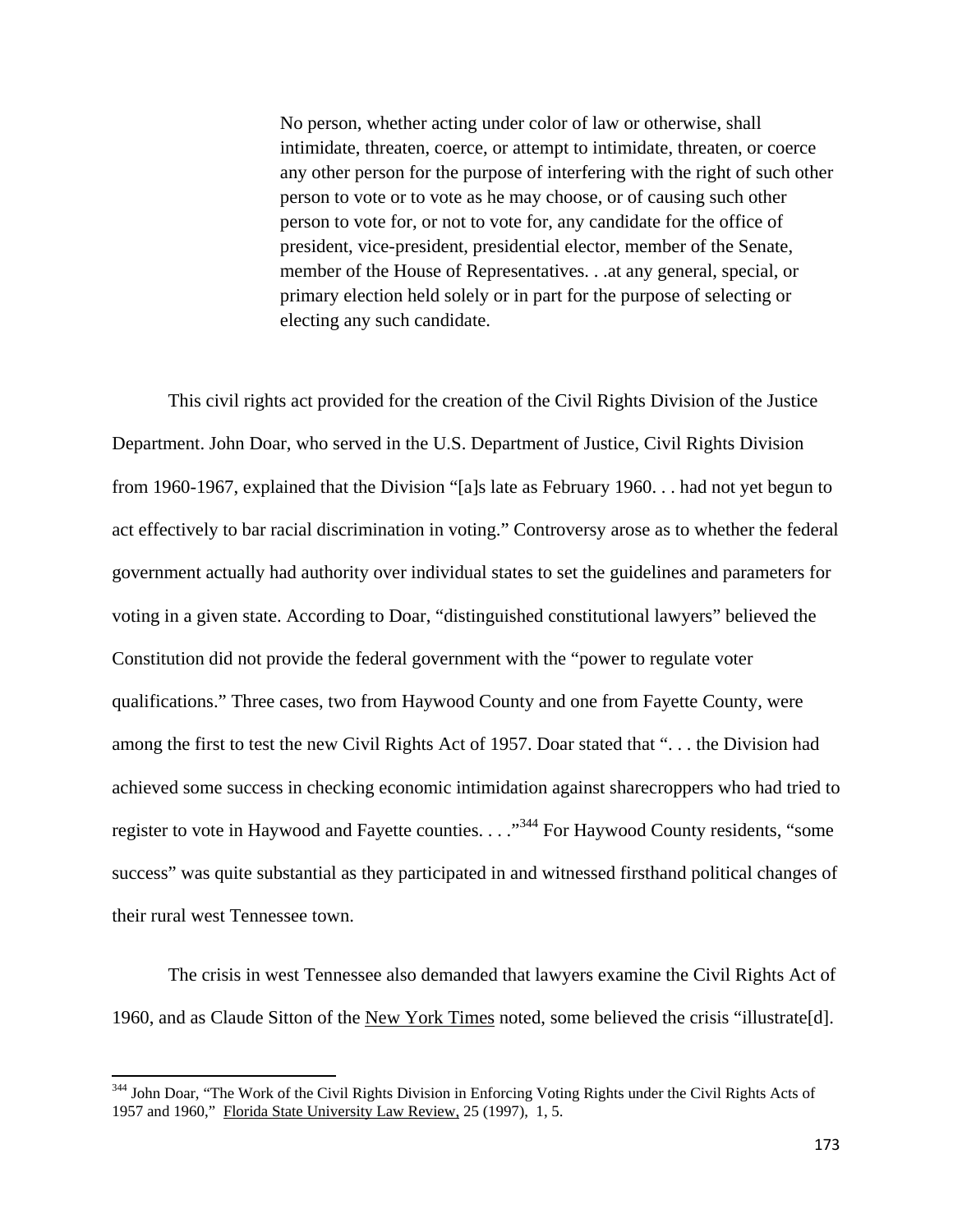. .a basic weakness" in the act. Although Black Americans could legally vote, the Civil Rights Act of 1960 had not factored in a method of protecting them from the inevitable backlash as they asserted their political privileges. Regardless of the legal complications or shortcomings, the acts reassured African Americans that civil rights issues were a part of federal discourse. West Tennessee was on the radar, and the experiences of Blacks in the rural South had become a part of a national movement. <sup>345</sup>

 Allies outside of Brownsville and Somerville expressed their support of Tent City inhabitants in different ways. For example, during the NAACP's national convention in June 1960, Roy Wilkins, the association's executive director, encouraged attendees from across the nation to boycott any national oil companies participating in economic reprisals against residents in Haywood and Fayette Counties. To show support for those struggling in west Tennessee, a number of NAACP members canceled their gas cards. In November 1960, nearly 200 students from Lane College, a historically Black college in neighboring Jackson, Tennessee, organized a march to the Madison County Courthouse to show their solidarity with African Americans in Haywood and Fayette Counties. The message on their picket signs was clear: 'We want to see Negroes free to vote in Haywood and Fayette Counties.' Blacks in Madison County were able to vote and participate in the political process, but Blacks who lived less than an hour away in Haywood County and Fayette Counties could not. Before the protestors reached the courthouse, however, they were arrested for "disorderly conduct, threatening breach of peace and violating a city ordinance requiring a permit to stage a parade." 346

<sup>345</sup> Claude Sitton, "Tennessee Area Curbing Negroes," New York Times (June 19, 1960);See transcript of Civil Rights Act of 1960http://www.ourdocuments.gov/doc.php?flash=true&doc=97&page=transcript 346 "Arrest 170 in Tennessee Protest against Bias," Chicago Defender (November 19, 1960).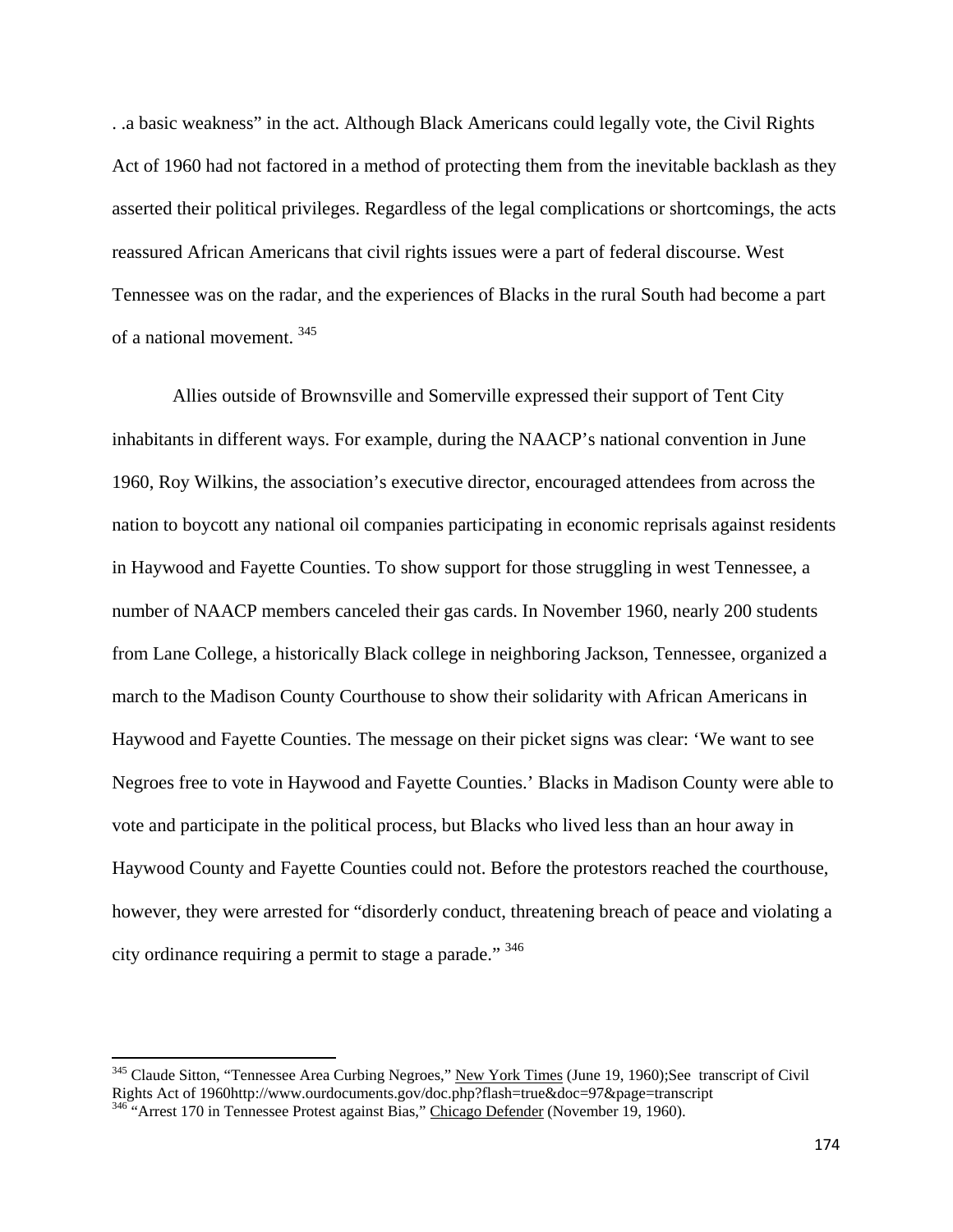On February 4, 1961, five University of Michigan students arrived in Brownsville to donate food and clothing to Blacks in the struggle. Before being able to transport the supplies, two of the students, David Giltrow and Andrew Hawley, were arrested. Giltrow was charged with resisting arrest, and Hawley was charged with failure to stop at a stop sign. The judge decided to dismiss the charges provided the students leave Haywood County. They were allowed to take the items they had brought with them to Tent City residents, but only with a police escort.347

NAACP executive director Roy Wilkins had proposed an initiative to NAACP branches across the country to support 'Tent City' refugees. So, in February 1961, the Pittsburgh, Pennsylvania, NAACP branch led a Freedom Rally which began a month-long campaign of support. Allen Yancy, Jr., twenty-six-year-old president of the Fayette County NAACP, spoke at the opening to a group of Pittsburghers who paid with can goods or articles of clothing for admission to the rally. The president of Minutemen of the United Steel workers, AFL-CIO, volunteered to maintain and box the items for shipment, and members of the Civil Rights Division of the United Steel Workers pledged to pay for transporting the items to Tennessee. Yancy shared his own story to the audience. Both he and his wife were teachers. His wife was a librarian and tenure protected her position, but he, a mathematics and chemistry teacher without tenure, had been fired from his job. Unlike many of those affected by the harsh retaliations, his educational background provided him with options. He was awarded a scholarship for graduate studies at Tuskegee University. While he was fortunate to have the scholarship and the opportunity to further his education, he had to travel 400 miles to Tuskegee, Alabama, preoccupied with the social and economic pressures he and his family faced at home. Like

<sup>&</sup>lt;sup>347</sup> "Student Arrest Cited Michigan Youths were Aiding Negroes in Tennessee," New York Times (February 6, 1961).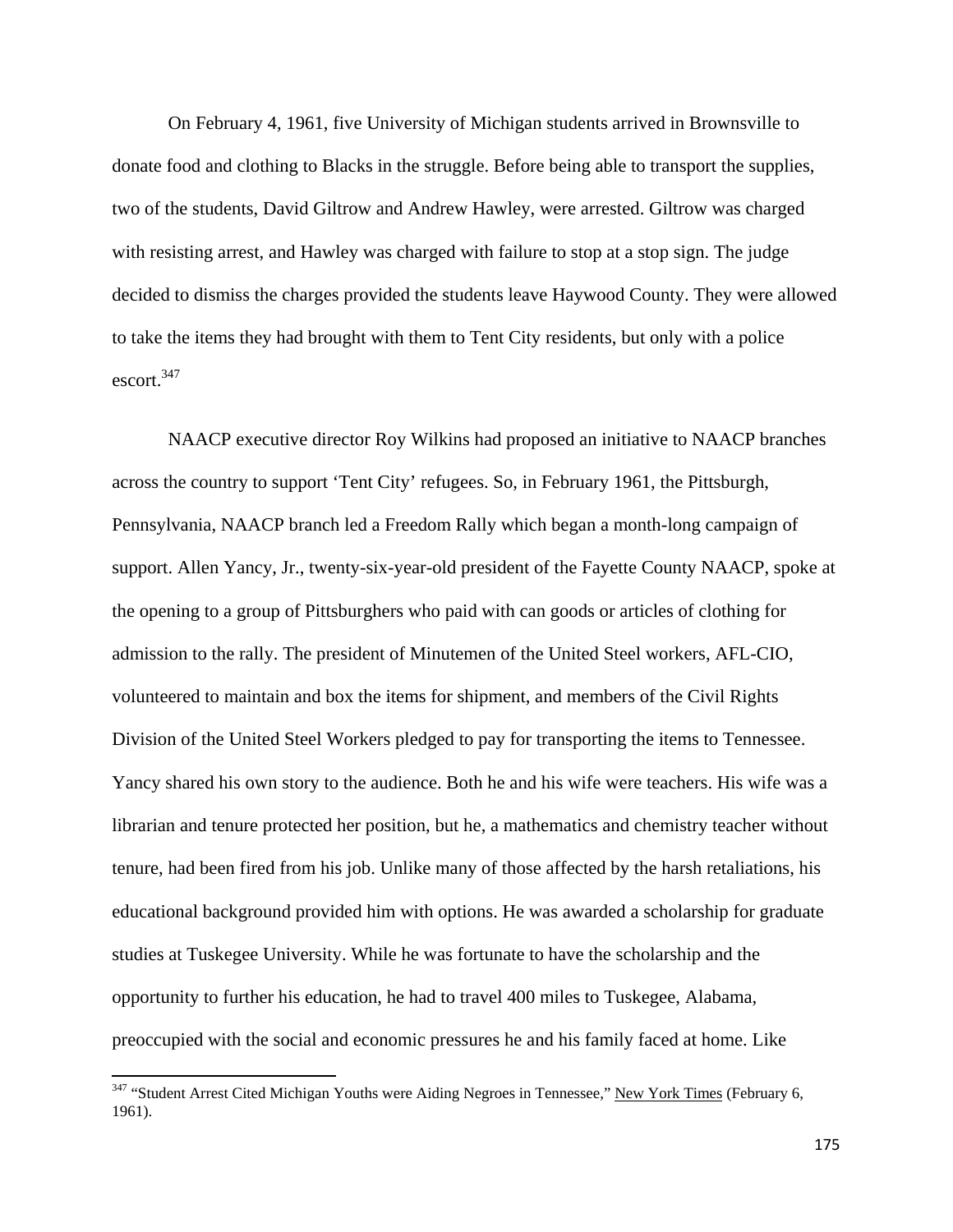residents in Brownsville who had been blacklisted, he could not "buy a suit of clothes or get [his] wife's dresses cleaned" in his hometown. He could not purchase food for his family or gas for his car without having to travel miles away to make these purchases.<sup>348</sup> Less than two months after Yancy's visit to Pittsburgh, AFL-CIO Laundry Works Local 141 raised \$543 in donations for Tent City. The patriotism from these union workers was reflected in their previous campaigns: Local 141 had already led "To Help Build a Better America" campaign, and Local 284 of the Laundry Works, Cleaners and Dryers Union had led a "Dollar for Decency In Democracy" campaign.<sup>349</sup>

In Boston, Massachusetts, twenty-one women hosted a tea party to support Tent City occupants. They raised \$650, earmarked for Tent City, and deposited into CORE's Seed, Equipment, and Loan Fund. The tea included a panel on "The Struggle for Equality" at which Alan Gartner, a member of CORE, and James Loue, a graduate student of Social Relations at Harvard University, spoke. The moderator Dr. Martin Kilson, also of Harvard University, ended the affair by highlighting the similarities between contemporary African and African American struggles.<sup>350</sup>

As much as the Tent City incident elicited compassion and generosity from Americans across the nation, it also exposed the inhumanity and brutality of law enforcement departments across the South, including Brownsville. In May 1962, CORE organized the Committee of Inquiry into the Administration of Justice in the Freedom Struggle in Washington, D.C. Over the course of two days, twenty civil rights advocates, both Black and white, testified to the torturous treatment they had received at the hands of southern police officers. Mrs. Eleanor Roosevelt

<sup>&</sup>lt;sup>348</sup> "NAACP Plans Huge Rally To Aid 'Tent City' Victims," Pittsburgh Courier, February 11, 1961; "NAACP's Anniversary Aids 'Tent City' Dwellers," Pittsburgh Courier (February 25, 1961).

<sup>&</sup>lt;sup>349</sup> "Pittsburgh Laundry Workers Donate \$543 to 'Tent City,'" <u>Pittsburgh Courier</u>, April 1, 1961.<br><sup>350</sup> Bostonians Give Benefit Tea for 'Tent City,' <u>Pittsburgh Courier</u>, March 18, 1961.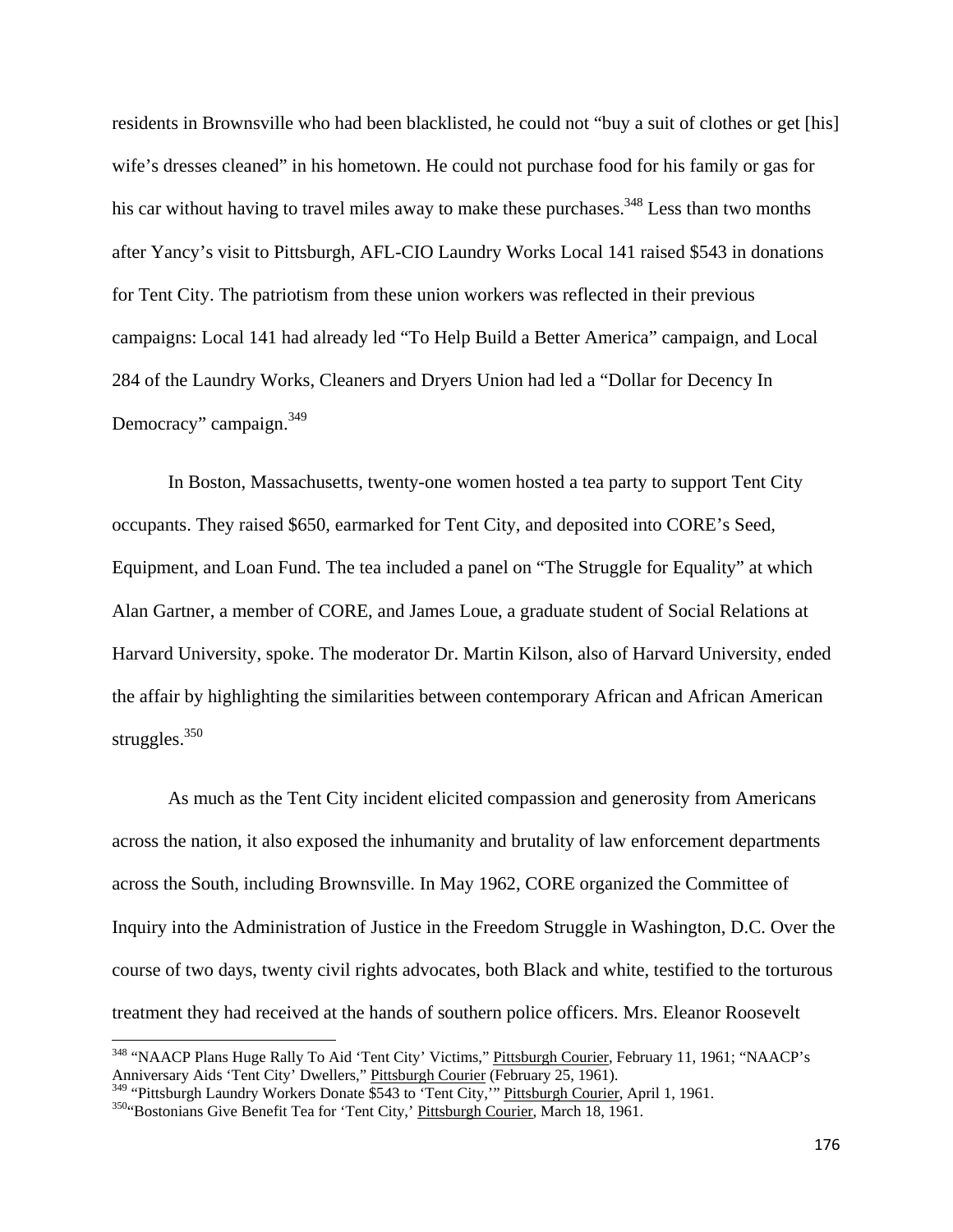chaired the august panel which included such individuals as Dr. Kenneth Clark, psychologist; Joseph L. Rauh, Jr. of Americans for Democratic Action; Boris Shishkin of the AFL-CIO; and Telford Taylor, lawyer and prosecutor at Nuremberg. These hearings confirmed a pattern of behavior among law enforcement officials as well as the judiciary:

> Police intimidation by acquiescence or complicity in white mob violence, by mass arrest of peaceful demonstrators on dubious charges, by brutality on streets and in jails. Judicial intimidation with the purpose of blocking civil rights by mass convictions; by placement of the highest charges . . . by the attempt to bankrupt organizations with astronomical bail and bond; by the attempt to stop civil rights action by injunction, and by isolating leaders in jail.

The personal accounts also revealed that "police viciousness and judicial intransigence . . . increased with the new strength of the civil rights movement." <sup>351</sup>

The punishments which these protestors and supporters received varied in severity. For example, in January 1961, Phillip H. Savage, an NAACP field secretary from Baltimore was arrested in Brownsville for "threatening a breach of peace," and fined \$50 because he interviewed Blacks while they stood in registration lines at the courthouse. Deputy George Sullivan, better known by locals as "Buddy" Sullivan, a well-known bigot, claimed Savage was 'causing confusion.' While the General Sessions Judge "dismissed the charge of illegally attempting to vote," H.T. Lockhart, NAACP attorney from Memphis, said he would appeal.<sup>352</sup>

On October 29, 1961, the Reverend Maurice McCrackin, a white minister from Cincinnati, Ohio, was fined \$72 and sentenced to thirty-six days in the Haywood County

<sup>&</sup>lt;sup>351</sup> Charlotte Devree, editor, "Justice," Congress of Racial Equality (CORE)

http:content.cdlib.org/view?docId=kt80005x7&&doc.view=entire(from Calisphere, a world of primary sources and more, the Regents of the University of California)

<sup>&</sup>lt;sup>352</sup> "NAACP Official Fined In Vote Clash," New York Times, January 28, 1961; The Crisis, 68 (March 1961), 168.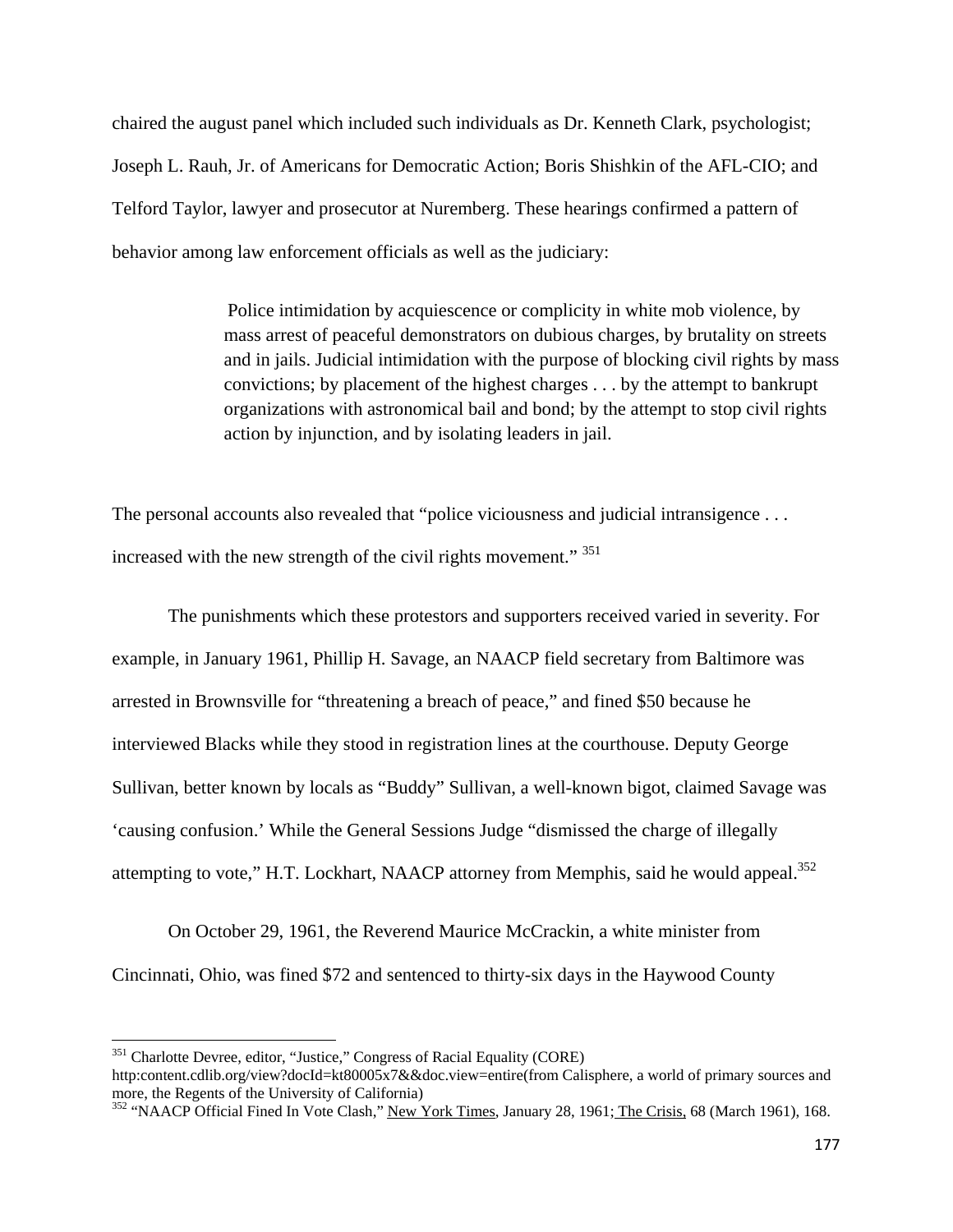workhouse. McCrackin recalled waiting for Mr. Odell Sanders before going to Tent City to deliver supplies. Sanders was an African American from Brownsville who had co-founded the Haywood County Civic and Welfare League in 1959 and was a local liaison for Tent City occupants. Buddy Sullivan and another police officer approached McCrackin and inquired as to what he was doing. He told officers he was waiting for Mr. Odell Sanders, to which Buddy Sullivan replied, "Around here we don't call niggers 'mister.'" Then he added, "The nigger is lazy and dumb and undependable. You got to keep them in their place or they get into all kinds of scrapes. Niggers just aren't the equals of white folks in any way." McCrackin, a minister who had pastored an integrated congregation in Cincinnati and had refused to pay income taxes because monies were used for war and munitions, told Sullivan that he believed Blacks and whites were "children of the same Father. . .brothers and all equal." Sullivan turned his attention from McCrackin and asked the police officer with him about the woman who claimed McCrackin had been looking in her windows. Sullivan then arrested McCrackin for "loitering and peeping." In protest against these unsubstantiated charges, McCrackin began a hunger strike and refused to pick cotton or perform duties assigned to him at the workhouse. During the course of his incarceration, a group of ministers came to Brownsville to investigate, but they dismissed any notions of impropriety on the part of the police. McCrackin, they concluded, was "not cooperating with authorities." Nonetheless, McCrackin sympathizers, who believed the infraction was a serious threat to peace and democracy, wrote Tennessee Governor Buford Ellington and President John F. Kennedy requesting an investigation. Members of the Cincinnati NAACP solicited assistance from Attorney General Robert Kennedy as well. Seventy-two Cincinnati ministers also signed a petition for publication acknowledging the injustices the evicted sharecroppers in west Tennessee were experiencing and the wrongful imprisonment of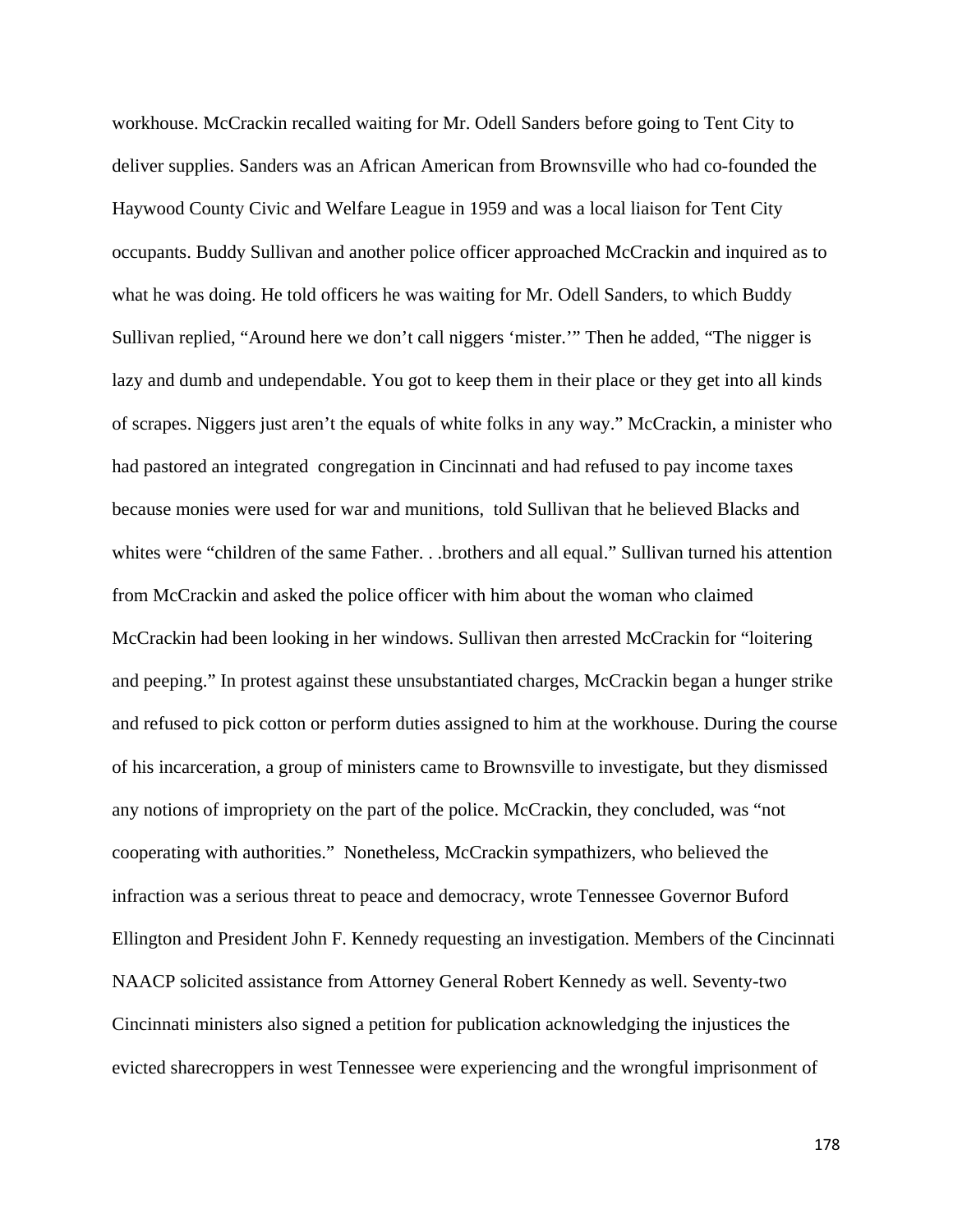McCrackin, who remained in the Brownsville workhouse. The States Graphic, the local newspaper in Brownsville, in which the ministers wanted the petition printed, refused to publish the document, just as it had decided not to print any stories about Tent City. McCrackin was released on December 9, 1961, and sent to Memphis so as not to allow his supporters to publically celebrate his release. He returned to Owen Junior College, now Lemoyne Owen College, a historically Black college, in Memphis, which served as a base for him. McCrackin returned to Brownsville the day after his release to attend a Haywood County Civic and Welfare meeting, still committed to the cause.<sup>353</sup>

Eric Weinberger, who spent his life engaged in projects that promoted peace and egalitarianism, went to Brownsville several times and was among the twenty civil rights activists who testified at the Committee of Inquiry into the Administration of Justice in the Freedom Struggle in Washington, D.C. which exposed the torture southern police department were inflicting on civil rights workers. His testimony focused on his experiences in Brownsville. In December 1961, Weinberger went to Haywood County with a micro-economics project, the "Haywood Handcrafters' League," to assist local Blacks affected by the economic reprisals that left them jobless. He returned to Haywood County the following February with Jeffrey Gordon, and after being in Brownsville a few days, he was arrested and incarcerated for burglary. Police officers detained him because of the "burglary of a fruit stand." Weinberger's "tote bags for integration" had become profitable for the displaced west Tennesseans. For example, the Commission on Social Action of the Union of Hebrew Congregations, which included over sixhundred reform temples, supported these efforts and encouraged their temples to advertise and

<sup>&</sup>lt;sup>353</sup> Judith A. Blackburn and Robert M. Coughlin, "'Share a Bit of the Danger' Operation Freedom," in Building the Beloved Community: Maurice McCrackin's Life for Peace and Civil Right (Philadelphia: Temple University Press, 1991), 136-155; "Minister Suspended," New York Times, May 17, 1961; "Hunger Strike Ended," New York Times November 25, 1961.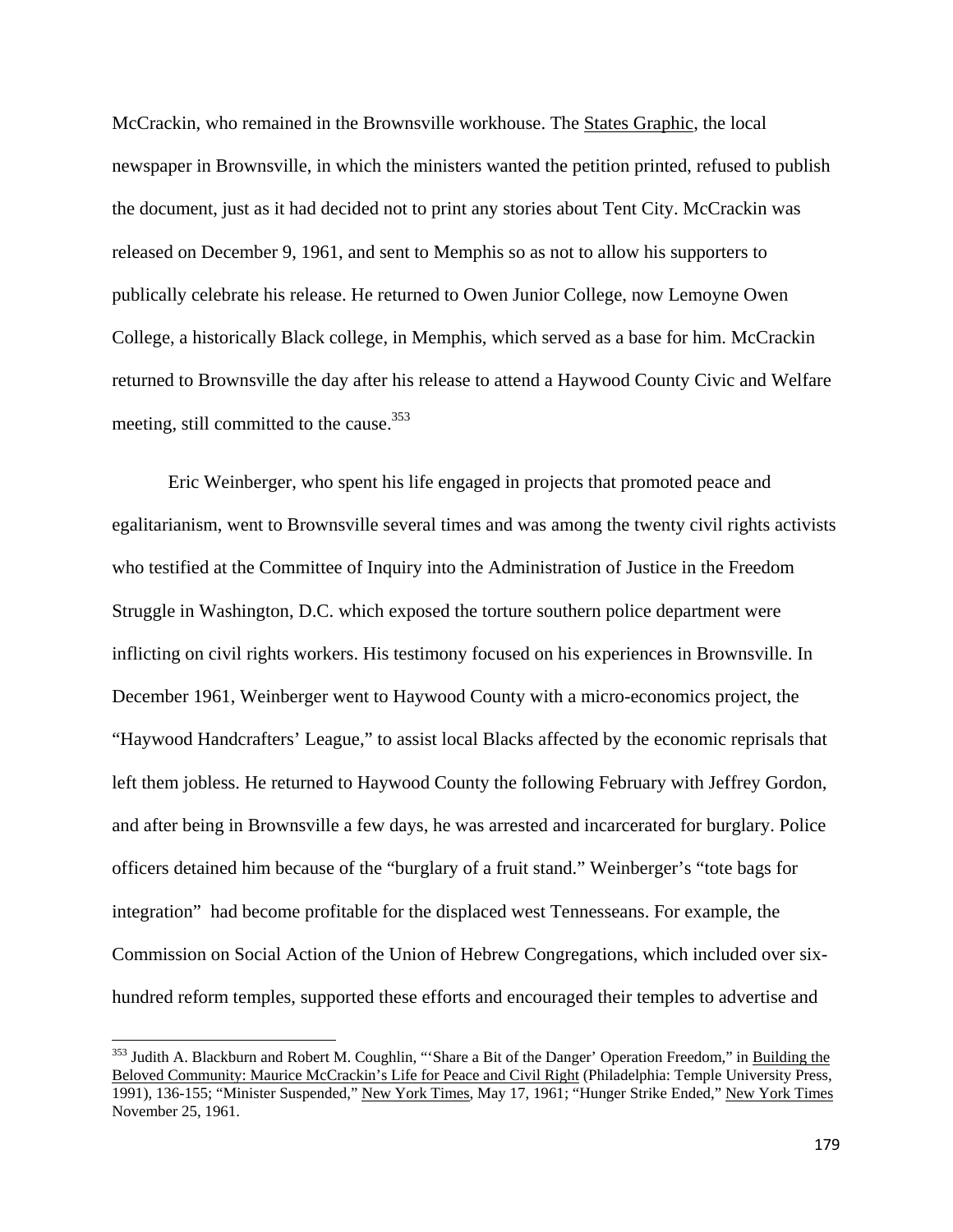help to sell these items. Seventy-five families produced income by crafting the tote bags and mailing them to customers across the country.354

Although the Black families valued Weinberger's contributions, local white law enforcement resented his interference. During Weinberger's interview with the Committee of Inquiry into the Administration of Justice in the Freedom Struggle, he testified that he had been imprisoned without being told exactly why he was being arrested and that he had been "dragged out of the courthouse by his feet with his head bouncing on cement steps." He said the police used metal clamps to bind his hands. He charged that his pants had been ripped off of him, and he had been beaten until he "passed out several times." Further testimony revealed that police officers cursed him and used an "electric shock probe" (cattle prod) "around the private parts." He also maintained, "I was picked up and held in the air by the private parts." In November 1962, Weinberger received the Congress of Racial Equality's (CORE) third annual Gandhi Award for his non-violent social justice efforts in Brownsville. Weinberger returned to Brownsville in August 1963 and was arrested again. Although Blacks in Brownsville, no doubt, respected Weinberger's recognition, they were more grateful for his personal testimony which documented the sadistic nature of local law enforcement to which they were constantly subjected.<sup>355</sup>

Other projects to support the community included summer workcamps that Mrs. Virgie Hortenstine of Cincinnati organized in Haywood and Fayette Counties. Students from

<sup>&</sup>lt;sup>354</sup> "Jewish Group Backs Sales to Aid Negroes," <u>New York Times</u>, January 21, 1962.<br><sup>355</sup> Charlotte Devree, editor for CORE, "Justice,"

http:content.cdlib.org/view?docId=kt80005x7&&doc.view=entire(from Calisphere, a world of primary sources and more, the Regents of the University of California) ;"Jewish Group Backs Sales to Aid Negroes," New York Times, January 21, 1962; "Tennessee Expects to Free Two Whites," New York Times, March 5, 1962; "Gets Award for Aiding Tenn. Sharecroppers," Chicago Defender, November 10,1962; "Brutality Charged in Tennessee Town," New York Times, August 6, 1963.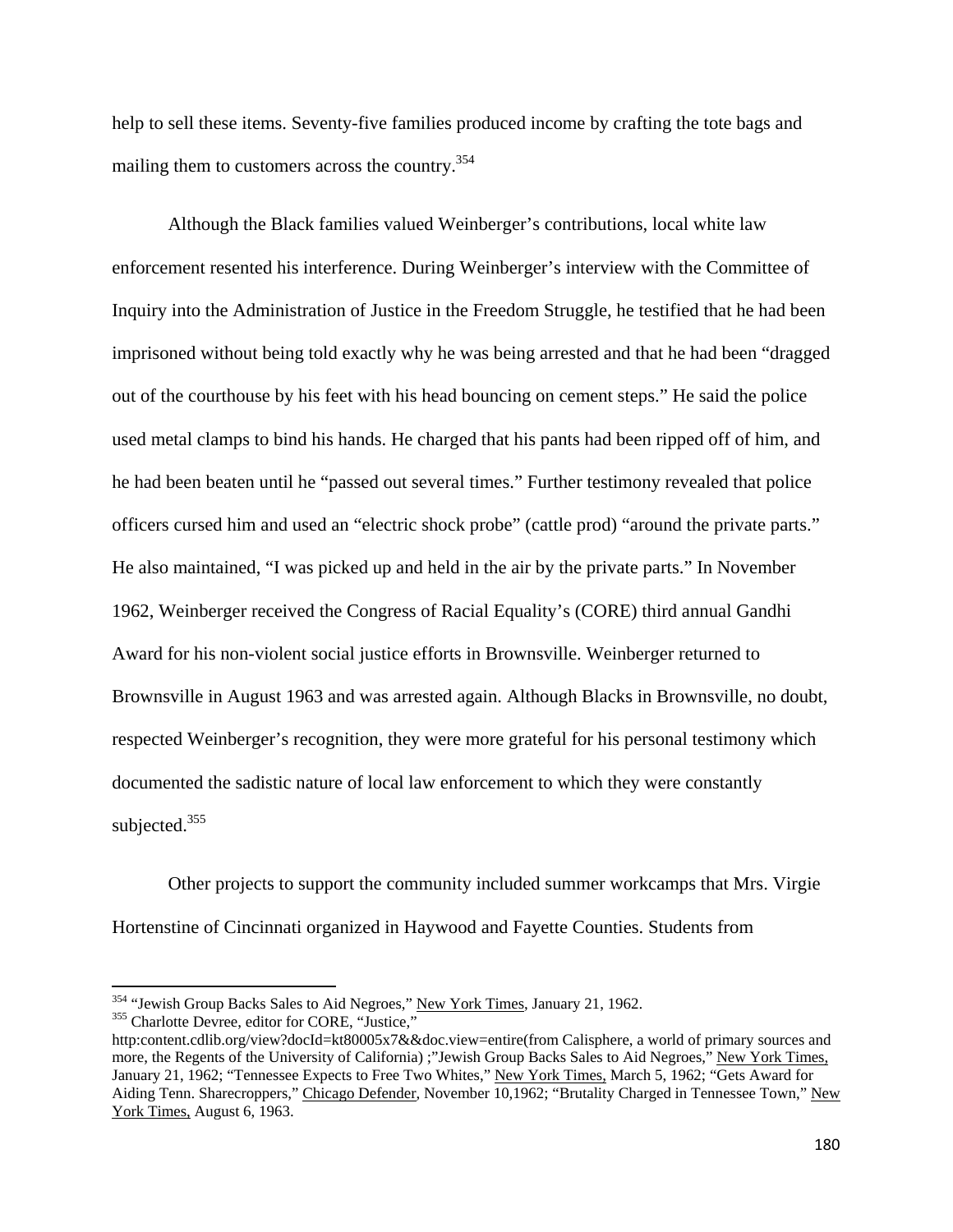institutions such as Swarthmore, Sarah Lawrence, and Ohio State lived on farms with local Black families and worked alongside them in the fields. They picked cotton and developed an appreciation for rural life, and also participated in voter registration drives. While Sarah Lawrence and Swarthmore students lived in Tennessee, students from Haywood and Fayette Counties participated in a downtown Philadelphia workcamp in which students helped to remodel houses. When students were not working, they toured the "City of Brotherly Love." These enrichment opportunities were sponsored by several Quaker organizations and groups such as the Cincinnati Chapter of Operation Freedom. Despite both the civic engagement and the cultural exchange components, some whites opposed this program. For example, whites who apparently rejected "race mixing" on all levels disparaged Blacks families because white workcampers lived with and worked alongside them. Once workcampers in Fayette County were warned by travelers in a passing car, "You better get out of Fayette County or you're going to be killed." Students provided local and federal authorities with the license number from the car, but no arrests were made. Workcampers in Fayette County also faced intimidation from "six carloads of whites . . . armed with ropes and weapons. . . ." 356

Local Black business owners also served as allies to Tent City dwellers. As both Blacks and whites from outside the region showed their solidarity, only a few local whites came forward as allies. They too were subject to economic hardship and potential physical violence as well. Oren and Sarah Lemmon, for example, lived in Stanton (Haywood County) and owned both a grocery store and a dry cleaner. The dry cleaner provided home delivery service for customers, including African Americans.<sup>357</sup> The Lemmons were aware of a blacklist circulating among

<sup>&</sup>lt;sup>356</sup> "White and Colored Workcampers Being Harassed In Tennessee," <u>Chicago Defender</u>, August 17, 1963.<br><sup>357</sup> During a conversation with Cecil M. Giles on October 31, 2011, Cecil noted that he knew Mr. Lemmons personally as he had come to the Giles's home to deliver dry cleaning.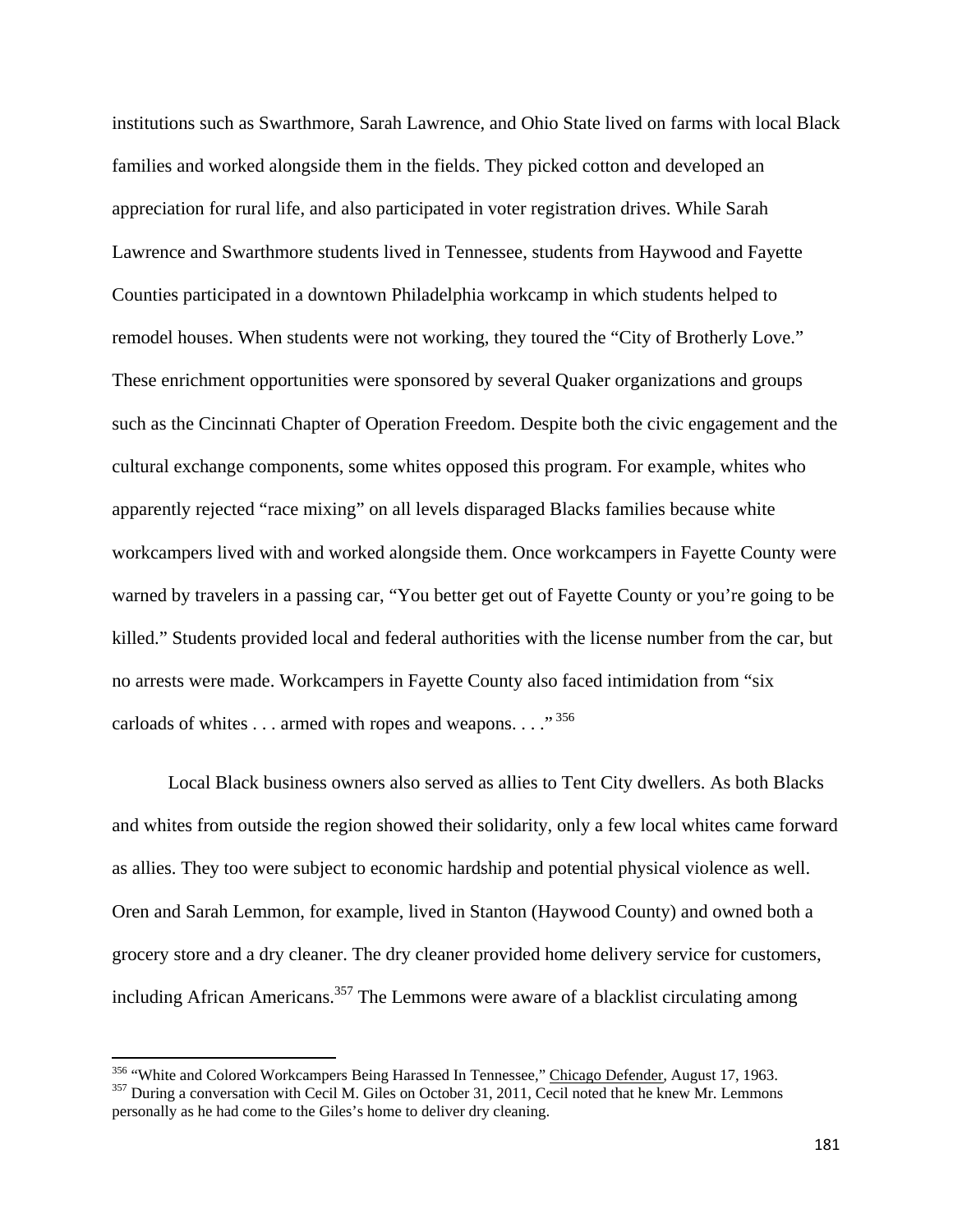merchants that identified African Americans who were not to receive service because of their attempts to vote, and the couple acknowledged the existence of this blacklist in open court, which put them and their businesses in jeopardy. Leo T. and Frances Redfern, Fayette County residents, suffered economic consequences as they were "forced out of business because they refused to honor the blacklist."<sup>358</sup>

In 1960, Golden Circle Life Insurance Company, a stock company which developed from a fraternal organization, celebrated its second year in operation. The company had already begun to expand as its officers planned to "cover Tennessee." District offices in Memphis, Nashville, and as far east as Knoxville were established, thus providing employment opportunities for African Americans in west, middle, and east Tennessee. The company offered life and health insurance policies to African Americans who might not otherwise have purchased insurance, although Atlanta Life, also a member of the National Insurance Association (NIA), did have a district in nearby Jackson. Brownsville, however, had the distinction of being the site of Golden Circle's home office. This Black-owned insurance company was counted among the nationally recognized insurance companies in Black Enterprise magazine and helped to put Brownsville on the "map" of Black entrepreneurship. Golden Circle's policy known as the "education" policy became a popular plan for families with children who wanted to attend college. The policy matured when the insured reached eighteen years old, providing seed money for college or technical school. The debit or industrial insurance market allowed for smaller, weekly premium payments. It also facilitated a more personal and direct relationship with the agent, who came to policyholders' homes regularly. Policyholders developed intimate relationships with their agents

<sup>&</sup>lt;sup>358</sup>Judith A. Blackburn and Robert M. Coughlin, "'Share a Bit of the Danger' Operation Freedom," in Building the Beloved Community: Maurice McCrackin's Life for Peace and Civil Right (Philadelphia: Temple University Press, 1991), 136-155 .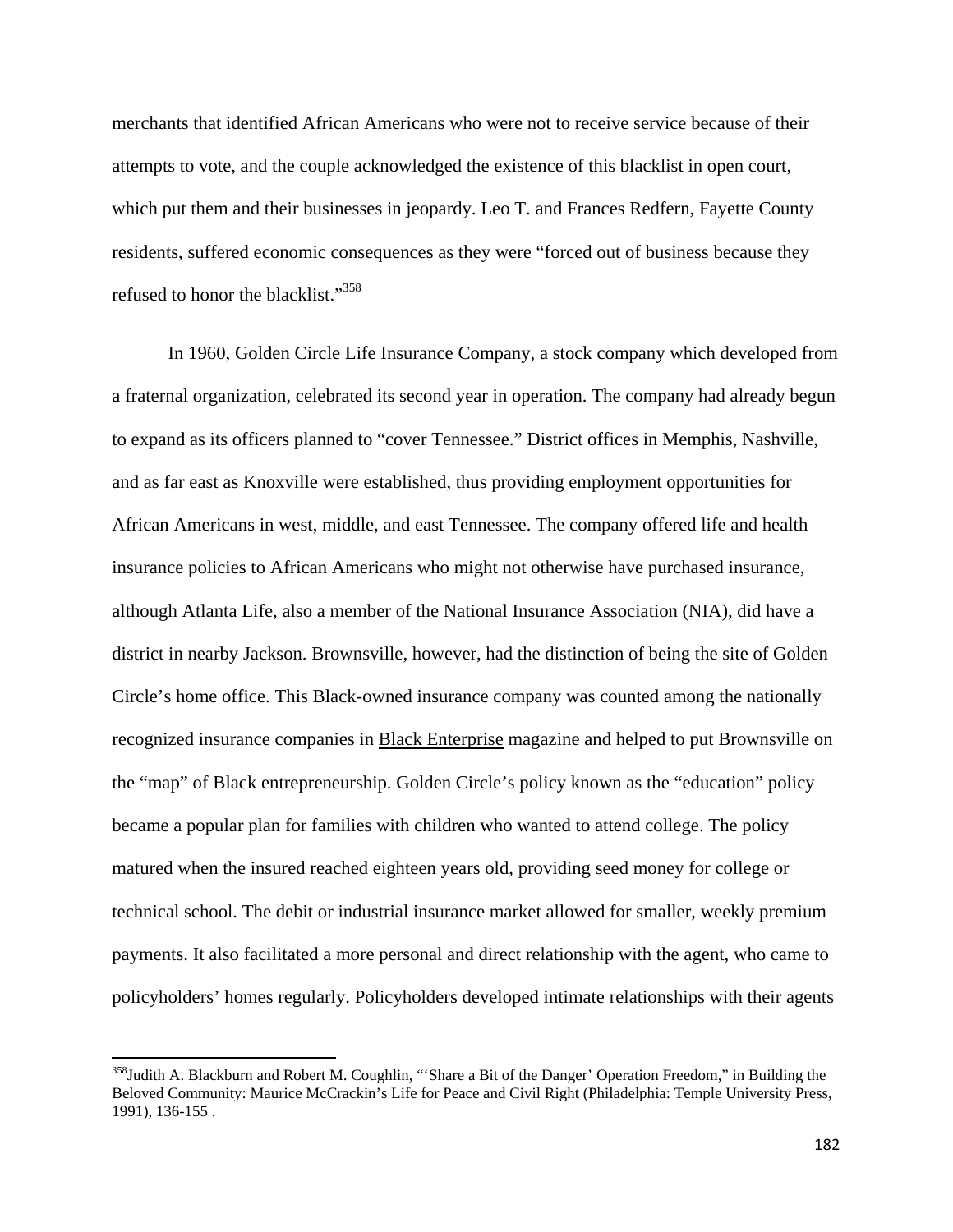and by extension their insurance company. Because of their affiliation Golden Circle and Rawls businesses, many policyholders allowed Rawls Funeral Home to handle with the funeral services for their loved ones. Members of the Rawls burial association, which was established in the 1930s, often became Golden Circle policyholders. The company was local and policyholders had full access to company officials, including the president, C.A. Rawls. Rawls's open door policy promoted camaraderie and built good-will for his businesses throughout the county. Having the freedom to enter Rawls's office simply to say hello, get advice, ask for a loan, or to lodge a complaint about services was an important feature for customers, especially given the deplorable treatment Blacks typically received from white business owners. Golden Circle policyholders were often neighbors, church members, extended family, fellow lodge members, fraternity brothers, Rawls Funeral Home supporters, or individuals in the struggle who believed investing in the Black community was an investment in Black America's future.<sup>359</sup>

During the nearly three-year Tent City embargo that left Blacks, especially the most vulnerable among them, without food, shelter, gasoline, medical care, income, credit, and employment, Rawls was approached to help the farmers financially. He did not have the ready cash needed to assist the hundreds of sharecroppers and other farm families who lacked funds for basic necessities as well as farm equipment and tractor rentals, gasoline for the machines, seeds, fertilizer, and other supplies. Over the course of nearly three years, financial support from outside sources aided the farmers. Still, many farmers were already living in poverty, and the embargo exacerbated their financial woes.

<sup>&</sup>lt;sup>359</sup> Jim Crow Insurance article; Interview with Cynthia and Malt Bond, April 15, 2010; Golden Circle was featured in Black Enterprise when the top 100 Black-owned insurance companies were recognized.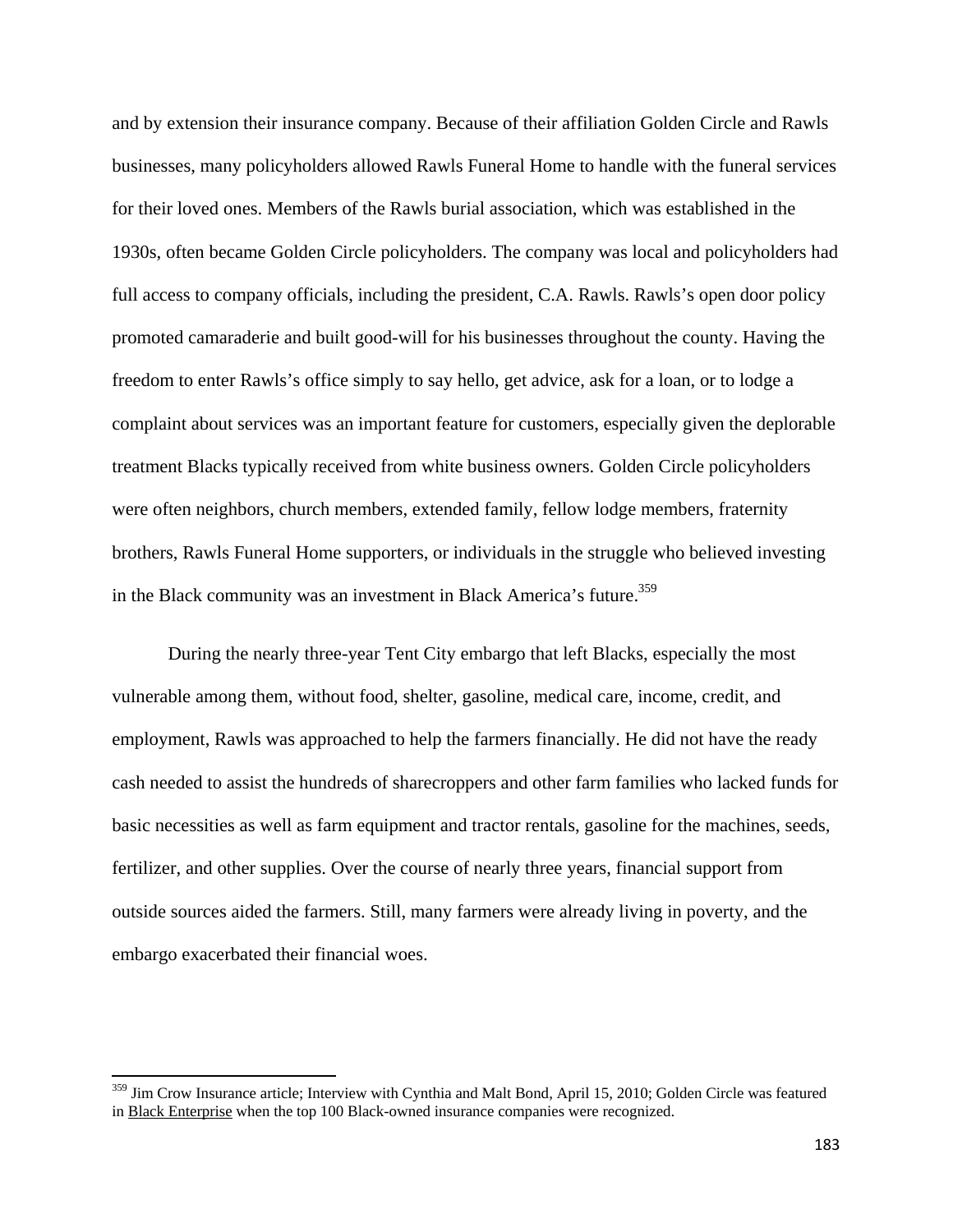After analyzing his options and feeling, no doubt, a sense of helplessness, Rawls went to the Brownsville Bank to make a loan on the farmer's behalf. T.C. Chapman, the bank president, told Rawls the he would not authorize a loan for the farmers. Emotions were high, and the political climate was rife with racial hatred, mistrust, and a jealous possessiveness of resources, including American citizenship rights. Whites were generally determined not to lose power in counties where the majority of citizens were African American. These extreme measures reflected the extent to which they wanted to maintain their social, political, and economic status. After an entire day of waiting, Chapman finally agreed to loan Rawls the money, but not on behalf of the farmers. Rawls who had assets to cover the loan could borrow the money as a private citizen and do with it what he wanted, but when the loan was due only he, not the farmers, would be responsible for the indebtedness.

Rawls borrowed \$240, 000 to aid the farmers. The less publicity about the money the better as anonymity provided safety and protection from Ku Klux Klan or White Citizens Council retribution. Available records to date do not indicate if Rawls had a selection process that screened good risks, but Rawls lent the money to area farmers. Mr. Earl Maclin, an officer at Golden Circle who lived in Somerville, often left the Golden Circle office in the evenings with bags of money and the requisite promissory notes for individuals who had been approved for loans from the Rawls funds. Tent City continued to be a hotbed of racial animosity and economic reprisals, but borrowers repaid all of the money, enabling Rawls to repay the Brownsville Bank when the note was due.  $360$ 

<sup>&</sup>lt;sup>360</sup> Interview by author with Cynthia Rawls Bond and Maltimore Bond, April 15, 2010; Interview by James A. Baxter with C.A. Rawls, July 4, 1977; James Arnold Baxter, "C.A. Rawls, A Portrait," Master's Thesis.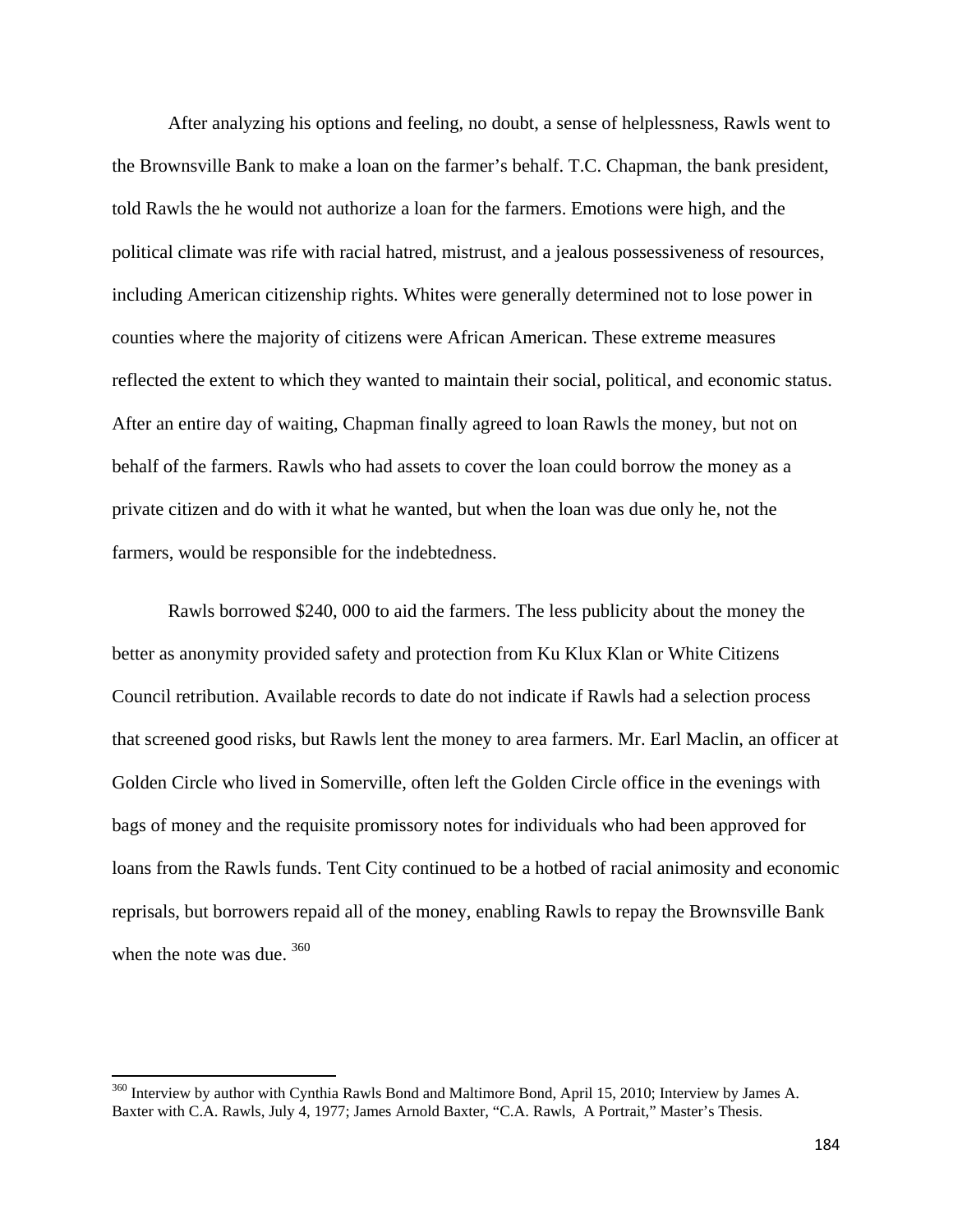## United States of American v. Charles A. Rawls

Also in 1960, Rawls was contacted to join a racially integrated group of men in Nashville who were planning to organize a savings and loan that would benefit both Blacks and whites, but especially Blacks who were usually "insulted" and often unable to "get a fair shake" when conducting business. Blacks also had limited access to financial support in the Jim Crow South. Hobert Martin, a member of Golden Circle's Board of Directors and the Tennessee State Negro Funeral Directors Association, and Victor Barr, a white attorney from Nashville, met with Rawls to discuss this business venture. According to Rawls, among the goals were to "build homes, tear down slums, and renovate homes." These were worthwhile goals which he supported.

Establishing a savings and loan with these goals in mind was critical, especially since hundreds of sharecroppers in west Tennessee were, at that very moment, living in Tents because they had been evicted from their homes for attempting to register to vote. Tent City was a visual reminder that economic empowerment and fiscal autonomy were indeed important components of full citizenship. Rawls remained focused on his efforts to open a savings and loan in Nashville, as well as balancing his work at Rawls Funeral Home and Golden Circle with efforts to empower Tent City residents.

By April 1962, the Community Federal Savings and Loan Association was open for business at 2430 Jefferson Street. However, acquiring the reserve to launch the association had been no small feat. According to federal laws, the association had to be federally insured before it could receive a charter. This meant having deposits and enough capital in reserve to open for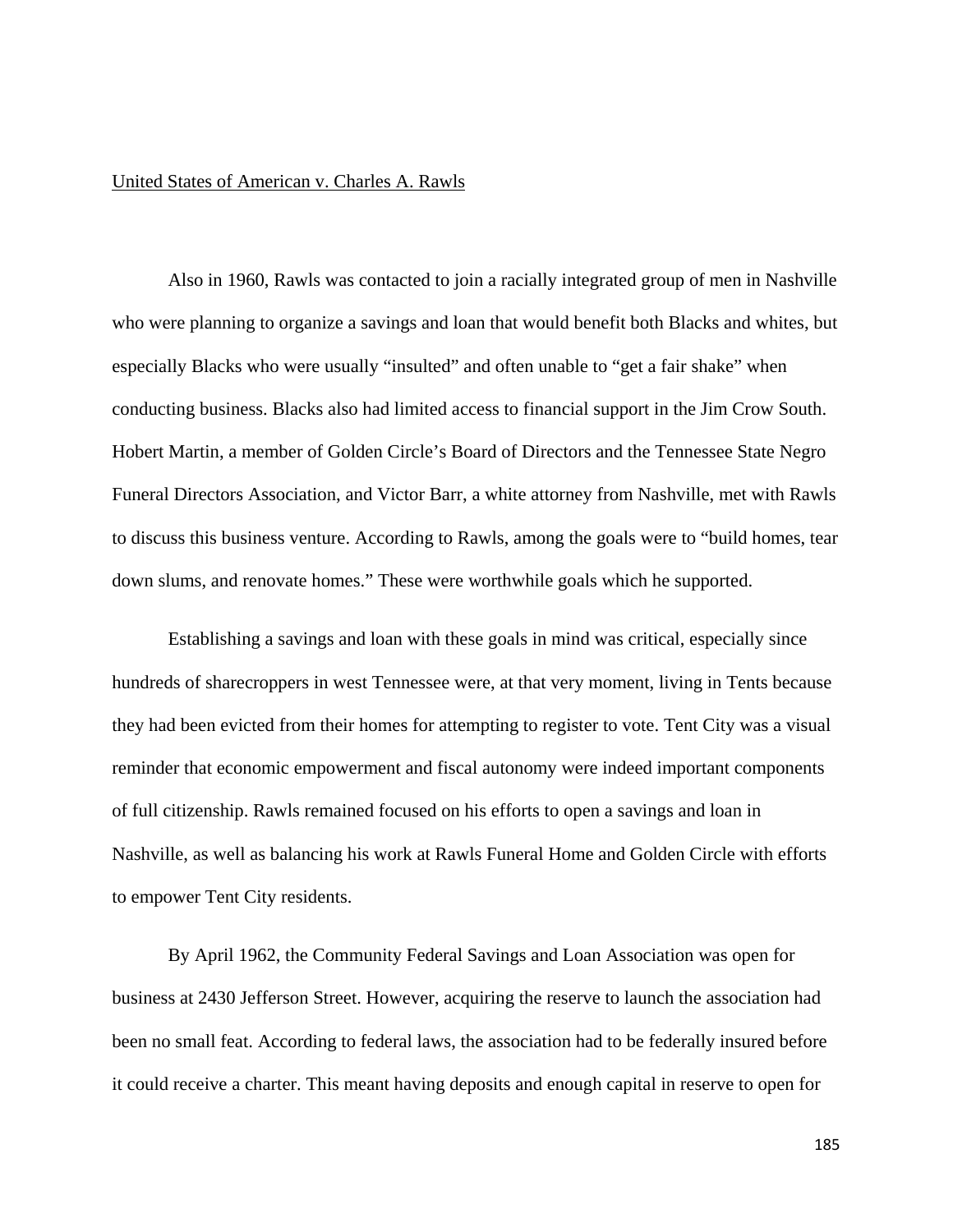business. The goal was almost \$450,000 to meet the legal standard. Rawls and other organizers met with legislators, solicited investors, and moved forward with their plan. Rawls used his contacts within the state and across the country to solicit investors and those willing to make deposits. Rawls pledged \$10,000 from Golden Circle and contacted a number of Black business owners requesting \$10,000 from each. In less than two hours on the telephone, he had received over \$100,000 in pledges. In a bold move, the team met with the directors of Tennessee's National Life and Accident Insurance Company, a Nashville-based firm established in 1901, which collected approximately \$300,000 a week in premiums, with about 70 percent of those premiums coming from Black industrial workers. Initially, company representatives declined to contribute to the association. Rawls, aware of the firm's history, reminded the men that the company's success was in large part because of the support of Black workers. He also knew the story of Elijah Whitelaw, a Black insurance agent for National Life in Brownsville during the 1920s who grew a large debit for the company, insuring hundreds of African Americans, and once the debit was solid, generating premiums regularly, the company replaced him with a white agent. Depositing \$10,000 into the association would be a small gesture of goodwill to the Black community. The meeting ended without any commitment from National Life, but Rawls left his business card on the table. The next day Community Federal received a check for \$10,000 from National Life and Accident Insurance Company. White-owned banks and financial institutions were not typically in favor of this new savings and loan; however, several companies made deposits.<sup>361</sup>

<sup>&</sup>lt;sup>361</sup> For more information on National Life and Accident Insurance Company, see John Egerton, Nashville: The Faces of Two Centuries, 1790-1980 (Northbrook: Plus Media, Inc., 1979) ; interview by James Baxter with C.A. Rawls, July 4, 1977; interview by author with Cynthia and Malt Bond, April 15, 2010; James Arnold Baxter, "Charles Allen Rawls, 'A Portrait,' 1907-1977"( unpublished master of science thesis, Tennessee State University, 1982.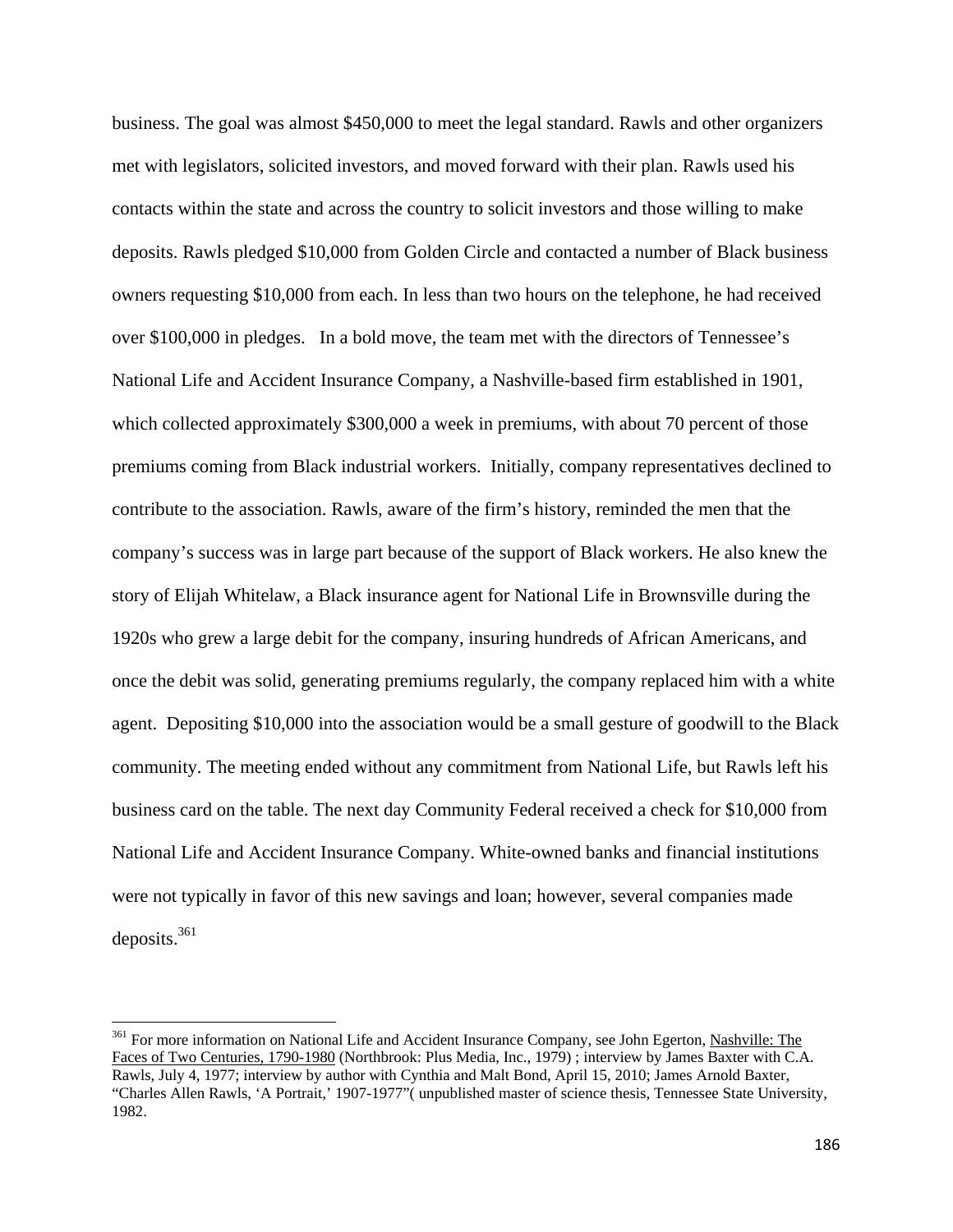The association attracted different types of depositors. For example, Malt and Cynthia sent money from Lansing as did their friends Cullen and Helena Dubose, representing small deposits from couples who were just starting out.<sup>362</sup> James Maclin represented another type of investor. Maclin was a middle-aged African American landowner from Haywood County. He drove a school bus, and his wife was teacher. The couple owned rental property and saved their money through the years. Maclin was known for saying that he wasn't "rich" but that he was a "wealthy son-of-a-gun." Despite confusing the meanings of the words, he knew that he wanted to deposit his money in the new savings and loan. Locals with checking accounts, who wanted to make deposits, left checks at the funeral home, but depositors often left cash in envelopes or paper sacks with Rawls, trusting him to take the money to Nashville, make the deposits, and return the receipt or bank book. Some depositors did not even expect a receipt; Rawls's word was enough.<sup>363</sup>

On one trip to Nashville, James Maclin decided to ride with Rawls so that he could see the new building. Rawls, a Black man in the South, was transporting a trunk of money thousands of dollars-- from west Tennessee depositors to a Black-run savings and loan association in Nashville. He had kept a pistol in his locked glove box since the 1930s, but the trip to Nashville with all of that money could have been dangerous given race relations in the South and the insignificance of a Black life during those days. Rawls welcomed the company on the 150-mile trek, but let Maclin know about the large sum of cash he had in the trunk. Before reaching Community Federal, Rawls pulled into a gas station, where he purchased some gas. He then requested the key to the restroom to which the clerk responded "no" because the restrooms

<sup>&</sup>lt;sup>362</sup> Interview by James Baxter with C.A. Rawls, July 4, 1977; Interview by author with Cynthia and Malt Bond, April 15, 2010; Baxter, "Charles Allen Rawls, July 4, 1977; Interview b<br>
<sup>363</sup> Interview by such a set of the state of the SAL Contract of the Portrait,' 1907-1977."

Interview by author with Cynthia and Maltimore Bond, April 15, 2011.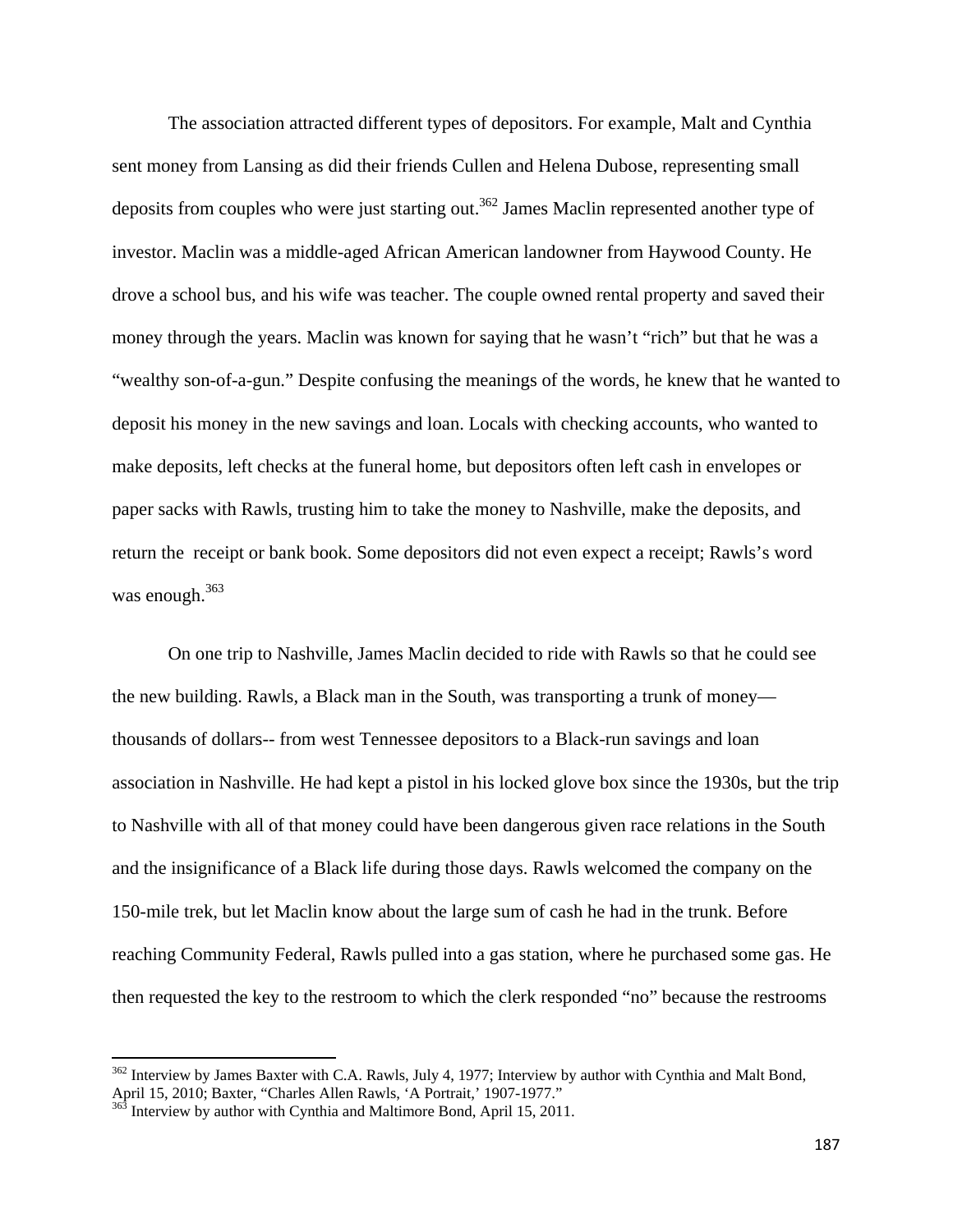were reserved for whites only. Maclin was livid, insisting that Rawls should have told the insolent clerk to take a look in the trunk and then say no. Rawls took the insult in stride as he drove his car filled with money, and now gas, to Nashville's brand new savings and loan association, of which he was president. 364

The original nine-member board of trustees for the association consisted of a dynamic group of men that included two white attorneys, despite the racial discord within the segregated South at the time. In addition to Rawls, other members of the board included Alfred C. Galloway, a Nashville native who had earned a master's in organic chemistry from Fisk University. Galloway owned a contracting business and became the second president of Community Federal. Dr. Harold D. West was a New Jersey native who held a PhD in biochemistry from the University of Illinois. He had served as president of Meharry Medical College since 1952. Dr. Walter S. Davis, a Mississippi native, held a doctorate from Cornell University and was president of Tennessee State A & I from 1948-1968 (now Tennessee State University). Hobert Martin, a founder of the association, was co-owner of McGavock and Martin Brothers Funeral Home with his brother J.D. Martin, a veteran and Tennessee State University graduate. Both men were vice-presidents of the association. Austin Swett was from an entrepreneurial family in Nashville.<sup>365</sup>

In August 1962, C.A. Rawls received a letter from John London, special agent from the U.S. Department of the Treasury Internal Revenue Service, Intelligence Division. London

<sup>&</sup>lt;sup>364</sup> Ibid. Incidentally, Maclin had made a profitable deal involving rental houses when a new road was coming through Haywood County that would destroy a row of houses. He had agreed to take some of the houses and repair them, which he did. Maclin also had standing in the community. For example, He had a disagreement with the minister at his church, Fredonia Baptist Church in Stanton, and decided to build another church across the street from the old one, naming it Greater Fredonia Baptist Church. Telephone interview by author with Cynthia Rawls Bond, November 10, 2011.

<sup>&</sup>lt;sup>365</sup> Baxter , "C.A. Rawls, 'A Portrait,' 1907-1977, 51-57; interview by Baxter with C.A. Rawls, July 4, 1977.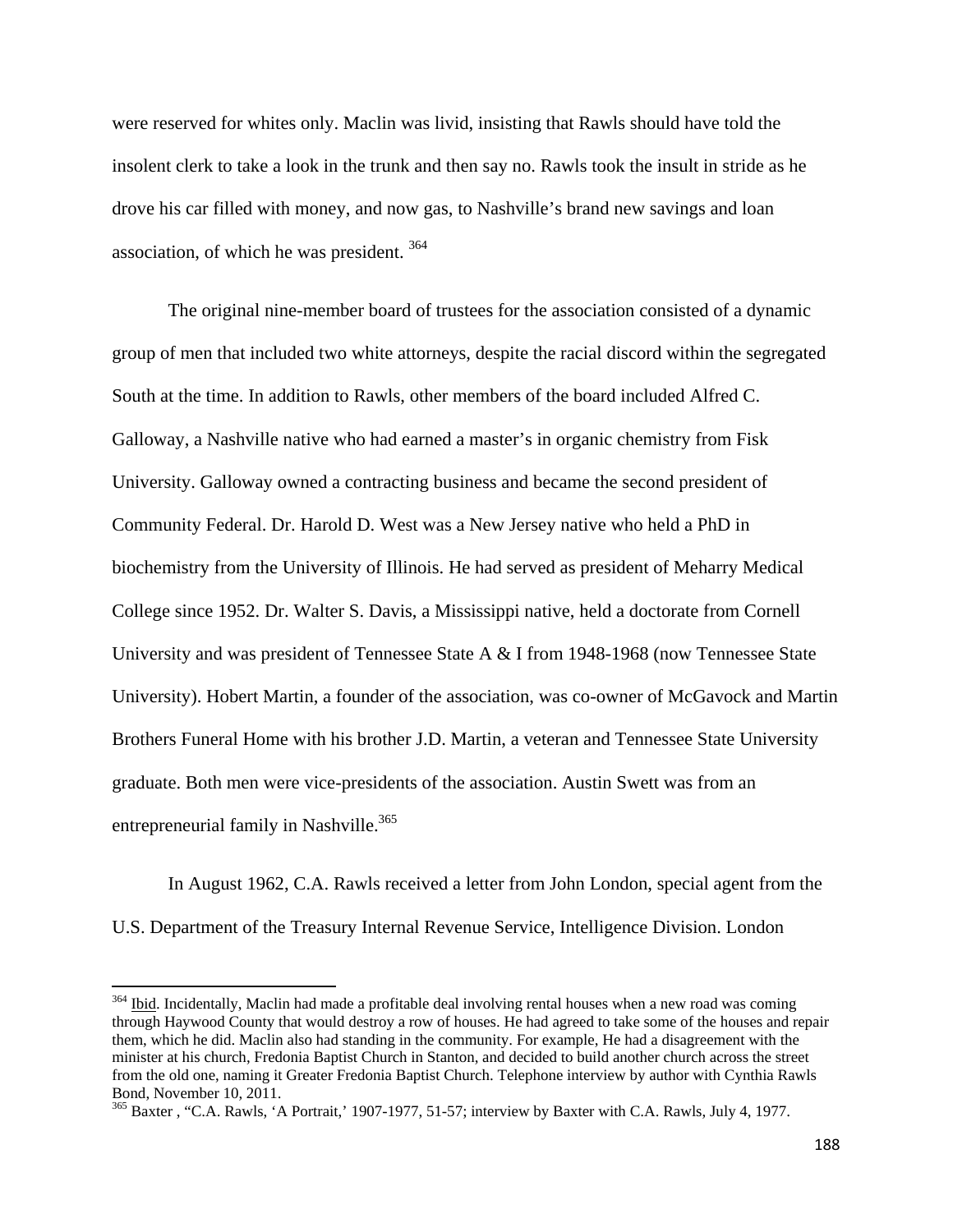advising Rawls that he would be arriving at the Rawls Funeral Home on August 6 to investigate his "Federal income tax affairs" from 1957-1961. London and his associate Internal Revenue Agent J.W. McMurray arrived and began their review. Over the next five years Rawls would be the subject of this investigation. While Rawls had an accountant, Leroy Williams, who kept his books, he decided to hire Lucian Minor, owner of an accounting firm in Memphis, to do a special audit of his transactions from the burial society to prove that he was reporting income accurately. After almost a year later, Rawls discovered that the agents were reviewing his tax history, not to determine whether he owed back taxes and fines for possible late payments, but that they were gathering information for a criminal case against him for alleged income tax evasion, based on unreported income from funerals and burial insurance premiums.<sup>366</sup>

Rawls had often said tongue-in-cheek that a man needed excellent doctors and lawyers; otherwise, he would end up in the cemetery or in jail. On July 1, 1963, he heeded his own advice, and contacted Memphis attorney Lucius Burch of Burch, Porter and Johnson for legal representation. Burch, Porter, and Johnson was a prestigious law firm established in Memphis in 1904 by Charles N. Burch, a founder of the Memphis Bar Association; Clinton H. McKay, former member of the Tennessee Legislature; and H.D. Minor, a former president of the Lawyers Club of Memphis. Lucius Burch and his firm were staples in west Tennessee. Shortly before Burch took the case, he had hired B.C. Clifton, an attorney employed with the IRS who left the government to join the firm. Given Clifton's expertise with the IRS, Burch asked Clifton to review the Rawls case. Clifton visited Brownsville and observed the approach Minor and the accounting firm was taking to show that Rawls had not failed to report income from the burial

<sup>&</sup>lt;sup>366</sup> United States of America v. Charles A. Rawls, No. CR-66-80, NRC-10-1778, National Archives of Atlanta, May 22, 1967; Interview by James Baxter with C.A. Rawls, July 4, 1977; Telephone interview by author with B.C. Clifton, July 22, 2011.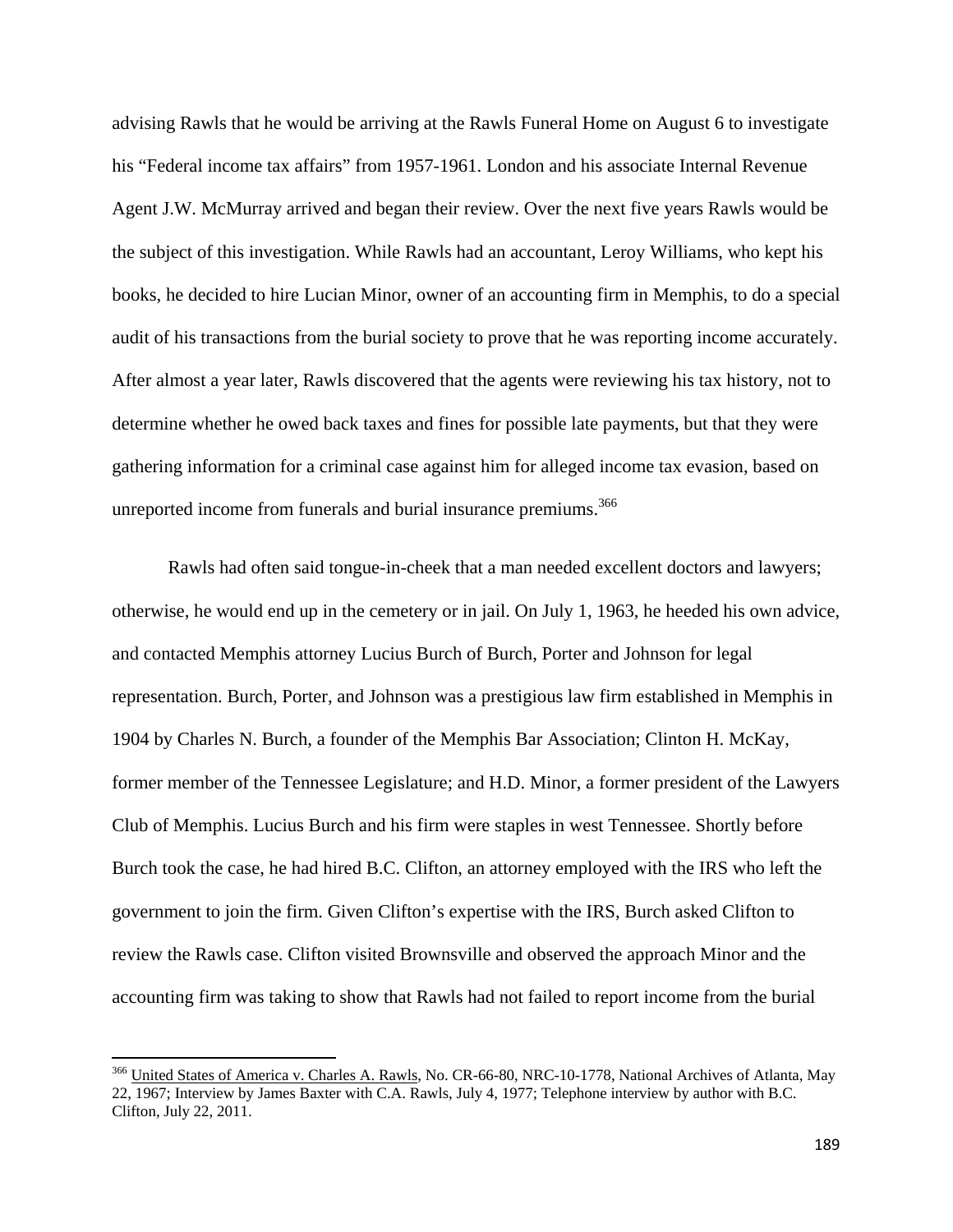association. According to Clifton, Minor had been using an actuarial table to compute Rawls's liability to burial insurance members, which was more appropriate for an insurance company like New York Life rather than the Rawls burial association operating solely in west Tennessee. Clifton stopped the Minor audit and began to plan a strategy for Rawls's defense. Lucius Burch remained the attorney of record. His name and presence in the courtroom would commandeer social capital for Rawls, a Black man from rural west Tennessee was defending himself against the federal government. Still, Clifton became the lead attorney and soon began building his case.367

In addition to drafting motions and legal documents that charged agents London and McMurray with failure to inform Rawls that he was being investigated for possible criminal violations of the Internal Revenue Code; that he had the right to retain counsel; and that he was not required to make his records available to them, Clinton also decided to interview burial insurance members. As a white stranger, he could not enter the homes of the burial members, all African Americans, with a barrage of questions without a community liaison. Clifton and Al's son Bill drove through the rural "back roads" of Brownsville and adjoining counties to interview burial association members. The two men often left Brownsville in the morning and worked all day. Clifton had created a form that he used to record relevant information regarding claims and premium payments. By lunchtime, Bill and B.C. were usually famished. They wanted simply to eat, review statements and issues raised in the conversations, and resume their work so they could finish without interrupting suppertime for the families. Finding a café to have lunch was a chore since not all establishments were integrated. Bill typically entered the restaurant first, if he could enter and be seated, they would stay; otherwise, they had to find another restaurant. During

<sup>&</sup>lt;sup>367</sup> B.C. Clifton telephone interview; Burch, Porter & Johnson History www.bpjlaw.com/history.php.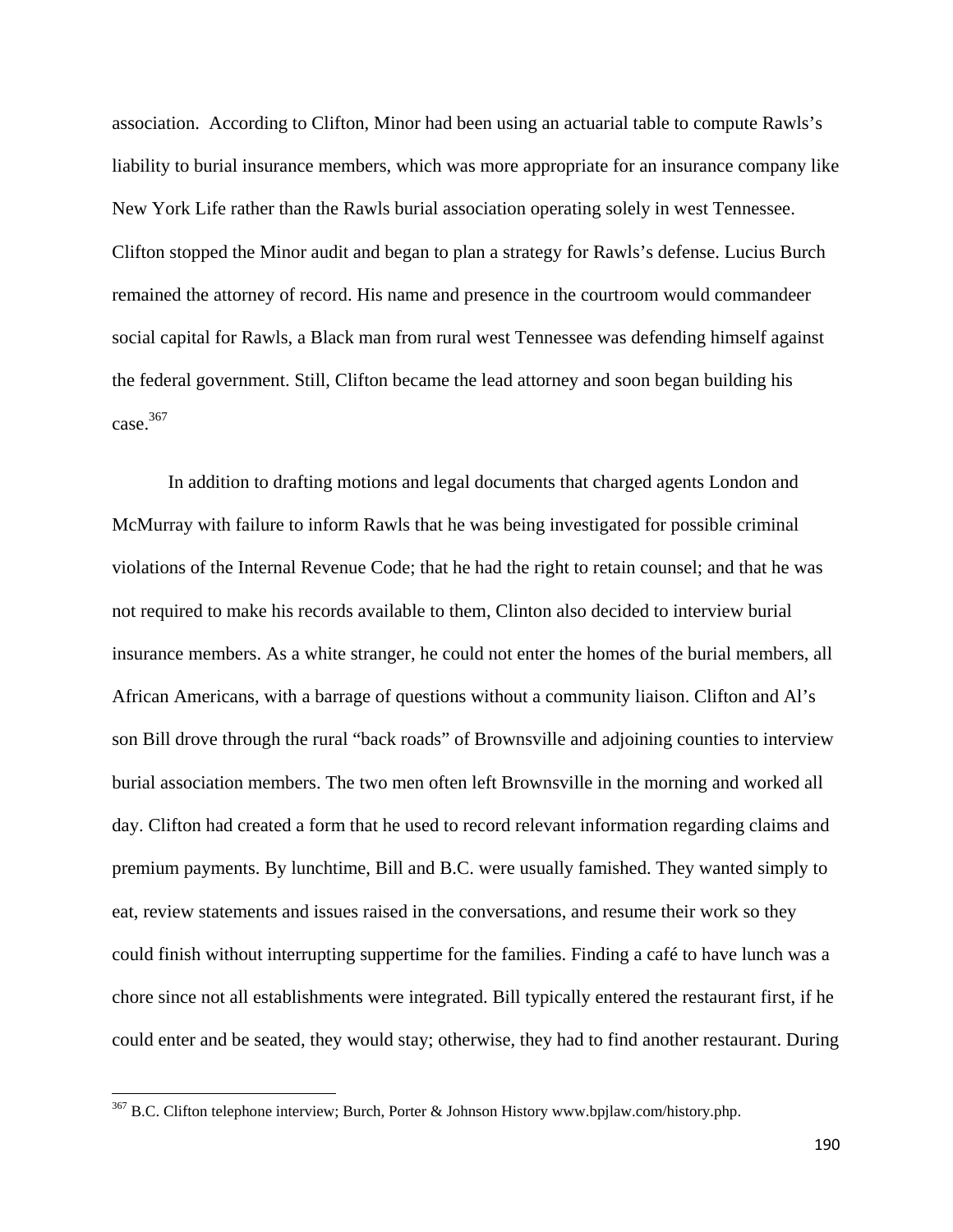their travels, they came across the tents of Tent City. Clifton, who had only heard about the settlement, almost "lost his breath" when he saw it. He remarked, "It felt like somebody had hit me in the chest." After months of gathering information, Clifton had interviewed about one hundred people. The stories he heard from the burial association members he interviewed convinced him of Rawls's integrity and the "unbounded good-will" Rawls had "throughout the county." Thus, he continued vigorously preparing for his first court case, should the investigation go that far. 368

Then on June 7, 1966, U.S. Marshalls appeared at Rawls Funeral Home with an arrest warrant for C.A. Rawls. C.A. sent word for his brother Zannie, who was across the street at Golden Circle, to come to the funeral home. Garnett Bond, Ollie Bond's brother and Cynthia's father-in-law, happened to be among the men sitting in the funeral parlor that day. Garnett traveled to Memphis with C.A. and Zannie. He and Zannie then made an appearance bond for C.A; otherwise C.A. would have been jailed. Zannie used his house valued at \$8,000 as surety, and Garnett used his farm valued at \$30,000, both free from encumbrances, to make the \$2,500 bond. On May15, 1967, almost a year later, the trial finally began.  $369$ 

While William A. McTighe, Jr, assistant U.S. Attorney for the Western District and B.C. Clifton were preparing their cases, Rawls prepared for his uncertain future. He was unsure how long the trial would last, so he packed his bags and checked into a hotel in Memphis. He knew the government had subpoenaed over 140 witnesses from across the country, including such cities as St. Louis, Milwaukee, Chicago, Rochester, New York, Mansfield, Ohio, and Ft. Wayne, Indiana, and had spent nearly \$10,000 just on travel, food, and lodging for them. He also knew

<sup>&</sup>lt;sup>368</sup> Telephone interview by author with B.C. Clifton, July 22, 2011.

<sup>&</sup>lt;sup>369</sup> National Archives.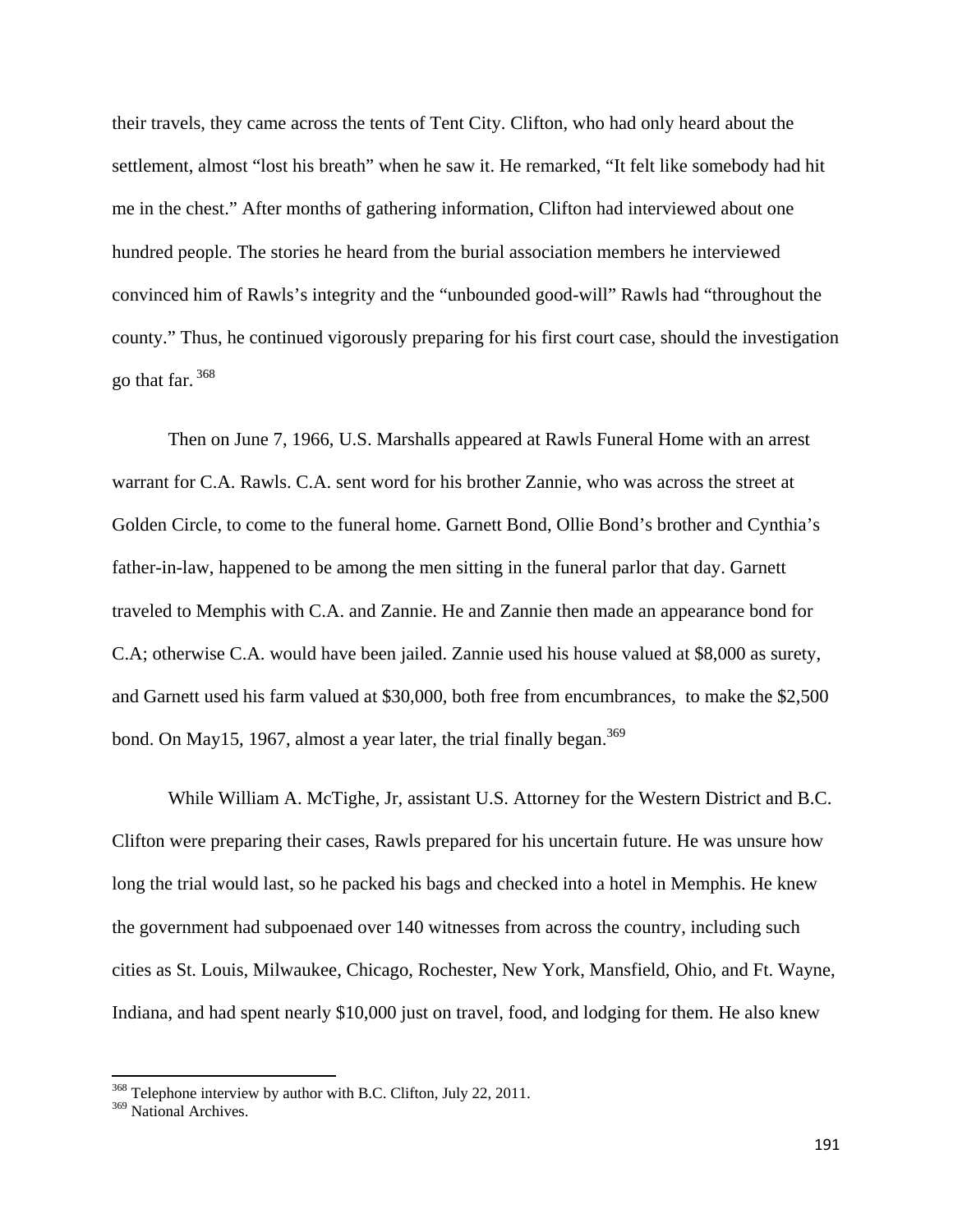had been charged with five counts of false statements which carried not more than \$5,000 and three years in the federal penitentiary; as well as five counts of income tax evasion which carried a penalty of not more than \$10,000 and a five years prison sentence. Should he lose, he could spend forty years in a federal penitentiary and owe the government \$75,000. When the trial began, Clifton recalled the many witnesses subpoenaed by the government lined up outside the court room with no designated place to wait until they were called to testify. Some witnesses perhaps recognized Clifton from his visit to their homes complained to him about the waiting and the standing-room-only accommodations. Several asked him if they could leave. Although he thought it was "pitiful" to see the witnesses waiting for hours or lined up in random stairwells, he explained to them that they were witnesses for the government, and he had no control over the matter.<sup>370</sup>

During the trial, the government raised issues intended to "smear" Rawls and to brand him as a successful businessman who had exploited the community for personal gain. Clifton's "insider knowledge" helped him as he cross-examined witnesses and analyzed events in the courtroom. According to Clifton, for example, the government "made a big deal" about the large house Rawls had built on Cynthia Drive. Since there was no hotel that accommodated Blacks in Brownsville, Clifton knew families who arrived in the city for funerals often stayed at Rawls's house while they "grieved the loss of loved ones." So, the house reflected the vision of a prudent business man who could, in the Jim Crow South, accommodate his "families," both his nuclear and business-extended. The government also pointed out that Rawls was president of Golden Circle Life Insurance Company. Clifton, who had spent months in Brownsville, knew that the Rawlses were conservative spenders. He had been to Golden Circle's home office and knew it

<sup>370</sup> Ibid.; C.A. Rawls interview.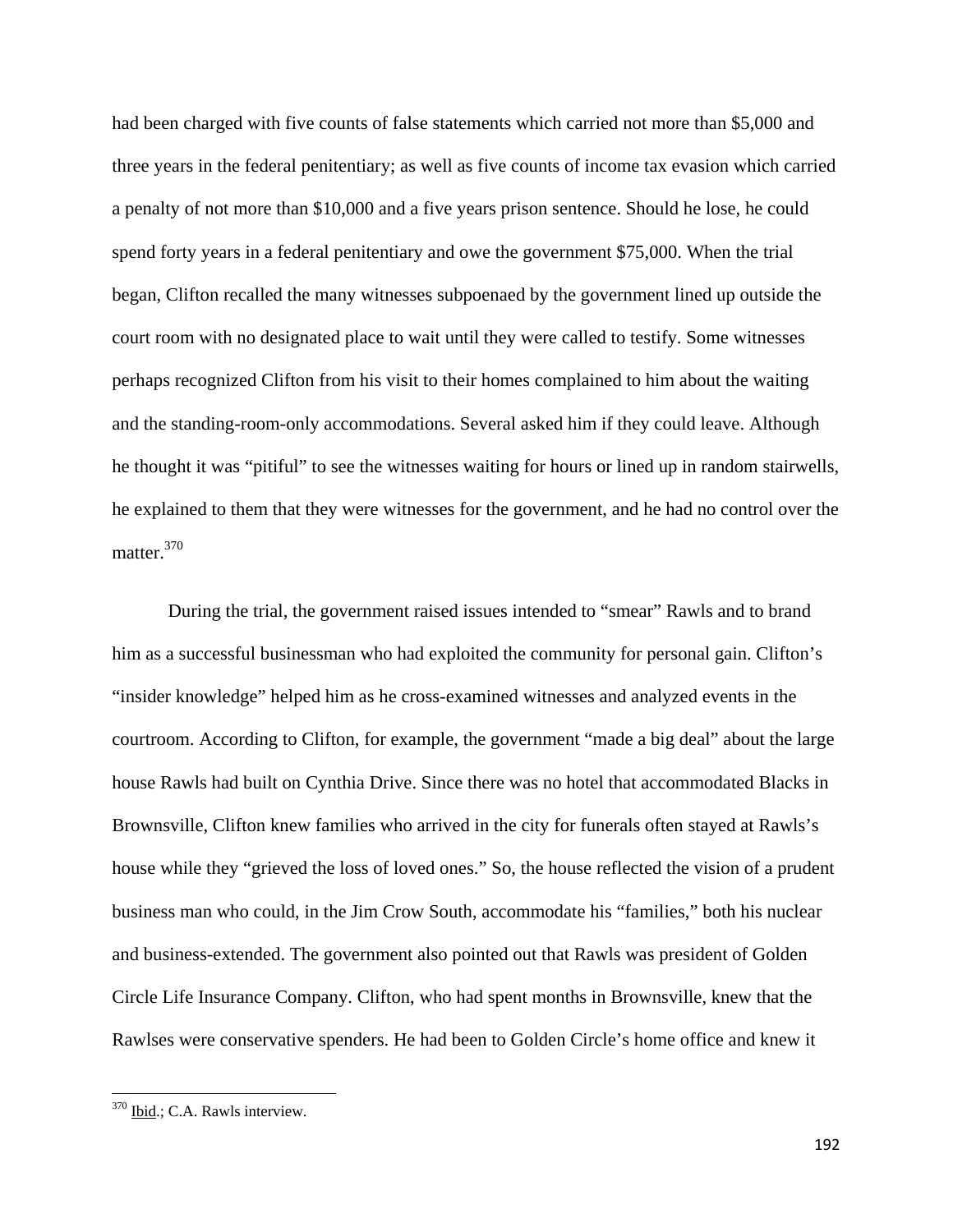was directly across the street from Rawls Funeral Home. Once while visiting, he had asked Zannie, C.A.'s brother and secretary/treasurer of Golden Circle, if he could use the telephone. Zannie told him that Golden Circle did not have a telephone. Insurance agents were out in the field, and office employees made and received calls from the funeral home, only about a fiftyfoot sprint away. Clifton asked Zannie on the stand if Golden Circle owned a computer. Zannie responded, "no." He then asked, "Well, do you own a phone?" To which Zannie also replied "no." The courtroom burst into laughter as Clifton proved that Golden Circle's daily operations were managed using a "simplistic" and "rudimentary" approach, which reflected the philosophy both C.A. and J.Z. shared. Their plans were for long-term growth, and they sacrificed to make the business financially solvent first. $371$ 

Almost a week into the trail, the parties met in Judge Bailey Brown's chambers. Judge Brown was a well-respected jurist, born in Memphis and educated at the University of Michigan and Harvard Law School. He had been an officer in the United States Navy during World War II and a partner in Burch, Porter & Johnson before being appointed by John F. Kennedy to the United States District Court for the Western District of Tennessee in 1961. By 1966, he had become chief judge of the district, and his chambers covered an entire floor of the federal building, which overlooked the Mississippi River. Judge Brown was an avid fisherman and as the men gathered in his chambers, he stood behind his desk and picked up a rod and reel he kept near his desk. Attorneys for the government began the meeting by saying that after considering Mr. Rawls's age and health they would be willing to settle for a plea of nolo contender and a "short jail time." Judge Brown fiddled with his rod and reel, appearing to concentrate only on the swishing sound that filled the room as he cast the line. He responded, "You have not considered

<sup>&</sup>lt;sup>371</sup> United States of America v. Charles Allen Rawls, National Archives; Interview by author with B.C. Clifton; Interview with Cynthia and Maltimore Bond, April 15, 2011; interview by James A. Baxter, July 4, 1977.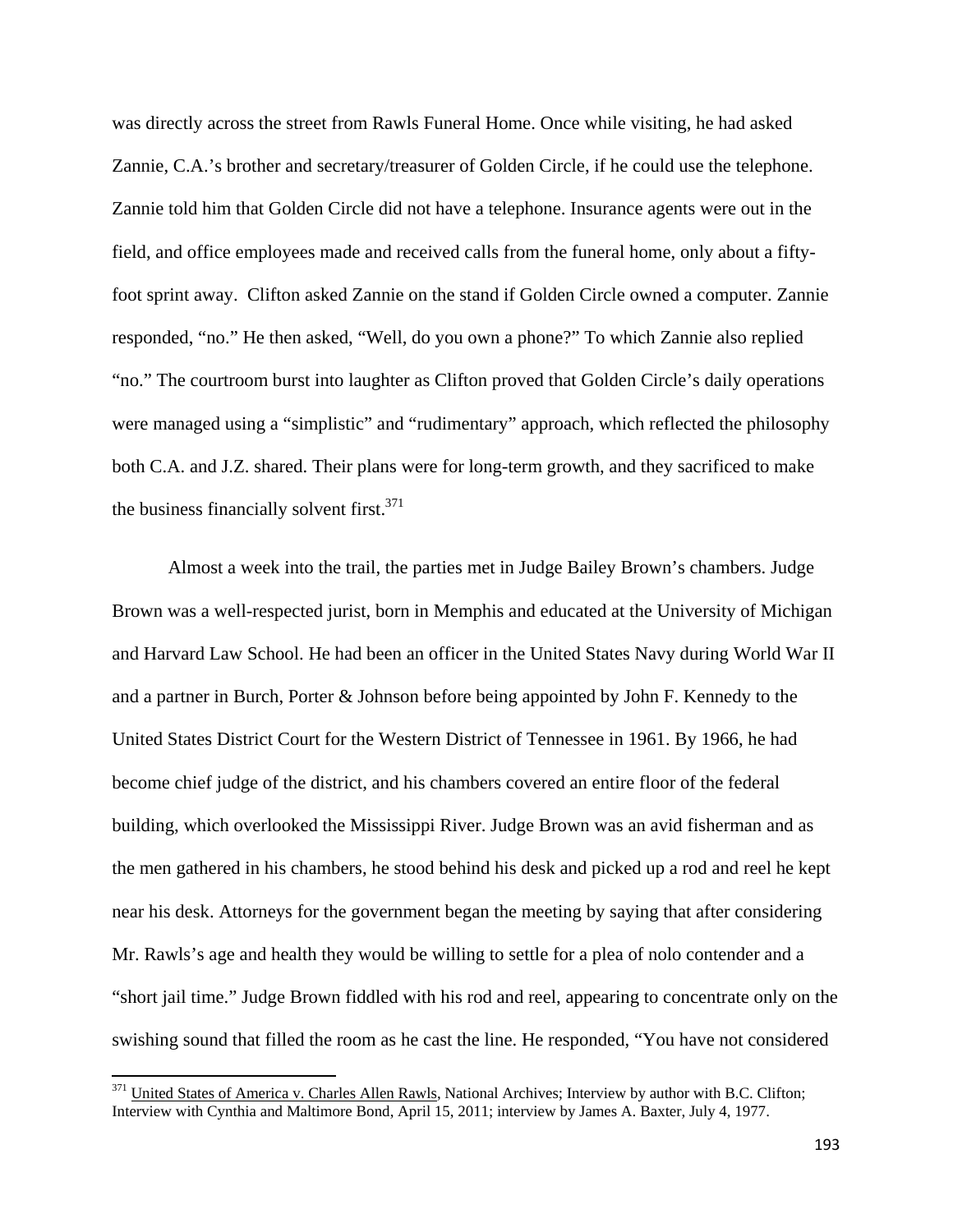Mr. Rawls's age (then casting his line and listening for the sound as the line returned) *swish* nor have you considered his health *swish*." "But you do know," putting his rod and reel down, as he leaned onto his desk, "this Young Turk is kicking your ass all over the twelfth floor of the federal building." Judge Brown had indeed been listening and evaluating the government's case against Rawls. Clearly, he, the government, and the Rawls defense team knew the nearly one hundred witnesses the government had already called to testify had done so as if they were witnesses for the defense, making the government's case quite weak. Lucius Burch replied to the government's offer regarding jail time with an unequivocal no.<sup>372</sup>

Meantime, Rawls had developed a following at the hotel. Blacks working as bellmen and maids in the hotel were eager each day to hear what had happened at the trial. Some actually attended the trial. On May 22, 1967, a week after the trial began, B.C. Clifton, Lucius Burch, and C.A. Rawls walked into an almost empty courtroom. According to a partial transcript of the proceedings for that day, William McTighe, assistant U.S. attorney, stated before Judge Brown

> We feel that what we are about to say to the Court is right, and without going any further into detail. . . the Government will recommend in this case, if Your Honor please, a total aggregate fine of \$2,500.00, and the costs adjudged against this Defendant, Mr. Rawls. . . . [T]his is in the best interest of society and fair to the defendant. . . . [T]he United States Attorney's office in this district. . . and several of us have talked to the Nashville office of the Internal Revenue and to the Tax Division of the Department of Justice in Washington, and the higher echelons share fully our view and concept of this recommendation.

Rawls was then asked if he had anything to add. He simply replied, ". . . I certainly haven't intentionally done anything wrong. . . ." While McTighe preferred not to go into further

<sup>&</sup>lt;sup>372</sup>Ibid.; B. C. Clifton interview; Bailey Brown biography, History of the Sixth Circuit, www.ca6.uscourts.gov/lib\_hist/courts/circuit/judges/brown/bb.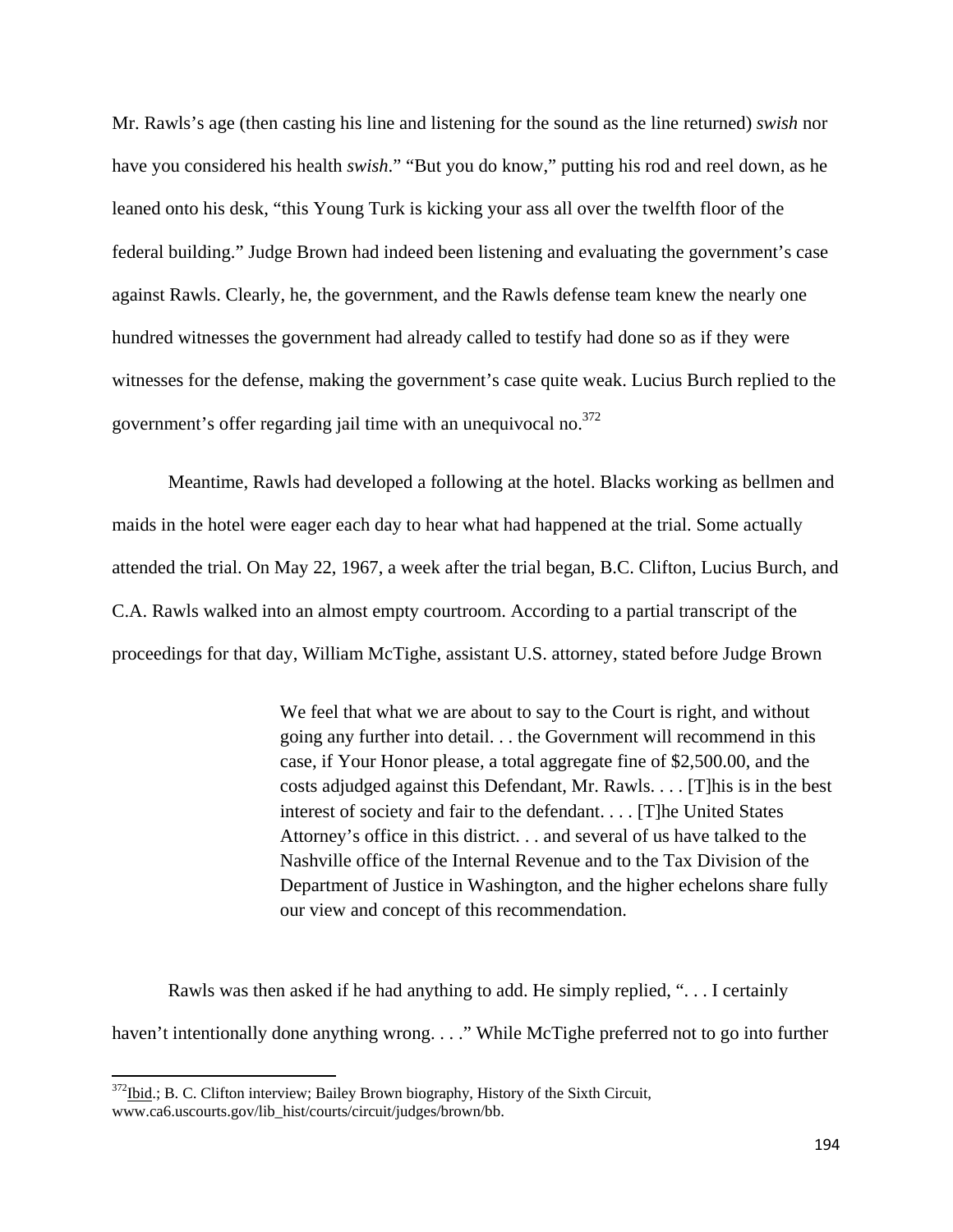detail, Judge Brown decided to do so, by playing a verbal game of chess which anticipated the moves of the plaintiff, defendant, and even the jury. By his calculations, he agreed with McTighe that the government probably lacked sufficient evidence for a conviction. For Clifton, the trial and testimony presented had proven Rawls had "tentacles of good-will which ran everywhere west of the Tennessee River." The court entered on the record a nolo contendere plea, and Rawls was fined \$500 for five counts of false statements, which totaled \$2, 500 plus court costs.<sup>373</sup>

 Rawls was no doubt relieved and completely satisfied with the verdict. He returned to his hotel room and shared the news with his new comrades there. When Rawls arrived at the front desk to settle his bill, the manager refused to take any money telling him, "You owe me nothing."<sup>374</sup> Rawls, perhaps the people's David, had struck a powerful blow to the mighty Goliath, in this case, the United States of America, which after five years of investigations and threats to make "an example" of Rawls, walked away with fines of only \$2,500, about three times less than the court costs that had been incurred. Clifton, on a high after devouring the government in his first case, asked Rawls for permission to file a motion that would reduce the amount of the court costs due. Rawls was willing to pay the entire \$8,893.98 in court costs that included the travel expenses, food, and lodging for the government's more than 140 witnesses, ninety-nine of whom testified. Clifton was persistent, so Rawls agreed, not interested in the outcome which seemed inconsequential after the five-year investigation hanging over his head. Clifton filed a motion charging that the subpoenas were "not recommended by the Internal Revenue Service in good faith." His motion also stated that because Rawls was charged with five of the ten counts, he should be responsible for only \$4,446.99, half of the court costs. Rawls's

<sup>&</sup>lt;sup>373</sup> National Archives; The \$8,893.98 in court costs were more than the fine.<br><sup>374</sup> In the interview between James Baxter and C.A. Rawls in July 1977, Rawls stated that a woman wanted him to pay for two phone calls he had made, so he did leave forty cents. I do not know if he was so generous because witnesses stayed at the hotel or not. From the interview, it appears they might have.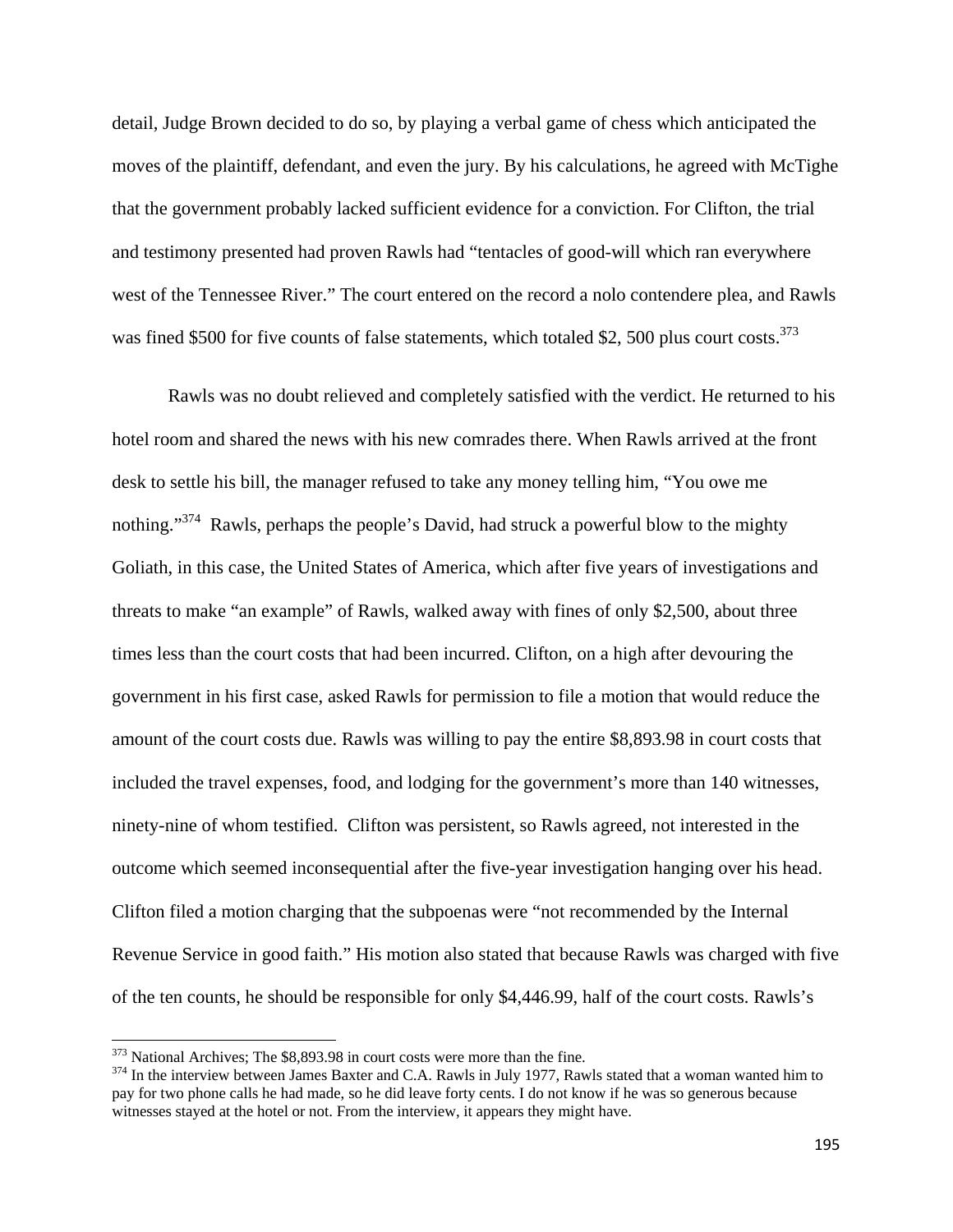federal tax returns were also amended. Three years later, Rawls received a check in the mail from the Internal Revenue Service for \$86,000, Clifton's gift to Rawls, who he believed, had "a heart so big it could hardly fit in his body."<sup>375</sup>

 The Rawls family and legal defense team considered the verdict in the United States of America v. Charles Allen Rawls a victory. For example, Rawls was not imprisoned or found guilty of tax evasion, and although his reputation as a business man had been called into question during the trial, community members came to his defense. Even white supporters surprised the plaintiffs who assumed whites would take the opportunity to discredit Rawls, a Black man moving outside the subordinate place ascribed to him by virtue of his color in the segregated South.376

However, the trial and the long investigation must have created undue stress and tension for Rawls and his family. While Rawls told his daughter Cynthia, who had returned to Brownsville with her husband and their growing family in 1963, that he never doubted a favorable outcome, surely, he was preoccupied with the ongoing scrutiny of his financial records and vexed by the insinuation of impropriety in his business dealings. Four months after the opening of the Community Federal Savings and Loan Association, a business venture he had spent two years organizing, he was hit with a federal investigation. Rather than compromise the integrity of the association, Rawls soon resigned his position as president and board member, a decision that must have been a difficult one to make. Two of the white board members also resigned, though it is not clear as to why they cut ties to the association. Thus, the investigation

<sup>&</sup>lt;sup>375</sup> Ibid.; B.C. Clifton interview; interviews by author with Cynthia Rawls Bond and Maltimore Bond, April 15, 2011, Brownsville, Tennessee.

<sup>&</sup>lt;sup>376</sup> Interview with Cynthia Bond and Maltimore Bond, November 11, 2011.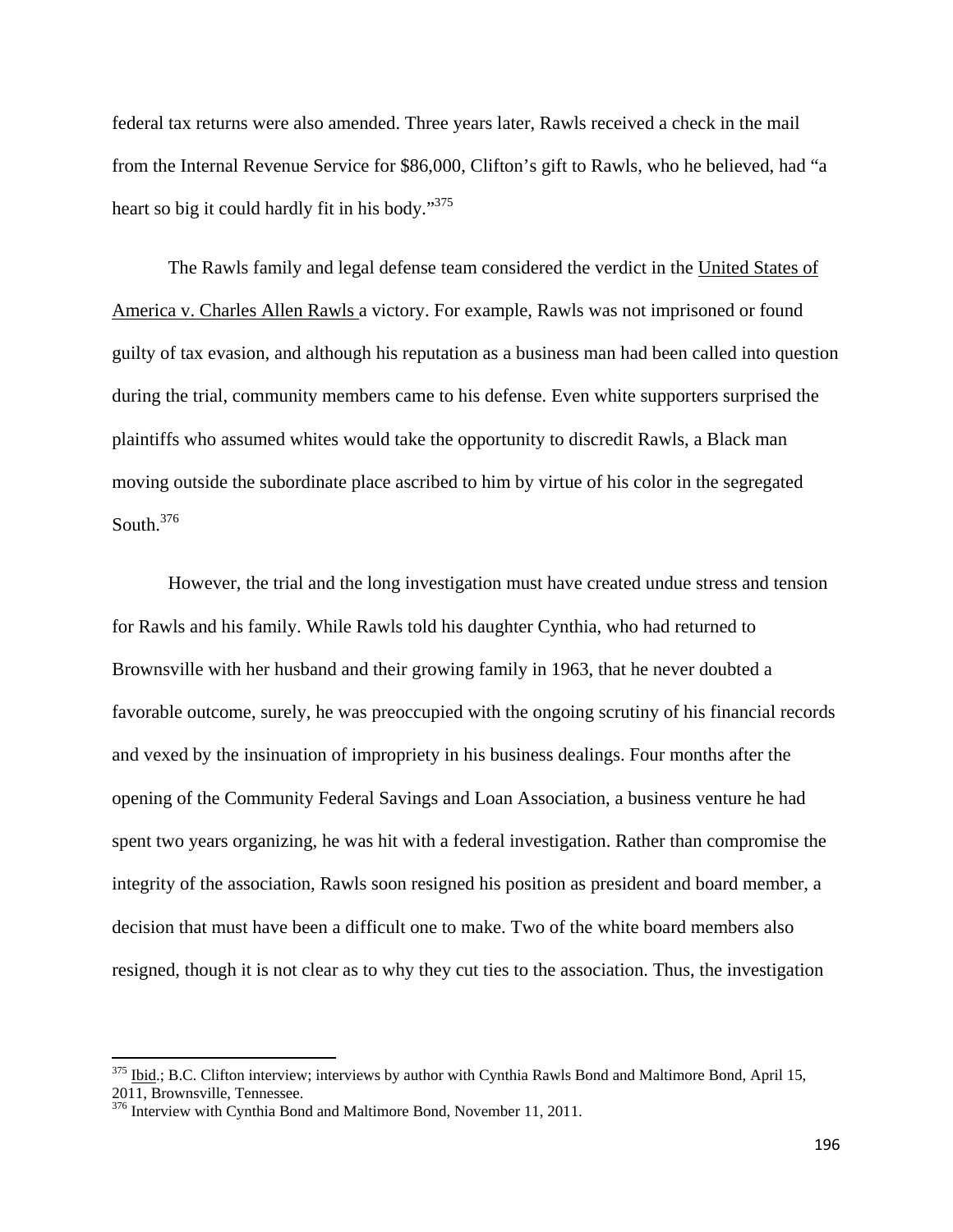did, to an extent, damage Rawls financially and professionally.<sup>377</sup> Both race and class were factors in the investigation as well as the courtroom. Clifton, however, believed race was not a factor; if anything it helped Rawls in the courtroom. Yet if Rawls had been a white business man, would the \$240,000 he borrowed from the Brownsville Bank have raised a red flag or would his affiliation with the Community Federal Savings and Loan Association and the size of his six-bed room house, far from a stately mansion, have been relevant? How motivated were plaintiffs to investigate Rawls given the political and economic mayhem in west Tennessee that resulted in the eviction of sharecroppers who had defied their white landowning bosses and had begun to dismantle the status quo white had enjoyed for nearly one hundred years? Rawls did not dwell on the what-ifs. He resumed his work at Rawls Funeral Home, and he expanded Golden Circle's mortgage loan department, all the while contributing to the fiscal health of African Americans in west Tennessee.

By 1964, the Haywood County Civic and Welfare League had become an affiliate of the Southern Christian Leadership Conference (SCLC) headed by Martin Luther King, Jr. The SCLC hosted Citizenship Schools throughout the South and provided training for instructors as well as materials and classroom supplies. In 1964, individuals from Haywood County went to the Dorchester Center in Georgia to attend the SCLC Citizen School. The SCLC sent a check for \$44.55 to cover roundtrip bus fare and meals. Among the Haywood Countians attending the school in Georgia was Mrs. Ethel Britton who served as an instructor at a Citizenship School in Brownsville in 1964. From January until April and then from October until December 1965, Mrs. Larcenia Taylor led Freedom Schools at New Hope Baptist Church. According to the monthly attendance and record sheet for April, eight Ohio State students identified as "freedom

<sup>377</sup> National Archives; Baxter, "Charles Allen Rawls, 'A Portrait,' 1907-1977."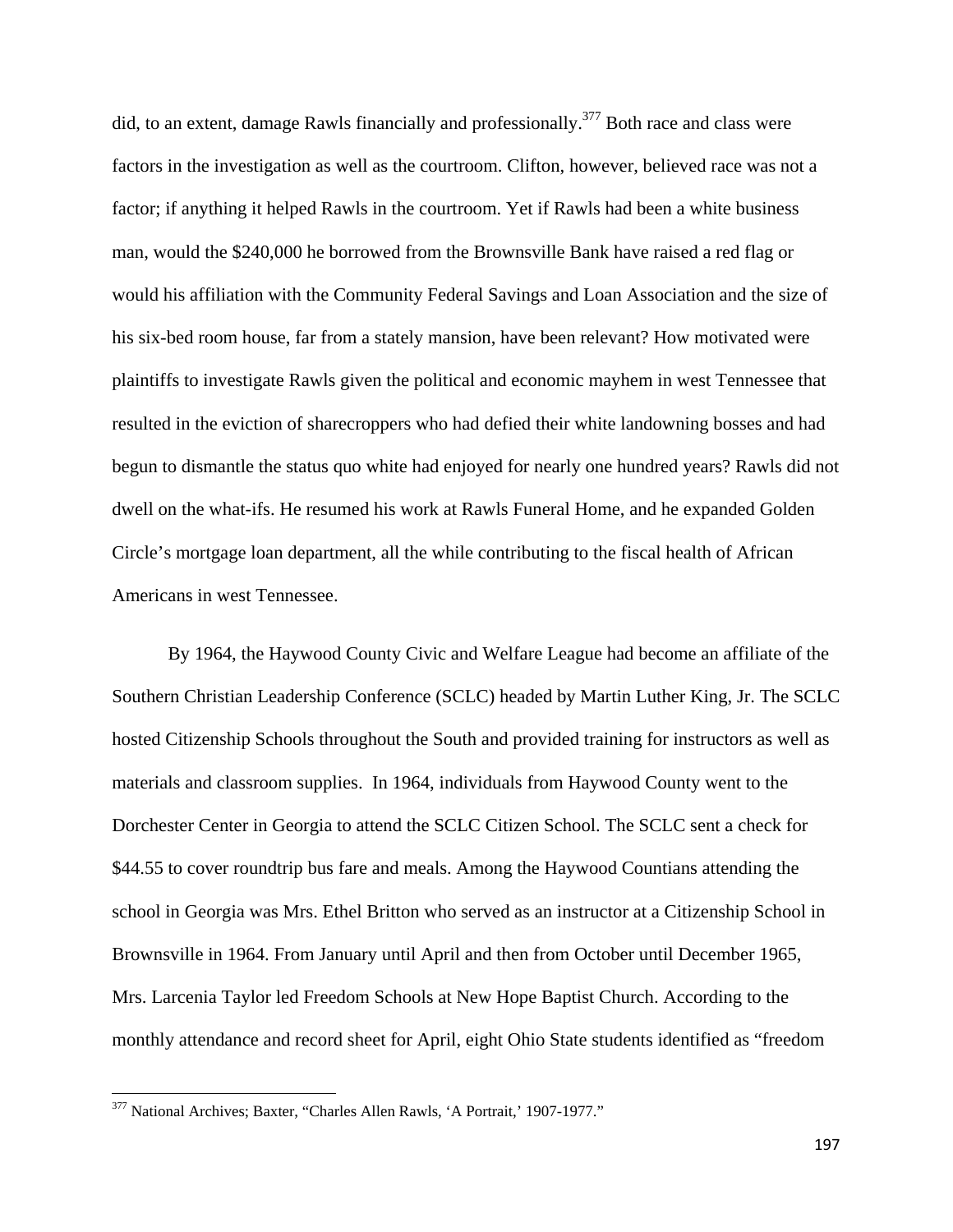workers" visited the class during the session. Students, ranging from ages fifteen to seventy-five, met on Tuesdays and Thursdays, and they were encouraged to register and vote so that could be a part of the political process. After completing the school, they received certificates that documented their participation and reminded them of their obligations as citizens. <sup>378</sup>

## O.S. and Matt Bond Legacies: Marion Bond Jordon and Mildred Bond Roxborough

Meanwhile, Mildred continued her work at the NAACP national office, weathering the storms and celebrating the victories of life with the NAACP. In the 1961, Thurgood Marshall, "Mr. Civil Rights," left the NACCP's Legal Defense Fund after being appointed a Federal judge, which, according to Dr. Benjamin E. Mays, disproved the notion that "a man who is upstanding cannot reach high places." Mildred's work with the NAACP continued to keep her quite busy. For example, she traveled to Detroit many times where she met Detroit native John W. Roxborough, II, an attorney who shared her passion for social justice. Roxborough, a graduate of the University of Detroit Law School, served as chairman of the legal redress committee of the Detroit Branch of the NAACP. He was also Special Assistant Attorney General in Detroit, and he later served as the United States State Department's first race relations consultant.<sup>379</sup> John and Mildred's friendship grew. In August 1961, John accompanied her to her cousins' wedding in Brownville, where he was officially introduced to her large extended-family. The following year

<sup>&</sup>lt;sup>378</sup> Records of the Southern Christian Leadership Conference, Part 4, Records of the Program Department 1954-1970, Lucinia Taylor Brownsville 1965-1966; Ethel Britton, 1964 in ProQuest History Vault. Black Freedom Struggle in the  $20<sup>th</sup>$  Century, organizational records and personal papers.

<sup>&</sup>lt;sup>379</sup> Roxborough was also a former Big Ten track star and the nephew of John Roxborough, trainer for former heavyweight champion Joe Louis.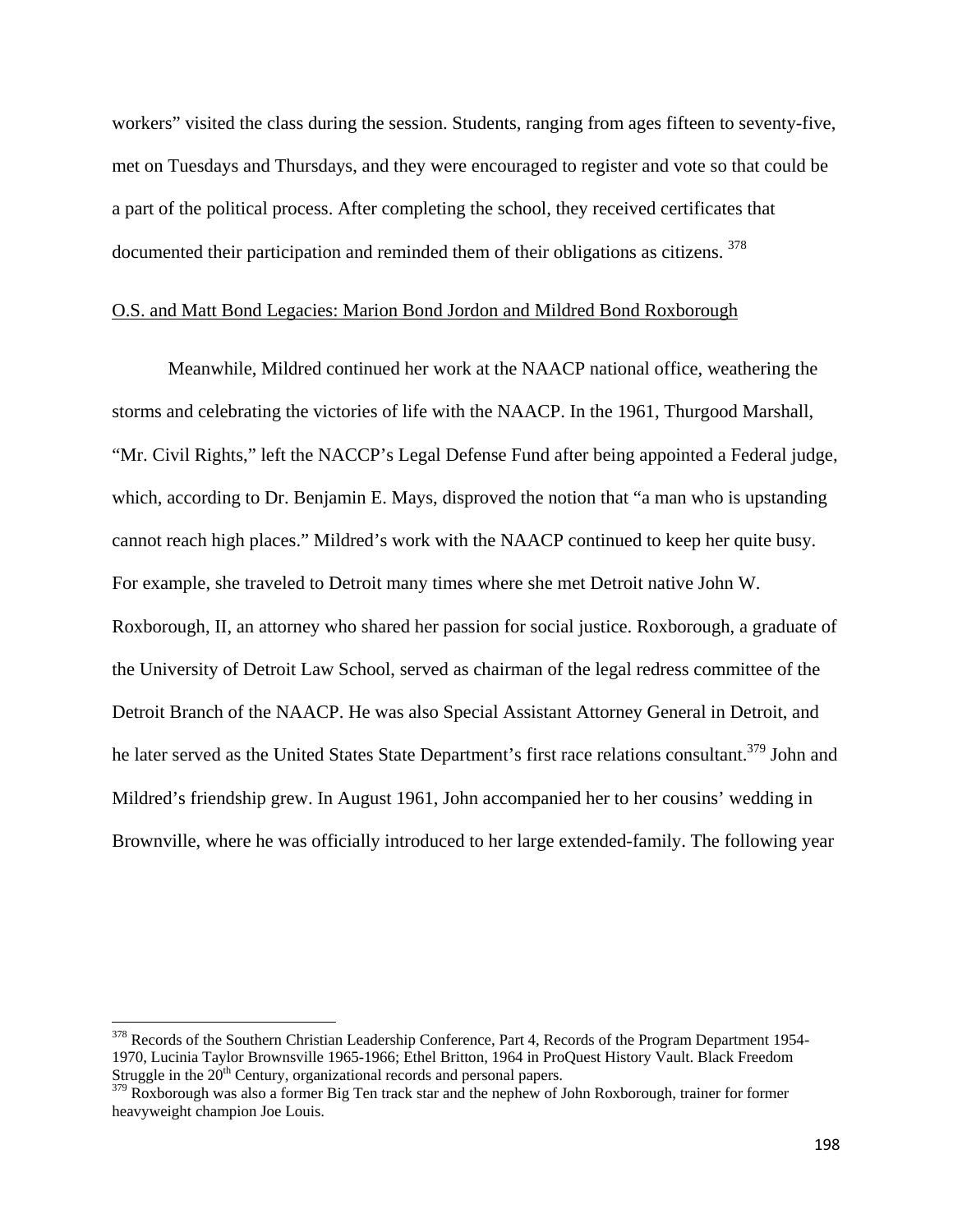they visited the newlyweds in Lansing, squeezing in leisure time despite their demanding work schedules. 380

Mildred traveled across the state of Mississippi with Medgar Evers, gathering testimony from farmers evicted from their land after they tried to exercise their right to vote. Meetings were often held at night, and Evers and Roxborough slept in hotels rather than jeopardizing the safety of the farmers and their families who hosted them. On one occasion, after an especially exhausting day, Mildred decided to take her shoes off and stretch her legs as Evers drove down the highway. To her surprise, her feet touched what she soon learned to be Evers's shotgun.<sup>381</sup>

 The threat of danger and the need for protection proved to be very real. On June12, 1963, exactly three years after the death of Mildred's father, thirty-seven-year old Medgar Evers was gunned down by a military rifle with a telescopic lens outside his home in front of his wife and children. Evers's assassination was another impetus for the struggle across the country to continue. According to the New York Times, "Mr. Evers' martyrdom has advanced the prospects for strong civil rights legislation. . . [and] for this recourse to bestiality must come a firmer legal foundation for the human rights Mr. Evers dedicated his life to make." Before the NAACP actually established a fund for Evers's children, mourners began sending money to the NAACP. Mildred recalled coming to the office the day after Evers's assassination to find people waiting to show their financial support to the slain civil rights worker's wife and small children. Mildred managed what became the educational fund for the Evers children. By September, over 1,000

<sup>&</sup>lt;sup>380</sup> Benjamin E. Mays, "My View: Thurgood Marshall," Pittsburgh Courier, October 14, 1961; more on John Roxborough, see Michael L. Krenn, Black Diplomacy: African Americans and the State Department, 1945-1969 (Armonk: M.E. Sharpe, Inc., 1999) 140;Ethel L. Payne, "U.S. Diplomacy is not Diplomatic Where Race is Concerned," Chicago Defender, May 4, 1957; "Detroit's 'Bright Young Men' in Washington," Black World/Negro Digest, 14 (May 1965), 33; "Top-Level Blacks in the Federal Government," Black Enterprise, 14 (January 1974), 23.

<sup>381</sup> Interview by Larry Crow with Mildred Bond Roxborough.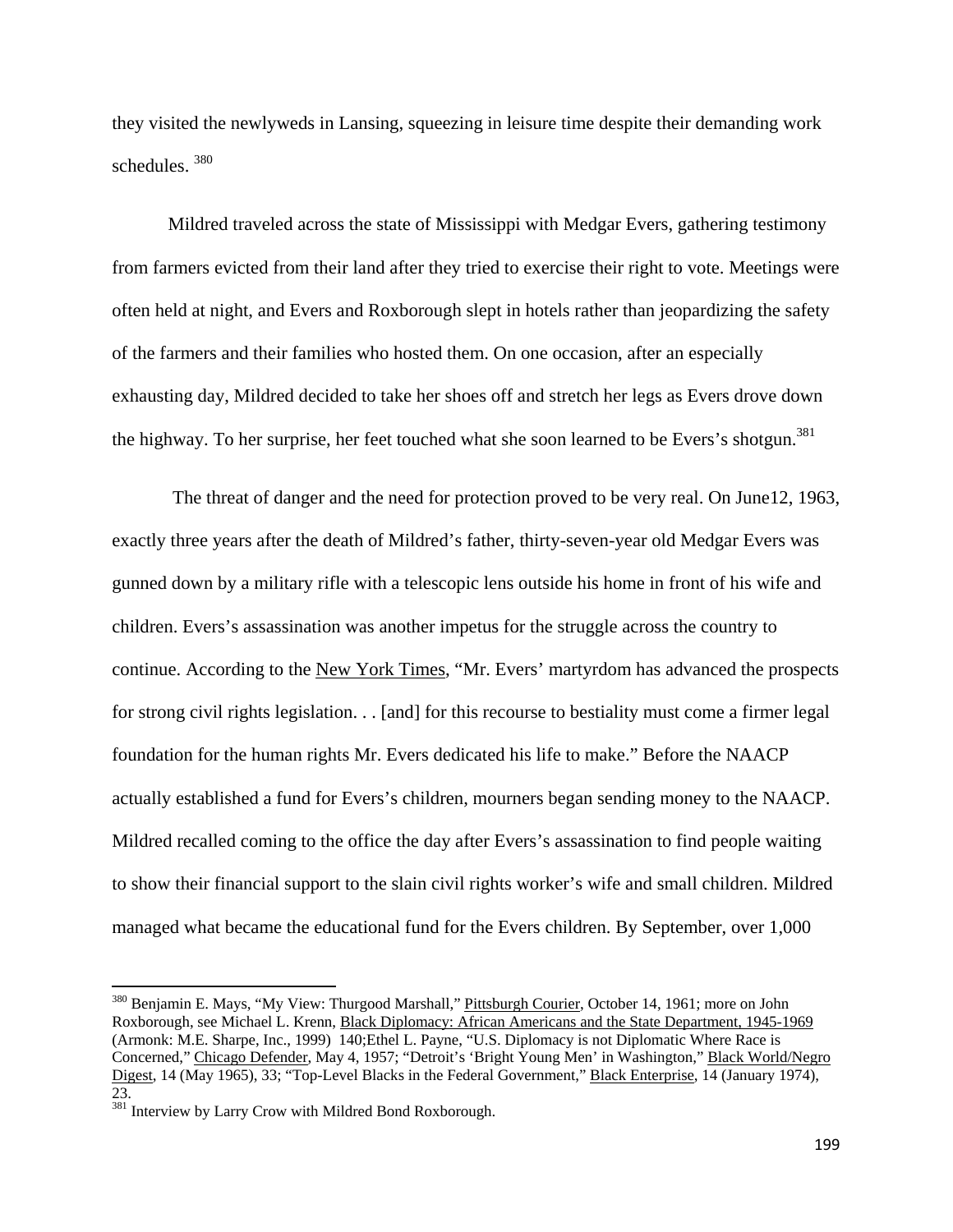people had donated nearly \$45,000. Even children were touched by the death of Evers. A nineyear-old girl, for example, submitted sixty-three cents and promised to send more each week. An eleven-year-old girl donated one dollar, her allowance for the week. Mrs. Evers received a letter from a man who identified himself as a white man with two grandsons and a granddaughter. He told Mrs. Evers that a piece of him had died that day. <sup>382</sup>

Also in 1963, eight African American children died in the Sixteenth Street Baptist Church bombing in Birmingham, Alabama, and then in November, President John F. Kennedy was assassinated in Dallas, Texas, as was his assassin, Lee Harvey Oswald. Dean Francis Sayre, grandson of President Woodrow Wilson declared, "We have been present at a new crucifixion," referring to Evers, the children in Birmingham and Kennedy. He further stated, "All of us have had a part in the slaying of our President." The violence which many African Americans had experienced in their own lives now had extended to the national stage with the brutal deaths of not only of African American girls in Alabama and a Black insurance agent turned civil rights leader in Mississippi but also the president of the United States. What a dismal commentary for human rights in America. 383

In April 1964, John and Mildred exchanged wedding vows in a private ceremony in Alexandria, Virginia, creating a union of civil rights advocates who remained accountable to the cause of justice. John would always be Mildred's husband, but she would always be married to the NAACP. As Legal Advisor for the State Department, John was in and out of the Washington, D.C., area. His posts took him all over the world. Mildred continued to work at the NAACP, ever mindful of human rights issues at home and abroad. She managed to balance the

<sup>&</sup>lt;sup>382</sup> "Racial Assassination," <u>New York Times</u>, June 13, 1963; "Medgar Evers," <u>New York Times</u>, June 15, 1963.<br><sup>383</sup> "A Portion of Guilt for All," <u>New York Times</u>, November 25, 1963.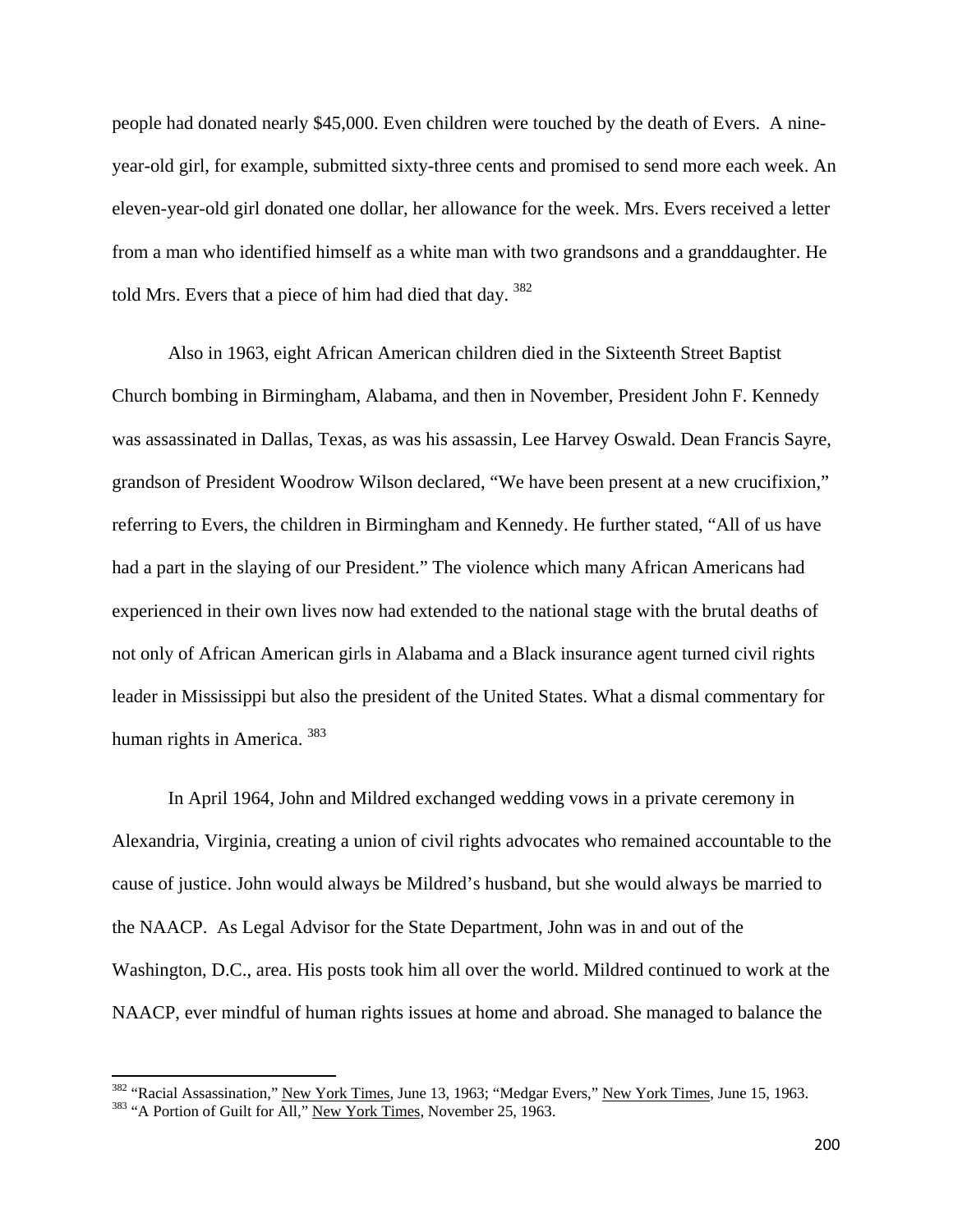transnational relationship she and her husband shared with the demands of her work at the Association.384

 Shortly after their marriage, John was assigned to Nigeria, and Mildred took a leave of absence from the NAACP to join her husband in Lagos, the nation's capital city. Nigeria had declared independence from British rule on October 1, 1960, less than six years before Mildred's arrival. Given her personal history in the Civil Rights Movement in the United States, she was engrossed in witnessing the growth of a sovereign African nation under the leadership of its first Prime Minister, Sir Alhaji Abubakar Tafawa Balewa. Balewa, a teacher born in Northern Nigeria, was respected among world leaders and recognized as a "turtledove among falcons." For nearly a year, Mildred lived the life of a diplomat's wife in the burgeoning West African nation but was never quite comfortable with the attention lavished upon her or the constant presence of a household staff that catered to the couple's every need.<sup>385</sup>

 While the Roxboroughs were living in Nigeria, the Prime Minister hosted a two-day Commonwealth Leaders Conference in Lagos. The conference convened on Tuesday, January 11, 1966, and leaders from the commonwealth nations gathered to discuss racial oppression in what was then Rhodesia. Following the conference, Mildred and John were among the dignitaries invited to a reception at the Federal Palace Hotel honoring the Prime Minister. She later recalled the sweltering heat of the city, and she must have longed for a quiet evening at home rather than the pageantry of another formal reception. As the night ended and conversations waned, she and John returned safely to their home. After leaving the reception, the Prime Minister and several other government officials, however, were ambushed. The following

<sup>&</sup>lt;sup>384</sup> Interview by author with Mildred Bond Roxborough, June 4, 2009.<br><sup>385</sup> "Nigeria: The Black Rock" <u>Time</u>, December 5, 1960, http:www.time.com/printout/0,8816,895071,00.html.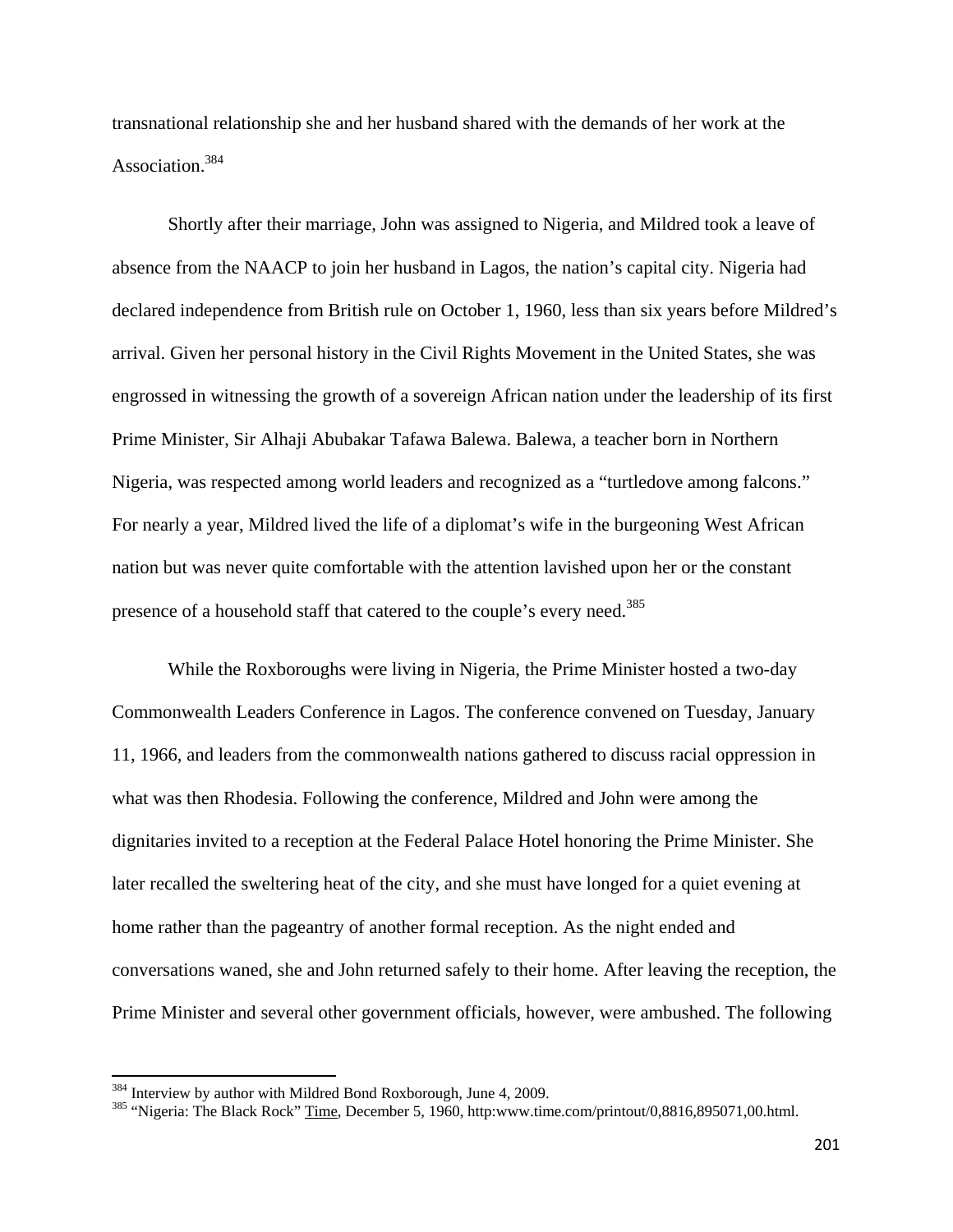day the nation was shocked with the news of a military coup d'état. Approximately thirty government officials had been assassinated, and Prime Minister Balewa had been kidnapped. On January 21, 1966, six days after the coup, Balewa's body was found on the side of the road about 25 miles outside Lagos. This marked the beginning of military rule and the foreshadowing of the Biafran war. With danger escalating, the U. S. State Department ordered diplomats' families in Nigeria to evacuate their homes, thus forcing Mildred to return to the U.S. "to do battle" on the home front once again. Leaving Nigeria alone, Mildred was, for a second time, ripped away from her home, a situation reminiscent of her family's abrupt departure from Brownsville nearly thirty years earlier.<sup>386</sup>

She returned to the states, back to the life she knew. Active on the frontlines and behind the scenes of civil rights work, Mildred continued to stay the course. "My concern," she affirmed, "[has been] to make sure the organization could run properly and effectively . . . that its leaders were well-informed and had the kind of foundation they needed to interpret and delineate the mission of the association." Mildred has put her words into practice daily, seizing opportunities previous generations have helped to build and clearing paths for other generations to consider. Although she has not self-identified as a civil rights activist, but as one who "works for a civil rights organization," she continued to serve.<sup>387</sup>

The 1960s were times of change for Marion and Jim as well. They remained active in both the local and national movement, using their resources and skills to contribute to a more just society. Their lives reflected the blending of the economic and the political. After resigning from the executive secretary position at the Pittsburgh NAACP branch in 1958, Marion recruited

<sup>&</sup>lt;sup>386</sup> Telephone interview by author with Mildred Bond Roxborough, April 15, 2009; Lloyd Garrison, "Nigeria Discloses Death of Balewa, New York Times, January 23,1966.

<sup>&</sup>lt;sup>387</sup> Telephone interview by author with Mildred Bond Roxborough, April 15, 2009.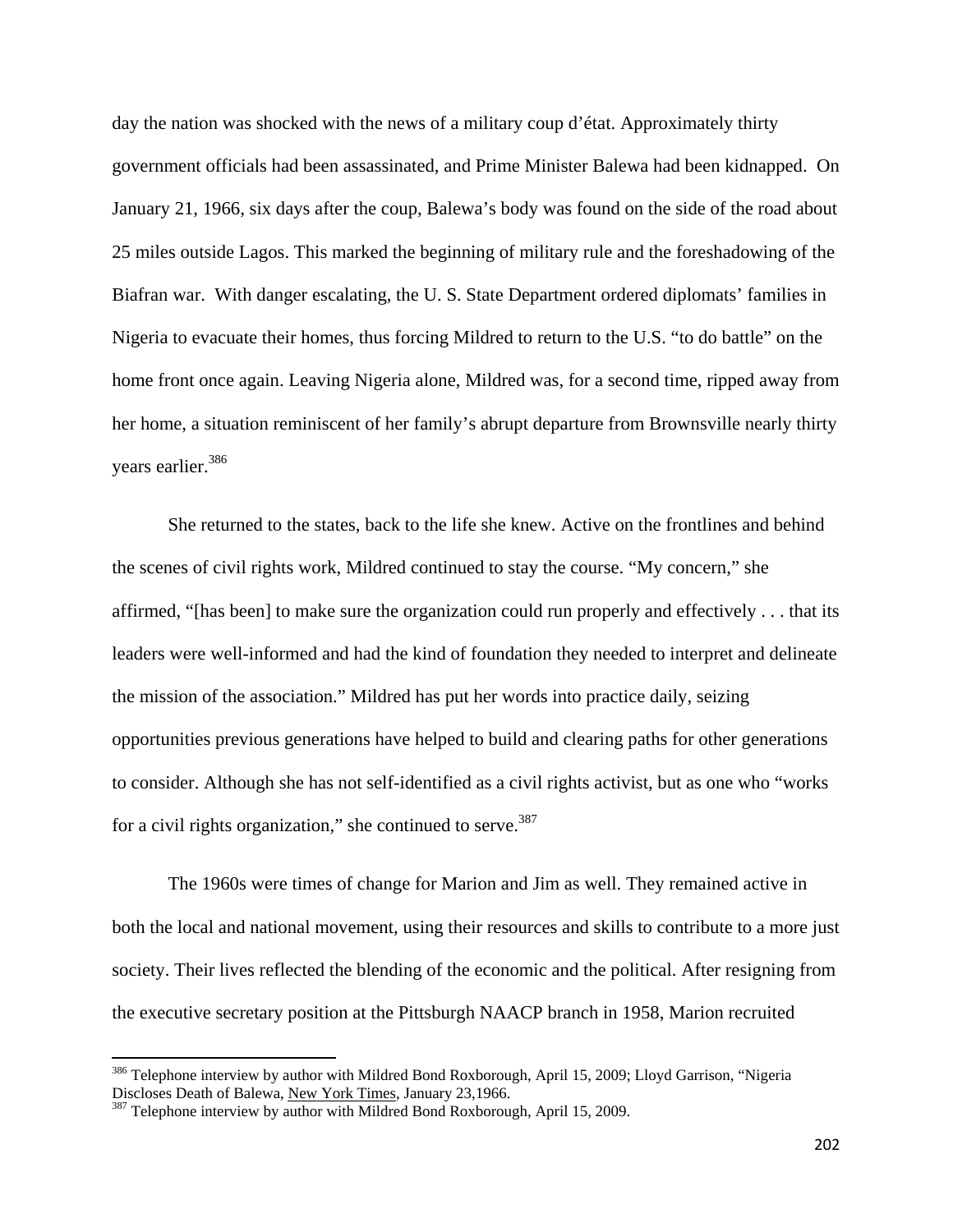twenty-eight-year-old attorney Derrick Bell to serve as her replacement. Bell, a Pittsburgh native, had been hired to work in the Justice Department's new Civil Rights Division but when a controversy arose as to whether he would revoke his NAACP membership because of a possible conflict of interest should a case come before him involving the NAACP, he left the job. Bell was only in the executive secretary position for a few months as the NAACP quickly recognized his skills as an attorney. Bell joined the NAACP Legal Defense and Educational Fund and began an illustrious career as one of the great legal minds of the century. He later became a law professor at Harvard University and was among the legal scholars responsible for developing critical race theory.388

Marion joined the Pittsburgh branch's executive board and continued to help the branch grow by heading membership campaigns. She wrote an eight-week series of articles titled "Our Schools . . . Good or Bad" for the Pittsburgh Courier, and in 1960 became the first recipient of the Golden Quill Award, which was co-sponsored by the Pittsburgh Press Club and the Pittsburgh Chapter of Sigma Delta Chi Journalism Fraternity. Also in 1960, Jim was appointed to the Pittsburgh City Council after the unexpected death of a council member. Jim completed the term, earned his law degree from Duquesne University Law School, and was later elected to the city council position, serving several terms. In the mid-1960s, a controversial election of officers occurred at the Pittsburgh NAACP branch. By 1962, Marion decided to resign her position as board member of the local branch. Marion, and many other members, believed the election that ousted former president Reverend Charles Foggie and moved attorney Byrd R. Brown into the

<sup>&</sup>lt;sup>388</sup> NAACP Papers, Pittsburgh Pennsylvania Branch; See Critical Race Theory; "Derrick Bell, Pioneering Law Professor and Civil Rights Advocate, Dies at 80," New York Times, October 7, 2011.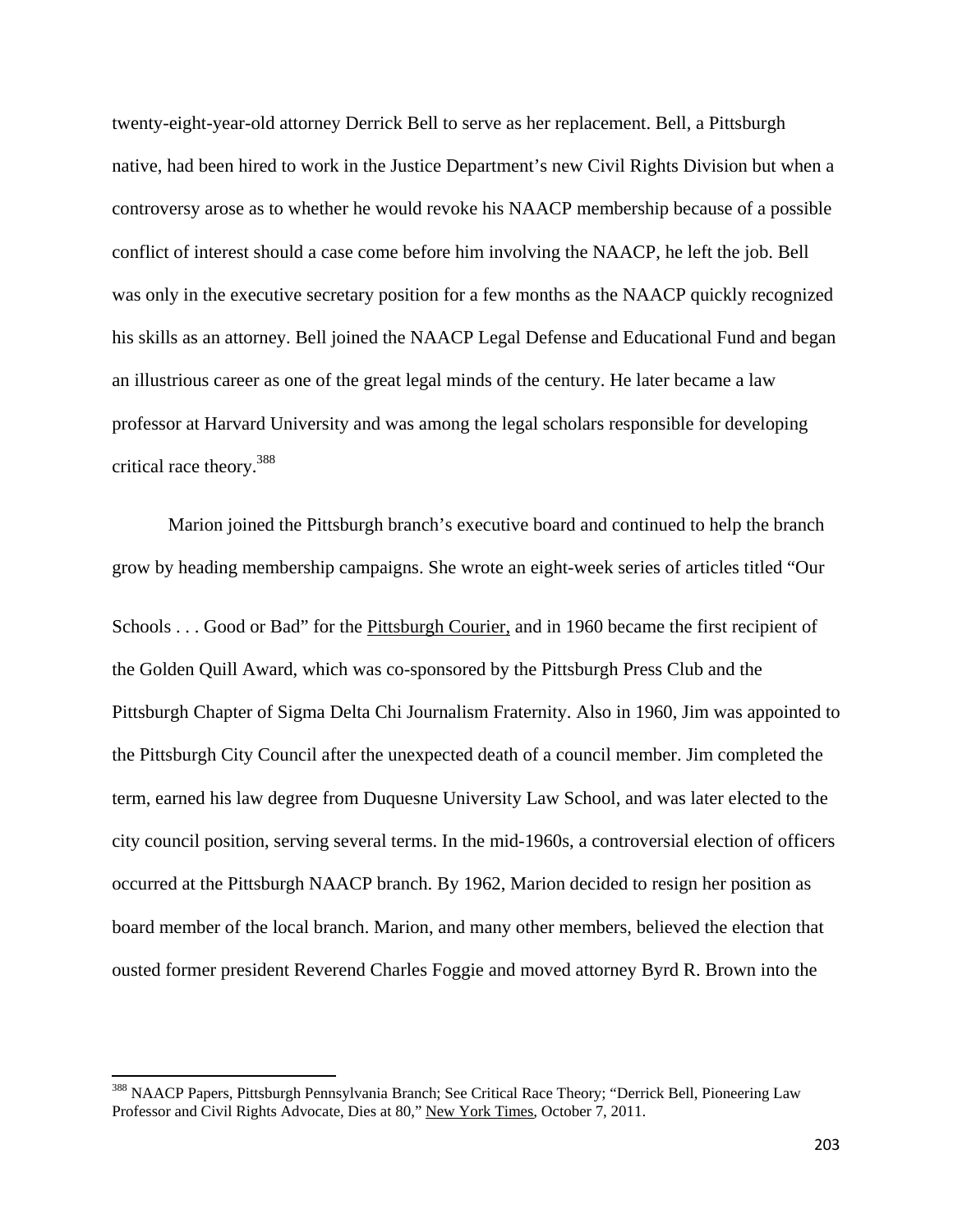position was based on unscrupulous voting tactics. Her dissatisfaction with the local chapter's politics did not deter her commitment to the NAACP nor her efforts to promote social justice.<sup>389</sup>

In August 1963, Marion, her husband Jim, and Marion's mother Matt, who came in from New York, all joined the integrated group of Pittsburghers who traveled to Washington, D.C., for the historic "March on Washington for Jobs and Freedom." In addition to those who traveled from Pittsburgh by bus, an estimated 600 people traveled to the March by train. Bessie Lynch was among those traveling by train, who seventeen years earlier, had marched "on the White House" with the National Association of Colored Women's Clubs, protesting the 1946 mass lynchings of Roger Malcom, Dorothy Dorsey Malcom, George Dorsey and Mae Murray Dorsey in Georgia. Hazel Garland of the Pittsburgh Courier stated that the March was ". . . an enormous success because . . . it made Negroes more aware of their combined strength [and]. . . showed that we are not alone in our fight for freedom . . . [as] thousands of whites 'stood up to be counted.'" Garland also acknowledged the presence of labor groups at the march, which linked civil rights to job opportunities and further reinforced the event's theme of "jobs and freedom"

> The March . . . broke down the so-called caste system which exists in this country. Doctors, lawyers and people of all professional fields marched together with little folk and the unemployed men and women of all races, creeds and colors. Perhaps the largest delegation was composed of labor groups. Certainly one of the most impressive was the Ladies Garment Workers from New York.<sup>390</sup>

That same year Marion collaborated with Florence Reizentein to establish Project NEED, the Negro Emergency Educational Drive. Marion and Florence had worked together for many

<sup>&</sup>lt;sup>389</sup> Pittsburgh NAACP Papers; "Jordon Joins Westinghouse, To Direct Education System, Pittsburgh Courier, June 11, 1966.

<sup>&</sup>lt;sup>390</sup> Hazel Garland, "Things to Talk About: Washington in Retrospect," Pittsburgh Courier, September 7, 1963.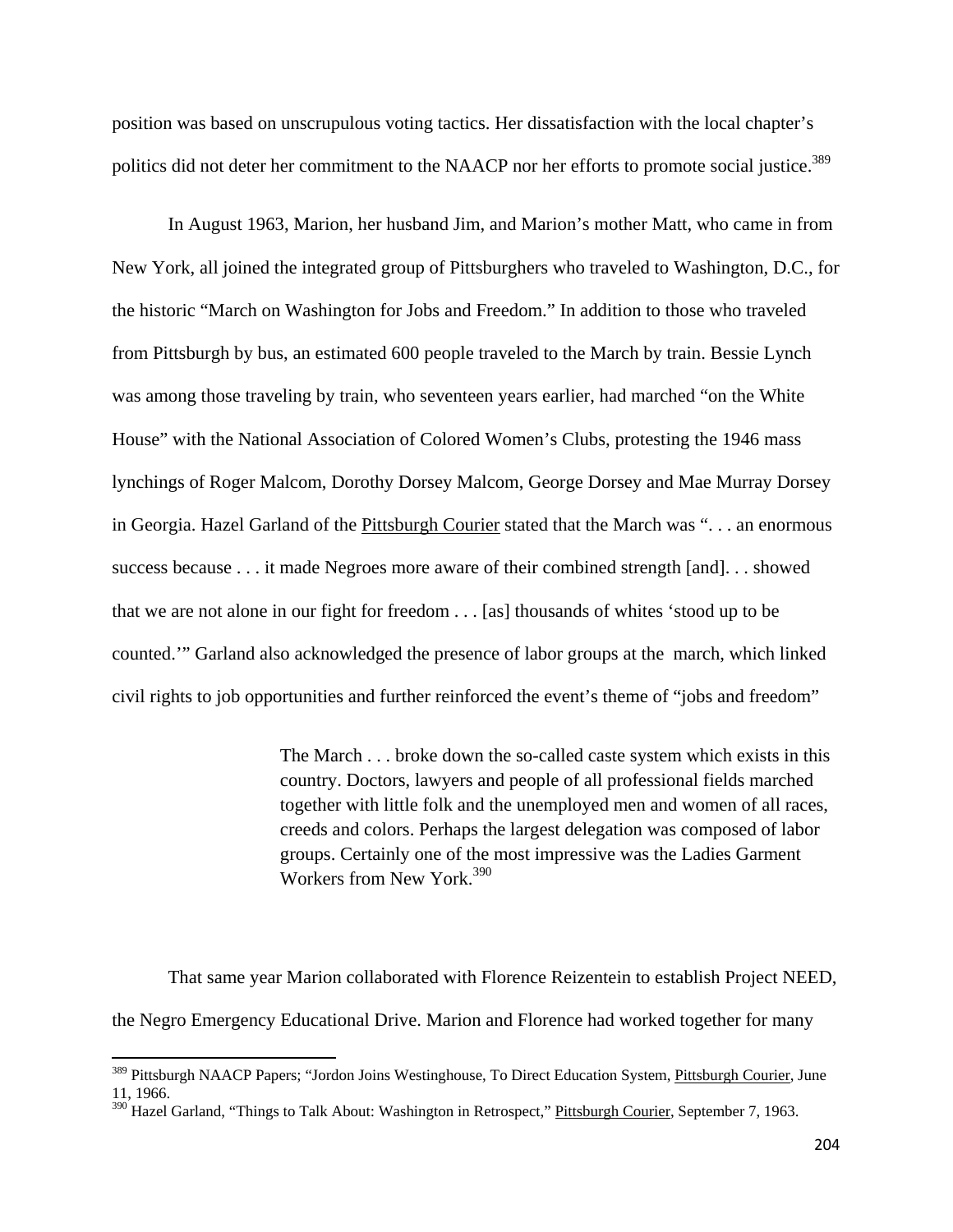years both as members of the National Urban League's Education Committee and as members of the NAACP, with Reizenstein serving on the board of the Pittsburgh NAACP branch while Marion was its executive secretary. NEED grew from a "temporary program" at the Urban League that provided money for seventy-six African American high school seniors unable to pay their college tuition. Marion and Florence's letter-writing campaign secured funds from donors for these 'last dollar' grants and laid the foundation for what became the "oldest communitybased, nonprofit, minority, higher education assistance program in Pennsylvania." According to historical data on the organization, the initial seventy-six students turned into nearly 20,000 students with a distribution of almost \$20 million in grants.<sup>391</sup>

 On February 2, 1965, Marion and Jim were among the 180 guests to attend a White House gala hosted by President and Mrs. Lyndon B. Johnson honoring Vice President Hubert Humphrey, Chief Justice Earl Warren, and Speaker of the House John W. McCormack. Marion was seated between Vice President Humphrey and Chief Justice Warren. The gala included a performance by Jessica Tandy and Hume Croyn, whose theatrical piece included "excerpts from Mr. Johnson's State of the Union message on his Great Society." Judge and Mrs. Loren Miller of California and Mr. and Mrs. Jackie Robinson of Connecticut were among the dozen or so African Americans in attendance at what Hazel Garland of the Pittsburgh Courier deemed a "truly all-American party. . . [where] guests from the North and South ate, chatted and danced together like one big happy family." Mrs. Robinson, wife of the famed athlete recognized for integrating major league baseball, shared a dance with the president, and Marion shared a danced

<sup>&</sup>lt;sup>391</sup> See "History of NEED," NEED Unlocking the Power of Education, www.needld.org/about/history; The Pittsburgh Courier has many articles that include information on project NEED. For example, Treshea N. Wade, "Need Continues to Give Youths a Chance, New Pittsburgh Courier, July 3, 1999; Charles N. Brown, "NEED Awards 32 Scholarships," New Pittsburgh Courier, April 2, 2002; Ben Johnson, "NEED Mission to raise \$1.5M," New Pittsburgh Courier, January 18, 2003; Debbie Norrell, "NEED Celebrates 45 Years, New Pittsburgh Courier, April 9-April 15, 2008 .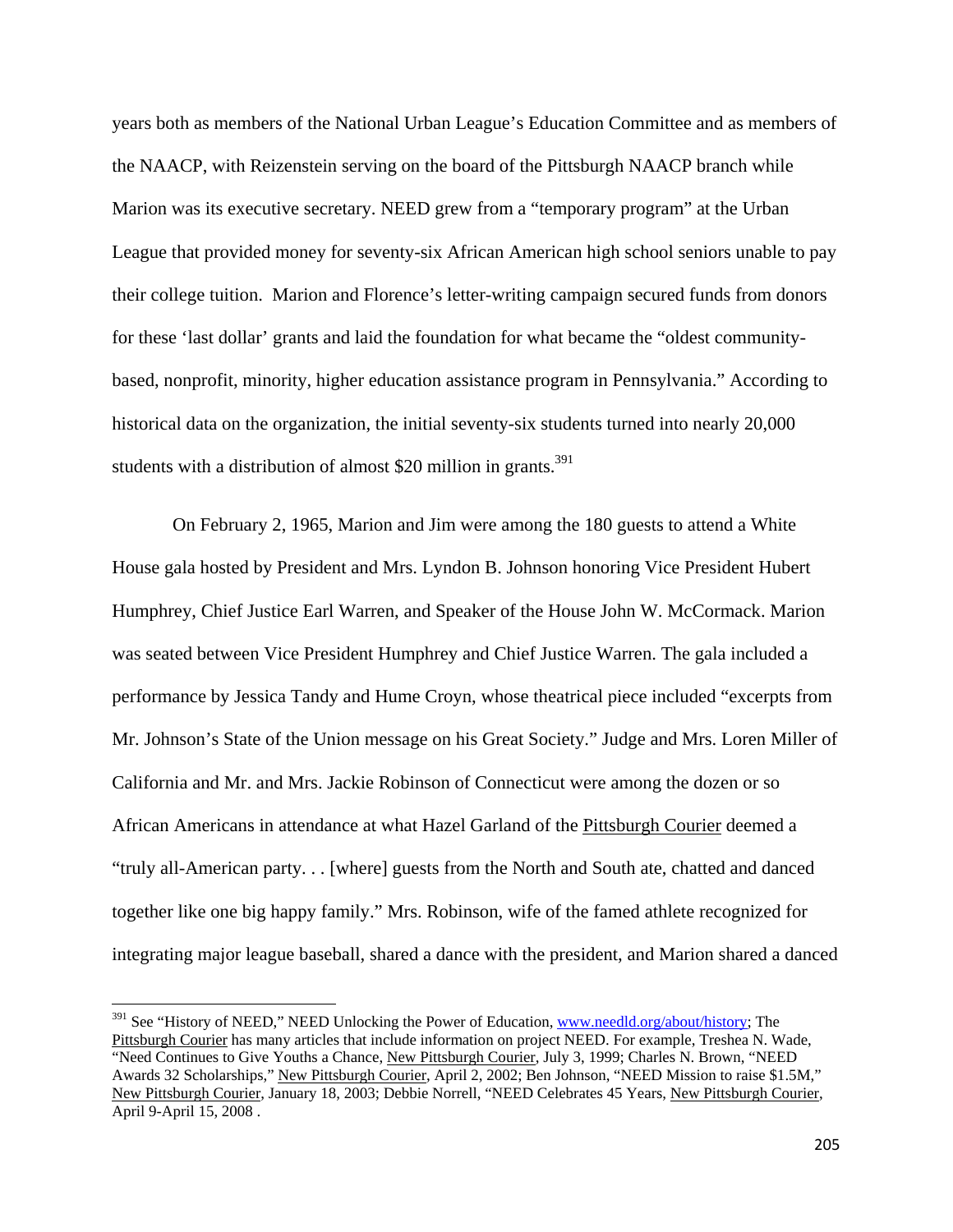with the vice president. Marion and Jim made their visit to the nation's capital a combination business-pleasure trip. Jim talked with executives of a small business agency, and the couple visited friends including former Pennsylvania governor David L. Lawrence, whom they had known since he served as mayor of Pittsburgh. $392$ 

 On March 10, 1965, a month after their visit to D.C., Mrs. Daisy Lampkin, NAACP stalwart and women's rights advocate, died after suffering a stroke a year earlier. Mrs. Lampkin had been a mentor and friend to Marion. Not only had she advised Marion when Marion began working as a field secretary at the national office in the 1940s, but Mrs. Lampkin also introduced Marion to her husband Jim. Not only Pittsburgh but the entire nation lost a dedicated fighter of human rights. Mrs. Lampkin had recently been awarded the National Council of Negro Women's Eleanor Roosevelt-Mary McLeod Bethune World Citizenship Award for her "dedication to racial and gender equality." Roy Wilkins, longtime friend and colleague of Mrs. Lampkin, reminded mourners at her funeral that 'She was more than a moving force within the narrow confines of the national association. She was a force in everything she turned her attention to. . . [and] [h]er life calls on us all to be 'doers."<sup>393</sup>

As the 1960s came to a close, the "doers" among the west Tennesseans of Brownsville and members of that diaspora continued to work for political and economic justice. The legacy of O.S. and Matt Bond continued to thrive in the accomplishments of their daughters and extended family in both entrepreneurial and political endeavors. The world was quite different as the 1960s came to a close. Marin Luther King, Jr., involved in the Poor People's Campaign, embarking on the Memphis Sanitation Workers' strike had hopes for America's future. In 1968

<sup>&</sup>lt;sup>392</sup> Hazel Garland, "Things to Talk About," Pittsburgh Courier, February 13, 1965.

<sup>&</sup>lt;sup>393</sup> Casey Nichols, "Daisy Lampkin (1888-1965)," Blackpast.org; Toki Schalk Johnson, "Dignitaries from Many Cities at Lampkin Funeral," Pittsburgh Courier, March 27, 1965.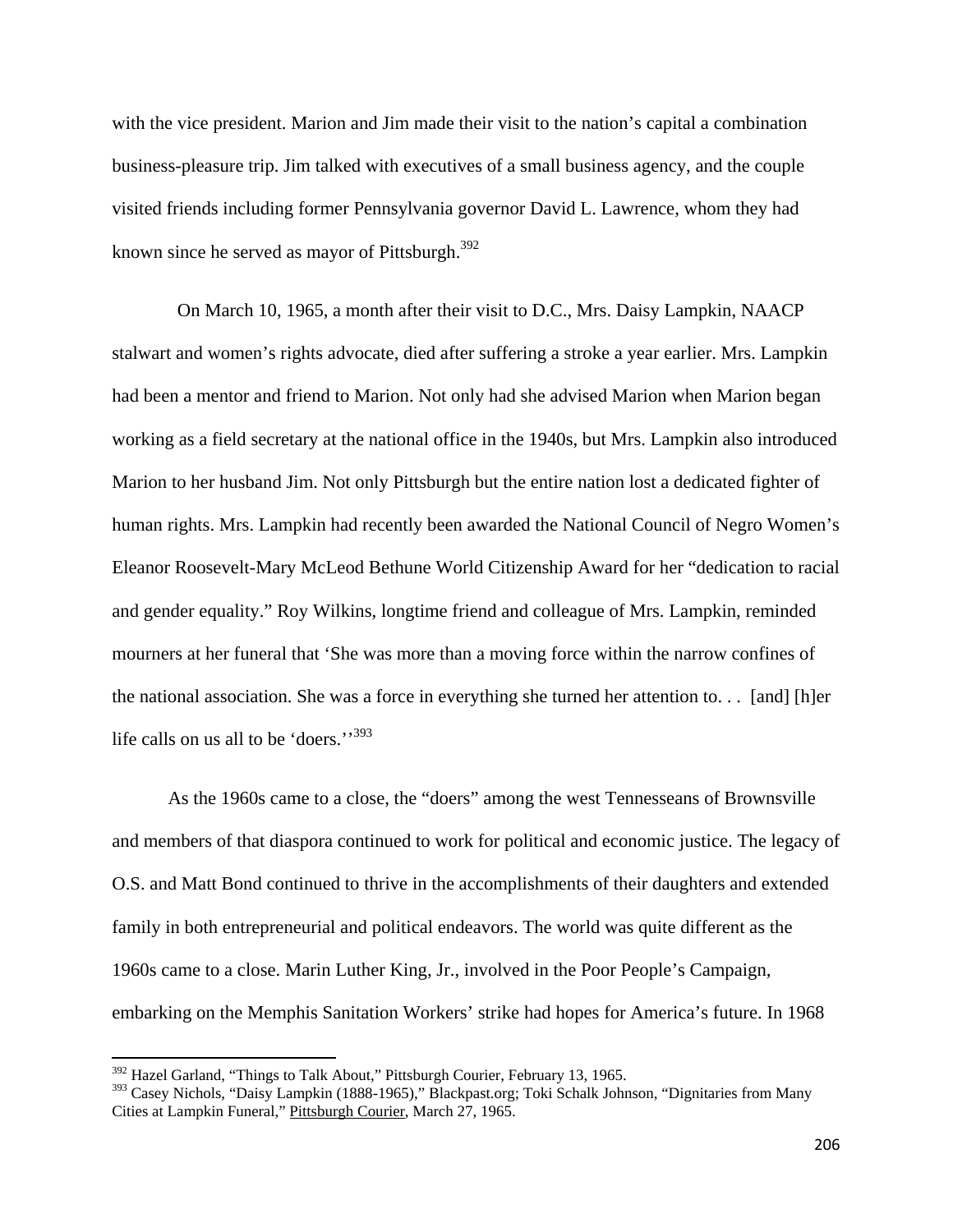in Memphis, Tennessee, at the Loraine Motel, King was assassinated. The tremendous loss for the movement touched activists across the globe, but the work did not end.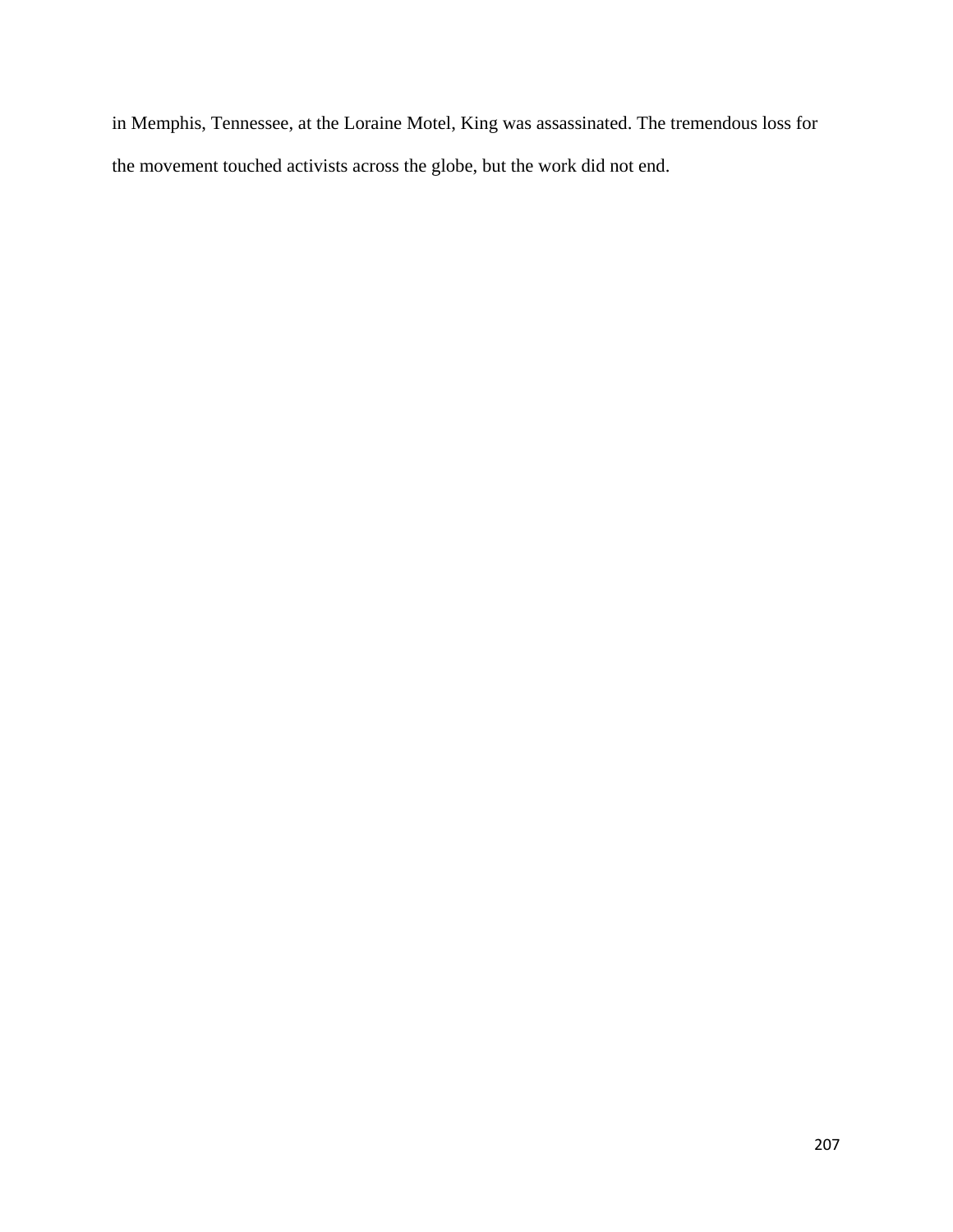# Chapter 5: 'Not for Ourselves Alone': Transforming Communities and their Landscapes in Post-1960's America<sup>394</sup>

*I come here this evening because of my deep interest and affection for a land settled by the Dutch in the mid-seventeenth century, then taken over by the British, and at last independent; a land in which the native inhabitants were at first subdued, but relations with whom remain a problem to this day; a land which defined itself on a hostile frontier; a land which has tamed rich natural resources through the energetic application of modern technology; a land which was once the importer of slaves, and now must struggle to wipe out the last traces of that former bondage. I refer, of course, to the United States of America.* -Robert F. Kennedy, June 6, 1966 University of Cape Town, South Africa

On Sunday, January 25, 1987, C.A. Rawls left home, making the half-mile commute to Rawls Funeral Home, as he had done for the past fifty years. His wife Maude had discouraged him from leaving home that morning because a winter storm was approaching; even local churches had cancelled morning worship services anticipating the snow. He drove to the funeral home, passing First Baptist Church where he would ordinarily be at this time, then parked his car in front of his building without incident. As he was getting out of the car, however, he slipped on a patch of ice and fell. He was rushed to the hospital where emergency room doctors confirmed that he had broken his hip, a potentially dangerous accident for a man in his eighties. He would need surgery and physical therapy before he could go home and return to work.<sup>395</sup>

Rawls had surgery and began physical therapy in the hospital. He had instructed his son Bill to bring him the Rawls Funeral Home checkbook since he was the only one authorized to sign checks. His daughter Cynthia brought his mail to him from Golden Circle along with his calculator, legal pads, and pens. Maude visited him each day at 11:00 am so that they could see the "Young and the Restless" together as they had begun to do for the past few years. They had

 $394$  "Not for ourselves alone" comes from the manifesto of the Niagara Movement.

<sup>&</sup>lt;sup>395</sup> Telephone interview by author with Alan Rawls Bond, November 14, 2011; telephone interview with Maltimore Bond, November 14, 2011; telephone interview with Cynthia Rawls Bond, November 14, 2011.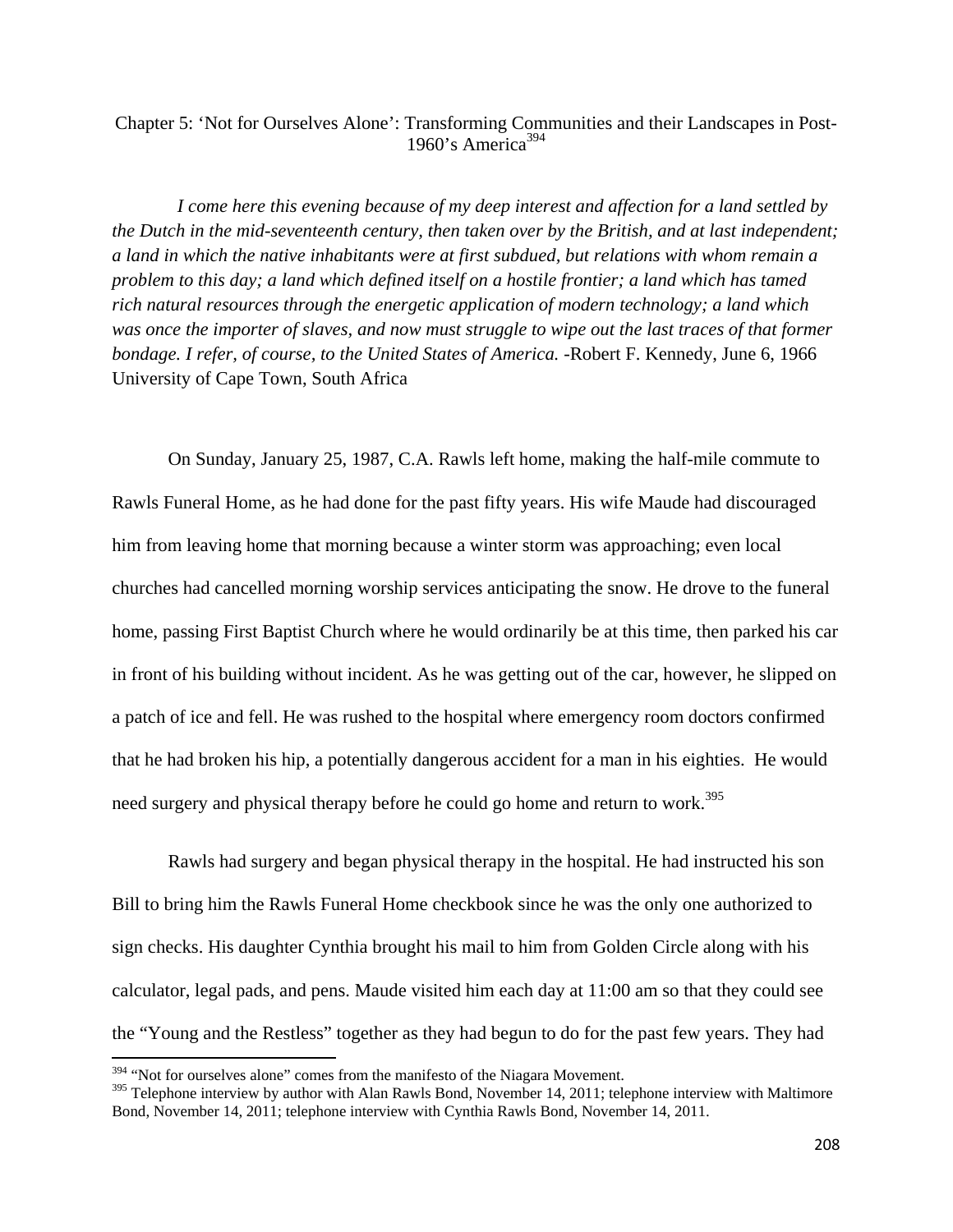lunch together in the hospital, which sometimes included meals that Shot had prepared and delivered to him. Al conducted business from his bed, writing checks, ordering caskets, and answering his mail. He even called Cynthia in a few times so that he could dictate some letters. Rawls remained at the helm of his businesses, always fiscally conservative and mindful of the greater good.<sup>396</sup>

On February 7, about two weeks after Al's fall, the family learned that he had had a seizure the night before. Dr. Stewart, Rawls's family physician, was concerned. So, Alan, the Rawlses' grandson, drove his grandmother to the hospital early that day. After she saw her husband and the rest of the family arrived, she walked to the small hospital chapel to pray. Reading scriptures and having morning, afternoon, and evenings devotionals were daily rituals for her. Before Al left home for work, they had usually discussed at least one Bible verse and commentary from The Upper Room, The Daily Word, or some other publication. Shot sometimes chimed in as she served lunch, citing her favorite verse, "Only the pure in heart shall see God."  $397$ 

The family gathered at the hospital, and Rawls died that day with his grandson Alan, daughter Cynthia, and son-in-law Malt surrounding his bed. Maude received word of his death while she was in the chapel, perhaps not wanting to see her husband, whom she had always shared with their community, leave this world, even for a better one. She and Alan stood crying with the stained-glass behind them as they watched Billy Jackson, a longtime employee of the funeral home, roll Rawls away. Rawls had accomplished much in his eighty-two years despite the obstacles he had encountered as a man of color in the Jim Crow South. He had founded

 396 Ibid.

 $397 \overline{\text{Ibid}}$ .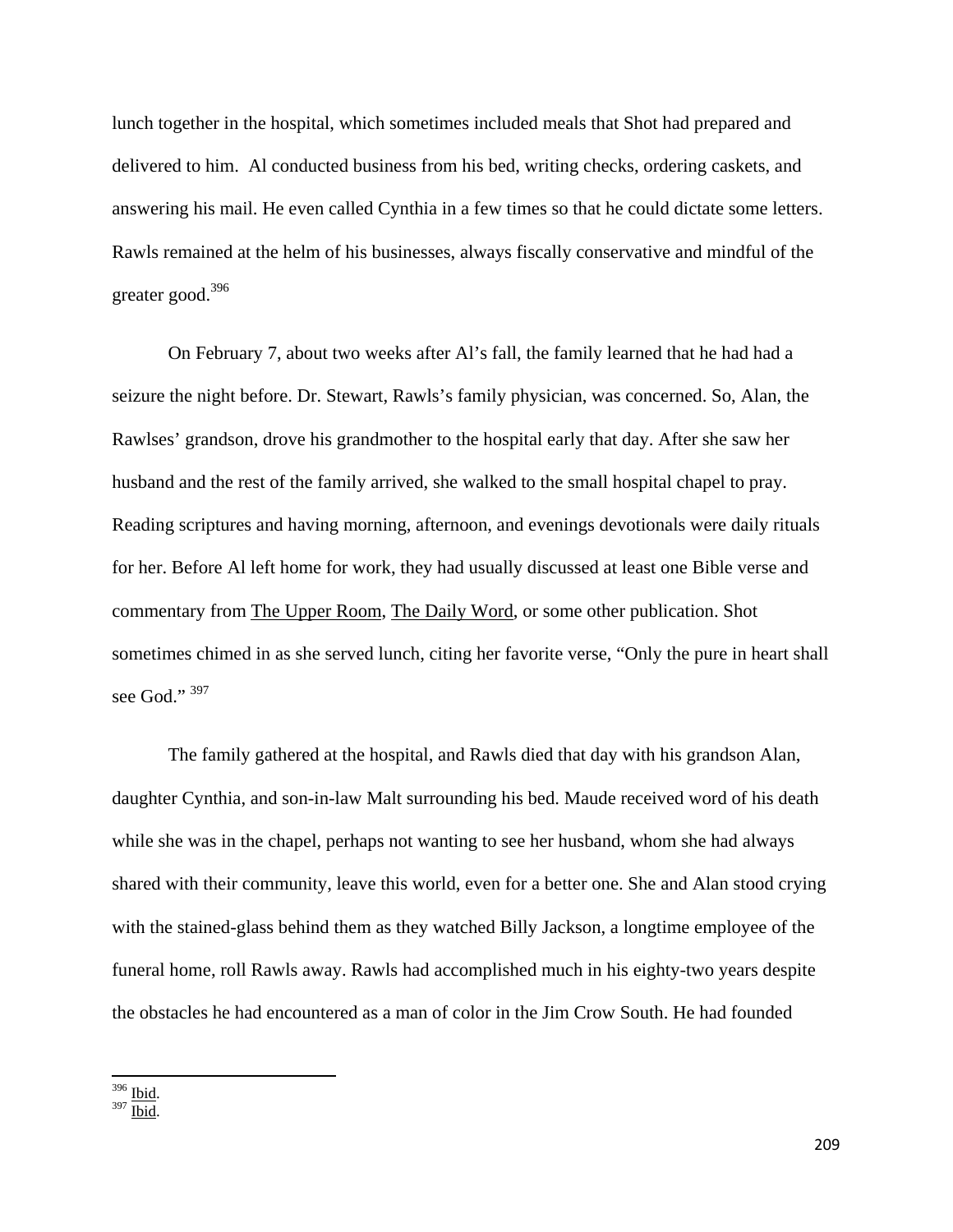businesses, served on the Board of Trustees at Meharry Medical College, and been selected president of a savings and loan association even before he could vote in his hometown. In his lifetime, he had witnessed many changes in west Tennessee, some of which he helped to make possible through his entrepreneurship.<sup>398</sup>

Al's business philosophy, like that of Booker T. Washington, was a "hybrid," which historian Michael B. Boston had argued was "neither purely capitalistic nor purely socialistic, but contained elements of both ideologies." Boston has observed:

> Washington advocated capitalist ideas such as private enterprise . . . . Simultaneously, he advocated a group uplift program. He espoused such ideas as supporting worthy African American ventures, creating captains of industry, contributing toward community development, developing high character--which he considered more important than material wealth—and helping those least fortunate. Washington, as a shrewd technician, operated as best he could in the political, economic, and social setting in which he found himself and his people, privileging the group over the individual.<sup>399</sup>

The hybridity about which Boston has written that characterized both Washington and Rawls's business philosophy, may, by extension, also characterize the approach most individuals took as they chose their paths toward freedom and justice. Many freedom fighters chose the path to political freedom with voter registration drives, sit-ins, marches, public protests. Even within that group of activists, some individuals privileged work through legislation and the legal system. Some activists believed education was the most important equalizer. They were instructors at citizenship schools or served on education-related committees within civil rights organizations.

<sup>398</sup> Ibid.; see "Eulogistic Services for Charles Allen Rawls," February 10, 1987, in possession of author; National Archives, United States of America v. C.A. Rawls, CR-66-80.

<sup>&</sup>lt;sup>399</sup>Michael B. Boston, The Business Strategy of Booker T. Washington: Its Development and Implementation (Gainesville: University Press of Florida, 2010), 143, 145-146.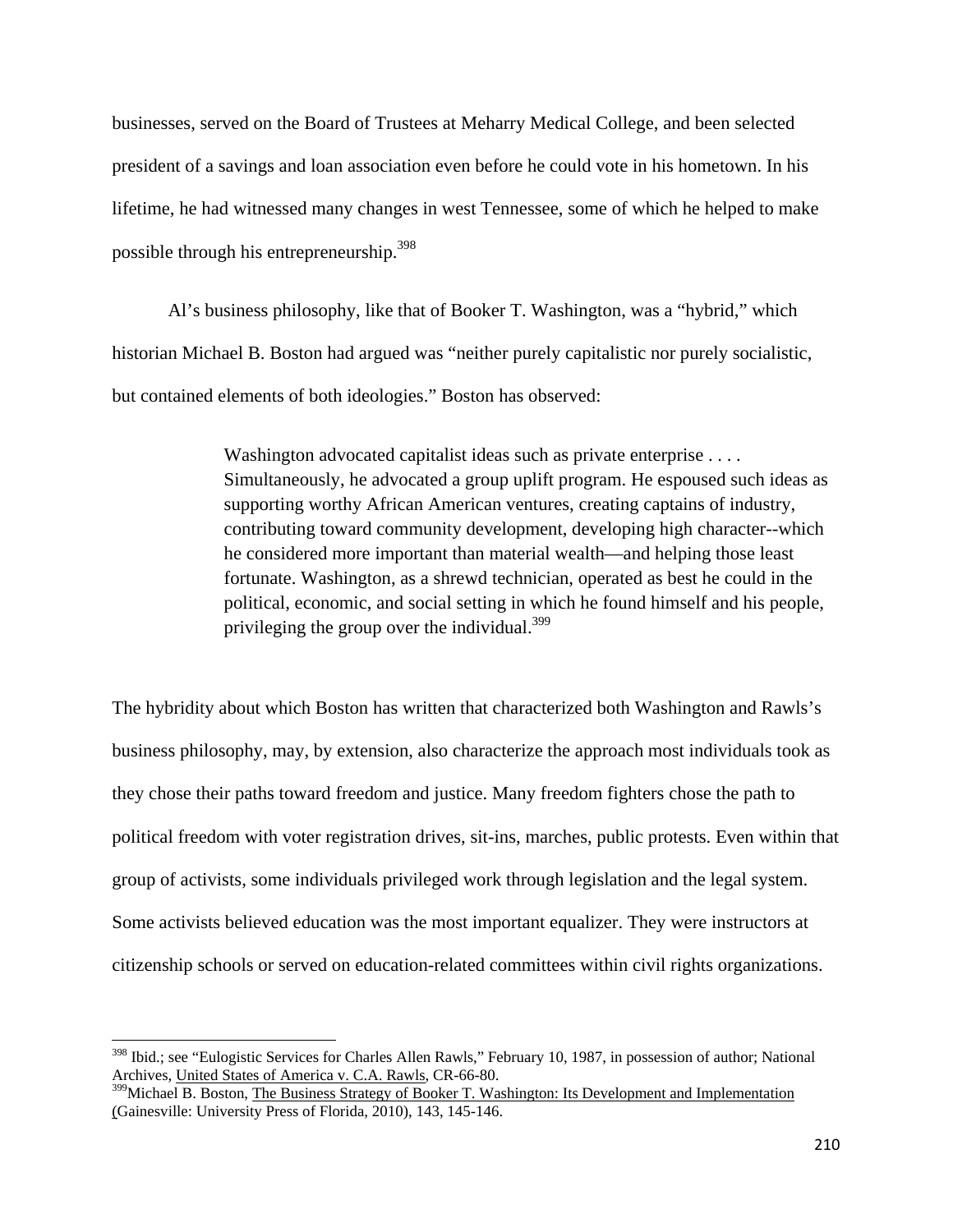Others embraced economic empowerment as the most direct way to achieve freedom while providing behind-the-scenes financial support for those "frontline" civil rights advocates.

Boston also noted that Washington, for example, "understood and advocated that African Americans find a niche, start small, build a foundation, expand and help others." Washington also believed that if African Americans became "of such indispensible value to their surrounding communities, both to African American and whites, the race problem would eventually be solved in a natural and unforced manner." Similarly, Rawls had subscribed to the following philosophy: "Make yourself necessary to the world and it will give you bread." The metaphor of bread included food essential to sustaining the human body, but it could also suggest the vernacular reference to bread meaning "money," a necessary resource for survival as well. For example, during "Don't Buy Where You Can't Work "campaigns, bus boycotts, and sit-ins across the country, Rawls, focusing on a different paradigm, asked what African Americans had established that whites wanted to patronize, and rather than riding a bus, owned and operated by whites, he questioned why African Americans should not aspire to own their own buses. If this logic sounds more like Marcus Garvey than Washington, the "hybridity" has been reinforced by the fact that Garvey, known for his militant and separatist philosophy, admired Booker T. Washington, corresponded with him, and intended to organize a school in Jamaica using Tuskegee as a model. Garvey had also planned to travel to the United States to meet Washington. In fact, Garvey came to the United States in 1916, but Washington had died. According to Michael Boston, "to pay homage to Washington, Garvey visited Tuskegee Institute and was very impressed with the school...." $^{400}$ 

<sup>&</sup>lt;sup>400</sup> Boston, The Business Strategy of Booker T. Washington, 138-139, 145,148; David Levering Lewis, W.E.B. Du Bois: The Fight for Equality and the American Century, 1919-1963 (NY: Henry Holt and Company, 2000), 50;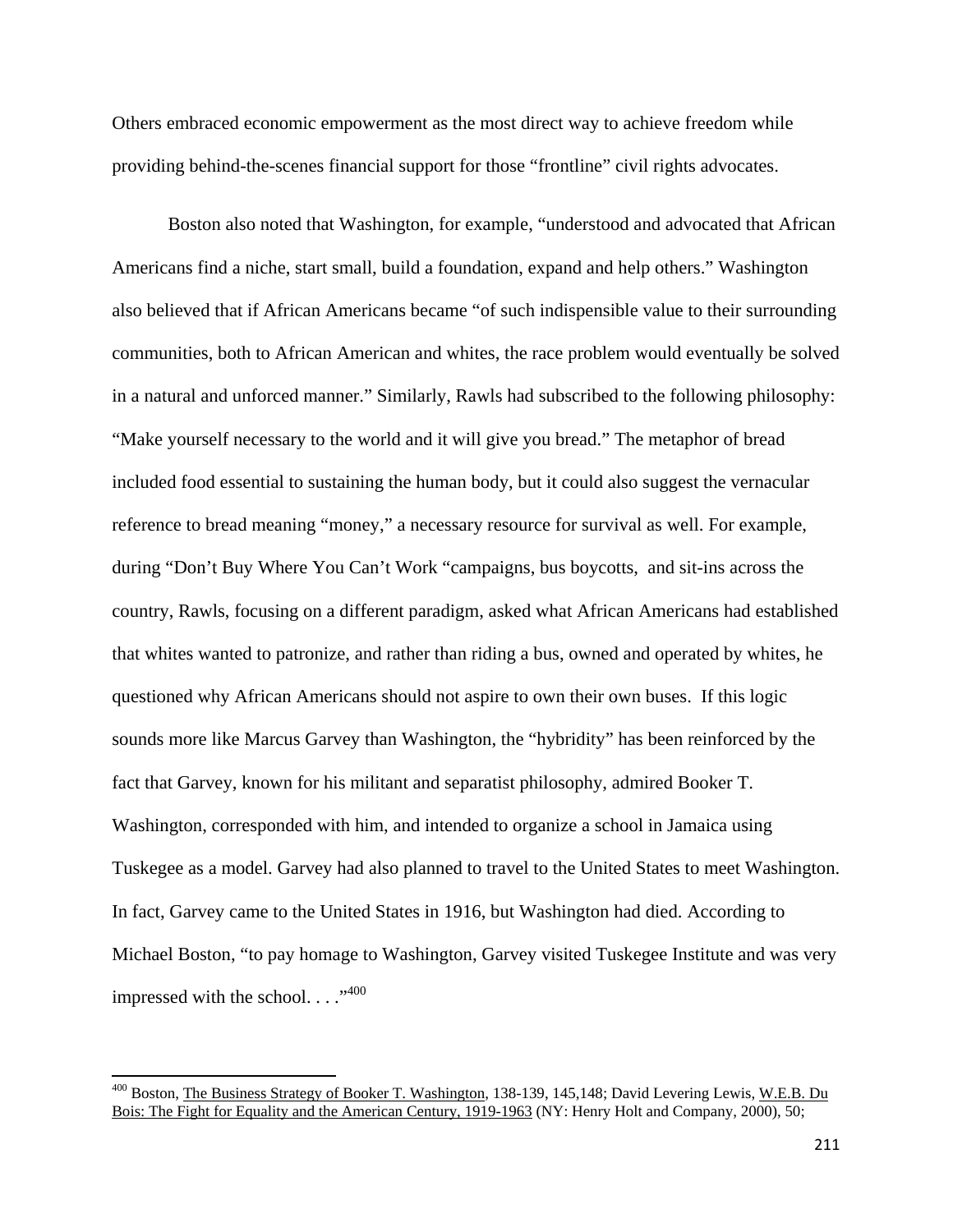Even W.E. B. Du Bois, Harvard educated scholar and a founder of the NAACP, who in 1903, avowed that the "Negro race . . . is going to be saved by its exceptional men. . . the Talented Tenth; . . . the Best of this race that they may guide the Mass . . .," shifted his theoretical approach to the liberation of Black people. In 1948, during a Boulé conference at Wilberforce University, Du Bois first presented his concept of the "Guiding One-Hundredth," the "re-examined and restated theory of the "Talented Tenth." A "new" Talented Tenth would include "group leadership." According to independent scholar Christopher George Buck, "This doctrine democratizes and internationalizes Du Bois's strategy for racial advancement by placing it in a global context. Numerically narrower yet strategically broader, the "guiding hundredth" represents the evolution of Du Bois's original theory of the "talented tenth."<sup>401</sup>

The life choices and career decisions, as well as the political and social affiliations of the Brownsville natives discussed throughout this dissertation, show both hybrid and singular methods African Americans used to pursue freedom and change the trajectory of American social and political history. Mildred Bond Roxborough, for example, maintained her advocacy primarily through her work at the NAACP. Cynthia Rawls Bond, on the other hand, maintained a more hybrid approach through her work as an entrepreneur and local NAACP member. Her role as a Black woman in business and her work within the NAACP and other organizations positioned her among Tennessee residents selected to tackle issues of importance not only to African Americans in west Tennessee but to Tennesseans across the state. Rawls's hybridity was

telephone interview by author with Cynthia Rawls Bond, November 14, 2011; telephone interview by author with Maltimore Bond, November 14, 2011; telephone interview by author with Alan Rawls Bond, November 14, 2011. <sup>401</sup> Lewis, W. E. B. Du Bois, 538; Christopher George Beck, "Talented Tenth," Leslie M. Alexander and Walter C. Rucker, eds. in Encyclopedia of African American History (Santa Barbara: ABC-CLIO, Inc., 2000), 1047-1048; "The Talented Tenth Memorial Address," The Boulé Journal, 15(October 1948), online www.sigmapiphi.org/home/the-talented-tenth.php; W.E.B. Du Bois, "The Talented Tenth," http://teachingamericanhistory.org/library/index.asp? document=174.

<u> 1989 - Johann Stein, marwolaethau a gweledydd a ganlad y ganlad y ganlad y ganlad y ganlad y ganlad y ganlad</u>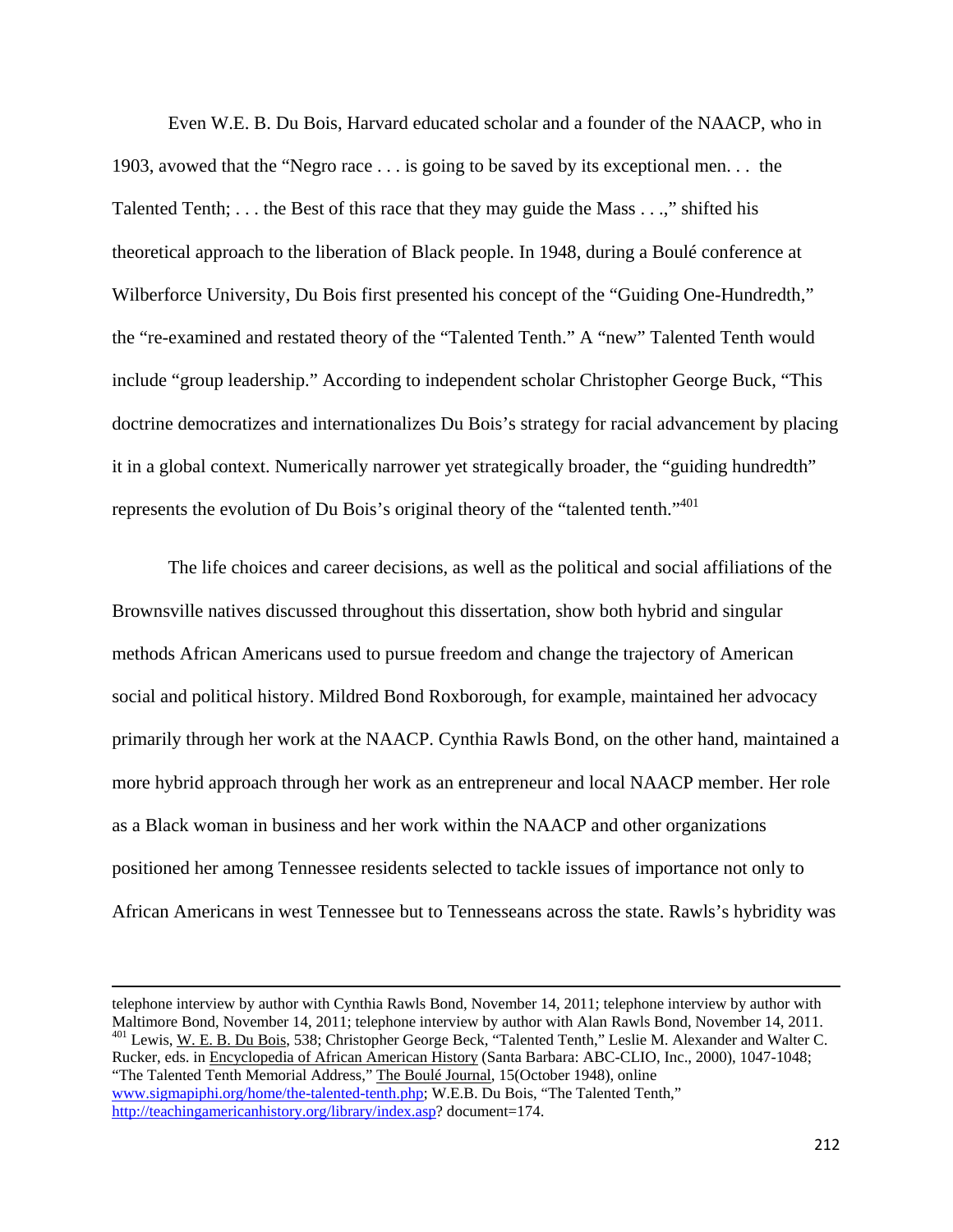reflected not only in his entrepreneurship and professional affiliations but also at his funeral and within the legacy he left his descendants.

Rawls's funeral was held on Tuesday, February 10, 1987, three days after his death, at First Baptist Church, the site of the Sons and Daughters of the Golden Circle inception in 1950; the site of the Haywood County branch of the NAACP's chartering ceremony in 1961; and the site of Rawls Funeral Home's burial drives, including the seventy-fourth drive planned for November 25, 2011. The church was filled to capacity as the community said good-bye to their native son. After the processional, the Reverend Thomas Averyheart, a political activist even from his pulpit, gave the invocation. Reverend Averyheart had run two unsuccessful campaigns for mayor of Brownsville before being elected to the city council. Reverend J. W. Shaw, minister and owner of a radio station in Bolivar, Tennessee, who later became a State Representative, offered the scripture taken from II Timothy 4:1-8. Verses six and seven read, ". . . [T]he time of my departure is at hand. I have fought a good fight, I have finished my course, I have kept the faith: Henceforth there is laid up for me a crown of righteousness. . . ." This "comfort" scripture acknowledged the finite number of days individuals have to accomplish their work, the effort required to complete it, and the importance of faith as inevitable difficulties arise along the way. Rawls had "fought a good fight" and "finished his course" as both a citizen and business leader. Reverend Eddie L. Currie, founding president of the local NAACP branch read the obituary, and Dr. Virgil Caldwell of the New Monumental Baptist Church in Chattanooga, Tennessee, eulogized Rawls. Dr. Caldwell, a Haywood County native, had become a staple at Rawls Funeral Home's burial drives. Known for his gifts of oratory and his talents as a saxophonist, Dr. Caldwell had been the keynote speaker for the drives for over twenty years. His text for the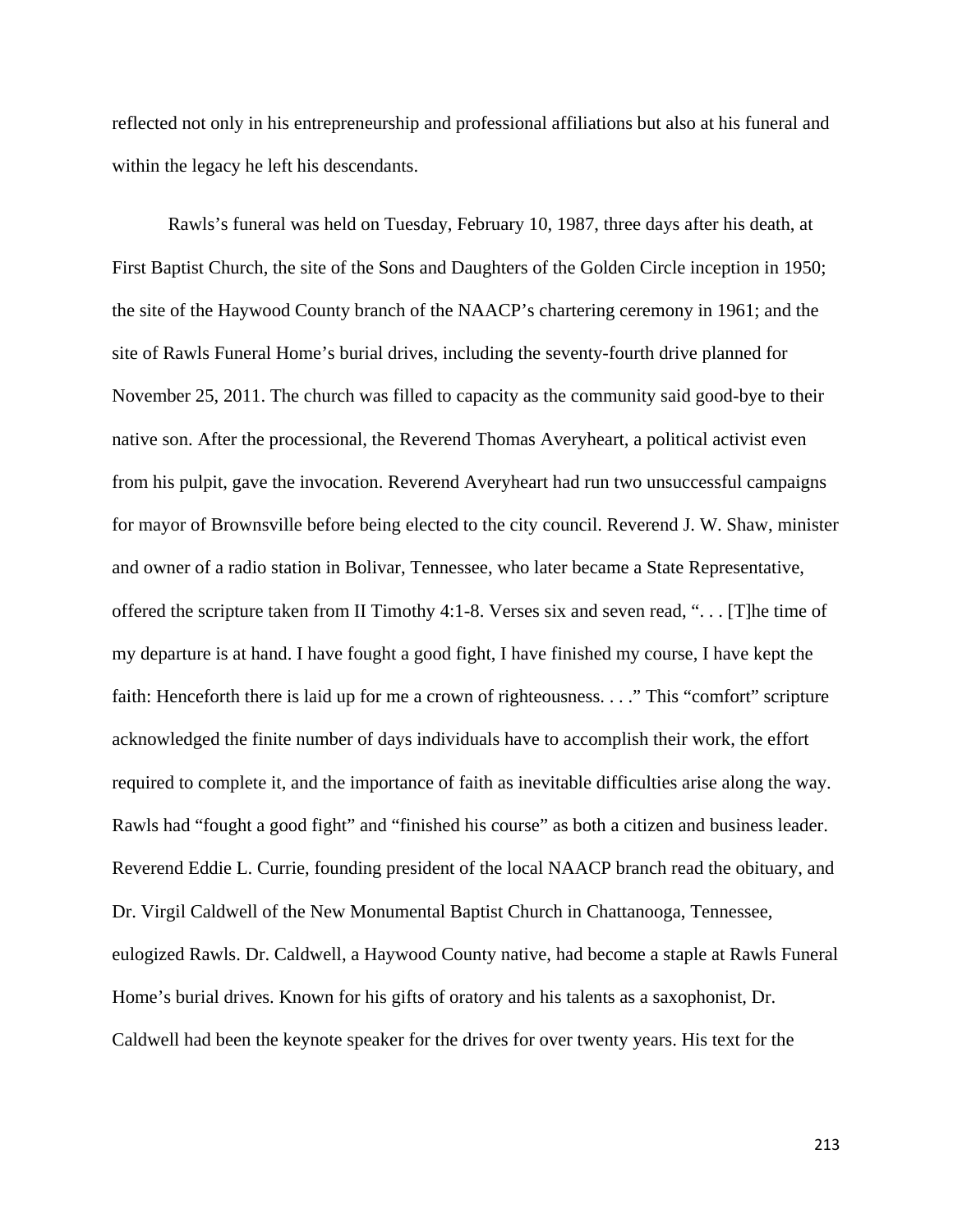funeral was taken from the scripture which asked can any good thing come from Nineveh. Rawls, he eulogized, was indeed something good that had come from Haywood County.402

Among the tributes to Rawls were those from his longtime friend, Mrs. Nola Walker Bond, who, in the 1960s, quit her job as a teacher in the Haywood County school system to manage the Haywood County Supermarket, a business that operated under the umbrella of the Haywood County Thrift Cooperative which Rawls helped to establish. Bishop William Graves, a Brownsville native and vice-president of the NAACP's National Board of Directors offered a tribute based on his boyhood admiration for Rawls. As a child, he had emulated Rawls and announced that he wanted to grow up and be like Rawls. He liked a particular suit Rawls used to wear, and when he was able, he bought one like it. $403$ 

The musical selections at the funeral also reflected Rawls's life and business philosophy. For example, "Work for the Night is Coming" had both earthly and spiritual relevance that embraced the importance of a strong work ethic. The solo, "If I Can Help Somebody," was a reminder that sojourners on earth must live a life in service to others so that their lives would "not be in vain." The hymn "Draw Me Nearer," began with "I am Thine oh Lord, I have heard Thy voice," and invoked the importance of accountability as well as humility. The refrain of the song continues with "Draw me nearer, nearer blessed Lord/ To the cross where Thou has died/ Draw me nearer, nearer blessed Lord to Thy precious bleeding side." These words express deference and respect for the sacrifice of a loving deity. The final song of the funeral service was "The Unclouded Day," which began with the lyrics "They tell me of a home far beyond the sky/They tell me of a home far away/They tell me of a home where no storm clouds rise/O, they

<sup>&</sup>lt;sup>402</sup> Funeral program titled "Eulogistic Services for Charles Allen Rawls," in possession of author; video of the funeral in possession of Cynthia Rawls Bond.

 $403$  Ibid.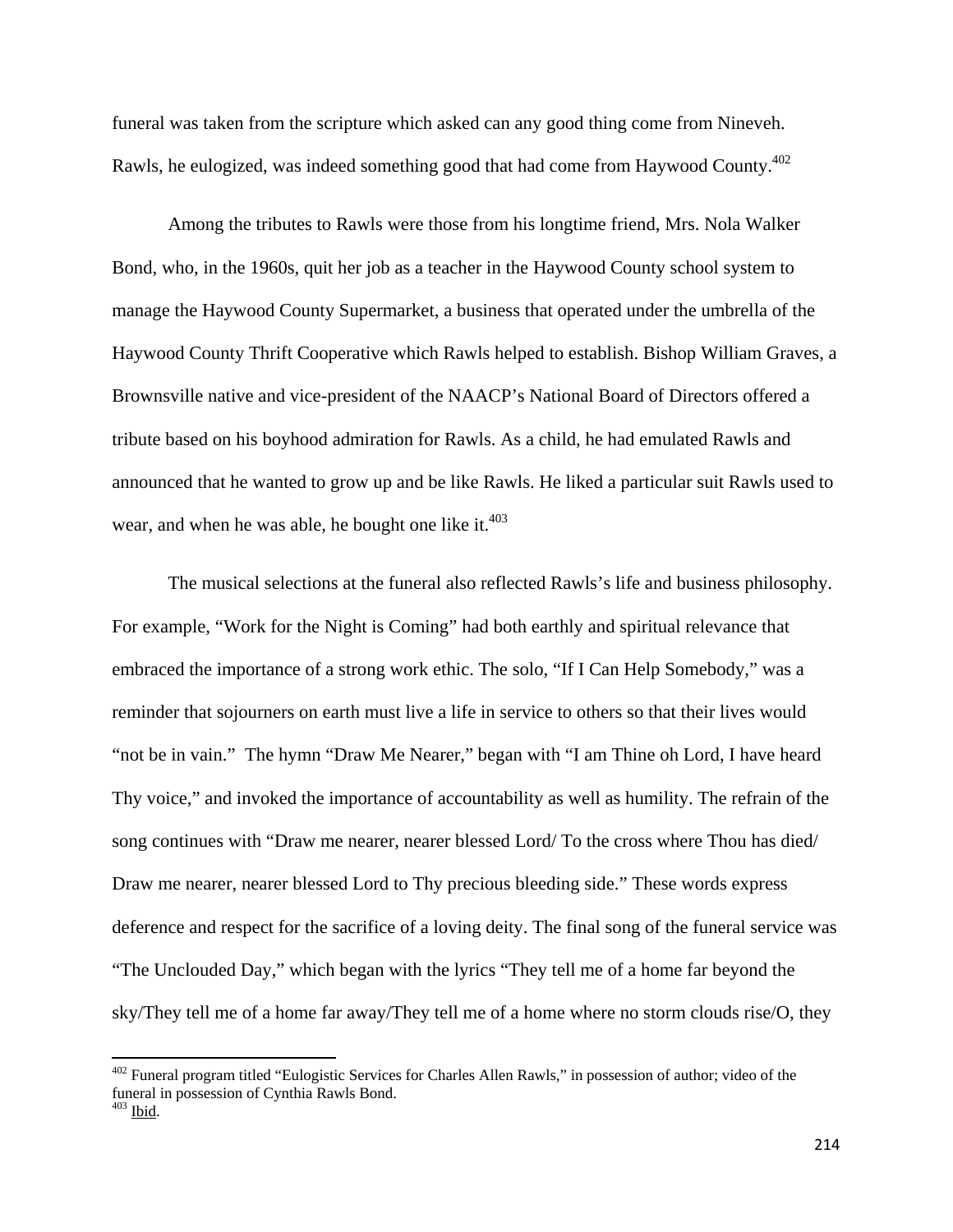tell me of an unclouded day." Characteristic of many musical selections at "homegoings," there is a reference to the afterlife, a "home far beyond the sky," that expressed the ephemeral nature of earthly existence as well as the hope for a future filled with mental, spiritual, emotional clarity absent the allegorical cloudy days.<sup>404</sup>

 Educational, entrepreneurial, and political intersections, all grounded in service, were elements of Rawls's legacy. Although he had graduated from Gupton-Jones School of Mortuary Science with honors in 1929 and had attended business school in St. Louis for a few semesters, Rawls never earned a college degree. Yet he valued education. He supported academic endeavors and encouraged those around him to pursue higher education. Both Rawls Funeral Home and Golden Circle Life Insurance Company awarded college scholarships to local high school graduates. Golden Circle carried an endowment policy, known as an "educational" policy that matured on the insured's eighteenth birthday. Many policyholders used the benefits toward college tuition. Rawls made personal loans to individuals who lacked the funds to pay for their children's tuition, and he donated money to Meharry Medical College, Lane College, and the United Negro Scholarship Fund. He paid for his wife's college tuition while she studied at Lane College, and assisted his niece with boarding school tuition after her father died.

Among his seven grandchildren, all of them earned college degrees. Rawls paid four years' tuition for his eldest grandchild and provided her with modest stipends each semester. His youngest granddaughter spent her junior year of college studying in Madrid, Spain. One grandson earned a law degree from Tulane University, and all four of Rawls's granddaughters earned master's degrees. Andrea Bond Johnson, the only granddaughter to make a career in insurance, earned an executive MBA from the University of Tennessee, Knoxville. Her graduate

 $404$  Ibid.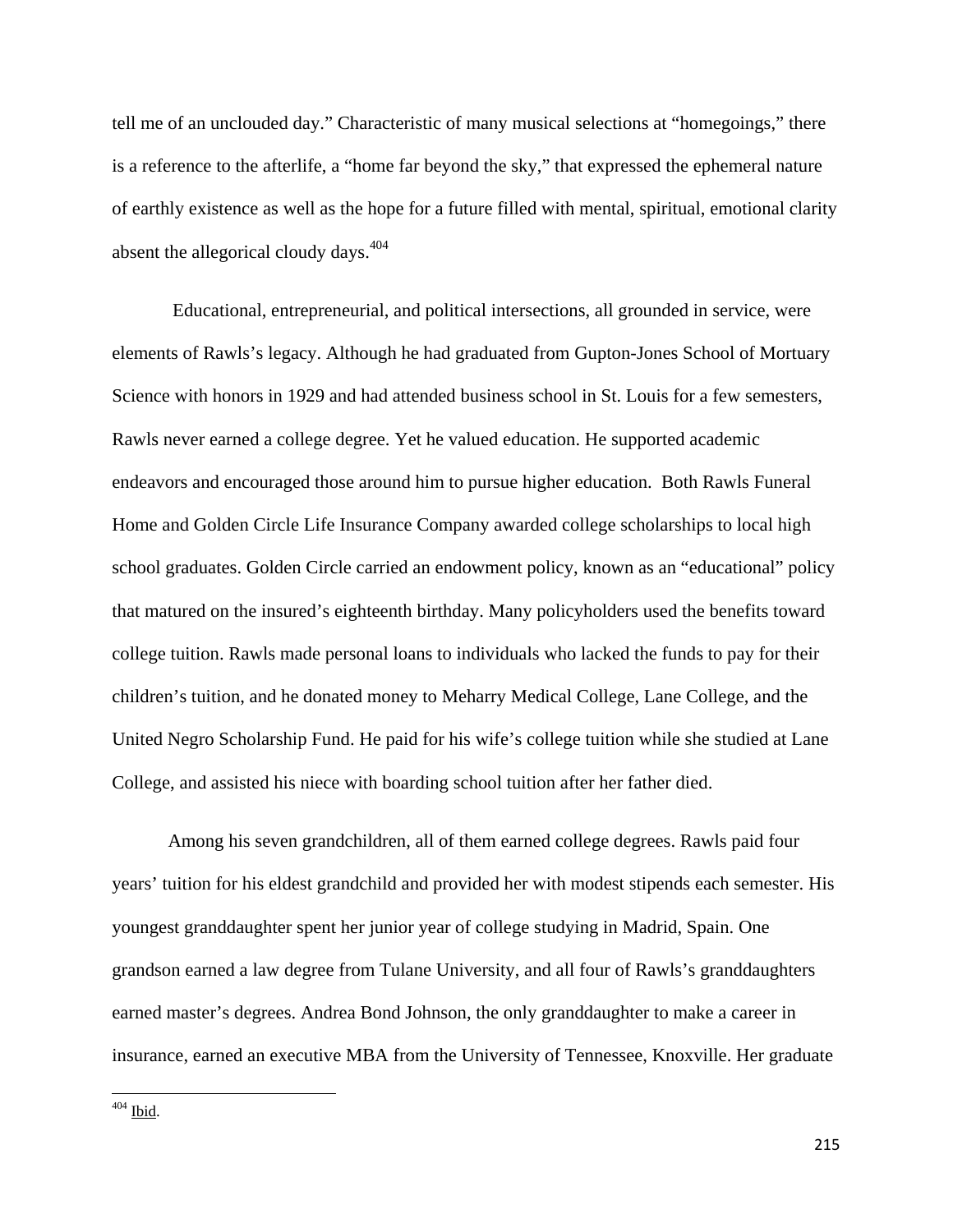curriculum included a two-week international residency period in Moscow, Russia, and Warsaw, Poland, where she studied the global economy with an emphasis on the financial services sector. The year following her graduation, she traveled to Hong Kong as a consultant for the new MBA cohort in Knoxville. Of the four grandchildren who became licensed funeral directors, two of them completed mortuary science school, one of whom graduated from his alma mater also with honors.

At his death, Rawls was a 32 degree Mason of the Prince Hall Masons, Winfield Lodge, and an honorary member of Alpha Phi Alpha Fraternity, Inc., a fraternity founded at Cornell University in 1906 by seven African American students who pledged to "stimulate the ambition of its members; to prepare them for the greatest usefulness in the causes of humanity, freedom, and dignity of the individual;. . . and to aid down-trodden humanity in its efforts to achieve higher social, economic and intellectual status." He accomplished many firsts in Haywood County: he was the first fully-paid life member of the NAACP; the first African American to serve on the Brownsville Bank Board of Directors; and the first African American to become a member of the Brownsville Rotary Club and the chapter's first African American Paul Harris Fellow. 405

Country blues legend Sleepy John Estes, who lived in Brownsville much of his life, commemorated Rawls with a song titled "Al Rawls." In the song, Estes highlighted the presence and pivotal role of this African American funeral director in the Black community. "Al Rawls," a tome about life in a rural southern community and sung in rich southern vernacular, narrated the life experiences of many Blacks in Brownsville. Estes began with a holler, a wail, almost a cry:

<sup>405</sup> See Alpha Phi Alpha Fraternity, Inc. vision statement on fraternity website at http://www.alpha-phialpha.com/Page.php?id=53.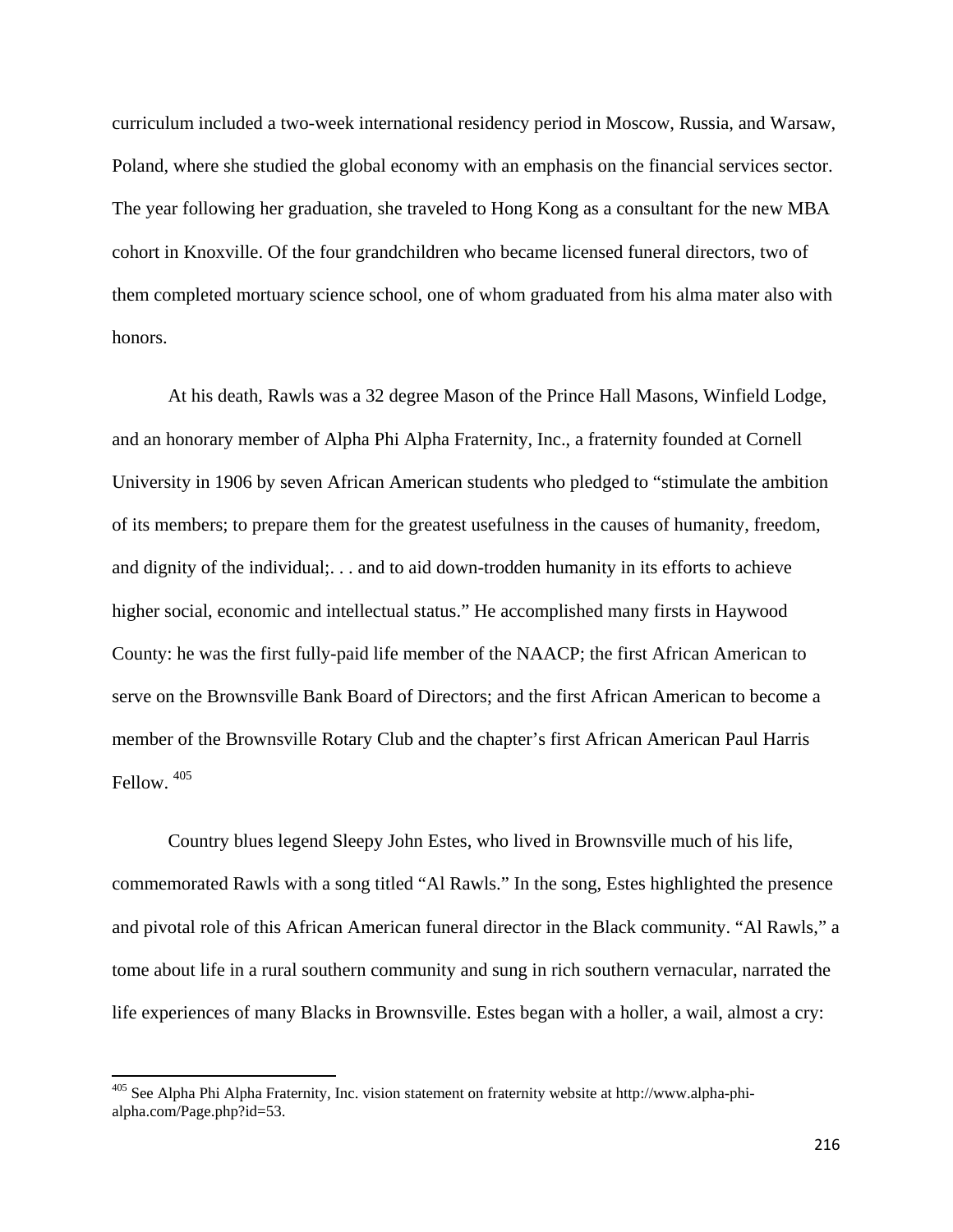"Al Rawls first started the burial association in Brownsville town." This opening established the link between the burial association and the community. Sleepy John continued, "Yah know I think ever'body ought-ta pay they polices 'cause some day you sho' goin' down." He urged people to pay their burial insurance policy premiums. This was the socially conscious thing to do to avoid "passing the hat" when death, the inevitable, occurred. This reality was particularly stark during the height of lynchings, legally sanctioned white violence against Blacks, and frightening mortality rates in Black communities. But he followed with "So many people they don't try to save nairee dime. You know they lay down and die-- people toting a beggin' ca'd all over town."  $406$ 

 Estes's words praise the idea of saving, not a new concept to the African American community since many enslaved African Americans saved money to buy their freedom and later to amass the resources to buy land. In Black communities, people carried "begging cards" as they solicited money to bury their dead. With the proliferation of poverty and racial discrimination which limited employment opportunities, life for Black Americans was even more tenuous. And saving for life's uncertainties was almost as difficult as saving for death's certainty. Still, our narrator admonished the community because he believed the burial association should replace the begging cards as they suggest dependency, a loss of dignity, and poor financial planning.407

Estes's lyrics continued with "It's very easy--don't cost but three bucks year. You know you could easy keep it up if you lay off so much whiskey and beer." The direct and practical

 $^{406}$  Sleepy John Estes, "Al Rawls," Brownsville Blues $^{407}$ Ibid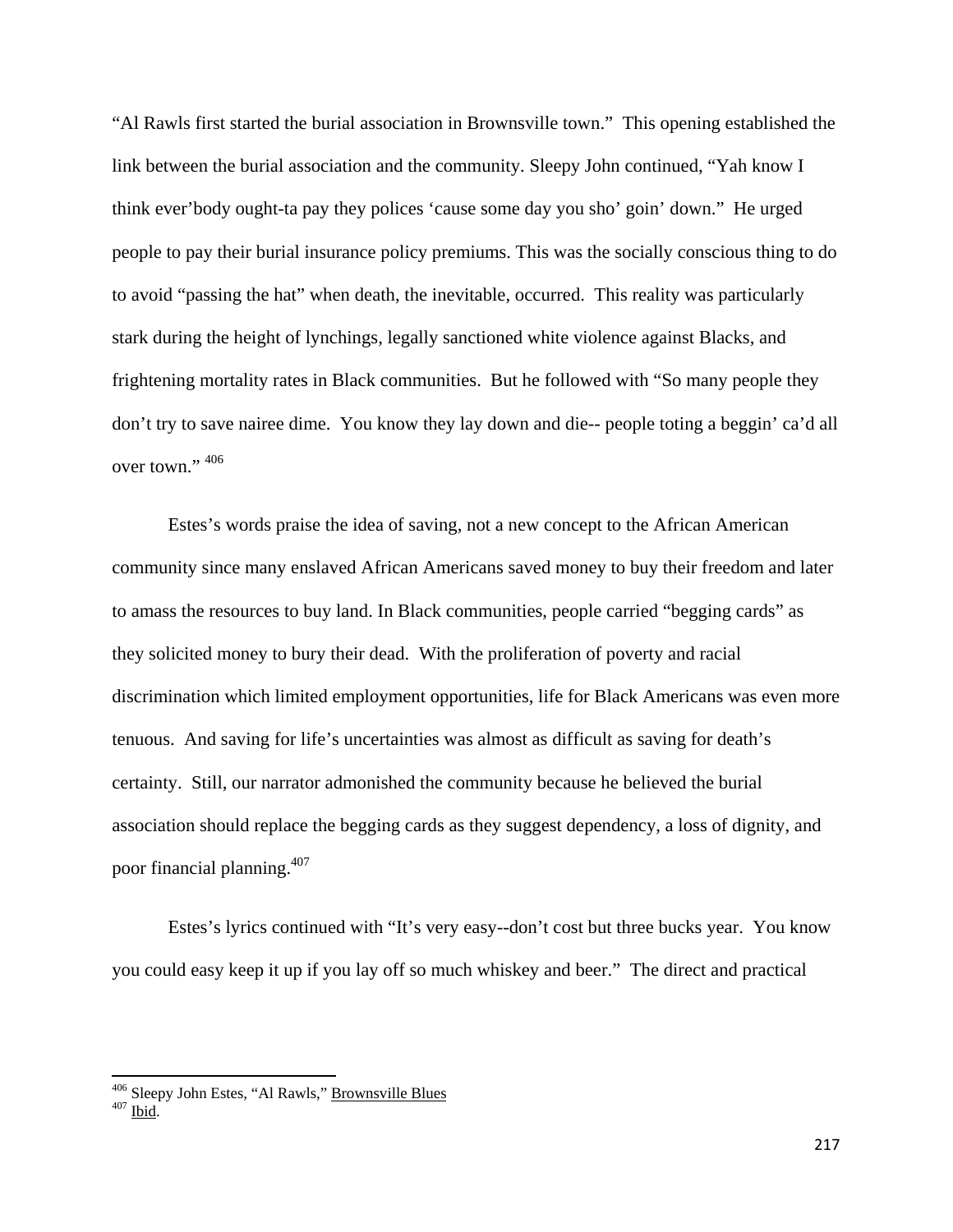message in these lines focused on community members who wasted money on the excessive use of alcohol. The "three bucks" stood between a dignified burial/respectability and a begging card.

Estes moved to another valuable social function of the funeral home: "You know George would go and get cha at his own expenses anywhere inside 50 miles. Pay for your policy 'cause you sho' goin' down." He stopped preaching and reminded listeners of two significant points. First, the funeral home provided free ambulance services within a fifty-mile radius, an important service, as there was no local ambulance service. Whenever Blacks needed to be rushed to the hospital or when immobile patients needed to be transported to hospitals or doctors' appointments, the funeral home's ambulance driver (George Lowery) responded to the call. Secondly, he again reinforces death's certainties and the need for medical help made possible in part by the African American funeral home.<sup>408</sup>

The final words to the song were quite matter-of-fact. "When he bring you in on them stretcher and draw that blood thru yo veins, you know the next ride you get'll be down to shady lane." He graphically explains the embalming procedure with blood being drawn from the deceased's body. He reminded listeners that the cemetery is ultimately the end for all. <sup>409</sup>

After Rawls's death, his family established the C.A. and Maude E. Rawls Scholarship Fund at Lane College. The city honored Rawls along with Alex Gray, a white attorney from Brownsville, by naming the town's two and a half mile bypass the Alex Gray/C.A. Rawls Memorial By-pass. To celebrate Rawls's centenary, his daughter Cynthia, together with Dr. Cynthia Bond Hobson, organized the Charles Allen Rawls Legacy Awards, which was a salute to

 $408$  Ibid.

 $409$  Ibid.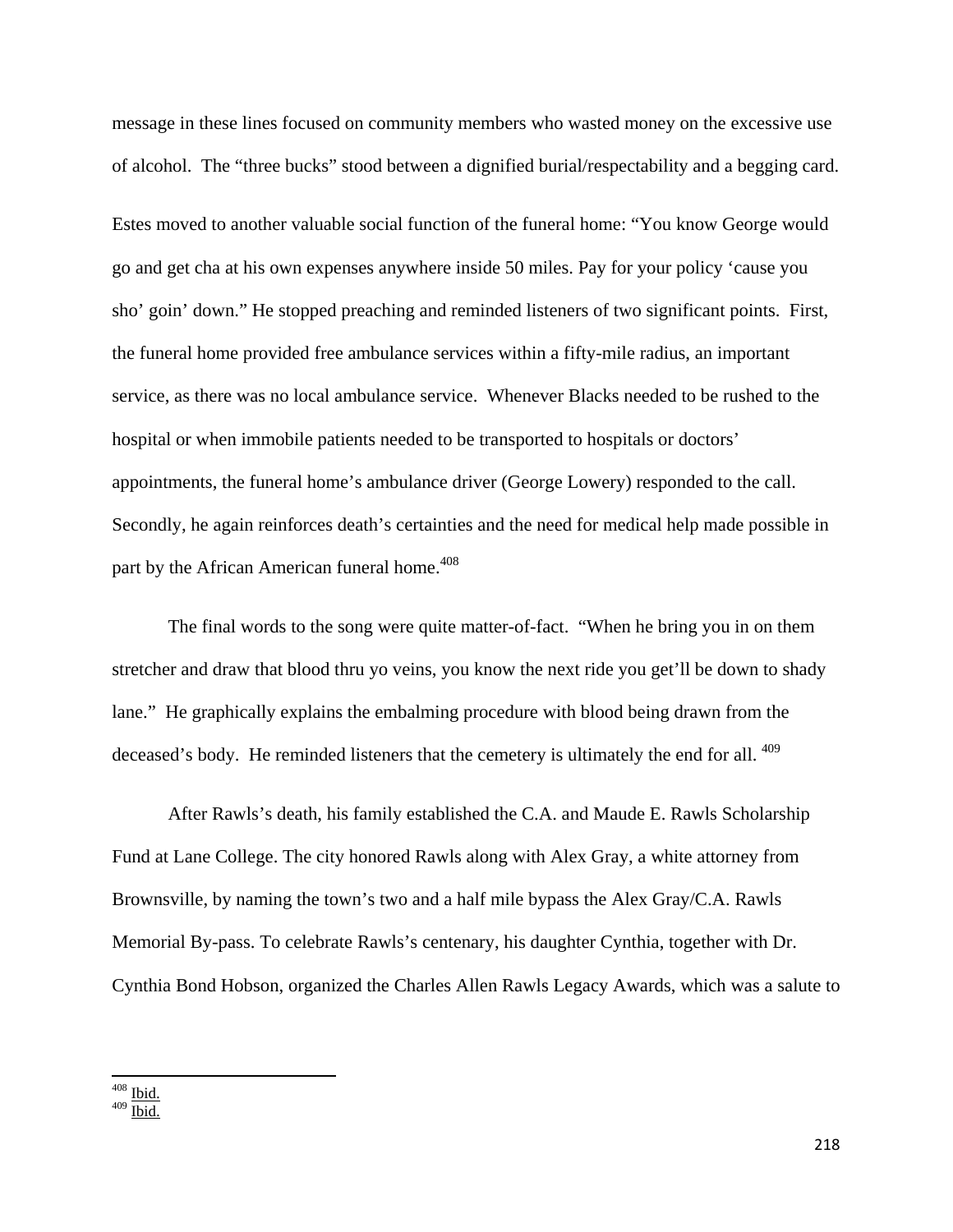the black businesses of Haywood County. Business owners received awards and recognitions for the services they provided to the community.<sup>410</sup>

Cynthia, Malt, and Bill continued and expanded on the work Rawls had begun at Rawls Funeral Home and Golden Circle Life Insurance Company. Cynthia became the first woman to serve on the Brownsville Bank Board of Directors, filling the vacancy her father had left. She also became president of Golden Circle Life Insurance Company. For nearly twenty-five years, she had worked with her father, uncle, brother, and husband, struggling at times to make her voice heard and her suggestions respected among her male relatives and business colleagues. She continued to strengthen Golden Circle's ties to insurance organizations, such as the National Insurance Association (NIA) and served as its secretary for many years. Malt became vicepresident and managed the mortgage loan department that assisted local residents with the purchase of homes and churches in the area. Bill had graduated from Gupton-Jones School of Mortuary Science and did much of the funeral home's embalming. He became chairman of the board at Golden Circle. Bill, Cynthia, and Malt, representing the second generation, worked together well, still dashing across the street when duty called. Both Cynthia and Malt became licensed life and health insurance agents and licensed funeral directors. During income tax season, Golden Circle became an unofficial income tax service center. After completing Golden Circle work at 5:00 pm, Malt, Bill, and Zannie completed income tax returns for local residents. Some individuals paid for cash for these services, while others paid later with vegetables from their gardens, homemade cha-cha pickle or preserves, country ham or sausage they had made on their farms, homemade pies, and other southern staples. More than a money-making venture, it

<sup>&</sup>lt;sup>410</sup> Charles Allen Rawls Legacy Awards; Salute to Black Businesses of Haywood County program, in possession of author.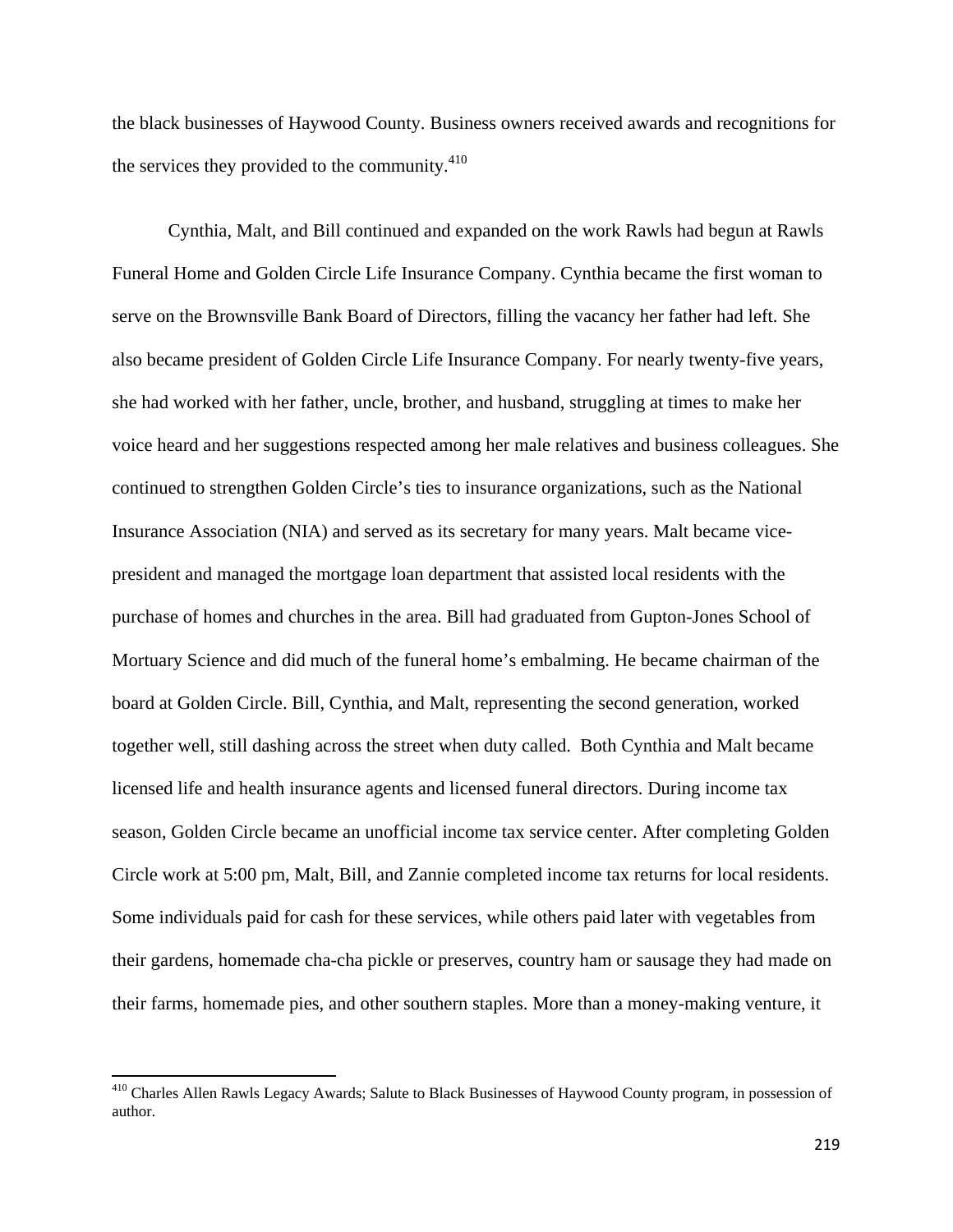was an opportunity to provide an important service to the community and keep abreast of federal income tax laws.<sup>411</sup>

Malt served as president of the Haywood County Chamber of Commerce and the Haywood County branch of the NAACP. During his tenure as president, his cousin Roy Bond, who had a contentious relationship with certain family members, decided to become a life member of the NAACP. However, he paid his membership through the national office rather than affiliating with the local branch his first cousin headed. Malt, undaunted by the snub, continued his work in the community. He maintained local affiliations by serving on such committees as the Election Commission and the Haywood County Equalization Board. He and friend Dr. Jesse Cannon, Jr. became business partners and opened Brownsville's first dialysis clinic, hiring Haitian-born, Dr. Jerry Charles to run the clinic. Dr. Charles's research had identified high instances of kidney disease in Brownsville, and most residents on dialysis had to travel to Jackson for treatment. <sup>412</sup>

As Malt continued to work on local projects, Cynthia became part of a broader Tennessee network with several key appointments. In 1984, Republican Governor Lamar Alexander had appointed her to the Tennessee State Board of Education, a new board consisting of only business leaders in the state. She was then reappointed by Democratic Governor Ned McWherter. Her work with the state board became an asset to her after being appointed to the Appalachian Educational Laboratory (AEL) which addressed educational issues in Tennessee as well as Kentucky, Virginia, and West Virginia. The Honorable Lyle Reid, Chief Justice of the Tennessee State Supreme Court, appointed Cynthia to the 34-board Commission on the Future of

<sup>&</sup>lt;sup>411</sup> Interview by author with Cynthia Rawls Bond, April 15, 2010; interview by author with Malt Bond, April 15, 2010; I have personal knowledge of these events as well.

<sup>&</sup>lt;sup>412</sup> Interview by author with Cynthia Rawls Bond April 15, 2010; interview with Maltimore Bond, April 15, 2010.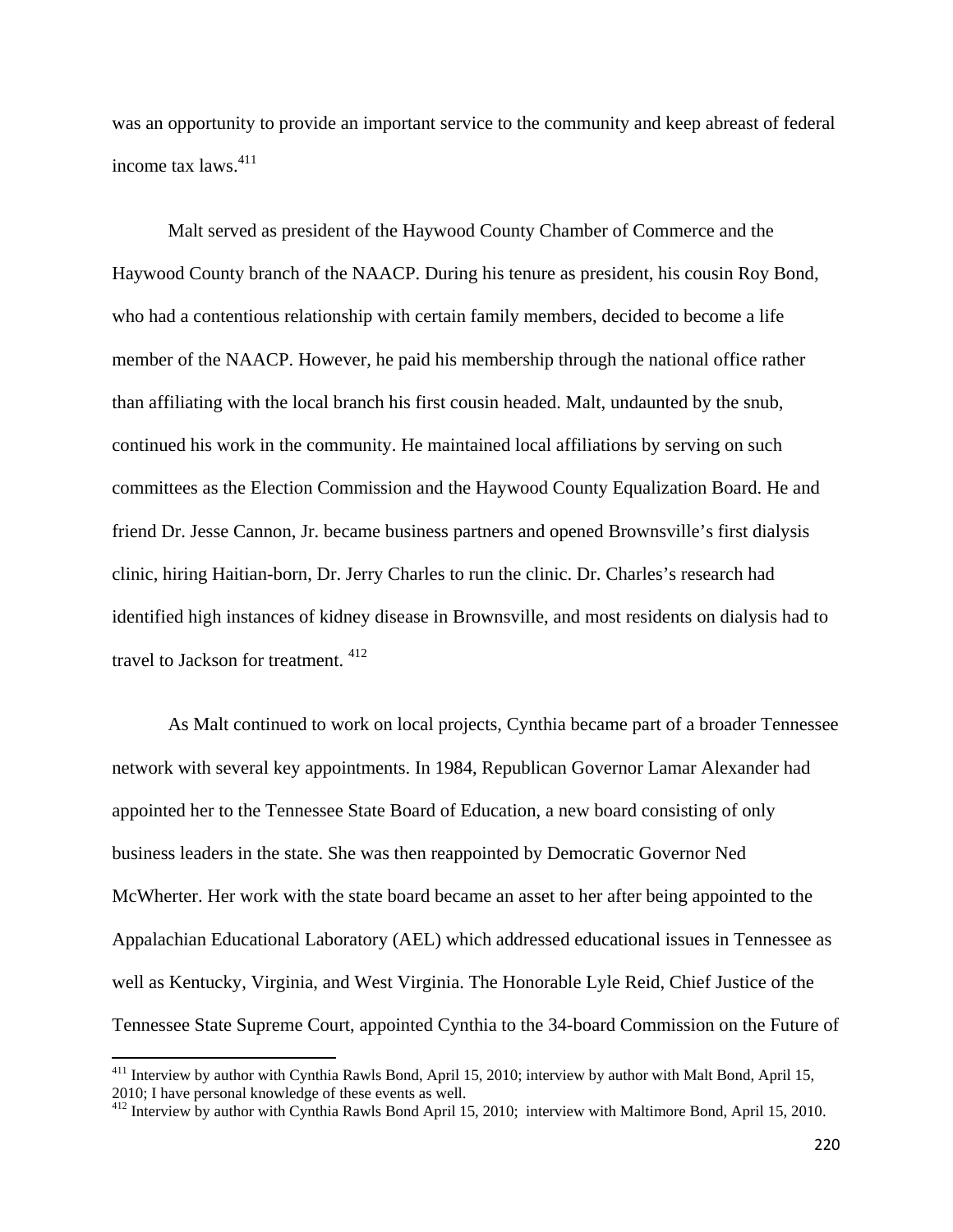the Tennessee Judicial System, which John Seigenthaler served as chairman. In 1994, Cynthia became the first recipient of the Avon N. Williams Living Legend Award. The award, presented by the Tennessee Black Caucus, was named for a beloved civil rights lawyer and former Tennessee State Senator who was among the first African American legislators since the Civil War. Williams, a Knoxville native, moved to Nashville in the 1950s and became a formidable opponent to segregationists. He argued cases before the United States Supreme Court, and in 1991, the Black Caucus designated him legislator of the year.  $413$ 

As the second generation of Rawls and Bond family members continued to contribute to their community, considerable changes in the funeral industry occurred. For example, Service Corporation International (SCI) firms began purchasing Black family-owned funeral homes so that the businesses were no longer Black-owned, only managed for a designated time by the original owners, causing a shift in the entrepreneurial landscape within the Black community. Despite the rigid segregation that has existed in Brownville concerning burying the dead, Brownsville now has a new white-owned funeral home that has informed the Black community of its desire to provide professional services to them as well as to whites in the area. In fact, in November 2011, First Baptist Church was the site of the first African American funeral with the white-owned funeral home handling the services. Other changes in the industry include Green Burials, designed to be more eco-friendly, and Conservation Burials, which create a nature

<sup>&</sup>lt;sup>413</sup> "Avon Williams, 72, Lawyer Who Fought To End Segregation," New York Times, http: www.nytimes.com/1994/08/31/obituaries/avaon-williams-72-1.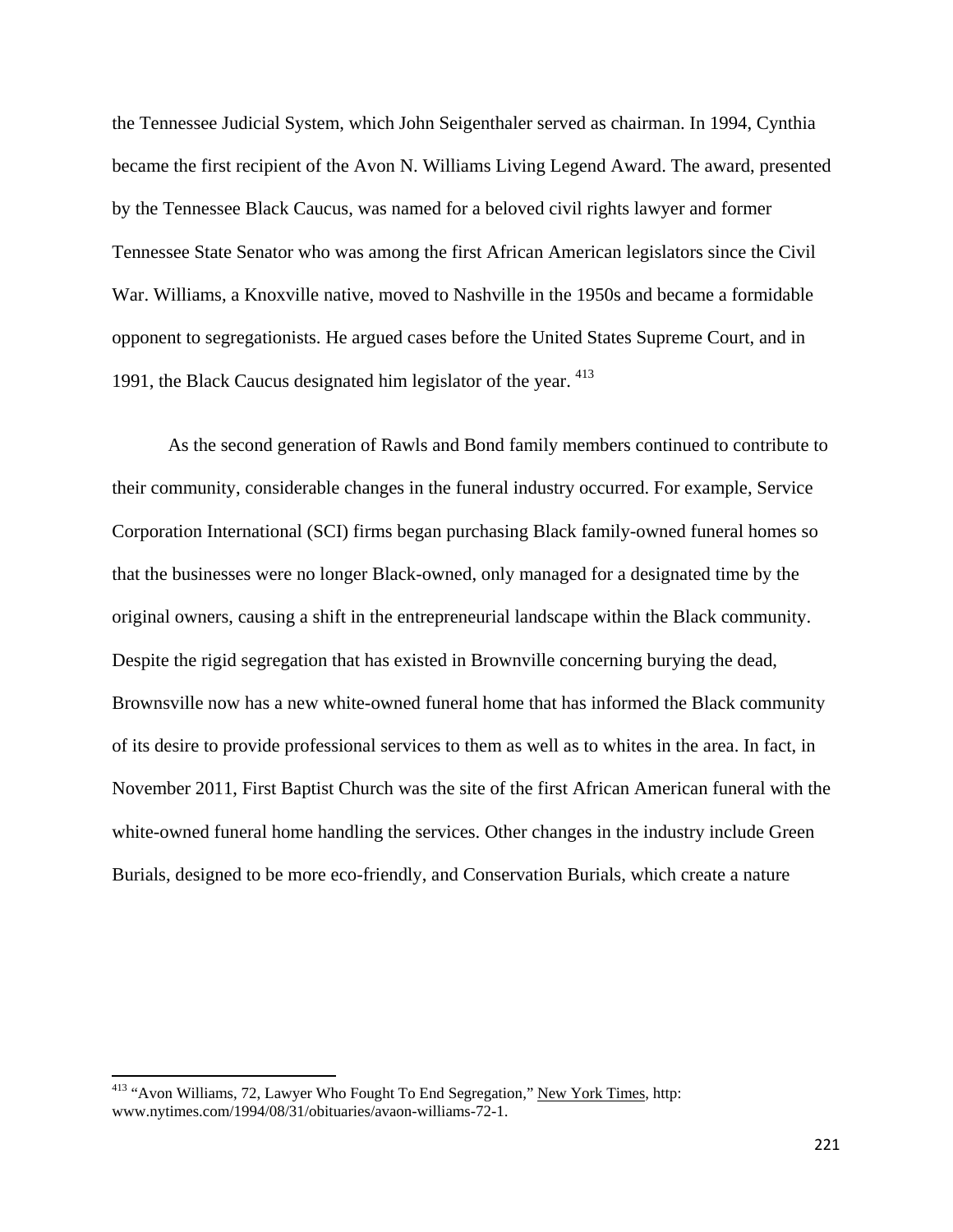preserve of the gravesites. These options, in addition to cremation, continue to reframe the funeral business and require owners to keep informed of changing trends in the industry. 414

In 2001, Cynthia, Malt and their daughter Andrea and husband Dwight established the Golden Circle Insurance Agency. The following year, Cynthia and Malt, majority stockholders, presented a plan to sell Golden Circle Life Insurance Company during their annual stockholders' meeting. After the proposal passed, Golden Circle Life Insurance Company was sold to Booker T. Washington Insurance Company. The family continued its work in the insurance business, although Malt and Cynthia eventually began phased retirement, and Andrea became the chief operating officer of the agency. Unlike Golden Circle Life Insurance Company, which served the Black community for fifty –two years, Golden Circle Insurance Agency serves the entire community, including Blacks and whites as well as Latino, Caribbean, and Arab Americans and immigrants. The agency represents such insurance companies as Travelers, All-State, and Chubb and has established a Hispanic Outreach. Advertisements are printed both in English and Spanish, and the company has hired native-Spanish speakers to better serve their Spanishspeaking customers. Andrea Bond Johnson, who worked at the Golden Circle Life Insurance Company on Saturdays when she was a child, has expanded the scope of the business by not only earning an MBA, but also by becoming licensed as a financial planner. Unlike Golden Circle Life Insurance Company, which was licensed to do business only in the state of Tennessee, the

<sup>&</sup>lt;sup>414</sup> Telephone interview by author with Cecil M. Giles, November 16, 2011; telephone interview with Alan Rawls Bond, November 16, 2011; see conservation burial website (www.conservationburialinc.org): Lorenzo Komboa Ervin,"Who's Buying Up all the Black Funeral Homes?," http://libcom.org/library/black-funeral-homes-lorenzoervin; Mitch Lipka, "Minorities Hold Out Against Chains' Bid," Sun Sentinel.com, March 21, 1999 http://www.allcounty.com/sun\_doc4a.htm; Robin Fields and Mitch Lipka, "Death, Inc.: In Surprising Numbers Chains Are Buying Up Funeral Homes But Keeping the Names Making It Difficult to Tell the Chains from the Independents," Sun Sentinel.com, March 21, 1999; see Service Corporation International (SCI) website http://www.sci-corp.com/SCICORP/home.aspx.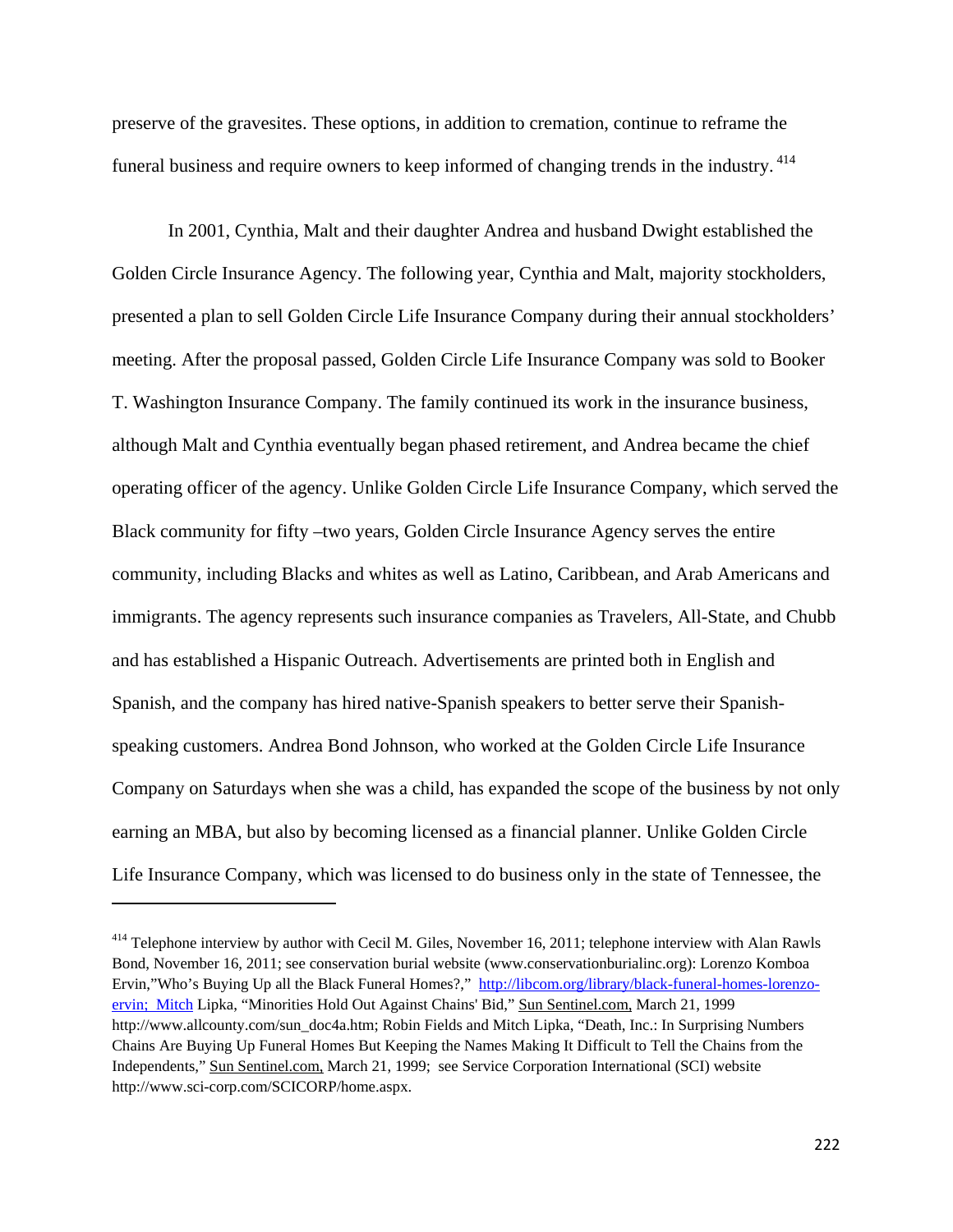agency is also licensed in Arkansas, Georgia, Michigan, Alabama, and Mississippi. The thirdgeneration descendants of the Sons and Daughters of the Golden Circle, the fraternal organization that was the precursor to Golden Circle Life Insurance Company, continue to participate in the transformation of the landscape of the business community and community-atlarge in west Tennessee and across the state.<sup>415</sup>

### Dr. C.P. Boyd

After igniting the Civil Rights Movement in Brownsville with his efforts to register to vote and his role in organizing the Haywood County Civic and Welfare League in the 1950s, Boyd testified before the Civil Rights Commission on behalf of Haywood and Fayette County sharecroppers in Tent City. Boyd later left Brownsville for Knoxville where he earned a doctorate in Educational Administration and Supervision. Upon his return to west Tennessee, Dr. Boyd resumed his teaching career. He spent forty years as an educator with nearly twenty years of college-level teaching. He taught at both Lane College and Jackson State Community College (JSCC). During his fifteen years as a sociology professor at JSCC, he organized the first Black History Month program on campus and often discussed in his classes the local Civil Rights Movement of which he was a part.  $416$ 

Boyd emerged as both a "race" and Renaissance man. He donated property valued at \$50,000 to the Haywood County Civic and Welfare League and \$10,000 to Lane College for the Hester Currie Boyd scholarship to honor his mother, a Lanite. His contribution was matched with funds from the U. S. Department of Education. Boyd also provided financial assistance to struggling college students. He negotiated with Brownville's local government to lease the

<sup>&</sup>lt;sup>415</sup> Interview by author with Andrea Bond Johnson, April 15, 2010.

<sup>&</sup>lt;sup>416</sup> Jacque Hillman, "'He Was My Hero,"" Jackson Sun, November 18, 1997; "Dr. Boyd, Community Activist, Dies in Car Crash," Brownsville States Graphic, October 30, 1997.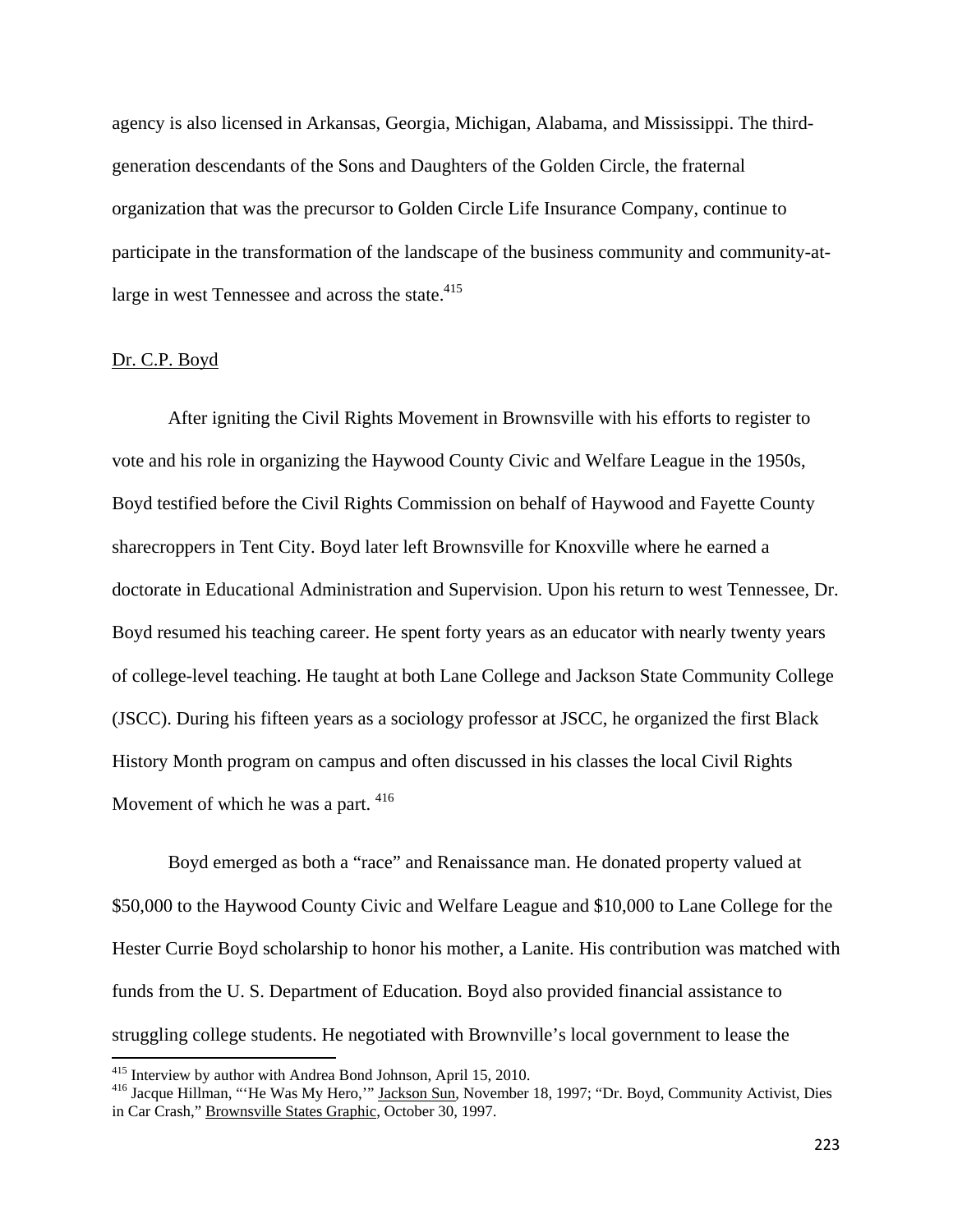Carver High School building to the Carver Alumni Association, and he secured a \$24,500 grant from state legislators to remodel Carver High School. Dr. Boyd traveled to each of the seven continents and all fifty states. He wrote poetry, enjoyed jazz, and played several instruments, including the saxophone. He hosted the HLC Talk Show "where he discussed . . . subjects from agriculture to religion." Boyd made several unsuccessful campaigns for political office, but he became a member of the Haywood County Commission.<sup>417</sup>

On October 25, 1997, seventy-three-year-old, Currie Porter Boyd was killed in a fatal car crash. According to the obituary included in his funeral program, Dr. Boyd was writing two books: The Sociological Implications of Louie Jordan's Music and a History of the Haywood County Civil Rights Movement of the Sixties. In his last will and testament, Boyd left land to the city of Brownsville for the establishment of the C.P. Boyd Memorial Park. The small park, located on the corner of Jackson Avenue and Jefferson Street, consists of a gazebo and benches for citizens who wish to soak in the local culture. His other philanthropic gifts included \$2,000 to the Carver-Dunbar-Haywood County Training School Alumni Association and \$1,000 to Tennessee State University, where he earned his undergraduate degree.<sup>418</sup>

### Mattye T. Bond

As the Rawls and Bonds who remained in Tennessee continued their work, Mattye T. Bond and her daughters continued their work. After her husband Ollie's death, Matt began dividing her time among her daughters in New York, St. Louis, Pittsburgh, and in Brownsville with Maude and Charles Rawls. Most summers she and Maude traveled to national NAACP

<sup>&</sup>lt;sup>417</sup> Ibid.; letter to Dr. Currie P. Boyd from Herman Stone, president Lane College dated January 15, 1985, in possession of author; unpublished and undated essay on Dr. C.P. Boyd, in possession of author; "Dr. C.P. Boyd Notes," curriculum vita, in possession of author; "Homegoing Celebration of Dr. Currie Porter Boyd " funeral program, November 1, 1997, in possession of author who attended the funeral.

 $^{418}$  Ibid.; "Boyd Makes Gift to League," The Brownsville States-Graphic, August 29, 1996.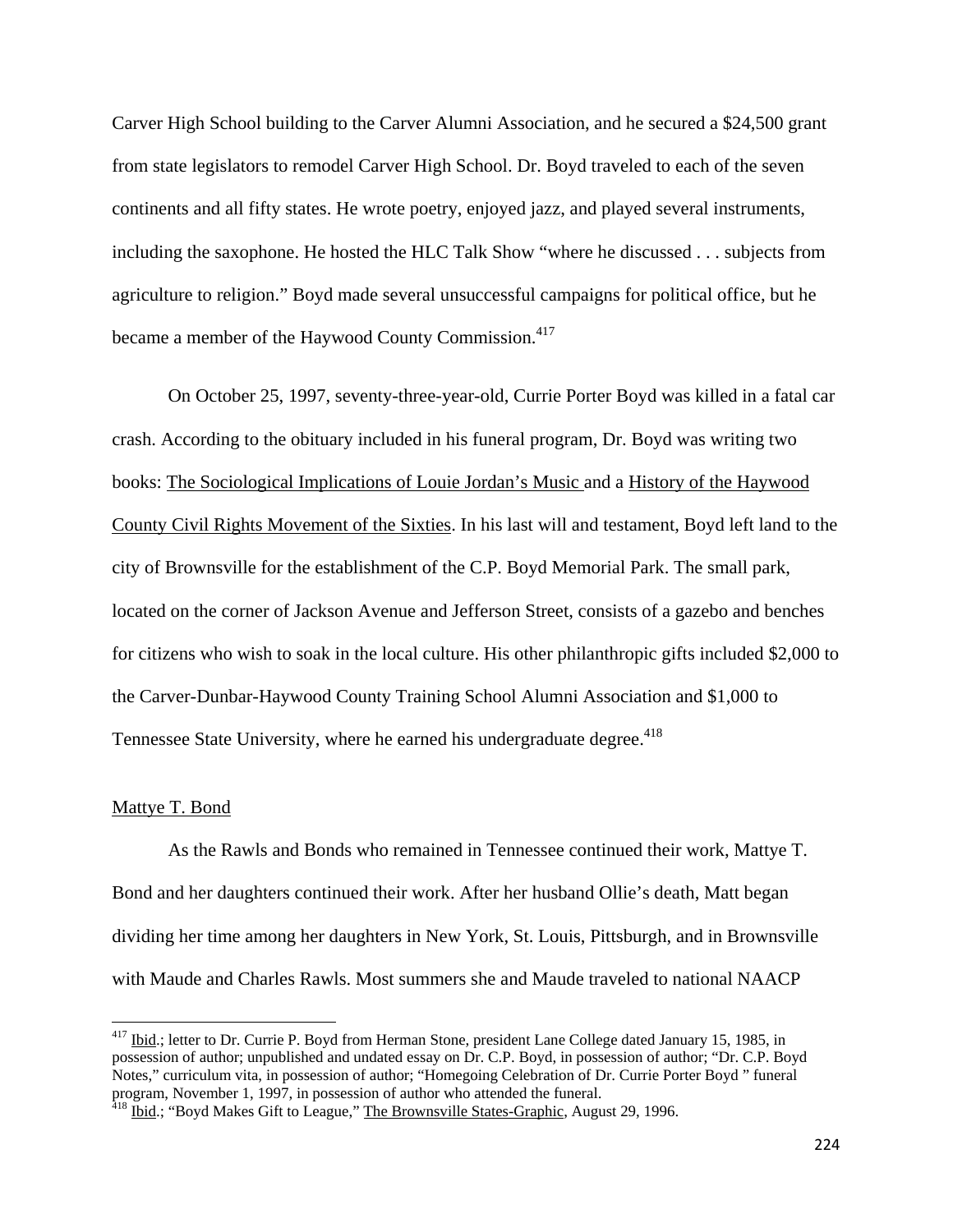conventions, attended "homecomings" in Tollette, Arkansas, every two years, and visited relatives across the country until Maude's passing in 1992.

For Matt's 100<sup>th</sup> birthday, she flew alone from New York City to Memphis without incident. Brownsville relatives Cynthia and Maltimore Bond, who were hosting the event, met her at the airport. However, after settling into her room, she fell and broke her hip. Hundreds of relatives, friends and former students from across the country were scheduled to descend upon Brownsville to honor the Grand Dame, Mother Mattye T., but after performing emergency surgery on the soon-to-be-centenarian, the doctor told the family she would not be able to attend the birthday party. After frequent updates on Mrs. Bond's progress, late night strategy sessions for acceptable alternatives, and still not counting Mother Mattye T. out, nephew Maltimore arranged to have the local ambulance service bring the guest of honor to the birthday party. Mildred, the attentive daughter, spent the day of the party helping her mother dress for the occasion, applying rouge and lipstick as instructed. With red lights flashing and the crowd awaiting her arrival, Mrs. Bond entered the community center in a fuchsia bed jacket and beaded hat, blowing kisses from her hospital stretcher.<sup>419</sup>

Six years later, Mrs. Mattye T. Bond died at her home in New York City on February 10, 2002. Her exceptional mind was still very active. She was tutoring a Columbia University student, playing weekly games of Scrabble, and reading the New York Times. Her funeral services were held in Brownsville, Tennessee, among family and friends who celebrated her contributions as both a teacher and trailblazer for the local civil rights movement. In lieu of flowers, individuals were encouraged to make donations to the NAACP or to the Ollie and Mattye T. Bond Scholarship at Lane College established in 1987. As per her written

 <sup>419</sup> Author attended the celebration.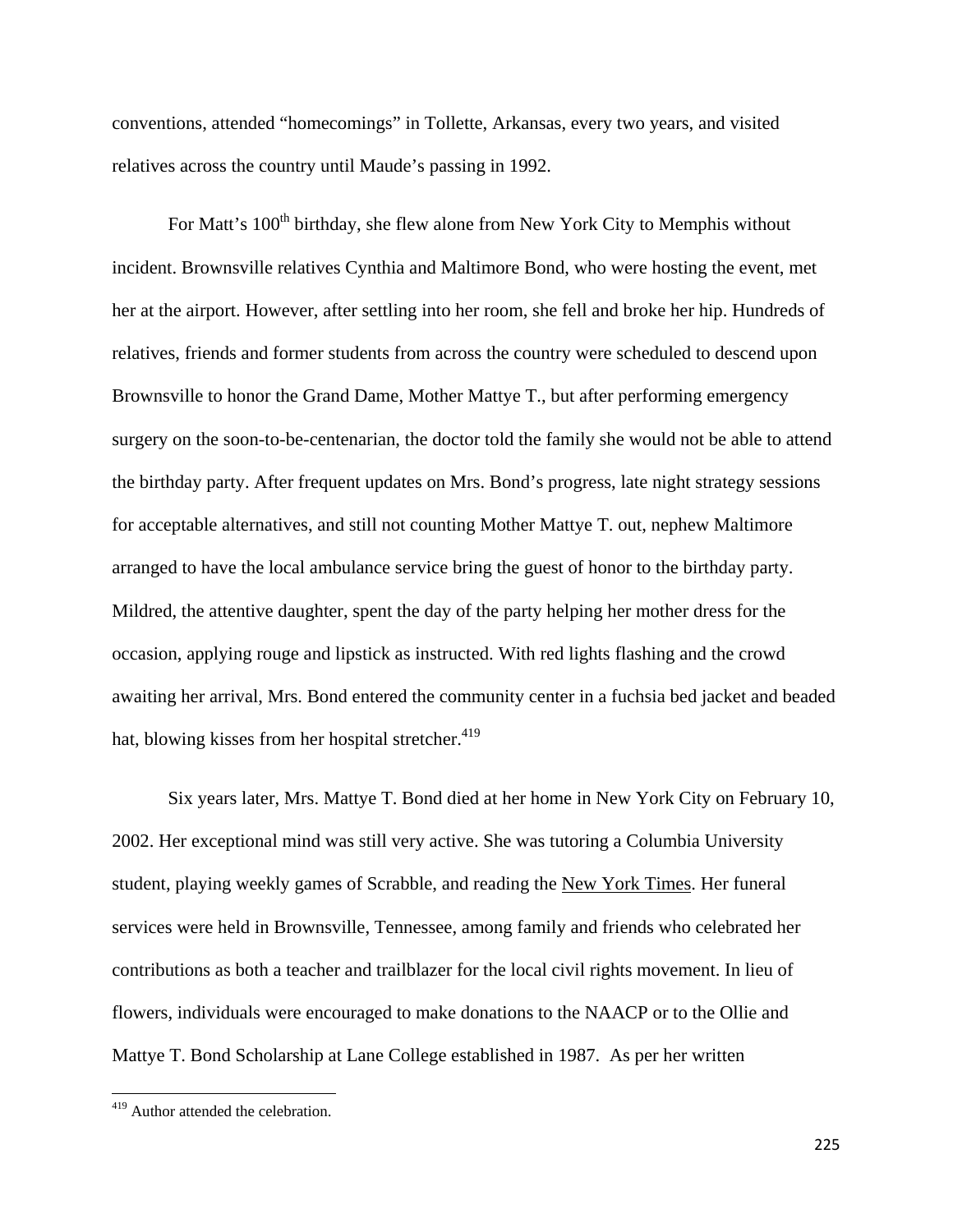instructions, Mrs. Bond's cremains were interred at the Beech Grove Church of Christ Cemetery next to her husband. Mildred gave a portion of her mother's cremains to Cynthia, who keeps them in a cobalt blue urn in her living room among pictures and reminders of a rich family history.  $420$ 

The following month, on Saturday, March 30, 2002, Mildred and her sister Marion hosted a "luncheon of celebration" in their mother's memory at The Riverside Church in New York City. Mrs. Bond's nine- year-old great-grandnephew from Brownsville, Dwight Johnson, II, memorialized her alongside Dr. Benjamin L. Hooks, NAACP Executive Director, Emeritus, and New York Post columnist Michael Meyers. Guests enjoyed an original oboe solo by Miriam Kapner and musical selections by Bobby Short. T. Ray Lawrence, baritone for The Metropolitan Opera Company, offered his rendition of "Battle Hymn of the Republic" and led the guests in "Lift Every Voice" as the celebration came to a close. This celebration was a fitting testimony to Matt Bond's hybridity as well, a teacher, above all, who supported the growth young people, and a civil rights pioneer who inspired her daughters and won the respect of accomplished members of her community.421

#### Mildred Bond Roxborough

Mildred continued her work at the NAACP, rarely deviating from her schedule which remained exciting and varied. In 1993 the Haywood County Branch of the NAACP hosted the  $47<sup>th</sup>$  NAACP Tennessee State Conference, a first for the local chapter. To commemorate this milestone, Mildred's cousin, Wilbert Bond, a Haywood County native and Tennessee State president of the NAACP, insisted that she be keynote speaker for the event's Freedom Fund

 $420$  Author attended the service, funeral program in possession of author.  $421$  Memorial program, in possession of author.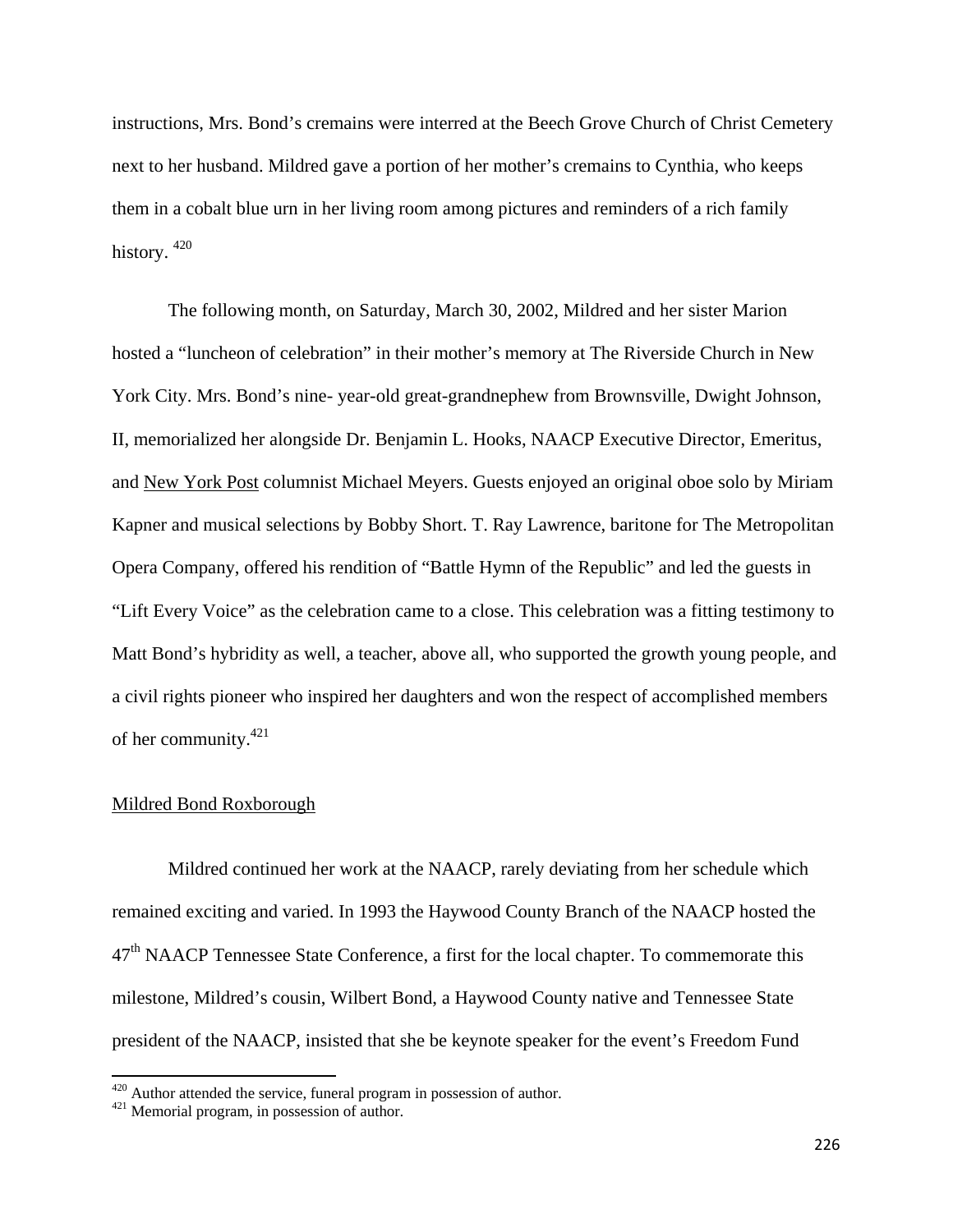banquet. At the banquet, the mayor of Brownsville welcomed Mildred home by presenting her with a Key to the City. The county court clerk read a proclamation from the citizens of Haywood County in which Mildred was honored for her "lifetime of work eradicating from the soul and heart of people this nuisance labeled racism." The proclamation acknowledged her four decades of service to the NAACP and its branches all over the United States. It also paid homage to Mildred's father, acknowledging that she was "following in [his] footsteps . . . in seeing that all people are dealt with fairly, honestly and equally." These gestures from public officials were especially meaningful since many of the local residents seated in the audience knew firsthand how dangerous Haywood County had been for African Americans. Bond praised the charter members of 1939, who had established the Haywood County branch seven years before the Tennessee State branch. They had done so during a time when residents, according to Wilbert Bond, "couldn't even say NAACP in [their] sleep."<sup>422</sup>

Mildred addressed a packed crowd of NAACP members and supporters, including her 98- year-old- mother, assembled in the Haywood High School cafeteria, with words that reminded and empowered: "This nation was built on the backs of our ancestors, and with all of the inequities, inequalities and indignities, we were there—even when they were counting us three-fifths a person." She chronicled legislation since 1865 that African Americans helped to generate, then highlighted the 1963 March on Washington and the Leadership Conference on Civil Rights as laying the foundation for the 1964 Civil Rights Act. From this important piece of legislation came other acts which have helped to transform society, including the 1965 Voting Rights, which Mildred Bond Roxborough identified as "probably the most important civil rights

 $422$  "The  $47<sup>th</sup>$  Annual NAACP Freedom Fund Banquet" DVD, Haywood High School, Brownsville, Tennessee, in possession of author.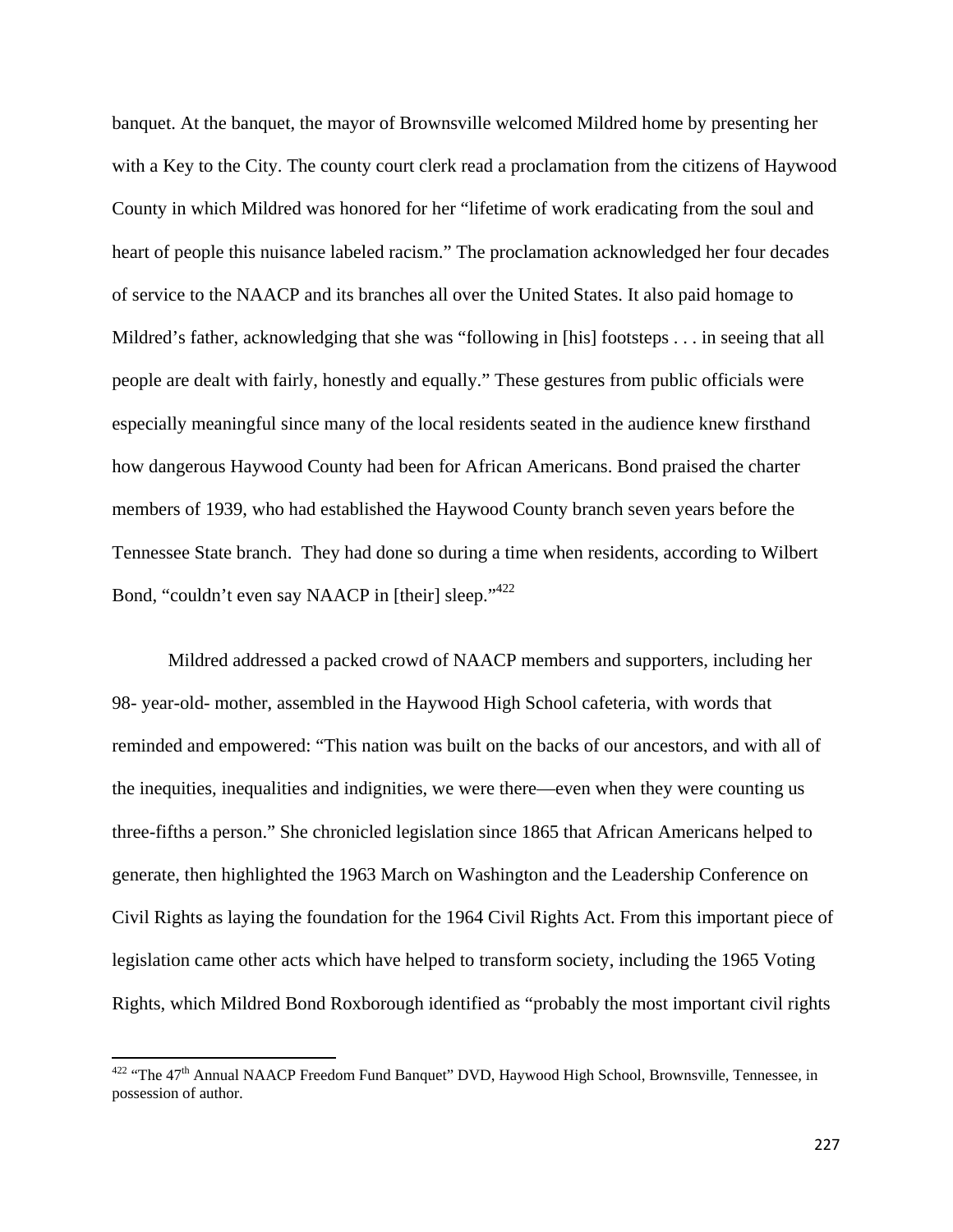legislation since Reconstruction," the Rehabilitation Act, the Older American Act, and the Fair Housing Act. Looking toward the  $21<sup>st</sup>$  Century, she stated that the "cutting edge of the Civil" Rights Movement should be sharpened by the inclusion of groups and individuals not yet equally represented by their numbers." Women, she insisted, are critical to the  $21<sup>st</sup>$  -Century struggle. Plus, to ensure social and economic justice for all, the contributions of every member of society should be valued, and organizations must be willing to cross ethnic and cultural lines to collaborate for the "greater good." The audience rose in applause as she concluded and returned to her seat. $423$ 

After the funeral, Mildred returned to New York and resumed her work. The niche she had secured within the NAACP prepared her to become an informal "keeper of institutional memory," holding in her mind and heart accounts of the Civil Rights Movement through the historical, intellectual, and socio-cultural lenses of the organization. In 1997, Mildred officially retired from the NAACP; however, she agreed to accept a six-month consultant position with the organization to ensure smooth transitions for new staff within the organization. Fourteen years later, she is still at this temporary post. In a situation similar to Gloster Current's request that she take a three-month leave from doctoral studies to work on some special projects for the organization, Roxborough's brief six-month post-retirement consulting position stretched to a fourteen-year tenure. In addition to the mentoring and training responsibilities of a senior consultant and historian at the NAACP, her schedule is still full of projects and an active social life. To enter Mildred Bond Roxborough's New York City apartment is to step into the mosaic of an American life. Packed with pictures, personal stories, social history, politics, and culture, this home reflects both her west Tennessee roots and the transnational world that has enriched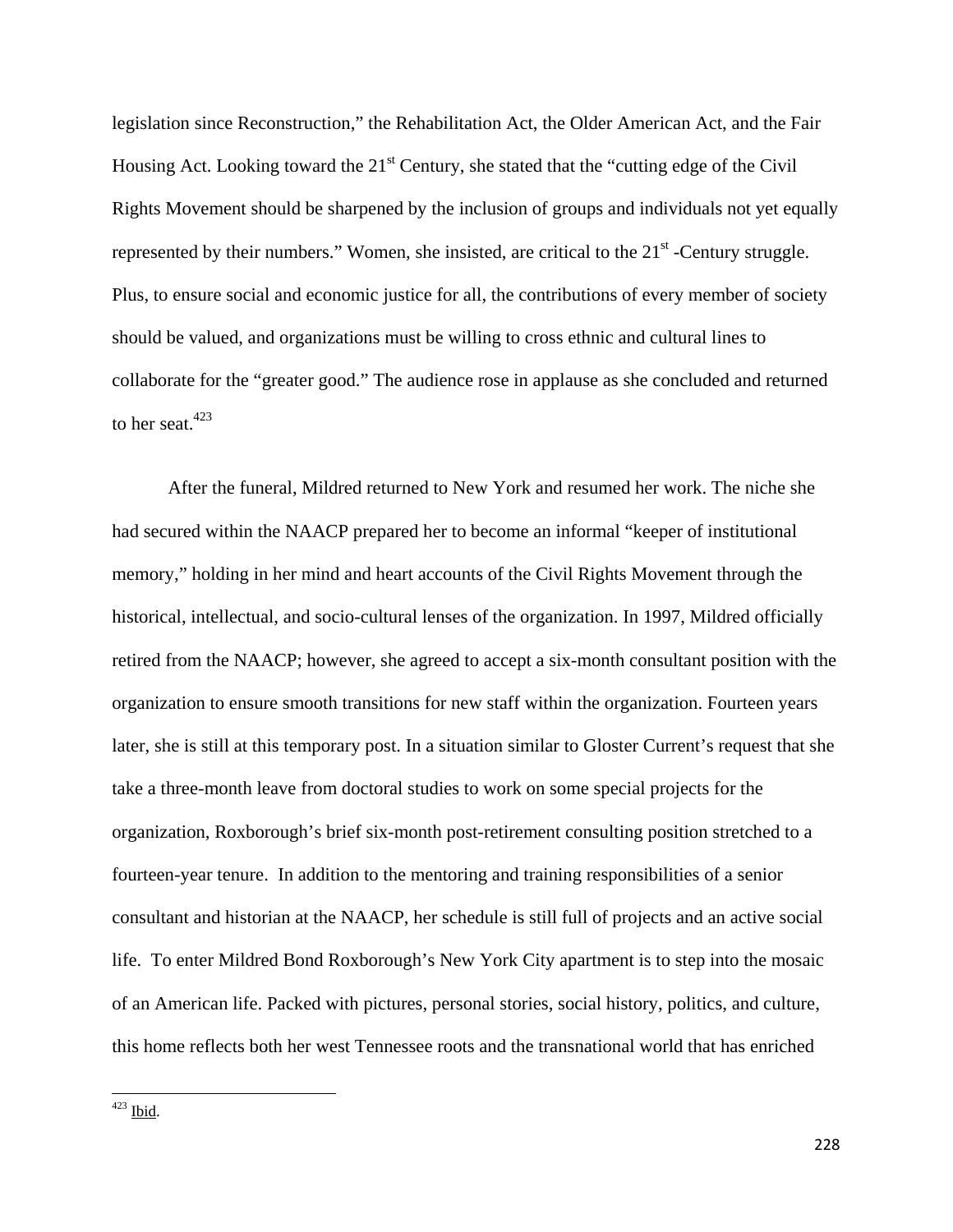her life and given shape to her commitment to social justice. Amid the now canonical writings of W.E.B. Du Bois and Langston Hughes are murder mysteries, bound volumes of the Crisis, and gourmet cook books. Her cd collection includes recordings from Yo-Yo Ma, Leontyne Price, and Brownsville Blues guitarist Sleepy John Estes, which share space with classical composers and early jazz innovators. Original pieces of art which she and her husband purchased on their trip around the world reveal her aesthetic sensibilities and sustained respect for local talent. The hand- sculpted bookends she retrieved from their home in Lagos and a bas relief painting on black rice paper, a gift to her husband from a family in Phenom Phen, Cambodia, all share in the story of Mildred Bond Roxborough.<sup>424</sup>

During the 100<sup>th</sup> anniversary of "Lift Every Voice," Mildred wrote a commemorative essay for the book Lift Every Voice and Sing: A Celebration of the Negro National Anthem 100 Years, 100 Voices. She recalled being three or four years old when she first heard this "poemprayer," and being so captivated by it that she had memorized it by age six. While selling the Crisis to subscribers in Brownsville at age nine, she also insisted that they learn the words, too. In 2008, she was featured in American Express's Extraordinary Lives, a book designed to commemorate American Express's  $50<sup>th</sup>$  anniversary and the "extraordinary lives" of twenty-two of its charter members. During the 100<sup>th</sup> Annual NAACP National Convention in New York City, a life-sized wax figure of Mildred was officially unveiled. Her statue joined those of national icons like Sojourner Truth, Colin Powell, Thurgood Marshall, and Rosa Parks at the National Great Blacks in Wax Museum in Baltimore, Maryland. She accepted the recognition, not for the work she has done, but on behalf of all women of the NAACP who have labored for equality and human dignity. In July 2010, during the  $101<sup>st</sup>$  Annual NAACP convention in Kansas

 $424$  Interview by author with Mildred Bond Roxborough, June 4, 2009; visit to NY apartment.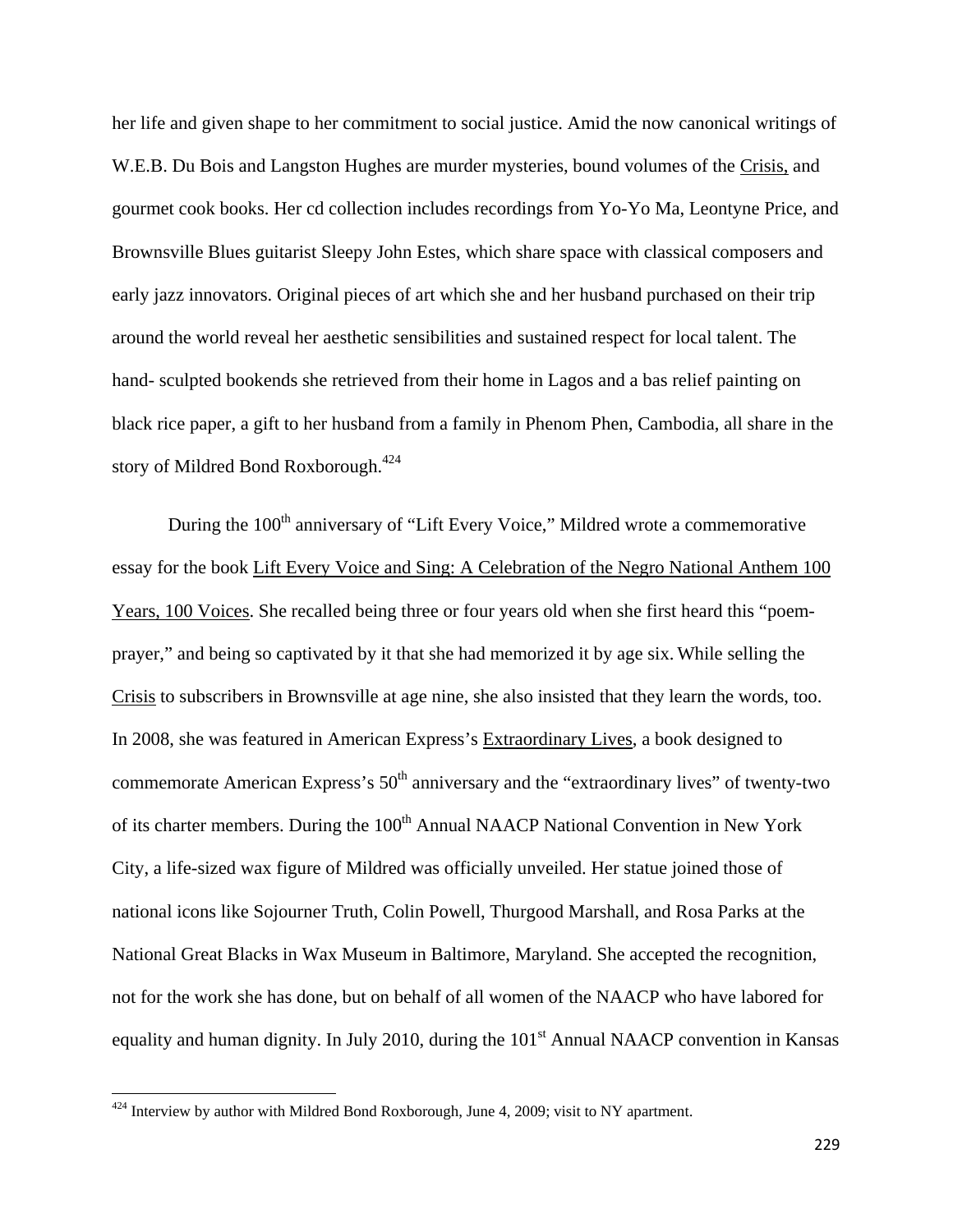City, Kansas, Mildred was recognized as a "living NAACP legend. . .still active in the organization's planning." In an address to the organization's youth, Mildred encouraged them to 'know and understand their history' and 'develop a sense of value for themselves.' In conclusion, she reminded the audience that "We have essentially built on to what each generation has given and sacrificed in order for us to be where we are today." 425

Mildred has put her words into practice daily, seizing opportunities previous generations have helped to build and clearing paths for other generations to consider. Although she does not self-identify as a civil rights activist, but as one who "works for a civil rights organization," she continues to serve. Reflecting on her lengthy service to the Association, she recalled:

> I joined the NAACP staff in 1954 and have been privileged to share the pathos, passion and hopes of our constituents for more than a half century, campaigning for workers' jobs in Key West, Florida, [and] picketing for equal opportunity in the deep snow of Benton Harbor, Michigan. . . . In times of victory and tragedy the NAACP family has gathered in countless cities, towns and rural communities in this nation and I have never doubted that it would prevail.  $\ldots$ . <sup>426</sup>

Active on the frontlines and behind the scenes of civil rights work for over fifty years, Mildred Bond Roxborough continues to stay the course. "My concern," she affirms, "[has been] to make sure the organization could run properly and effectively . . . that its leaders were wellinformed and had the kind of foundation they needed to interpret and delineate the mission of the association." Mildred remains disciplined, accountable, and about the business of the NAACP.

<sup>&</sup>lt;sup>425</sup> Ibid.; Susan Choi, "Take My Hand," in Extraordinary Lives Members Since 1958, ed. Peg Tyre (NY: American Express Company, 2008) ; Mildred Bond Roxborough, "Mildred Bond Roxborough," Julian Bond and Sondra Kathryn Wilson, eds., Lift Every Voice and Sing, A Celebration of the Negro National Anthem, 100 Years, 100 Voices, (NY: Random House), 208.

<sup>46-57.</sup> 

<sup>&</sup>lt;sup>426</sup> Women In the NAACP (WIN) Pamphlet, 11, in possession of author; interview by author with Mildred Bond Roxborough, June 4, 2009.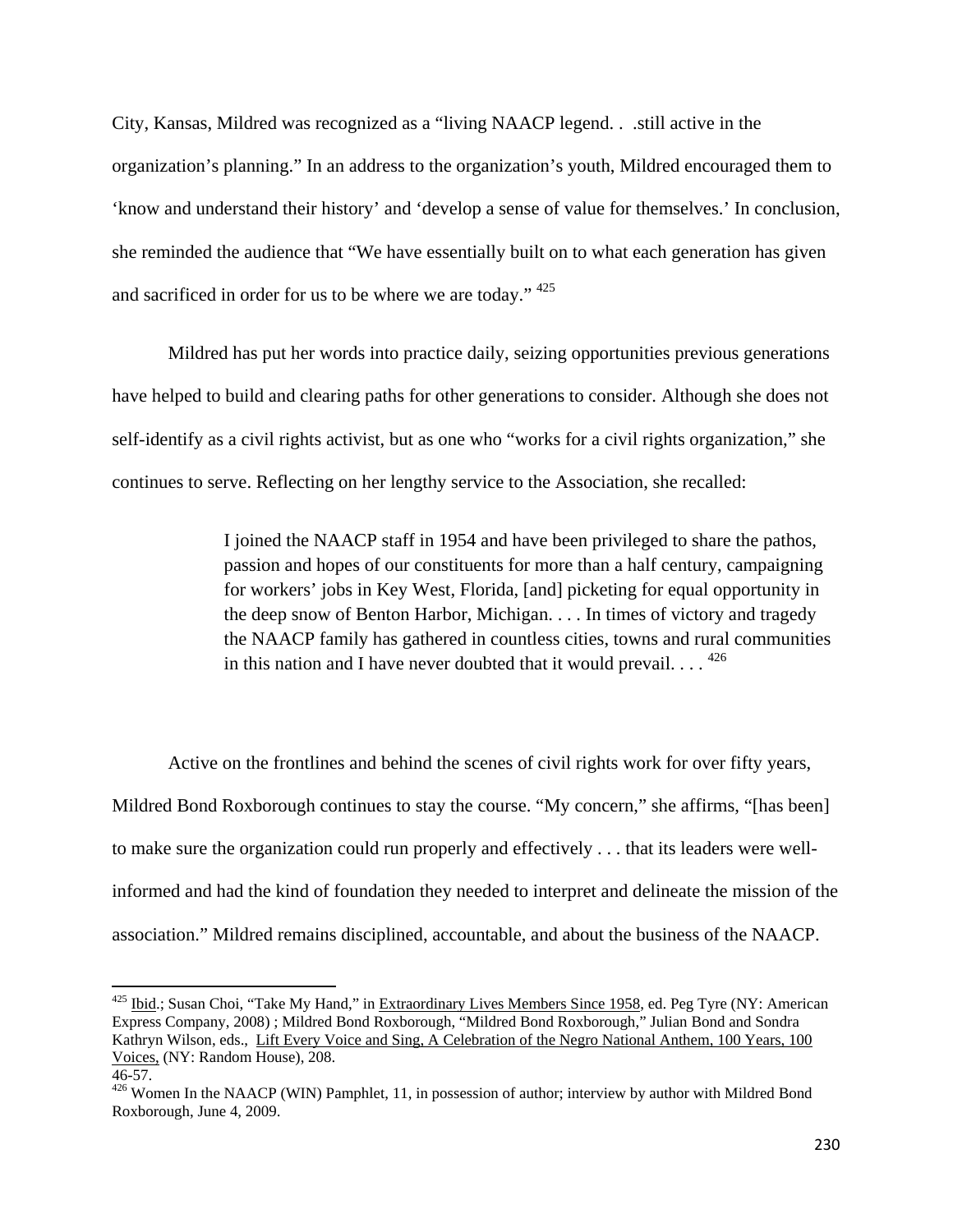Daily exercises on her stationary bike, a heart-healthy breakfast and a cup of Darjeeling tea, complete her morning routine. Then she sprints out of the door, headed to the subway just blocks from her home. Each work day is different, presenting new challenges and moments of reflection. Mildred, now 85 years old and the longest running staff member at the NAACP, is a respected elder. Like the griot who preserves and protects the beloved community's historical memory, Mildred's presence reminds us of our beginnings, of the roads we have traveled, and of the work yet to be done.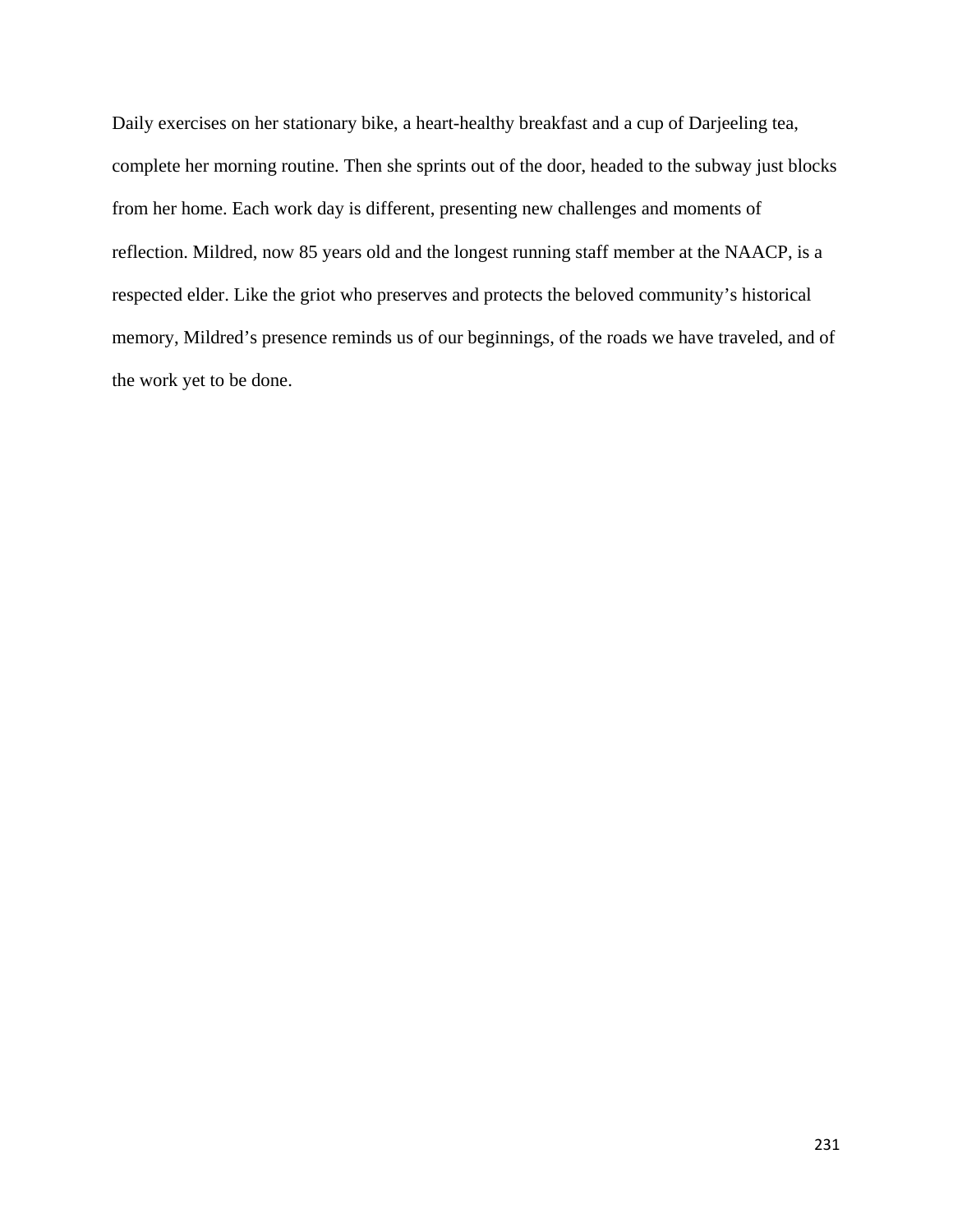## Epilogue: Reflections from the Haywood NAACP's Freedom Fund Banquet, Celebrating Fifty Years

*Where, after all, do universal human rights begin? In small places, close to home - so close and so small that they cannot be seen on any maps of the world. Yet they are the world of the individual person; the neighborhood he lives in; the school or college he attends; the factory, farm, or office where he works. Such are the places where every man, woman, and child seeks equal justice, equal opportunity, equal dignity without discrimination. Unless these rights have meaning there, they have little meaning anywhere. Without concerted citizen action to uphold them close to home, we shall look in vain for progress in the larger world.*

*--Eleanor Roosevelt* 

Brownsville, Tennessee, is marketed as "A Good Place to Live," but that has not always been true for the thousands of African Americans who lived in Brownsville for decades under apartheid-like conditions. The folk wisdom in the area teaches that "It's a mighty strong wind that don't never change." White supremacy and racism have been "mighty strong" winds, not just in Brownsville, but in our nation and in our world. This year the city of Brownsville reached a milestone. The Haywood County branch of the NAACP celebrated its  $50<sup>th</sup>$  year. The "parent" branch, founded in 1939 to secure voting rights for African Americans who had been disfranchised since 1888s, disbanded after "the mob," which included the local sheriff, lynched Elbert Williams, a thirty-one-year-old NAACP member and fellow Haywood County citizen.<sup>427</sup>

 Although O.S. and Mattye T. Bond and the other charter members of the NAACP parent branch were not alive to witness this milestone, their legacy and their blood continue to flow through the Haywood County chapter. On Saturday, October 1, 2011, over 250 NAACP members and supporters gathered at Carver High School gymnasium to commemorate the

<sup>&</sup>lt;sup>427</sup> See Fiftieth Year Charter Celebration: Freedom Fund Banquet Program, October 1, 2011.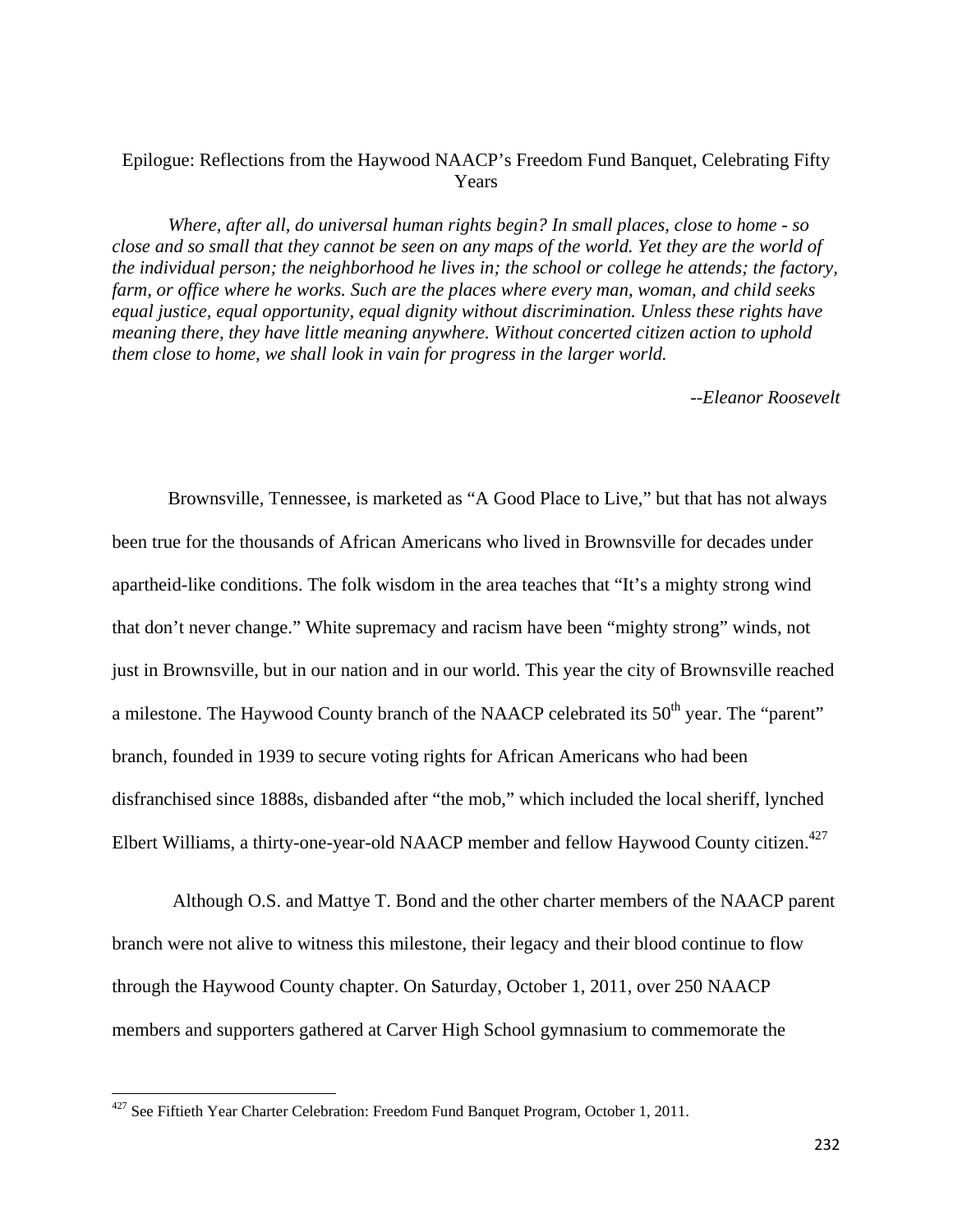chapter's half-century of work toward social justice at the annual Freedom Fund banquet. The guest speaker for the evening, Dr. Cozette Rogers Garrett, a Brownsville native whose father owned Rogers Funeral Home before his passing in 1988, was especially pleased to address the banquet theme, "Affirming America's Promise," on the Carver High School stage as it was there she had won her first oratorical contest. Carver, the segregated high school which African Americans attended until it closed in 1970, is now the site of the Brownsville Boys and Girls Club and the Dunbar-Carver Museum, a space dedicated to chronicling the history and achievements of African Americans in Haywood County. On Saturday evening, Carver's gymnasium was transformed into a place of reconciliation that paid homage to the chapters' collective forbearers in the struggle. O.S. and Mattye T. Bond, the first president and secretary of the parent branch, were well represented with three generations of family members contributing to the Association. Andrea Bond Johnson, grand-niece of O.S. and Mattye T. Bond, served as Freedom Fund banquet chair. She has served as assistant treasurer of the branch for six years and has worked closely with her aunt, Joyce Bond Fannin, the immediate past treasurer of the branch. Andrea's fourteen-year-old son, David Alan Johnson, is a junior life member and served as an usher for the evening.  $428$ 

In 1961, seventy-nine members had chartered the Haywood County branch of the NAACP. Mrs. Etta Bond Reed, a former school principal and the only sister of O.S. Bond, was among the now deceased members who continued her family's legacy with the branch.<sup>429</sup> Eight

<sup>&</sup>lt;sup>428</sup> Ibid. This information is from notes and observations from Freedom Fund Banquet. Also note that Dr. Andrew Bond was a Gold Sponsor of the event. Mildred Bond Roxborough (O.S. and Matt's only surviving daughter) was a Silver Sponsor, and Lia N. Bond was a distinguished patron. Garnett Bond, Jr. (Lia's father) and Countess Bond Metcalf were recognized among this year's fully-paid life members. All of these individuals are descendants of Garnett and Jo Bond, O.S's youngest brother and sister-in-law. Garnett and Jo, who are now deceased, were also members of the branch.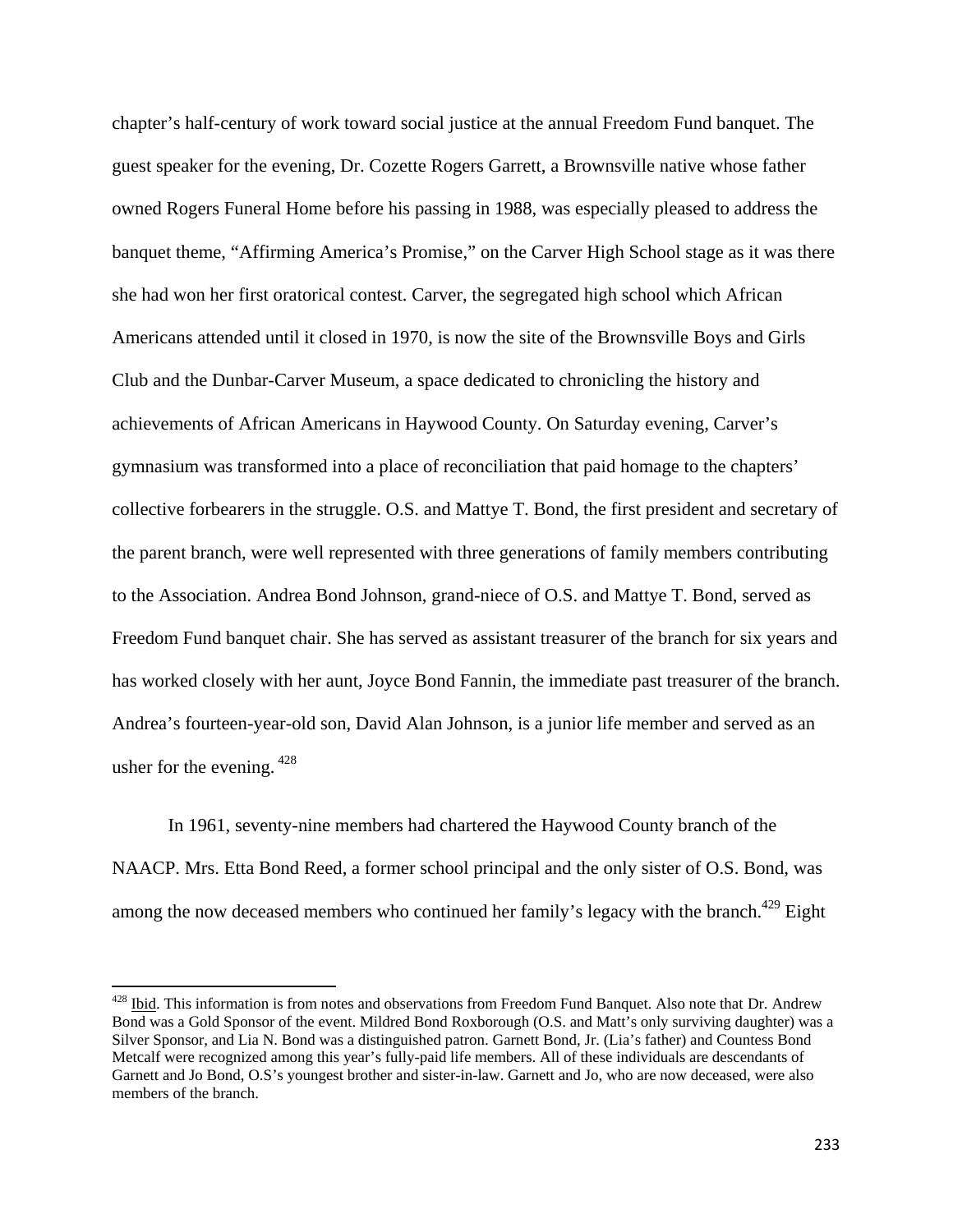of the charter members are alive and still reside in Brownsville.<sup>430</sup> Four of the remaining charter members attended and received recognition at the banquet. Miss Evelyn Jones, now eighty- eight years old, and her mother Mrs. Beatrice Dotson, now deceased, were both charter members. Miss Jones is a life member, as is her sister, who has served on the branch's membership committee. For years, Miss Jones was the face Avon customers envisioned when they thought of "Avon calling." She kept house for several families in Brownsville, including Judge Dixon Hood, and even after his death, his son, who no longer lives in Brownsville, has employed her to maintain the family home. She drives her own car, wears high heels, and participates in community activities. She attends church regularly, and after nearly eighty years, she still attends Rawls Funeral Home Burial Drives each November. 431

Mrs. Rubye Jonson is a life member who served on several committees with the branch over the years. She was the first cashier clerk for the Golden Circle Life Insurance Company and retired from her position after nearly fifty years with the company. She is the former Worthy Matron of the Fair Lilly Chapter of the Order of the Eastern Star and maintains her thirty-four year membership in the Fair Lilly Chapter.<sup>432</sup>

<sup>&</sup>lt;sup>431</sup>Other deceased members memorialized were Mr. E.N. Henning, Mr. James (Tom) Bond, and Mrs. Crettie Mae Springfield, who was an active NAACP member until her death. Notes from Freedom Fund banquet; Four charter members were unable to attend the banquet: Mr. Calvin Douglas, a retired farmer and his wife Mrs. Betty R. Douglas, who was also a charter member of the Haywood County Civic and Welfare League; Mr. Joe S. Moore, a life member, past president of the branch, and the first African American elected to serve as Circuit Court Clerk; and Mrs. Hadester Gregory, a seamstress, who voted during the 1960 drive and whose daughter was among the first students to integrate Haywood County schools. Miss Jones and I sat next to each other at the banquet.

<sup>&</sup>lt;sup>432</sup> Although this is "common knowledge," Cynthia Rawls Bond telephoned Miss Ruby on October 4, 2011 to confirm.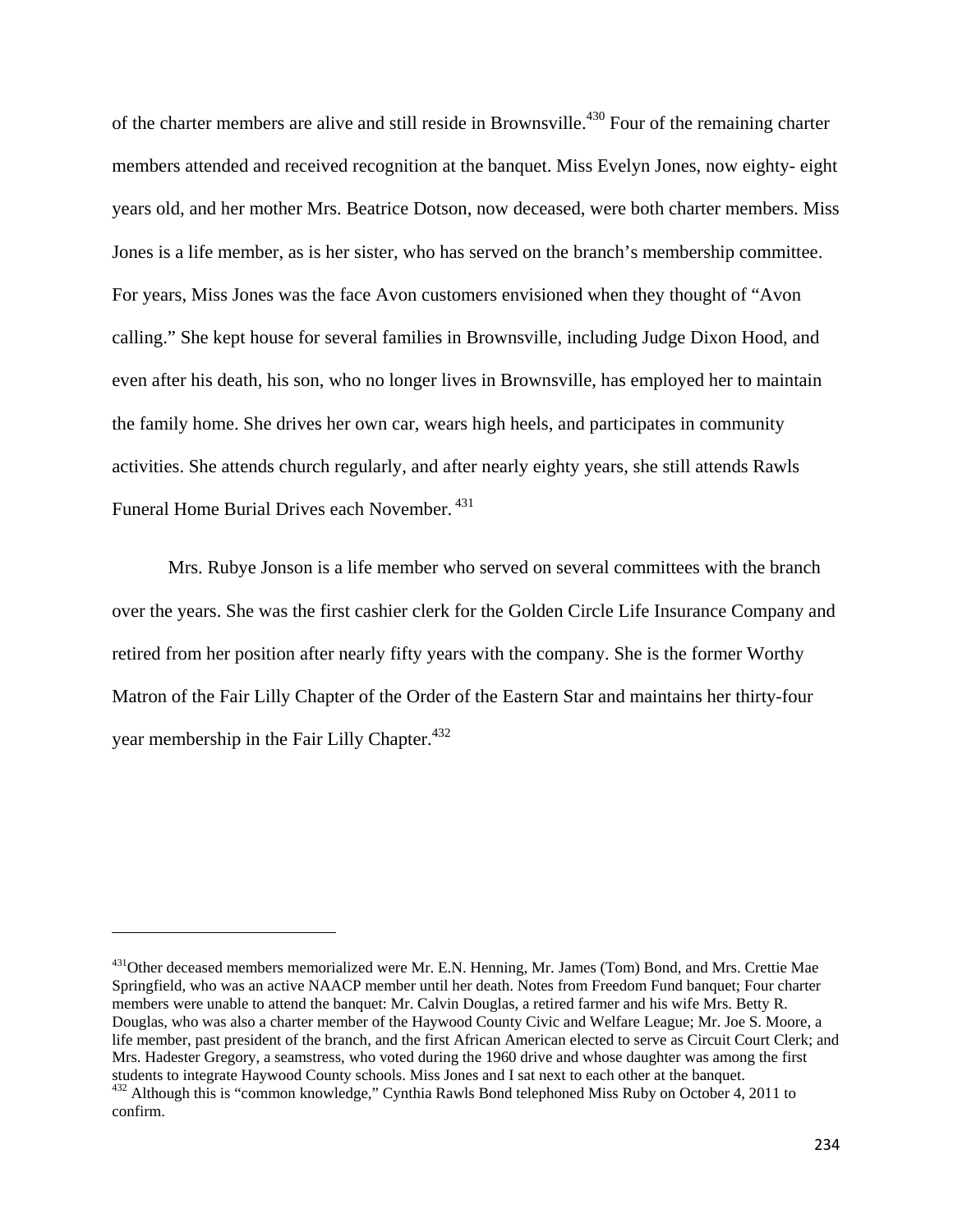Mrs. Inez Farrington, now eighty-five, is a widow and retired homemaker who devoted her life to raising her five children. She is active in her church and became a subscribing life member this year.<sup>433</sup>

Mrs. Cynthia Rawls Bond, twenty-seven-years old when she became a charter member of the branch, had returned to Brownsville a few years earlier to work at Golden Circle Life Insurance Company. She was the chapter's first life membership chairperson and has continued in that role for over forty years. She solicited her father C.A. Rawls, who became the chapter's first fully-paid life member, her mother, other relatives, business associates, and friends. Now at age seventy-seven, she proudly notes that she, her husband Maltimore Bond, a former branch president, their children, and their grandchildren are all life members. For seventeen years, she served as the Jubilee Day chairperson, and she has been among the most active of the charter members.

Cynthia's passion for the NAACP was ignited when she left Brownsville at age twelve to live in Kansas City, Kansas, with relatives O.S. and Mattye T. Bond. Although they were exiled from their home because of their work with the NAACP, they continued to seek justice for the oppressed and remained loyal to the organization. Their affiliation with the Association extended to their daughters, Marion and Mildred, who both worked at the national office; to Cynthia, who worked behind the scenes to organize the Haywood County branch; and to their large extended family, who often made NAACP conventions family trips and NAACP banquets regular social and cultural events. NAACP business became family business which soon became extended family business. Perhaps NAACP business will become "human family" business in Brownsville and in our nation as well. In the 1930s, when O.S. Bond and the future members of the local

<sup>&</sup>lt;sup>433</sup> My notes from Freedom Fund Banquet.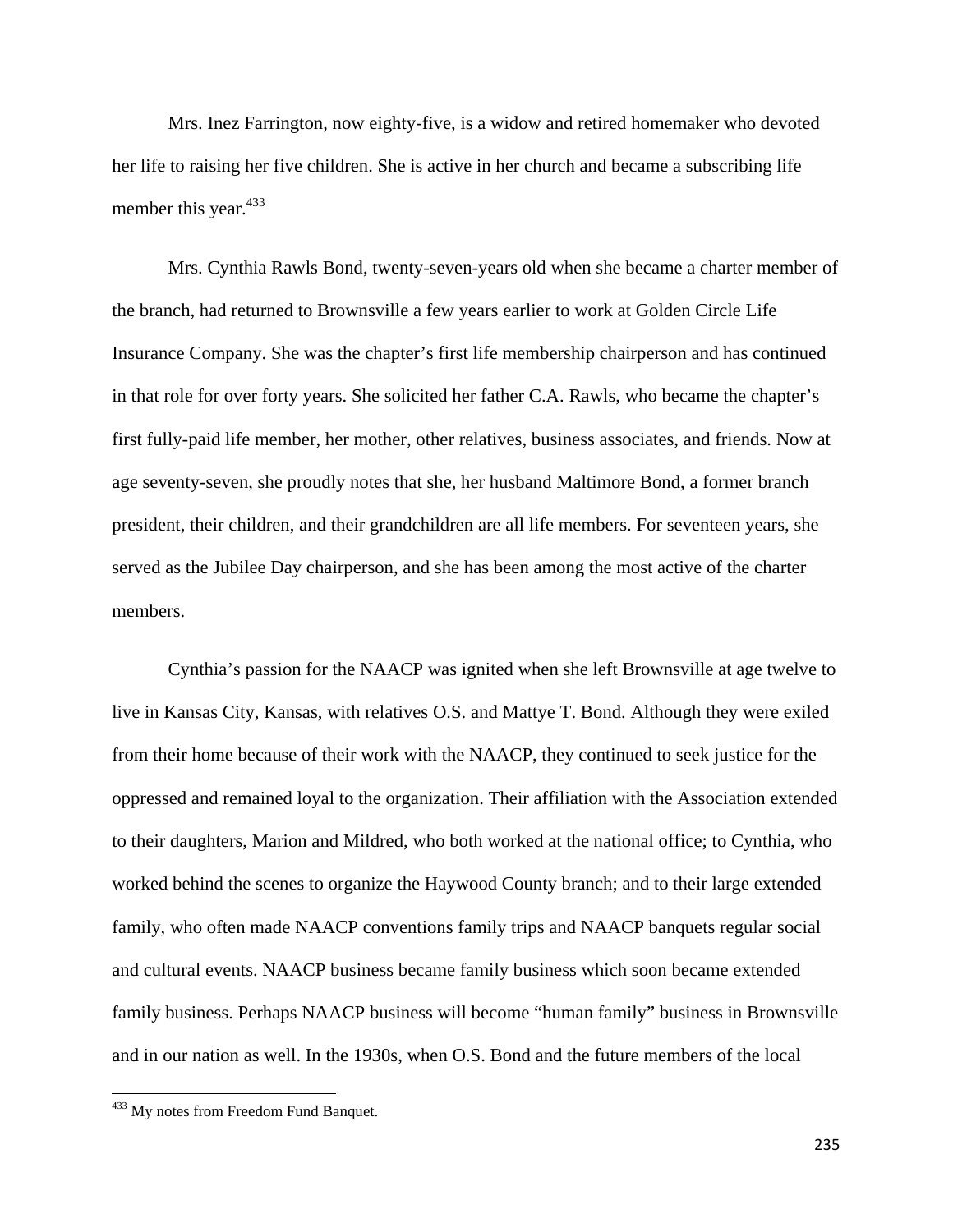branch planned their first organizational meeting, they invited all Haywood County residents, including the mayor and other elected officials. At that time, most, if not all of the elected officials, were white. Many of these local officials had never heard of the NAACP, and some of them actually attended that first organizational meeting out of curiosity. After learning about the NAACP and its mission, none of the officials supported the organization. In fact, it became an unwelcomed presence. However, this year several elected officials were among the guests for the evening. Brownsville City Mayor Mrs. Jo Matherne, the first woman to hold this office, and County Mayor Franklin Smith, are both European Americans and subscribing life members of the NAACP. Sheriff Melvin Bond and superintendent of schools Marlon King, both African Americans representing Brownsville firsts, are also subscribing life members. 434

Brownsville's Vice Mayor Mrs. Carolyn Bond Flagg, the first African American woman in this position; Web Banks, retired lieutenant colonel and former mayor of Brownsville; Lyle Reid, former Chief Justice of the Tennessee State Supreme Court and his wife, daughters, granddaughters, and nephew Judge Roland Reid are all members of the local NAACP branch. Members represent a diverse group of occupations, socio-economic groups, religious affiliations, and ethnicities. And this chapter's demographics suggest that more progress is likely to be made as more policy makers and local leaders will think of justice and fairness when deciding the future of their constituents and fellow Americans. Factory workers and farmers, domestics and bank executives, police officers and teachers, funeral directors and school superintendents, retirees and high school students, journalists and ministers are all a part of this mosaic.

<sup>&</sup>lt;sup>434</sup> Conversation with Cynthia Rawls Bond after Freedom Fund banquet, October 1, 2011; Mattye T. Bond, unpublished essay; Larry Crow interview with Mildred Bond Roxborough; notes from Freedom Fund Banquet.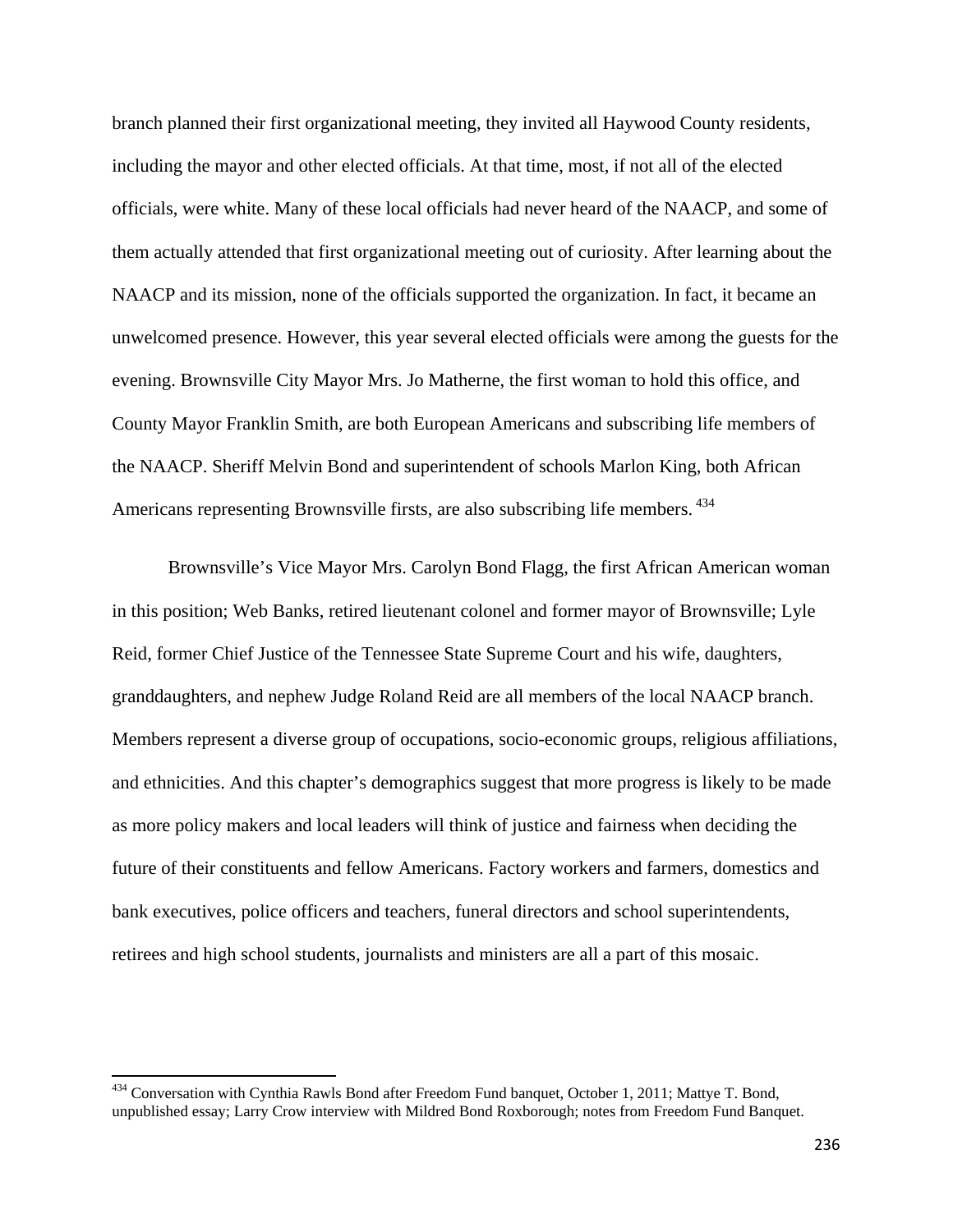Perhaps, among the youth in our audience, is another Mary White Ovington, a founding member of the NAACP and descendant of abolitionists whose parents supported women's rights and anti-slavery campaigns. Ovington, a young white woman, was inspired to join civil rights efforts in 1890 after hearing Frederick Douglass speak. Or perhaps another W.E.B. Du Bois sits among us. Du Bois, another NAACP founder, was an African American activist, educator, writer, and scholar who earned a B.A. degree from Fisk University in Nashville, Tennessee, and his master's and Ph.D. degrees from Harvard University. No doubt, Brownsville's early civil rights workers would be gratified to know that their lives and sacrifices were not in vain.

Today the advocacy and issues of the NAACP have broadened to meet the needs of the nation and its citizens. Anti-lynching campaigns, for example, are no longer necessary, but the national office provides initiatives for branches that complement local projects. And while the Association does not operate as if this is a post-racial society, branches are encouraged to participate in a variety of projects like joining local school districts to fight childhood obesity, participating in civic engagement, promoting health and educational awareness, or supporting climate justice campaigns. The Association also sponsors Federal advocacy plans that promote the passage of the Jobs Act and economic opportunities for all. $^{435}$ 

Brownsvillians have weathered many storms and have lived to tell their stories, some of them horrifying reminders of our inhumanity and others quite beautiful. They have acknowledged their Confederate past and survived the city's controversial purchase of Tennessee Academy, one of the many "private" schools established in the South to circumvent integration. Residents have witnessed the county's full compliance of a school desegregation case that began

<sup>&</sup>lt;sup>435</sup> My notes from Freedom Fund banquet; also see "Advocacy and Issues" on the NAACP website: http://www.naacp.org/programs.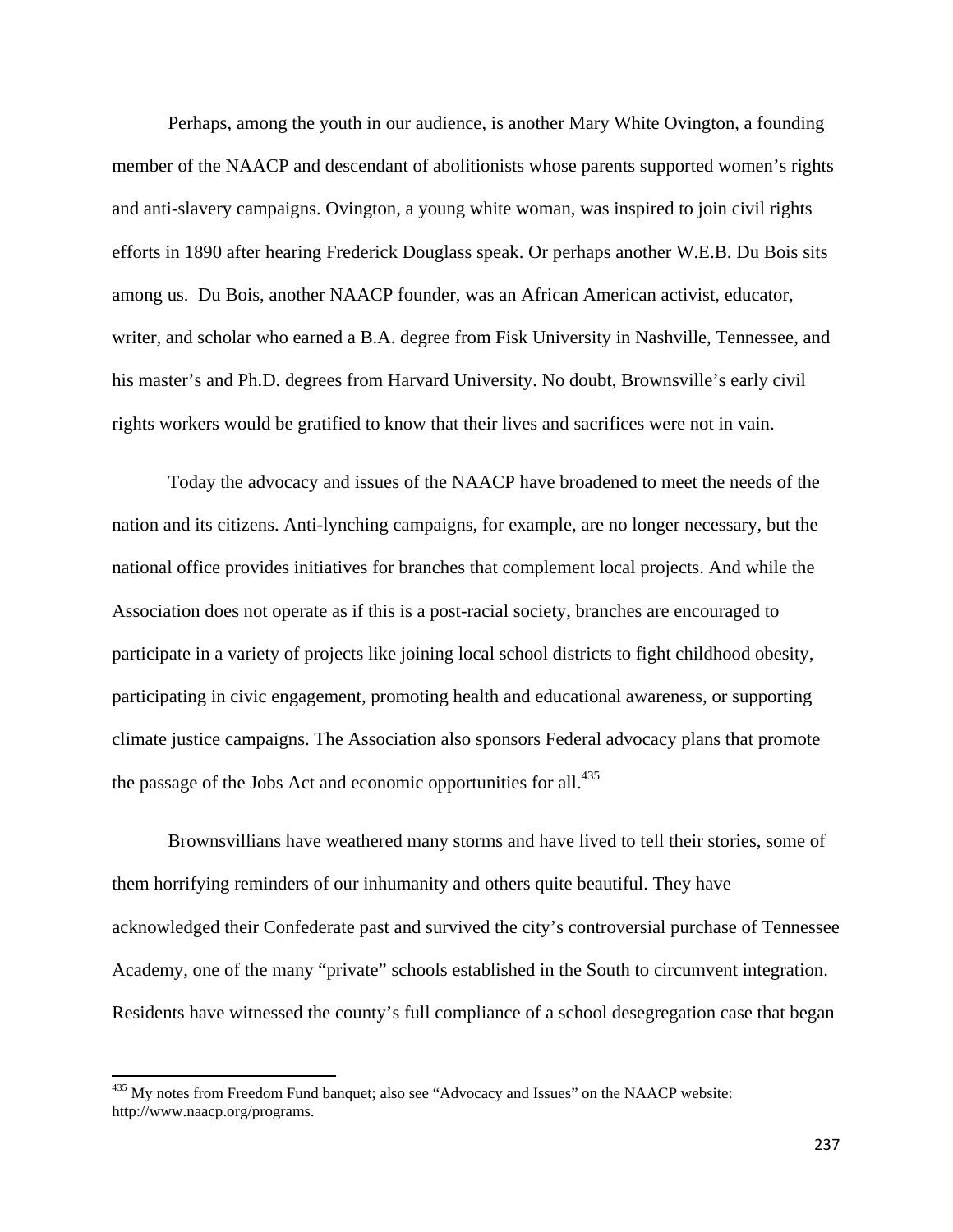forty-four years ago and have begun "Conversations at High Noon," which brings readers and history buffs together for lunch and learning at the Dunbar-Carver Museum. Residents of all shades have gathered at the local synagogue for evening hors d'oeuvres and a series of lectures from Holocaust survivors, community historians, and scholars in the area. "Time," as the saying goes, "brings about a change," and after fifty years, we indeed see change, even commemorating the Civil Rights Movement as it shifts and expands. For example, among the events to commemorate the  $50<sup>th</sup>$  anniversary of the Freedom Rides this year, civil rights leaders partnered with leaders of the food movement to discuss current food injustices across the nation, allowing participants to talk about food, agriculture, and federal policy.<sup>436</sup>

How will we as Haywood County residents, Tennessee inhabitants, American people, or world citizens respond to each other and our planet over the next fifty years? Tennessee has made national news recently because of controversial issues within its borders. Soledad O'Brien's CNN special titled, "Unwelcome: The Muslim, Next Door," examines the Muslim American community's struggle for human rights and religious freedom in Murfreesboro, Tennessee. Another shocking headline stems from Tennessee Republican Senator Stacey Campfield's Bill 49. This proposed legislation, referred to as the "Don't Say Gay" bill, would prohibit the use of the word "gay" in public elementary and middle schools. Certainly both issues fall under the purview of "civil rights," or more broadly human rights issues. Who in the post-9/11 South will support Muslim Americans seeking religious freedom and first-class citizenship?

 $436$  Food & Freedom Riders presentation was held at the Dole Institute of Politics at the University of Kansas on Friday, August 12, 2011 at noon. For more details, see http://liverealnow.weebly.com/; http://wellcommons.com/gro ups/locavores/2011/aug/10/ youth-food-bill-of-rights-on-board-the-f/.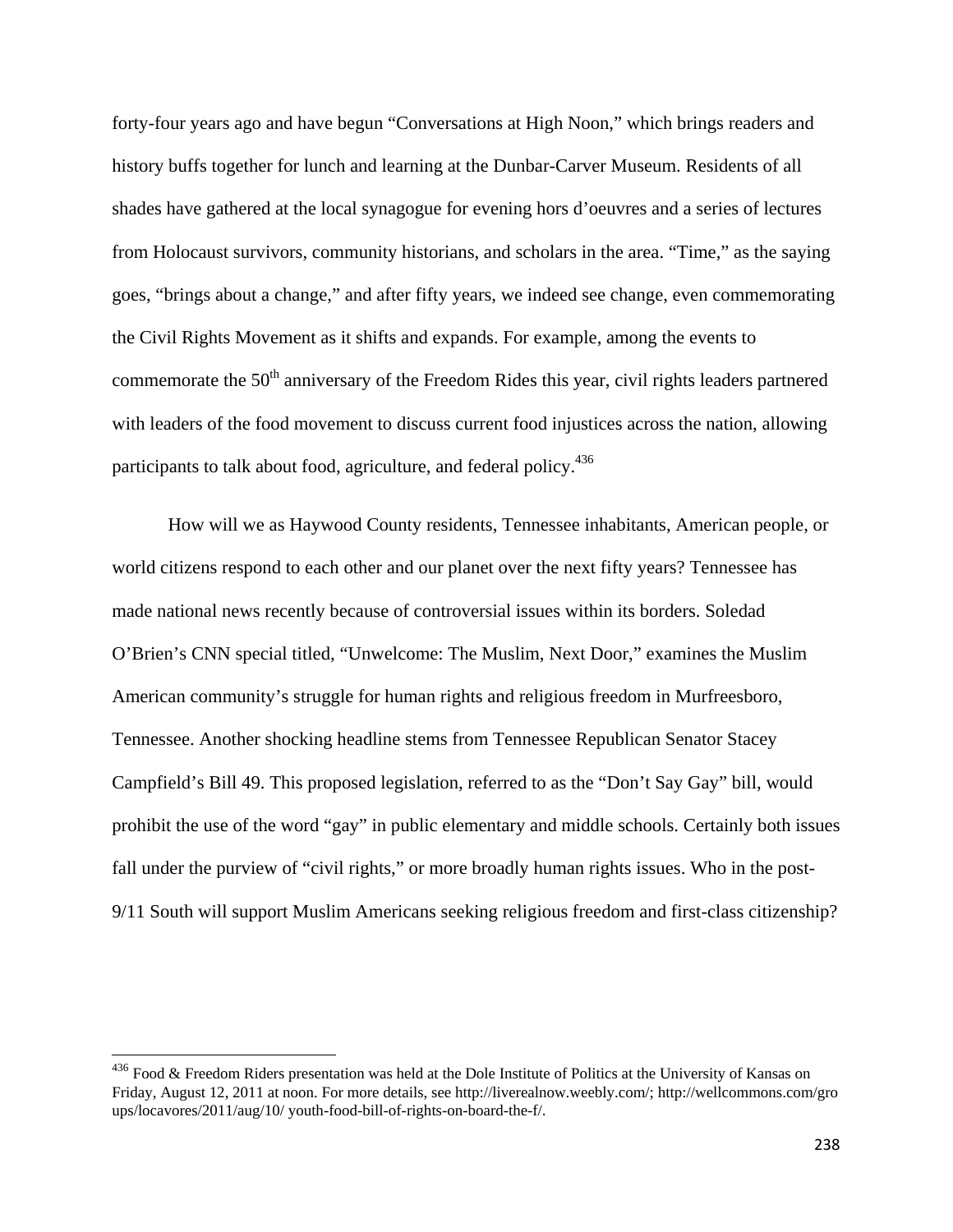Who in the Bible belt will challenge heteronormativity and reach out to children bullied and oppressed because of their sexual orientation?<sup>437</sup>

The Civil Rights Movement which I have discussed in my dissertation appears never to have been just a "civil rights" movement. Fundamentally, the Civil Rights Movement was (is) a rejection of what George Lipsitz has identified as the 'possessive investment of whiteness,' produced by "public policy and private prejudice" which, is "responsible for the racialized hierarchies of our society."<sup>438</sup> The movement was—the movement is--our "moment of truth" the moment when each of us—the oppressor and the oppressed, even the bystander-- must choose whether to embrace the humanity of the human being by our side or deny it. We must decide whether to respect "the least of these" among us or ignore their realities.

Unfortunately, "the struggle continues" is no relic from a distant past. While writing the lynching section of this dissertation, I received disturbing news from relatives in Italy. My cousin Josh, Ann-Lee's fifteen-year-old son, who lost his eye to cancer at age two was being called, what is translated into, a "one-eyed nigger" by his Italian classmates. This was Ann-Lee's moment of truth—the moment to empower her son, to protect her son, to show him her humanity. "Rednecks" in the backwoods or skinheads in Georgia do not own the market on hatred, bigotry, or cruelty. "The fight for freedom," as the familiar NAAACP slogan reminds, really does "begin every day."

Even today the NAACP and other human rights organizations have myriad social problems to address. Today Brownsville confronts gang violence, a disproportion number of

<sup>&</sup>lt;sup>437</sup> See CNN report on the Muslim struggle http://www.youtube.com/watch?v=gRlqz3e9OrA; See CNN report of ban on use of the word "gay" TN schools. articlehttp://www.youtube.com/watch?v=pGQz1S6DMGc.

<sup>438</sup> George Lipsitz, The Possessive Investment in Whiteness (Philadelphia: Temple University Press, 1998), vii. The quote is that ". . . both public policy and private prejudice have created a 'possessive investment in whiteness' that is responsible for the racialized hierarchies of our society."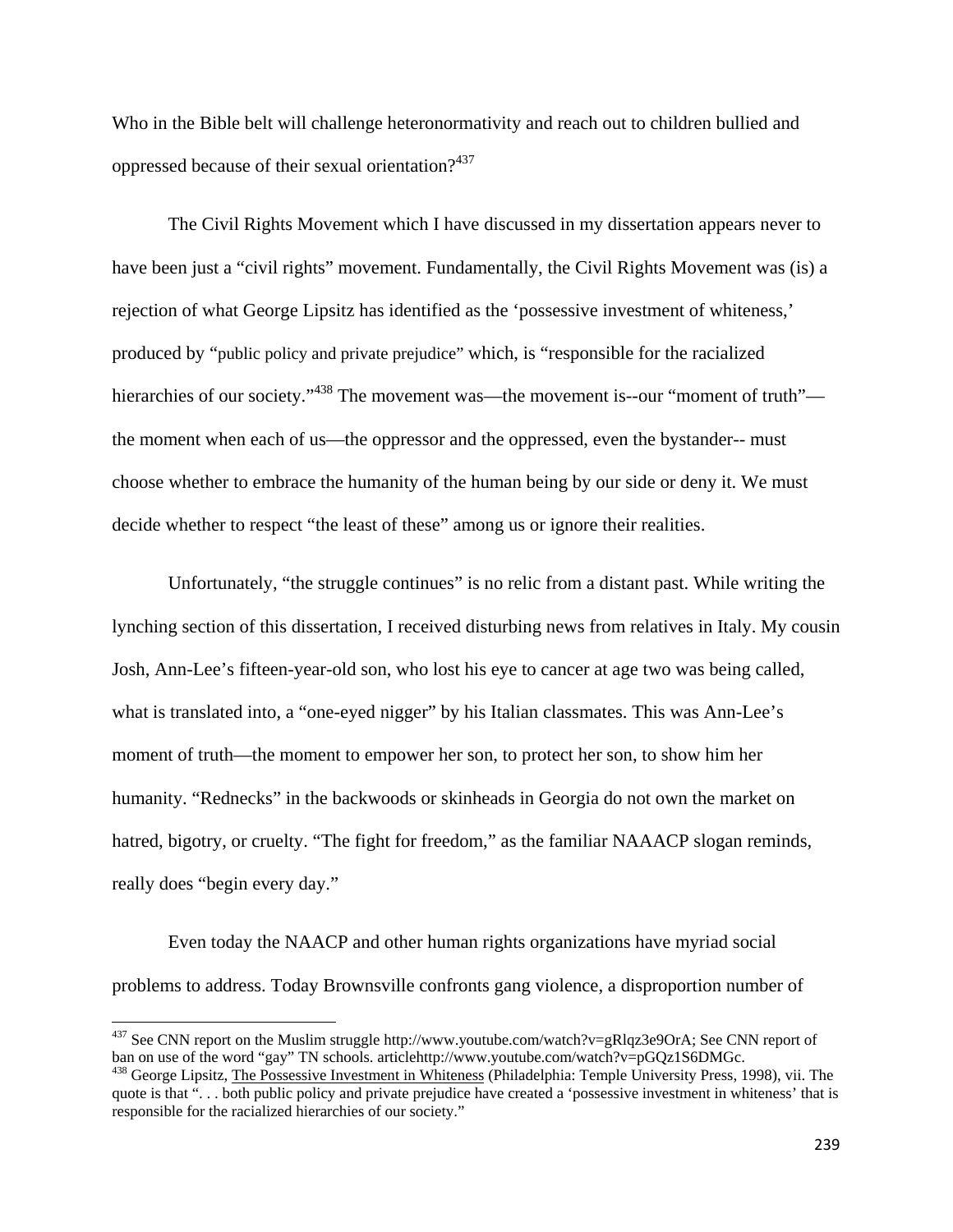AIDS cases, and high instances of cancer thought to be caused by toxic pesticides used to treat cotton. Brownsville's history like world history is blemished with shameful events, and the twenty-first century is not without its problems. Yet I remain hopeful. In the midst of our chaos and at the core of our uncertainty, I believe we will find as Paul Robeson has asserted that "the human stem is one."<sup>439</sup> I anticipate that, we, as human beings, will extend our reach so that we will practice reverence for our land, our food, our planet, and our-collective-selves. Until then, we fight-- every day if we are able—writing our nation's biography as we go. We write dissertations, poems, and letters to editor. We listen to our children and love our elders. We "drive like Buddha," read, walk that proverbial mile in another's shoes, grow gardens, volunteer, and eat more beans. Sometimes we just stand there--by a stranger's side letting her know she is not alone in her struggle. We sleep, awaken, offer salutations to the morning sun, and try again another day. Yes, we try again another day. *Namaste*

<sup>&</sup>lt;sup>439</sup> Martin Bauml Duberman, Paul Robeson (New York: Alfred Knopf, 1988), 202.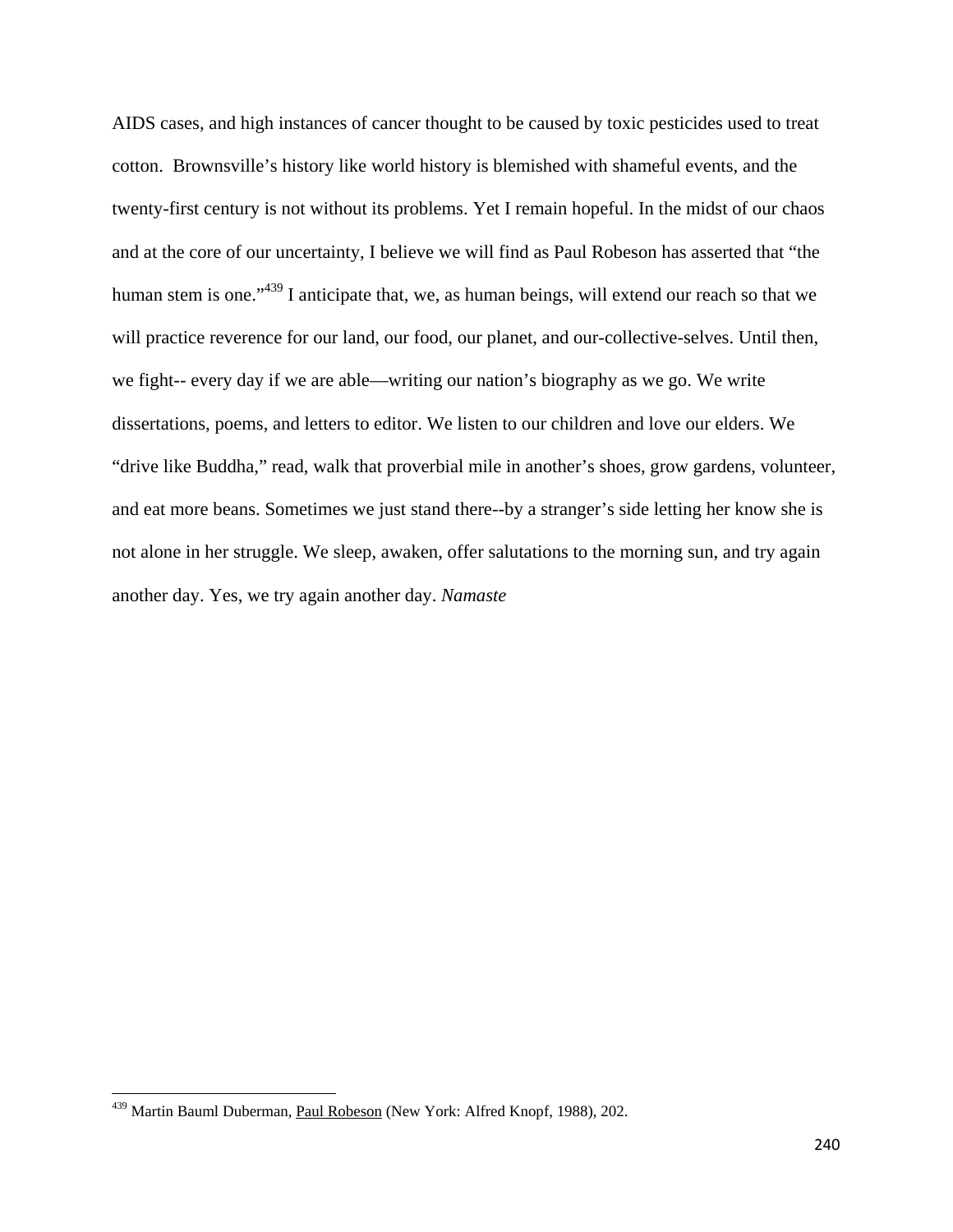# Bibliography<sup>440</sup>

## **Primary Sources**

## **Court case**

United States of America vs. Charles Allen Rawls (National Archives)

Appleby, David. director, Hoxie: The First Stand, DVD (California Newsreel, 2003).

## **Newspapers**

CA Eagle Chattanooga Times Chicago Defender. Cleveland (OH) Gazette New York Times Post-Gazette.com Sun Sentinel.com

# **Manuscript/Archival Collections**

Brownsville, Tennessee, Family Archives Elma Ross Library.

Fisk University Rosenwald Fund Care File Database

National Association for the Advancement of Colored People Papers. Group II Manuscript Division, NAACP/ box A406: Folder LYNCHING Brownsville, TN Elbert Williams Library of Congress, Washington, D.C.

National Association for the Advancement of Colored People Papers. Group II Manuscript Division, NAACP/ box C183 Library of Congress, Washington, D.C.

National Association for the Advancement of Colored People Papers. Group II Manuscript Division, NAACP/ box G-198 Library of Congress, Washington, D.C. NAACP Papers, Reels 2&3 of Part 17 National Files 1940-1955 NAACP Papers Part 27: Selected Branch File, 1956-1965, Ser. B: Northeast Reel 11, Pittsburgh, PA.

<sup>440</sup> For a complete list of sources, see footnotes within document.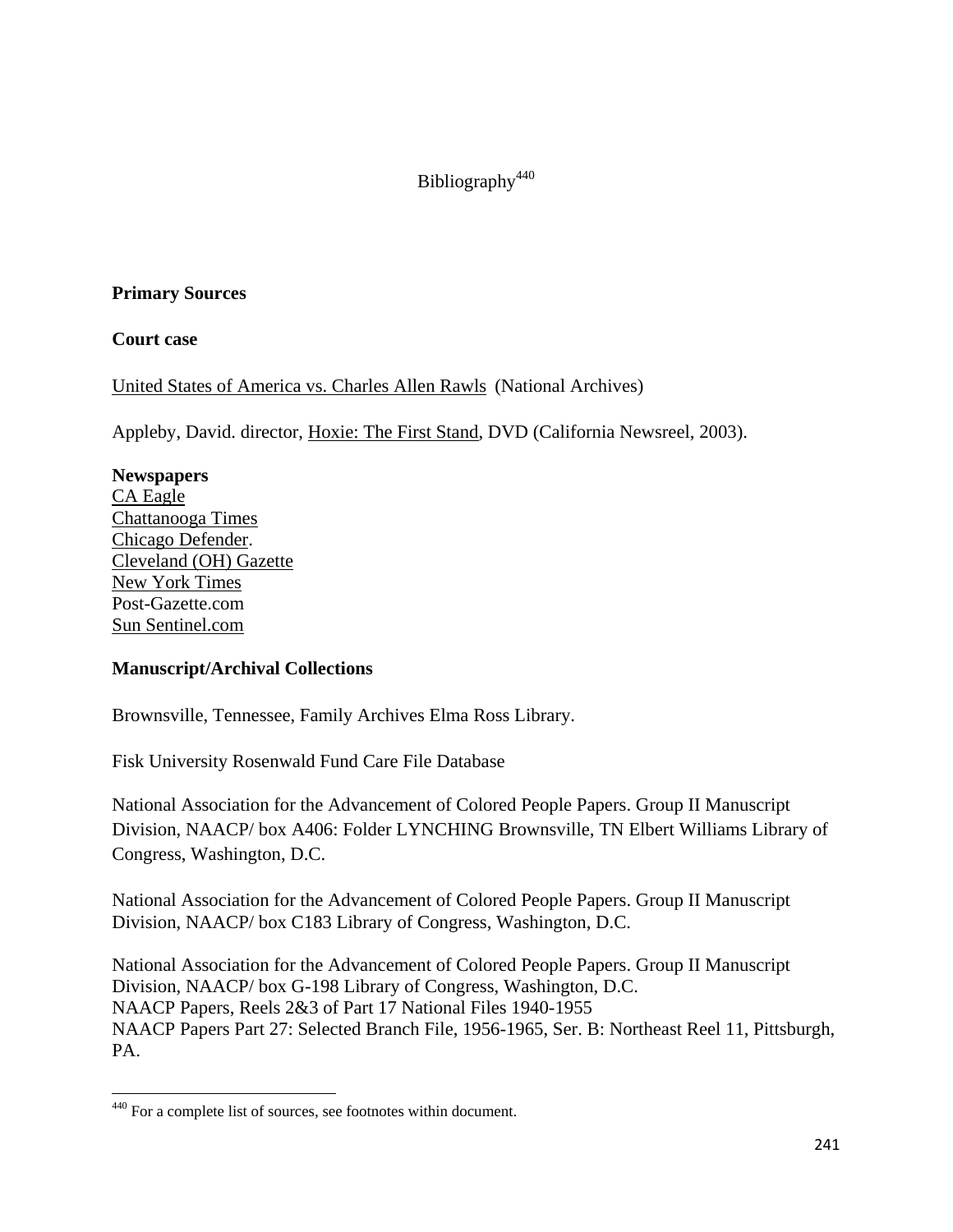Records of the Southern Christian Leadership Conference, Part 4, Records of the Program Department 1954-1970, Lucinia Taylor Brownsville 1965-1966; Ethel Britton, 1964 in ProQuest History Vault.

Tennessee Advisory Committee to the United States Commission on Civil Rights, "School Desegregation in Tennessee 12 Districts Released from Desegregation Orders 17 Districts Remain Under Court Jurisdiction" (April 2008) http://www.usccr.gov/pubs/TNDESEGFULL.pdf (accessed January 23, 2011).

Tennessee State Library and Archives http://www.tn.gov/tsla/exhibits/blackhistory/timelines/timeline\_1877-1882.htm.

"The Nobel Peace Prize 1950," Nobelprize.org. Accessed 10 October, 10, 2011. http://www.nobelprize.org/nobel\_prizes/peace/laureates/1950.

NPR - Roger Malcolm and his wife Dorothy Dorsey Malcolm were lynched as were Dorothy's brother and sister-in-law George and Mae Murray Dorsey. http://www.npr.org/templates/story/story.php?storyId=1174520 or the http://www.npr.org/templates/story/story.php?storyId=5579862

NPR http://www.npr.org/templates/story/story.php?storyId=1969702 "Emmett Till and the Impact of Images."

NPR, "Stuck in a Tub and Getting to Know the Locals" Produced for Morning Edition by Vanara Taing. The senior producer for StoryCorps is Michael Garofalo. *http://www.npr.org/templates/story/story.php?storyId=112075660*

PBS's "The Rise and Fall of Jim Crow: Jim Crow Stories, The Ku Klux Klan" which says the Klan was founded in the "winter of 1865-1866." www.pbs.org/wnet/jimcrow/stories.org\_kkk.html.

Pepsi Challenge website http://www.realpepsichallenge.com/gallery.html (accessed March 20, 2011).

# **Unpublished Memoir/Tribute**

Bond, Mattye T. "A Memoir," unpublished (June 1960), 3, in author's possession. \_\_\_\_\_\_ "A Memoir," unpublished June, 1960, 1-4, in author's possession.

Lovett, Garnetta Bond. "In Celebration of the Life of Dr. Currie Porter Boyd: 'Our Gleam Across the Wave,'" in possession of author, funeral tribute written October 1, 1997, Brooklyn, New York.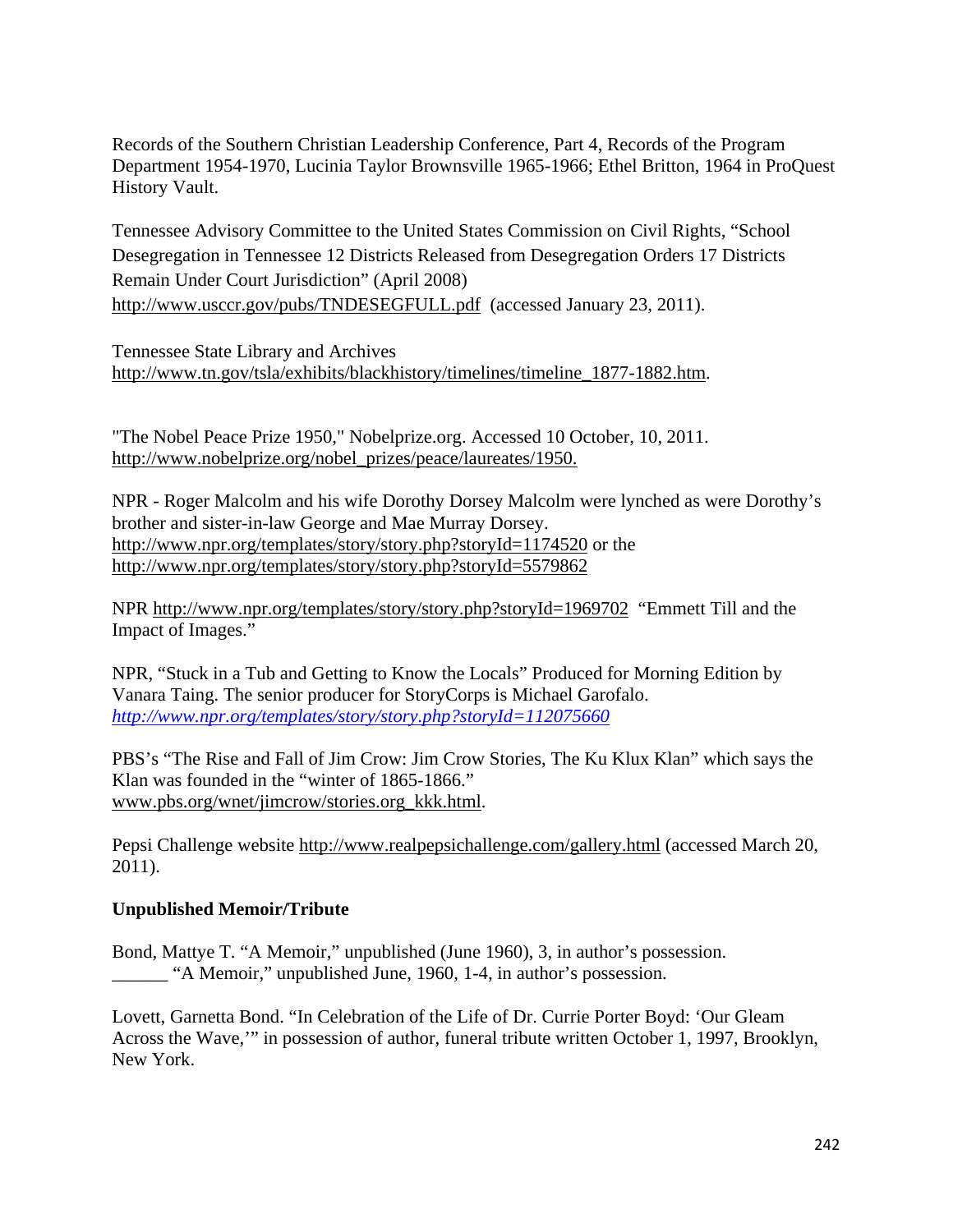Rawls, Willie Bell Leigh. "At Hopewell Church in 1945" unpublished (1990). Essay is in the possession of author.

\_\_\_\_\_\_\_\_\_ "Looking Back to the Beginning," Rawls Funeral System Sixty-Seventy Annual Celebration program booklet, Friday, November 26, 2004.

Dr. Granberry's speech to the Brownsville Rotary Club that discusses the establishment of the school and the Freedmen's Bureau document that is available online at http://vimeo.com/18452365.

Rawls, Daniel. Last Will and Testament of reprinted in Rawls Family Reunion Booklet in possession of author.

Rawls Funeral Home Record Book June 20, 1940. The Dan and Harriet Stewart Rawls Story: From Slavery to Success. Rawls Family Reunion "Coming Home and Re-Connecting, (July 2-4, 2004), 17-D. Historical Census Data Haywood County, Tennessee 1870, 1880, 1900, 1910 and oral history narratives also included.

TN4Me website http://www.tn4me.org/article.cfm/era\_id/6/major\_id/20/minor\_id/57/a\_id/149.

Watkins Associate Training: www.associaitetrainer.com/index.php?option=com "Watkins men" see, http://donnaray56thewatkinsbuildings./blogspot.com. Historical Census Data Haywood County, Tennessee 1870, 1880, 1900, 1910

# **Interviews Conducted by Author**

Alan Rawls Bond Andrea Bond Johnson Andrew Bond Cynthia Rawls Bond Geraldus Bond Maltimore Bond Maude Y. Bond B.C. Clifton Anna L. Cooke Mozeal Crofton Cecil M. Giles Countess Metcalf Ada Margaret Rawls Neal Mildred Bond Roxborough Lurleen Trigg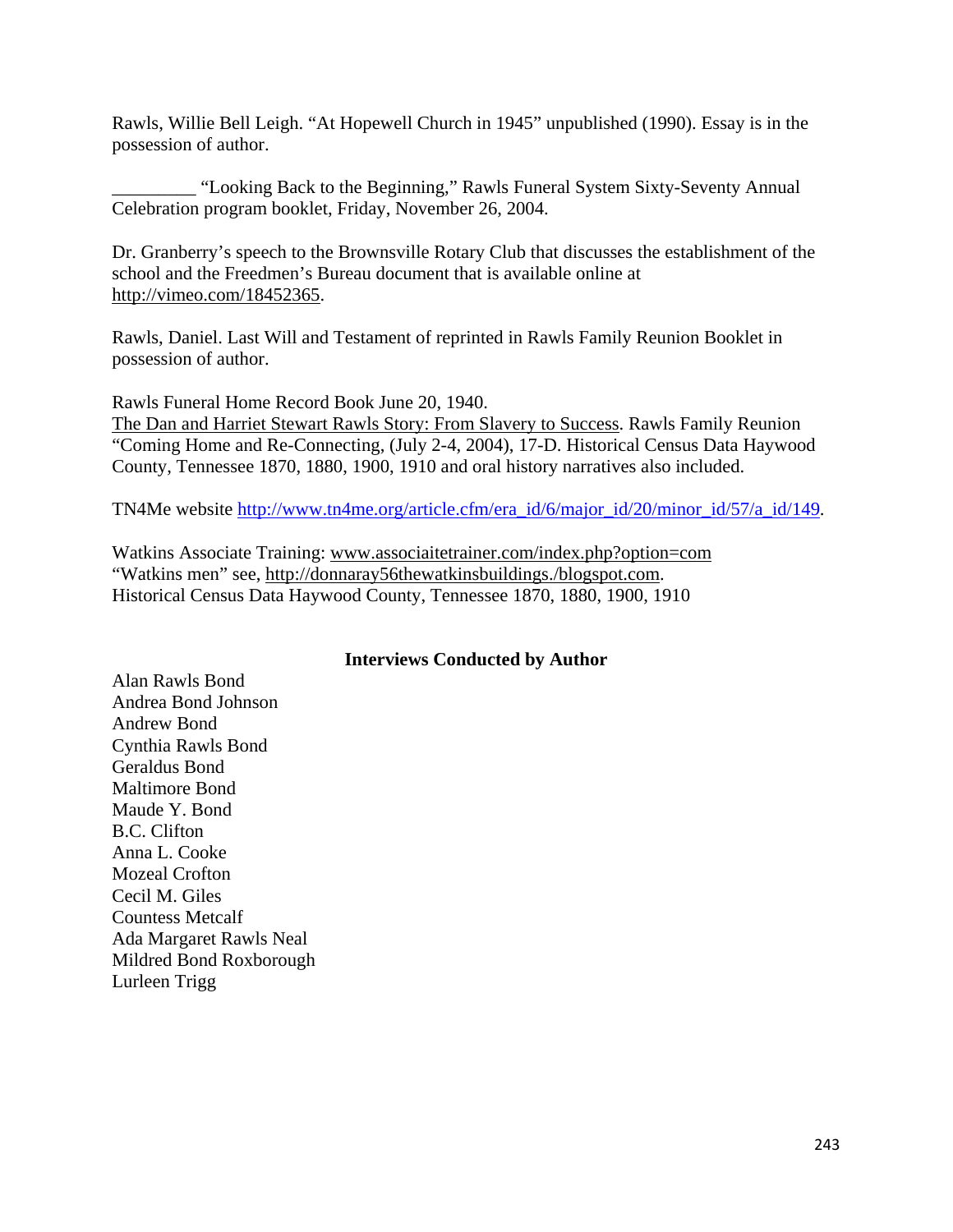#### **Interviews Conducted By Others**

Interview by James Baxter with C.A. Rawls, July 4, 1977. Interview by Larry Crow of HistoryMakers with Mildred Bond Roxborough, June 8, 2005. Interview by Dr. Armond Tollette with Mrs. Mattye Tollette Bond, 1982. Interview by Yvonne Mesler with Ada Margaret Neal, June 24, 1999. Interview by Maude Y. Bond with Mildred Bond Roxborough for StoryCorp, 2008.

#### **Books and Articles**

Adam, Janus. "Born and Bred for the NAACP," The New Crisis 107 (March/April, 2000), 18-22.

Allen, James, Hilton Als, Congressman John Lewis, and Leon F. Litwack. Without Sanctuary. Santa Fe: Twin Palms Publishers, 2003.

Allgor, Catherine. Parlor Politics: In Which the Ladies of Washington Help Build a City and a Government. Charlottesville and London: University Press of Virginia, 2000.

Arnesen, Eric. Editor, Encyclopedia of United States Labor and Working-Class History (New York: Routledge, 2007).

Ascoli, Peter M. Julius Rosenwald: The Man Who Built Sears, Roebuck and Advanced the Cause of Black Education in the American South. Bloomington and Indianapolis: Indiana University Press, 2006.

Ayers, Edward L. The Promise of the New South: Life After Reconstruction. Oxford: Oxford University Press, 1992.

Baxter, James. A Portrait: C. A. Rawls, Tennessee State University Thesis, 19 year?. (A copy of the thesis is in the possession of the author).

Blackburn, Judith A. and Robert M. Coughlin. Building the Beloved Community: Maurice McCrackin's Life for Peace and Civil Right. (Philadelphia: Temple University Press, 1991).

Biondi, Martha. To Stand and Fight: The Struggle for Civil Rights in Postwar New York City. Cambridge: Harvard University Press, 2003.

Blackwelder, Julia Kirk. Styling Jim Crow: African American Beauty Training during Segregation. College Station: Texas A&M University Press, 2003.

Bond, Julian and Sondra Kathryn Wilson, eds. Lift Every Voice and Sing A Celebration of the Negro National Anthem. New York: Random House, 2000.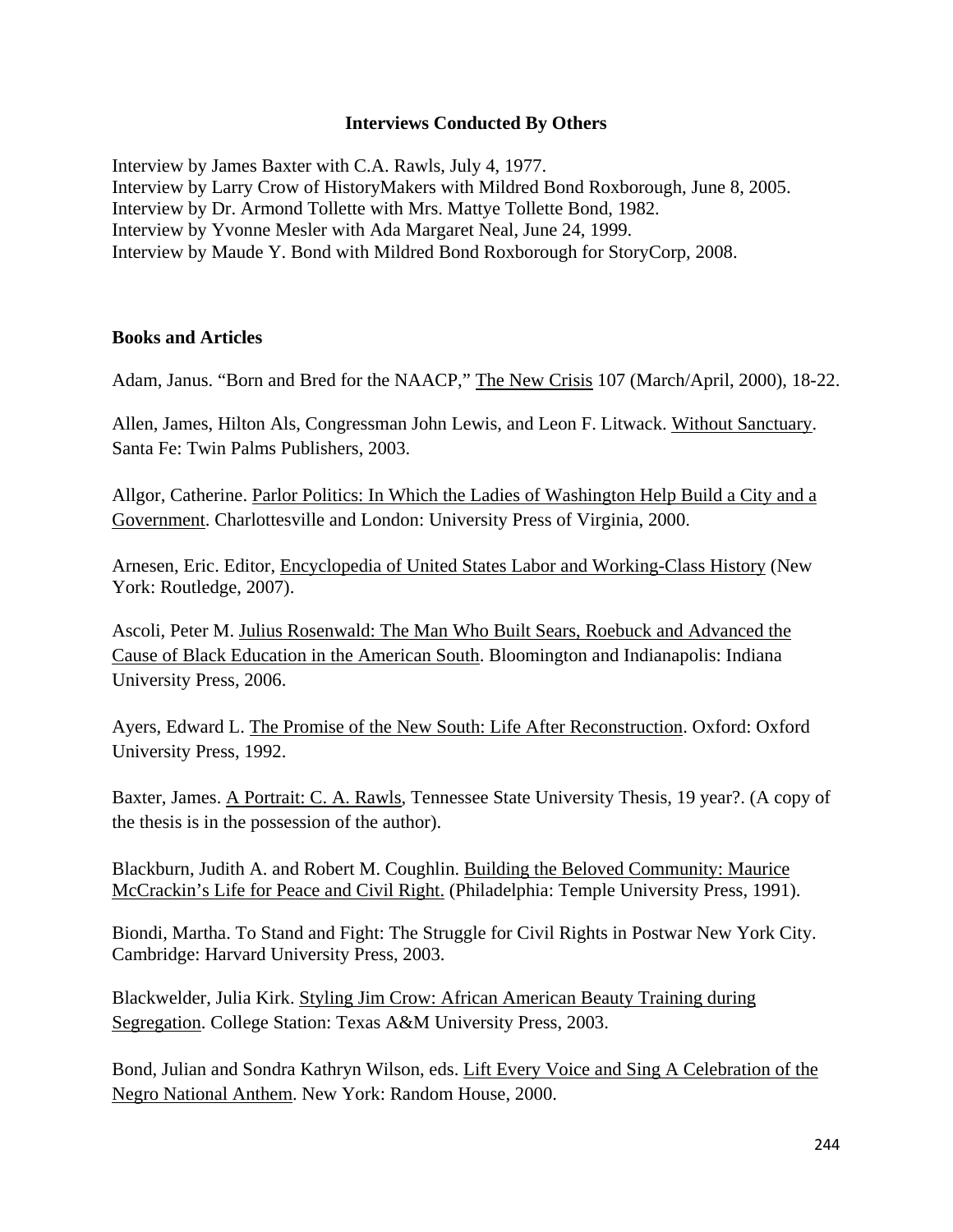\_\_\_\_\_\_\_\_ NAACP: Celebrating a Century, 100 Years in Pictures. Salt Lake City: Gibbs Smith Publishers, 2009.

Bond, Mattye Tollette. "Brief Sketch of the Life of Mattye T. Bond," unpublished in possession of author.

"The Turning Point of My Life: AN NAACP Memoir" The New Crisis, 107 (March/April 2000), 20-21.

Boston, Michael B. The Business Strategy of Booker T. Washington: Its Development and Implementation. Gainesville: University Press of Florida, 2010.

Butler, John Sibley. Entrepreneurship and Self-help among Black Americans: A Reconsideration of Race and Economics. Albany: State University of New York Press, 2005.

Capparell, Stephanie. The Real Pepsi Challenge: The Inspirational Story of Breaking the Color Barrier in America Business. New York: Wall Street Journal Books, 2007.

Cell, John W. The Highest Stage of White Supremacy: The Origins of Segregation in South African and the American South. Cambridge: Cambridge University Press, 1982.

Chalmers, David M. Hooded Americanism. New York/London: New Viewpoints, 1981.

Chireau, Yvonne P. Black Magic: Religion and the African American Conjuring Tradition. Berkeley and Los Angeles: University of California Press, 2003.

Cobb, M.D., W. Montague. "Thomas Hency Brewer, Sr., M.D., 1894-1956," Journal of the National Medical Association, 48 (May 1956), 190-193. http://www.georgiaencyclopedia.org/nge/Article.jsp?id=h-3410.

Collier-Thomas, Betty. Jesus, Jobs, and Justice: African American Women and Religion. NY: Alfred A. Knopf, 2010.

Congress, Richard. Blues Mandolin Man: The Life and Music of Yank Rachell. Jackson: University Press of Mississippi, 2001.

Couto, Richard. Lifting the Veil. Knoxville: University of Tennessee Press, 1993. Ain't Gonna Let Nobody Turn Me Round: The Pursuit of Racial Justice in the Rural South (Philadelphia: Temple University Press, 1991.

Countryman, Matthew J. Up South: Civil Rights and Black Power in Philadelphia. Philadelphia: University of Pennsylvania Press, 2005.

Crawford, Marc. "Haywood, A 50-Year Voting Void," Jet, 16 (October 1, 1959), 12-13.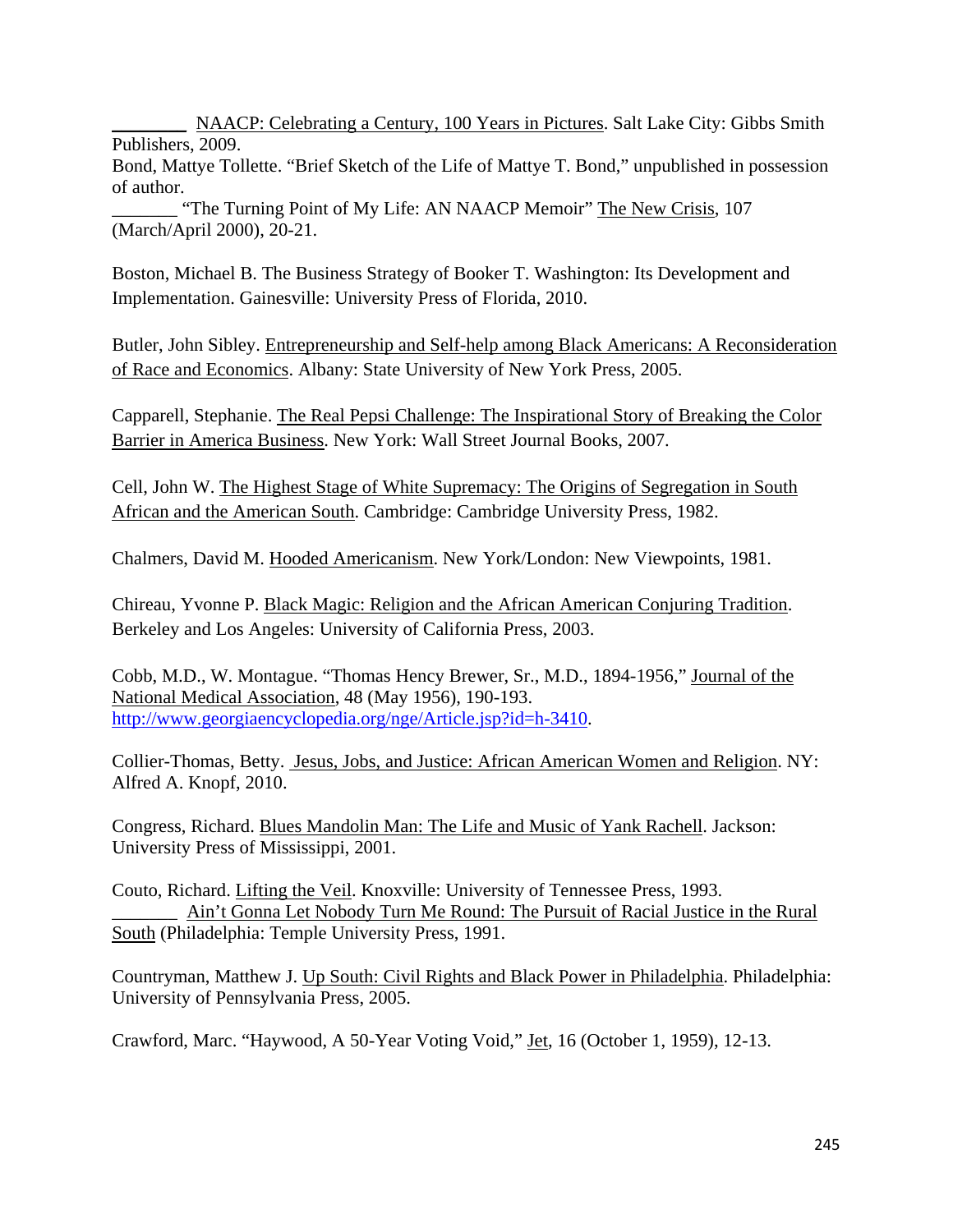Cumberbatch, Prudence. "What 'the Cause' Needs Is a Brainy and Energetic Woman" in Dayo F. Gore, et al editors, Want to Start a Revolution? Radical Women in the Black Freedom Struggle. New York: New York University Press, 2009.

Daniels, Jessie. White Lies: Race, Class, Gender and Sexuality in White Supremacist Discourse. NY: Routledge, 1997.

Dowd, Jacqueline. "The Long Civil Rights Movement and the Political Uses of the Past," The Journal of American History, 91(March 2005), 1233-1263.

Doyle, Bertram Wilbur. The Etiquette of Race Relations in the South: A Study of Social Control. Chicago: University of Chicago Press, 1937.

Doar, John. "The Work of the Civil Rights Division in Enforcing Voting Rights under the Civil Rights Acts of 1957 and 1960," Florida State University Law Review, 25 (1997).

Dorsey, Allison. To Build our Lives Together: Community Formation in Black Atlanta, 1875- 1906. Athens: U. Georgia Press, 2004.

Dray, Phillip. At the Hands of Persons Unknown: The Lynching of Black America. NY: Modern Library, 2002.

Duberman, Martin. Paul Robeson. New York: Alfred Knopf, 1988.

Du Bois, W.E.B. The Souls of Black Folk. New York: Penguin Books, 1989.

The Negro in Business. Atlanta: Atlanta University Press, 1899.

Egerton, John. Nashville: The Faces of Two Centuries, 1790-1980. (Northbrook: Plus Media, Inc., 1979).

Folmsbee, Stanley J. "The Origin of the First 'Jim Crow' Law," The Journal of Southern History 15 (May 1949), 235-247.

Fredrickson, George M. White Supremacy: A Comparative Study in American and South African History (New York: Oxford University Press, 1981.

Black Liberation: A Comparative History of Black Ideologies in the United States and South Africa. New York: Oxford University Press, 1995.

Racism: A Short History. Princeton: Princeton University Press, 2002.

Gates, Jr., Henry Louis and Gene Jarrett, editors, The New Negro: Readings on Race, Representation and African American Culture, 1892-1938. Princeton: Princeton U. Press, 2007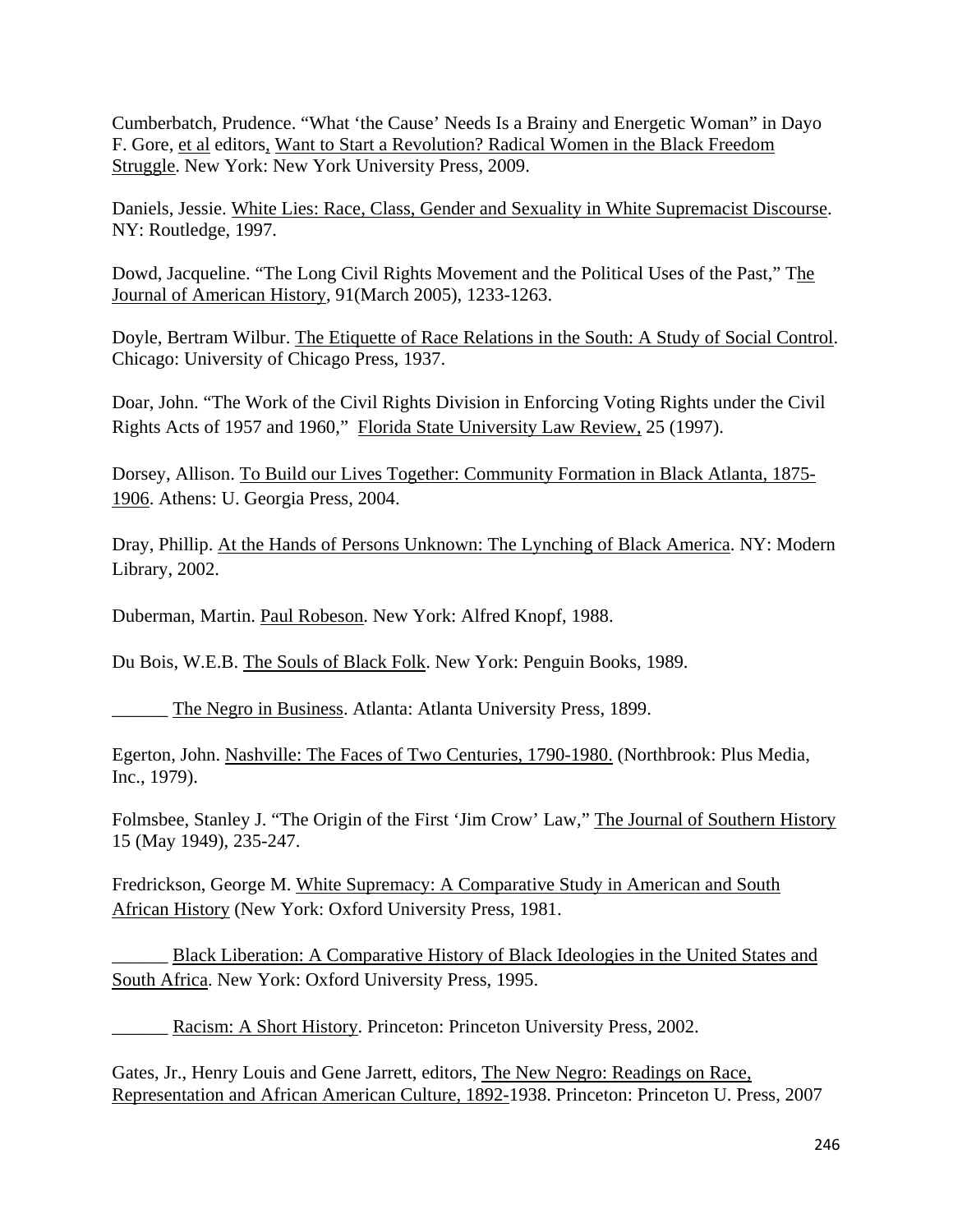Giddings, Paula J. IDA: A Sword Among Lions. New York: HarperCollins Publishers, 2008.

In Search of Sisterhood: Delta Sigma Theta and the Challenge of the Black Sorority Movement. New York: William Morrow and Company, 1988.

Gill, Tiffany M. Beauty Shop Politics: African American Women's Activism in the Beauty Industry. Chicago, University of Illinois Press, 2010.

Graham, Otis. Our Kind of People: Inside America's Black Upper Class (New York: HarperCollins Publishers, 1999.

Granberry, Dorothy. "Origins of an African-American School in Haywood County," Tennessee Historical Quarterly, 56 (Spring 1997), 44-55.

"When the Rabbit Foot was Worked and Republican Votes became Democratic Votes: Black Disfranchisement in Haywood County, Tennessee," Tennessee Historical Quarterly, 56 (Spring 2004), 35-47.

Graham, Lawrence Otis. Our Kind of People: Inside America's Black Upper Class. New York: HarperCollins Publishers, 1999.

Halberstam, David. The Children. New York: The Random House Publishing Group, 1998.

Hamburger, Robert. Our Portion of Hell: Fayette County, Tennessee: An Oral History of the Struggle for Civil Rights (NY: Links Books, 1973).

Harris, Abram L. The Negro as Capitalist: A Study of Banking and Business Among American Negroes. Philadelphia: The American Academy of Political and Social Science, 1939.

Harris, Cheryl I. "Whiteness as Property," in Kimberlé Crenshaw, et al., editors, Critical Race Theory: The Key Writings that Formed the Movement. NY: The New York Press, 1995.

Heen, Mary L. "Ending Jim Crow Life Insurance Rates." Northwestern Journal of Law and Social Policy 4 (2009), 363-364.

Henderson, Alexa Benson. Atlanta Life Insurance Company: Guardian of Black Economic Dignity. Tuscaloosa: The University of Alabama Press, 1990.

Herbold, Hilary. In "Never a Level Playing Field: Blacks and the GI Bill," The Journal of Blacks in Higher Education, 6(Winter 1994/1995), 108.

Higgins, Sr., Chester A. "A Salute to Detroit. . . Dynamic Detroit NAACP Branch Sets Most Lavish Life Membership Table in the U.S." The Crisis, 90 (April 4, 1983), 8-11.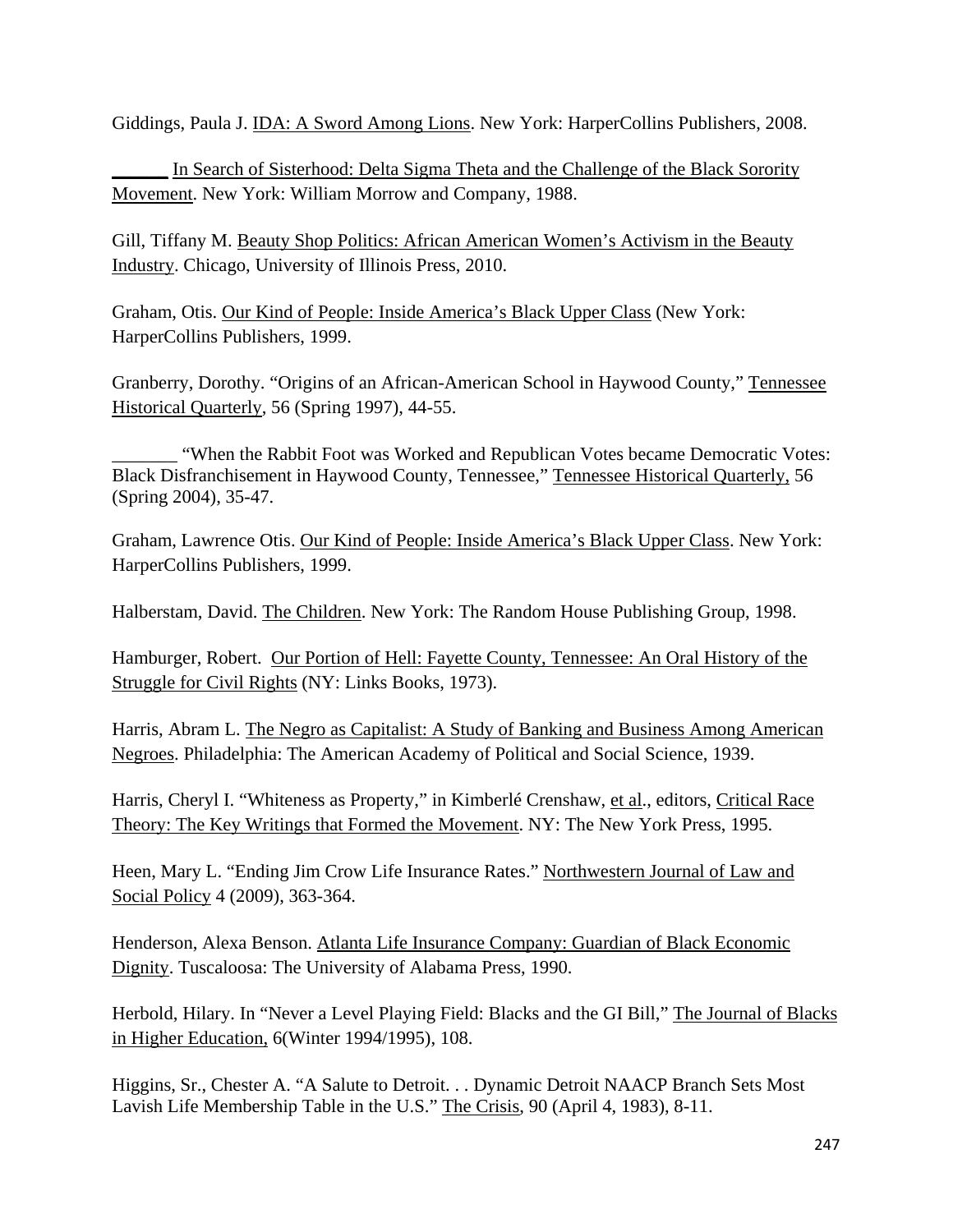Holloway, Karla F. Passed On: African American Mourning Stories. Raleigh: Duke University Press, 2002.

Honey, Michael K. Going Down Jericho Road: The Memphis Strike, Martin Luther King's Last Campaign. New York: W.W. Norton & Company, 2007.

Howard County Heritage. Dallas: Taylor Publishing Company, 1988.

Hughes, Langston. Fight for Freedom: The Story of the NAACP. New York: Berkley Publishing Corporation, 1962.

Humes, Edward. "How the GI Bill Shunted Blacks into Vocational Training." The Journal of Higher Education, 53 (Autumn 2006), 93.

Hund, James M. Black Entrepreneurship. Belmont, California: Wadsworth Publishing Company, Inc., 1970.

Janken, Kenneth. Rayford W. Logan and the Dilemma of the African American Intellectual. Amherst: University of Massachusetts Press, 1993.

Jelks, Randal Maurice. African Americans in the Furniture City: The Struggle for Civil Rights in Grand Rapids. Urbana: University of Illinois Press, 2005.

Jenkins, Carol and Elizabeth Gardner Hines. Black Titan: A.G. Gaston and the Making of a Black American Millionaire. NY: Ballantine Books, 2004.

Jones-Branch, Cherisse. "Revisiting the Politics of Race, Class and Gender," Tennessee Women: Their Lives and Times, Volume I, ed. Sarah Wilkerson Freeman and Beverly Greene Bond. University of Georgia Press, 2009.

Jones, Nathaniel R. "In Memoriam: Juanita Jackson Mitchell," Maryland Law Review, 52 (1993).

Jordon, James. "Black Man, White Man, God's Man," Marcy Babbitt, editor, Living Christian Science: Fourteen Lives. Prentice-Hall, Inc. Englewood Cliffs, N.J. 1975.

Jordon, Marion B. "Commitment to Human Rights" in Marcy Babbitt, Living Christian Science: Fourteen Lives. Prentice-Hall, Inc, Englewood Cliffs, N.J., 1975.

Johnson, Christopher Leevy. Undertakings: The Politics of African-American Funeral Directing Proquest Dissertations And Theses 2004. Section 0202, Part 0337 356 pages, [PhD dissertation] United States—South Carolina: U. of South Carolina; 2004. Publication Number: AAT 3130454.

Kandall, Stephen R. Substance and Shadow: Women and Addiction in the United States. Cambridge: Harvard University Press, 1999.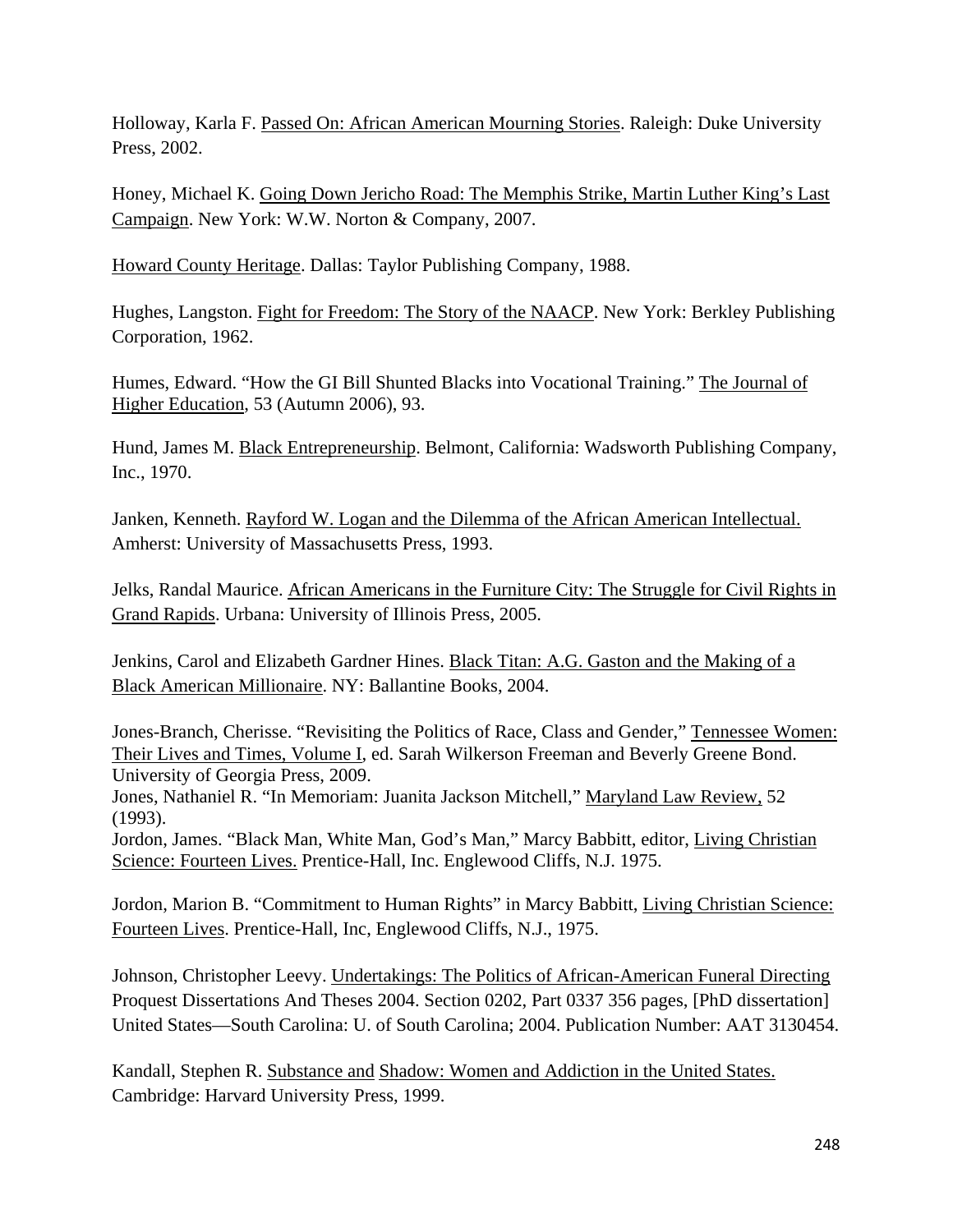Krenn, Michael L. Black Diplomacy: African Americans and the State Department, 1945-1969. (Armonk: M.E. Sharpe, Inc., 1999).

Kluger, Richard. Simple Justice: The History of Brown v. Board of Education and Black America's Struggle for Equality. New York: Vintage Books, A Division of Random House, 1977.

Lemann, Nicholas. The Promised Land: The Great Migration and How It Changed America. NY: Vintage Books, 1992.

Lewis, David Levering. W.E.B. Du Bois: The Fight for Equality and the American Century, 1919-1963. NY: Henry Holt and Company, 2000.

Lipsitz, George. The Possessive Investment in Whiteness: How White People Profit from Identity Politics. Philadelphia: Temple U. Press, 1998.

Long, Kim Cliett. Servant Leadership and the History of Royal Funeral Home, 1918-2008. Proquest Dissertations and Theses 2008. Section 1443, Part 0703 120 pages Publication Number: AAT 3337673.

López, Ian Haney. White By Law: The Legal Construction of Race. New York: New York University Press, 1996.

Lovett, Bobby L. Civil Rights Movement in Tennessee University. Knoxville: U. of Tennessee Press, 2005.

Lynch, Thomas. The Undertaking: Life Studies from the Dismal Trade. New York: Penguin Books, 1997.

McCardell, Paul. "Dr. Lillie May Carroll Jackson," The Baltimore Sun, February 10, 2007, http://www.baltimoresun.com/features/bal-blackhistory-jackson,0,485558.story, (accessed August 2, 2010).

MacLean. Nancy. Freedom is Not Enough: The Opening of the American Workplace. Cambridge: Harvard University Press, 2006.

McDonald, Roderick A. The Economy and Material Culture of Slaves. Baton Rouge: Louisiana State University Press, 1993.

Meier, August. Negro Thought in America, 1880-1915: Racial Ideologies in the Age of Booker T. Washington. Michigan: U. of Michigan Press, 1988.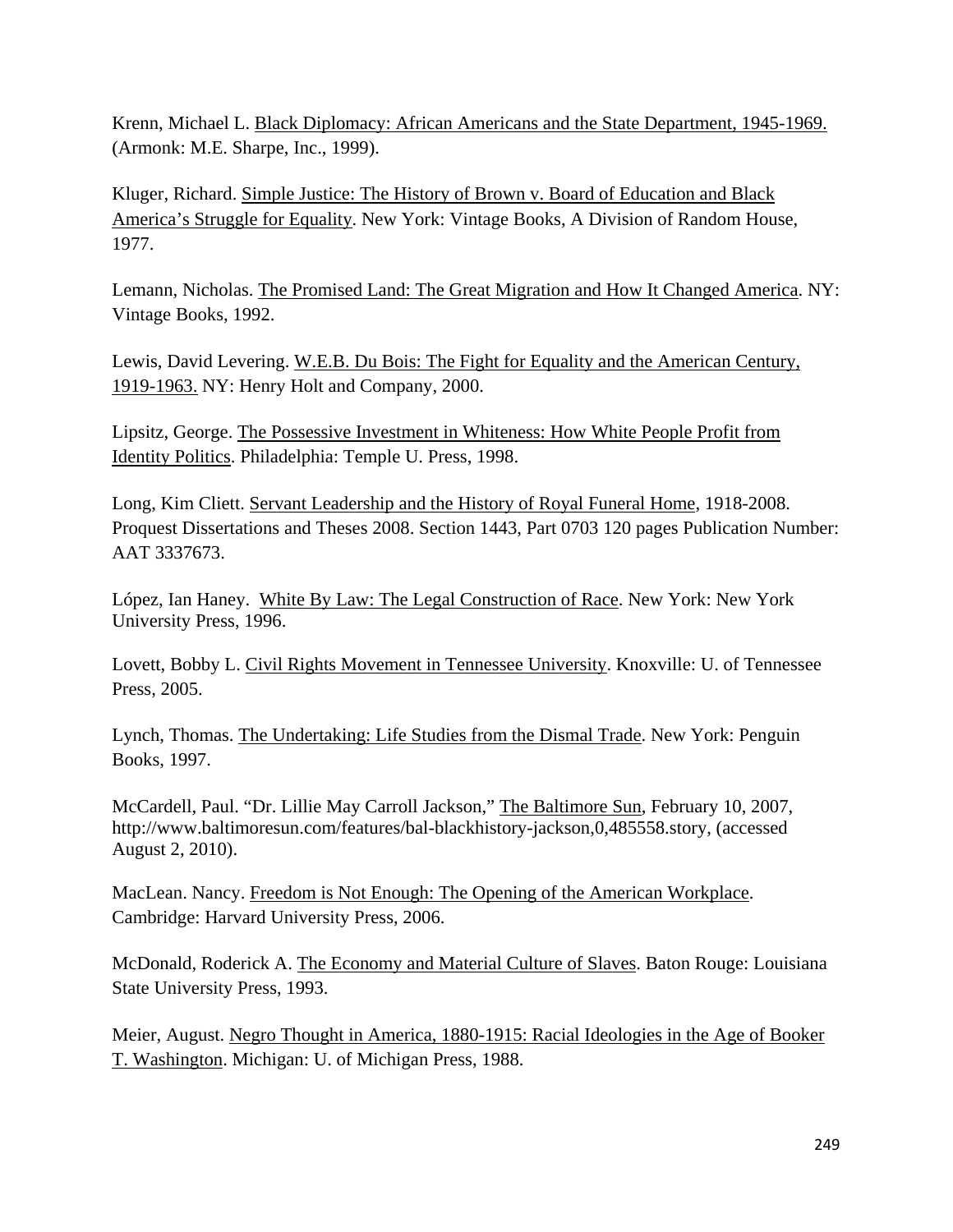Myrdal, Gunner. An American Dilemma: The Negro Problem and Modern Democracy. New York: Harper & Row, 1944.

Norris, Sharon. Black America Series: Haywood County Tennessee. Charleston: Arcadia Publishing, 2000.

\_\_\_\_\_\_ "Golden Circle Life Insurance Company," Tennessee Encyclopedia of History and Culture, http://tennesseeencyclopedia.net/imagegallery.php?EntryID=G023, accessed September 9, 2010; The History of the Golden Circle Life Insurance Company, unpublished essay, in possession of author.

\_\_\_\_\_\_ Nutbush of Cotton Fields, Butterflies, and Wild Onion Ridge. Nutbush: Nutbush Heritage Productions, Inc., 1999.

Onkst, David H. "First a Negro. . . Incidentally a Veteran": Black World War Two Veterans and the G.I. Bill of Rights in the Deep South, 1944-1948" Journal of Social History 31 (Spring 1998), 532.

Phillips, Leroy and Mark Curriden, Contempt of Court: The Turn of the Century Lynching that Launched a Hundred Years of Federalism. NY: Faber & Faber, Inc., 1999.

Pierce, Joseph A. Negro Business and Business Education: Their Present and Prospective Development. New York: Plenum Press, 1995.

Plater, Michael A. African American Entrepreneurship in Richmond, 1890-1940: The Story of R.C. Scott. New York: Garland Publishing, Inc., 1996.

Ransby, Barbara. Ella Baker and the Black Freedom Movement: A Radical Democracy (Chapel Hill: University of North Carolina Press, 2003.

Rawls, Willie Bell Leigh. "At Hopewell Church in 1945," unpublished essay (1990), 2. Essay is in the possession of author.

Roach, Ronald. "From Combat to Campus: GI Bill Gave a Generation of African Americans an Opportunity to Pursue the American Dream," Black Issues in Higher Education, 14 (August 21, 1997), 26.

Skocpol, Theda et al. "African American Fraternalism: A Missing Chapter in the Story of U.S. Civic Democracy." In What a Mighty Power We Can Be: African American Fraternal Groups and the Struggle for Racial Equality, 6-7. Princeton: Princeton University Press, 2006.

Andor Skotnes, "Buy Where You Can Work": Boycotting for Jobs in African American Baltimore, 1933-1934, Journal of Social History (Summer 1994), 735-761.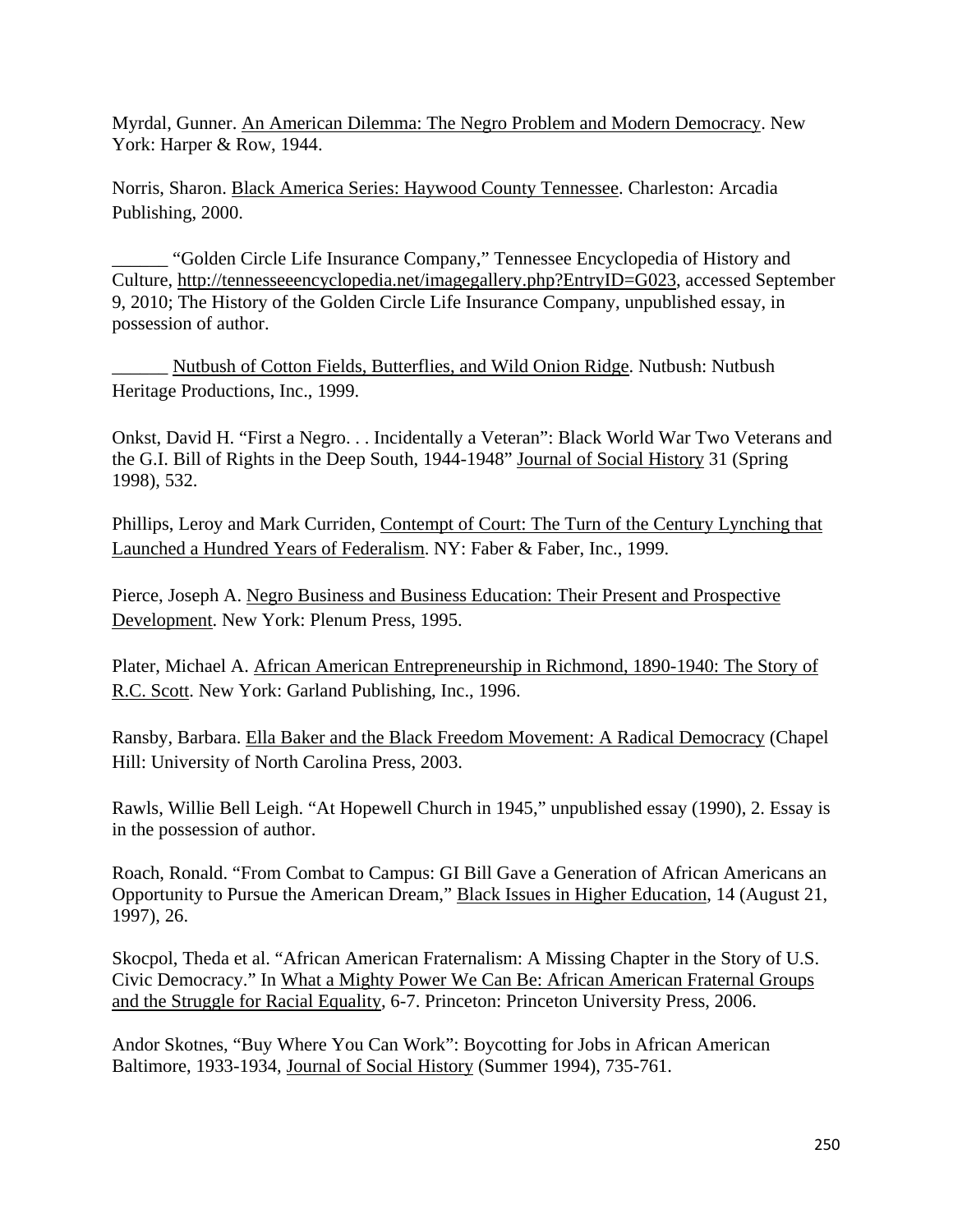Smith, Barbara. "A Press of Our Own: Kitchen Table: Women of Color Press," Frontiers: A Journal of Women Studies, 10 (1989).

Smith, Suzanne E. To Serve the Living: Funeral Directors and the African American Way of Death. Cambridge: Belknap Press of Harvard University Press, 2010.

\_\_\_\_\_\_"To Serve the Living: The Public and Civic Identity of African American Funeral Directors" in Marguerite S. Shaffer, editor, Public Culture: Diversity, Democracy and Community in the United States. Philadelphia: University of Pennsylvania Press, 2008.

Spencer, C.A. "Black Benevolent Societies and the Development of Black Insurance Companies in Nineteenth Century Alabama," Phylon, 46 (3rd Quarter, 1985), 251-261.

Springfield, Raye. Legacy of Tamar: Courage and Faith in an African American Family. Knoxville: University of Tennessee Press, 2000.

Stewart, Jocelyn Y. "Dorothy Height dies at 98; Key Figure in the Civil Rights Movement," Los Angeles Times, April 20, 2010, http://articles.latimes.com/2010/apr/20/local/la-me-dorothyheight21-2010apr21.

Stockley, Grif. Daisy Bates: Civil Rights Crusader from Arkansas. Jackson: University Press of Mississippi, 2005.

Stuart, M.S. An Economic Detour: A History of Insurance in the Lives of American Negroes. College Park, Maryland: McGrath Publishing Company, 1969.

Sugrue, Thomas. Sweet Land of Liberty: The Forgotten Struggle for Civil Rights in the North. NY: Random House, 2008.

Sullivan, Patricia. Days of Hope: Race and Democracy in the New Deal Era (Chapel Hill: University of North Carolina Press, 1996) and Nancy J. Weiss, Farewell to the Party of Lincoln: Black Politics in the Age of FDR. Princeton: Princeton University Press, 1983.

\_\_\_\_\_\_ Lift Every Voice: The NAACP and the Making of the Civil Rights Movement. New York: The New Press, 2009.

Trotter, Joe W. "African American Fraternal Associations in American History: An Introduction," Social Science History, 28 (Fall 2004), 355-366.

Trotter, Joe W., and Jared N. Day. Race and Renaissance: African Americans in Pittsburgh since World War II. Pittsburgh: University of Pittsburgh Press, 2010.